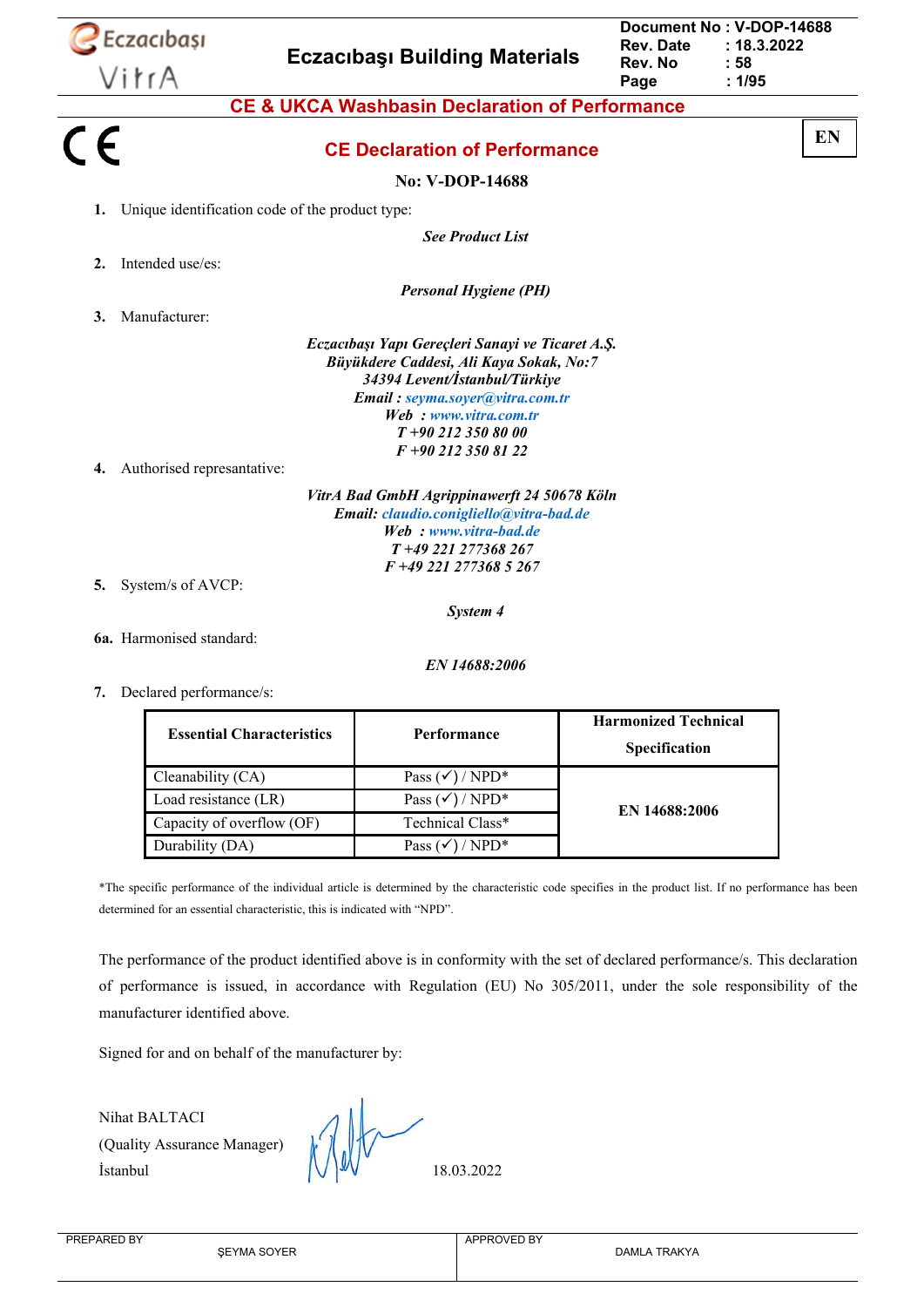|                 | Eczacıbaşı                 | <b>Eczacibaşı Building Materials</b>                                                                                                                             | <b>Rev. Date</b><br>Rev. No | Document No: V-DOP-14688<br>: 18.3.2022<br>: 58 |
|-----------------|----------------------------|------------------------------------------------------------------------------------------------------------------------------------------------------------------|-----------------------------|-------------------------------------------------|
|                 | VitrA                      |                                                                                                                                                                  | Page                        | : 2/95                                          |
|                 |                            | <b>CE &amp; UKCA Washbasin Declaration of Performance</b>                                                                                                        |                             |                                                 |
| <u>UK</u><br>ÈА |                            | <b>UKCA Declaration of Performance</b>                                                                                                                           |                             | EN                                              |
|                 |                            | No: V-DOP-14688                                                                                                                                                  |                             |                                                 |
| 1.              |                            | Unique identification code of the product type:                                                                                                                  |                             |                                                 |
|                 |                            | <b>See Product List</b>                                                                                                                                          |                             |                                                 |
| 2.              | Intended use/es:           |                                                                                                                                                                  |                             |                                                 |
|                 |                            | <b>Personal Hygiene (PH)</b>                                                                                                                                     |                             |                                                 |
| 3.              | Manufacturer:              |                                                                                                                                                                  |                             |                                                 |
|                 |                            | Eczacıbaşı Yapı Gereçleri Sanayi ve Ticaret A.Ş.<br>Büyükdere Caddesi, Ali Kaya Sokak, No:7<br>34394 Levent/İstanbul/Türkiye                                     |                             |                                                 |
|                 |                            | Email: seyma.soyer@vitra.com.tr<br>Web: www.vitra.com.tr<br>$T+902123508000$<br>F +90 212 350 81 22                                                              |                             |                                                 |
| 4.              | Authorised represantative: |                                                                                                                                                                  |                             |                                                 |
|                 |                            | VitrA Bad GmbH Agrippinawerft 24 50678 Köln<br>Email: claudio.conigliello@vitra-bad.de<br>Web: www.vitra-bad.de<br>T+49 221 277368 267<br>F +49 221 277368 5 267 |                             |                                                 |
| 5.              | System/s of AVCP:          |                                                                                                                                                                  |                             |                                                 |
|                 |                            | System 4                                                                                                                                                         |                             |                                                 |
|                 | 6a. Harmonised standard:   |                                                                                                                                                                  |                             |                                                 |
|                 |                            | EN 14688:2006                                                                                                                                                    |                             |                                                 |

**7.** Declared performance/s:

| <b>Essential Characteristics</b> | Performance                | <b>Harmonized Technical</b><br><b>Specification</b> |  |
|----------------------------------|----------------------------|-----------------------------------------------------|--|
| Cleanability (CA)                | Pass $(\checkmark)$ / NPD* |                                                     |  |
| Load resistance (LR)             | Pass $(\checkmark)$ / NPD* | EN 14688:2006                                       |  |
| Capacity of overflow (OF)        | Technical Class*           |                                                     |  |
| Durability (DA)                  | $NPD^*$<br>Pass (          |                                                     |  |

\*The specific performance of the individual article is determined by the characteristic code specifies in the product list. If no performance has been determined for an essential characteristic, this is indicated with "NPD".

The performance of the product identified above is in conformity with the set of declared performances. This declaration of performance is issued, in accordance with Regulation (EU) No 305/2011, as it is effect in the United Kingdom under the sole responsibility of the manufacturer identified above.

Signed for and on behalf of the manufacturer by:

Nihat BALTACI

(Quality Assurance Manager) Istanbul  $\left(\begin{array}{cc} 1 & 0 \\ 0 & 1 \end{array}\right)$  18.03.2022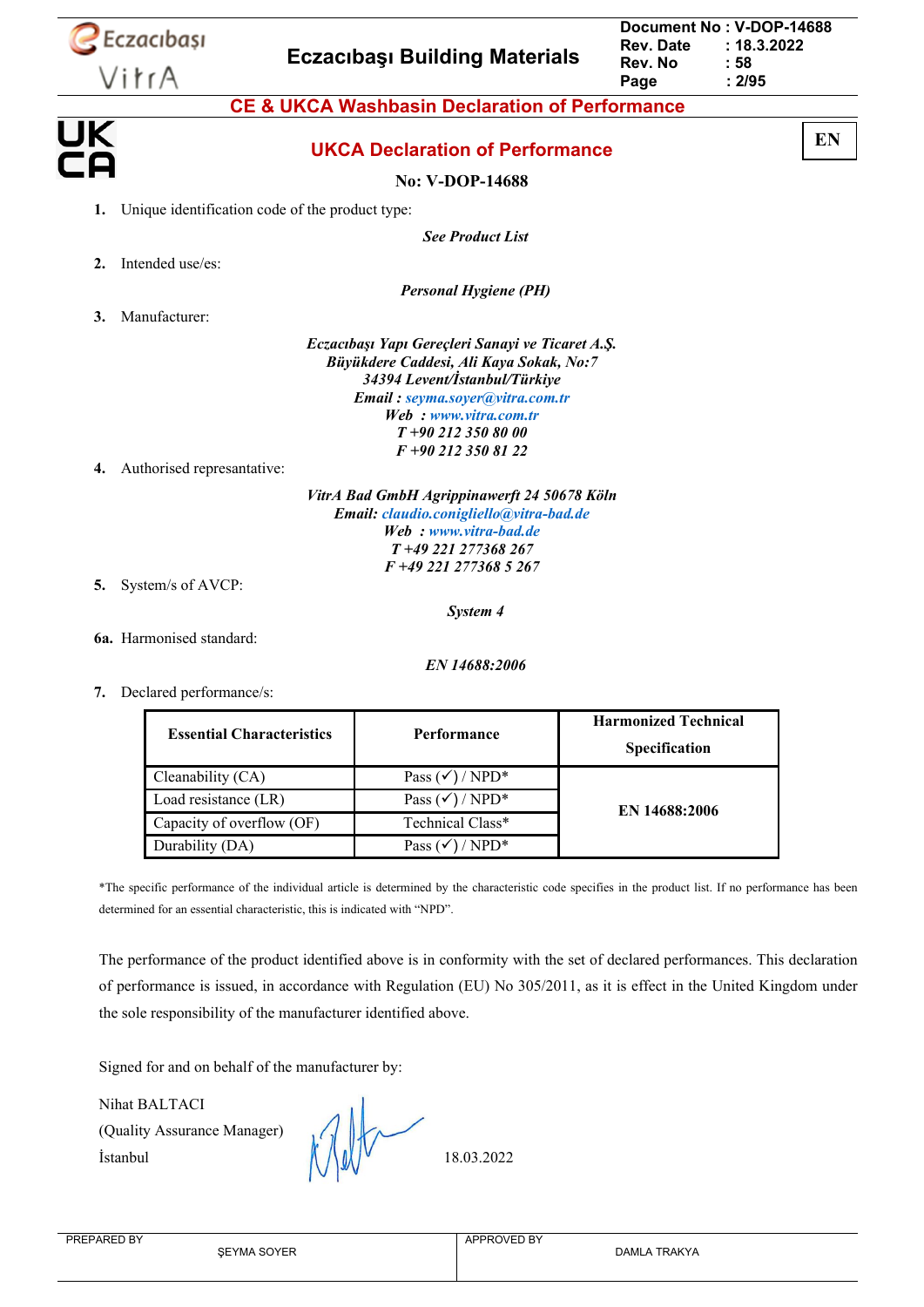|         | Eczacıbaşı                                       | <b>Eczacibasi Building Materials</b>                                                                                                                                                                                                                                                                                                                                                                    | Document No: V-DOP-14688<br><b>Rev. Date</b><br>: 18.3.2022<br>Rev. No<br>: 58 |    |  |
|---------|--------------------------------------------------|---------------------------------------------------------------------------------------------------------------------------------------------------------------------------------------------------------------------------------------------------------------------------------------------------------------------------------------------------------------------------------------------------------|--------------------------------------------------------------------------------|----|--|
|         | VitrA                                            |                                                                                                                                                                                                                                                                                                                                                                                                         | : 3/95<br>Page                                                                 |    |  |
|         |                                                  | <b>CE &amp; UKCA Washbasin Declaration of Performance</b>                                                                                                                                                                                                                                                                                                                                               |                                                                                |    |  |
| $C \in$ |                                                  | <b>CE Leistungserklärung</b>                                                                                                                                                                                                                                                                                                                                                                            |                                                                                | DE |  |
|         |                                                  | No: V-DOP-14688                                                                                                                                                                                                                                                                                                                                                                                         |                                                                                |    |  |
| 1.      | Eindeutiger identifikationscode des produkttyps: |                                                                                                                                                                                                                                                                                                                                                                                                         |                                                                                |    |  |
|         |                                                  | <b>Siehe Produktliste</b>                                                                                                                                                                                                                                                                                                                                                                               |                                                                                |    |  |
| 2.      | Verwendungszweck(e):                             |                                                                                                                                                                                                                                                                                                                                                                                                         |                                                                                |    |  |
|         |                                                  | Persönliche Hygiene (PH)                                                                                                                                                                                                                                                                                                                                                                                |                                                                                |    |  |
| 3.      | Hersteller:                                      |                                                                                                                                                                                                                                                                                                                                                                                                         |                                                                                |    |  |
| 4.      | Bevollmächtigter:                                | Eczacıbaşı Yapı Gereçleri Sanayi ve Ticaret A.Ş.<br>Büyükdere Caddesi, Ali Kaya Sokak, No:7<br>34394 Levent/İstanbul/Türkiye<br>Email: seyma.soyer@vitra.com.tr<br>Web: www.vitra.com.tr<br>$T+902123508000$<br>F +90 212 350 81 22<br>VitrA Bad GmbH Agrippinawerft 24 50678 Köln<br>Email: claudio.conigliello@vitra-bad.de<br>Web: www.vitra-bad.de<br>T+49 221 277368 267<br>F +49 221 277368 5 267 |                                                                                |    |  |
| 5.      | System/e von AVCP:                               |                                                                                                                                                                                                                                                                                                                                                                                                         |                                                                                |    |  |
|         |                                                  | System 4                                                                                                                                                                                                                                                                                                                                                                                                |                                                                                |    |  |
|         | 6a. Harmonisierte norm:                          |                                                                                                                                                                                                                                                                                                                                                                                                         |                                                                                |    |  |
|         |                                                  | EN 14688:2006                                                                                                                                                                                                                                                                                                                                                                                           |                                                                                |    |  |
|         | 7. Erklärte leistung:                            |                                                                                                                                                                                                                                                                                                                                                                                                         |                                                                                |    |  |
|         | <b>Wesentliche Eigenschaften</b>                 | Leistung                                                                                                                                                                                                                                                                                                                                                                                                | <b>Harmonisierte Technische</b><br>Spezifikation                               |    |  |
|         | Reinigbarkeit (CA)                               | Bestanden $(\checkmark)$ / NPD*                                                                                                                                                                                                                                                                                                                                                                         |                                                                                |    |  |

Dauerhaftigkeit (DA) Bestanden ( $\checkmark$ ) / NPD\* \*Die spezifische Leistung des einzelnen Artikels wird durch den in der Produktliste angegebenen Merkmalscode bestimmt. Wurde für ein wesentliches Merkmal keine Leistung festgestellt, ist dies mit "NPD" angegeben.

Die Leistung des vorstehenden Produkts entspricht der erklärten Leistung/den erklärten Leistungen. Für die Erstellung der Leistungserklärung im Einklang mit der Verordnung (EU) Nr. 305/2011 ist allein der obengenannte Hersteller verantwortlich.

Unterzeichnet für und im Namen des Herstellers von:

Nihat BALTACI (Leiter Qualitätssicherung)  $\begin{array}{|c|c|c|c|}\n\hline\n\end{array}$  18.03.2022

Statische Belastbarkeit (LR) Bestanden  $(\checkmark)$  / NPD\* Abflusswert des Überlaufes (OF) Technische Klasse\*

**EN 14688:2006**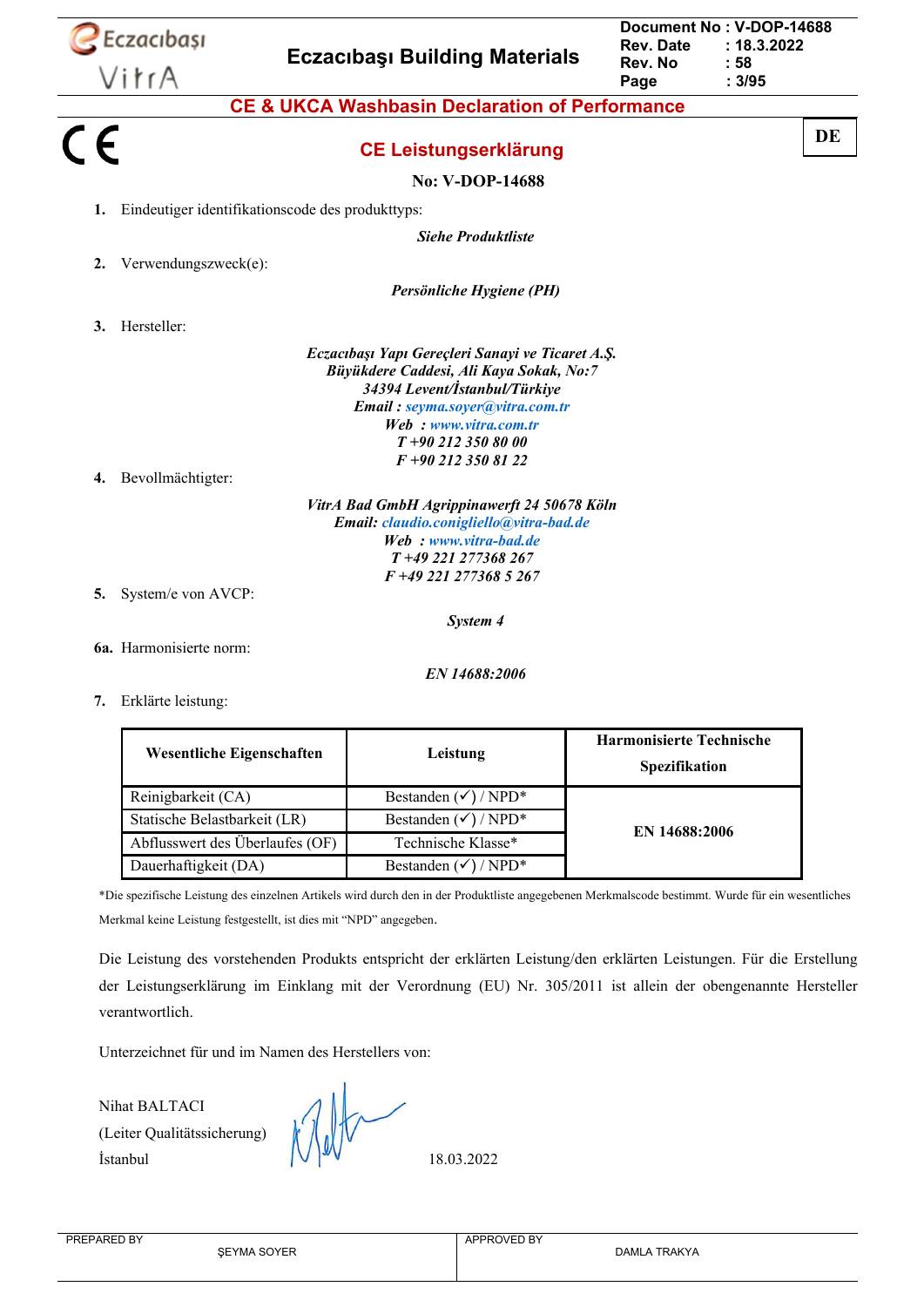

**6a.** Norme harmonisée :

*EN 14688:2006*

**7.** Performance déclarée :

| <b>Caractéristiques Essentielles</b> | <b>Performance</b>           | <b>Spécifications Techniques</b><br><b>Harmonisées</b> |  |
|--------------------------------------|------------------------------|--------------------------------------------------------|--|
| Aptitude au nettoyage (CA)           | Réussi $(\checkmark)$ / NPD* |                                                        |  |
| Resistance à la charge (LR)          | Réussi $(\checkmark)$ / NPD* |                                                        |  |
| Capacité du trop-plein (OF)          | Classe Technique*            | EN 14688:2006                                          |  |
| Durabilité (DA)                      | Réussi $(\checkmark)$ / NPD* |                                                        |  |

\*La performance spécifique de l'article individuel est déterminée par le code caractéristique spécifié dans la liste des produits. Si aucune performance n'a été déterminée pour une caractéristique essentielle, cela est indiqué par 'NPD'.

Les performances du produit identifié ci-dessus sont conformes à l'ensemble des performances déclarées. Cette déclaration de performance est délivrée, conformément au règlement (EU) No 305/2011, sous la seule responsabilité du fabricant identifié ci-dessus.

Signé pour et au nom du fabricant par :

Nihat BALTACI (Responsable Assurance Qualité) İstanbul 18.03.2022

APPROVED BY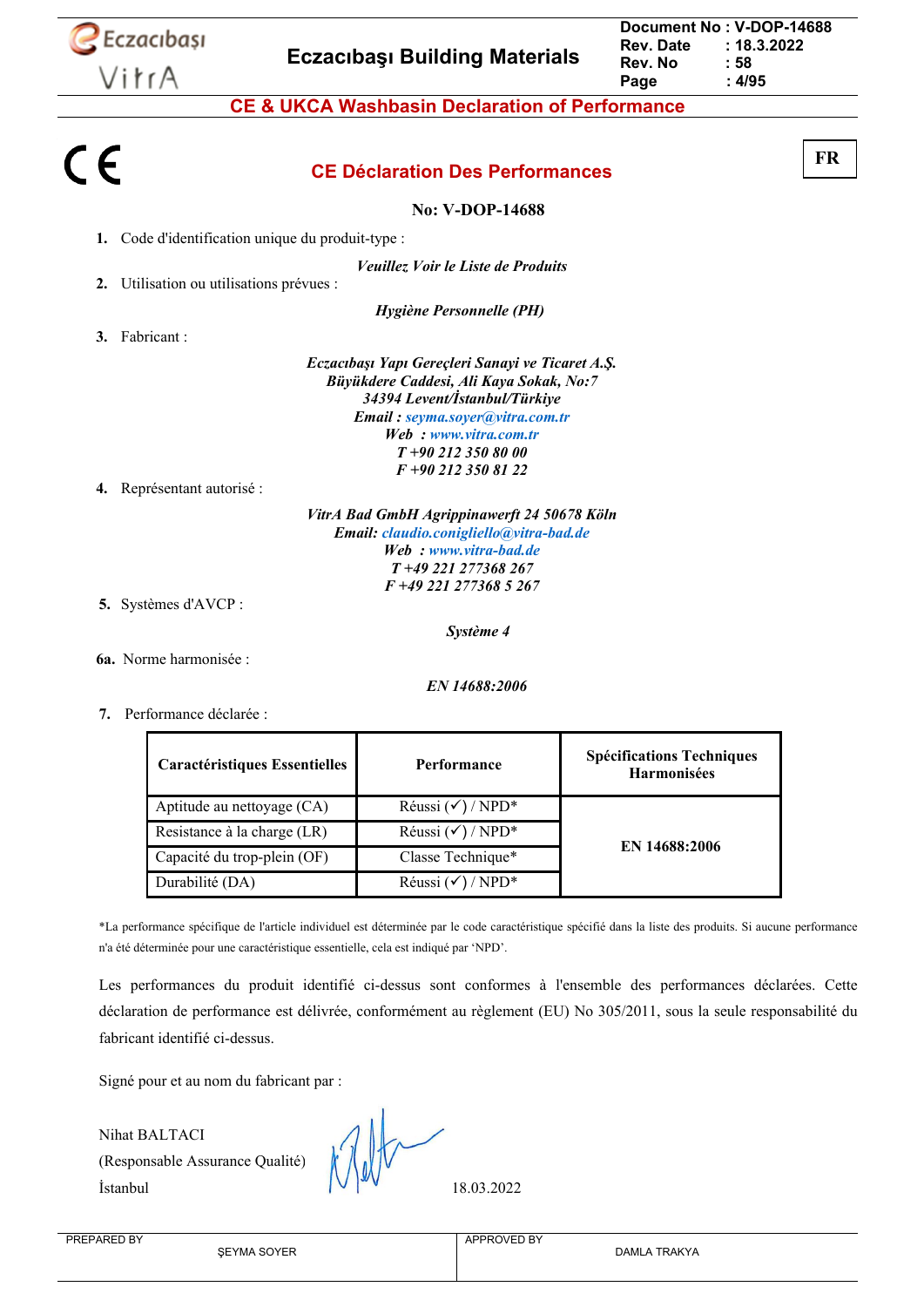

| : 58<br>Rev. No |  |
|-----------------|--|
|                 |  |
| : 5/95<br>Page  |  |

**TR**

**CE Performans Beyanı**

**No: V-DOP-14688**

*Ürün Listesine Bakınız*

- **1.** Ürün tipi kimlik kodu:
- **2.** Kullanım amacı/amaçları:
- **3.** İmalatçı:

*Kişisel Sağlığa Uygunluk (PH) Eczacıbaşı Yapı Gereçleri Sanayi ve Ticaret A.Ş. Büyükdere Caddesi, Ali Kaya Sokak, No:7 34394 Levent/İstanbul/Türkiye Email : [seyma.soyer@vitra.com.tr](mailto:seyma.soyer@vitra.com.tr) Web : [www.vitra.com.tr](http://www.vitra.com.tr/)*

*T +90 212 350 80 00 F +90 212 350 81 22*

**4.** Yetkili temsilci:

*Eczacıbaşı Yapı Gereçleri Sanayi ve Ticaret A.Ş. Büyükdere Caddesi, Ali Kaya Sokak, No:7 34394 Levent/İstanbul/Türkiye Email: [gokcen.tunali@vitra.com.tr](mailto:gokcen.tunali@vitra.com.tr) Web : [www.vitra.com.tr](http://www.vitra.com.tr/) T +90 212 350 80 00 F +90 212 350 81 22*

**5.** Performansının değişmezliğinin değerlendirilmesi ve doğrulanması sistem/sistemleri:

*Sistem 4*

**6a.** Uyumlaştırılmış standart:

*EN 14688:2006*

**7.** Beyan edilen performans/lar:

| Temel Karakteristikler | <b>Performans</b>           | Uyumlaştırılmış Teknik<br><b>Sartname</b> |  |
|------------------------|-----------------------------|-------------------------------------------|--|
| Temizlenebilirlik (CA) | Geçer $(\checkmark)$ / NPD* |                                           |  |
| Yüke dayanım (LR)      | Gecer $(\checkmark)$ / NPD* |                                           |  |
| Tasma kapasitesi (OF)  | Teknik Sınıf*               | EN 14688:2006                             |  |
| Dayanıklılık (DA)      | $)/NPD^*$<br>Gecer          |                                           |  |

\*Her bir parçanın özel performansı, ürün listesinde belirtilen karakteristik kod tarafından belirlenir. Temel bir özellik için herhangi bir performans belirlenmemişse, bu "NPD" ile belirtilir.

Yukarıda tanımlanan ürün beyan edilen performans/lar grubuna sahiptir. (EU) No 305/2011 Yönetmeliği uyarınca hazırlanan bu performans beyanı sadece yukarıda tanımlanan imalatçının sorumluluğu altında yayımlanır.

İmalatçı adına imzalayan:

Nihat BALTACI

(Kalite Güvence Müdürü)

Istanbul  $\left(\frac{1}{4}\right)$   $\left(\frac{1}{4}\right)$   $\left(\frac{1}{4}\right)$  18.03.2022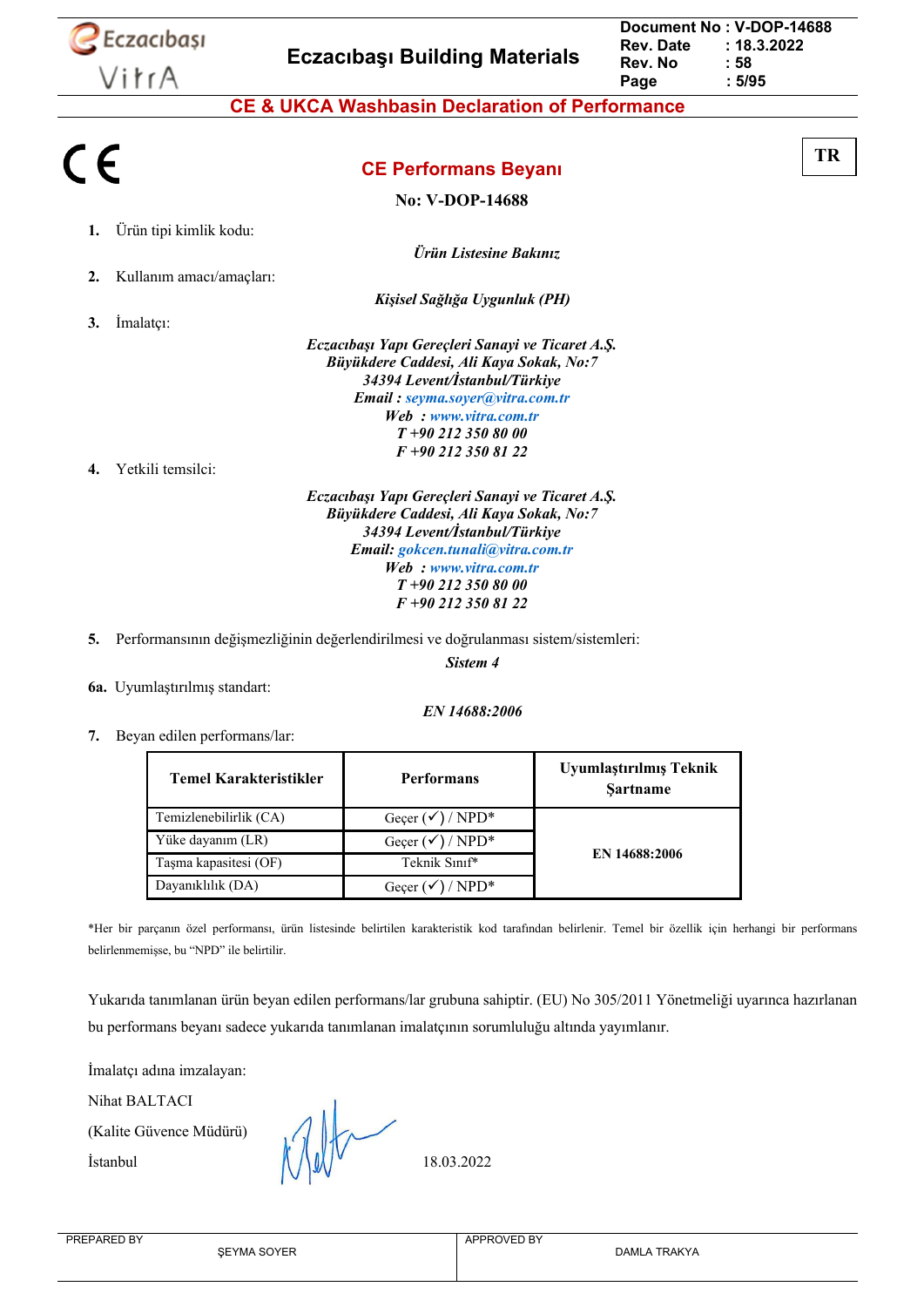

**CE & UKCA Washbasin Declaration of Performance**

#### **Ürün Listesi / Product List / Produktliste / Liste De Produits**

| Kod/<br>Code/<br>Code/<br><b>Typ</b> | Taşma<br>Kapasitesi/<br><b>Capasity of</b><br>Owerflow/<br><b>Abflusswer</b><br>t des<br>Überlaufes/<br>Capacité du<br><b>Trop-plein</b><br>(OF) | <b>Temizlenebilirlik</b><br>Cleanability/<br>Reinigbarkeit/<br>Aptitude au<br>nettoyage<br>(CA) | Yüke<br>Dayanım/<br>Load<br>Resistance/<br><b>Statische</b><br>Belastbarkeit/<br>Resistance à<br>la charge (LR) | Dayanıklılık/<br>Durability/<br><b>Dauerhaftigkeit</b><br><b>Durabilité</b><br>(DA) | <b>Harmonize</b><br><b>Teknik</b><br>Şartname/<br><b>Designation</b><br>Code/<br><b>Code De</b><br>Designation/<br><b>Harmonisierte</b><br><b>Technische</b><br><b>Spezifikation</b> |
|--------------------------------------|--------------------------------------------------------------------------------------------------------------------------------------------------|-------------------------------------------------------------------------------------------------|-----------------------------------------------------------------------------------------------------------------|-------------------------------------------------------------------------------------|--------------------------------------------------------------------------------------------------------------------------------------------------------------------------------------|
| 2079-003-0004                        | <b>CL 25</b>                                                                                                                                     | $\checkmark$                                                                                    | ✓                                                                                                               | $\checkmark$                                                                        | EN 14688:2006                                                                                                                                                                        |
| 2079-003-0015                        | <b>CL 25</b>                                                                                                                                     | ✓                                                                                               | ✓                                                                                                               | ✓                                                                                   | EN 14688:2006                                                                                                                                                                        |
| 2079-003-7200                        | <b>CL 25</b>                                                                                                                                     | ✓                                                                                               | $\checkmark$                                                                                                    | $\checkmark$                                                                        | EN 14688:2006                                                                                                                                                                        |
| 2088-003-0004                        | CL 25                                                                                                                                            | ✓                                                                                               | ✓                                                                                                               | $\checkmark$                                                                        | EN 14688:2006                                                                                                                                                                        |
| 2088-003-0015                        | <b>CL 25</b>                                                                                                                                     | ✓                                                                                               | ✓                                                                                                               | $\checkmark$                                                                        | EN 14688:2006                                                                                                                                                                        |
| 2088-003-7200                        | <b>CL 25</b>                                                                                                                                     | ✓                                                                                               | ✓                                                                                                               | ✓                                                                                   | EN 14688:2006                                                                                                                                                                        |
| 2088-003-7201                        | <b>CL 25</b>                                                                                                                                     | ✓                                                                                               | ✓                                                                                                               | ✓                                                                                   | EN 14688:2006                                                                                                                                                                        |
| 2141-003-0015                        | <b>CL 25</b>                                                                                                                                     | ✓                                                                                               | ✓                                                                                                               | $\checkmark$                                                                        | EN 14688:2006                                                                                                                                                                        |
| 2168-003-0015                        | <b>CL 25</b>                                                                                                                                     | ✓                                                                                               | ✓                                                                                                               | $\checkmark$                                                                        | EN 14688:2006                                                                                                                                                                        |
| 2181-003-0004                        | <b>CL 25</b>                                                                                                                                     | ✓                                                                                               | ✓                                                                                                               | ✓                                                                                   | EN 14688:2006                                                                                                                                                                        |
| 2181-003-0015                        | CL 25                                                                                                                                            | ✓                                                                                               | ✓                                                                                                               | $\checkmark$                                                                        | EN 14688:2006                                                                                                                                                                        |
| 2181-003-7200                        | <b>CL 25</b>                                                                                                                                     | ✓                                                                                               | ✓                                                                                                               | ✓                                                                                   | EN 14688:2006                                                                                                                                                                        |
| 2181-003-7201                        | <b>CL 25</b>                                                                                                                                     | ✓                                                                                               | ✓                                                                                                               | ✓                                                                                   | EN 14688:2006                                                                                                                                                                        |
| 3210-003-0180                        | <b>CL 25</b>                                                                                                                                     | ✓                                                                                               | ✓                                                                                                               | $\checkmark$                                                                        | EN 14688:2006                                                                                                                                                                        |
| 3210-003-7056                        | <b>CL 25</b>                                                                                                                                     | ✓                                                                                               | ✓                                                                                                               | ✓                                                                                   | EN 14688:2006                                                                                                                                                                        |
| 3211-003-0180                        | <b>CL 25</b>                                                                                                                                     | ✓                                                                                               | ✓                                                                                                               | ✓                                                                                   | EN 14688:2006                                                                                                                                                                        |
| 3211-003-7056                        | <b>CL 25</b>                                                                                                                                     | ✓                                                                                               | ✓                                                                                                               | ✓                                                                                   | EN 14688:2006                                                                                                                                                                        |
| 3212-003-0180                        | <b>CL 25</b>                                                                                                                                     | ✓                                                                                               | $\checkmark$                                                                                                    | ✓                                                                                   | EN 14688:2006                                                                                                                                                                        |
| 3212-003-7056                        | <b>CL 25</b>                                                                                                                                     | $\checkmark$                                                                                    | ✓                                                                                                               | $\checkmark$                                                                        | EN 14688:2006                                                                                                                                                                        |
| 3214-003-0180                        | CL 25                                                                                                                                            | ✓                                                                                               | ✓                                                                                                               | ✓                                                                                   | EN 14688:2006                                                                                                                                                                        |
| 4034-003-0001                        | <b>CL 25</b>                                                                                                                                     | ✓                                                                                               | <b>NPD</b>                                                                                                      | $\checkmark$                                                                        | EN 14688:2006                                                                                                                                                                        |
| 4034-003-0033                        | <b>CL 25</b>                                                                                                                                     | ✓                                                                                               | <b>NPD</b>                                                                                                      | ✓                                                                                   | EN 14688:2006                                                                                                                                                                        |
| 4034-003-1493                        | CL 25                                                                                                                                            | $\checkmark$                                                                                    | <b>NPD</b>                                                                                                      | ✓                                                                                   | EN 14688:2006                                                                                                                                                                        |
| 4034-403-0001                        | <b>CL 25</b>                                                                                                                                     | $\checkmark$                                                                                    | <b>NPD</b>                                                                                                      | ✓                                                                                   | EN 14688:2006                                                                                                                                                                        |
| 4044-003-0001                        | <b>CL 25</b>                                                                                                                                     | ✓                                                                                               | ✓                                                                                                               | ✓                                                                                   | EN 14688:2006                                                                                                                                                                        |
| 4044-003-1659                        | <b>CL 25</b>                                                                                                                                     | $\checkmark$                                                                                    | $\checkmark$                                                                                                    | $\checkmark$                                                                        | EN 14688:2006                                                                                                                                                                        |

| PREPARED BY |  |
|-------------|--|
|-------------|--|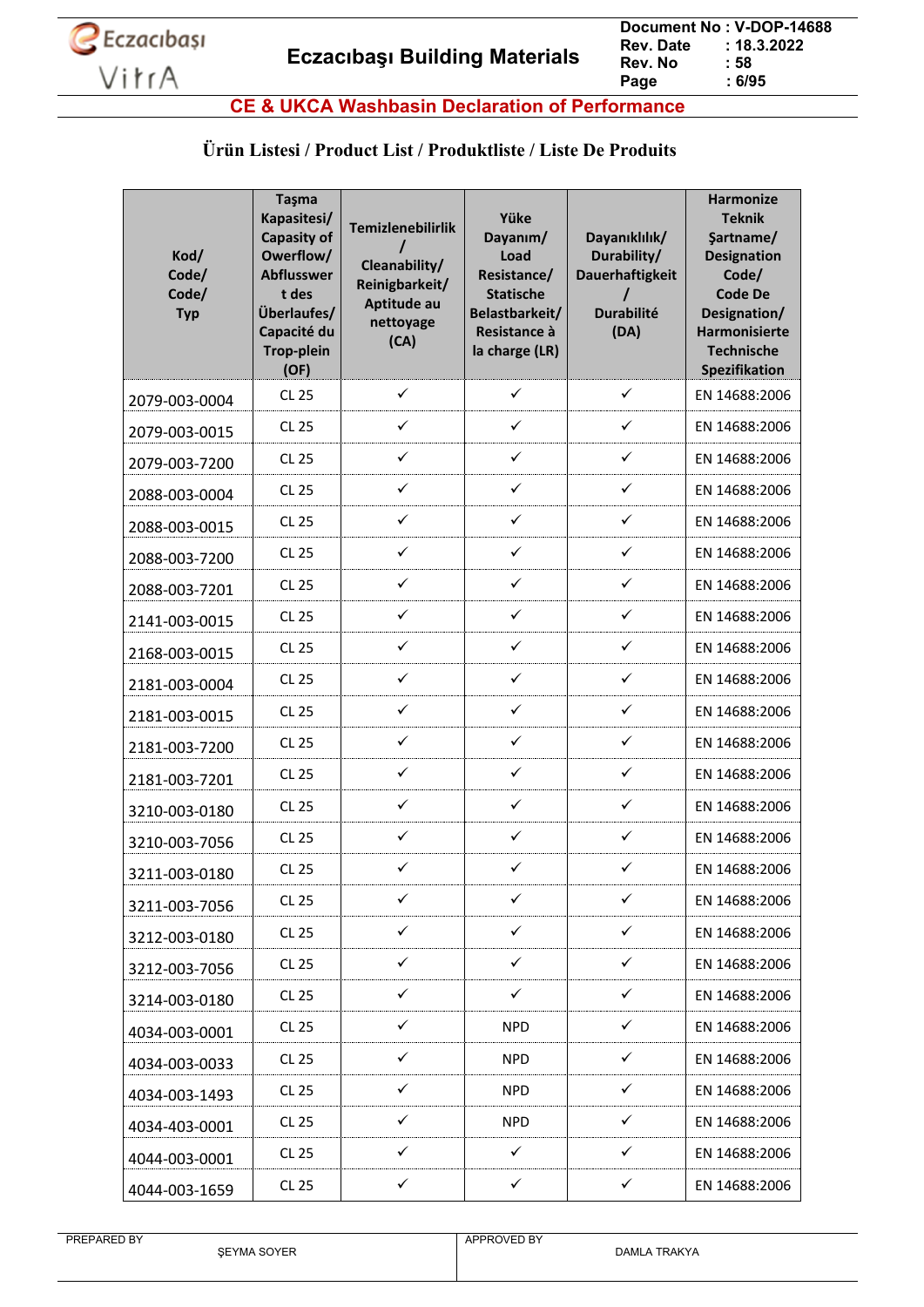**Eczacıbaşı Building Materials**

 **Document No : V-DOP-14688**  $: 18.3.2022$ <br> $: 58$ **Rev. No : 58<br>Page : 7/95** Page

### **CE & UKCA Washbasin Declaration of Performance**

| 4044-095-7095 | <b>CL 25</b> | $\checkmark$ | $\checkmark$ | $\checkmark$ | EN 14688:2006 |
|---------------|--------------|--------------|--------------|--------------|---------------|
| 4044-403-0001 | <b>CL 25</b> | ✓            | ✓            | $\checkmark$ | EN 14688:2006 |
| 4045-003-0001 | CL 25        | ✓            | $\checkmark$ | $\checkmark$ | EN 14688:2006 |
| 4046-003-0642 | <b>CL 25</b> | ✓            | <b>NPD</b>   | $\checkmark$ | EN 14688:2006 |
| 4047-003-0001 | <b>CL 25</b> | ✓            | ✓            | ✓            | EN 14688:2006 |
| 4077-003-0001 | CL 25        | ✓            | $\checkmark$ | $\checkmark$ | EN 14688:2006 |
| 4077-003-0012 | <b>CL 25</b> | $\checkmark$ | $\checkmark$ | $\checkmark$ | EN 14688:2006 |
| 4077-003-0033 | <b>CL 25</b> | ✓            | $\checkmark$ | $\checkmark$ | EN 14688:2006 |
| 4077-003-1029 | <b>CL 25</b> | ✓            | $\checkmark$ | $\checkmark$ | EN 14688:2006 |
| 4077-003-1276 | <b>CL 25</b> | ✓            | $\checkmark$ | $\checkmark$ | EN 14688:2006 |
| 4077-003-1545 | <b>CL 25</b> | $\checkmark$ | $\checkmark$ | $\checkmark$ | EN 14688:2006 |
| 4077-003-1585 | <b>CL 25</b> | ✓            | $\checkmark$ | $\checkmark$ | EN 14688:2006 |
| 4077-403-0001 | CL 25        | ✓            | ✓            | $\checkmark$ | EN 14688:2006 |
| 4077-403-0012 | <b>CL 25</b> | $\checkmark$ | $\checkmark$ | $\checkmark$ | EN 14688:2006 |
| 4077-403-0033 | <b>CL 25</b> | ✓            | $\checkmark$ | $\checkmark$ | EN 14688:2006 |
| 4077-703-0001 | <b>CL 25</b> | $\checkmark$ | ✓            | $\checkmark$ | EN 14688:2006 |
| 4078-003-0001 | <b>CL 25</b> | ✓            | <b>NPD</b>   | $\checkmark$ | EN 14688:2006 |
| 4078-003-0012 | <b>CL 25</b> | ✓            | <b>NPD</b>   | ✓            | EN 14688:2006 |
| 4078-003-0033 | <b>CL 25</b> | ✓            | NPD          | ✓            | EN 14688:2006 |
| 4078-003-1029 | <b>CL 25</b> | ✓            | NPD          | $\checkmark$ | EN 14688:2006 |
| 4078-003-1098 | CL 25        | $\checkmark$ | <b>NPD</b>   | $\checkmark$ | EN 14688:2006 |
| 4078-003-1545 | <b>CL 25</b> | ✓            | <b>NPD</b>   | $\checkmark$ | EN 14688:2006 |
| 4078-003-1585 | CL 25        | ✓            | <b>NPD</b>   | $\checkmark$ | EN 14688:2006 |
| 4078-003-7070 | CL 25        | $\checkmark$ | <b>NPD</b>   | $\checkmark$ | EN 14688:2006 |
| 4078-403-0001 | <b>CL 25</b> | $\checkmark$ | <b>NPD</b>   | $\checkmark$ | EN 14688:2006 |
| 4078-403-0012 | <b>CL 25</b> | ✓            | <b>NPD</b>   | ✓            | EN 14688:2006 |
| 4078-403-0033 | CL 25        | $\checkmark$ | <b>NPD</b>   | $\checkmark$ | EN 14688:2006 |
| 4078-403-7070 | <b>CL 25</b> | $\checkmark$ | <b>NPD</b>   | $\checkmark$ | EN 14688:2006 |
| 4090-003-0001 | <b>CL 25</b> | $\checkmark$ | <b>NPD</b>   | $\checkmark$ | EN 14688:2006 |
| 4146-003-0001 | <b>CL 20</b> | $\checkmark$ | <b>NPD</b>   | $\checkmark$ | EN 14688:2006 |
| 4147-003-0001 | <b>CL 25</b> | $\checkmark$ | $\checkmark$ | $\checkmark$ | EN 14688:2006 |
| 4158-003-0172 | CL 25        | $\checkmark$ | <b>NPD</b>   | $\checkmark$ | EN 14688:2006 |
| 4158-003-0486 | CL 25        | ✓            | <b>NPD</b>   | ✓            | EN 14688:2006 |
| 4158-003-0487 | <b>CL 25</b> | $\checkmark$ | <b>NPD</b>   | $\checkmark$ | EN 14688:2006 |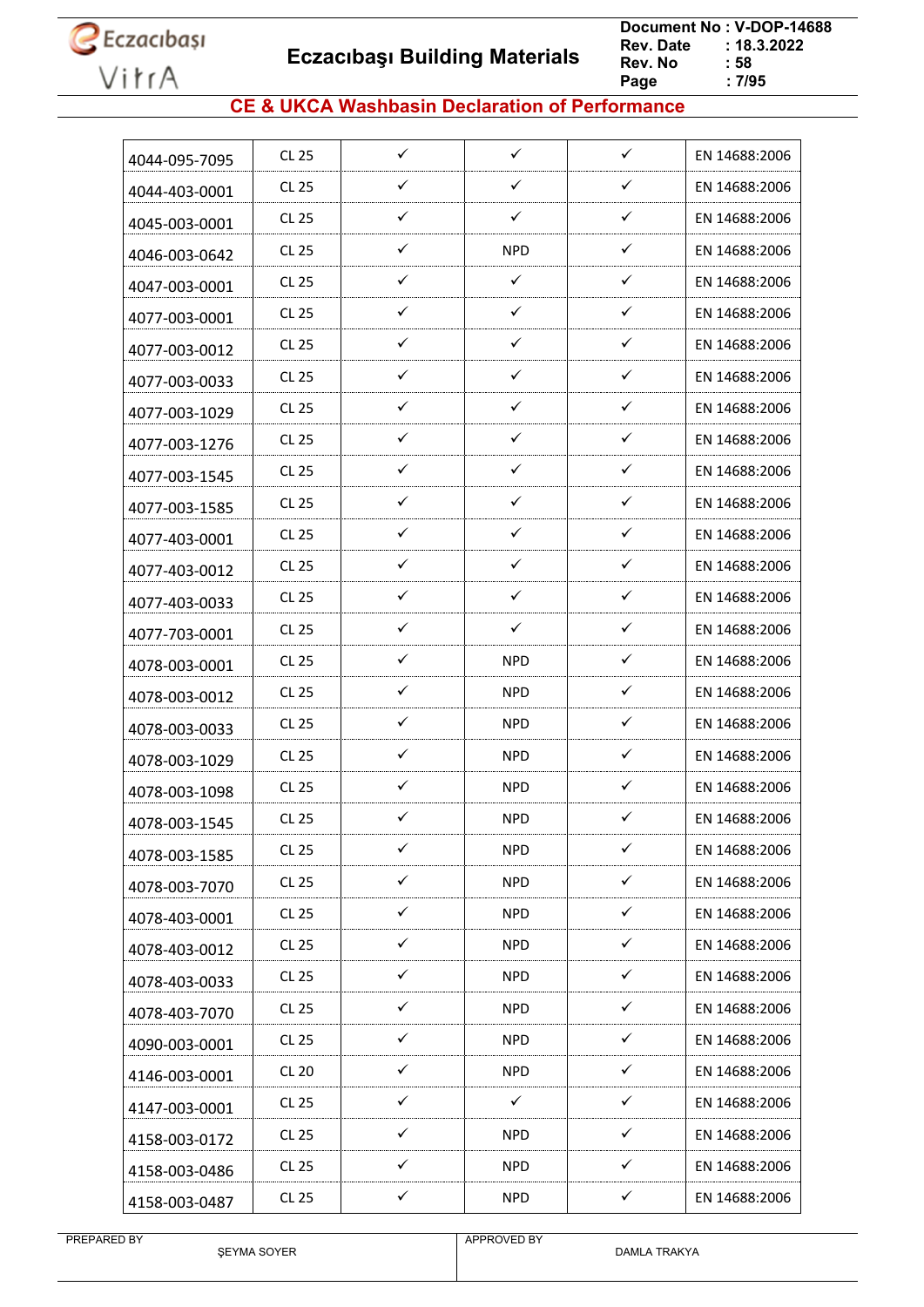**Eczacıbaşı Building Materials**

 **Document No : V-DOP-14688 : 18.3.2022**<br>**: 58 Rev. No : 58<br>Page : 8/95** Page

### **CE & UKCA Washbasin Declaration of Performance**

| 4167-003-0001 | CL 25        | $\checkmark$ | $\checkmark$ | $\checkmark$ | EN 14688:2006 |
|---------------|--------------|--------------|--------------|--------------|---------------|
| 4167-003-0022 | <b>CL 25</b> | ✓            | ✓            | $\checkmark$ | EN 14688:2006 |
| 4167-003-0025 | CL 25        | ✓            | ✓            | $\checkmark$ | EN 14688:2006 |
| 4167-003-0033 | <b>CL 25</b> | ✓            | ✓            | $\checkmark$ | EN 14688:2006 |
| 4167-003-0035 | <b>CL 25</b> | ✓            | ✓            | ✓            | EN 14688:2006 |
| 4167-003-0998 | <b>CL 25</b> | ✓            | $\checkmark$ | $\checkmark$ | EN 14688:2006 |
| 4167-003-0999 | <b>CL 25</b> | $\checkmark$ | ✓            | $\checkmark$ | EN 14688:2006 |
| 4167-003-1276 | CL 25        | ✓            | ✓            | $\checkmark$ | EN 14688:2006 |
| 4167-003-7117 | CL 25        | ✓            | ✓            | $\checkmark$ | EN 14688:2006 |
| 4167-003-7121 | <b>CL 25</b> | ✓            | $\checkmark$ | $\checkmark$ | EN 14688:2006 |
| 4167-403-0001 | CL 25        | $\checkmark$ | $\checkmark$ | $\checkmark$ | EN 14688:2006 |
| 4167-403-0033 | <b>CL 25</b> | ✓            | ✓            | $\checkmark$ | EN 14688:2006 |
| 4170-003-0001 | <b>CL 25</b> | ✓            | <b>NPD</b>   | $\checkmark$ | EN 14688:2006 |
| 4170-003-0002 | CL 25        | $\checkmark$ | <b>NPD</b>   | $\checkmark$ | EN 14688:2006 |
| 4170-003-0005 | <b>CL 25</b> | ✓            | <b>NPD</b>   | $\checkmark$ | EN 14688:2006 |
| 4170-003-0022 | CL 25        | ✓            | <b>NPD</b>   | $\checkmark$ | EN 14688:2006 |
| 4170-003-0035 | <b>CL 25</b> | ✓            | <b>NPD</b>   | $\checkmark$ | EN 14688:2006 |
| 4170-003-0044 | CL 25        | ✓            | <b>NPD</b>   | $\checkmark$ | EN 14688:2006 |
| 4170-003-0047 | CL 25        | ✓            | NPD.         | ✓            | EN 14688:2006 |
| 4170-003-0166 | <b>CL 25</b> | ✓            | <b>NPD</b>   | $\checkmark$ | EN 14688:2006 |
| 4170-003-0784 | CL 25        | $\checkmark$ | <b>NPD</b>   | ✓            | EN 14688:2006 |
| 4170-003-7090 | <b>CL 25</b> | ✓            | <b>NPD</b>   | $\checkmark$ | EN 14688:2006 |
| 4170-003-7092 | <b>CL 25</b> | ✓            | <b>NPD</b>   | $\checkmark$ | EN 14688:2006 |
| 4170-003-7093 | <b>CL 25</b> | $\checkmark$ | <b>NPD</b>   | $\checkmark$ | EN 14688:2006 |
| 4170-003-7119 | CL 25        | $\checkmark$ | <b>NPD</b>   | $\checkmark$ | EN 14688:2006 |
| 4170-003-7200 | <b>CL 25</b> | ✓            | <b>NPD</b>   | ✓            | EN 14688:2006 |
| 4170-403-0002 | CL 25        | $\checkmark$ | <b>NPD</b>   | $\checkmark$ | EN 14688:2006 |
| 4170-403-0058 | <b>CL 25</b> | $\checkmark$ | <b>NPD</b>   | $\checkmark$ | EN 14688:2006 |
| 4191-003-0001 | <b>CL 25</b> | $\checkmark$ | $\checkmark$ | $\checkmark$ | EN 14688:2006 |
| 4193-003-0001 | <b>CL 20</b> | $\checkmark$ | $\checkmark$ | $\checkmark$ | EN 14688:2006 |
| 4194-403-0001 | <b>CL 25</b> | $\checkmark$ | ✓            | $\checkmark$ | EN 14688:2006 |
| 4196-003-0001 | CL 25        | $\checkmark$ | $\checkmark$ | $\checkmark$ | EN 14688:2006 |
| 4196-403-0001 | CL 25        | ✓            | ✓            | ✓            | EN 14688:2006 |
| 4218-003-0001 | <b>CL 25</b> | $\checkmark$ | $\checkmark$ | $\checkmark$ | EN 14688:2006 |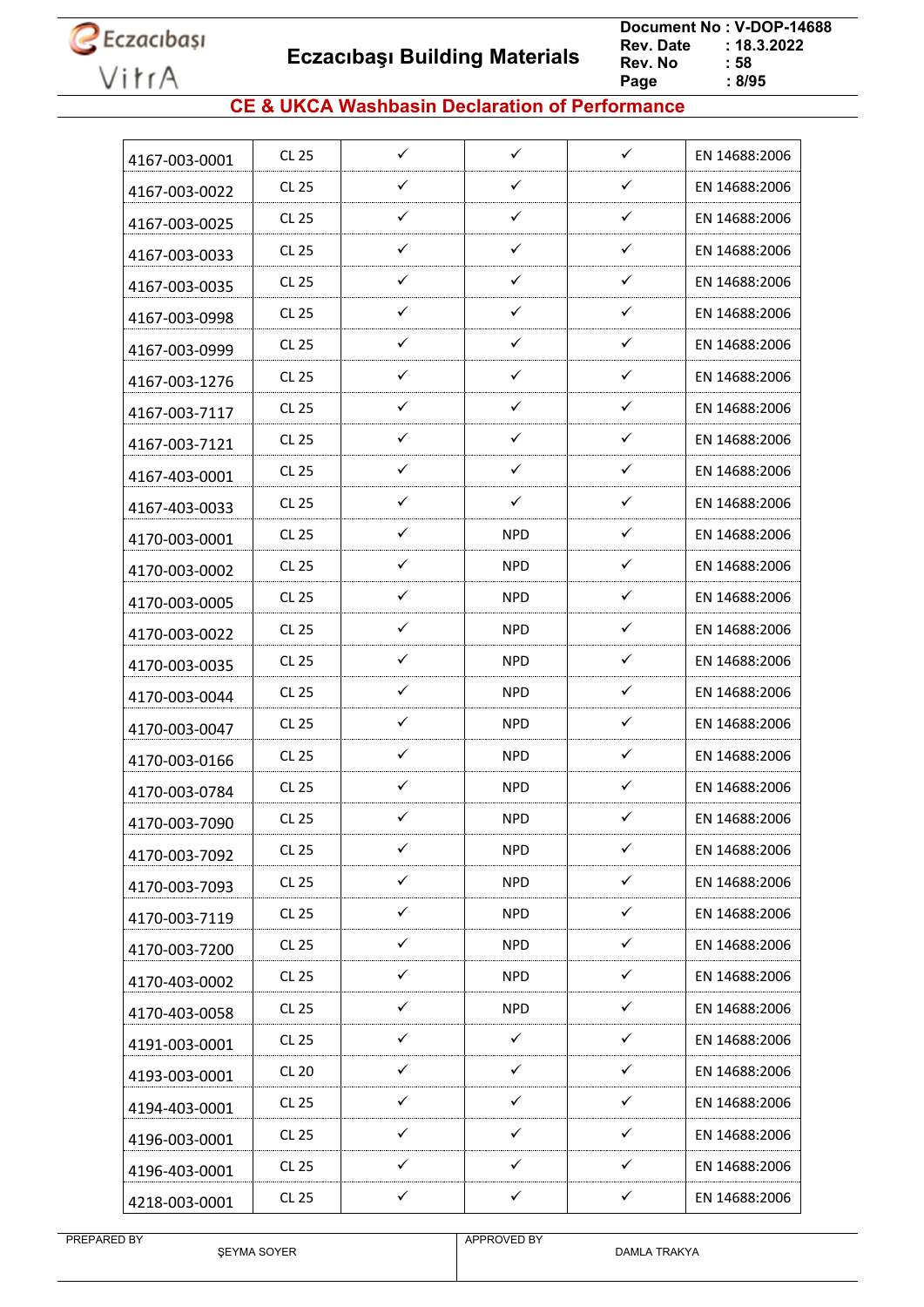**Eczacıbaşı Building Materials**

 **Document No : V-DOP-14688 : 18.3.2022**<br>**: 58 Rev. No : 58<br>Page : 9/95** Page

### **CE & UKCA Washbasin Declaration of Performance**

|               | CL 25        | ✓            | ✓            | ✓            | EN 14688:2006 |
|---------------|--------------|--------------|--------------|--------------|---------------|
| 4227-003-0001 |              |              |              |              |               |
| 4234-003-0012 | CL 25        | ✓            | ✓            | ✓            | EN 14688:2006 |
| 4234-003-0029 | CL 25        | ✓            | $\checkmark$ | $\checkmark$ | EN 14688:2006 |
| 4238-003-0001 | CL 25        | ✓            | ✓            | ✓            | EN 14688:2006 |
| 4238-003-0016 | CL 25        | ✓            | ✓            | ✓            | EN 14688:2006 |
| 4238-003-0861 | CL 25        | ✓            | $\checkmark$ | ✓            | EN 14688:2006 |
| 4238-003-7201 | CL 25        | ✓            | ✓            | ✓            | EN 14688:2006 |
| 4238-403-0001 | CL 25        | ✓            | $\checkmark$ | ✓            | EN 14688:2006 |
| 4238-403-0861 | CL 25        | ✓            | ✓            | ✓            | EN 14688:2006 |
| 4239-003-0001 | CL 25        | ✓            | $\checkmark$ | ✓            | EN 14688:2006 |
| 4239-003-0805 | CL 25        | ✓            | $\checkmark$ | ✓            | EN 14688:2006 |
| 4239-003-0861 | CL 25        | ✓            | ✓            | ✓            | EN 14688:2006 |
| 4239-003-7201 | CL 25        | ✓            | $\checkmark$ | ✓            | EN 14688:2006 |
| 4240-003-0001 | <b>CL 25</b> | ✓            | ✓            | ✓            | EN 14688:2006 |
| 4240-003-0861 | CL 25        | ✓            | ✓            | ✓            | EN 14688:2006 |
| 4240-003-7201 | CL 25        | ✓            | ✓            | ✓            | EN 14688:2006 |
| 4240-403-0001 | CL 25        | ✓            | ✓            | ✓            | EN 14688:2006 |
| 4240-403-0861 | CL 25        | ✓            | $\checkmark$ | ✓            | EN 14688:2006 |
| 4249-003-0012 | CL 25        | ✓            | ✓            | ✓            | EN 14688:2006 |
| 4249-003-0029 | CL 25        | ✓            | ✓            | ✓            | EN 14688:2006 |
| 4251-003-0016 | <b>CL 00</b> | ✓            | $\checkmark$ | ✓            | EN 14688:2006 |
| 4251-070-0016 | CL 00        | ✓            | ✓            | ✓            | EN 14688:2006 |
| 4251-403-0016 | <b>CL 00</b> | $\checkmark$ | $\checkmark$ | $\checkmark$ | EN 14688:2006 |
| 4251-470-0016 | <b>CL 00</b> | $\checkmark$ | $\checkmark$ | $\checkmark$ | EN 14688:2006 |
| 4261-003-0016 | <b>CL 00</b> | $\checkmark$ | $\checkmark$ | $\checkmark$ | EN 14688:2006 |
| 4261-003-0041 | <b>CL 00</b> | $\checkmark$ | $\checkmark$ | $\checkmark$ | EN 14688:2006 |
| 4261-003-0871 | <b>CL 00</b> | ✓            | $\checkmark$ | ✓            | EN 14688:2006 |
| 4261-070-0041 | <b>CL 00</b> | $\checkmark$ | $\checkmark$ | $\checkmark$ | EN 14688:2006 |
| 4261-070-0871 | <b>CL 00</b> | $\checkmark$ | $\checkmark$ | $\checkmark$ | EN 14688:2006 |
| 4261-403-0016 | <b>CL 00</b> | ✓            | $\checkmark$ | ✓            | EN 14688:2006 |
| 4261-403-0041 | CL 00        | $\checkmark$ | $\checkmark$ | ✓            | EN 14688:2006 |
| 4261-403-0871 | <b>CL 00</b> | $\checkmark$ | $\checkmark$ | ✓            | EN 14688:2006 |
| 4261-470-0041 | <b>CL 00</b> | $\checkmark$ | $\checkmark$ | $\checkmark$ | EN 14688:2006 |
| 4261-470-0871 | <b>CL 00</b> | $\checkmark$ | $\checkmark$ | $\checkmark$ | EN 14688:2006 |
|               |              |              |              |              |               |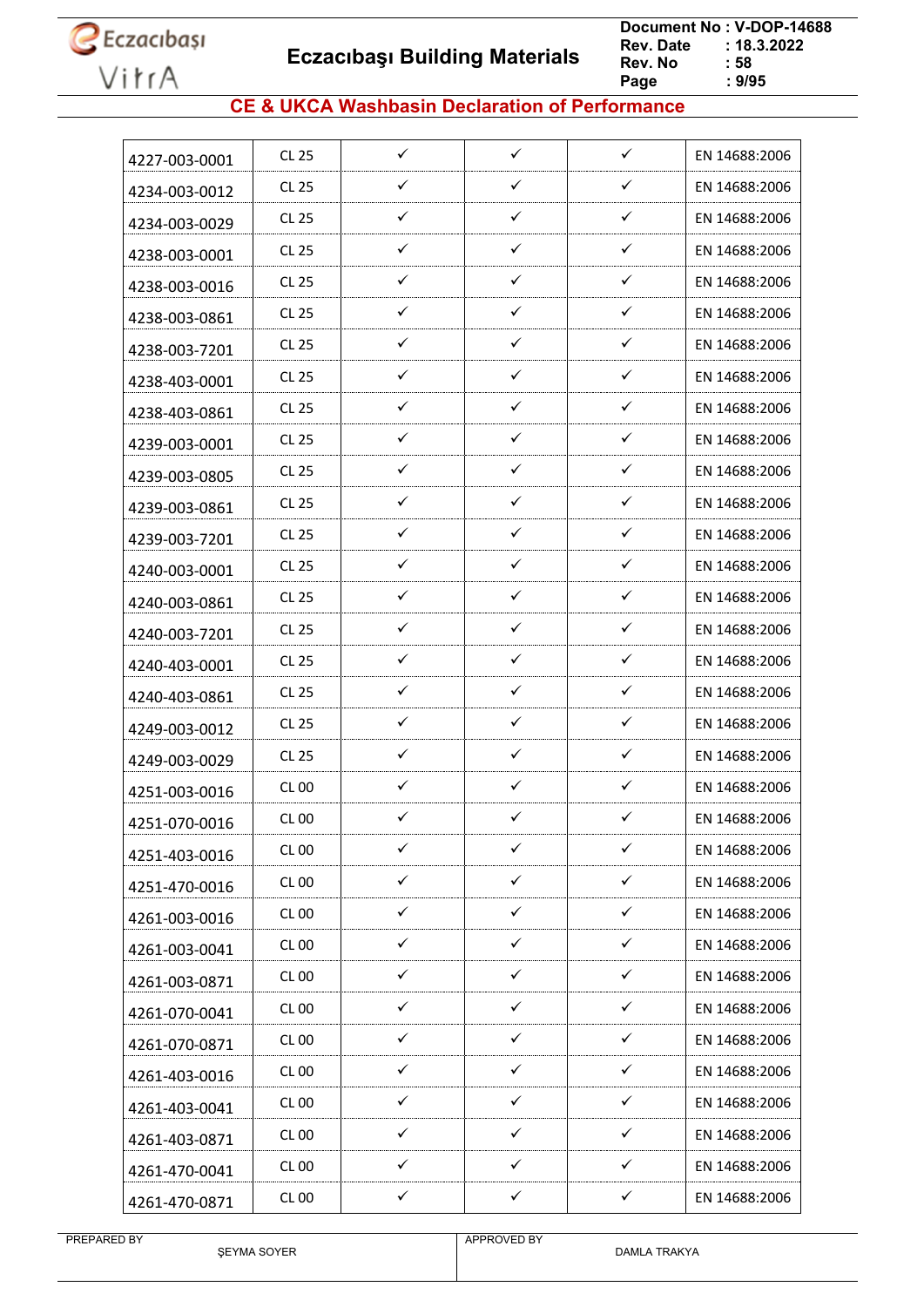**Eczacıbaşı Building Materials**

 **Document No : V-DOP-14688**  $: 18.3.2022$ <br> $: 58$ **Rev. No Page Page : 10/95**

### **CE & UKCA Washbasin Declaration of Performance**

| 4279-003-0041 | CL 00            | ✓            | <b>NPD</b>   | ✓            | EN 14688:2006 |
|---------------|------------------|--------------|--------------|--------------|---------------|
| 4279-003-0871 | <b>CL 00</b>     | ✓            | <b>NPD</b>   | ✓            | EN 14688:2006 |
| 4279-003-1049 | CL 00            | ✓            | <b>NPD</b>   | $\checkmark$ | EN 14688:2006 |
| 4279-070-0041 | CL 00            | ✓            | <b>NPD</b>   | ✓            | EN 14688:2006 |
| 4279-070-0871 | <b>CL 00</b>     | ✓            | <b>NPD</b>   | ✓            | EN 14688:2006 |
| 4279-095-0041 | CL <sub>00</sub> | ✓            | <b>NPD</b>   | ✓            | EN 14688:2006 |
| 4279-403-0041 | CL 00            | $\checkmark$ | <b>NPD</b>   | ✓            | EN 14688:2006 |
| 4279-403-0871 | CL 00            | $\checkmark$ | <b>NPD</b>   | ✓            | EN 14688:2006 |
| 4279-470-0041 | CL 00            | ✓            | <b>NPD</b>   | ✓            | EN 14688:2006 |
| 4279-470-0871 | CL 00            | ✓            | <b>NPD</b>   | $\checkmark$ | EN 14688:2006 |
| 4279-603-0041 | CL 00            | ✓            | <b>NPD</b>   | ✓            | EN 14688:2006 |
| 4280-003-0016 | <b>CL 00</b>     | ✓            | <b>NPD</b>   | ✓            | EN 14688:2006 |
| 4280-070-0016 | CL 00            | ✓            | <b>NPD</b>   | ✓            | EN 14688:2006 |
| 4280-403-0016 | CL 00            | ✓            | <b>NPD</b>   | ✓            | EN 14688:2006 |
| 4280-470-0016 | CL 00            | ✓            | <b>NPD</b>   | ✓            | EN 14688:2006 |
| 4290-003-0001 | <b>CL 20</b>     | ✓            | $\checkmark$ | ✓            | EN 14688:2006 |
| 4290-003-7790 | <b>CL 20</b>     | ✓            | ✓            | ✓            | EN 14688:2006 |
| 4292-003-0001 | <b>CL 20</b>     | $\checkmark$ | $\checkmark$ | $\checkmark$ | EN 14688:2006 |
| 4293-003-0001 | <b>CL 20</b>     | ✓            | ✓            | ✓            | EN 14688:2006 |
| 4293-003-7790 | <b>CL 20</b>     | ✓            | ✓            | ✓            | EN 14688:2006 |
| 4295-003-0001 | CL 25            | ✓            | <b>NPD</b>   | ✓            | EN 14688:2006 |
| 4298-003-0001 | CL 25            | ✓            | ✓            | ✓            | EN 14688:2006 |
| 4299-003-0001 | <b>CL 25</b>     | $\checkmark$ | $\checkmark$ | $\checkmark$ | EN 14688:2006 |
| 4310-003-0001 | CL 25            | $\checkmark$ | $\checkmark$ | $\checkmark$ | EN 14688:2006 |
| 4311-003-0885 | <b>CL 20</b>     | $\checkmark$ | $\checkmark$ | $\checkmark$ | EN 14688:2006 |
| 4311-003-0999 | <b>CL 20</b>     | $\checkmark$ | $\checkmark$ | $\checkmark$ | EN 14688:2006 |
| 4312-003-0001 | CL 25            | ✓            | <b>NPD</b>   | ✓            | EN 14688:2006 |
| 4313-003-0022 | CL 25            | $\checkmark$ | $\checkmark$ | $\checkmark$ | EN 14688:2006 |
| 4313-003-0999 | CL 25            | $\checkmark$ | $\checkmark$ | $\checkmark$ | EN 14688:2006 |
| 4324-003-0012 | <b>CL 20</b>     | ✓            | <b>NPD</b>   | ✓            | EN 14688:2006 |
| 4324-003-7090 | <b>CL 20</b>     | ✓            | <b>NPD</b>   | ✓            | EN 14688:2006 |
| 4324-083-0012 | <b>CL 20</b>     | $\checkmark$ | <b>NPD</b>   | $\checkmark$ | EN 14688:2006 |
| 4324-403-0012 | <b>CL 20</b>     | $\checkmark$ | <b>NPD</b>   | $\checkmark$ | EN 14688:2006 |
| 4324-603-0012 | <b>CL 20</b>     | $\checkmark$ | <b>NPD</b>   | $\checkmark$ | EN 14688:2006 |
|               |                  |              |              |              |               |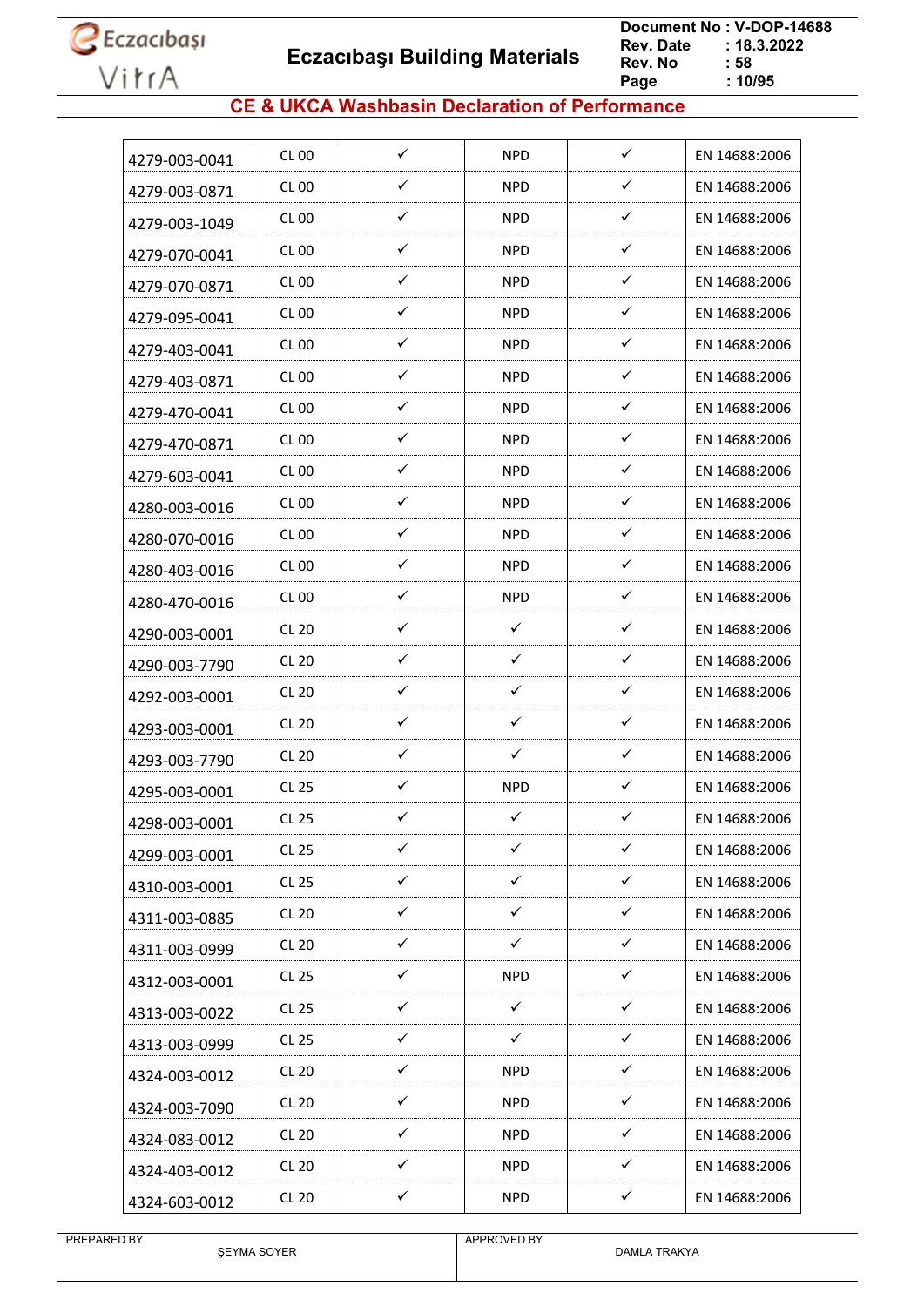**Eczacıbaşı Building Materials**

 **Document No : V-DOP-14688**  $: 18.3.2022$ <br> $: 58$ **Rev. No Page**  $\frac{1}{11/95}$ 

### **CE & UKCA Washbasin Declaration of Performance**

| 4327-003-0012 | <b>CL 25</b> | ✓            | <b>NPD</b> | ✓            | EN 14688:2006 |
|---------------|--------------|--------------|------------|--------------|---------------|
| 4327-003-0028 | <b>CL 25</b> | ✓            | <b>NPD</b> | ✓            | EN 14688:2006 |
| 4334-003-0016 | <b>CL 20</b> | ✓            | <b>NPD</b> | $\checkmark$ | EN 14688:2006 |
| 4334-003-0018 | <b>CL 20</b> | ✓            | <b>NPD</b> | $\checkmark$ | EN 14688:2006 |
| 4334-003-1361 | <b>CL 20</b> | ✓            | <b>NPD</b> | $\checkmark$ | EN 14688:2006 |
| 4334-003-2200 | <b>CL 20</b> | ✓            | <b>NPD</b> | $\checkmark$ | EN 14688:2006 |
| 4334-029-0018 | <b>CL 20</b> | ✓            | <b>NPD</b> | ✓            | EN 14688:2006 |
| 4334-043-0016 | <b>CL 20</b> | ✓            | <b>NPD</b> | ✓            | EN 14688:2006 |
| 4334-043-0018 | <b>CL 20</b> | ✓            | <b>NPD</b> | ✓            | EN 14688:2006 |
| 4334-049-0016 | <b>CL 20</b> | ✓            | <b>NPD</b> | $\checkmark$ | EN 14688:2006 |
| 4334-049-0018 | <b>CL 20</b> | ✓            | <b>NPD</b> | $\checkmark$ | EN 14688:2006 |
| 4334-070-0016 | <b>CL 20</b> | ✓            | <b>NPD</b> | ✓            | EN 14688:2006 |
| 4334-070-0018 | <b>CL 20</b> | ✓            | <b>NPD</b> | $\checkmark$ | EN 14688:2006 |
| 4334-071-0016 | <b>CL 20</b> | ✓            | <b>NPD</b> | $\checkmark$ | EN 14688:2006 |
| 4334-071-2100 | <b>CL 20</b> | ✓            | <b>NPD</b> | ✓            | EN 14688:2006 |
| 4334-071-2300 | <b>CL 20</b> | ✓            | <b>NPD</b> | $\checkmark$ | EN 14688:2006 |
| 4334-072-0016 | <b>CL 20</b> | ✓            | <b>NPD</b> | $\checkmark$ | EN 14688:2006 |
| 4334-072-2100 | <b>CL 20</b> | $\checkmark$ | <b>NPD</b> | $\checkmark$ | EN 14688:2006 |
| 4334-072-2300 | <b>CL 20</b> | ✓            | <b>NPD</b> | ✓            | EN 14688:2006 |
| 4334-073-0016 | <b>CL 20</b> | ✓            | <b>NPD</b> | $\checkmark$ | EN 14688:2006 |
| 4334-073-2100 | <b>CL 20</b> | $\checkmark$ | <b>NPD</b> | $\checkmark$ | EN 14688:2006 |
| 4334-073-2300 | <b>CL 20</b> | ✓            | <b>NPD</b> | ✓            | EN 14688:2006 |
| 4334-083-0016 | <b>CL 20</b> | $\checkmark$ | <b>NPD</b> | $\checkmark$ | EN 14688:2006 |
| 4334-091-2150 | <b>CL 20</b> | ✓            | <b>NPD</b> | $\checkmark$ | EN 14688:2006 |
| 4334-097-1747 | <b>CL 20</b> | $\checkmark$ | <b>NPD</b> | $\checkmark$ | EN 14688:2006 |
| 4334-403-0018 | <b>CL 20</b> | $\checkmark$ | <b>NPD</b> | $\checkmark$ | EN 14688:2006 |
| 4334-403-1361 | <b>CL 20</b> | $\checkmark$ | <b>NPD</b> | $\checkmark$ | EN 14688:2006 |
| 4334-443-0016 | <b>CL 20</b> | $\checkmark$ | <b>NPD</b> | $\checkmark$ | EN 14688:2006 |
| 4334-449-0016 | <b>CL 20</b> | ✓            | <b>NPD</b> | $\checkmark$ | EN 14688:2006 |
| 4334-470-0016 | <b>CL 20</b> | ✓            | <b>NPD</b> | ✓            | EN 14688:2006 |
| 4334-470-0018 | <b>CL 20</b> | ✓            | <b>NPD</b> | $\checkmark$ | EN 14688:2006 |
| 4334-471-0018 | <b>CL 20</b> | $\checkmark$ | <b>NPD</b> | $\checkmark$ | EN 14688:2006 |
| 4334-471-2100 | <b>CL 20</b> | $\checkmark$ | <b>NPD</b> | $\checkmark$ | EN 14688:2006 |
| 4334-472-0018 | <b>CL 20</b> | $\checkmark$ | <b>NPD</b> | $\checkmark$ | EN 14688:2006 |
|               |              |              |            |              |               |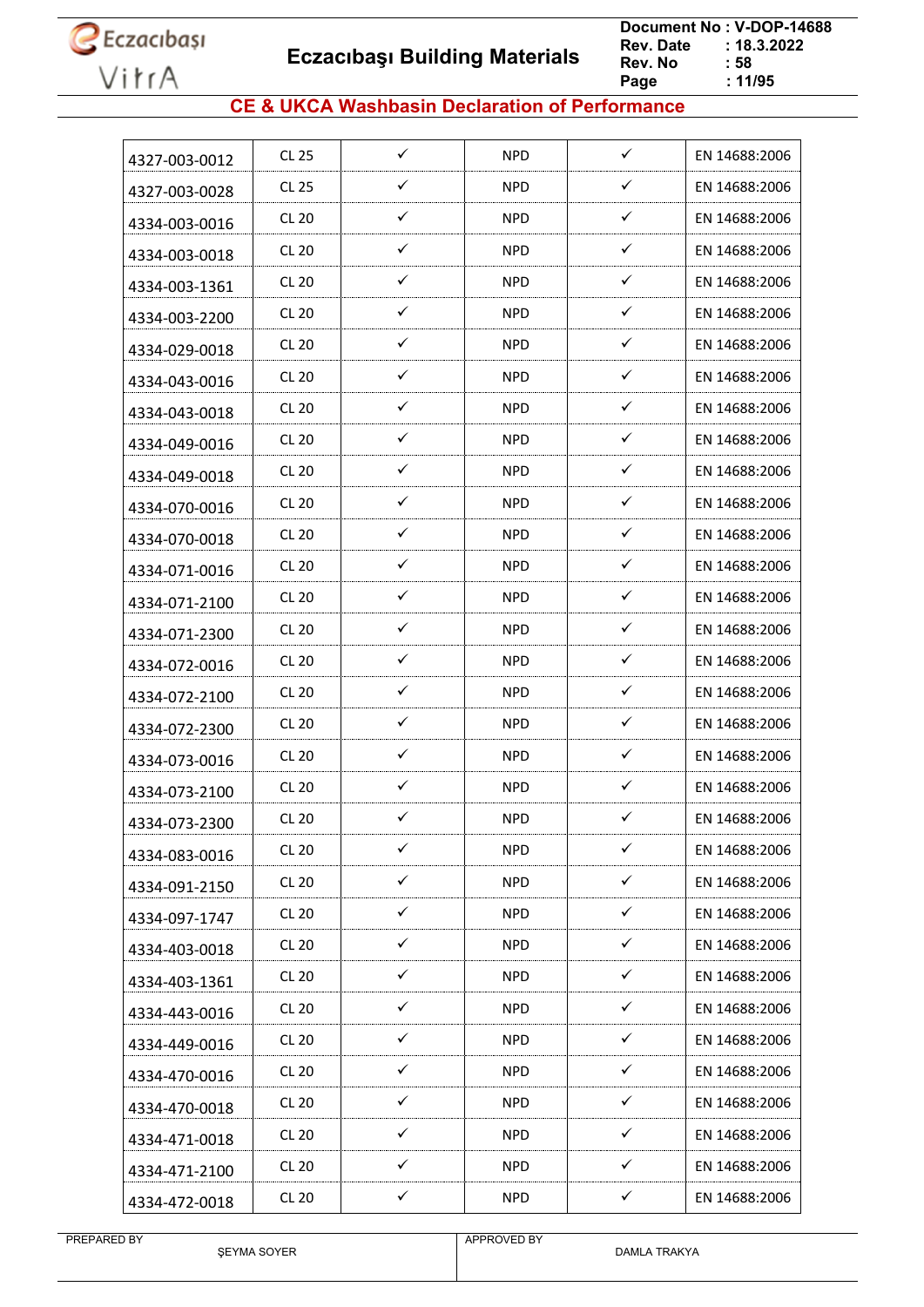**Eczacıbaşı Building Materials**

 **Document No : V-DOP-14688**  $: 18.3.2022$ <br> $: 58$ **Rev. No Page Page : 12/95**

### **CE & UKCA Washbasin Declaration of Performance**

| 4334-472-2100 | CL 20        | ✓            | <b>NPD</b>   | ✓            | EN 14688:2006 |
|---------------|--------------|--------------|--------------|--------------|---------------|
| 4334-473-0018 | CL20         | ✓            | <b>NPD</b>   | ✓            | EN 14688:2006 |
| 4334-497-1747 | <b>CL 20</b> | ✓            | <b>NPD</b>   | ✓            | EN 14688:2006 |
| 4335-044-0016 | CL 25        | ✓            | <b>NPD</b>   | ✓            | EN 14688:2006 |
| 4340-003-0005 | <b>CL 20</b> | ✓            | $\checkmark$ | ✓            | EN 14688:2006 |
| 4340-003-1129 | <b>CL 20</b> | ✓            | $\checkmark$ | ✓            | EN 14688:2006 |
| 4340-095-1129 | <b>CL 20</b> | ✓            | $\checkmark$ | ✓            | EN 14688:2006 |
| 4340-403-1129 | <b>CL 20</b> | ✓            | ✓            | ✓            | EN 14688:2006 |
| 4341-003-0005 | CL 25        | ✓            | ✓            | ✓            | EN 14688:2006 |
| 4341-003-1129 | CL 25        | $\checkmark$ | $\checkmark$ | ✓            | EN 14688:2006 |
| 4342-003-0249 | CL 25        | ✓            | $\checkmark$ | $\checkmark$ | EN 14688:2006 |
| 4342-003-1129 | CL 25        | ✓            | $\checkmark$ | ✓            | EN 14688:2006 |
| 4342-403-1129 | CL 25        | $\checkmark$ | $\checkmark$ | $\checkmark$ | EN 14688:2006 |
| 4343-003-1129 | CL 25        | $\checkmark$ | $\checkmark$ | ✓            | EN 14688:2006 |
| 4343-095-1129 | CL 25        | ✓            | ✓            | ✓            | EN 14688:2006 |
| 4343-403-1129 | CL 25        | ✓            | $\checkmark$ | ✓            | EN 14688:2006 |
| 4344-003-1129 | CL 25        | ✓            | $\checkmark$ | ✓            | EN 14688:2006 |
| 4344-095-1129 | CL 25        | $\checkmark$ | $\checkmark$ | ✓            | EN 14688:2006 |
| 4344-403-1129 | CL 25        | ✓            | $\checkmark$ | ✓            | EN 14688:2006 |
| 4345-003-1129 | CL 25        | ✓            | $\checkmark$ | ✓            | EN 14688:2006 |
| 4345-095-1129 | CL 25        | $\checkmark$ | $\checkmark$ | ✓            | EN 14688:2006 |
| 4345-403-1129 | CL 25        | ✓            | ✓            | ✓            | EN 14688:2006 |
| 4346-003-0005 | <b>CL 25</b> | $\checkmark$ | $\checkmark$ | $\checkmark$ | EN 14688:2006 |
| 4346-003-1129 | CL 25        | $\checkmark$ | $\checkmark$ | $\checkmark$ | EN 14688:2006 |
| 4347-003-0005 | <b>CL 25</b> | $\checkmark$ | $\checkmark$ | ✓            | EN 14688:2006 |
| 4347-003-1129 | CL 25        | $\checkmark$ | $\checkmark$ | $\checkmark$ | EN 14688:2006 |
| 4347-403-1129 | CL 25        | $\checkmark$ | $\checkmark$ | ✓            | EN 14688:2006 |
| 4348-003-1129 | CL 25        | $\checkmark$ | $\checkmark$ | $\checkmark$ | EN 14688:2006 |
| 4348-095-1129 | CL 25        | $\checkmark$ | $\checkmark$ | ✓            | EN 14688:2006 |
| 4351-003-1129 | CL 25        | ✓            | ✓            | ✓            | EN 14688:2006 |
| 4352-003-0005 | CL 25        | ✓            | $\checkmark$ | $\checkmark$ | EN 14688:2006 |
| 4352-003-1129 | <b>CL 25</b> | $\checkmark$ | $\checkmark$ | ✓            | EN 14688:2006 |
| 4352-403-1129 | CL 25        | $\checkmark$ | ✓            | $\checkmark$ | EN 14688:2006 |
| 4353-003-1132 | <b>CL 25</b> | $\checkmark$ | $\checkmark$ | $\checkmark$ | EN 14688:2006 |
|               |              |              |              |              |               |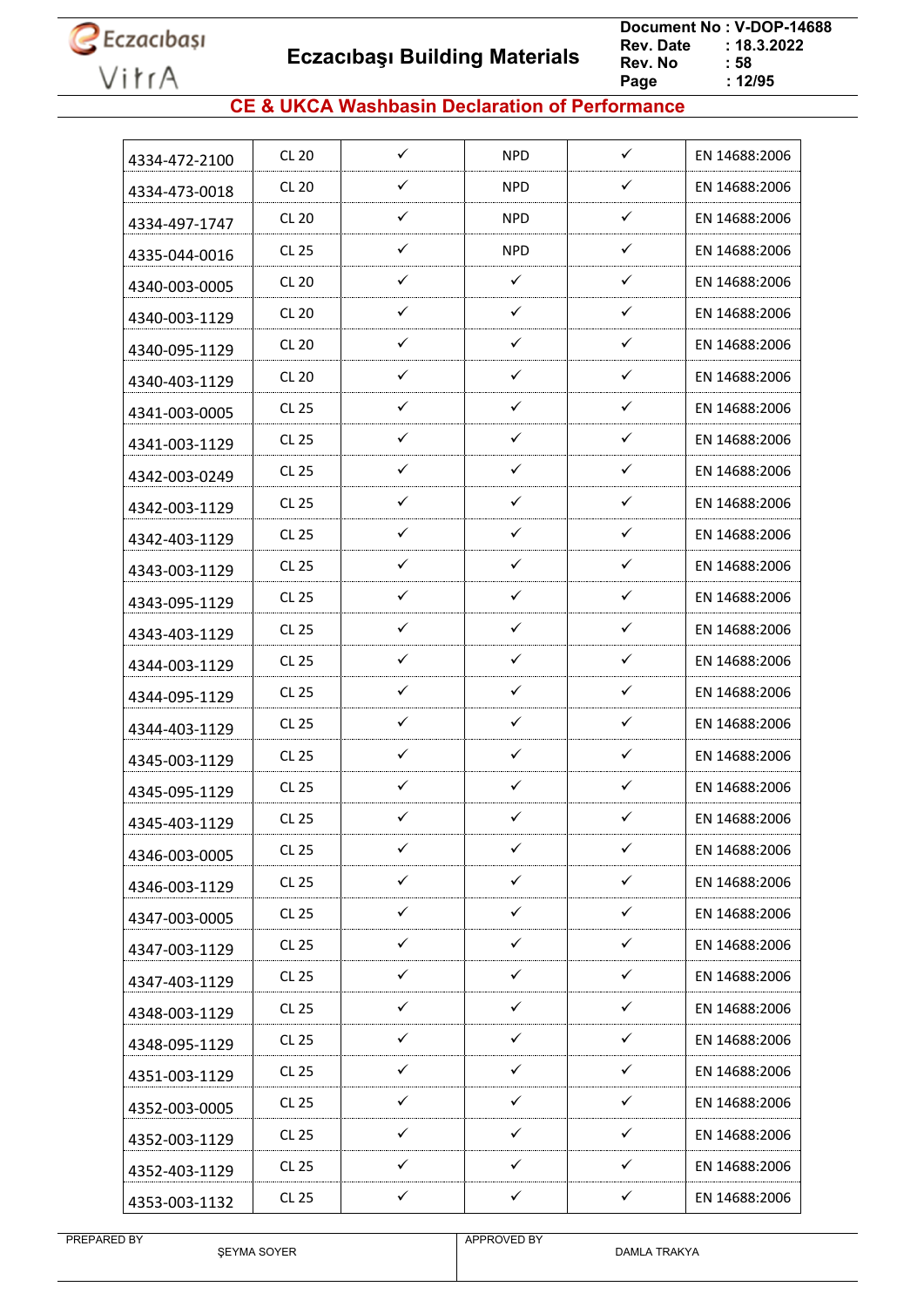

 **Eczacıbaşı Building Materials**

 **Document No : V-DOP-14688**  $: 18.3.2022$ <br> $: 58$ **Rev. No Page Page : 13/95**

### **CE & UKCA Washbasin Declaration of Performance**

| 4353-403-1132<br>✓<br>✓<br>✓<br>EN 14688:2006<br>CL 00<br>4360-003-0905<br>✓<br>$\checkmark$<br>✓<br><b>CL 00</b><br>EN 14688:2006<br>4362-003-0905<br>✓<br>✓<br>✓<br>CL 00<br>EN 14688:2006<br>4362-003-0906<br>✓<br>✓<br>✓<br><b>CL 00</b><br>EN 14688:2006<br>4362-003-0907<br>✓<br>✓<br>✓<br><b>CL 20</b><br>EN 14688:2006<br>4363-003-0294<br>✓<br>✓<br>✓<br>CL 00<br>EN 14688:2006<br>4364-003-0905<br>$\checkmark$<br>✓<br>✓<br>CL 00<br>EN 14688:2006<br>4364-003-0906<br>$\checkmark$<br>✓<br>✓<br>CL 00<br>EN 14688:2006<br>4364-003-0907<br>✓<br>✓<br>✓<br>CL 00<br>EN 14688:2006<br>4364-003-1061<br>$\checkmark$<br>✓<br>✓<br>CL 00<br>EN 14688:2006<br>4364-003-1062<br>✓<br>✓<br>✓<br>CL 00<br>EN 14688:2006<br>4364-003-1063<br>$\checkmark$<br>$\checkmark$<br>✓<br>CL 00<br>EN 14688:2006<br>4365-003-0012<br>$\checkmark$<br>✓<br>✓<br>EN 14688:2006<br>CL 00<br>4365-003-0016<br>✓<br>✓<br>✓<br>CL 00<br>EN 14688:2006<br>4366-003-0905<br>✓<br>✓<br>✓<br>CL 00<br>EN 14688:2006<br>4366-003-1062<br>✓<br>✓<br>✓<br>CL 00<br>EN 14688:2006<br>4367-003-0294<br>✓<br>✓<br>✓<br>CL 25<br>EN 14688:2006<br>4372-003-1129<br>✓<br>✓<br>✓<br>CL 25<br>EN 14688:2006<br>4372-095-1129<br>✓<br>✓<br>✓<br>CL 25<br>EN 14688:2006<br>4372-403-1129<br>$\checkmark$<br>$\checkmark$<br>✓<br>CL 25<br>EN 14688:2006<br>4373-003-1129<br>✓<br>✓<br>✓<br><b>CL 25</b><br>EN 14688:2006<br>4373-403-1129<br>✓<br>✓<br>✓<br><b>CL 25</b><br>EN 14688:2006<br>4374-003-1129<br>$\checkmark$<br>$\checkmark$<br>$\checkmark$<br>CL 25<br>EN 14688:2006<br>4374-403-1129<br>$\checkmark$<br>✓<br><b>CL 00</b><br><b>NPD</b><br>EN 14688:2006<br>4375-003-1361<br>$\checkmark$<br>$\checkmark$<br>$\checkmark$<br><b>CL 25</b><br>EN 14688:2006<br>4380-003-0001<br>$\checkmark$<br>$\checkmark$<br>$\checkmark$<br>CL 25<br>EN 14688:2006<br>4380-403-0001<br>✓<br>✓<br>✓<br>CL 25<br>EN 14688:2006<br>4381-003-0001<br>$\checkmark$<br>$\checkmark$<br>$\checkmark$<br>CL 25<br>EN 14688:2006<br>4381-003-0934<br>✓<br>✓<br>✓<br>CL 25<br>EN 14688:2006<br>4381-003-0973<br>$\checkmark$<br>✓<br>✓<br>CL 25<br>EN 14688:2006<br>4381-403-0001<br>$\checkmark$<br>$\checkmark$<br>✓<br>CL 25<br>EN 14688:2006<br>4381-403-0973<br>$\checkmark$<br>✓<br>✓<br><b>CL 25</b><br>EN 14688:2006<br>4382-003-0001<br>$\checkmark$<br>$\checkmark$<br>$\checkmark$<br><b>CL 25</b><br>EN 14688:2006<br>4382-003-0973 |       |              |              |              |               |
|----------------------------------------------------------------------------------------------------------------------------------------------------------------------------------------------------------------------------------------------------------------------------------------------------------------------------------------------------------------------------------------------------------------------------------------------------------------------------------------------------------------------------------------------------------------------------------------------------------------------------------------------------------------------------------------------------------------------------------------------------------------------------------------------------------------------------------------------------------------------------------------------------------------------------------------------------------------------------------------------------------------------------------------------------------------------------------------------------------------------------------------------------------------------------------------------------------------------------------------------------------------------------------------------------------------------------------------------------------------------------------------------------------------------------------------------------------------------------------------------------------------------------------------------------------------------------------------------------------------------------------------------------------------------------------------------------------------------------------------------------------------------------------------------------------------------------------------------------------------------------------------------------------------------------------------------------------------------------------------------------------------------------------------------------------------------------------------------------------------------------------------------------------------------------------------------------------------------------------------------------------------------------------------------------------------------------------------------------------------------------------------------------------------|-------|--------------|--------------|--------------|---------------|
|                                                                                                                                                                                                                                                                                                                                                                                                                                                                                                                                                                                                                                                                                                                                                                                                                                                                                                                                                                                                                                                                                                                                                                                                                                                                                                                                                                                                                                                                                                                                                                                                                                                                                                                                                                                                                                                                                                                                                                                                                                                                                                                                                                                                                                                                                                                                                                                                                | CL 25 | $\checkmark$ | $\checkmark$ | $\checkmark$ | EN 14688:2006 |
|                                                                                                                                                                                                                                                                                                                                                                                                                                                                                                                                                                                                                                                                                                                                                                                                                                                                                                                                                                                                                                                                                                                                                                                                                                                                                                                                                                                                                                                                                                                                                                                                                                                                                                                                                                                                                                                                                                                                                                                                                                                                                                                                                                                                                                                                                                                                                                                                                |       |              |              |              |               |
|                                                                                                                                                                                                                                                                                                                                                                                                                                                                                                                                                                                                                                                                                                                                                                                                                                                                                                                                                                                                                                                                                                                                                                                                                                                                                                                                                                                                                                                                                                                                                                                                                                                                                                                                                                                                                                                                                                                                                                                                                                                                                                                                                                                                                                                                                                                                                                                                                |       |              |              |              |               |
|                                                                                                                                                                                                                                                                                                                                                                                                                                                                                                                                                                                                                                                                                                                                                                                                                                                                                                                                                                                                                                                                                                                                                                                                                                                                                                                                                                                                                                                                                                                                                                                                                                                                                                                                                                                                                                                                                                                                                                                                                                                                                                                                                                                                                                                                                                                                                                                                                |       |              |              |              |               |
|                                                                                                                                                                                                                                                                                                                                                                                                                                                                                                                                                                                                                                                                                                                                                                                                                                                                                                                                                                                                                                                                                                                                                                                                                                                                                                                                                                                                                                                                                                                                                                                                                                                                                                                                                                                                                                                                                                                                                                                                                                                                                                                                                                                                                                                                                                                                                                                                                |       |              |              |              |               |
|                                                                                                                                                                                                                                                                                                                                                                                                                                                                                                                                                                                                                                                                                                                                                                                                                                                                                                                                                                                                                                                                                                                                                                                                                                                                                                                                                                                                                                                                                                                                                                                                                                                                                                                                                                                                                                                                                                                                                                                                                                                                                                                                                                                                                                                                                                                                                                                                                |       |              |              |              |               |
|                                                                                                                                                                                                                                                                                                                                                                                                                                                                                                                                                                                                                                                                                                                                                                                                                                                                                                                                                                                                                                                                                                                                                                                                                                                                                                                                                                                                                                                                                                                                                                                                                                                                                                                                                                                                                                                                                                                                                                                                                                                                                                                                                                                                                                                                                                                                                                                                                |       |              |              |              |               |
|                                                                                                                                                                                                                                                                                                                                                                                                                                                                                                                                                                                                                                                                                                                                                                                                                                                                                                                                                                                                                                                                                                                                                                                                                                                                                                                                                                                                                                                                                                                                                                                                                                                                                                                                                                                                                                                                                                                                                                                                                                                                                                                                                                                                                                                                                                                                                                                                                |       |              |              |              |               |
|                                                                                                                                                                                                                                                                                                                                                                                                                                                                                                                                                                                                                                                                                                                                                                                                                                                                                                                                                                                                                                                                                                                                                                                                                                                                                                                                                                                                                                                                                                                                                                                                                                                                                                                                                                                                                                                                                                                                                                                                                                                                                                                                                                                                                                                                                                                                                                                                                |       |              |              |              |               |
|                                                                                                                                                                                                                                                                                                                                                                                                                                                                                                                                                                                                                                                                                                                                                                                                                                                                                                                                                                                                                                                                                                                                                                                                                                                                                                                                                                                                                                                                                                                                                                                                                                                                                                                                                                                                                                                                                                                                                                                                                                                                                                                                                                                                                                                                                                                                                                                                                |       |              |              |              |               |
|                                                                                                                                                                                                                                                                                                                                                                                                                                                                                                                                                                                                                                                                                                                                                                                                                                                                                                                                                                                                                                                                                                                                                                                                                                                                                                                                                                                                                                                                                                                                                                                                                                                                                                                                                                                                                                                                                                                                                                                                                                                                                                                                                                                                                                                                                                                                                                                                                |       |              |              |              |               |
|                                                                                                                                                                                                                                                                                                                                                                                                                                                                                                                                                                                                                                                                                                                                                                                                                                                                                                                                                                                                                                                                                                                                                                                                                                                                                                                                                                                                                                                                                                                                                                                                                                                                                                                                                                                                                                                                                                                                                                                                                                                                                                                                                                                                                                                                                                                                                                                                                |       |              |              |              |               |
|                                                                                                                                                                                                                                                                                                                                                                                                                                                                                                                                                                                                                                                                                                                                                                                                                                                                                                                                                                                                                                                                                                                                                                                                                                                                                                                                                                                                                                                                                                                                                                                                                                                                                                                                                                                                                                                                                                                                                                                                                                                                                                                                                                                                                                                                                                                                                                                                                |       |              |              |              |               |
|                                                                                                                                                                                                                                                                                                                                                                                                                                                                                                                                                                                                                                                                                                                                                                                                                                                                                                                                                                                                                                                                                                                                                                                                                                                                                                                                                                                                                                                                                                                                                                                                                                                                                                                                                                                                                                                                                                                                                                                                                                                                                                                                                                                                                                                                                                                                                                                                                |       |              |              |              |               |
|                                                                                                                                                                                                                                                                                                                                                                                                                                                                                                                                                                                                                                                                                                                                                                                                                                                                                                                                                                                                                                                                                                                                                                                                                                                                                                                                                                                                                                                                                                                                                                                                                                                                                                                                                                                                                                                                                                                                                                                                                                                                                                                                                                                                                                                                                                                                                                                                                |       |              |              |              |               |
|                                                                                                                                                                                                                                                                                                                                                                                                                                                                                                                                                                                                                                                                                                                                                                                                                                                                                                                                                                                                                                                                                                                                                                                                                                                                                                                                                                                                                                                                                                                                                                                                                                                                                                                                                                                                                                                                                                                                                                                                                                                                                                                                                                                                                                                                                                                                                                                                                |       |              |              |              |               |
|                                                                                                                                                                                                                                                                                                                                                                                                                                                                                                                                                                                                                                                                                                                                                                                                                                                                                                                                                                                                                                                                                                                                                                                                                                                                                                                                                                                                                                                                                                                                                                                                                                                                                                                                                                                                                                                                                                                                                                                                                                                                                                                                                                                                                                                                                                                                                                                                                |       |              |              |              |               |
|                                                                                                                                                                                                                                                                                                                                                                                                                                                                                                                                                                                                                                                                                                                                                                                                                                                                                                                                                                                                                                                                                                                                                                                                                                                                                                                                                                                                                                                                                                                                                                                                                                                                                                                                                                                                                                                                                                                                                                                                                                                                                                                                                                                                                                                                                                                                                                                                                |       |              |              |              |               |
|                                                                                                                                                                                                                                                                                                                                                                                                                                                                                                                                                                                                                                                                                                                                                                                                                                                                                                                                                                                                                                                                                                                                                                                                                                                                                                                                                                                                                                                                                                                                                                                                                                                                                                                                                                                                                                                                                                                                                                                                                                                                                                                                                                                                                                                                                                                                                                                                                |       |              |              |              |               |
|                                                                                                                                                                                                                                                                                                                                                                                                                                                                                                                                                                                                                                                                                                                                                                                                                                                                                                                                                                                                                                                                                                                                                                                                                                                                                                                                                                                                                                                                                                                                                                                                                                                                                                                                                                                                                                                                                                                                                                                                                                                                                                                                                                                                                                                                                                                                                                                                                |       |              |              |              |               |
|                                                                                                                                                                                                                                                                                                                                                                                                                                                                                                                                                                                                                                                                                                                                                                                                                                                                                                                                                                                                                                                                                                                                                                                                                                                                                                                                                                                                                                                                                                                                                                                                                                                                                                                                                                                                                                                                                                                                                                                                                                                                                                                                                                                                                                                                                                                                                                                                                |       |              |              |              |               |
|                                                                                                                                                                                                                                                                                                                                                                                                                                                                                                                                                                                                                                                                                                                                                                                                                                                                                                                                                                                                                                                                                                                                                                                                                                                                                                                                                                                                                                                                                                                                                                                                                                                                                                                                                                                                                                                                                                                                                                                                                                                                                                                                                                                                                                                                                                                                                                                                                |       |              |              |              |               |
|                                                                                                                                                                                                                                                                                                                                                                                                                                                                                                                                                                                                                                                                                                                                                                                                                                                                                                                                                                                                                                                                                                                                                                                                                                                                                                                                                                                                                                                                                                                                                                                                                                                                                                                                                                                                                                                                                                                                                                                                                                                                                                                                                                                                                                                                                                                                                                                                                |       |              |              |              |               |
|                                                                                                                                                                                                                                                                                                                                                                                                                                                                                                                                                                                                                                                                                                                                                                                                                                                                                                                                                                                                                                                                                                                                                                                                                                                                                                                                                                                                                                                                                                                                                                                                                                                                                                                                                                                                                                                                                                                                                                                                                                                                                                                                                                                                                                                                                                                                                                                                                |       |              |              |              |               |
|                                                                                                                                                                                                                                                                                                                                                                                                                                                                                                                                                                                                                                                                                                                                                                                                                                                                                                                                                                                                                                                                                                                                                                                                                                                                                                                                                                                                                                                                                                                                                                                                                                                                                                                                                                                                                                                                                                                                                                                                                                                                                                                                                                                                                                                                                                                                                                                                                |       |              |              |              |               |
|                                                                                                                                                                                                                                                                                                                                                                                                                                                                                                                                                                                                                                                                                                                                                                                                                                                                                                                                                                                                                                                                                                                                                                                                                                                                                                                                                                                                                                                                                                                                                                                                                                                                                                                                                                                                                                                                                                                                                                                                                                                                                                                                                                                                                                                                                                                                                                                                                |       |              |              |              |               |
|                                                                                                                                                                                                                                                                                                                                                                                                                                                                                                                                                                                                                                                                                                                                                                                                                                                                                                                                                                                                                                                                                                                                                                                                                                                                                                                                                                                                                                                                                                                                                                                                                                                                                                                                                                                                                                                                                                                                                                                                                                                                                                                                                                                                                                                                                                                                                                                                                |       |              |              |              |               |
|                                                                                                                                                                                                                                                                                                                                                                                                                                                                                                                                                                                                                                                                                                                                                                                                                                                                                                                                                                                                                                                                                                                                                                                                                                                                                                                                                                                                                                                                                                                                                                                                                                                                                                                                                                                                                                                                                                                                                                                                                                                                                                                                                                                                                                                                                                                                                                                                                |       |              |              |              |               |
|                                                                                                                                                                                                                                                                                                                                                                                                                                                                                                                                                                                                                                                                                                                                                                                                                                                                                                                                                                                                                                                                                                                                                                                                                                                                                                                                                                                                                                                                                                                                                                                                                                                                                                                                                                                                                                                                                                                                                                                                                                                                                                                                                                                                                                                                                                                                                                                                                |       |              |              |              |               |
|                                                                                                                                                                                                                                                                                                                                                                                                                                                                                                                                                                                                                                                                                                                                                                                                                                                                                                                                                                                                                                                                                                                                                                                                                                                                                                                                                                                                                                                                                                                                                                                                                                                                                                                                                                                                                                                                                                                                                                                                                                                                                                                                                                                                                                                                                                                                                                                                                |       |              |              |              |               |
|                                                                                                                                                                                                                                                                                                                                                                                                                                                                                                                                                                                                                                                                                                                                                                                                                                                                                                                                                                                                                                                                                                                                                                                                                                                                                                                                                                                                                                                                                                                                                                                                                                                                                                                                                                                                                                                                                                                                                                                                                                                                                                                                                                                                                                                                                                                                                                                                                |       |              |              |              |               |
|                                                                                                                                                                                                                                                                                                                                                                                                                                                                                                                                                                                                                                                                                                                                                                                                                                                                                                                                                                                                                                                                                                                                                                                                                                                                                                                                                                                                                                                                                                                                                                                                                                                                                                                                                                                                                                                                                                                                                                                                                                                                                                                                                                                                                                                                                                                                                                                                                |       |              |              |              |               |
|                                                                                                                                                                                                                                                                                                                                                                                                                                                                                                                                                                                                                                                                                                                                                                                                                                                                                                                                                                                                                                                                                                                                                                                                                                                                                                                                                                                                                                                                                                                                                                                                                                                                                                                                                                                                                                                                                                                                                                                                                                                                                                                                                                                                                                                                                                                                                                                                                |       |              |              |              |               |
|                                                                                                                                                                                                                                                                                                                                                                                                                                                                                                                                                                                                                                                                                                                                                                                                                                                                                                                                                                                                                                                                                                                                                                                                                                                                                                                                                                                                                                                                                                                                                                                                                                                                                                                                                                                                                                                                                                                                                                                                                                                                                                                                                                                                                                                                                                                                                                                                                |       |              |              |              |               |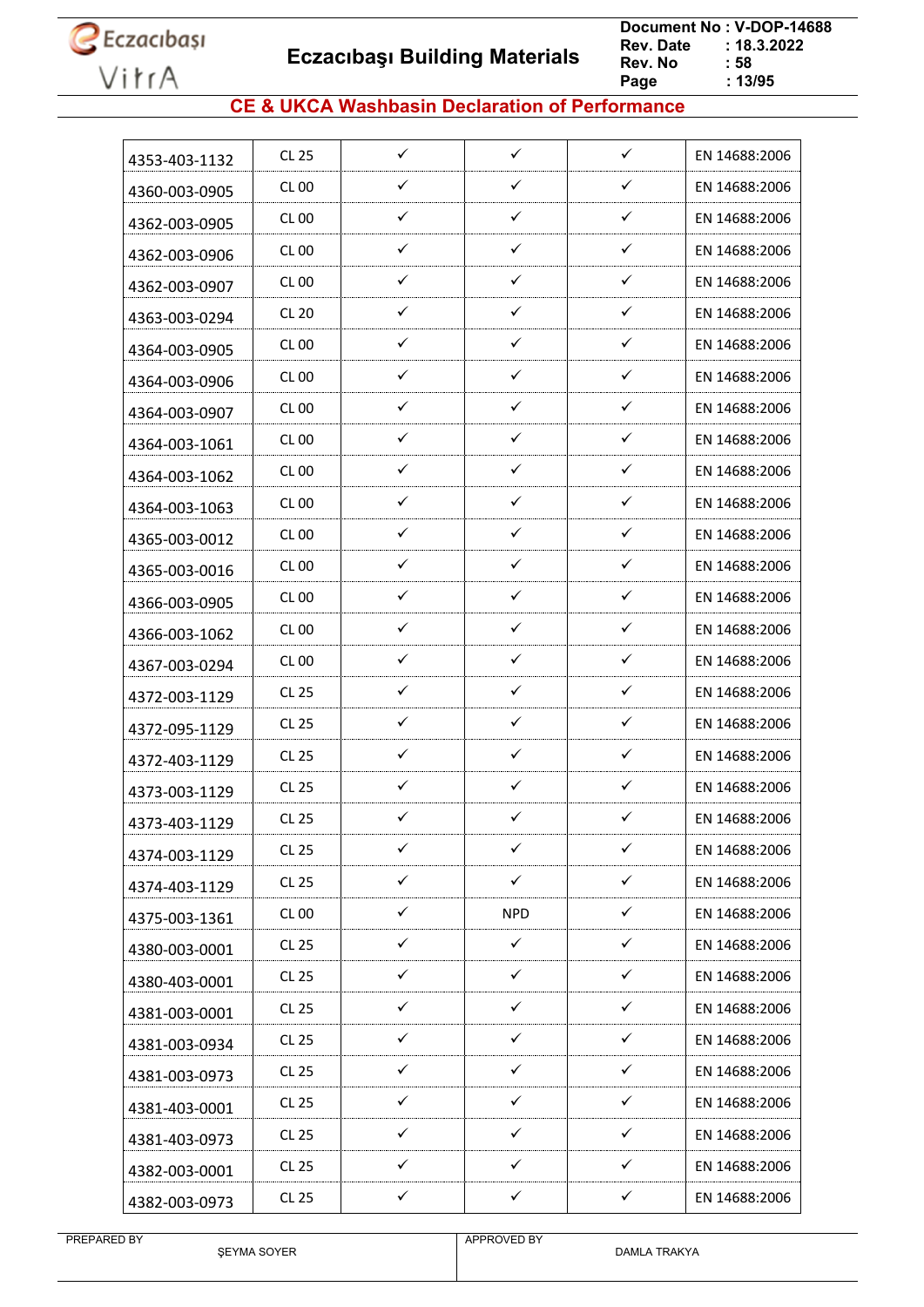**Eczacıbaşı Building Materials**

 **Document No : V-DOP-14688**  $: 18.3.2022$ <br> $: 58$ **Rev. No Page Page : 14/95**

### **CE & UKCA Washbasin Declaration of Performance**

| 4382-003-0981 | CL 25        | $\checkmark$ | $\checkmark$ | $\checkmark$ | EN 14688:2006 |
|---------------|--------------|--------------|--------------|--------------|---------------|
| 4382-403-0001 | CL 25        | ✓            | $\checkmark$ | ✓            | EN 14688:2006 |
| 4382-403-0973 | CL 25        | $\checkmark$ | ✓            | $\checkmark$ | EN 14688:2006 |
| 4383-003-0001 | CL 25        | ✓            | $\checkmark$ | ✓            | EN 14688:2006 |
|               | CL 25        | ✓            | ✓            | ✓            | EN 14688:2006 |
| 4383-003-0973 | CL 25        | ✓            | ✓            | ✓            | EN 14688:2006 |
| 4383-003-0981 | CL 25        | ✓            | $\checkmark$ | ✓            | EN 14688:2006 |
| 4383-403-0001 | CL 25        | $\checkmark$ | $\checkmark$ | ✓            | EN 14688:2006 |
| 4383-403-0973 | CL 25        | ✓            | $\checkmark$ | ✓            | EN 14688:2006 |
| 4384-003-0001 | CL 25        | ✓            | $\checkmark$ | ✓            | EN 14688:2006 |
| 4384-003-0973 |              |              |              |              |               |
| 4384-403-0001 | CL 25        | ✓            | $\checkmark$ | ✓            | EN 14688:2006 |
| 4384-403-0973 | CL 25        | ✓            | ✓            | ✓            | EN 14688:2006 |
| 4387-003-0012 | CL 25        | ✓            | $\checkmark$ | ✓            | EN 14688:2006 |
| 4387-003-0921 | CL 25        | ✓            | $\checkmark$ | ✓            | EN 14688:2006 |
| 4387-003-0997 | CL 25        | ✓            | $\checkmark$ | ✓            | EN 14688:2006 |
| 4387-003-7090 | CL 25        | $\checkmark$ | $\checkmark$ | ✓            | EN 14688:2006 |
| 4387-403-0921 | CL 25        | ✓            | $\checkmark$ | ✓            | EN 14688:2006 |
| 4387-403-0997 | CL 25        | ✓            | $\checkmark$ | ✓            | EN 14688:2006 |
| 4388-003-0012 | CL 25        | ✓            | ✓            | ✓            | EN 14688:2006 |
| 4388-003-0029 | CL 25        | ✓            | ✓            | ✓            | EN 14688:2006 |
| 4388-003-0921 | CL 25        | $\checkmark$ | ✓            | ✓            | EN 14688:2006 |
| 4388-003-0997 | <b>CL 25</b> | ✓            | ✓            | ✓            | EN 14688:2006 |
| 4388-403-0921 | <b>CL 25</b> | ✓            | $\checkmark$ | ✓            | EN 14688:2006 |
| 4388-403-0997 | CL 25        | $\checkmark$ | $\checkmark$ | $\checkmark$ | EN 14688:2006 |
| 4389-003-0012 | CL 25        | ✓            | $\checkmark$ | ✓            | EN 14688:2006 |
| 4389-003-0029 | CL 25        | $\checkmark$ | $\checkmark$ | ✓            | EN 14688:2006 |
| 4389-003-0921 | CL 25        | ✓            | $\checkmark$ | ✓            | EN 14688:2006 |
| 4389-003-0922 | <b>CL 25</b> | $\checkmark$ | $\checkmark$ | ✓            | EN 14688:2006 |
| 4389-003-0996 | CL 25        | $\checkmark$ | $\checkmark$ | $\checkmark$ | EN 14688:2006 |
| 4389-003-0997 | CL 25        | $\checkmark$ | $\checkmark$ | ✓            | EN 14688:2006 |
| 4389-403-0012 | CL 25        | $\checkmark$ | $\checkmark$ | ✓            | EN 14688:2006 |
| 4389-403-0921 | CL 25        | $\checkmark$ | $\checkmark$ | $\checkmark$ | EN 14688:2006 |
| 4390-003-0001 | CL 25        | ✓            | <b>NPD</b>   | ✓            | EN 14688:2006 |
| 4390-003-0005 | CL 25        | ✓            | <b>NPD</b>   | ✓            | EN 14688:2006 |
|               |              |              |              |              |               |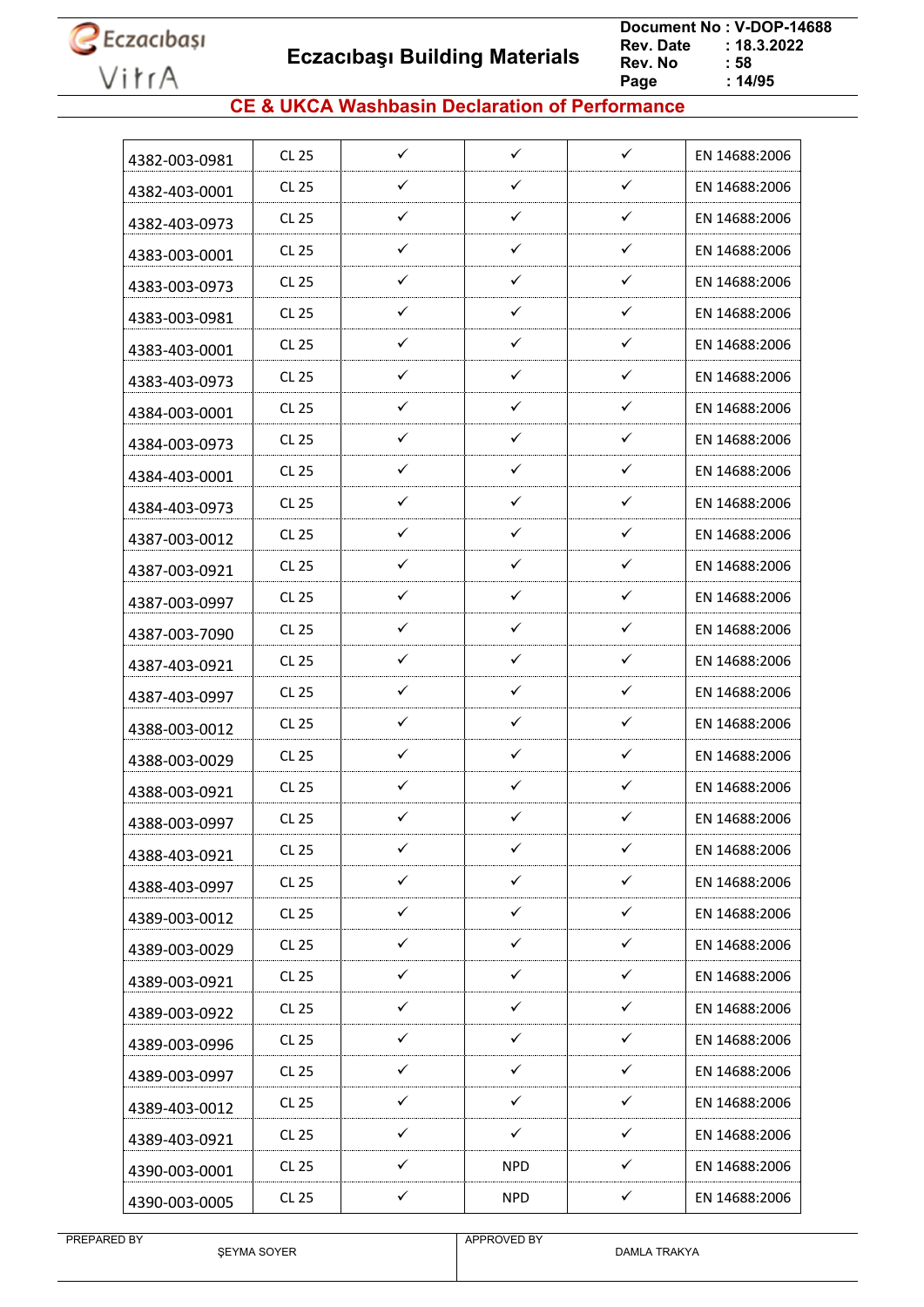**Eczacıbaşı Building Materials**

 **Document No : V-DOP-14688**  $: 18.3.2022$ <br> $: 58$ **Rev. No Page Page : 15/95**

### **CE & UKCA Washbasin Declaration of Performance**

| 4390-003-0012 | <b>CL 25</b>     | $\checkmark$ | <b>NPD</b>   | $\checkmark$ | EN 14688:2006 |
|---------------|------------------|--------------|--------------|--------------|---------------|
| 4391-003-0001 | <b>CL 25</b>     | ✓            | $\checkmark$ | $\checkmark$ | EN 14688:2006 |
| 4391-003-0934 | CL 25            | $\checkmark$ | $\checkmark$ | $\checkmark$ | EN 14688:2006 |
| 4391-003-0973 | <b>CL 25</b>     | ✓            | $\checkmark$ | $\checkmark$ | EN 14688:2006 |
| 4391-003-0981 | <b>CL 25</b>     | ✓            | ✓            | ✓            | EN 14688:2006 |
| 4391-403-0973 | CL 25            | $\checkmark$ | $\checkmark$ | $\checkmark$ | EN 14688:2006 |
| 4399-003-0016 | <b>CL 00</b>     | ✓            | <b>NPD</b>   | $\checkmark$ | EN 14688:2006 |
| 4399-403-0016 | <b>CL 00</b>     | ✓            | <b>NPD</b>   | $\checkmark$ | EN 14688:2006 |
| 4404-403-0016 | CL 00            | ✓            | <b>NPD</b>   | $\checkmark$ | EN 14688:2006 |
| 4418-003-0012 | <b>CL 25</b>     | ✓            | $\checkmark$ | $\checkmark$ | EN 14688:2006 |
| 4421-003-0012 | <b>CL 00</b>     | $\checkmark$ | <b>NPD</b>   | $\checkmark$ | EN 14688:2006 |
| 4421-003-0016 | CL <sub>00</sub> | ✓            | NPD          | $\checkmark$ | EN 14688:2006 |
| 4421-003-7090 | <b>CL 00</b>     | $\checkmark$ | <b>NPD</b>   | ✓            | EN 14688:2006 |
| 4421-403-0016 | <b>CL 00</b>     | $\checkmark$ | <b>NPD</b>   | $\checkmark$ | EN 14688:2006 |
| 4422-003-0001 | <b>CL 25</b>     | ✓            | $\checkmark$ | ✓            | EN 14688:2006 |
| 4422-003-0041 | <b>CL 25</b>     | ✓            | $\checkmark$ | ✓            | EN 14688:2006 |
| 4423-001-0016 | <b>CL 00</b>     | ✓            | <b>NPD</b>   | $\checkmark$ | EN 14688:2006 |
| 4423-003-0012 | <b>CL 00</b>     | ✓            | <b>NPD</b>   | $\checkmark$ | EN 14688:2006 |
| 4423-003-0016 | <b>CL 00</b>     | ✓            | NPD          | $\checkmark$ | EN 14688:2006 |
| 4423-003-1538 | <b>CL 00</b>     | $\checkmark$ | <b>NPD</b>   | $\checkmark$ | EN 14688:2006 |
| 4423-003-1660 | <b>CL 00</b>     | $\checkmark$ | <b>NPD</b>   | ✓            | EN 14688:2006 |
| 4423-003-7135 | <b>CL 00</b>     | ✓            | <b>NPD</b>   | ✓            | EN 14688:2006 |
| 4423-403-0016 | CL00             | ✓            | <b>NPD</b>   | ✓            | EN 14688:2006 |
| 4424-003-0001 | CL 25            | $\checkmark$ | $\checkmark$ | $\checkmark$ | EN 14688:2006 |
| 4424-003-0041 | CL 25            | $\checkmark$ | $\checkmark$ | $\checkmark$ | EN 14688:2006 |
| 4424-403-0001 | CL 25            | $\checkmark$ | $\checkmark$ | $\checkmark$ | EN 14688:2006 |
| 4424-403-0041 | <b>CL 25</b>     | $\checkmark$ | $\checkmark$ | $\checkmark$ | EN 14688:2006 |
| 4425-003-0012 | <b>CL 00</b>     | $\checkmark$ | <b>NPD</b>   | $\checkmark$ | EN 14688:2006 |
| 4425-003-0016 | <b>CL 00</b>     | $\checkmark$ | <b>NPD</b>   | $\checkmark$ | EN 14688:2006 |
| 4425-020-0016 | <b>CL 00</b>     | ✓            | <b>NPD</b>   | ✓            | EN 14688:2006 |
| 4425-083-0016 | <b>CL 00</b>     | ✓            | <b>NPD</b>   | ✓            | EN 14688:2006 |
| 4425-403-0016 | <b>CL 00</b>     | $\checkmark$ | <b>NPD</b>   | $\checkmark$ | EN 14688:2006 |
| 4426-003-0001 | CL 25            | ✓            | <b>NPD</b>   | ✓            | EN 14688:2006 |
| 4426-003-0041 | CL 25            | $\checkmark$ | <b>NPD</b>   | $\checkmark$ | EN 14688:2006 |

PREPARED BY

ŞEYMA SOYER

APPROVED BY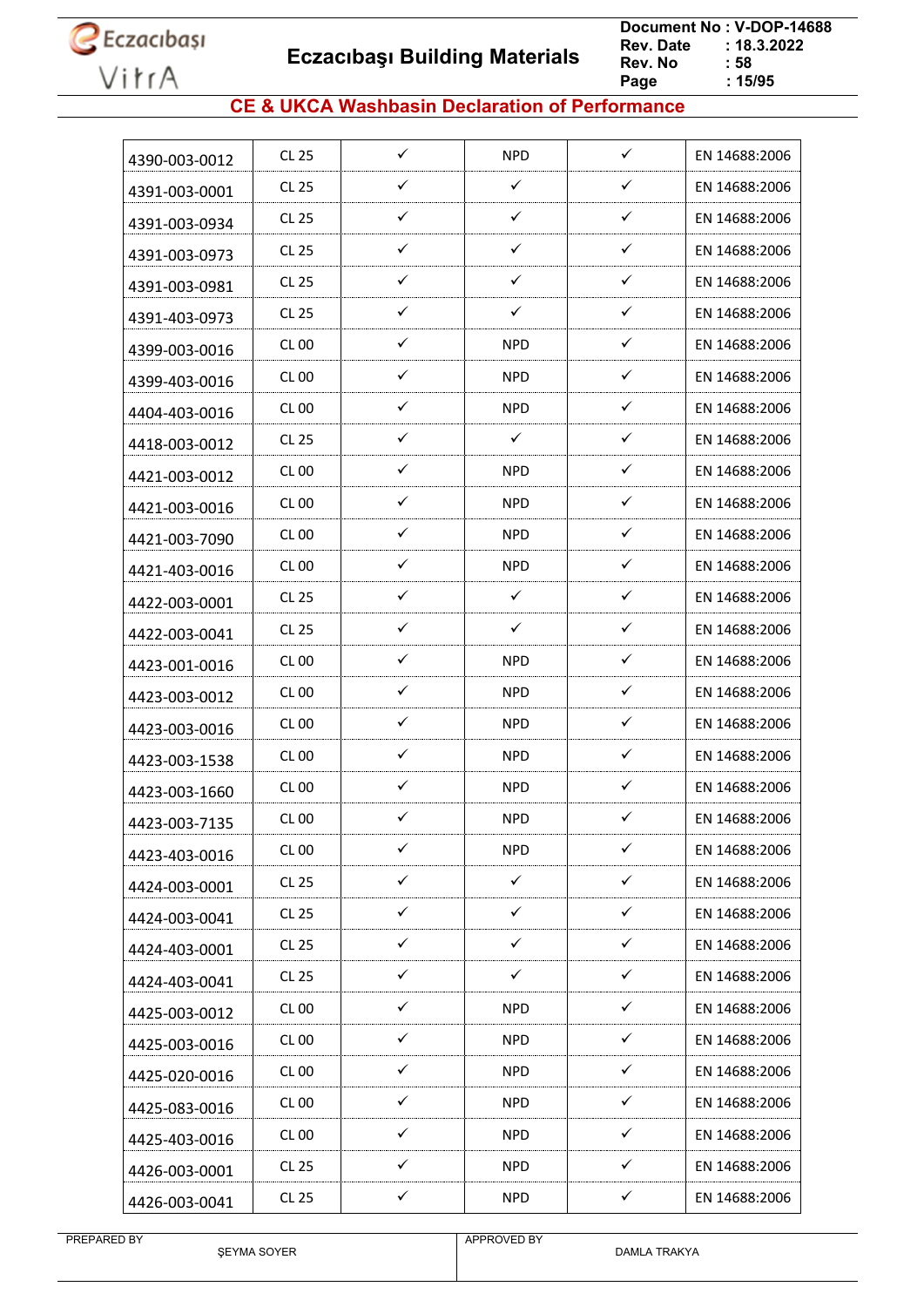

 **Eczacıbaşı Building Materials**

 **Document No : V-DOP-14688**  $: 18.3.2022$ <br> $: 58$ **Rev. No Page Page : 16/95**

### **CE & UKCA Washbasin Declaration of Performance**

| 4426-083-0001 | <b>CL 25</b>     | $\checkmark$ | <b>NPD</b>   | $\checkmark$ | EN 14688:2006 |
|---------------|------------------|--------------|--------------|--------------|---------------|
| 4426-403-0001 | <b>CL 25</b>     | ✓            | <b>NPD</b>   | ✓            | EN 14688:2006 |
| 4431-003-0001 | CL 00            | $\checkmark$ | $\checkmark$ | ✓            | EN 14688:2006 |
| 4431-003-0005 | CL 00            | ✓            | $\checkmark$ | $\checkmark$ | EN 14688:2006 |
| 4431-003-0012 | <b>CL 00</b>     | ✓            | ✓            | $\checkmark$ | EN 14688:2006 |
| 4431-003-0016 | CL 00            | ✓            | $\checkmark$ | $\checkmark$ | EN 14688:2006 |
| 4431-003-0041 | <b>CL 00</b>     | ✓            | ✓            | $\checkmark$ | EN 14688:2006 |
| 4431-003-0631 | CL 00            | ✓            | $\checkmark$ | $\checkmark$ | EN 14688:2006 |
| 4431-003-0661 | <b>CL 00</b>     | ✓            | ✓            | ✓            | EN 14688:2006 |
| 4431-003-1659 | CL 00            | $\checkmark$ | ✓            | ✓            | EN 14688:2006 |
| 4431-003-1671 | CL 00            | $\checkmark$ | $\checkmark$ | $\checkmark$ | EN 14688:2006 |
| 4431-403-0001 | <b>CL 00</b>     | ✓            | ✓            | $\checkmark$ | EN 14688:2006 |
| 4431-403-0631 | CL 00            | $\checkmark$ | ✓            | ✓            | EN 14688:2006 |
| 4432-003-0001 | <b>CL 00</b>     | ✓            | $\checkmark$ | $\checkmark$ | EN 14688:2006 |
| 4432-003-0005 | <b>CL 00</b>     | ✓            | ✓            | ✓            | EN 14688:2006 |
| 4432-003-0012 | CL <sub>00</sub> | ✓            | ✓            | ✓            | EN 14688:2006 |
| 4432-003-0016 | CL 00            | ✓            | ✓            | $\checkmark$ | EN 14688:2006 |
| 4432-003-0033 | CL 00            | $\checkmark$ | ✓            | ✓            | EN 14688:2006 |
| 4432-003-0041 | <b>CL 00</b>     | ✓            | ✓            | ✓            | EN 14688:2006 |
| 4432-003-0631 | CL 00            | ✓            | ✓            | $\checkmark$ | EN 14688:2006 |
| 4432-003-0661 | CL 00            | $\checkmark$ | $\checkmark$ | $\checkmark$ | EN 14688:2006 |
| 4432-003-1511 | <b>CL 00</b>     | ✓            | ✓            | ✓            | EN 14688:2006 |
| 4432-003-1659 | <b>CL 00</b>     | ✓            | $\checkmark$ | ✓            | EN 14688:2006 |
| 4432-403-0001 | <b>CL 00</b>     | $\checkmark$ | $\checkmark$ | $\checkmark$ | EN 14688:2006 |
| 4432-403-0631 | <b>CL 00</b>     | $\checkmark$ | $\checkmark$ | $\checkmark$ | EN 14688:2006 |
| 4432-403-0661 | <b>CL 00</b>     | $\checkmark$ | $\checkmark$ | $\checkmark$ | EN 14688:2006 |
| 4433-003-0001 | <b>CL 25</b>     | $\checkmark$ | $\checkmark$ | $\checkmark$ | EN 14688:2006 |
| 4433-003-0041 | <b>CL 25</b>     | ✓            | $\checkmark$ | $\checkmark$ | EN 14688:2006 |
| 4433-003-0631 | <b>CL 25</b>     | $\checkmark$ | $\checkmark$ | $\checkmark$ | EN 14688:2006 |
| 4433-003-0661 | <b>CL 25</b>     | ✓            | ✓            | ✓            | EN 14688:2006 |
| 4433-403-0631 | CL 25            | $\checkmark$ | $\checkmark$ | ✓            | EN 14688:2006 |
| 4433-403-0661 | CL 25            | $\checkmark$ | $\checkmark$ | $\checkmark$ | EN 14688:2006 |
| 4434-003-0012 | <b>CL 00</b>     | $\checkmark$ | <b>NPD</b>   | $\checkmark$ | EN 14688:2006 |
| 4434-003-0016 | <b>CL 00</b>     | $\checkmark$ | <b>NPD</b>   | $\checkmark$ | EN 14688:2006 |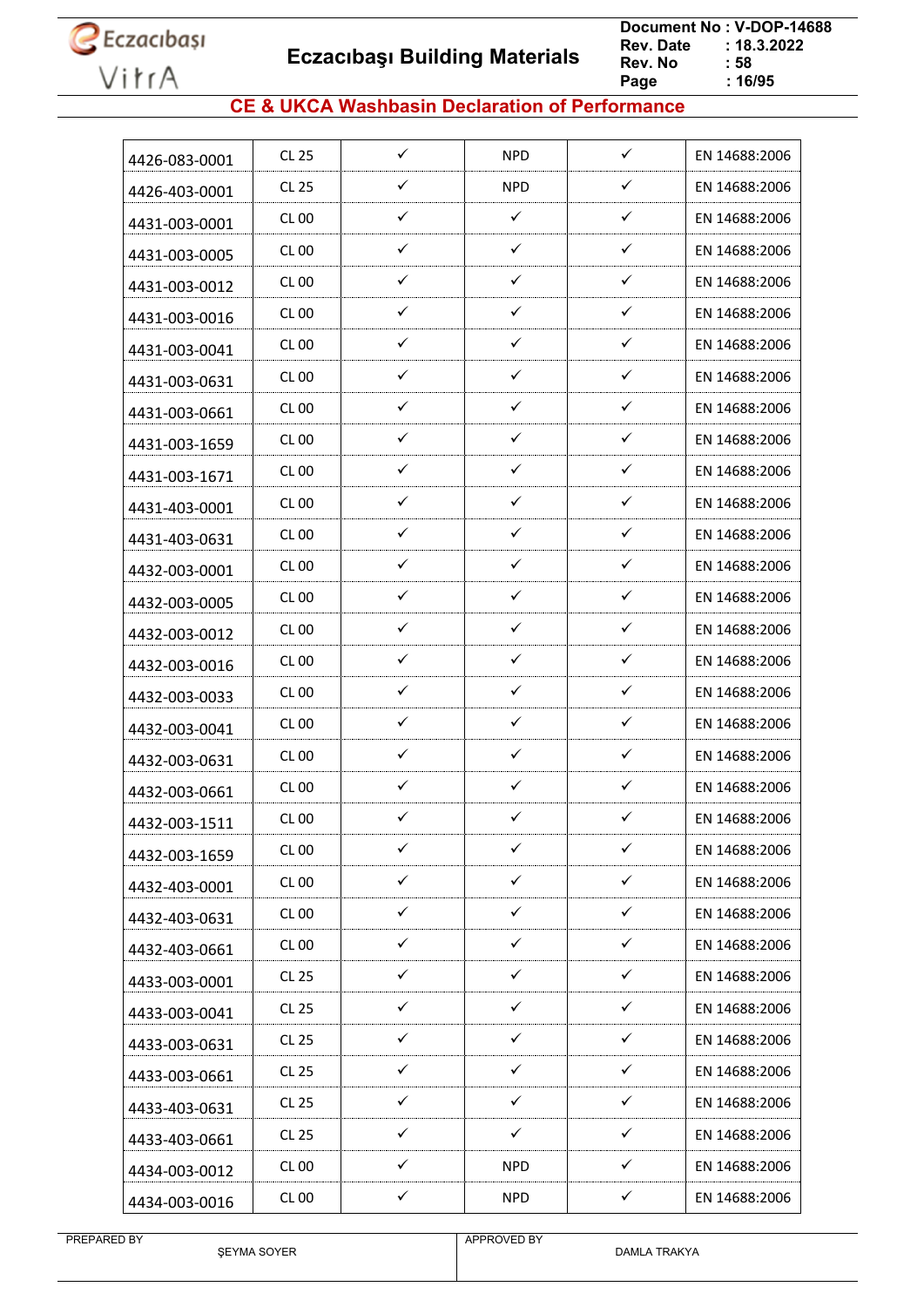**Eczacıbaşı Building Materials**

 **Document No : V-DOP-14688**  $: 18.3.2022$ <br> $: 58$ **Rev. No Page Page : 17/95**

### **CE & UKCA Washbasin Declaration of Performance**

| 4434-403-0012 | CL 00        | $\checkmark$ | <b>NPD</b> | $\checkmark$ | EN 14688:2006 |
|---------------|--------------|--------------|------------|--------------|---------------|
| 4434-403-0016 | CL 00        | ✓            | <b>NPD</b> | $\checkmark$ | EN 14688:2006 |
| 4436-003-0012 | CL 00        | $\checkmark$ | <b>NPD</b> | $\checkmark$ | EN 14688:2006 |
| 4436-003-0016 | CL 00        | ✓            | <b>NPD</b> | $\checkmark$ | EN 14688:2006 |
| 4441-003-0016 | <b>CL 00</b> | ✓            | <b>NPD</b> | ✓            | EN 14688:2006 |
| 4441-003-0018 | CL 00        | ✓            | <b>NPD</b> | $\checkmark$ | EN 14688:2006 |
| 4441-003-1361 | CL 00        | ✓            | <b>NPD</b> | $\checkmark$ | EN 14688:2006 |
| 4441-070-0016 | CL 00        | ✓            | <b>NPD</b> | $\checkmark$ | EN 14688:2006 |
| 4441-071-0016 | CL 00        | ✓            | <b>NPD</b> | $\checkmark$ | EN 14688:2006 |
| 4441-071-2100 | CL 00        | ✓            | <b>NPD</b> | ✓            | EN 14688:2006 |
| 4441-072-0016 | CL 00        | ✓            | <b>NPD</b> | $\checkmark$ | EN 14688:2006 |
| 4441-072-2100 | CL 00        | ✓            | <b>NPD</b> | $\checkmark$ | EN 14688:2006 |
| 4441-073-0016 | CL 00        | ✓            | <b>NPD</b> | $\checkmark$ | EN 14688:2006 |
| 4441-073-2100 | CL 00        | $\checkmark$ | <b>NPD</b> | $\checkmark$ | EN 14688:2006 |
| 4441-087-2000 | CL 00        | ✓            | <b>NPD</b> | ✓            | EN 14688:2006 |
| 4441-088-2000 | CL 00        | ✓            | <b>NPD</b> | $\checkmark$ | EN 14688:2006 |
| 4441-089-2000 | CL 00        | ✓            | <b>NPD</b> | ✓            | EN 14688:2006 |
| 4441-091-2000 | <b>CL 00</b> | ✓            | <b>NPD</b> | ✓            | EN 14688:2006 |
| 4441-097-1747 | CL 00        | ✓            | <b>NPD</b> | $\checkmark$ | EN 14688:2006 |
| 4441-403-1361 | CL 00        | ✓            | <b>NPD</b> | ✓            | EN 14688:2006 |
| 4441-471-0018 | <b>CL 00</b> | ✓            | <b>NPD</b> | ✓            | EN 14688:2006 |
| 4441-472-0018 | CL 00        | ✓            | <b>NPD</b> | ✓            | EN 14688:2006 |
| 4441-472-2100 | <b>CL 00</b> | ✓            | <b>NPD</b> | ✓            | EN 14688:2006 |
| 4441-497-1747 | <b>CL 00</b> | $\checkmark$ | <b>NPD</b> | $\checkmark$ | EN 14688:2006 |
| 4442-003-0016 | <b>CL 00</b> | $\checkmark$ | <b>NPD</b> | $\checkmark$ | EN 14688:2006 |
| 4442-003-0018 | <b>CL 00</b> | $\checkmark$ | <b>NPD</b> | $\checkmark$ | EN 14688:2006 |
| 4442-003-1361 | <b>CL 00</b> | $\checkmark$ | <b>NPD</b> | $\checkmark$ | EN 14688:2006 |
| 4442-070-0018 | <b>CL 00</b> | $\checkmark$ | <b>NPD</b> | $\checkmark$ | EN 14688:2006 |
| 4442-071-0016 | <b>CL 00</b> | $\checkmark$ | <b>NPD</b> | $\checkmark$ | EN 14688:2006 |
| 4442-072-0016 | <b>CL 00</b> | $\checkmark$ | <b>NPD</b> | $\checkmark$ | EN 14688:2006 |
| 4442-072-2100 | CL 00        | $\checkmark$ | <b>NPD</b> | $\checkmark$ | EN 14688:2006 |
| 4442-073-0016 | <b>CL 00</b> | $\checkmark$ | <b>NPD</b> | $\checkmark$ | EN 14688:2006 |
| 4442-403-0018 | <b>CL 00</b> | ✓            | <b>NPD</b> | ✓            | EN 14688:2006 |
| 4442-403-1361 | <b>CL 00</b> | ✓            | <b>NPD</b> | $\checkmark$ | EN 14688:2006 |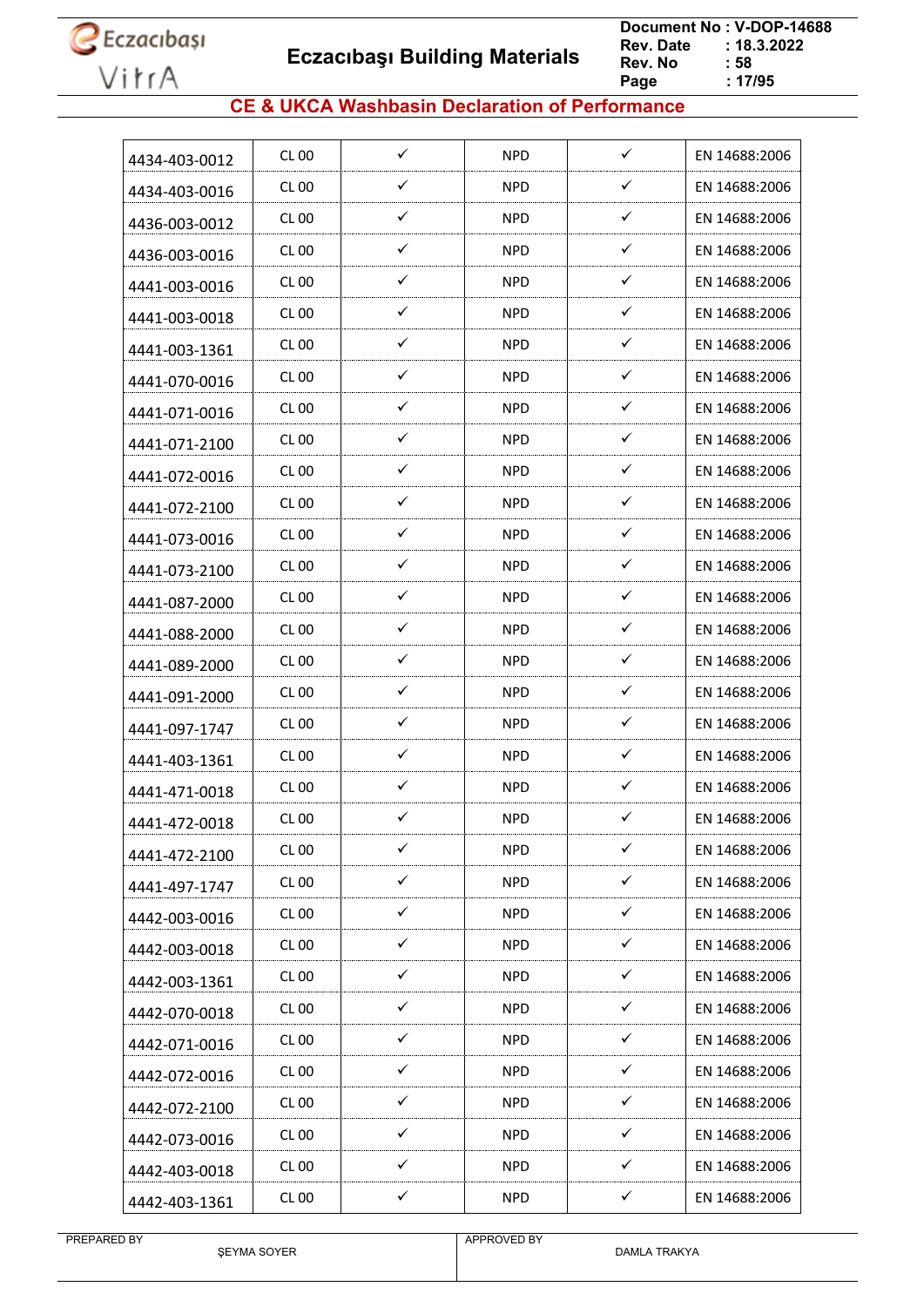**Eczacıbaşı Building Materials**

 **Document No : V-DOP-14688**  $: 18.3.2022$ <br> $: 58$ **Rev. No Page Page : 18/95**

### **CE & UKCA Washbasin Declaration of Performance**

| ✓<br>$\checkmark$<br><b>NPD</b><br>CL 00<br>EN 14688:2006<br>4442-471-0018<br>✓<br>✓<br><b>CL 00</b><br><b>NPD</b><br>EN 14688:2006<br>4442-472-0018<br>✓<br>✓<br>CL 00<br>NPD.<br>EN 14688:2006<br>4443-003-0016<br>✓<br>✓<br><b>NPD</b><br>CL 00<br>EN 14688:2006<br>4443-003-1361<br>✓<br>✓<br>CL 00<br><b>NPD</b><br>EN 14688:2006<br>4443-071-0016<br>✓<br>✓<br>CL 00<br><b>NPD</b><br>EN 14688:2006<br>4443-072-0016<br>✓<br>✓<br><b>CL 00</b><br><b>NPD</b><br>EN 14688:2006<br>4443-073-0016<br>$\checkmark$<br>✓<br>CL 00<br>NPD.<br>EN 14688:2006<br>4443-403-1361<br>✓<br>✓<br><b>NPD</b><br>CL 00<br>EN 14688:2006<br>4443-472-0018<br>✓<br>✓<br>$\checkmark$<br>CL 25<br>EN 14688:2006<br>4445-003-0001<br>✓<br>✓<br><b>NPD</b><br>CL 00<br>EN 14688:2006<br>4446-003-0016<br>✓<br>✓<br><b>CL 00</b><br><b>NPD</b><br>EN 14688:2006<br>4446-070-0016<br>✓<br>✓<br>CL 00<br><b>NPD</b><br>EN 14688:2006<br>4446-403-0016<br>✓<br>✓<br><b>NPD</b><br>CL 00<br>EN 14688:2006<br>4446-470-0016<br>✓<br>$\checkmark$<br>CL 00<br>NPD.<br>EN 14688:2006<br>4446-495-0016<br>✓<br>$\checkmark$<br>CL 00<br><b>NPD</b><br>EN 14688:2006<br>4446-603-0016<br>✓<br>✓<br>CL 00<br>NPD.<br>EN 14688:2006<br>4446-703-0016<br>$\checkmark$<br>$\checkmark$<br><b>NPD</b><br>CL 00<br>EN 14688:2006<br>4447-003-0041<br>✓<br>✓<br>CL 00<br><b>NPD</b><br>EN 14688:2006<br>4447-003-0871<br>✓<br>✓<br>CL 00<br><b>NPD</b><br>EN 14688:2006<br>4447-070-0041<br>✓<br>✓<br><b>CL 00</b><br><b>NPD</b><br>EN 14688:2006<br>4447-070-0871<br>✓<br>✓<br><b>NPD</b><br>CL 00<br>EN 14688:2006<br>4447-403-0041<br>$\checkmark$<br>$\checkmark$<br><b>CL 00</b><br><b>NPD</b><br>EN 14688:2006<br>4447-403-0871<br>$\checkmark$<br>$\checkmark$<br><b>CL 00</b><br><b>NPD</b><br>EN 14688:2006<br>4447-470-0041<br>✓<br>$\checkmark$<br><b>CL 00</b><br><b>NPD</b><br>EN 14688:2006<br>4447-470-0871<br>$\checkmark$<br>$\checkmark$<br><b>CL 00</b><br><b>NPD</b><br>EN 14688:2006<br>4447-495-0041<br>$\checkmark$<br>✓<br><b>NPD</b><br><b>CL 00</b><br>EN 14688:2006<br>4447-495-0871<br>$\checkmark$<br>✓<br><b>NPD</b><br><b>CL 00</b><br>EN 14688:2006<br>4447-603-0041<br>$\checkmark$<br>$\checkmark$<br><b>NPD</b><br><b>CL 00</b><br>EN 14688:2006<br>4447-603-0871<br>$\checkmark$<br>✓<br><b>CL 00</b><br><b>NPD</b><br>EN 14688:2006<br>4447-703-0041<br>$\checkmark$<br>$\checkmark$<br><b>NPD</b><br><b>CL 00</b><br>EN 14688:2006<br>4447-703-0871<br>✓<br>✓<br>$\checkmark$<br>CL 25<br>EN 14688:2006<br>4450-003-0001<br>$\checkmark$<br>✓<br>$\checkmark$<br><b>CL 25</b><br>EN 14688:2006<br>4450-003-0012<br>$\checkmark$<br>✓<br>$\checkmark$<br><b>CL 25</b><br>EN 14688:2006<br>4450-003-0016 |  |  |  |
|---------------------------------------------------------------------------------------------------------------------------------------------------------------------------------------------------------------------------------------------------------------------------------------------------------------------------------------------------------------------------------------------------------------------------------------------------------------------------------------------------------------------------------------------------------------------------------------------------------------------------------------------------------------------------------------------------------------------------------------------------------------------------------------------------------------------------------------------------------------------------------------------------------------------------------------------------------------------------------------------------------------------------------------------------------------------------------------------------------------------------------------------------------------------------------------------------------------------------------------------------------------------------------------------------------------------------------------------------------------------------------------------------------------------------------------------------------------------------------------------------------------------------------------------------------------------------------------------------------------------------------------------------------------------------------------------------------------------------------------------------------------------------------------------------------------------------------------------------------------------------------------------------------------------------------------------------------------------------------------------------------------------------------------------------------------------------------------------------------------------------------------------------------------------------------------------------------------------------------------------------------------------------------------------------------------------------------------------------------------------------------------------------------------------------------------------------------------------------------------------------------------------------------------------------------------------------------------------------------------------------------------------------------------------------------------------------------------|--|--|--|
|                                                                                                                                                                                                                                                                                                                                                                                                                                                                                                                                                                                                                                                                                                                                                                                                                                                                                                                                                                                                                                                                                                                                                                                                                                                                                                                                                                                                                                                                                                                                                                                                                                                                                                                                                                                                                                                                                                                                                                                                                                                                                                                                                                                                                                                                                                                                                                                                                                                                                                                                                                                                                                                                                                               |  |  |  |
|                                                                                                                                                                                                                                                                                                                                                                                                                                                                                                                                                                                                                                                                                                                                                                                                                                                                                                                                                                                                                                                                                                                                                                                                                                                                                                                                                                                                                                                                                                                                                                                                                                                                                                                                                                                                                                                                                                                                                                                                                                                                                                                                                                                                                                                                                                                                                                                                                                                                                                                                                                                                                                                                                                               |  |  |  |
|                                                                                                                                                                                                                                                                                                                                                                                                                                                                                                                                                                                                                                                                                                                                                                                                                                                                                                                                                                                                                                                                                                                                                                                                                                                                                                                                                                                                                                                                                                                                                                                                                                                                                                                                                                                                                                                                                                                                                                                                                                                                                                                                                                                                                                                                                                                                                                                                                                                                                                                                                                                                                                                                                                               |  |  |  |
|                                                                                                                                                                                                                                                                                                                                                                                                                                                                                                                                                                                                                                                                                                                                                                                                                                                                                                                                                                                                                                                                                                                                                                                                                                                                                                                                                                                                                                                                                                                                                                                                                                                                                                                                                                                                                                                                                                                                                                                                                                                                                                                                                                                                                                                                                                                                                                                                                                                                                                                                                                                                                                                                                                               |  |  |  |
|                                                                                                                                                                                                                                                                                                                                                                                                                                                                                                                                                                                                                                                                                                                                                                                                                                                                                                                                                                                                                                                                                                                                                                                                                                                                                                                                                                                                                                                                                                                                                                                                                                                                                                                                                                                                                                                                                                                                                                                                                                                                                                                                                                                                                                                                                                                                                                                                                                                                                                                                                                                                                                                                                                               |  |  |  |
|                                                                                                                                                                                                                                                                                                                                                                                                                                                                                                                                                                                                                                                                                                                                                                                                                                                                                                                                                                                                                                                                                                                                                                                                                                                                                                                                                                                                                                                                                                                                                                                                                                                                                                                                                                                                                                                                                                                                                                                                                                                                                                                                                                                                                                                                                                                                                                                                                                                                                                                                                                                                                                                                                                               |  |  |  |
|                                                                                                                                                                                                                                                                                                                                                                                                                                                                                                                                                                                                                                                                                                                                                                                                                                                                                                                                                                                                                                                                                                                                                                                                                                                                                                                                                                                                                                                                                                                                                                                                                                                                                                                                                                                                                                                                                                                                                                                                                                                                                                                                                                                                                                                                                                                                                                                                                                                                                                                                                                                                                                                                                                               |  |  |  |
|                                                                                                                                                                                                                                                                                                                                                                                                                                                                                                                                                                                                                                                                                                                                                                                                                                                                                                                                                                                                                                                                                                                                                                                                                                                                                                                                                                                                                                                                                                                                                                                                                                                                                                                                                                                                                                                                                                                                                                                                                                                                                                                                                                                                                                                                                                                                                                                                                                                                                                                                                                                                                                                                                                               |  |  |  |
|                                                                                                                                                                                                                                                                                                                                                                                                                                                                                                                                                                                                                                                                                                                                                                                                                                                                                                                                                                                                                                                                                                                                                                                                                                                                                                                                                                                                                                                                                                                                                                                                                                                                                                                                                                                                                                                                                                                                                                                                                                                                                                                                                                                                                                                                                                                                                                                                                                                                                                                                                                                                                                                                                                               |  |  |  |
|                                                                                                                                                                                                                                                                                                                                                                                                                                                                                                                                                                                                                                                                                                                                                                                                                                                                                                                                                                                                                                                                                                                                                                                                                                                                                                                                                                                                                                                                                                                                                                                                                                                                                                                                                                                                                                                                                                                                                                                                                                                                                                                                                                                                                                                                                                                                                                                                                                                                                                                                                                                                                                                                                                               |  |  |  |
|                                                                                                                                                                                                                                                                                                                                                                                                                                                                                                                                                                                                                                                                                                                                                                                                                                                                                                                                                                                                                                                                                                                                                                                                                                                                                                                                                                                                                                                                                                                                                                                                                                                                                                                                                                                                                                                                                                                                                                                                                                                                                                                                                                                                                                                                                                                                                                                                                                                                                                                                                                                                                                                                                                               |  |  |  |
|                                                                                                                                                                                                                                                                                                                                                                                                                                                                                                                                                                                                                                                                                                                                                                                                                                                                                                                                                                                                                                                                                                                                                                                                                                                                                                                                                                                                                                                                                                                                                                                                                                                                                                                                                                                                                                                                                                                                                                                                                                                                                                                                                                                                                                                                                                                                                                                                                                                                                                                                                                                                                                                                                                               |  |  |  |
|                                                                                                                                                                                                                                                                                                                                                                                                                                                                                                                                                                                                                                                                                                                                                                                                                                                                                                                                                                                                                                                                                                                                                                                                                                                                                                                                                                                                                                                                                                                                                                                                                                                                                                                                                                                                                                                                                                                                                                                                                                                                                                                                                                                                                                                                                                                                                                                                                                                                                                                                                                                                                                                                                                               |  |  |  |
|                                                                                                                                                                                                                                                                                                                                                                                                                                                                                                                                                                                                                                                                                                                                                                                                                                                                                                                                                                                                                                                                                                                                                                                                                                                                                                                                                                                                                                                                                                                                                                                                                                                                                                                                                                                                                                                                                                                                                                                                                                                                                                                                                                                                                                                                                                                                                                                                                                                                                                                                                                                                                                                                                                               |  |  |  |
|                                                                                                                                                                                                                                                                                                                                                                                                                                                                                                                                                                                                                                                                                                                                                                                                                                                                                                                                                                                                                                                                                                                                                                                                                                                                                                                                                                                                                                                                                                                                                                                                                                                                                                                                                                                                                                                                                                                                                                                                                                                                                                                                                                                                                                                                                                                                                                                                                                                                                                                                                                                                                                                                                                               |  |  |  |
|                                                                                                                                                                                                                                                                                                                                                                                                                                                                                                                                                                                                                                                                                                                                                                                                                                                                                                                                                                                                                                                                                                                                                                                                                                                                                                                                                                                                                                                                                                                                                                                                                                                                                                                                                                                                                                                                                                                                                                                                                                                                                                                                                                                                                                                                                                                                                                                                                                                                                                                                                                                                                                                                                                               |  |  |  |
|                                                                                                                                                                                                                                                                                                                                                                                                                                                                                                                                                                                                                                                                                                                                                                                                                                                                                                                                                                                                                                                                                                                                                                                                                                                                                                                                                                                                                                                                                                                                                                                                                                                                                                                                                                                                                                                                                                                                                                                                                                                                                                                                                                                                                                                                                                                                                                                                                                                                                                                                                                                                                                                                                                               |  |  |  |
|                                                                                                                                                                                                                                                                                                                                                                                                                                                                                                                                                                                                                                                                                                                                                                                                                                                                                                                                                                                                                                                                                                                                                                                                                                                                                                                                                                                                                                                                                                                                                                                                                                                                                                                                                                                                                                                                                                                                                                                                                                                                                                                                                                                                                                                                                                                                                                                                                                                                                                                                                                                                                                                                                                               |  |  |  |
|                                                                                                                                                                                                                                                                                                                                                                                                                                                                                                                                                                                                                                                                                                                                                                                                                                                                                                                                                                                                                                                                                                                                                                                                                                                                                                                                                                                                                                                                                                                                                                                                                                                                                                                                                                                                                                                                                                                                                                                                                                                                                                                                                                                                                                                                                                                                                                                                                                                                                                                                                                                                                                                                                                               |  |  |  |
|                                                                                                                                                                                                                                                                                                                                                                                                                                                                                                                                                                                                                                                                                                                                                                                                                                                                                                                                                                                                                                                                                                                                                                                                                                                                                                                                                                                                                                                                                                                                                                                                                                                                                                                                                                                                                                                                                                                                                                                                                                                                                                                                                                                                                                                                                                                                                                                                                                                                                                                                                                                                                                                                                                               |  |  |  |
|                                                                                                                                                                                                                                                                                                                                                                                                                                                                                                                                                                                                                                                                                                                                                                                                                                                                                                                                                                                                                                                                                                                                                                                                                                                                                                                                                                                                                                                                                                                                                                                                                                                                                                                                                                                                                                                                                                                                                                                                                                                                                                                                                                                                                                                                                                                                                                                                                                                                                                                                                                                                                                                                                                               |  |  |  |
|                                                                                                                                                                                                                                                                                                                                                                                                                                                                                                                                                                                                                                                                                                                                                                                                                                                                                                                                                                                                                                                                                                                                                                                                                                                                                                                                                                                                                                                                                                                                                                                                                                                                                                                                                                                                                                                                                                                                                                                                                                                                                                                                                                                                                                                                                                                                                                                                                                                                                                                                                                                                                                                                                                               |  |  |  |
|                                                                                                                                                                                                                                                                                                                                                                                                                                                                                                                                                                                                                                                                                                                                                                                                                                                                                                                                                                                                                                                                                                                                                                                                                                                                                                                                                                                                                                                                                                                                                                                                                                                                                                                                                                                                                                                                                                                                                                                                                                                                                                                                                                                                                                                                                                                                                                                                                                                                                                                                                                                                                                                                                                               |  |  |  |
|                                                                                                                                                                                                                                                                                                                                                                                                                                                                                                                                                                                                                                                                                                                                                                                                                                                                                                                                                                                                                                                                                                                                                                                                                                                                                                                                                                                                                                                                                                                                                                                                                                                                                                                                                                                                                                                                                                                                                                                                                                                                                                                                                                                                                                                                                                                                                                                                                                                                                                                                                                                                                                                                                                               |  |  |  |
|                                                                                                                                                                                                                                                                                                                                                                                                                                                                                                                                                                                                                                                                                                                                                                                                                                                                                                                                                                                                                                                                                                                                                                                                                                                                                                                                                                                                                                                                                                                                                                                                                                                                                                                                                                                                                                                                                                                                                                                                                                                                                                                                                                                                                                                                                                                                                                                                                                                                                                                                                                                                                                                                                                               |  |  |  |
|                                                                                                                                                                                                                                                                                                                                                                                                                                                                                                                                                                                                                                                                                                                                                                                                                                                                                                                                                                                                                                                                                                                                                                                                                                                                                                                                                                                                                                                                                                                                                                                                                                                                                                                                                                                                                                                                                                                                                                                                                                                                                                                                                                                                                                                                                                                                                                                                                                                                                                                                                                                                                                                                                                               |  |  |  |
|                                                                                                                                                                                                                                                                                                                                                                                                                                                                                                                                                                                                                                                                                                                                                                                                                                                                                                                                                                                                                                                                                                                                                                                                                                                                                                                                                                                                                                                                                                                                                                                                                                                                                                                                                                                                                                                                                                                                                                                                                                                                                                                                                                                                                                                                                                                                                                                                                                                                                                                                                                                                                                                                                                               |  |  |  |
|                                                                                                                                                                                                                                                                                                                                                                                                                                                                                                                                                                                                                                                                                                                                                                                                                                                                                                                                                                                                                                                                                                                                                                                                                                                                                                                                                                                                                                                                                                                                                                                                                                                                                                                                                                                                                                                                                                                                                                                                                                                                                                                                                                                                                                                                                                                                                                                                                                                                                                                                                                                                                                                                                                               |  |  |  |
|                                                                                                                                                                                                                                                                                                                                                                                                                                                                                                                                                                                                                                                                                                                                                                                                                                                                                                                                                                                                                                                                                                                                                                                                                                                                                                                                                                                                                                                                                                                                                                                                                                                                                                                                                                                                                                                                                                                                                                                                                                                                                                                                                                                                                                                                                                                                                                                                                                                                                                                                                                                                                                                                                                               |  |  |  |
|                                                                                                                                                                                                                                                                                                                                                                                                                                                                                                                                                                                                                                                                                                                                                                                                                                                                                                                                                                                                                                                                                                                                                                                                                                                                                                                                                                                                                                                                                                                                                                                                                                                                                                                                                                                                                                                                                                                                                                                                                                                                                                                                                                                                                                                                                                                                                                                                                                                                                                                                                                                                                                                                                                               |  |  |  |
|                                                                                                                                                                                                                                                                                                                                                                                                                                                                                                                                                                                                                                                                                                                                                                                                                                                                                                                                                                                                                                                                                                                                                                                                                                                                                                                                                                                                                                                                                                                                                                                                                                                                                                                                                                                                                                                                                                                                                                                                                                                                                                                                                                                                                                                                                                                                                                                                                                                                                                                                                                                                                                                                                                               |  |  |  |
|                                                                                                                                                                                                                                                                                                                                                                                                                                                                                                                                                                                                                                                                                                                                                                                                                                                                                                                                                                                                                                                                                                                                                                                                                                                                                                                                                                                                                                                                                                                                                                                                                                                                                                                                                                                                                                                                                                                                                                                                                                                                                                                                                                                                                                                                                                                                                                                                                                                                                                                                                                                                                                                                                                               |  |  |  |
|                                                                                                                                                                                                                                                                                                                                                                                                                                                                                                                                                                                                                                                                                                                                                                                                                                                                                                                                                                                                                                                                                                                                                                                                                                                                                                                                                                                                                                                                                                                                                                                                                                                                                                                                                                                                                                                                                                                                                                                                                                                                                                                                                                                                                                                                                                                                                                                                                                                                                                                                                                                                                                                                                                               |  |  |  |
|                                                                                                                                                                                                                                                                                                                                                                                                                                                                                                                                                                                                                                                                                                                                                                                                                                                                                                                                                                                                                                                                                                                                                                                                                                                                                                                                                                                                                                                                                                                                                                                                                                                                                                                                                                                                                                                                                                                                                                                                                                                                                                                                                                                                                                                                                                                                                                                                                                                                                                                                                                                                                                                                                                               |  |  |  |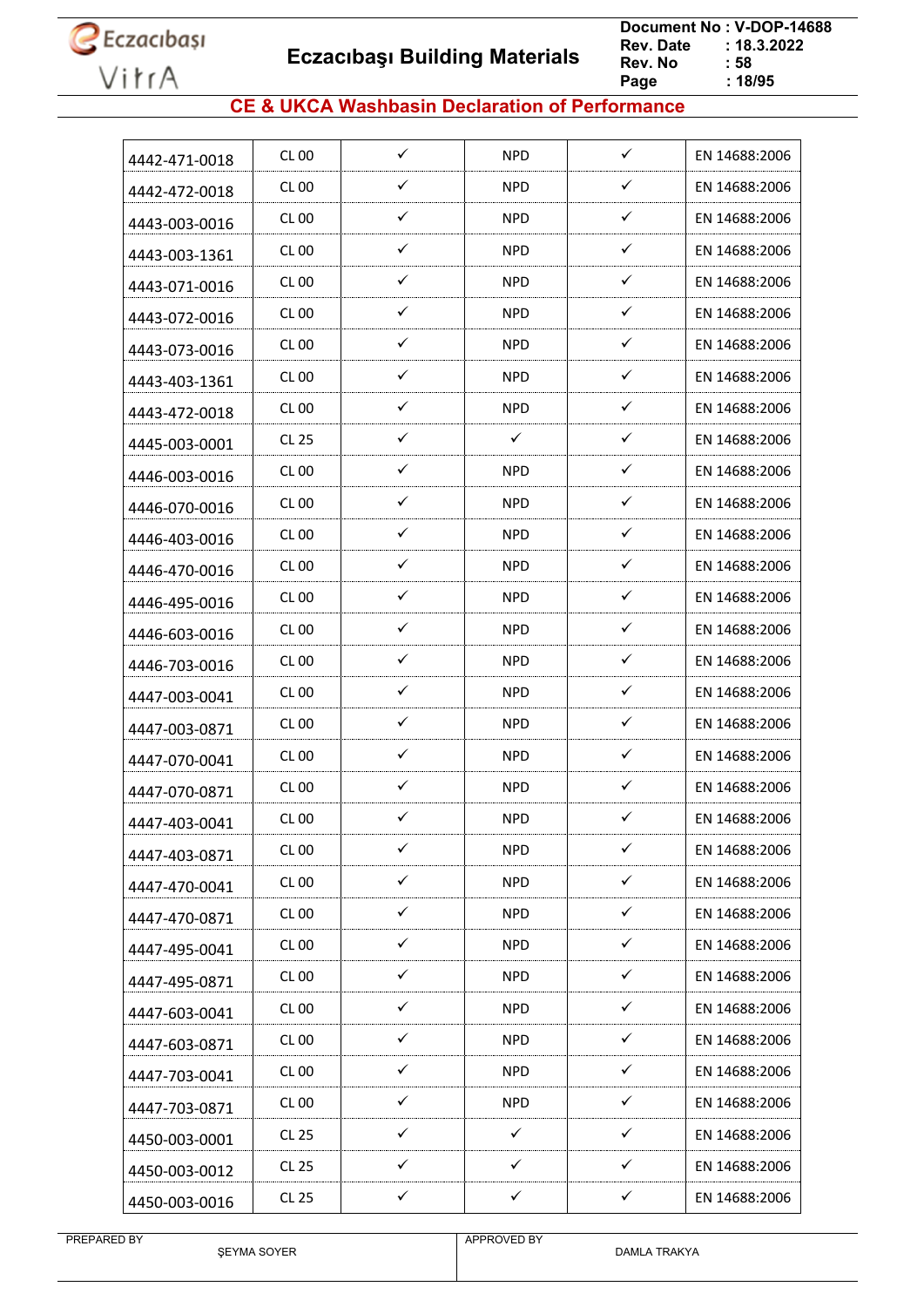

 **Eczacıbaşı Building Materials**

 **Document No : V-DOP-14688**  $: 18.3.2022$ <br> $: 58$ **Rev. No Page Page : 19/95**

### **CE & UKCA Washbasin Declaration of Performance**

| 4450-003-0041 | CL 25        | $\checkmark$ | $\checkmark$ | $\checkmark$ | EN 14688:2006 |
|---------------|--------------|--------------|--------------|--------------|---------------|
| 4450-003-0937 | <b>CL 25</b> | ✓            | ✓            | $\checkmark$ | EN 14688:2006 |
| 4450-403-0041 | CL 25        | ✓            | $\checkmark$ | $\checkmark$ | EN 14688:2006 |
| 4450-403-0937 | CL 25        | ✓            | $\checkmark$ | $\checkmark$ | EN 14688:2006 |
| 4451-003-0001 | <b>CL 00</b> | ✓            | ✓            | ✓            | EN 14688:2006 |
| 4451-003-0012 | CL 00        | ✓            | ✓            | ✓            | EN 14688:2006 |
| 4451-003-0041 | CL 00        | ✓            | $\checkmark$ | ✓            | EN 14688:2006 |
| 4451-003-0937 | CL 00        | ✓            | ✓            | ✓            | EN 14688:2006 |
| 4451-003-0973 | CL 00        | ✓            | ✓            | ✓            | EN 14688:2006 |
| 4451-403-0001 | CL00         | ✓            | ✓            | ✓            | EN 14688:2006 |
| 4451-403-0041 | CL 00        | ✓            | $\checkmark$ | ✓            | EN 14688:2006 |
| 4451-403-0937 | CL 00        | ✓            | ✓            | ✓            | EN 14688:2006 |
| 4451-403-0973 | <b>CL 00</b> | ✓            | ✓            | ✓            | EN 14688:2006 |
| 4452-003-0001 | <b>CL 00</b> | $\checkmark$ | $\checkmark$ | ✓            | EN 14688:2006 |
| 4452-003-0041 | CL 00        | ✓            | ✓            | ✓            | EN 14688:2006 |
| 4452-003-0937 | CL 00        | ✓            | ✓            | ✓            | EN 14688:2006 |
| 4452-003-0973 | CL 00        | ✓            | ✓            | ✓            | EN 14688:2006 |
| 4452-403-0001 | <b>CL 00</b> | ✓            | ✓            | ✓            | EN 14688:2006 |
| 4452-403-0973 | CL 00        | ✓            | ✓            | ✓            | EN 14688:2006 |
| 4453-003-0001 | CL 25        | ✓            | ✓            | ✓            | EN 14688:2006 |
| 4453-003-0041 | CL 25        | ✓            | $\checkmark$ | ✓            | EN 14688:2006 |
| 4453-003-0937 | <b>CL 25</b> | ✓            | ✓            | ✓            | EN 14688:2006 |
| 4453-003-0973 | <b>CL 25</b> | ✓            | ✓            | ✓            | EN 14688:2006 |
| 4453-403-0001 | CL 25        | $\checkmark$ | $\checkmark$ | $\checkmark$ | EN 14688:2006 |
| 4453-403-0973 | <b>CL 25</b> | ✓            | ✓            | ✓            | EN 14688:2006 |
| 4454-003-0001 | <b>CL 25</b> | $\checkmark$ | $\checkmark$ | $\checkmark$ | EN 14688:2006 |
| 4454-003-0937 | CL 25        | ✓            | ✓            | ✓            | EN 14688:2006 |
| 4454-003-0973 | <b>CL 25</b> | $\checkmark$ | ✓            | ✓            | EN 14688:2006 |
| 4454-403-0001 | CL 25        | $\checkmark$ | $\checkmark$ | $\checkmark$ | EN 14688:2006 |
| 4455-003-0001 | CL 25        | $\checkmark$ | $\checkmark$ | ✓            | EN 14688:2006 |
| 4458-003-0016 | CL 00        | $\checkmark$ | $\checkmark$ | $\checkmark$ | EN 14688:2006 |
| 4458-003-0041 | <b>CL 00</b> | $\checkmark$ | $\checkmark$ | ✓            | EN 14688:2006 |
| 4458-003-0937 | <b>CL 00</b> | ✓            | ✓            | ✓            | EN 14688:2006 |
| 4458-403-0016 | <b>CL 00</b> | ✓            | ✓            | ✓            | EN 14688:2006 |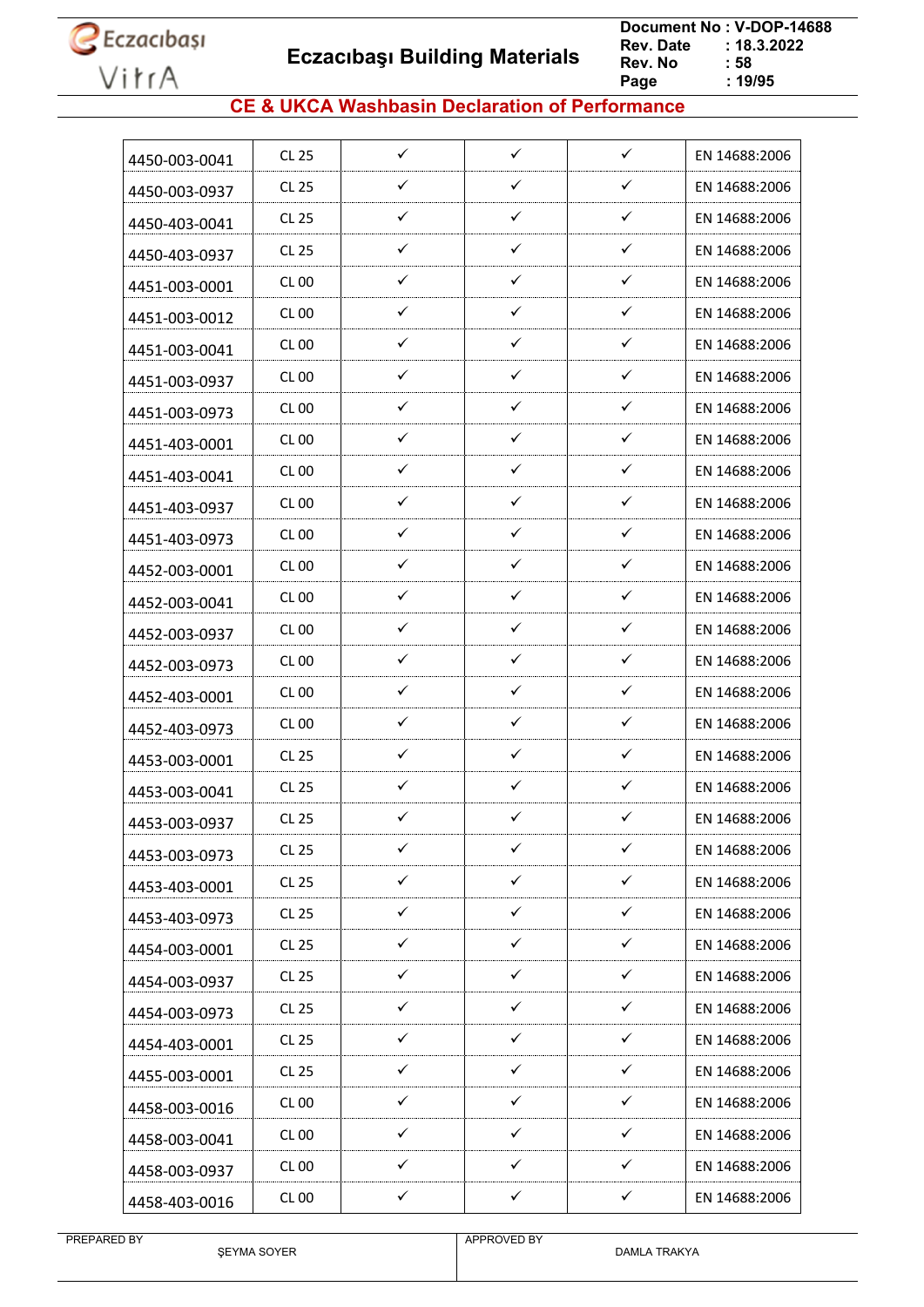

 **Eczacıbaşı Building Materials**

 **Document No : V-DOP-14688**  $: 18.3.2022$ <br> $: 58$ **Rev. No Page**  $\frac{1}{20/95}$ 

### **CE & UKCA Washbasin Declaration of Performance**

| 4458-403-0041 | CL 00        | $\checkmark$ | $\checkmark$ | $\checkmark$ | EN 14688:2006 |
|---------------|--------------|--------------|--------------|--------------|---------------|
| 4459-003-0016 | <b>CL 00</b> | ✓            | ✓            | ✓            | EN 14688:2006 |
| 4459-003-0041 | CL 00        | ✓            | ✓            | ✓            | EN 14688:2006 |
| 4459-003-0937 | CL 00        | ✓            | ✓            | $\checkmark$ | EN 14688:2006 |
| 4459-403-0041 | <b>CL 00</b> | ✓            | ✓            | $\checkmark$ | EN 14688:2006 |
| 4460-003-0001 | <b>CL 25</b> | ✓            | NPD          | $\checkmark$ | EN 14688:2006 |
| 4460-003-0005 | <b>CL 25</b> | ✓            | <b>NPD</b>   | $\checkmark$ | EN 14688:2006 |
| 4460-403-0001 | <b>CL 25</b> | ✓            | NPD          | $\checkmark$ | EN 14688:2006 |
| 4461-003-0016 | <b>CL 00</b> | ✓            | <b>NPD</b>   | ✓            | EN 14688:2006 |
| 4461-003-1522 | CL 00        | $\checkmark$ | NPD          | $\checkmark$ | EN 14688:2006 |
| 4461-403-0016 | CL 00        | $\checkmark$ | <b>NPD</b>   | $\checkmark$ | EN 14688:2006 |
| 4462-003-0016 | <b>CL 00</b> | ✓            | <b>NPD</b>   | $\checkmark$ | EN 14688:2006 |
| 4462-403-0016 | CL 00        | ✓            | NPD          | ✓            | EN 14688:2006 |
| 4495-003-1101 | <b>CL 25</b> | ✓            | $\checkmark$ | $\checkmark$ | EN 14688:2006 |
| 4502-003-1103 | <b>CL 00</b> | ✓            | ✓            | ✓            | EN 14688:2006 |
| 4507-003-1101 | <b>CL 20</b> | ✓            | ✓            | ✓            | EN 14688:2006 |
| 4508-003-1101 | <b>CL 25</b> | ✓            | ✓            | $\checkmark$ | EN 14688:2006 |
| 4508-070-1101 | CL 25        | $\checkmark$ | ✓            | ✓            | EN 14688:2006 |
| 4519-403-0016 | <b>CL 00</b> | ✓            | <b>NPD</b>   | ✓            | EN 14688:2006 |
| 4519-403-0052 | CL 00        | ✓            | NPD          | $\checkmark$ | EN 14688:2006 |
| 4519-403-1596 | CL 00        | $\checkmark$ | <b>NPD</b>   | $\checkmark$ | EN 14688:2006 |
| 4519-403-6140 | <b>CL 00</b> | ✓            | <b>NPD</b>   | ✓            | EN 14688:2006 |
| 4519-403-6141 | <b>CL 00</b> | ✓            | <b>NPD</b>   | ✓            | EN 14688:2006 |
| 4519-403-6142 | <b>CL 00</b> | $\checkmark$ | <b>NPD</b>   | $\checkmark$ | EN 14688:2006 |
| 4519-403-7200 | <b>CL 00</b> | $\checkmark$ | <b>NPD</b>   | $\checkmark$ | EN 14688:2006 |
| 4519-403-7201 | <b>CL 00</b> | $\checkmark$ | <b>NPD</b>   | $\checkmark$ | EN 14688:2006 |
| 4519-403-7202 | <b>CL 00</b> | $\checkmark$ | <b>NPD</b>   | $\checkmark$ | EN 14688:2006 |
| 4519-470-0016 | <b>CL 00</b> | ✓            | <b>NPD</b>   | ✓            | EN 14688:2006 |
| 4519-470-0052 | <b>CL 00</b> | $\checkmark$ | <b>NPD</b>   | $\checkmark$ | EN 14688:2006 |
| 4519-470-1596 | <b>CL 00</b> | ✓            | <b>NPD</b>   | ✓            | EN 14688:2006 |
| 4519-470-6140 | <b>CL 00</b> | $\checkmark$ | <b>NPD</b>   | ✓            | EN 14688:2006 |
| 4519-470-6141 | CL 00        | $\checkmark$ | <b>NPD</b>   | $\checkmark$ | EN 14688:2006 |
| 4519-470-6142 | <b>CL 00</b> | $\checkmark$ | <b>NPD</b>   | ✓            | EN 14688:2006 |
| 4519-470-7200 | <b>CL 00</b> | $\checkmark$ | <b>NPD</b>   | $\checkmark$ | EN 14688:2006 |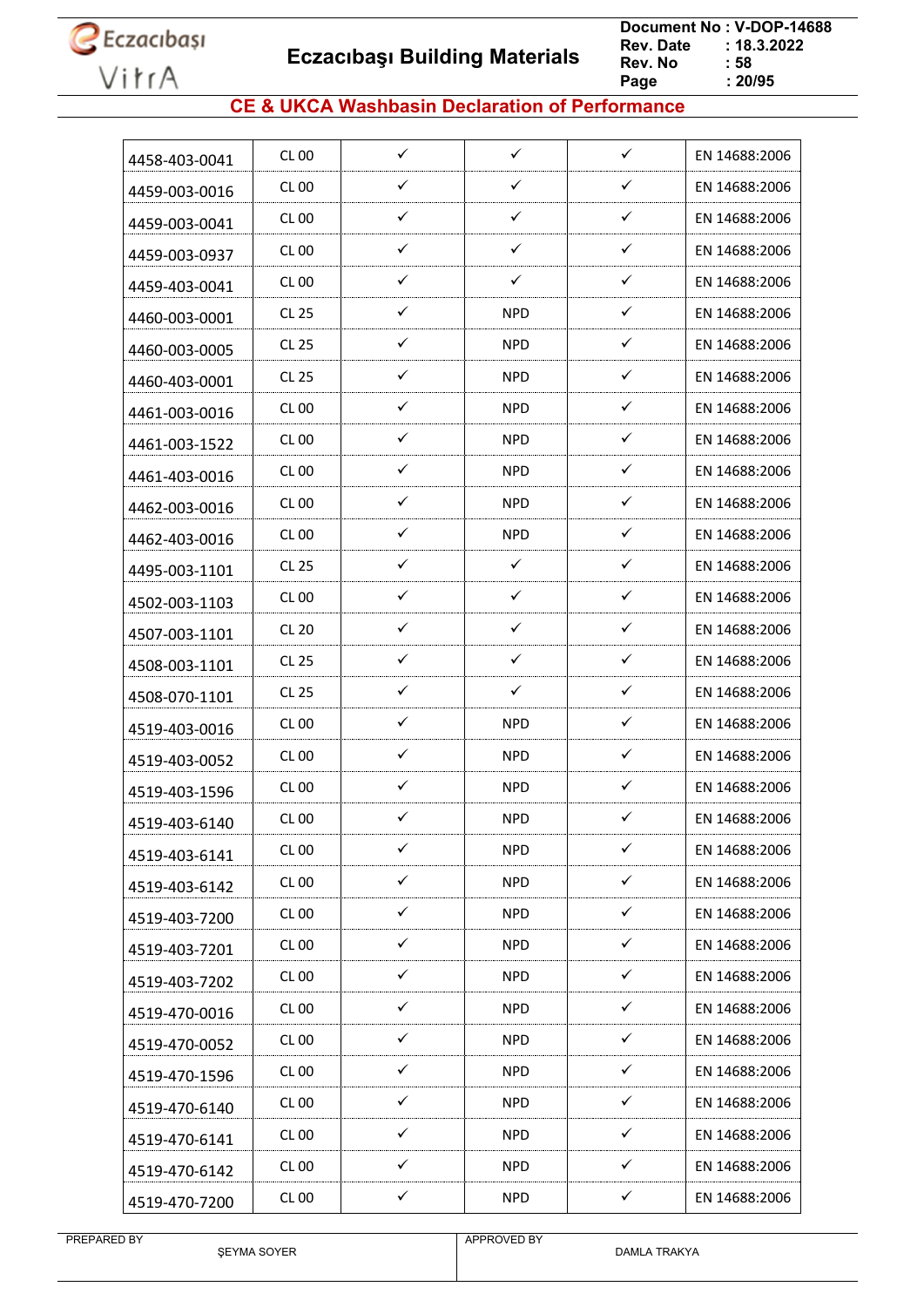**Eczacıbaşı Building Materials**

 **Document No : V-DOP-14688**  $: 18.3.2022$ <br> $: 58$ **Rev. No Page**  $\frac{1}{21/95}$ 

### **CE & UKCA Washbasin Declaration of Performance**

| 4519-470-7201 | CL 00            | ✓            | NPD          | $\checkmark$ | EN 14688:2006 |
|---------------|------------------|--------------|--------------|--------------|---------------|
| 4519-470-7202 | <b>CL 00</b>     | ✓            | <b>NPD</b>   | ✓            | EN 14688:2006 |
| 4520-003-0016 | CL 00            | $\checkmark$ | NPD          | ✓            | EN 14688:2006 |
| 4520-070-0016 | CL 00            | ✓            | <b>NPD</b>   | ✓            | EN 14688:2006 |
| 4520-403-0016 | <b>CL 00</b>     | $\checkmark$ | <b>NPD</b>   | ✓            | EN 14688:2006 |
| 4520-470-0016 | CL <sub>00</sub> | ✓            | NPD          | $\checkmark$ | EN 14688:2006 |
| 4520-495-0016 | CL 00            | ✓            | <b>NPD</b>   | ✓            | EN 14688:2006 |
| 4520-603-0016 | <b>CL 00</b>     | $\checkmark$ | <b>NPD</b>   | ✓            | EN 14688:2006 |
| 4520-703-0016 | <b>CL 00</b>     | ✓            | NPD          | ✓            | EN 14688:2006 |
| 4521-003-0041 | CL 00            | $\checkmark$ | NPD          | ✓            | EN 14688:2006 |
| 4521-403-0041 | CL 00            | ✓            | NPD          | $\checkmark$ | EN 14688:2006 |
| 4522-003-0016 | <b>CL 00</b>     | ✓            | <b>NPD</b>   | $\checkmark$ | EN 14688:2006 |
| 4522-070-0016 | <b>CL 00</b>     | ✓            | NPD          | $\checkmark$ | EN 14688:2006 |
| 4522-095-0016 | <b>CL 00</b>     | ✓            | <b>NPD</b>   | $\checkmark$ | EN 14688:2006 |
| 4522-403-0016 | <b>CL 00</b>     | ✓            | <b>NPD</b>   | $\checkmark$ | EN 14688:2006 |
| 4522-470-0016 | <b>CL 00</b>     | ✓            | <b>NPD</b>   | ✓            | EN 14688:2006 |
| 4522-483-0016 | CL 00            | $\checkmark$ | NPD          | $\checkmark$ | EN 14688:2006 |
| 4522-603-0016 | CL 00            | $\checkmark$ | <b>NPD</b>   | $\checkmark$ | EN 14688:2006 |
| 4522-703-0016 | <b>CL 00</b>     | ✓            | <b>NPD</b>   | ✓            | EN 14688:2006 |
| 4526-003-0441 | <b>CL 25</b>     | ✓            | ✓            | ✓            | EN 14688:2006 |
| 4526-003-0975 | <b>CL 25</b>     | ✓            | $\checkmark$ | $\checkmark$ | EN 14688:2006 |
| 4526-003-1570 | <b>CL 25</b>     | ✓            | ✓            | ✓            | EN 14688:2006 |
| 4527-003-0441 | <b>CL 25</b>     | $\checkmark$ | $\checkmark$ | $\checkmark$ | EN 14688:2006 |
| 4527-003-0975 | <b>CL 25</b>     | $\checkmark$ | $\checkmark$ | $\checkmark$ | EN 14688:2006 |
| 4527-003-1570 | CL 25            | $\checkmark$ | $\checkmark$ | $\checkmark$ | EN 14688:2006 |
| 4529-003-0976 | <b>CL 25</b>     | $\checkmark$ | $\checkmark$ | $\checkmark$ | EN 14688:2006 |
| 4530-003-0441 | <b>CL 25</b>     | ✓            | $\checkmark$ | ✓            | EN 14688:2006 |
| 4530-003-0975 | CL 25            | $\checkmark$ | $\checkmark$ | $\checkmark$ | EN 14688:2006 |
| 4530-003-1570 | <b>CL 25</b>     | ✓            | $\checkmark$ | $\checkmark$ | EN 14688:2006 |
| 5000-003-0001 | <b>CL 25</b>     | ✓            | $\checkmark$ | ✓            | EN 14688:2006 |
| 5000-003-0022 | CL 25            | ✓            | $\checkmark$ | ✓            | EN 14688:2006 |
| 5000-003-0862 | <b>CL 25</b>     | $\checkmark$ | $\checkmark$ | $\checkmark$ | EN 14688:2006 |
| 5000-003-1693 | CL 25            | $\checkmark$ | $\checkmark$ | $\checkmark$ | EN 14688:2006 |
| 5001-003-0001 | <b>CL 20</b>     | $\checkmark$ | $\checkmark$ | $\checkmark$ | EN 14688:2006 |
|               |                  |              |              |              |               |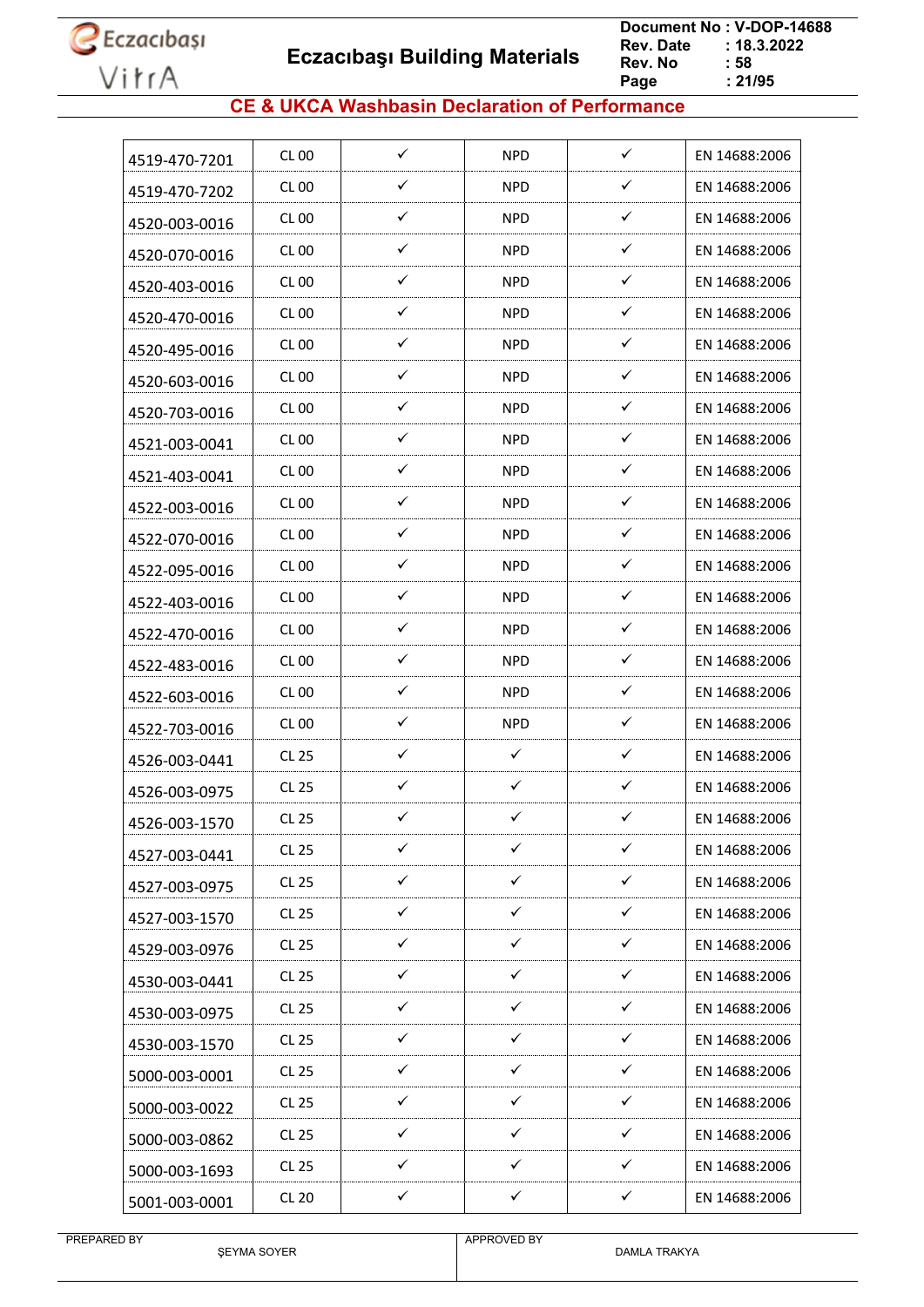**Eczacıbaşı Building Materials**

 **Document No : V-DOP-14688**  $: 18.3.2022$ <br> $: 58$ **Rev. No Page Page : 22/95**

### **CE & UKCA Washbasin Declaration of Performance**

| 5001-003-0862 | <b>CL 20</b> | $\checkmark$ | $\checkmark$ | $\checkmark$ | EN 14688:2006 |
|---------------|--------------|--------------|--------------|--------------|---------------|
| 5001-003-1693 | <b>CL 20</b> | ✓            | ✓            | $\checkmark$ | EN 14688:2006 |
| 5002-003-0001 | CL 25        | ✓            | ✓            | ✓            | EN 14688:2006 |
| 5002-003-0022 | <b>CL 25</b> | ✓            | ✓            | ✓            | EN 14688:2006 |
| 5002-003-0862 | <b>CL 25</b> | ✓            | ✓            | ✓            | EN 14688:2006 |
| 5002-003-1693 | CL 25        | ✓            | ✓            | ✓            | EN 14688:2006 |
| 5003-003-0001 | <b>CL 25</b> | ✓            | ✓            | $\checkmark$ | EN 14688:2006 |
| 5003-003-0862 | CL 25        | ✓            | ✓            | ✓            | EN 14688:2006 |
| 5003-003-1693 | CL 25        | ✓            | ✓            | $\checkmark$ | EN 14688:2006 |
| 5004-003-0001 | <b>CL 25</b> | ✓            | ✓            | $\checkmark$ | EN 14688:2006 |
| 5004-003-0862 | CL 25        | ✓            | ✓            | $\checkmark$ | EN 14688:2006 |
| 5004-003-1693 | <b>CL 25</b> | ✓            | ✓            | $\checkmark$ | EN 14688:2006 |
| 5023-003-0001 | CL 25        | ✓            | $\checkmark$ | ✓            | EN 14688:2006 |
| 5023-003-0012 | <b>CL 25</b> | ✓            | ✓            | $\checkmark$ | EN 14688:2006 |
| 5023-003-0973 | <b>CL 25</b> | ✓            | ✓            | ✓            | EN 14688:2006 |
| 5025-003-0001 | <b>CL 00</b> | $\checkmark$ | ✓            | ✓            | EN 14688:2006 |
| 5039-003-0001 | <b>CL 25</b> | ✓            | <b>NPD</b>   | $\checkmark$ | EN 14688:2006 |
| 5072-003-0030 | <b>CL 20</b> | ✓            | ✓            | ✓            | EN 14688:2006 |
| 5078-003-0001 | <b>CL 25</b> | ✓            | $\checkmark$ | $\checkmark$ | EN 14688:2006 |
| 5078-003-0005 | CL 25        | ✓            | ✓            | ✓            | EN 14688:2006 |
| 5078-003-0016 | CL 25        | ✓            | ✓            | ✓            | EN 14688:2006 |
| 5078-003-0030 | <b>CL 25</b> | ✓            | ✓            | ✓            | EN 14688:2006 |
| 5078-003-0041 | <b>CL 25</b> | ✓            | ✓            | ✓            | EN 14688:2006 |
| 5078-003-0623 | <b>CL 25</b> | $\checkmark$ | $\checkmark$ | ✓            | EN 14688:2006 |
| 5078-003-0624 | <b>CL 25</b> | ✓            | ✓            | ✓            | EN 14688:2006 |
| 5078-003-0692 | <b>CL 25</b> | $\checkmark$ | $\checkmark$ | $\checkmark$ | EN 14688:2006 |
| 5078-003-0693 | <b>CL 25</b> | ✓            | ✓            | $\checkmark$ | EN 14688:2006 |
| 5078-003-0797 | <b>CL 25</b> | ✓            | ✓            | ✓            | EN 14688:2006 |
| 5078-003-0999 | CL 25        | $\checkmark$ | ✓            | $\checkmark$ | EN 14688:2006 |
| 5078-003-1029 | <b>CL 25</b> | ✓            | ✓            | $\checkmark$ | EN 14688:2006 |
| 5078-003-1092 | <b>CL 25</b> | $\checkmark$ | $\checkmark$ | $\checkmark$ | EN 14688:2006 |
| 5078-003-1516 | <b>CL 25</b> | ✓            | ✓            | ✓            | EN 14688:2006 |
| 5078-003-1797 | <b>CL 25</b> | ✓            | ✓            | $\checkmark$ | EN 14688:2006 |
| 5078-003-7021 | <b>CL 25</b> | ✓            | $\checkmark$ | $\checkmark$ | EN 14688:2006 |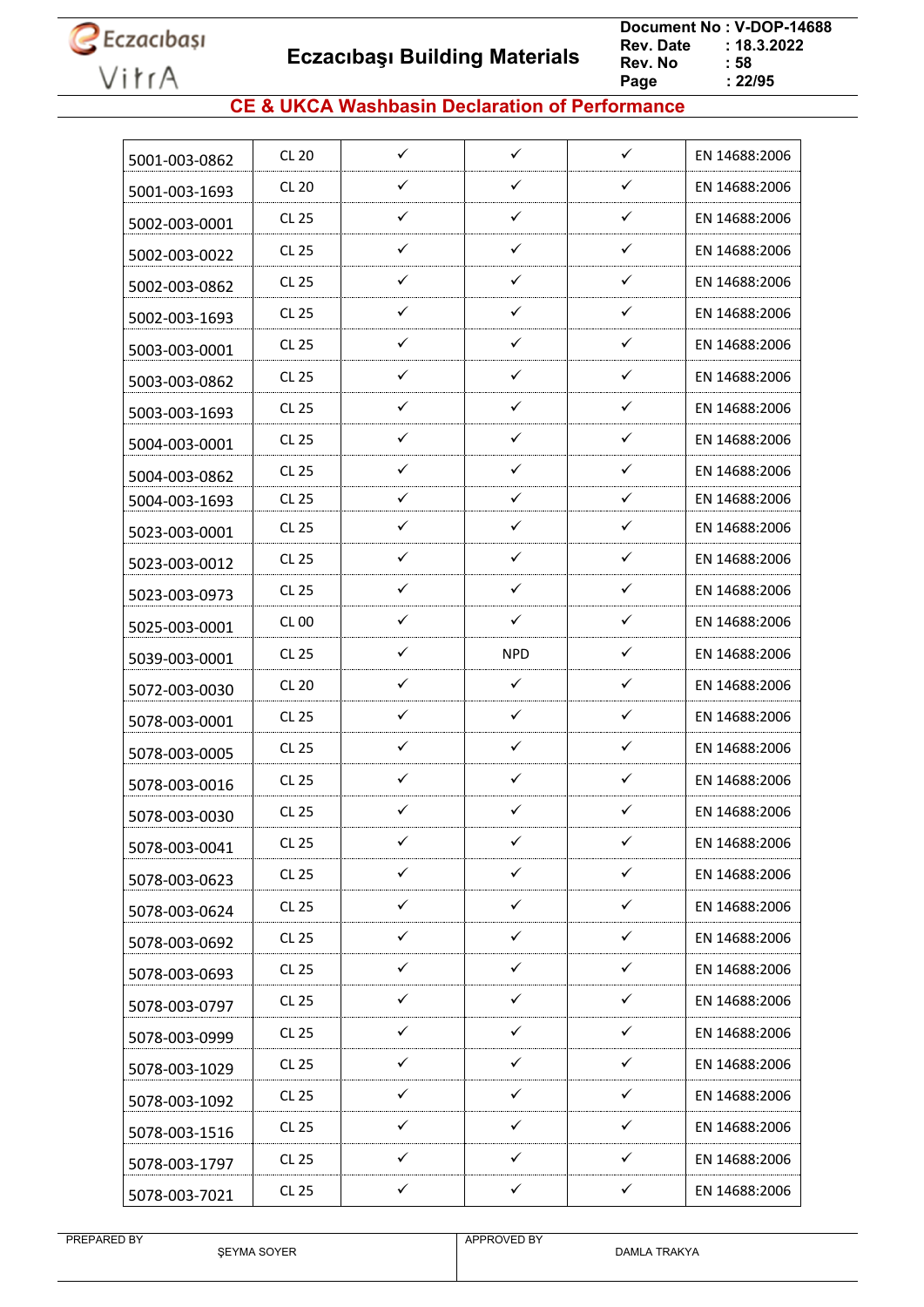**Eczacıbaşı Building Materials**

 **Document No : V-DOP-14688**  $: 18.3.2022$ <br> $: 58$ **Rev. No Page Page : 23/95**

### **CE & UKCA Washbasin Declaration of Performance**

| 5078-003-7034 | CL 25        | $\checkmark$ | $\checkmark$ | $\checkmark$ | EN 14688:2006 |
|---------------|--------------|--------------|--------------|--------------|---------------|
| 5078-003-7095 | <b>CL 25</b> | ✓            | ✓            | ✓            | EN 14688:2006 |
| 5078-003-7096 | CL 25        | $\checkmark$ | ✓            | ✓            | EN 14688:2006 |
| 5078-061-1029 | CL 25        | ✓            | ✓            | ✓            | EN 14688:2006 |
| 5078-090-0001 | CL 25        | ✓            | ✓            | ✓            | EN 14688:2006 |
| 5078-090-1029 | CL 25        | ✓            | ✓            | ✓            | EN 14688:2006 |
| 5078-095-0001 | <b>CL 25</b> | ✓            | ✓            | ✓            | EN 14688:2006 |
| 5078-095-0005 | CL 25        | ✓            | ✓            | ✓            | EN 14688:2006 |
| 5078-095-1029 | <b>CL 25</b> | ✓            | $\checkmark$ | ✓            | EN 14688:2006 |
| 5078-095-7096 | <b>CL 25</b> | ✓            | ✓            | ✓            | EN 14688:2006 |
| 5079-003-0001 | CL 25        | ✓            | ✓            | ✓            | EN 14688:2006 |
| 5079-003-0005 | <b>CL 25</b> | ✓            | ✓            | ✓            | EN 14688:2006 |
| 5079-003-0012 | CL 25        | ✓            | ✓            | ✓            | EN 14688:2006 |
| 5079-003-0016 | <b>CL 25</b> | ✓            | ✓            | ✓            | EN 14688:2006 |
| 5079-003-0030 | CL 25        | ✓            | ✓            | ✓            | EN 14688:2006 |
| 5079-003-0033 | CL 25        | ✓            | ✓            | $\checkmark$ | EN 14688:2006 |
| 5079-003-0041 | <b>CL 25</b> | ✓            | ✓            | ✓            | EN 14688:2006 |
| 5079-003-0999 | CL 25        | ✓            | ✓            | ✓            | EN 14688:2006 |
| 5079-003-1029 | CL 25        | ✓            | ✓            | ✓            | EN 14688:2006 |
| 5079-003-1516 | CL 25        | ✓            | ✓            | ✓            | EN 14688:2006 |
| 5079-003-1797 | <b>CL 25</b> | ✓            | ✓            | ✓            | EN 14688:2006 |
| 5079-003-7096 | <b>CL 25</b> | ✓            | ✓            | ✓            | EN 14688:2006 |
| 5079-003-7103 | CL 25        | ✓            | ✓            | ✓            | EN 14688:2006 |
| 5079-003-7104 | CL 25        | $\checkmark$ | $\checkmark$ | $\checkmark$ | EN 14688:2006 |
| 5079-003-7132 | CL 25        | ✓            | ✓            | ✓            | EN 14688:2006 |
| 5079-003-7138 | <b>CL 25</b> | ✓            | $\checkmark$ | $\checkmark$ | EN 14688:2006 |
| 5079-003-7139 | CL 25        | ✓            | ✓            | $\checkmark$ | EN 14688:2006 |
| 5079-090-0001 | CL 25        | $\checkmark$ | ✓            | $\checkmark$ | EN 14688:2006 |
| 5079-090-1029 | CL 25        | $\checkmark$ | $\checkmark$ | $\checkmark$ | EN 14688:2006 |
| 5079-095-0001 | CL 25        | ✓            | $\checkmark$ | $\checkmark$ | EN 14688:2006 |
| 5079-095-0005 | CL 25        | ✓            | $\checkmark$ | ✓            | EN 14688:2006 |
| 5079-095-0012 | CL 25        | $\checkmark$ | ✓            | $\checkmark$ | EN 14688:2006 |
| 5079-095-1029 | CL 25        | ✓            | ✓            | ✓            | EN 14688:2006 |
| 5079-095-7096 | CL 25        | ✓            | ✓            | ✓            | EN 14688:2006 |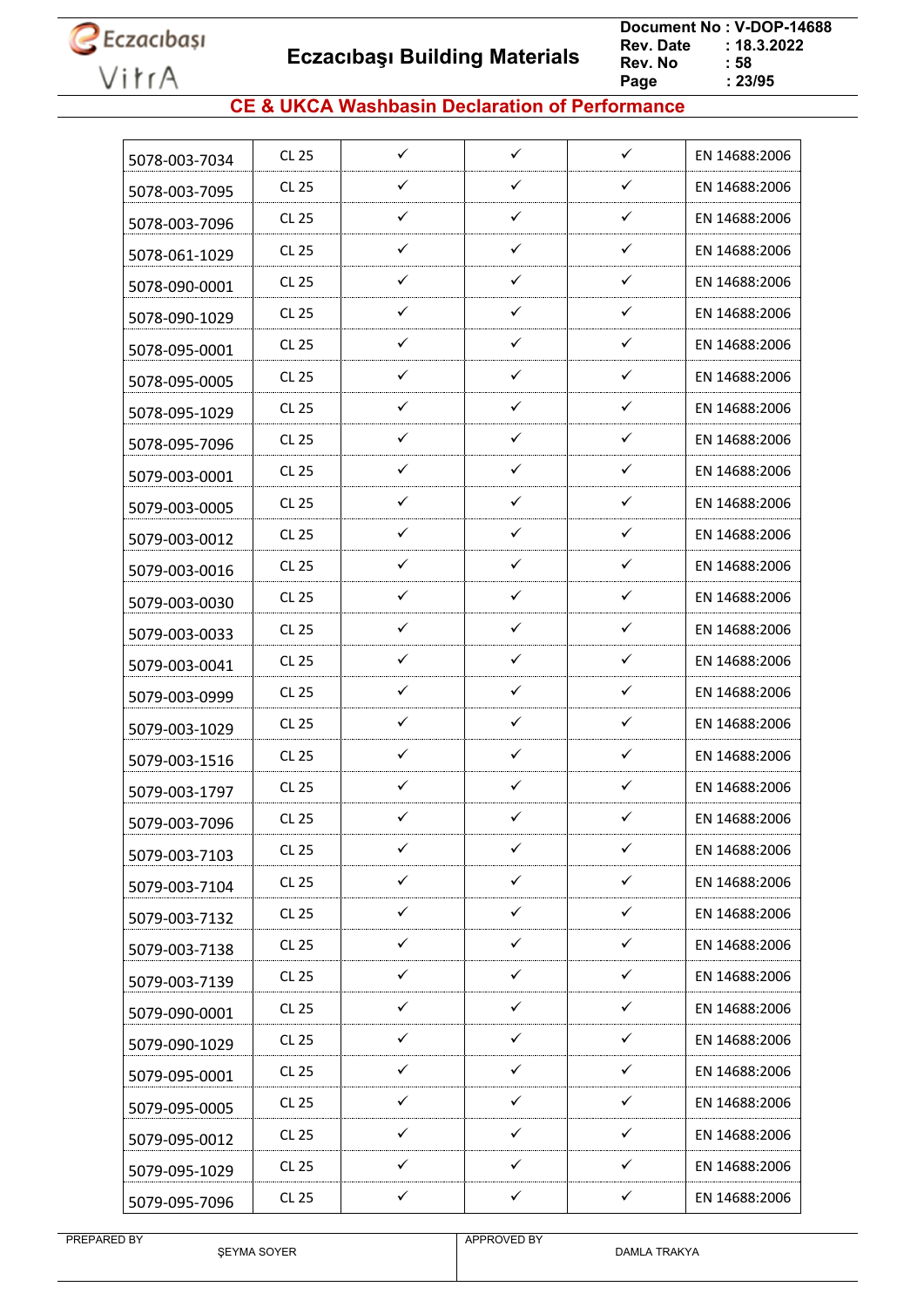**Eczacıbaşı Building Materials**

 **Document No : V-DOP-14688**  $: 18.3.2022$ <br> $: 58$ **Rev. No Page Page : 24/95**

### **CE & UKCA Washbasin Declaration of Performance**

|               | CL 25        | $\checkmark$ | $\checkmark$ | $\checkmark$ | EN 14688:2006 |
|---------------|--------------|--------------|--------------|--------------|---------------|
| 5079-095-7103 | CL 25        | ✓            | ✓            | ✓            | EN 14688:2006 |
| 5079-095-7104 |              |              |              |              |               |
| 5087-003-0001 | CL 25        | $\checkmark$ | ✓            | ✓            | EN 14688:2006 |
| 5087-003-0005 | CL 25        | ✓            | ✓            | ✓            | EN 14688:2006 |
| 5087-003-0016 | CL 25        | ✓            | $\checkmark$ | ✓            | EN 14688:2006 |
| 5087-003-0030 | CL 25        | ✓            | ✓            | ✓            | EN 14688:2006 |
| 5087-003-0033 | CL 25        | ✓            | ✓            | ✓            | EN 14688:2006 |
| 5087-003-0041 | CL 25        | ✓            | $\checkmark$ | ✓            | EN 14688:2006 |
| 5087-003-0805 | CL 25        | ✓            | ✓            | ✓            | EN 14688:2006 |
| 5087-003-1029 | CL 25        | $\checkmark$ | ✓            | ✓            | EN 14688:2006 |
| 5087-003-1221 | CL 25        | $\checkmark$ | ✓            | $\checkmark$ | EN 14688:2006 |
| 5087-003-1276 | CL 25        | ✓            | ✓            | ✓            | EN 14688:2006 |
| 5087-003-1494 | CL 25        | ✓            | $\checkmark$ | ✓            | EN 14688:2006 |
| 5087-003-1516 | CL 25        | ✓            | ✓            | ✓            | EN 14688:2006 |
| 5087-003-1561 | CL 25        | ✓            | ✓            | ✓            | EN 14688:2006 |
| 5087-003-1797 | CL 25        | ✓            | ✓            | ✓            | EN 14688:2006 |
| 5087-003-7095 | CL 25        | ✓            | ✓            | ✓            | EN 14688:2006 |
| 5087-003-7096 | CL 25        | $\checkmark$ | ✓            | ✓            | EN 14688:2006 |
| 5087-003-7132 | CL 25        | ✓            | ✓            | ✓            | EN 14688:2006 |
| 5087-003-7157 | <b>CL 25</b> | ✓            | $\checkmark$ | ✓            | EN 14688:2006 |
| 5087-003-7600 | CL 25        | ✓            | ✓            | ✓            | EN 14688:2006 |
| 5087-009-0524 | <b>CL 25</b> | ✓            | ✓            | ✓            | EN 14688:2006 |
| 5087-068-0030 | <b>CL 25</b> | ✓            | ✓            | ✓            | EN 14688:2006 |
| 5087-090-0001 | CL 25        | $\checkmark$ | $\checkmark$ | $\checkmark$ | EN 14688:2006 |
| 5087-090-1029 | CL 25        | $\checkmark$ | $\checkmark$ | ✓            | EN 14688:2006 |
| 5087-095-0001 | <b>CL 25</b> | $\checkmark$ | $\checkmark$ | $\checkmark$ | EN 14688:2006 |
| 5087-095-0005 | CL 25        | $\checkmark$ | $\checkmark$ | $\checkmark$ | EN 14688:2006 |
| 5087-095-1029 | CL 25        | $\checkmark$ | ✓            | ✓            | EN 14688:2006 |
| 5087-095-7095 | CL 25        | $\checkmark$ | $\checkmark$ | $\checkmark$ | EN 14688:2006 |
| 5087-095-7096 | CL 25        | ✓            | ✓            | ✓            | EN 14688:2006 |
| 5088-003-0001 | CL 25        | $\checkmark$ | ✓            | ✓            | EN 14688:2006 |
| 5088-003-0005 | CL 25        | $\checkmark$ | $\checkmark$ | ✓            | EN 14688:2006 |
| 5088-003-0012 | <b>CL 25</b> | $\checkmark$ | ✓            | ✓            | EN 14688:2006 |
| 5088-003-0016 | CL 25        | $\checkmark$ | $\checkmark$ | $\checkmark$ | EN 14688:2006 |
|               |              |              |              |              |               |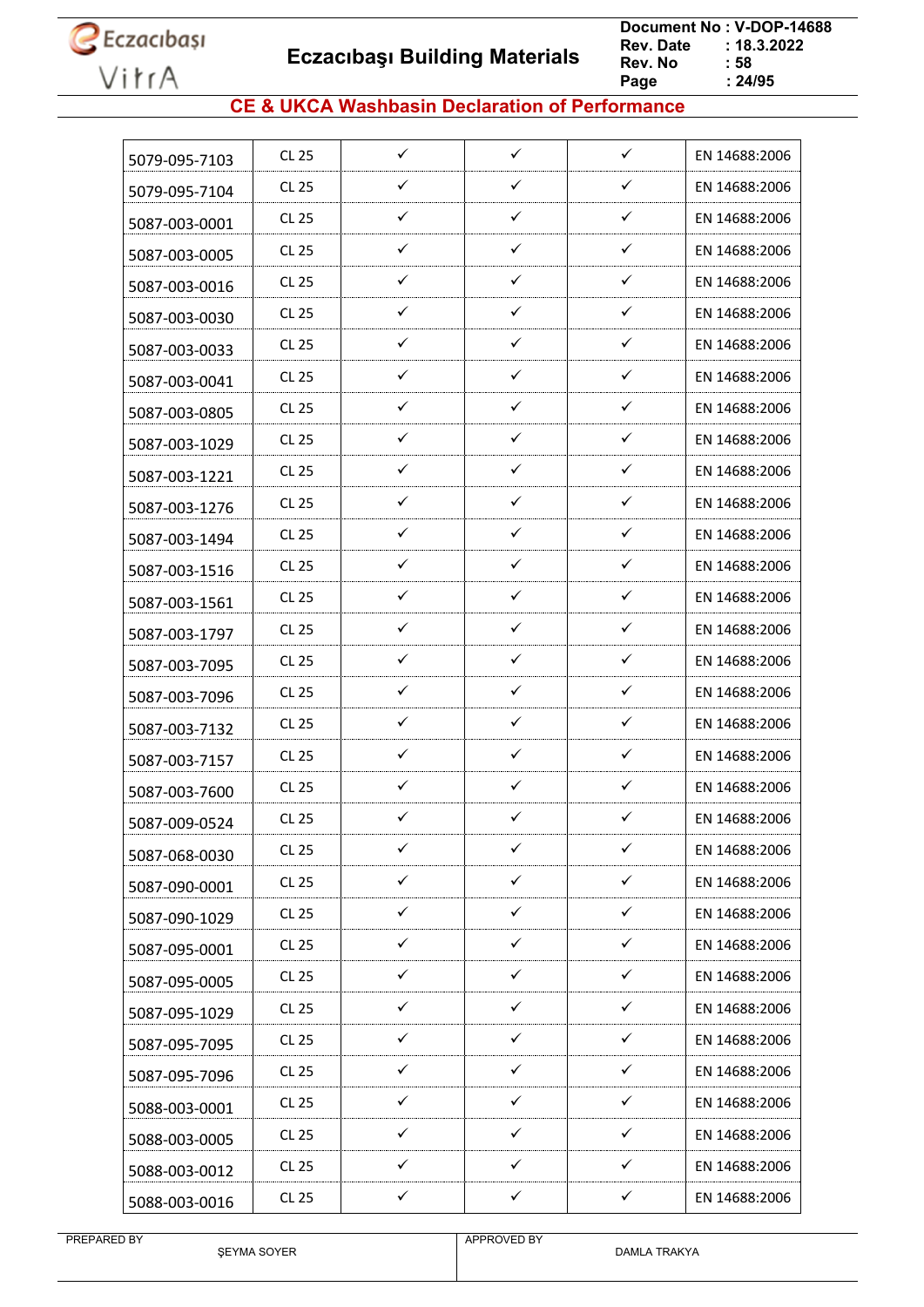

 **Eczacıbaşı Building Materials**

 **Document No : V-DOP-14688**  $: 18.3.2022$ <br> $: 58$ **Rev. No Page Page : 25/95**

### **CE & UKCA Washbasin Declaration of Performance**

| 5088-003-0033 | CL 25        | $\checkmark$ | ✓            | $\checkmark$ | EN 14688:2006 |
|---------------|--------------|--------------|--------------|--------------|---------------|
| 5088-003-0039 | CL 25        | ✓            | ✓            | ✓            | EN 14688:2006 |
| 5088-003-0041 | CL 25        | $\checkmark$ | $\checkmark$ | $\checkmark$ | EN 14688:2006 |
| 5088-003-1029 | <b>CL 25</b> | ✓            | ✓            | ✓            | EN 14688:2006 |
| 5088-003-1276 | CL 25        | ✓            | ✓            | ✓            | EN 14688:2006 |
| 5088-003-1516 | <b>CL 25</b> | ✓            | ✓            | ✓            | EN 14688:2006 |
| 5088-003-1561 | <b>CL 25</b> | ✓            | ✓            | ✓            | EN 14688:2006 |
| 5088-003-1797 | CL 25        | ✓            | ✓            | ✓            | EN 14688:2006 |
| 5088-003-7095 | CL 25        | ✓            | ✓            | ✓            | EN 14688:2006 |
| 5088-003-7096 | CL 25        | ✓            | ✓            | ✓            | EN 14688:2006 |
| 5088-003-7132 | CL 25        | $\checkmark$ | ✓            | ✓            | EN 14688:2006 |
| 5088-003-7157 | <b>CL 25</b> | ✓            | ✓            | ✓            | EN 14688:2006 |
| 5088-061-0001 | CL 25        | ✓            | ✓            | ✓            | EN 14688:2006 |
| 5088-061-1029 | CL 25        | ✓            | ✓            | ✓            | EN 14688:2006 |
| 5088-090-0001 | CL 25        | ✓            | ✓            | ✓            | EN 14688:2006 |
| 5088-090-1029 | CL 25        | ✓            | ✓            | ✓            | EN 14688:2006 |
| 5088-095-0001 | <b>CL 25</b> | ✓            | ✓            | ✓            | EN 14688:2006 |
| 5088-095-0005 | CL 25        | ✓            | ✓            | ✓            | EN 14688:2006 |
| 5088-095-0012 | <b>CL 25</b> | ✓            | ✓            | ✓            | EN 14688:2006 |
| 5088-095-1029 | CL 25        | ✓            | ✓            | ✓            | EN 14688:2006 |
| 5088-095-7095 | CL 25        | ✓            | ✓            | ✓            | EN 14688:2006 |
| 5088-095-7096 | <b>CL 25</b> | ✓            | ✓            | ✓            | EN 14688:2006 |
| 5089-003-0001 | CL 25        | ✓            | ✓            | ✓            | EN 14688:2006 |
| 5089-003-0005 | CL 25        | $\checkmark$ | $\checkmark$ | $\checkmark$ | EN 14688:2006 |
| 5089-003-0030 | CL 25        | $\checkmark$ | ✓            | ✓            | EN 14688:2006 |
| 5089-003-0999 | CL 25        | $\checkmark$ | $\checkmark$ | $\checkmark$ | EN 14688:2006 |
| 5089-003-1029 | CL 25        | $\checkmark$ | $\checkmark$ | $\checkmark$ | EN 14688:2006 |
| 5089-003-1516 | CL 25        | $\checkmark$ | ✓            | $\checkmark$ | EN 14688:2006 |
| 5089-003-1797 | CL 25        | $\checkmark$ | $\checkmark$ | $\checkmark$ | EN 14688:2006 |
| 5089-003-7132 | CL 25        | ✓            | ✓            | ✓            | EN 14688:2006 |
| 5089-003-7157 | CL 25        | $\checkmark$ | ✓            | ✓            | EN 14688:2006 |
| 5089-061-0001 | CL 25        | $\checkmark$ | $\checkmark$ | ✓            | EN 14688:2006 |
| 5089-090-0001 | CL 25        | ✓            | ✓            | ✓            | EN 14688:2006 |
| 5089-090-1029 | CL 25        | $\checkmark$ | $\checkmark$ | $\checkmark$ | EN 14688:2006 |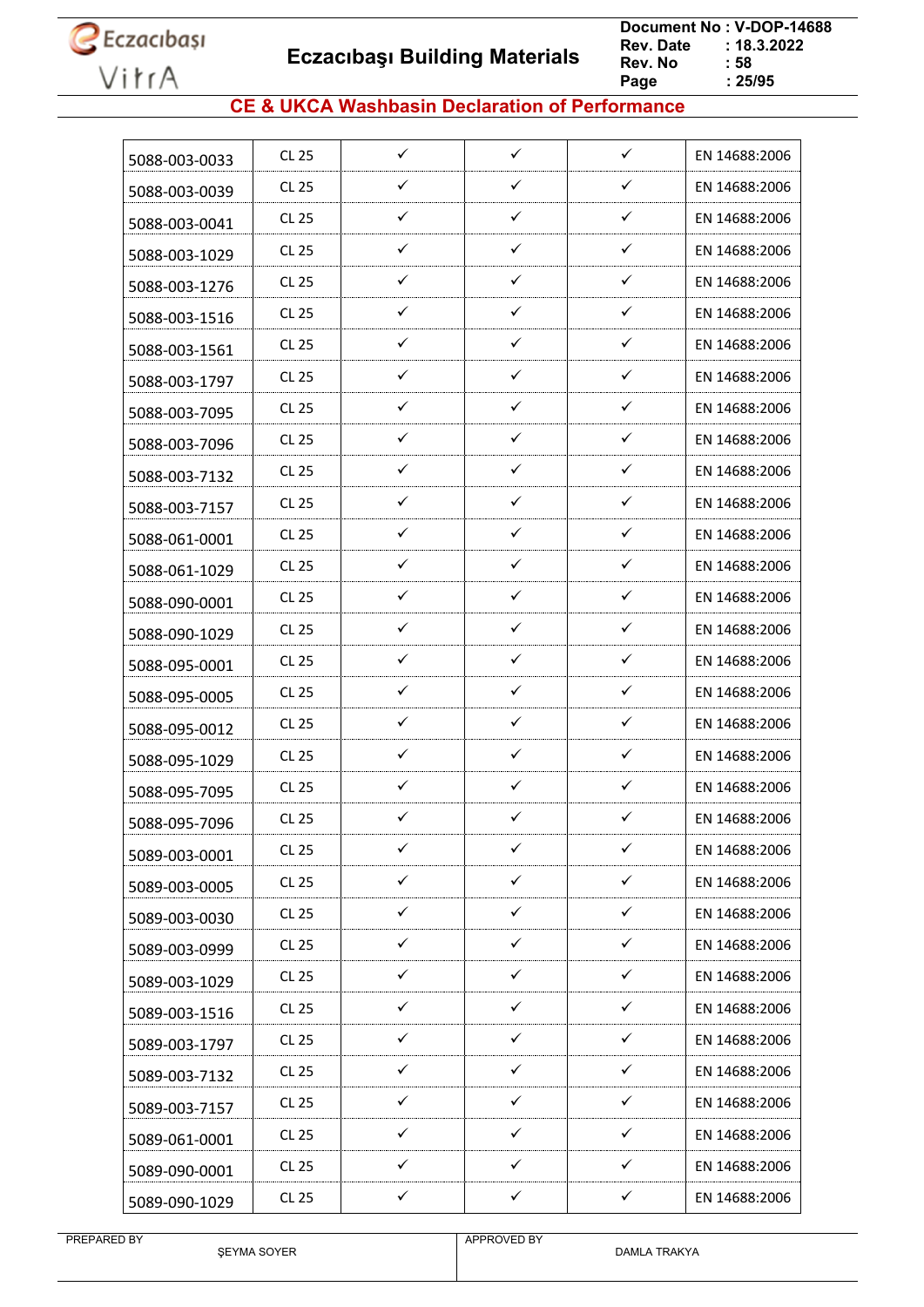

 **Eczacıbaşı Building Materials**

 **Document No : V-DOP-14688**  $: 18.3.2022$ <br> $: 58$ **Rev. No Page**  $\frac{1}{26/95}$ 

### **CE & UKCA Washbasin Declaration of Performance**

| 5089-095-0001 | CL 25        | $\checkmark$ | $\checkmark$ | $\checkmark$ | EN 14688:2006 |
|---------------|--------------|--------------|--------------|--------------|---------------|
| 5089-095-0005 | <b>CL 25</b> | ✓            | ✓            | ✓            | EN 14688:2006 |
| 5089-095-1029 | CL 25        | ✓            | ✓            | $\checkmark$ | EN 14688:2006 |
| 5113-003-0041 | <b>CL 00</b> | ✓            | <b>NPD</b>   | ✓            | EN 14688:2006 |
| 5121-009-0524 | CL 25        | ✓            | <b>NPD</b>   | ✓            | EN 14688:2006 |
| 5127-003-0001 | CL 20        | ✓            | <b>NPD</b>   | ✓            | EN 14688:2006 |
| 5127-009-0524 | <b>CL 20</b> | ✓            | <b>NPD</b>   | ✓            | EN 14688:2006 |
| 5127-095-0001 | <b>CL 20</b> | ✓            | <b>NPD</b>   | ✓            | EN 14688:2006 |
| 5130-003-0012 | CL 00        | ✓            | <b>NPD</b>   | ✓            | EN 14688:2006 |
| 5130-003-0016 | CL00         | ✓            | <b>NPD</b>   | ✓            | EN 14688:2006 |
| 5134-003-0001 | CL 25        | $\checkmark$ | $\checkmark$ | $\checkmark$ | EN 14688:2006 |
| 5135-003-0001 | <b>CL 25</b> | ✓            | ✓            | ✓            | EN 14688:2006 |
| 5145-003-0001 | CL 25        | ✓            | <b>NPD</b>   | ✓            | EN 14688:2006 |
| 5145-403-0001 | <b>CL 25</b> | $\checkmark$ | <b>NPD</b>   | ✓            | EN 14688:2006 |
| 5146-003-0001 | CL 25        | ✓            | <b>NPD</b>   | ✓            | EN 14688:2006 |
| 5146-003-0041 | CL 25        | ✓            | <b>NPD</b>   | $\checkmark$ | EN 14688:2006 |
| 5146-003-1659 | <b>CL 25</b> | ✓            | <b>NPD</b>   | ✓            | EN 14688:2006 |
| 5146-003-7090 | CL 25        | ✓            | <b>NPD</b>   | ✓            | EN 14688:2006 |
| 5146-003-7092 | CL 25        | ✓            | <b>NPD</b>   | ✓            | EN 14688:2006 |
| 5146-003-7200 | CL 25        | ✓            | <b>NPD</b>   | ✓            | EN 14688:2006 |
| 5146-403-0001 | CL 25        | ✓            | <b>NPD</b>   | ✓            | EN 14688:2006 |
| 5146-603-0001 | <b>CL 25</b> | ✓            | <b>NPD</b>   | ✓            | EN 14688:2006 |
| 5148-003-1481 | <b>CL 20</b> | ✓            | <b>NPD</b>   | ✓            | EN 14688:2006 |
| 5148-003-1482 | <b>CL 20</b> | $\checkmark$ | <b>NPD</b>   | $\checkmark$ | EN 14688:2006 |
| 5150-003-0001 | <b>CL 20</b> | ✓            | $\checkmark$ | ✓            | EN 14688:2006 |
| 5150-003-0005 | <b>CL 20</b> | $\checkmark$ | $\checkmark$ | $\checkmark$ | EN 14688:2006 |
| 5150-003-0999 | <b>CL 20</b> | $\checkmark$ | $\checkmark$ | ✓            | EN 14688:2006 |
| 5150-003-7060 | <b>CL 20</b> | $\checkmark$ | $\checkmark$ | ✓            | EN 14688:2006 |
| 5151-003-0001 | CL 25        | $\checkmark$ | $\checkmark$ | $\checkmark$ | EN 14688:2006 |
| 5166-003-0001 | CL 25        | $\checkmark$ | $\checkmark$ | ✓            | EN 14688:2006 |
| 5166-003-0973 | CL 25        | $\checkmark$ | $\checkmark$ | ✓            | EN 14688:2006 |
| 5190-003-0016 | <b>CL 00</b> | $\checkmark$ | <b>NPD</b>   | $\checkmark$ | EN 14688:2006 |
| 5190-403-0016 | <b>CL 00</b> | ✓            | <b>NPD</b>   | ✓            | EN 14688:2006 |
| 5191-003-0016 | <b>CL 00</b> | ✓            | <b>NPD</b>   | ✓            | EN 14688:2006 |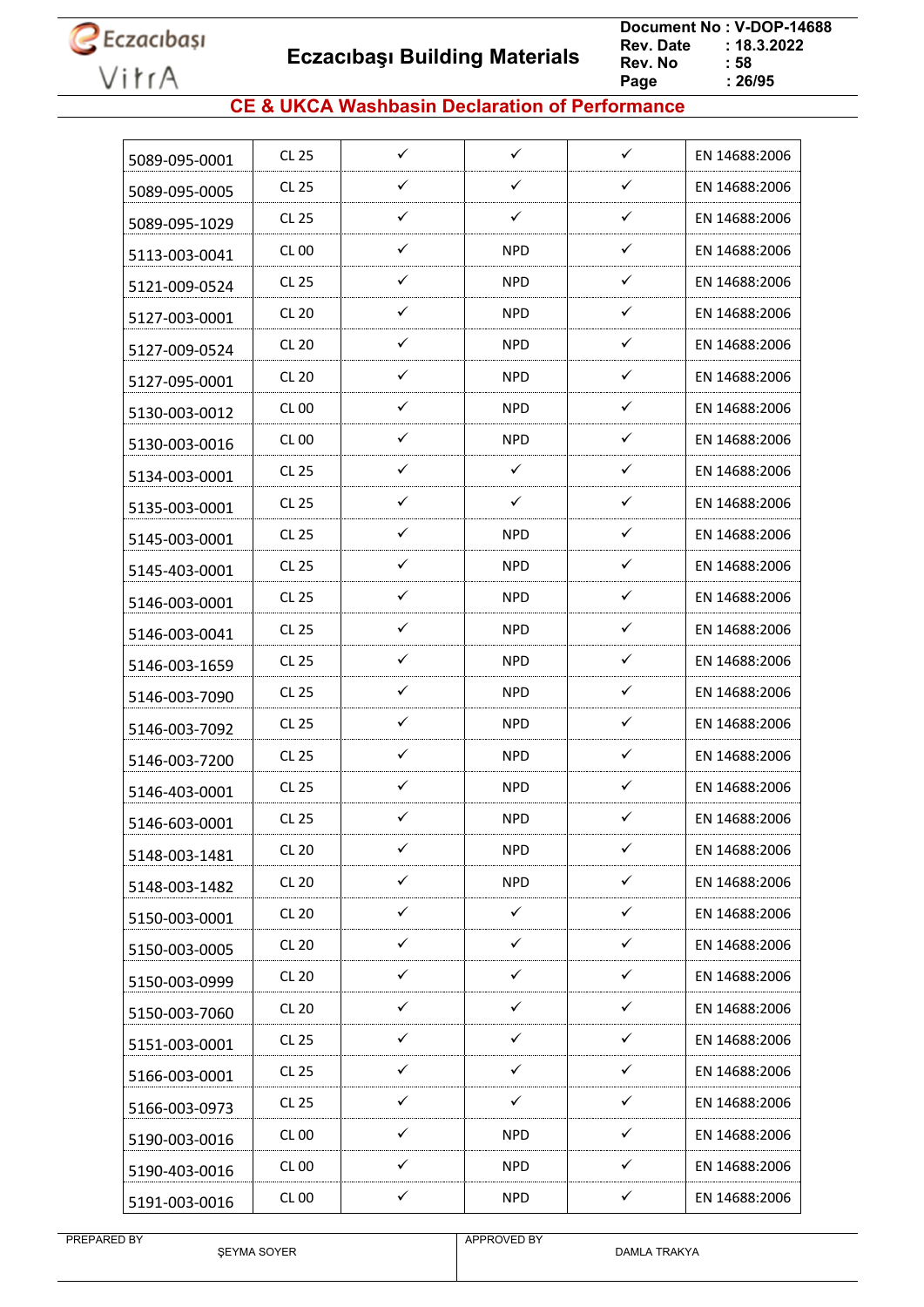**Eczacıbaşı Building Materials**

 **Document No : V-DOP-14688**  $: 18.3.2022$ <br> $: 58$ **Rev. No Page Page : 27/95**

### **CE & UKCA Washbasin Declaration of Performance**

| 5191-403-0016 | CL 00        | $\checkmark$ | <b>NPD</b>   | $\checkmark$ | EN 14688:2006 |
|---------------|--------------|--------------|--------------|--------------|---------------|
| 5194-003-0016 | <b>CL 00</b> | ✓            | <b>NPD</b>   | ✓            | EN 14688:2006 |
| 5194-003-7135 | CL 00        | $\checkmark$ | <b>NPD</b>   | $\checkmark$ | EN 14688:2006 |
| 5194-403-0016 | CL 00        | ✓            | <b>NPD</b>   | ✓            | EN 14688:2006 |
| 5214-003-0001 | CL 25        | ✓            | ✓            | ✓            | EN 14688:2006 |
| 5222-003-0001 | CL 25        | ✓            | ✓            | ✓            | EN 14688:2006 |
| 5222-003-0999 | CL 25        | ✓            | ✓            | ✓            | EN 14688:2006 |
| 5222-403-0001 | CL 25        | ✓            | ✓            | ✓            | EN 14688:2006 |
| 5233-003-0001 | CL 25        | ✓            | ✓            | ✓            | EN 14688:2006 |
| 5233-003-1136 | CL25         | ✓            | ✓            | ✓            | EN 14688:2006 |
| 5233-403-1136 | CL 25        | $\checkmark$ | ✓            | ✓            | EN 14688:2006 |
| 5240-003-0001 | <b>CL 25</b> | ✓            | ✓            | ✓            | EN 14688:2006 |
| 5240-003-0805 | CL 25        | ✓            | ✓            | ✓            | EN 14688:2006 |
| 5240-003-0999 | CL 25        | ✓            | ✓            | ✓            | EN 14688:2006 |
| 5240-003-1136 | CL 25        | ✓            | ✓            | ✓            | EN 14688:2006 |
| 5240-403-1136 | CL 25        | ✓            | ✓            | ✓            | EN 14688:2006 |
| 5241-003-0001 | <b>CL 25</b> | ✓            | ✓            | ✓            | EN 14688:2006 |
| 5241-003-0999 | CL 25        | ✓            | ✓            | ✓            | EN 14688:2006 |
| 5241-003-1136 | <b>CL 25</b> | ✓            | ✓            | ✓            | EN 14688:2006 |
| 5241-003-7200 | CL 25        | ✓            | ✓            | ✓            | EN 14688:2006 |
| 5241-003-7201 | CL 25        | ✓            | ✓            | ✓            | EN 14688:2006 |
| 5241-003-7600 | <b>CL 25</b> | ✓            | ✓            | ✓            | EN 14688:2006 |
| 5241-403-1136 | <b>CL 25</b> | ✓            | ✓            | ✓            | EN 14688:2006 |
| 5242-003-0001 | CL 25        | $\checkmark$ | $\checkmark$ | $\checkmark$ | EN 14688:2006 |
| 5242-003-1136 | <b>CL 25</b> | $\checkmark$ | $\checkmark$ | ✓            | EN 14688:2006 |
| 5242-003-7096 | CL 25        | $\checkmark$ | $\checkmark$ | $\checkmark$ | EN 14688:2006 |
| 5242-095-0001 | CL 25        | $\checkmark$ | $\checkmark$ | $\checkmark$ | EN 14688:2006 |
| 5242-403-1136 | CL 25        | ✓            | ✓            | ✓            | EN 14688:2006 |
| 5243-003-0001 | CL 25        | $\checkmark$ | $\checkmark$ | $\checkmark$ | EN 14688:2006 |
| 5243-003-1136 | CL 25        | ✓            | ✓            | ✓            | EN 14688:2006 |
| 5243-003-1137 | CL 25        | $\checkmark$ | ✓            | $\checkmark$ | EN 14688:2006 |
| 5243-403-1136 | CL 25        | $\checkmark$ | $\checkmark$ | $\checkmark$ | EN 14688:2006 |
| 5244-003-1136 | CL 25        | ✓            | ✓            | ✓            | EN 14688:2006 |
| 5244-403-1136 | CL 25        | $\checkmark$ | $\checkmark$ | $\checkmark$ | EN 14688:2006 |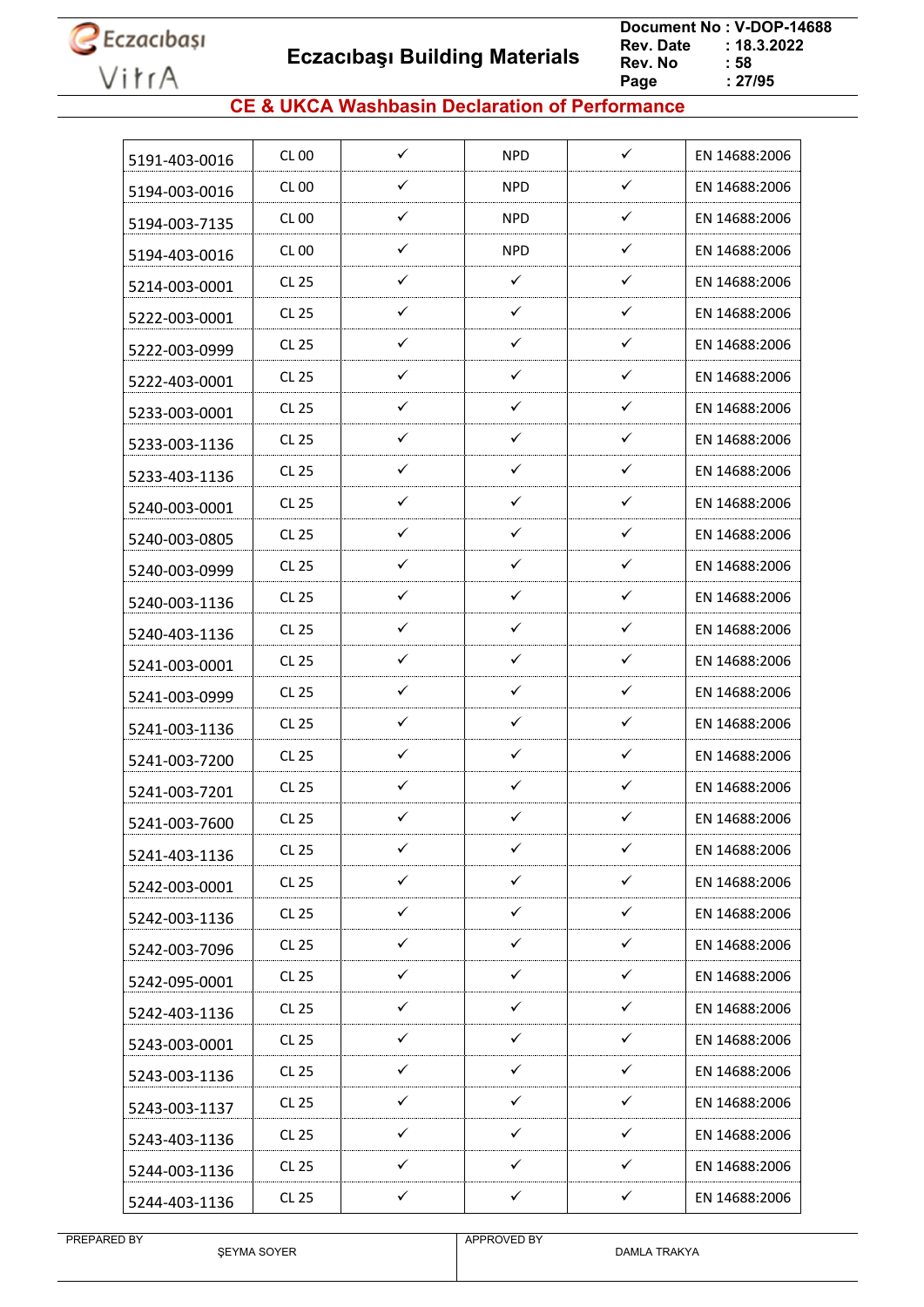**Eczacıbaşı Building Materials**

 **Document No : V-DOP-14688**  $: 18.3.2022$ <br> $: 58$ **Rev. No Page Page : 28/95**

### **CE & UKCA Washbasin Declaration of Performance**

| 5245-003-0001 | <b>CL 25</b> | $\checkmark$ | $\checkmark$ | $\checkmark$ | EN 14688:2006 |
|---------------|--------------|--------------|--------------|--------------|---------------|
| 5245-003-1136 | <b>CL 25</b> | ✓            | ✓            | $\checkmark$ | EN 14688:2006 |
| 5245-403-0001 | CL 25        | ✓            | $\checkmark$ | $\checkmark$ | EN 14688:2006 |
| 5245-403-1136 | <b>CL 25</b> | ✓            | ✓            | $\checkmark$ | EN 14688:2006 |
| 5246-003-0001 | <b>CL 25</b> | ✓            | ✓            | ✓            | EN 14688:2006 |
| 5246-003-1136 | CL 25        | ✓            | $\checkmark$ | ✓            | EN 14688:2006 |
| 5246-095-0001 | <b>CL 25</b> | $\checkmark$ | $\checkmark$ | $\checkmark$ | EN 14688:2006 |
| 5246-403-0001 | CL 25        | ✓            | ✓            | $\checkmark$ | EN 14688:2006 |
| 5246-403-1136 | <b>CL 25</b> | ✓            | $\checkmark$ | $\checkmark$ | EN 14688:2006 |
| 5251-003-1136 | <b>CL 25</b> | ✓            | $\checkmark$ | $\checkmark$ | EN 14688:2006 |
| 5252-003-0001 | <b>CL 25</b> | $\checkmark$ | $\checkmark$ | ✓            | EN 14688:2006 |
| 5253-003-1136 | <b>CL 25</b> | ✓            | ✓            | ✓            | EN 14688:2006 |
| 5254-003-1136 | CL 25        | ✓            | ✓            | ✓            | EN 14688:2006 |
| 5254-403-1136 | <b>CL 25</b> | $\checkmark$ | $\checkmark$ | $\checkmark$ | EN 14688:2006 |
| 5255-003-0001 | <b>CL 25</b> | ✓            | ✓            | $\checkmark$ | EN 14688:2006 |
| 5255-003-1136 | <b>CL 25</b> | ✓            | ✓            | $\checkmark$ | EN 14688:2006 |
| 5270-003-0005 | <b>CL 25</b> | ✓            | $\checkmark$ | $\checkmark$ | EN 14688:2006 |
| 5270-003-0025 | <b>CL 25</b> | ✓            | ✓            | ✓            | EN 14688:2006 |
| 5270-003-0999 | <b>CL 25</b> | ✓            | ✓            | ✓            | EN 14688:2006 |
| 5270-003-1093 | <b>CL 25</b> | ✓            | $\checkmark$ | $\checkmark$ | EN 14688:2006 |
| 5270-003-1121 | CL 25        | $\checkmark$ | ✓            | ✓            | EN 14688:2006 |
| 5270-003-1124 | <b>CL 25</b> | ✓            | ✓            | ✓            | EN 14688:2006 |
| 5270-003-1738 | CL 25        | ✓            | ✓            | $\checkmark$ | EN 14688:2006 |
| 5270-003-7600 | <b>CL 25</b> | $\checkmark$ | $\checkmark$ | $\checkmark$ | EN 14688:2006 |
| 5270-403-1121 | <b>CL 25</b> | $\checkmark$ | $\checkmark$ | $\checkmark$ | EN 14688:2006 |
| 5270-403-1124 | CL 25        | ✓            | $\checkmark$ | ✓            | EN 14688:2006 |
| 5271-003-0001 | CL 25        | $\checkmark$ | $\checkmark$ | $\checkmark$ | EN 14688:2006 |
| 5271-003-0039 | <b>CL 25</b> | $\checkmark$ | $\checkmark$ | $\checkmark$ | EN 14688:2006 |
| 5271-003-0999 | <b>CL 25</b> | $\checkmark$ | $\checkmark$ | $\checkmark$ | EN 14688:2006 |
| 5271-003-1093 | <b>CL 25</b> | $\checkmark$ | $\checkmark$ | $\checkmark$ | EN 14688:2006 |
| 5271-003-1121 | <b>CL 25</b> | $\checkmark$ | $\checkmark$ | $\checkmark$ | EN 14688:2006 |
| 5271-003-1124 | <b>CL 25</b> | $\checkmark$ | $\checkmark$ | $\checkmark$ | EN 14688:2006 |
| 5271-003-1738 | CL 25        | ✓            | ✓            | ✓            | EN 14688:2006 |
| 5271-403-1121 | CL 25        | $\checkmark$ | $\checkmark$ | $\checkmark$ | EN 14688:2006 |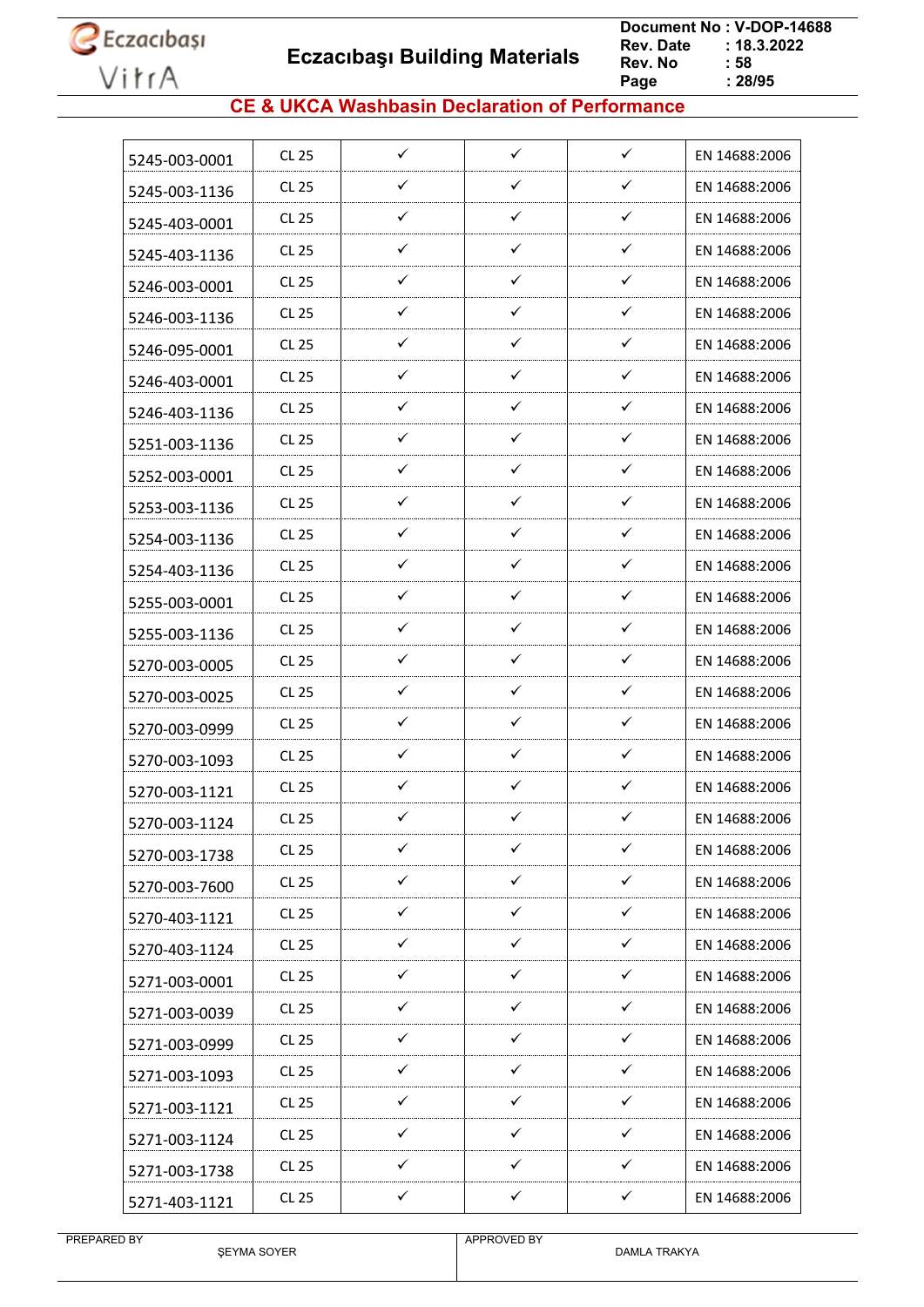**Eczacıbaşı Building Materials**

 **Document No : V-DOP-14688**  $: 18.3.2022$ <br> $: 58$ **Rev. No Page Page : 29/95**

### **CE & UKCA Washbasin Declaration of Performance**

| 5271-403-1124 | <b>CL 25</b> | $\checkmark$ | $\checkmark$ | $\checkmark$ | EN 14688:2006 |
|---------------|--------------|--------------|--------------|--------------|---------------|
| 5272-003-0001 | <b>CL 25</b> | ✓            | ✓            | $\checkmark$ | EN 14688:2006 |
| 5272-003-0005 | CL 25        | $\checkmark$ | $\checkmark$ | $\checkmark$ | EN 14688:2006 |
| 5272-003-0012 | <b>CL 25</b> | ✓            | $\checkmark$ | $\checkmark$ | EN 14688:2006 |
| 5272-003-0025 | <b>CL 25</b> | ✓            | ✓            | ✓            | EN 14688:2006 |
| 5272-003-0999 | CL 25        | ✓            | $\checkmark$ | ✓            | EN 14688:2006 |
| 5272-003-1093 | <b>CL 25</b> | ✓            | $\checkmark$ | $\checkmark$ | EN 14688:2006 |
| 5272-003-1121 | CL 25        | $\checkmark$ | $\checkmark$ | $\checkmark$ | EN 14688:2006 |
| 5272-003-1124 | <b>CL 25</b> | $\checkmark$ | $\checkmark$ | $\checkmark$ | EN 14688:2006 |
| 5272-003-7028 | <b>CL 25</b> | ✓            | ✓            | $\checkmark$ | EN 14688:2006 |
| 5272-003-7029 | <b>CL 25</b> | ✓            | $\checkmark$ | $\checkmark$ | EN 14688:2006 |
| 5272-003-7110 | <b>CL 25</b> | ✓            | $\checkmark$ | ✓            | EN 14688:2006 |
| 5272-003-7111 | CL 25        | ✓            | $\checkmark$ | ✓            | EN 14688:2006 |
| 5272-003-7600 | <b>CL 25</b> | $\checkmark$ | $\checkmark$ | $\checkmark$ | EN 14688:2006 |
| 5272-403-1121 | <b>CL 25</b> | ✓            | ✓            | $\checkmark$ | EN 14688:2006 |
| 5272-403-1124 | <b>CL 25</b> | $\checkmark$ | $\checkmark$ | $\checkmark$ | EN 14688:2006 |
| 5273-003-0001 | <b>CL 25</b> | $\checkmark$ | $\checkmark$ | $\checkmark$ | EN 14688:2006 |
| 5273-003-0005 | <b>CL 25</b> | ✓            | $\checkmark$ | ✓            | EN 14688:2006 |
| 5273-003-0025 | <b>CL 25</b> | ✓            | ✓            | ✓            | EN 14688:2006 |
| 5273-003-0999 | <b>CL 25</b> | ✓            | ✓            | ✓            | EN 14688:2006 |
| 5273-003-1093 | <b>CL 25</b> | $\checkmark$ | $\checkmark$ | ✓            | EN 14688:2006 |
| 5273-003-1121 | <b>CL 25</b> | ✓            | ✓            | ✓            | EN 14688:2006 |
| 5273-003-1124 | <b>CL 25</b> | $\checkmark$ | $\checkmark$ | $\checkmark$ | EN 14688:2006 |
| 5273-003-1126 | <b>CL 25</b> | $\checkmark$ | $\checkmark$ | $\checkmark$ | EN 14688:2006 |
| 5273-003-1127 | CL 25        | ✓            | $\checkmark$ | $\checkmark$ | EN 14688:2006 |
| 5273-403-1121 | <b>CL 25</b> | $\checkmark$ | $\checkmark$ | $\checkmark$ | EN 14688:2006 |
| 5273-403-1124 | CL 25        | ✓            | $\checkmark$ | ✓            | EN 14688:2006 |
| 5274-003-0001 | <b>CL 25</b> | $\checkmark$ | $\checkmark$ | $\checkmark$ | EN 14688:2006 |
| 5274-003-0999 | CL 25        | $\checkmark$ | $\checkmark$ | $\checkmark$ | EN 14688:2006 |
| 5274-003-1093 | <b>CL 25</b> | $\checkmark$ | $\checkmark$ | $\checkmark$ | EN 14688:2006 |
| 5274-003-1121 | CL 25        | $\checkmark$ | $\checkmark$ | ✓            | EN 14688:2006 |
| 5274-003-1124 | <b>CL 25</b> | $\checkmark$ | $\checkmark$ | $\checkmark$ | EN 14688:2006 |
| 5274-403-1121 | CL 25        | ✓            | ✓            | ✓            | EN 14688:2006 |
| 5274-403-1124 | CL 25        | ✓            | $\checkmark$ | $\checkmark$ | EN 14688:2006 |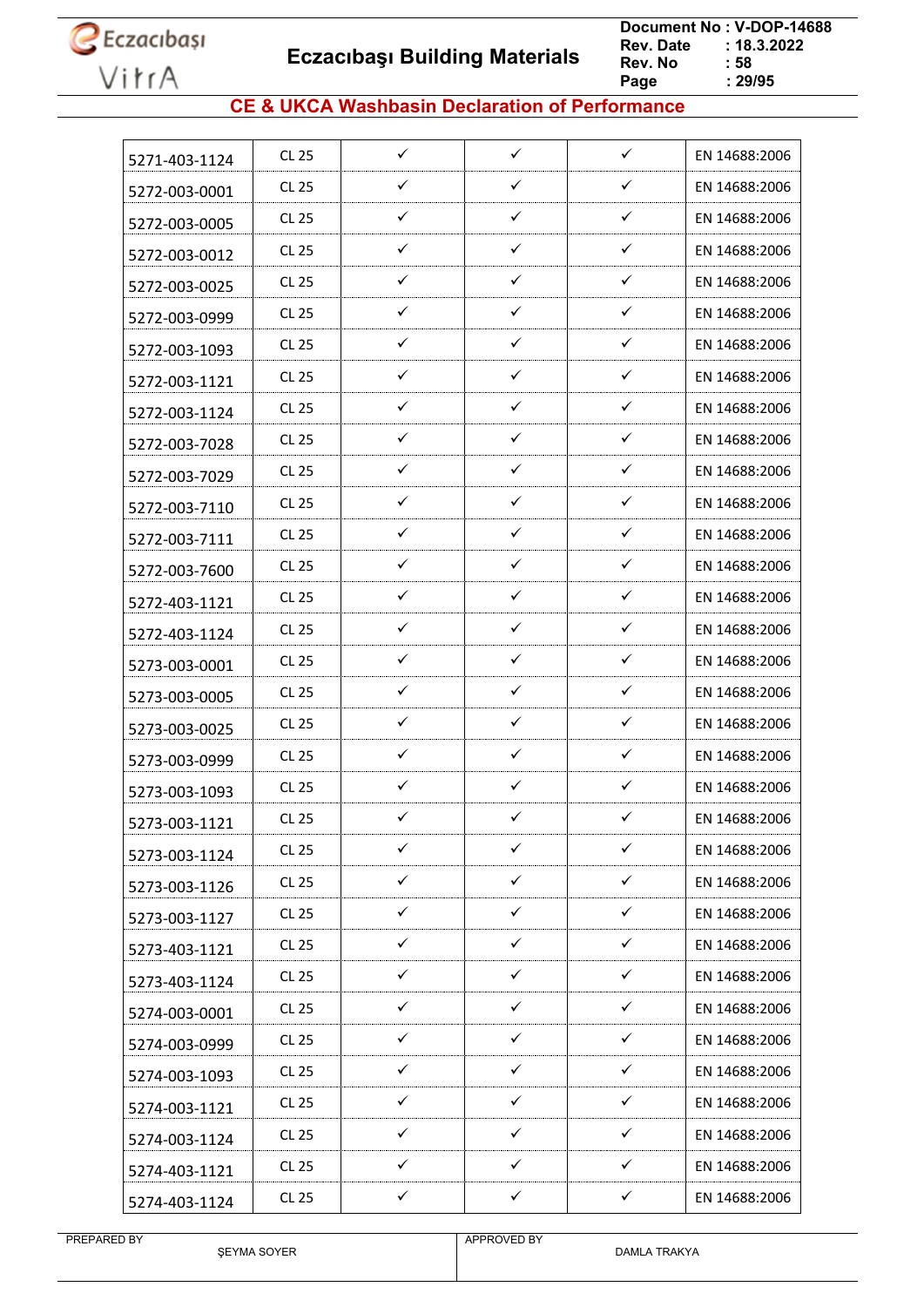**Eczacıbaşı Building Materials**

 **Document No : V-DOP-14688**  $: 18.3.2022$ <br> $: 58$ **Rev. No Page Page : 30/95**

### **CE & UKCA Washbasin Declaration of Performance**

| 5275-003-0001 | CL 25        | $\checkmark$ | $\checkmark$ | $\checkmark$ | EN 14688:2006 |
|---------------|--------------|--------------|--------------|--------------|---------------|
|               | CL 25        | ✓            | ✓            | ✓            | EN 14688:2006 |
| 5275-003-0016 | CL 25        | ✓            | ✓            | ✓            | EN 14688:2006 |
| 5275-003-0041 | CL 25        | ✓            | ✓            | ✓            | EN 14688:2006 |
| 5275-003-1121 |              |              | $\checkmark$ | ✓            |               |
| 5275-003-1124 | CL 25        | ✓            |              |              | EN 14688:2006 |
| 5275-003-1661 | CL 25        | ✓            | ✓            | ✓            | EN 14688:2006 |
| 5275-003-1663 | CL 25        | ✓            | $\checkmark$ | ✓            | EN 14688:2006 |
| 5275-003-7200 | CL 25        | ✓            | ✓            | ✓            | EN 14688:2006 |
| 5275-003-7600 | CL 25        | ✓            | ✓            | ✓            | EN 14688:2006 |
| 5275-403-1121 | CL 25        | ✓            | ✓            | ✓            | EN 14688:2006 |
| 5275-403-1124 | CL 25        | $\checkmark$ | ✓            | $\checkmark$ | EN 14688:2006 |
| 5276-003-0001 | CL 25        | ✓            | ✓            | ✓            | EN 14688:2006 |
| 5276-003-0861 | CL 25        | ✓            | ✓            | ✓            | EN 14688:2006 |
| 5276-003-1121 | CL 25        | ✓            | $\checkmark$ | ✓            | EN 14688:2006 |
| 5276-003-1124 | CL 25        | ✓            | ✓            | ✓            | EN 14688:2006 |
| 5276-003-1126 | CL 25        | ✓            | ✓            | ✓            | EN 14688:2006 |
| 5276-003-1241 | CL 25        | ✓            | ✓            | ✓            | EN 14688:2006 |
| 5276-003-7119 | CL 25        | ✓            | ✓            | ✓            | EN 14688:2006 |
| 5276-003-7600 | CL 25        | ✓            | ✓            | ✓            | EN 14688:2006 |
| 5276-403-0001 | <b>CL 25</b> | ✓            | $\checkmark$ | ✓            | EN 14688:2006 |
| 5276-403-1121 | CL 25        | $\checkmark$ | ✓            | ✓            | EN 14688:2006 |
| 5276-403-1124 | <b>CL 25</b> | ✓            | ✓            | ✓            | EN 14688:2006 |
| 5277-003-0001 | <b>CL 25</b> | ✓            | ✓            | ✓            | EN 14688:2006 |
| 5277-003-1121 | CL 25        | $\checkmark$ | $\checkmark$ | $\checkmark$ | EN 14688:2006 |
| 5277-003-1124 | CL 25        | $\checkmark$ | $\checkmark$ | ✓            | EN 14688:2006 |
| 5277-003-1126 | <b>CL 25</b> | $\checkmark$ | $\checkmark$ | $\checkmark$ | EN 14688:2006 |
| 5277-403-1121 | CL 25        | $\checkmark$ | $\checkmark$ | $\checkmark$ | EN 14688:2006 |
| 5277-403-1124 | CL 25        | $\checkmark$ | ✓            | ✓            | EN 14688:2006 |
| 5278-003-0001 | CL 25        | $\checkmark$ | $\checkmark$ | $\checkmark$ | EN 14688:2006 |
| 5278-003-0861 | CL 25        | ✓            | ✓            | ✓            | EN 14688:2006 |
| 5278-003-1121 | CL 25        | $\checkmark$ | ✓            | ✓            | EN 14688:2006 |
| 5278-003-1124 | CL 25        | $\checkmark$ | $\checkmark$ | ✓            | EN 14688:2006 |
| 5278-003-7200 | <b>CL 25</b> | $\checkmark$ | ✓            | ✓            | EN 14688:2006 |
| 5278-095-0001 | <b>CL 25</b> | $\checkmark$ | $\checkmark$ | $\checkmark$ | EN 14688:2006 |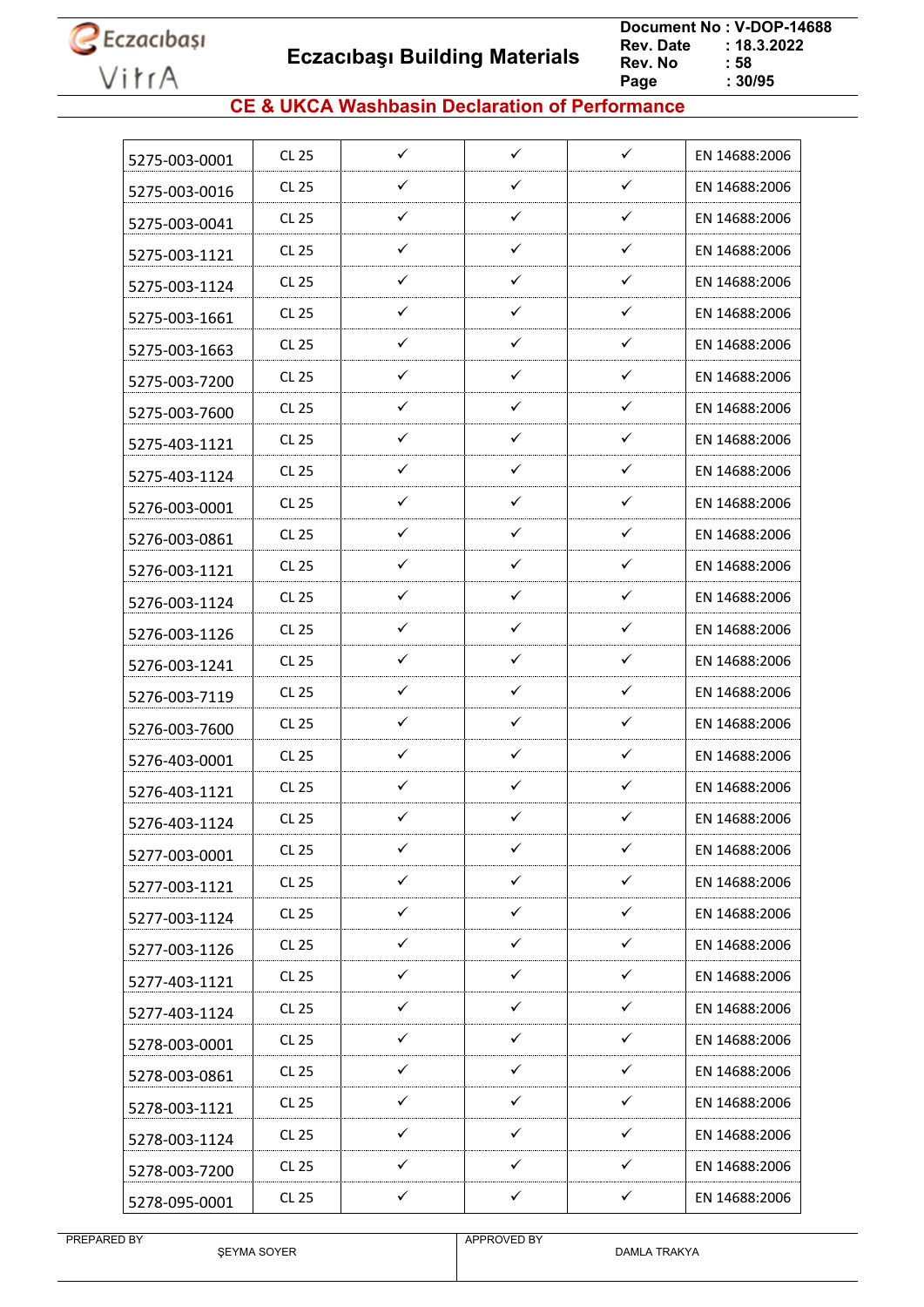**Eczacıbaşı Building Materials**

 **Document No : V-DOP-14688**  $: 18.3.2022$ <br> $: 58$ **Rev. No Page**  $\frac{1}{2}$  31/95

### **CE & UKCA Washbasin Declaration of Performance**

| 5278-403-0001 | CL 25        | ✓            | $\checkmark$ | ✓            | EN 14688:2006 |
|---------------|--------------|--------------|--------------|--------------|---------------|
| 5278-403-1121 | CL 25        | ✓            | ✓            | ✓            | EN 14688:2006 |
| 5278-403-1124 | CL 25        | ✓            | ✓            | ✓            | EN 14688:2006 |
| 5279-003-0001 | CL 25        | ✓            | ✓            | ✓            | EN 14688:2006 |
| 5279-003-1121 | CL 25        | ✓            | $\checkmark$ | ✓            | EN 14688:2006 |
| 5279-003-1124 | CL 25        | $\checkmark$ | ✓            | ✓            | EN 14688:2006 |
| 5279-403-1121 | CL 25        | ✓            | $\checkmark$ | ✓            | EN 14688:2006 |
| 5279-403-1124 | CL 25        | ✓            | ✓            | ✓            | EN 14688:2006 |
| 5289-003-0001 | CL 25        | ✓            | ✓            | ✓            | EN 14688:2006 |
| 5289-003-0005 | CL 25        | $\checkmark$ | ✓            | $\checkmark$ | EN 14688:2006 |
| 5289-003-0012 | CL 25        | ✓            | ✓            | ✓            | EN 14688:2006 |
| 5289-003-0016 | CL 25        | ✓            | $\checkmark$ | ✓            | EN 14688:2006 |
| 5289-003-0041 | CL 25        | $\checkmark$ | ✓            | $\checkmark$ | EN 14688:2006 |
| 5289-003-1027 | CL 25        | ✓            | ✓            | ✓            | EN 14688:2006 |
| 5289-003-1121 | CL 25        | ✓            | ✓            | ✓            | EN 14688:2006 |
| 5289-003-1129 | CL 25        | ✓            | ✓            | ✓            | EN 14688:2006 |
| 5289-003-1136 | CL 25        | ✓            | $\checkmark$ | ✓            | EN 14688:2006 |
| 5289-003-1276 | CL 25        | $\checkmark$ | ✓            | ✓            | EN 14688:2006 |
| 5289-003-1373 | CL 25        | ✓            | ✓            | ✓            | EN 14688:2006 |
| 5289-003-1494 | CL 25        | ✓            | $\checkmark$ | ✓            | EN 14688:2006 |
| 5289-003-1562 | CL 25        | $\checkmark$ | $\checkmark$ | ✓            | EN 14688:2006 |
| 5289-003-1693 | <b>CL 25</b> | ✓            | ✓            | ✓            | EN 14688:2006 |
| 5289-003-1702 | <b>CL 25</b> | $\checkmark$ | $\checkmark$ | $\checkmark$ | EN 14688:2006 |
| 5289-003-1704 | CL 25        | $\checkmark$ | $\checkmark$ | $\checkmark$ | EN 14688:2006 |
| 5289-003-7095 | <b>CL 25</b> | $\checkmark$ | $\checkmark$ | ✓            | EN 14688:2006 |
| 5289-003-7200 | CL 25        | $\checkmark$ | $\checkmark$ | $\checkmark$ | EN 14688:2006 |
| 5289-003-7201 | CL 25        | ✓            | $\checkmark$ | ✓            | EN 14688:2006 |
| 5289-003-7202 | CL 25        | $\checkmark$ | $\checkmark$ | $\checkmark$ | EN 14688:2006 |
| 5289-003-7203 | CL 25        | $\checkmark$ | $\checkmark$ | ✓            | EN 14688:2006 |
| 5289-095-0001 | CL 25        | ✓            | ✓            | ✓            | EN 14688:2006 |
| 5289-095-0012 | CL 25        | ✓            | ✓            | ✓            | EN 14688:2006 |
| 5289-095-0016 | <b>CL 25</b> | $\checkmark$ | $\checkmark$ | ✓            | EN 14688:2006 |
| 5289-095-0041 | CL 25        | $\checkmark$ | $\checkmark$ | ✓            | EN 14688:2006 |
| 5289-403-0001 | <b>CL 25</b> | $\checkmark$ | $\checkmark$ | $\checkmark$ | EN 14688:2006 |
|               |              |              |              |              |               |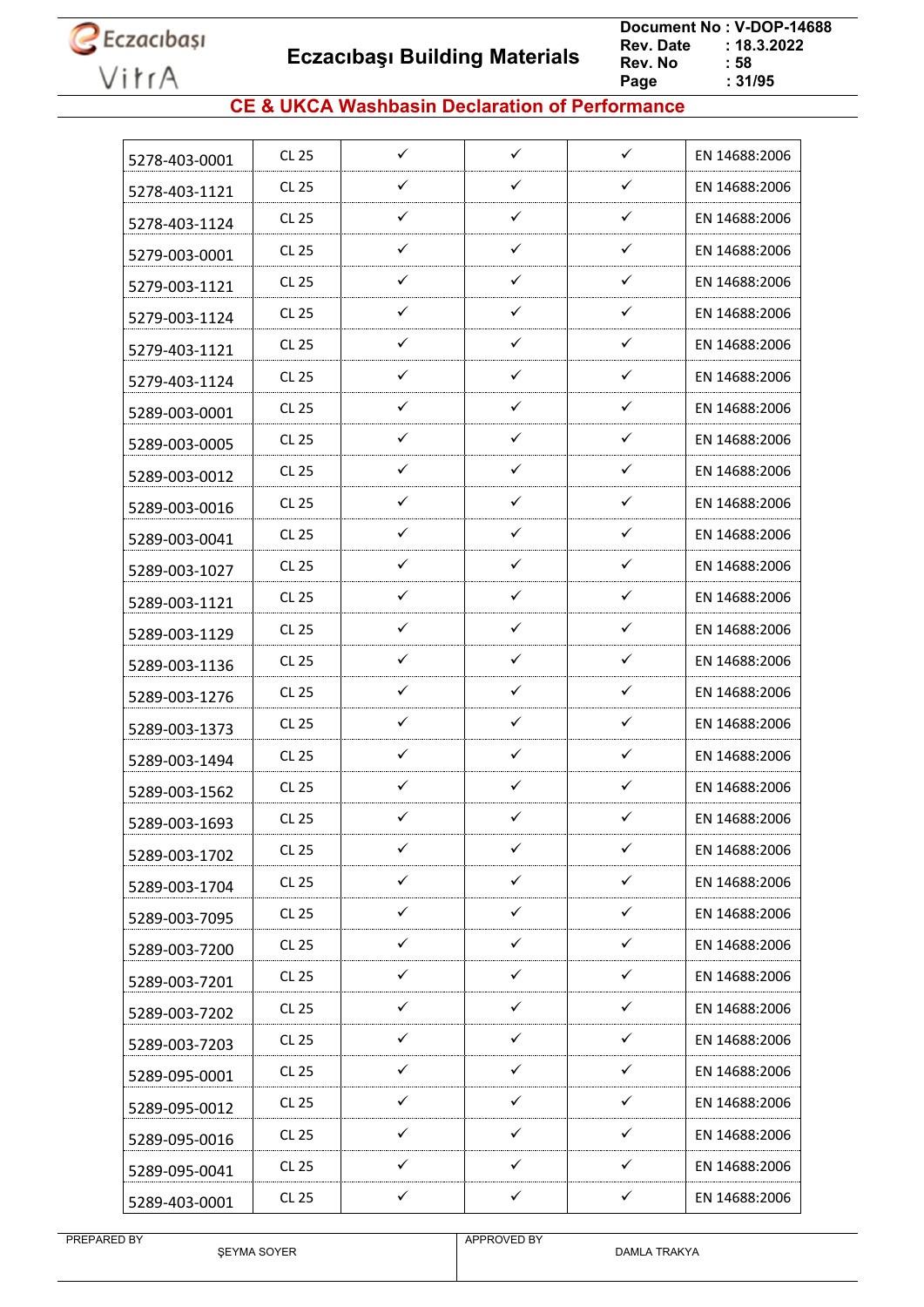**Eczacıbaşı Building Materials**

 **Document No : V-DOP-14688**  $: 18.3.2022$ <br> $: 58$ **Rev. No Page**  $\frac{1}{2}$  32/95

### **CE & UKCA Washbasin Declaration of Performance**

| 5289-403-0012 | CL 25        | ✓            | $\checkmark$ | $\checkmark$ | EN 14688:2006 |
|---------------|--------------|--------------|--------------|--------------|---------------|
| 5289-403-0016 | CL 25        | ✓            | $\checkmark$ | ✓            | EN 14688:2006 |
| 5289-403-0041 | CL 25        | $\checkmark$ | $\checkmark$ | $\checkmark$ | EN 14688:2006 |
| 5289-403-1027 | CL 25        | ✓            | $\checkmark$ | ✓            | EN 14688:2006 |
| 5289-403-1121 | CL 25        | ✓            | ✓            | ✓            | EN 14688:2006 |
| 5289-403-1129 | CL 25        | ✓            | $\checkmark$ | ✓            | EN 14688:2006 |
| 5289-403-1136 | <b>CL 25</b> | ✓            | ✓            | ✓            | EN 14688:2006 |
| 5289-403-7200 | CL 25        | ✓            | ✓            | ✓            | EN 14688:2006 |
| 5289-403-7203 | CL 25        | ✓            | ✓            | ✓            | EN 14688:2006 |
| 5289-495-0001 | CL 25        | ✓            | ✓            | ✓            | EN 14688:2006 |
| 5289-495-0012 | CL 25        | ✓            | $\checkmark$ | ✓            | EN 14688:2006 |
| 5289-495-0016 | CL 25        | ✓            | ✓            | ✓            | EN 14688:2006 |
| 5289-495-0041 | CL 25        | ✓            | ✓            | ✓            | EN 14688:2006 |
| 5289-603-0001 | CL 25        | $\checkmark$ | $\checkmark$ | ✓            | EN 14688:2006 |
| 5289-603-0012 | CL 25        | ✓            | ✓            | ✓            | EN 14688:2006 |
| 5289-603-0016 | CL 25        | ✓            | ✓            | ✓            | EN 14688:2006 |
| 5289-603-0041 | CL 25        | ✓            | ✓            | ✓            | EN 14688:2006 |
| 5289-703-0001 | CL 25        | ✓            | ✓            | ✓            | EN 14688:2006 |
| 5289-703-0012 | CL 25        | ✓            | ✓            | ✓            | EN 14688:2006 |
| 5289-703-0016 | CL 25        | ✓            | ✓            | ✓            | EN 14688:2006 |
| 5289-703-0041 | CL 25        | ✓            | ✓            | ✓            | EN 14688:2006 |
| 5290-003-0001 | <b>CL 00</b> | ✓            | ✓            | ✓            | EN 14688:2006 |
| 5290-003-0041 | <b>CL 00</b> | ✓            | ✓            | ✓            | EN 14688:2006 |
| 5290-403-0001 | <b>CL 00</b> | $\checkmark$ | $\checkmark$ | $\checkmark$ | EN 14688:2006 |
| 5291-003-0001 | <b>CL 25</b> | ✓            | $\checkmark$ | ✓            | EN 14688:2006 |
| 5291-003-0012 | CL 25        | $\checkmark$ | $\checkmark$ | $\checkmark$ | EN 14688:2006 |
| 5291-003-0016 | CL 25        | $\checkmark$ | $\checkmark$ | $\checkmark$ | EN 14688:2006 |
| 5291-003-0041 | CL 25        | $\checkmark$ | ✓            | ✓            | EN 14688:2006 |
| 5291-003-1027 | CL 25        | $\checkmark$ | $\checkmark$ | $\checkmark$ | EN 14688:2006 |
| 5291-003-1121 | CL 25        | ✓            | ✓            | ✓            | EN 14688:2006 |
| 5291-003-1129 | <b>CL 25</b> | ✓            | ✓            | ✓            | EN 14688:2006 |
| 5291-003-1136 | <b>CL 25</b> | $\checkmark$ | $\checkmark$ | ✓            | EN 14688:2006 |
| 5291-003-1293 | CL 25        | ✓            | $\checkmark$ | ✓            | EN 14688:2006 |
| 5291-003-1562 | <b>CL 25</b> | $\checkmark$ | $\checkmark$ | $\checkmark$ | EN 14688:2006 |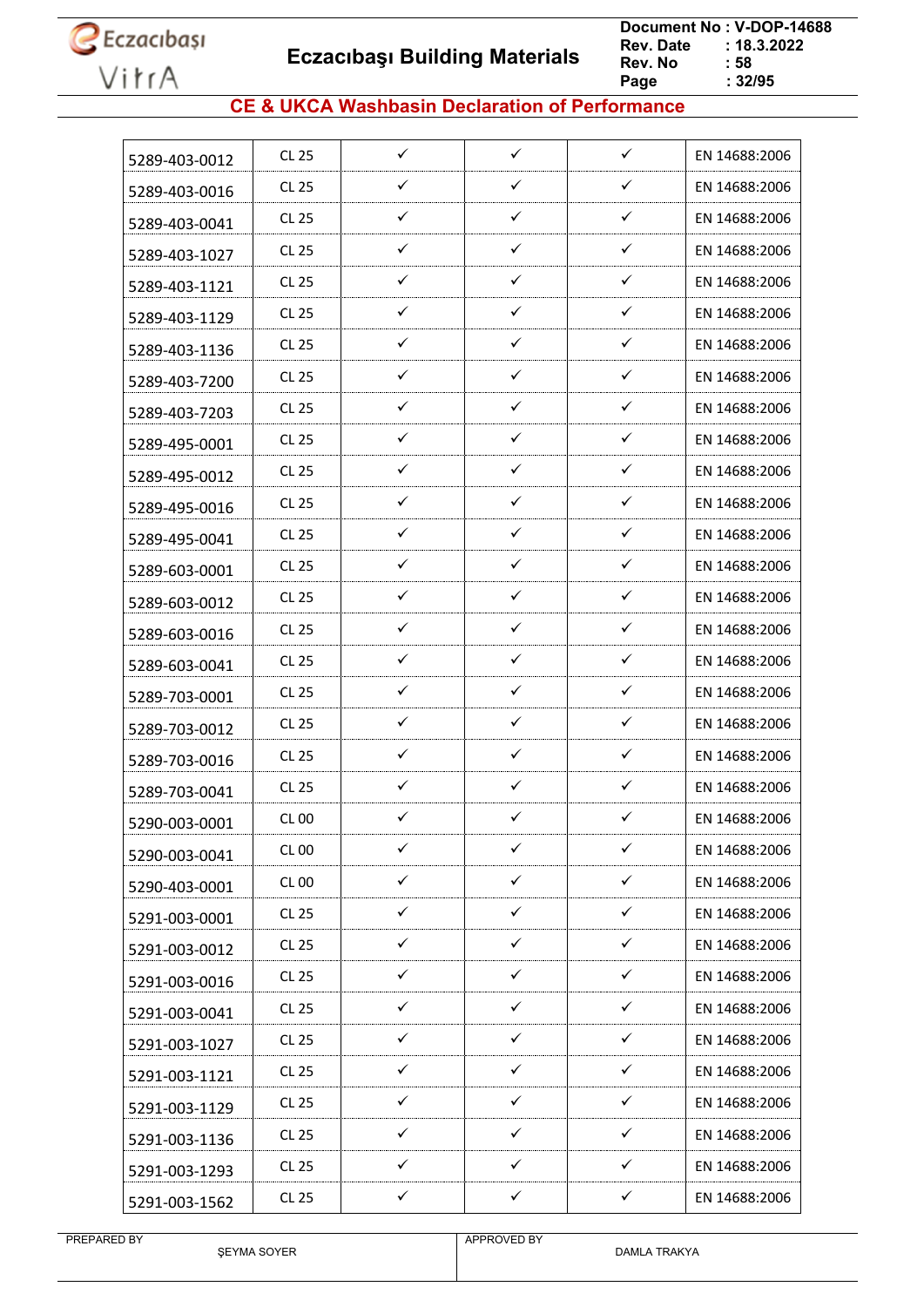**Eczacıbaşı Building Materials**

 **Document No : V-DOP-14688**  $: 18.3.2022$ <br> $: 58$ **Rev. No Page Page : 33/95**

### **CE & UKCA Washbasin Declaration of Performance**

| 5291-003-1693 | CL 25        | $\checkmark$ | $\checkmark$ | $\checkmark$ | EN 14688:2006 |
|---------------|--------------|--------------|--------------|--------------|---------------|
| 5291-003-1702 | CL 25        | ✓            | ✓            | ✓            | EN 14688:2006 |
| 5291-003-1704 | CL 25        | $\checkmark$ | $\checkmark$ | $\checkmark$ | EN 14688:2006 |
| 5291-003-7200 | CL 25        | ✓            | $\checkmark$ | ✓            | EN 14688:2006 |
| 5291-003-7201 | CL 25        | ✓            | ✓            | ✓            | EN 14688:2006 |
| 5291-003-7202 | CL 25        | ✓            | $\checkmark$ | ✓            | EN 14688:2006 |
| 5291-003-7203 | CL 25        | ✓            | $\checkmark$ | ✓            | EN 14688:2006 |
| 5291-095-0001 | CL 25        | $\checkmark$ | $\checkmark$ | ✓            | EN 14688:2006 |
| 5291-095-0012 | CL 25        | ✓            | $\checkmark$ | ✓            | EN 14688:2006 |
| 5291-095-0016 | CL 25        | ✓            | $\checkmark$ | ✓            | EN 14688:2006 |
| 5291-095-0041 | CL 25        | $\checkmark$ | $\checkmark$ | ✓            | EN 14688:2006 |
| 5291-403-0001 | CL 25        | ✓            | ✓            | ✓            | EN 14688:2006 |
| 5291-403-0012 | CL 25        | ✓            | ✓            | ✓            | EN 14688:2006 |
| 5291-403-0016 | CL 25        | ✓            | $\checkmark$ | ✓            | EN 14688:2006 |
| 5291-403-0041 | CL 25        | ✓            | $\checkmark$ | ✓            | EN 14688:2006 |
| 5291-403-1027 | CL 25        | $\checkmark$ | $\checkmark$ | ✓            | EN 14688:2006 |
| 5291-403-1121 | CL 25        | ✓            | $\checkmark$ | ✓            | EN 14688:2006 |
| 5291-403-1129 | CL 25        | ✓            | $\checkmark$ | ✓            | EN 14688:2006 |
| 5291-403-1136 | CL 25        | ✓            | ✓            | ✓            | EN 14688:2006 |
| 5291-403-7200 | CL 25        | ✓            | ✓            | ✓            | EN 14688:2006 |
| 5291-403-7203 | CL 25        | $\checkmark$ | ✓            | ✓            | EN 14688:2006 |
| 5291-495-0001 | <b>CL 25</b> | ✓            | ✓            | ✓            | EN 14688:2006 |
| 5291-495-0012 | <b>CL 25</b> | ✓            | $\checkmark$ | ✓            | EN 14688:2006 |
| 5291-495-0016 | CL 25        | $\checkmark$ | $\checkmark$ | $\checkmark$ | EN 14688:2006 |
| 5291-495-0041 | CL 25        | ✓            | $\checkmark$ | ✓            | EN 14688:2006 |
| 5291-603-0001 | <b>CL 25</b> | $\checkmark$ | $\checkmark$ | $\checkmark$ | EN 14688:2006 |
| 5291-603-0012 | CL 25        | ✓            | $\checkmark$ | ✓            | EN 14688:2006 |
| 5291-603-0016 | <b>CL 25</b> | $\checkmark$ | $\checkmark$ | ✓            | EN 14688:2006 |
| 5291-603-0041 | CL 25        | $\checkmark$ | $\checkmark$ | $\checkmark$ | EN 14688:2006 |
| 5291-703-0001 | <b>CL 25</b> | $\checkmark$ | $\checkmark$ | ✓            | EN 14688:2006 |
| 5291-703-0012 | CL 25        | $\checkmark$ | $\checkmark$ | ✓            | EN 14688:2006 |
| 5291-703-0016 | CL 25        | $\checkmark$ | $\checkmark$ | $\checkmark$ | EN 14688:2006 |
| 5291-703-0041 | CL 25        | ✓            | ✓            | ✓            | EN 14688:2006 |
| 5292-003-0001 | CL 25        | ✓            | $\checkmark$ | ✓            | EN 14688:2006 |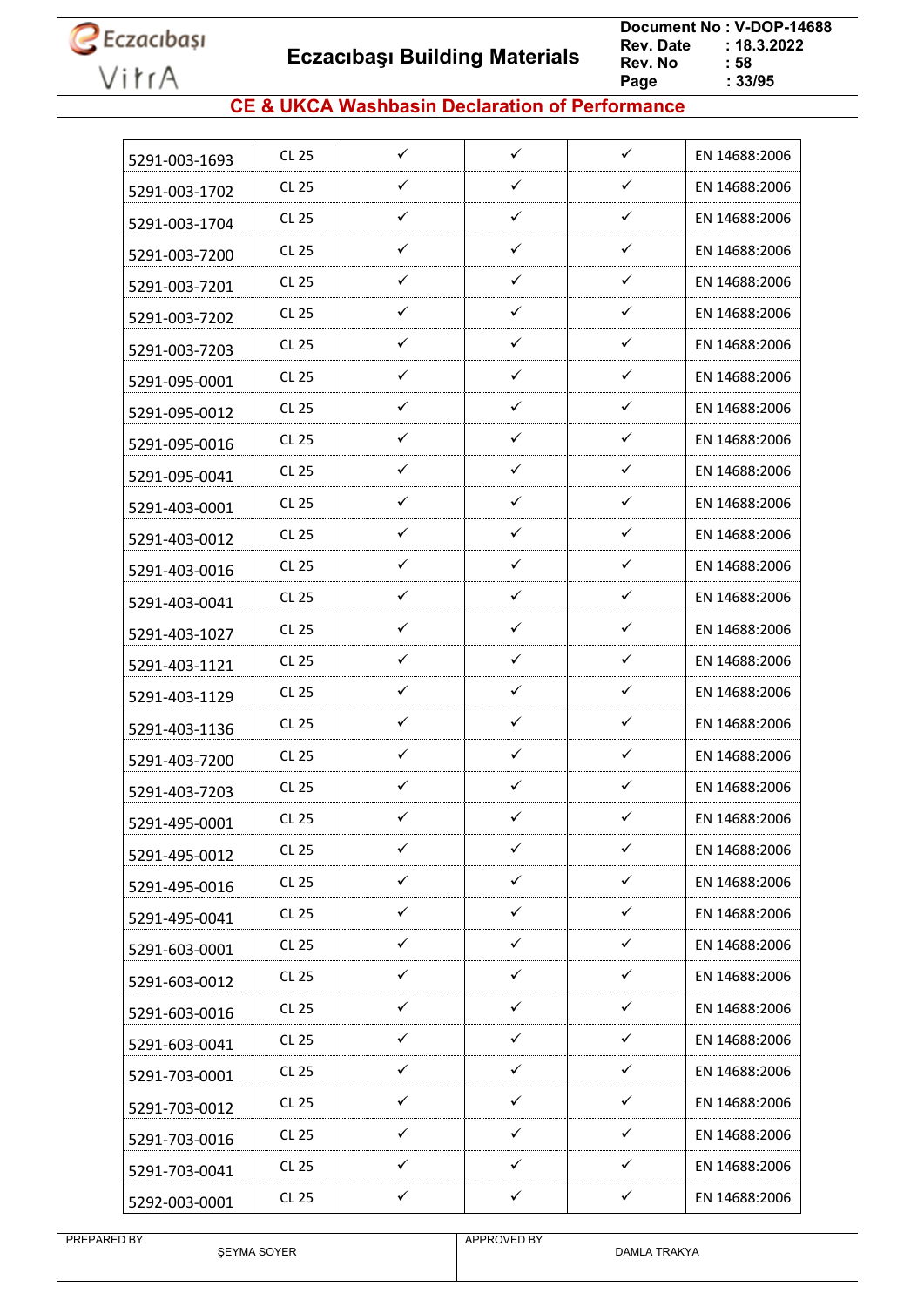**Eczacıbaşı Building Materials**

 **Document No : V-DOP-14688**  $: 18.3.2022$ <br> $: 58$ **Rev. No Page Page : 34/95**

### **CE & UKCA Washbasin Declaration of Performance**

| 5292-403-0001 | CL 25        | ✓            | $\checkmark$ | $\checkmark$ | EN 14688:2006 |
|---------------|--------------|--------------|--------------|--------------|---------------|
| 5292-603-0041 | CL 25        | ✓            | ✓            | ✓            | EN 14688:2006 |
| 5300-003-0001 | CL 25        | $\checkmark$ | $\checkmark$ | ✓            | EN 14688:2006 |
| 5300-003-0012 | <b>CL 25</b> | ✓            | ✓            | ✓            | EN 14688:2006 |
| 5300-003-0016 | CL 25        | ✓            | ✓            | ✓            | EN 14688:2006 |
| 5300-003-0041 | CL 25        | ✓            | $\checkmark$ | ✓            | EN 14688:2006 |
| 5300-003-0999 | <b>CL 25</b> | ✓            | ✓            | $\checkmark$ | EN 14688:2006 |
| 5300-003-1659 | CL 25        | ✓            | ✓            | ✓            | EN 14688:2006 |
| 5300-003-7070 | CL 25        | ✓            | ✓            | ✓            | EN 14688:2006 |
| 5300-095-0001 | CL 25        | ✓            | ✓            | ✓            | EN 14688:2006 |
| 5300-403-0001 | CL 25        | ✓            | ✓            | ✓            | EN 14688:2006 |
| 5300-403-0012 | CL 25        | ✓            | ✓            | $\checkmark$ | EN 14688:2006 |
| 5300-403-0016 | <b>CL 25</b> | ✓            | ✓            | ✓            | EN 14688:2006 |
| 5300-403-0041 | CL 25        | $\checkmark$ | ✓            | ✓            | EN 14688:2006 |
| 5300-403-7070 | CL 25        | ✓            | ✓            | ✓            | EN 14688:2006 |
| 5300-603-0001 | CL 25        | ✓            | ✓            | ✓            | EN 14688:2006 |
| 5301-003-0001 | CL 25        | ✓            | ✓            | $\checkmark$ | EN 14688:2006 |
| 5301-003-0012 | CL 25        | ✓            | ✓            | ✓            | EN 14688:2006 |
| 5301-003-0016 | CL 25        | ✓            | ✓            | ✓            | EN 14688:2006 |
| 5301-003-0041 | CL 25        | ✓            | ✓            | $\checkmark$ | EN 14688:2006 |
| 5301-003-0999 | CL 25        | ✓            | ✓            | ✓            | EN 14688:2006 |
| 5301-003-1659 | <b>CL 25</b> | ✓            | ✓            | ✓            | EN 14688:2006 |
| 5301-003-6501 | <b>CL 25</b> | ✓            | ✓            | ✓            | EN 14688:2006 |
| 5301-003-7157 | CL 25        | $\checkmark$ | $\checkmark$ | ✓            | EN 14688:2006 |
| 5301-003-7200 | <b>CL 25</b> | ✓            | ✓            | $\checkmark$ | EN 14688:2006 |
| 5301-095-0001 | CL 25        | $\checkmark$ | $\checkmark$ | $\checkmark$ | EN 14688:2006 |
| 5301-403-0001 | CL 25        | $\checkmark$ | $\checkmark$ | ✓            | EN 14688:2006 |
| 5301-403-0012 | CL 25        | ✓            | ✓            | $\checkmark$ | EN 14688:2006 |
| 5301-403-0016 | CL 25        | ✓            | $\checkmark$ | $\checkmark$ | EN 14688:2006 |
| 5301-403-0041 | CL 25        | ✓            | ✓            | ✓            | EN 14688:2006 |
| 5301-603-0001 | CL 25        | ✓            | ✓            | ✓            | EN 14688:2006 |
| 5301-703-0001 | CL 25        | $\checkmark$ | $\checkmark$ | $\checkmark$ | EN 14688:2006 |
| 5302-003-0001 | CL 25        | ✓            | ✓            | ✓            | EN 14688:2006 |
| 5302-003-0012 | <b>CL 25</b> | $\checkmark$ | $\checkmark$ | $\checkmark$ | EN 14688:2006 |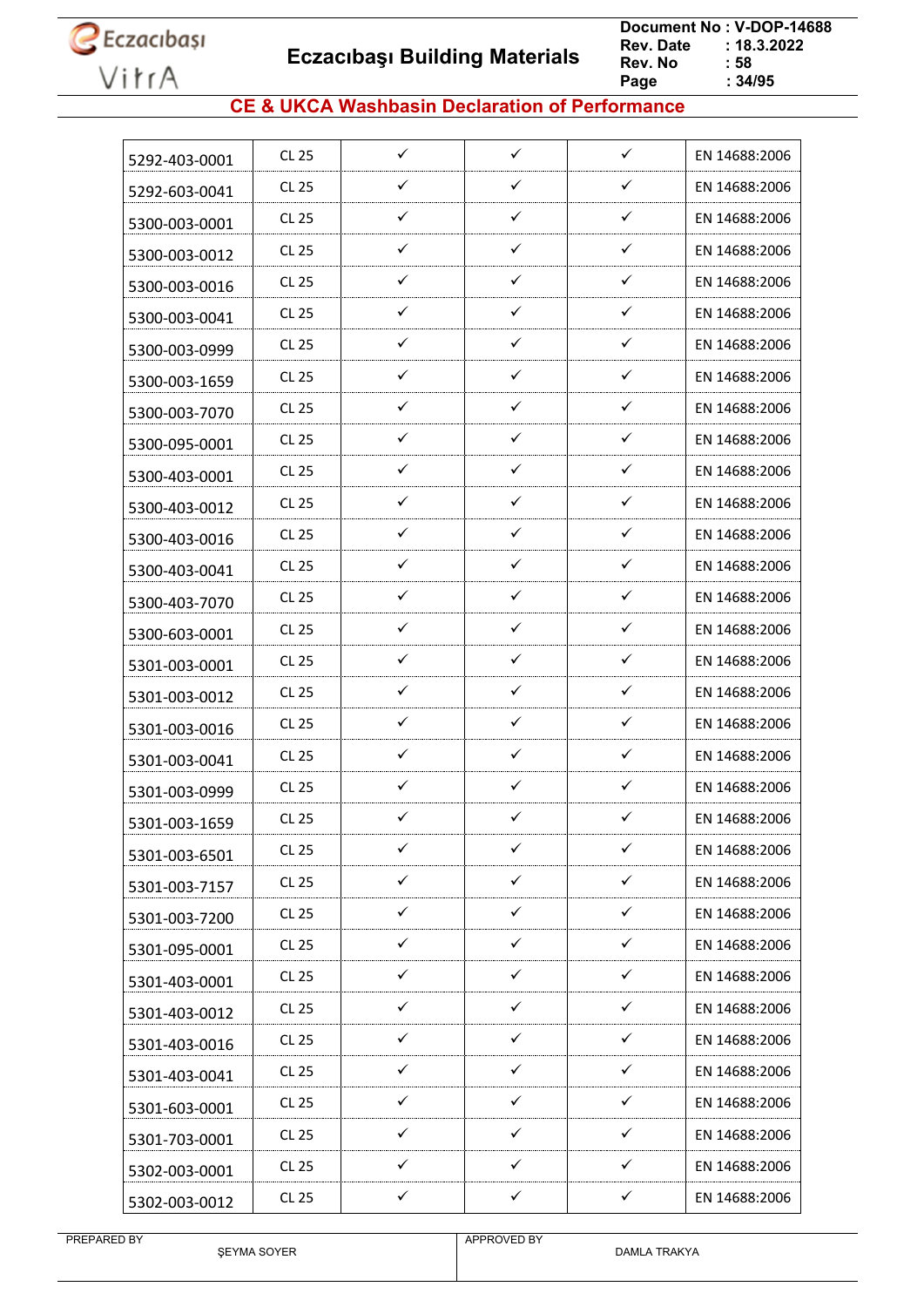**Eczacıbaşı Building Materials**

 **Document No : V-DOP-14688**  $: 18.3.2022$ <br> $: 58$ **Rev. No Page Page : 35/95**

### **CE & UKCA Washbasin Declaration of Performance**

| 5302-003-0016 | CL 25        | ✓            | $\checkmark$ | ✓            | EN 14688:2006 |
|---------------|--------------|--------------|--------------|--------------|---------------|
| 5302-003-0041 | CL 25        | ✓            | ✓            | ✓            | EN 14688:2006 |
| 5302-003-0999 | CL 25        | ✓            | ✓            | ✓            | EN 14688:2006 |
| 5302-003-7070 | CL 25        | ✓            | ✓            | ✓            | EN 14688:2006 |
| 5302-003-7157 | CL 25        | ✓            | $\checkmark$ | ✓            | EN 14688:2006 |
| 5302-095-0001 | CL 25        | ✓            | ✓            | ✓            | EN 14688:2006 |
| 5302-403-0001 | CL 25        | ✓            | $\checkmark$ | ✓            | EN 14688:2006 |
| 5302-403-0012 | CL 25        | ✓            | ✓            | ✓            | EN 14688:2006 |
| 5302-403-0016 | CL 25        | ✓            | ✓            | ✓            | EN 14688:2006 |
| 5302-403-0041 | CL 25        | ✓            | ✓            | ✓            | EN 14688:2006 |
| 5302-403-7070 | CL 25        | ✓            | ✓            | ✓            | EN 14688:2006 |
| 5302-603-0001 | CL 25        | ✓            | $\checkmark$ | ✓            | EN 14688:2006 |
| 5302-703-0001 | CL 25        | $\checkmark$ | ✓            | ✓            | EN 14688:2006 |
| 5302-703-0041 | CL 25        | ✓            | ✓            | ✓            | EN 14688:2006 |
| 5303-003-0001 | CL 25        | ✓            | ✓            | ✓            | EN 14688:2006 |
| 5303-003-0012 | CL 25        | ✓            | ✓            | ✓            | EN 14688:2006 |
| 5303-003-0041 | CL 25        | ✓            | ✓            | ✓            | EN 14688:2006 |
| 5303-003-0999 | CL 25        | $\checkmark$ | ✓            | ✓            | EN 14688:2006 |
| 5303-003-7070 | CL 25        | ✓            | ✓            | ✓            | EN 14688:2006 |
| 5303-003-7157 | CL 25        | ✓            | $\checkmark$ | ✓            | EN 14688:2006 |
| 5303-095-0001 | CL 25        | $\checkmark$ | $\checkmark$ | ✓            | EN 14688:2006 |
| 5303-403-0001 | <b>CL 25</b> | ✓            | ✓            | ✓            | EN 14688:2006 |
| 5303-403-0041 | <b>CL 25</b> | $\checkmark$ | $\checkmark$ | $\checkmark$ | EN 14688:2006 |
| 5306-003-0012 | CL 25        | $\checkmark$ | $\checkmark$ | $\checkmark$ | EN 14688:2006 |
| 5306-003-0016 | <b>CL 25</b> | $\checkmark$ | $\checkmark$ | ✓            | EN 14688:2006 |
| 5306-003-0991 | CL 25        | $\checkmark$ | $\checkmark$ | $\checkmark$ | EN 14688:2006 |
| 5306-003-0992 | <b>CL 25</b> | $\checkmark$ | $\checkmark$ | ✓            | EN 14688:2006 |
| 5306-003-0994 | CL 25        | $\checkmark$ | $\checkmark$ | $\checkmark$ | EN 14688:2006 |
| 5306-003-0999 | CL 25        | $\checkmark$ | $\checkmark$ | ✓            | EN 14688:2006 |
| 5306-003-7070 | CL 25        | ✓            | ✓            | ✓            | EN 14688:2006 |
| 5306-403-0012 | CL 25        | ✓            | ✓            | $\checkmark$ | EN 14688:2006 |
| 5306-403-0016 | <b>CL 25</b> | $\checkmark$ | $\checkmark$ | ✓            | EN 14688:2006 |
| 5306-403-0991 | CL 25        | $\checkmark$ | $\checkmark$ | ✓            | EN 14688:2006 |
| 5306-403-0992 | <b>CL 25</b> | $\checkmark$ | $\checkmark$ | $\checkmark$ | EN 14688:2006 |
|               |              |              |              |              |               |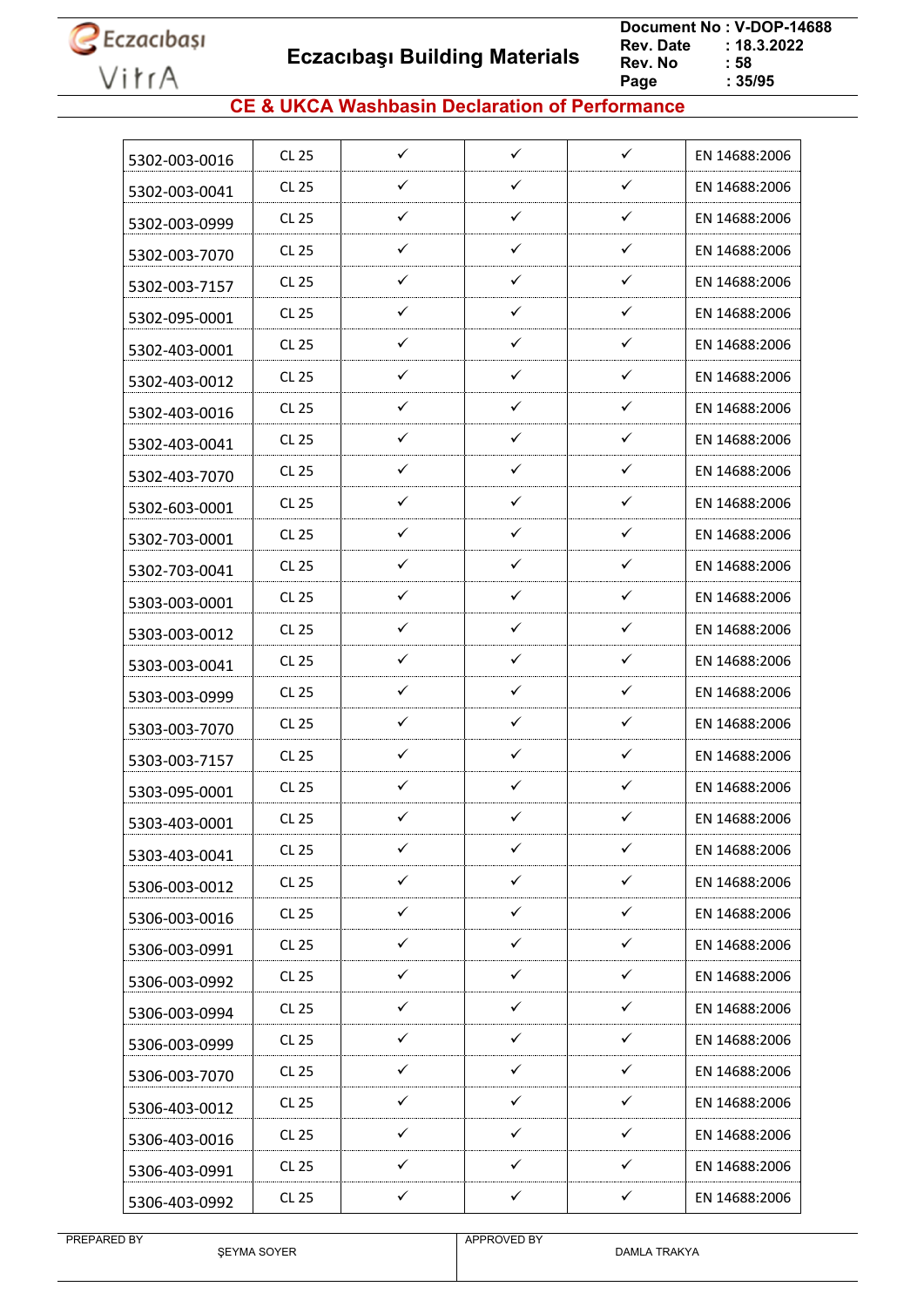**Eczacıbaşı Building Materials**

 **Document No : V-DOP-14688**  $: 18.3.2022$ <br> $: 58$ **Rev. No Page Page : 36/95**

### **CE & UKCA Washbasin Declaration of Performance**

| 5306-403-0994 | CL 25        | ✓            | $\checkmark$ | $\checkmark$ | EN 14688:2006 |
|---------------|--------------|--------------|--------------|--------------|---------------|
| 5306-403-0999 | CL 25        | ✓            | ✓            | ✓            | EN 14688:2006 |
| 5306-603-0999 | CL 25        | $\checkmark$ | ✓            | ✓            | EN 14688:2006 |
| 5307-003-0001 | <b>CL 25</b> | ✓            | <b>NPD</b>   | ✓            | EN 14688:2006 |
| 5307-003-0041 | CL 25        | ✓            | <b>NPD</b>   | ✓            | EN 14688:2006 |
| 5307-003-7090 | CL 25        | ✓            | <b>NPD</b>   | ✓            | EN 14688:2006 |
| 5307-003-7157 | <b>CL 25</b> | ✓            | <b>NPD</b>   | ✓            | EN 14688:2006 |
| 5307-003-7200 | CL 25        | ✓            | <b>NPD</b>   | ✓            | EN 14688:2006 |
| 5307-403-0001 | CL 25        | ✓            | <b>NPD</b>   | ✓            | EN 14688:2006 |
| 5308-003-0001 | CL 25        | ✓            | ✓            | ✓            | EN 14688:2006 |
| 5308-003-0012 | CL 25        | ✓            | $\checkmark$ | ✓            | EN 14688:2006 |
| 5308-003-0016 | CL 25        | ✓            | ✓            | ✓            | EN 14688:2006 |
| 5308-003-0041 | CL 25        | ✓            | ✓            | ✓            | EN 14688:2006 |
| 5308-003-0999 | CL 25        | $\checkmark$ | ✓            | ✓            | EN 14688:2006 |
| 5308-003-1772 | CL 25        | ✓            | ✓            | ✓            | EN 14688:2006 |
| 5308-003-7070 | CL 25        | ✓            | ✓            | ✓            | EN 14688:2006 |
| 5308-095-0001 | CL 25        | ✓            | ✓            | ✓            | EN 14688:2006 |
| 5308-403-0001 | CL 25        | ✓            | ✓            | ✓            | EN 14688:2006 |
| 5308-403-0012 | CL 25        | ✓            | ✓            | ✓            | EN 14688:2006 |
| 5308-403-0016 | CL 25        | ✓            | ✓            | $\checkmark$ | EN 14688:2006 |
| 5308-403-0041 | CL 25        | ✓            | ✓            | ✓            | EN 14688:2006 |
| 5308-403-7070 | CL 25        | ✓            | ✓            | ✓            | EN 14688:2006 |
| 5308-603-0001 | <b>CL 25</b> | ✓            | ✓            | ✓            | EN 14688:2006 |
| 5309-003-0001 | CL 25        | $\checkmark$ | $\checkmark$ | ✓            | EN 14688:2006 |
| 5309-003-0005 | <b>CL 25</b> | ✓            | ✓            | $\checkmark$ | EN 14688:2006 |
| 5309-003-0012 | CL 25        | $\checkmark$ | $\checkmark$ | $\checkmark$ | EN 14688:2006 |
| 5309-003-0016 | CL 25        | $\checkmark$ | $\checkmark$ | ✓            | EN 14688:2006 |
| 5309-003-0041 | CL 25        | ✓            | ✓            | $\checkmark$ | EN 14688:2006 |
| 5309-003-0999 | CL 25        | ✓            | $\checkmark$ | $\checkmark$ | EN 14688:2006 |
| 5309-003-1772 | CL 25        | ✓            | ✓            | ✓            | EN 14688:2006 |
| 5309-003-7070 | CL 25        | ✓            | ✓            | ✓            | EN 14688:2006 |
| 5309-095-0001 | CL 25        | $\checkmark$ | $\checkmark$ | $\checkmark$ | EN 14688:2006 |
| 5309-403-0001 | CL 25        | ✓            | ✓            | ✓            | EN 14688:2006 |
| 5309-403-0012 | <b>CL 25</b> | $\checkmark$ | $\checkmark$ | $\checkmark$ | EN 14688:2006 |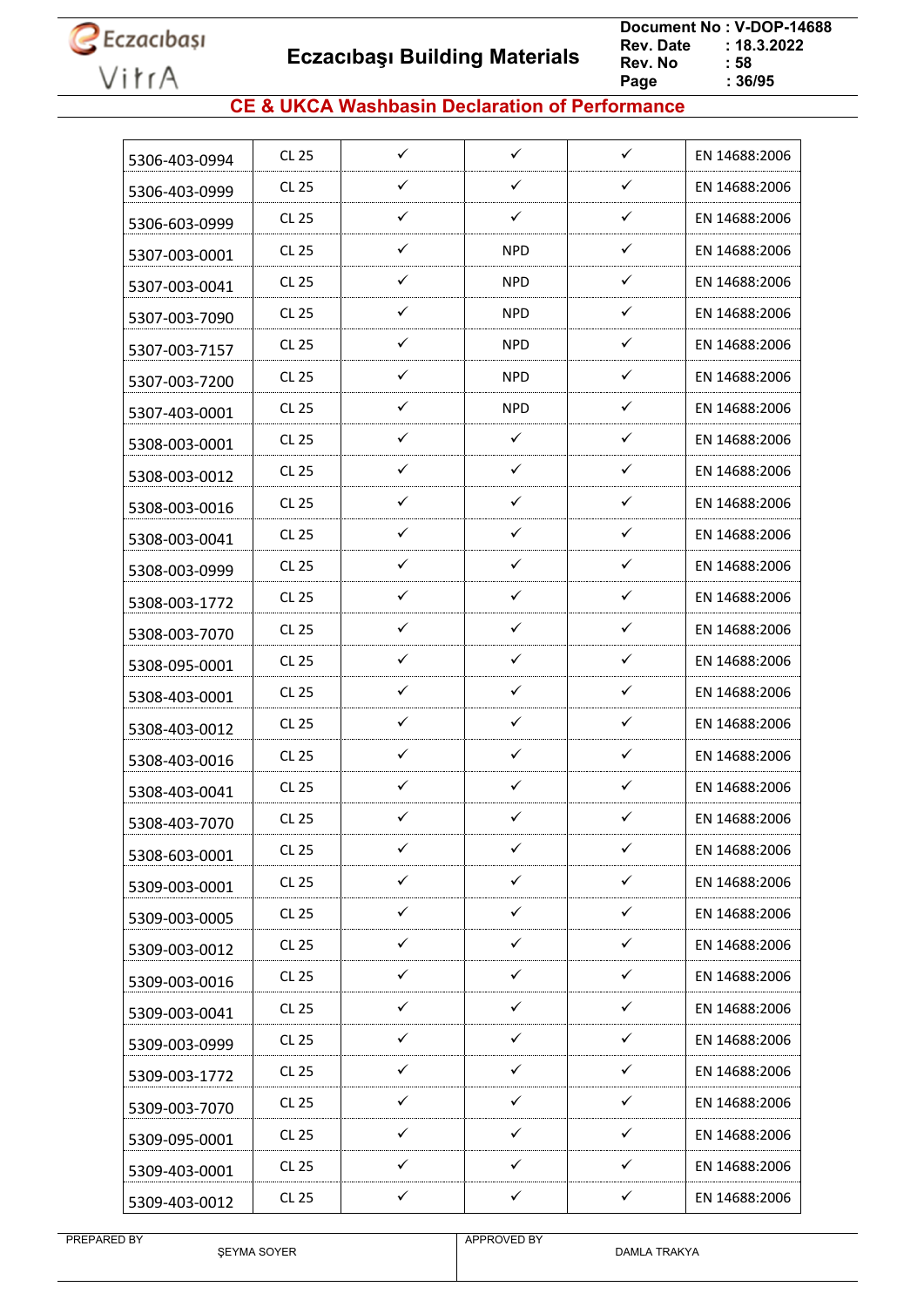**Eczacıbaşı Building Materials**

 **Document No : V-DOP-14688**  $: 18.3.2022$ <br> $: 58$ **Rev. No Page Page : 37/95**

#### **CE & UKCA Washbasin Declaration of Performance**

| 5309-403-0016 | CL 25        | $\checkmark$ | $\checkmark$ | $\checkmark$ | EN 14688:2006 |
|---------------|--------------|--------------|--------------|--------------|---------------|
|               | CL 25        | ✓            | ✓            | ✓            | EN 14688:2006 |
| 5309-403-0041 | CL 25        | $\checkmark$ | $\checkmark$ | $\checkmark$ | EN 14688:2006 |
| 5309-403-7070 | CL 25        | ✓            | $\checkmark$ | ✓            | EN 14688:2006 |
| 5309-603-0001 | CL 25        | ✓            | ✓            | ✓            | EN 14688:2006 |
| 5309-703-0001 | CL 25        | ✓            | $\checkmark$ | ✓            | EN 14688:2006 |
| 5310-003-0001 | <b>CL 25</b> | ✓            | ✓            | ✓            | EN 14688:2006 |
| 5310-003-0012 |              |              | ✓            | ✓            |               |
| 5310-003-0016 | CL 25        | ✓            |              |              | EN 14688:2006 |
| 5310-003-0041 | CL 25        | ✓            | ✓            | ✓            | EN 14688:2006 |
| 5310-003-0861 | CL 25        | ✓            | ✓            | ✓            | EN 14688:2006 |
| 5310-003-0973 | CL 25        | ✓            | $\checkmark$ | ✓            | EN 14688:2006 |
| 5310-003-0999 | CL 25        | ✓            | $\checkmark$ | ✓            | EN 14688:2006 |
| 5310-003-1772 | CL 25        | ✓            | ✓            | ✓            | EN 14688:2006 |
| 5310-003-7070 | CL 25        | $\checkmark$ | $\checkmark$ | ✓            | EN 14688:2006 |
| 5310-095-0001 | CL 25        | ✓            | ✓            | ✓            | EN 14688:2006 |
| 5310-095-0861 | CL 25        | ✓            | ✓            | ✓            | EN 14688:2006 |
| 5310-095-0973 | CL 25        | ✓            | ✓            | ✓            | EN 14688:2006 |
| 5310-403-0001 | CL 25        | ✓            | ✓            | ✓            | EN 14688:2006 |
| 5310-403-0012 | CL 25        | ✓            | ✓            | ✓            | EN 14688:2006 |
| 5310-403-0016 | CL 25        | ✓            | ✓            | ✓            | EN 14688:2006 |
| 5310-403-0041 | CL 25        | ✓            | ✓            | ✓            | EN 14688:2006 |
| 5310-403-0861 | CL 25        | ✓            | ✓            | ✓            | EN 14688:2006 |
| 5310-403-0973 | <b>CL 25</b> | ✓            | ✓            | ✓            | EN 14688:2006 |
| 5310-403-7070 | <b>CL 25</b> | $\checkmark$ | $\checkmark$ | $\checkmark$ | EN 14688:2006 |
| 5310-495-0861 | <b>CL 25</b> | ✓            | ✓            | ✓            | EN 14688:2006 |
| 5310-495-0973 | CL 25        | $\checkmark$ | $\checkmark$ | $\checkmark$ | EN 14688:2006 |
| 5310-603-0001 | CL 25        | $\checkmark$ | $\checkmark$ | ✓            | EN 14688:2006 |
| 5310-603-0861 | CL 25        | $\checkmark$ | ✓            | ✓            | EN 14688:2006 |
| 5310-603-0973 | CL 25        | $\checkmark$ | $\checkmark$ | $\checkmark$ | EN 14688:2006 |
| 5310-703-0001 | CL 25        | ✓            | ✓            | ✓            | EN 14688:2006 |
| 5310-703-0861 | CL 25        | ✓            | ✓            | ✓            | EN 14688:2006 |
|               | CL 25        | $\checkmark$ | $\checkmark$ | ✓            | EN 14688:2006 |
| 5310-703-0973 | CL 25        | ✓            | ✓            | ✓            | EN 14688:2006 |
| 5311-003-0001 |              | $\checkmark$ | $\checkmark$ | $\checkmark$ |               |
| 5311-003-0016 | <b>CL 25</b> |              |              |              | EN 14688:2006 |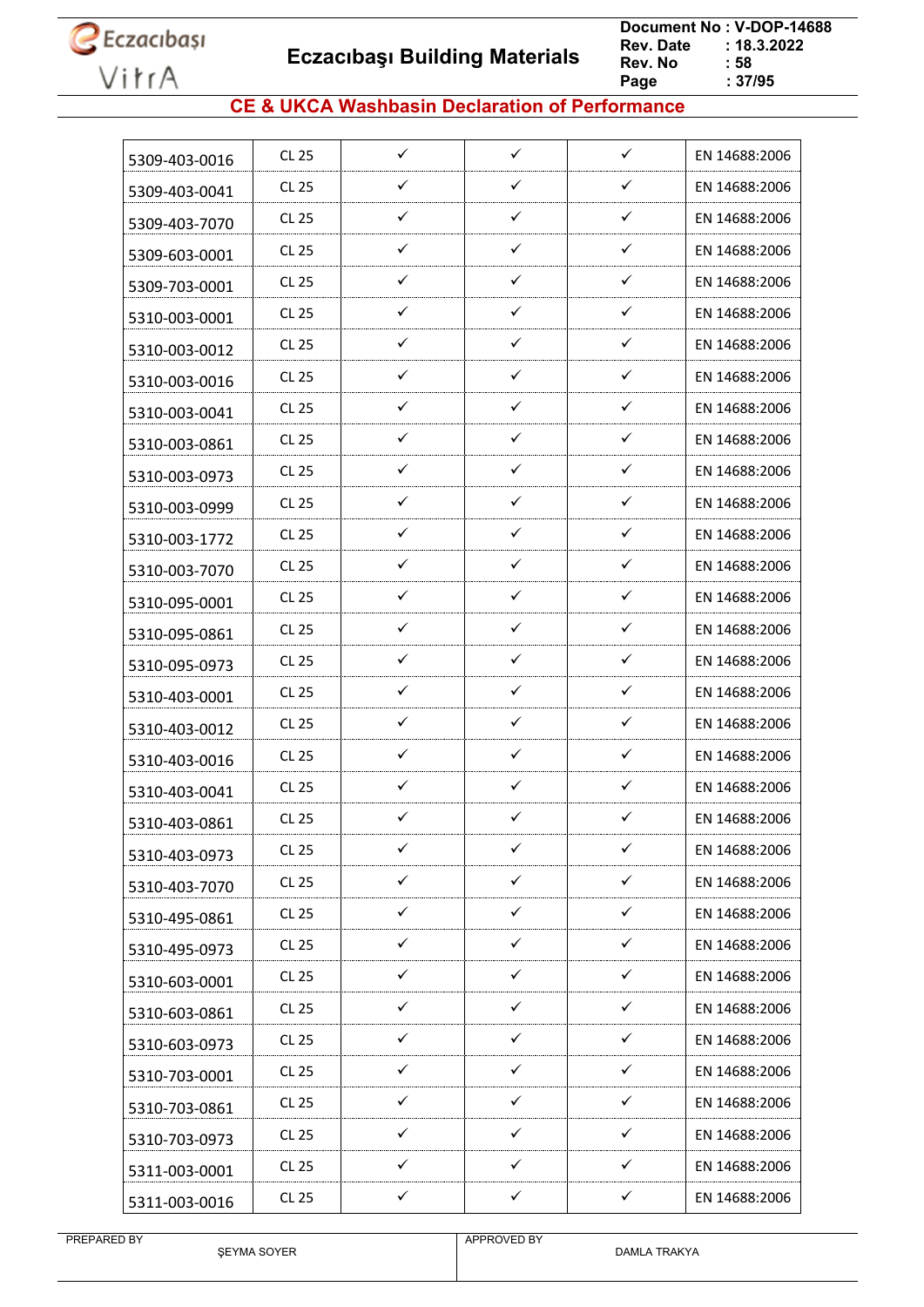**Eczacıbaşı Building Materials**

 **Document No : V-DOP-14688**  $: 18.3.2022$ <br> $: 58$ **Rev. No Page Page : 38/95**

#### **CE & UKCA Washbasin Declaration of Performance**

| 5311-003-0041 | CL 25        | $\checkmark$ | $\checkmark$ | $\checkmark$ | EN 14688:2006 |
|---------------|--------------|--------------|--------------|--------------|---------------|
| 5311-003-0999 | <b>CL 25</b> | ✓            | ✓            | ✓            | EN 14688:2006 |
| 5311-003-7070 | CL 25        | ✓            | $\checkmark$ | ✓            | EN 14688:2006 |
| 5311-003-7157 | <b>CL 25</b> | ✓            | ✓            | $\checkmark$ | EN 14688:2006 |
| 5311-095-0001 | <b>CL 25</b> | ✓            | ✓            | $\checkmark$ | EN 14688:2006 |
| 5311-403-0001 | <b>CL 25</b> | ✓            | $\checkmark$ | $\checkmark$ | EN 14688:2006 |
| 5313-003-0001 | <b>CL 25</b> | ✓            | ✓            | $\checkmark$ | EN 14688:2006 |
| 5313-003-0012 | <b>CL 25</b> | ✓            | $\checkmark$ | ✓            | EN 14688:2006 |
| 5313-003-0016 | <b>CL 25</b> | ✓            | ✓            | ✓            | EN 14688:2006 |
| 5313-003-0999 | <b>CL 25</b> | $\checkmark$ | ✓            | ✓            | EN 14688:2006 |
| 5313-003-1659 | <b>CL 25</b> | $\checkmark$ | $\checkmark$ | $\checkmark$ | EN 14688:2006 |
| 5313-003-1738 | <b>CL 25</b> | ✓            | ✓            | $\checkmark$ | EN 14688:2006 |
| 5313-095-0001 | <b>CL 25</b> | ✓            | ✓            | ✓            | EN 14688:2006 |
| 5313-403-0001 | <b>CL 25</b> | ✓            | $\checkmark$ | $\checkmark$ | EN 14688:2006 |
| 5313-603-0001 | <b>CL 25</b> | ✓            | ✓            | ✓            | EN 14688:2006 |
| 5313-703-0001 | <b>CL 25</b> | ✓            | ✓            | ✓            | EN 14688:2006 |
| 5313-703-0041 | <b>CL 25</b> | ✓            | $\checkmark$ | $\checkmark$ | EN 14688:2006 |
| 5339-003-0012 | CL 25        | $\checkmark$ | <b>NPD</b>   | ✓            | EN 14688:2006 |
| 5339-003-0016 | <b>CL 25</b> | ✓            | <b>NPD</b>   | ✓            | EN 14688:2006 |
| 5339-003-0278 | <b>CL 25</b> | ✓            | NPD          | $\checkmark$ | EN 14688:2006 |
| 5339-003-1559 | <b>CL 25</b> | ✓            | <b>NPD</b>   | $\checkmark$ | EN 14688:2006 |
| 5339-003-1660 | <b>CL 25</b> | ✓            | <b>NPD</b>   | ✓            | EN 14688:2006 |
| 5339-003-7103 | CL 25        | ✓            | <b>NPD</b>   | ✓            | EN 14688:2006 |
| 5339-003-7200 | CL 25        | $\checkmark$ | <b>NPD</b>   | $\checkmark$ | EN 14688:2006 |
| 5339-050-0012 | <b>CL 25</b> | $\checkmark$ | <b>NPD</b>   | $\checkmark$ | EN 14688:2006 |
| 5339-095-7103 | CL 25        | $\checkmark$ | <b>NPD</b>   | $\checkmark$ | EN 14688:2006 |
| 5339-403-0012 | <b>CL 25</b> | $\checkmark$ | <b>NPD</b>   | $\checkmark$ | EN 14688:2006 |
| 5339-603-0012 | CL 25        | ✓            | <b>NPD</b>   | ✓            | EN 14688:2006 |
| 5339-703-0012 | <b>CL 25</b> | $\checkmark$ | <b>NPD</b>   | $\checkmark$ | EN 14688:2006 |
| 5340-003-0029 | <b>CL 25</b> | ✓            | <b>NPD</b>   | ✓            | EN 14688:2006 |
| 5340-003-0881 | CL 25        | $\checkmark$ | <b>NPD</b>   | ✓            | EN 14688:2006 |
| 5340-003-7090 | <b>CL 25</b> | $\checkmark$ | <b>NPD</b>   | $\checkmark$ | EN 14688:2006 |
| 5340-003-7092 | <b>CL 25</b> | $\checkmark$ | <b>NPD</b>   | ✓            | EN 14688:2006 |
| 5340-095-0029 | <b>CL 25</b> | $\checkmark$ | <b>NPD</b>   | $\checkmark$ | EN 14688:2006 |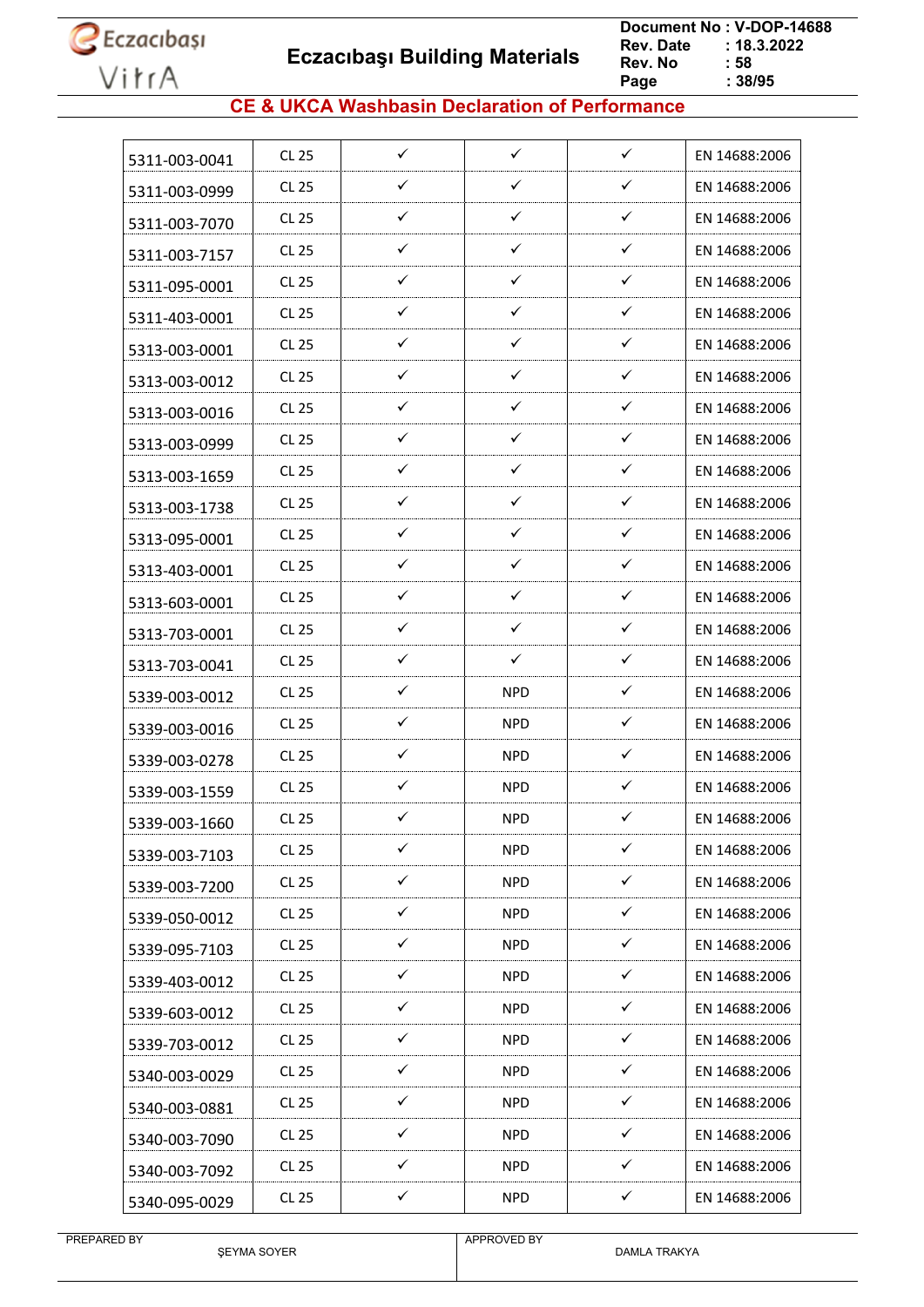**Eczacıbaşı Building Materials**

 **Document No : V-DOP-14688**  $: 18.3.2022$ <br> $: 58$ **Rev. No Page Page : 39/95**

#### **CE & UKCA Washbasin Declaration of Performance**

| 5340-403-0029 | CL 25        | ✓            | <b>NPD</b>   | $\checkmark$ | EN 14688:2006 |
|---------------|--------------|--------------|--------------|--------------|---------------|
| 5340-495-0029 | CL 25        | ✓            | <b>NPD</b>   | ✓            | EN 14688:2006 |
| 5340-603-0029 | CL 25        | ✓            | <b>NPD</b>   | $\checkmark$ | EN 14688:2006 |
| 5340-703-0029 | CL 25        | ✓            | <b>NPD</b>   | ✓            | EN 14688:2006 |
| 5341-003-0001 | CL 25        | ✓            | $\checkmark$ | ✓            | EN 14688:2006 |
| 5341-003-0999 | CL 25        | ✓            | ✓            | ✓            | EN 14688:2006 |
| 5342-003-0001 | <b>CL 25</b> | ✓            | ✓            | $\checkmark$ | EN 14688:2006 |
| 5342-003-0999 | CL 25        | ✓            | ✓            | $\checkmark$ | EN 14688:2006 |
| 5342-403-0001 | <b>CL 25</b> | ✓            | ✓            | ✓            | EN 14688:2006 |
| 5343-003-0012 | CL 25        | ✓            | ✓            | $\checkmark$ | EN 14688:2006 |
| 5343-003-0029 | CL 25        | ✓            | ✓            | $\checkmark$ | EN 14688:2006 |
| 5343-003-0673 | CL 25        | ✓            | ✓            | ✓            | EN 14688:2006 |
| 5343-003-1662 | CL 25        | ✓            | ✓            | ✓            | EN 14688:2006 |
| 5344-003-0012 | <b>CL 25</b> | ✓            | ✓            | $\checkmark$ | EN 14688:2006 |
| 5344-003-0028 | CL 25        | ✓            | ✓            | $\checkmark$ | EN 14688:2006 |
| 5344-003-0029 | <b>CL 25</b> | ✓            | ✓            | $\checkmark$ | EN 14688:2006 |
| 5344-003-0294 | CL 25        | ✓            | ✓            | $\checkmark$ | EN 14688:2006 |
| 5345-003-0001 | CL 25        | ✓            | $\checkmark$ | $\checkmark$ | EN 14688:2006 |
| 5345-003-0005 | CL 25        | ✓            | ✓            | ✓            | EN 14688:2006 |
| 5345-003-1659 | CL 25        | ✓            | ✓            | ✓            | EN 14688:2006 |
| 5345-095-0001 | <b>CL 25</b> | ✓            | ✓            | $\checkmark$ | EN 14688:2006 |
| 5345-403-0001 | <b>CL 25</b> | ✓            | ✓            | ✓            | EN 14688:2006 |
| 5345-495-0001 | <b>CL 25</b> | $\checkmark$ | $\checkmark$ | $\checkmark$ | EN 14688:2006 |
| 5345-603-0001 | CL 25        | $\checkmark$ | $\checkmark$ | $\checkmark$ | EN 14688:2006 |
| 5345-703-0001 | <b>CL 25</b> | ✓            | $\checkmark$ | $\checkmark$ | EN 14688:2006 |
| 5346-003-0001 | CL 25        | $\checkmark$ | $\checkmark$ | $\checkmark$ | EN 14688:2006 |
| 5346-003-0005 | CL 25        | ✓            | ✓            | ✓            | EN 14688:2006 |
| 5346-003-1659 | CL 25        | $\checkmark$ | $\checkmark$ | ✓            | EN 14688:2006 |
| 5346-095-0001 | CL 25        | $\checkmark$ | $\checkmark$ | $\checkmark$ | EN 14688:2006 |
| 5346-403-0001 | <b>CL 25</b> | $\checkmark$ | $\checkmark$ | ✓            | EN 14688:2006 |
| 5346-495-0001 | CL 25        | $\checkmark$ | $\checkmark$ | $\checkmark$ | EN 14688:2006 |
| 5346-603-0001 | CL 25        | ✓            | ✓            | $\checkmark$ | EN 14688:2006 |
| 5346-703-0001 | CL 25        | ✓            | ✓            | ✓            | EN 14688:2006 |
| 5350-003-0041 | <b>CL 00</b> | ✓            | ✓            | $\checkmark$ | EN 14688:2006 |
|               |              |              |              |              |               |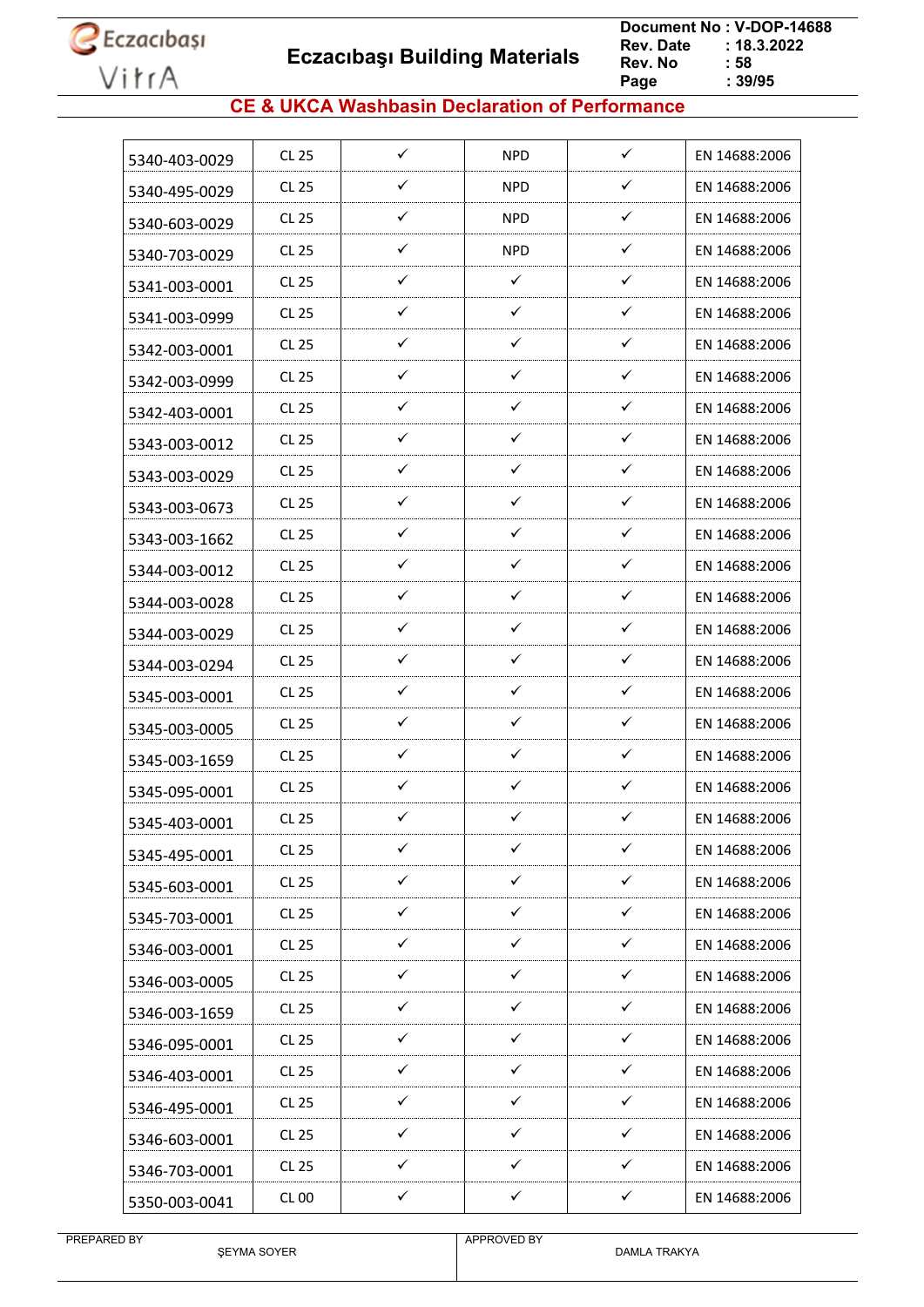

 **Eczacıbaşı Building Materials**

 **Document No : V-DOP-14688**  $: 18.3.2022$ <br> $: 58$ **Rev. No Page**  $: 40/95$ 

#### **CE & UKCA Washbasin Declaration of Performance**

| 5351-003-0041 | CL 00        | ✓            | ✓            | ✓            | EN 14688:2006 |
|---------------|--------------|--------------|--------------|--------------|---------------|
| 5351-003-0904 | CL 00        | ✓            | ✓            | ✓            | EN 14688:2006 |
| 5359-003-0441 | CL 25        | ✓            | <b>NPD</b>   | ✓            | EN 14688:2006 |
| 5359-003-0442 | CL 25        | ✓            | <b>NPD</b>   | ✓            | EN 14688:2006 |
| 5359-003-0975 | CL 25        | ✓            | <b>NPD</b>   | ✓            | EN 14688:2006 |
| 5359-003-0976 | CL 25        | ✓            | <b>NPD</b>   | ✓            | EN 14688:2006 |
| 5359-003-1570 | CL 25        | ✓            | <b>NPD</b>   | ✓            | EN 14688:2006 |
| 5360-003-0441 | CL 25        | ✓            | <b>NPD</b>   | ✓            | EN 14688:2006 |
| 5360-003-0442 | CL 25        | ✓            | <b>NPD</b>   | ✓            | EN 14688:2006 |
| 5360-003-0975 | CL 25        | $\checkmark$ | <b>NPD</b>   | $\checkmark$ | EN 14688:2006 |
| 5360-003-0976 | CL 25        | ✓            | <b>NPD</b>   | ✓            | EN 14688:2006 |
| 5360-003-1570 | CL 25        | ✓            | <b>NPD</b>   | ✓            | EN 14688:2006 |
| 5361-003-0441 | CL 25        | ✓            | <b>NPD</b>   | ✓            | EN 14688:2006 |
| 5361-003-0442 | <b>CL 25</b> | ✓            | <b>NPD</b>   | ✓            | EN 14688:2006 |
| 5361-003-0975 | CL 25        | ✓            | <b>NPD</b>   | ✓            | EN 14688:2006 |
| 5361-003-0976 | CL 25        | $\checkmark$ | <b>NPD</b>   | ✓            | EN 14688:2006 |
| 5361-003-1570 | CL 25        | ✓            | <b>NPD</b>   | ✓            | EN 14688:2006 |
| 5363-003-0441 | CL 15        | $\checkmark$ | $\checkmark$ | $\checkmark$ | EN 14688:2006 |
| 5363-003-0442 | CL 15        | ✓            | $\checkmark$ | ✓            | EN 14688:2006 |
| 5363-003-0975 | CL 15        | ✓            | ✓            | ✓            | EN 14688:2006 |
| 5363-003-0976 | CL 15        | ✓            | ✓            | ✓            | EN 14688:2006 |
| 5363-003-1441 | <b>CL 15</b> | ✓            | ✓            | ✓            | EN 14688:2006 |
| 5363-003-1442 | <b>CL 15</b> | $\checkmark$ | $\checkmark$ | $\checkmark$ | EN 14688:2006 |
| 5363-003-1570 | CL 15        | $\checkmark$ | $\checkmark$ | $\checkmark$ | EN 14688:2006 |
| 5363-003-1975 | <b>CL 15</b> | $\checkmark$ | $\checkmark$ | ✓            | EN 14688:2006 |
| 5363-003-1976 | CL 15        | $\checkmark$ | $\checkmark$ | $\checkmark$ | EN 14688:2006 |
| 5364-003-0441 | CL 15        | ✓            | $\checkmark$ | ✓            | EN 14688:2006 |
| 5364-003-0442 | CL 15        | $\checkmark$ | $\checkmark$ | $\checkmark$ | EN 14688:2006 |
| 5364-003-0975 | CL 15        | $\checkmark$ | $\checkmark$ | $\checkmark$ | EN 14688:2006 |
| 5364-003-1441 | CL 15        | ✓            | $\checkmark$ | ✓            | EN 14688:2006 |
| 5364-003-1442 | CL 15        | ✓            | ✓            | ✓            | EN 14688:2006 |
| 5364-003-1975 | <b>CL 15</b> | $\checkmark$ | $\checkmark$ | ✓            | EN 14688:2006 |
| 5364-003-1976 | <b>CL 15</b> | $\checkmark$ | $\checkmark$ | $\checkmark$ | EN 14688:2006 |
|               | <b>CL 15</b> | $\checkmark$ | $\checkmark$ | $\checkmark$ | EN 14688:2006 |
| 5365-003-0441 |              |              |              |              |               |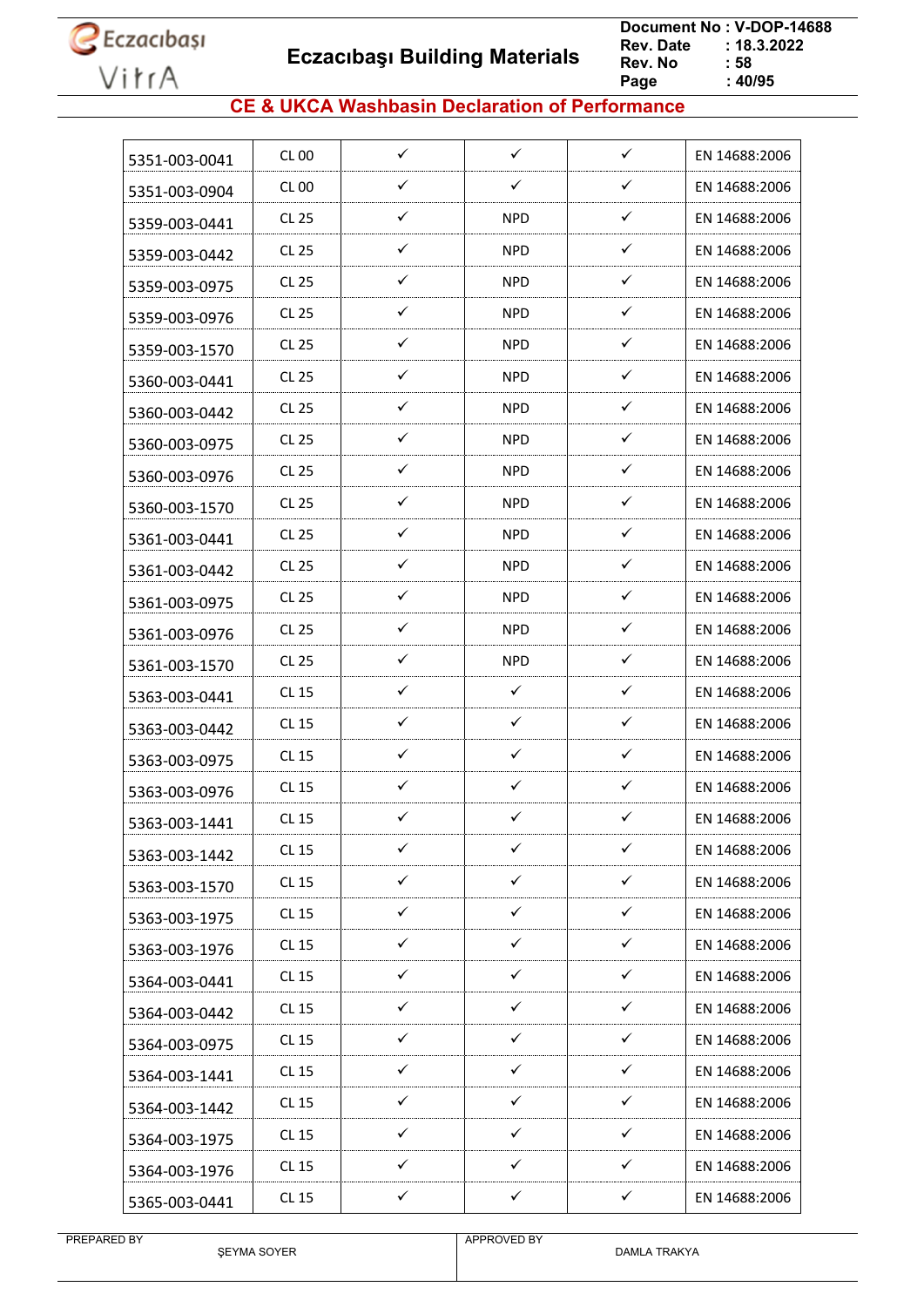**Eczacıbaşı Building Materials**

 **Document No : V-DOP-14688**  $: 18.3.2022$ <br> $: 58$ **Rev. No Page**  $\frac{1}{2}$ **41/95** 

#### **CE & UKCA Washbasin Declaration of Performance**

| 5365-003-0442 | CL 15        | $\checkmark$ | $\checkmark$ | $\checkmark$ | EN 14688:2006 |
|---------------|--------------|--------------|--------------|--------------|---------------|
| 5365-003-0975 | CL 15        | ✓            | ✓            | ✓            | EN 14688:2006 |
| 5365-003-1975 | CL 15        | ✓            | $\checkmark$ | $\checkmark$ | EN 14688:2006 |
| 5365-003-1976 | CL 15        | ✓            | ✓            | ✓            | EN 14688:2006 |
| 5366-003-0441 | CL 15        | ✓            | ✓            | ✓            | EN 14688:2006 |
| 5366-003-0442 | CL 15        | ✓            | ✓            | ✓            | EN 14688:2006 |
| 5366-003-0975 | CL 15        | ✓            | ✓            | ✓            | EN 14688:2006 |
| 5366-003-0976 | CL 15        | ✓            | ✓            | ✓            | EN 14688:2006 |
| 5366-003-1570 | CL 15        | ✓            | $\checkmark$ | ✓            | EN 14688:2006 |
| 5370-003-0028 | <b>CL 25</b> | ✓            | ✓            | ✓            | EN 14688:2006 |
| 5372-003-0999 | CL 25        | $\checkmark$ | $\checkmark$ | ✓            | EN 14688:2006 |
| 5372-003-7790 | CL 25        | ✓            | ✓            | ✓            | EN 14688:2006 |
| 5373-003-0001 | CL 25        | ✓            | $\checkmark$ | ✓            | EN 14688:2006 |
| 5373-003-0999 | CL 25        | $\checkmark$ | $\checkmark$ | ✓            | EN 14688:2006 |
| 5374-003-0001 | CL 25        | ✓            | ✓            | ✓            | EN 14688:2006 |
| 5374-003-0999 | CL 25        | ✓            | $\checkmark$ | ✓            | EN 14688:2006 |
| 5376-003-0001 | CL 25        | ✓            | <b>NPD</b>   | ✓            | EN 14688:2006 |
| 5378-003-0999 | CL 25        | ✓            | ✓            | ✓            | EN 14688:2006 |
| 5393-003-0028 | CL 25        | ✓            | <b>NPD</b>   | ✓            | EN 14688:2006 |
| 5393-003-0029 | CL 25        | ✓            | <b>NPD</b>   | ✓            | EN 14688:2006 |
| 5393-003-0414 | CL 25        | ✓            | <b>NPD</b>   | ✓            | EN 14688:2006 |
| 5407-003-0001 | <b>CL 25</b> | ✓            | $\checkmark$ | ✓            | EN 14688:2006 |
| 5407-003-0005 | <b>CL 25</b> | ✓            | ✓            | ✓            | EN 14688:2006 |
| 5407-003-1659 | <b>CL 25</b> | $\checkmark$ | $\checkmark$ | $\checkmark$ | EN 14688:2006 |
| 5407-003-1772 | CL 25        | ✓            | ✓            | ✓            | EN 14688:2006 |
| 5407-095-0001 | <b>CL 25</b> | $\checkmark$ | $\checkmark$ | $\checkmark$ | EN 14688:2006 |
| 5407-403-0001 | CL 25        | ✓            | $\checkmark$ | ✓            | EN 14688:2006 |
| 5407-603-0001 | <b>CL 25</b> | ✓            | $\checkmark$ | ✓            | EN 14688:2006 |
| 5407-703-0001 | CL 25        | $\checkmark$ | $\checkmark$ | $\checkmark$ | EN 14688:2006 |
| 5408-003-0001 | <b>CL 25</b> | ✓            | $\checkmark$ | ✓            | EN 14688:2006 |
| 5408-003-0005 | CL 25        | $\checkmark$ | $\checkmark$ | $\checkmark$ | EN 14688:2006 |
| 5408-003-0012 | CL 25        | $\checkmark$ | $\checkmark$ | $\checkmark$ | EN 14688:2006 |
| 5408-003-1659 | CL 25        | ✓            | ✓            | ✓            | EN 14688:2006 |
| 5408-003-1674 | CL 25        | ✓            | ✓            | ✓            | EN 14688:2006 |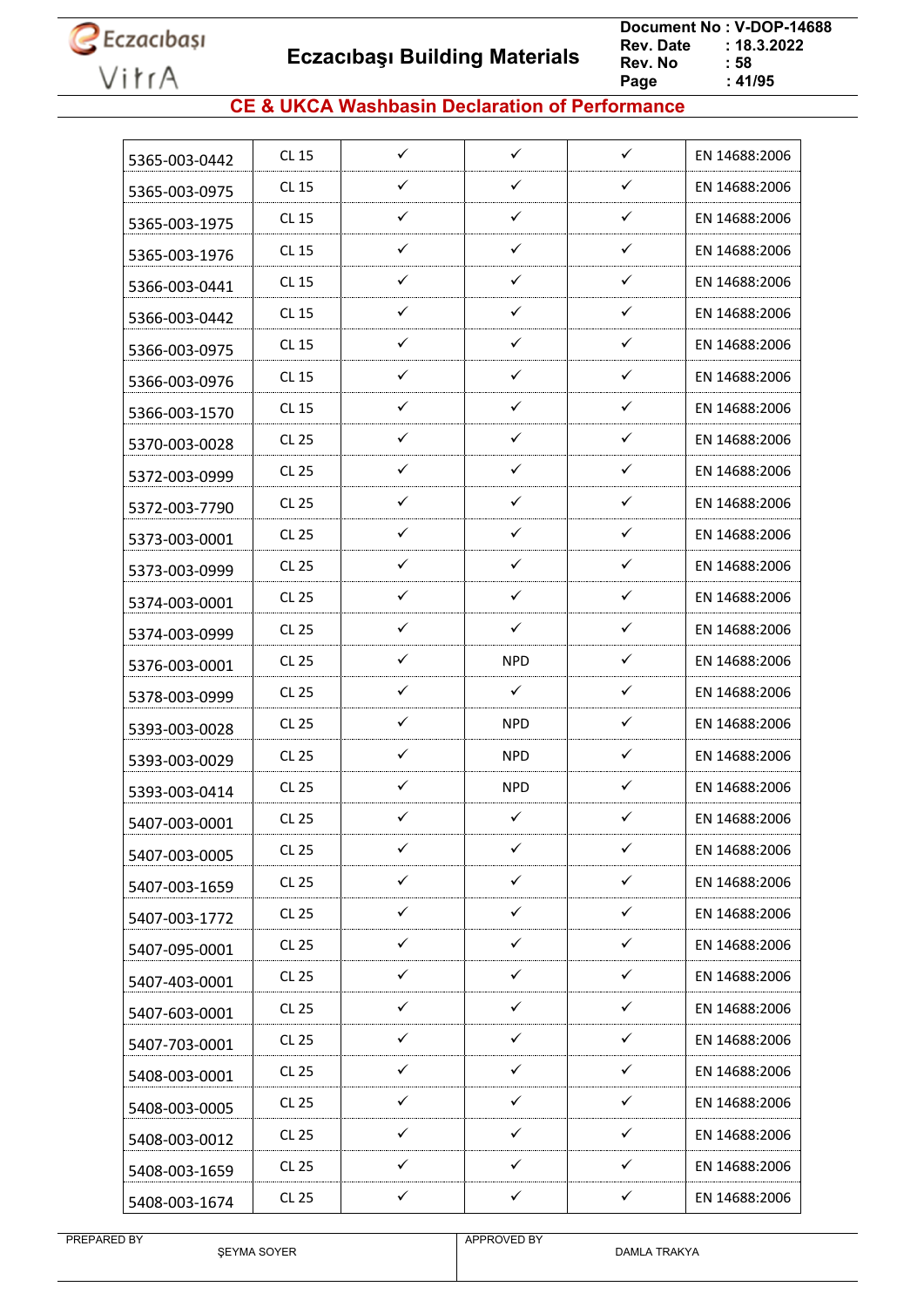**Eczacıbaşı Building Materials**

 **Document No : V-DOP-14688**  $: 18.3.2022$ <br> $: 58$ **Rev. No Page**  $\frac{1}{2}$  42/95

#### **CE & UKCA Washbasin Declaration of Performance**

| 5408-003-1772 | CL 25        | $\checkmark$ | $\checkmark$ | $\checkmark$ | EN 14688:2006 |
|---------------|--------------|--------------|--------------|--------------|---------------|
| 5408-095-0001 | CL 25        | ✓            | ✓            | $\checkmark$ | EN 14688:2006 |
| 5408-403-0001 | CL 25        | ✓            | ✓            | ✓            | EN 14688:2006 |
| 5408-403-1514 | CL 25        | ✓            | ✓            | ✓            | EN 14688:2006 |
| 5408-703-0001 | CL 25        | ✓            | ✓            | ✓            | EN 14688:2006 |
| 5409-003-0001 | CL 25        | ✓            | $\checkmark$ | ✓            | EN 14688:2006 |
| 5410-003-0001 | <b>CL 25</b> | ✓            | ✓            | $\checkmark$ | EN 14688:2006 |
| 5438-003-0441 | CL 25        | ✓            | ✓            | $\checkmark$ | EN 14688:2006 |
| 5438-003-0442 | CL 25        | ✓            | ✓            | $\checkmark$ | EN 14688:2006 |
| 5438-003-0975 | CL 25        | ✓            | ✓            | $\checkmark$ | EN 14688:2006 |
| 5438-003-0976 | CL 25        | ✓            | $\checkmark$ | ✓            | EN 14688:2006 |
| 5438-003-1570 | CL 25        | ✓            | ✓            | ✓            | EN 14688:2006 |
| 5440-009-0524 | CL 25        | ✓            | ✓            | ✓            | EN 14688:2006 |
| 5441-009-0524 | CL 25        | $\checkmark$ | $\checkmark$ | $\checkmark$ | EN 14688:2006 |
| 5442-009-0524 | CL 25        | ✓            | ✓            | ✓            | EN 14688:2006 |
| 5443-009-0524 | CL 25        | ✓            | ✓            | ✓            | EN 14688:2006 |
| 5444-009-0524 | <b>CL 25</b> | ✓            | ✓            | $\checkmark$ | EN 14688:2006 |
| 5458-009-0524 | CL 25        | ✓            | <b>NPD</b>   | ✓            | EN 14688:2006 |
| 5460-003-0001 | CL 25        | ✓            | ✓            | ✓            | EN 14688:2006 |
| 5460-003-0041 | CL 25        | ✓            | ✓            | $\checkmark$ | EN 14688:2006 |
| 5460-003-0999 | CL 25        | ✓            | ✓            | ✓            | EN 14688:2006 |
| 5460-095-0001 | <b>CL 25</b> | ✓            | ✓            | ✓            | EN 14688:2006 |
| 5460-403-0001 | <b>CL 25</b> | ✓            | ✓            | ✓            | EN 14688:2006 |
| 5460-495-0001 | <b>CL 25</b> | $\checkmark$ | $\checkmark$ | $\checkmark$ | EN 14688:2006 |
| 5460-603-0001 | CL 25        | $\checkmark$ | $\checkmark$ | $\checkmark$ | EN 14688:2006 |
| 5460-703-0001 | CL 25        | ✓            | ✓            | ✓            | EN 14688:2006 |
| 5463-003-0001 | CL 25        | ✓            | <b>NPD</b>   | $\checkmark$ | EN 14688:2006 |
| 5463-003-0012 | <b>CL 25</b> | $\checkmark$ | <b>NPD</b>   | $\checkmark$ | EN 14688:2006 |
| 5463-095-0001 | <b>CL 25</b> | $\checkmark$ | <b>NPD</b>   | $\checkmark$ | EN 14688:2006 |
| 5463-403-0001 | CL 25        | $\checkmark$ | <b>NPD</b>   | $\checkmark$ | EN 14688:2006 |
| 5463-495-0001 | <b>CL 25</b> | $\checkmark$ | <b>NPD</b>   | $\checkmark$ | EN 14688:2006 |
| 5463-603-0001 | CL 25        | $\checkmark$ | <b>NPD</b>   | $\checkmark$ | EN 14688:2006 |
| 5463-703-0001 | CL 25        | ✓            | <b>NPD</b>   | ✓            | EN 14688:2006 |
| 5464-003-0001 | <b>CL 25</b> | $\checkmark$ | <b>NPD</b>   | $\checkmark$ | EN 14688:2006 |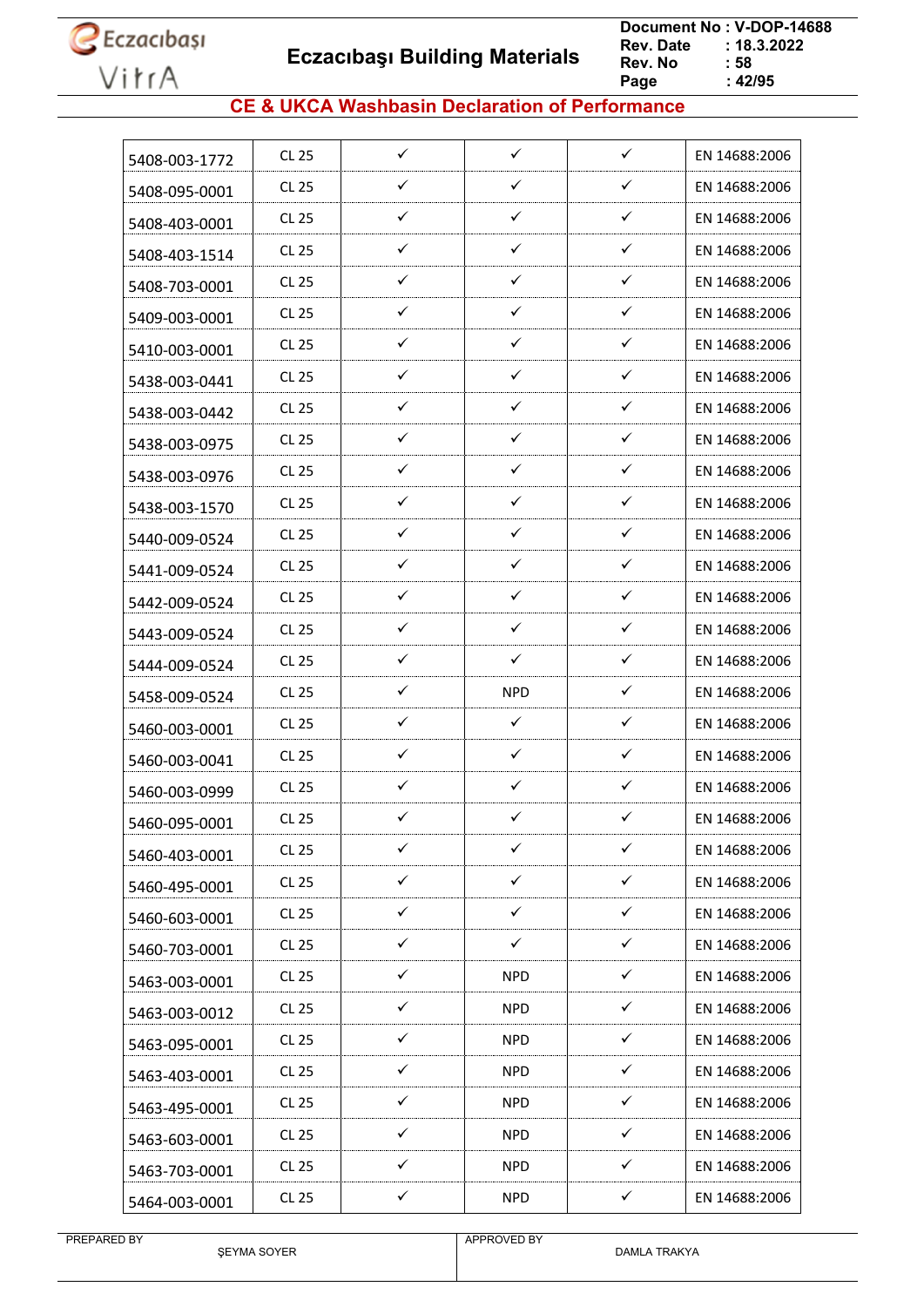**Eczacıbaşı Building Materials**

 **Document No : V-DOP-14688**  $: 18.3.2022$ <br> $: 58$ **Rev. No Page Page : 43/95**

#### **CE & UKCA Washbasin Declaration of Performance**

| <b>CL 25</b> |              | <b>NPD</b>   |              | EN 14688:2006 |
|--------------|--------------|--------------|--------------|---------------|
| CL 25        | ✓            | <b>NPD</b>   | ✓            | EN 14688:2006 |
| CL 25        | $\checkmark$ | <b>NPD</b>   | $\checkmark$ | EN 14688:2006 |
| <b>CL 25</b> | ✓            | <b>NPD</b>   | ✓            | EN 14688:2006 |
| CL 25        | ✓            | <b>NPD</b>   | ✓            | EN 14688:2006 |
| CL 25        | ✓            | <b>NPD</b>   | ✓            | EN 14688:2006 |
| <b>CL 25</b> | ✓            | <b>NPD</b>   | ✓            | EN 14688:2006 |
| CL 25        | ✓            | <b>NPD</b>   | ✓            | EN 14688:2006 |
| CL 25        | ✓            | <b>NPD</b>   | ✓            | EN 14688:2006 |
| <b>CL 25</b> | ✓            | <b>NPD</b>   | ✓            | EN 14688:2006 |
| CL 25        | $\checkmark$ | <b>NPD</b>   | $\checkmark$ | EN 14688:2006 |
| <b>CL 25</b> | ✓            | <b>NPD</b>   | ✓            | EN 14688:2006 |
| CL 25        | ✓            | <b>NPD</b>   | ✓            | EN 14688:2006 |
| <b>CL 25</b> | ✓            | <b>NPD</b>   | $\checkmark$ | EN 14688:2006 |
| CL 25        | ✓            | <b>NPD</b>   | ✓            | EN 14688:2006 |
| CL 25        | ✓            | <b>NPD</b>   | ✓            | EN 14688:2006 |
| <b>CL 25</b> | ✓            | <b>NPD</b>   | ✓            | EN 14688:2006 |
| CL 25        | ✓            | <b>NPD</b>   | ✓            | EN 14688:2006 |
| <b>CL 25</b> | ✓            | <b>NPD</b>   | ✓            | EN 14688:2006 |
| <b>CL 25</b> | ✓            | <b>NPD</b>   | ✓            | EN 14688:2006 |
| CL 25        | ✓            | <b>NPD</b>   | ✓            | EN 14688:2006 |
| <b>CL 25</b> | ✓            | <b>NPD</b>   | ✓            | EN 14688:2006 |
| CL 25        | ✓            | <b>NPD</b>   | ✓            | EN 14688:2006 |
| CL 25        | $\checkmark$ | <b>NPD</b>   | $\checkmark$ | EN 14688:2006 |
| CL 25        | $\checkmark$ | <b>NPD</b>   | $\checkmark$ | EN 14688:2006 |
| CL 25        | $\checkmark$ | <b>NPD</b>   | $\checkmark$ | EN 14688:2006 |
| CL 25        | $\checkmark$ | <b>NPD</b>   | $\checkmark$ | EN 14688:2006 |
| <b>CL 25</b> | $\checkmark$ | <b>NPD</b>   | ✓            | EN 14688:2006 |
| CL 25        | $\checkmark$ | <b>NPD</b>   | $\checkmark$ | EN 14688:2006 |
| CL 25        | ✓            | <b>NPD</b>   | ✓            | EN 14688:2006 |
| CL 25        | $\checkmark$ | $\checkmark$ | ✓            | EN 14688:2006 |
| CL 25        | $\checkmark$ | $\checkmark$ | $\checkmark$ | EN 14688:2006 |
|              | ✓            | $\checkmark$ | ✓            | EN 14688:2006 |
|              |              |              |              |               |
|              | <b>CL 25</b> | $\checkmark$ |              | $\checkmark$  |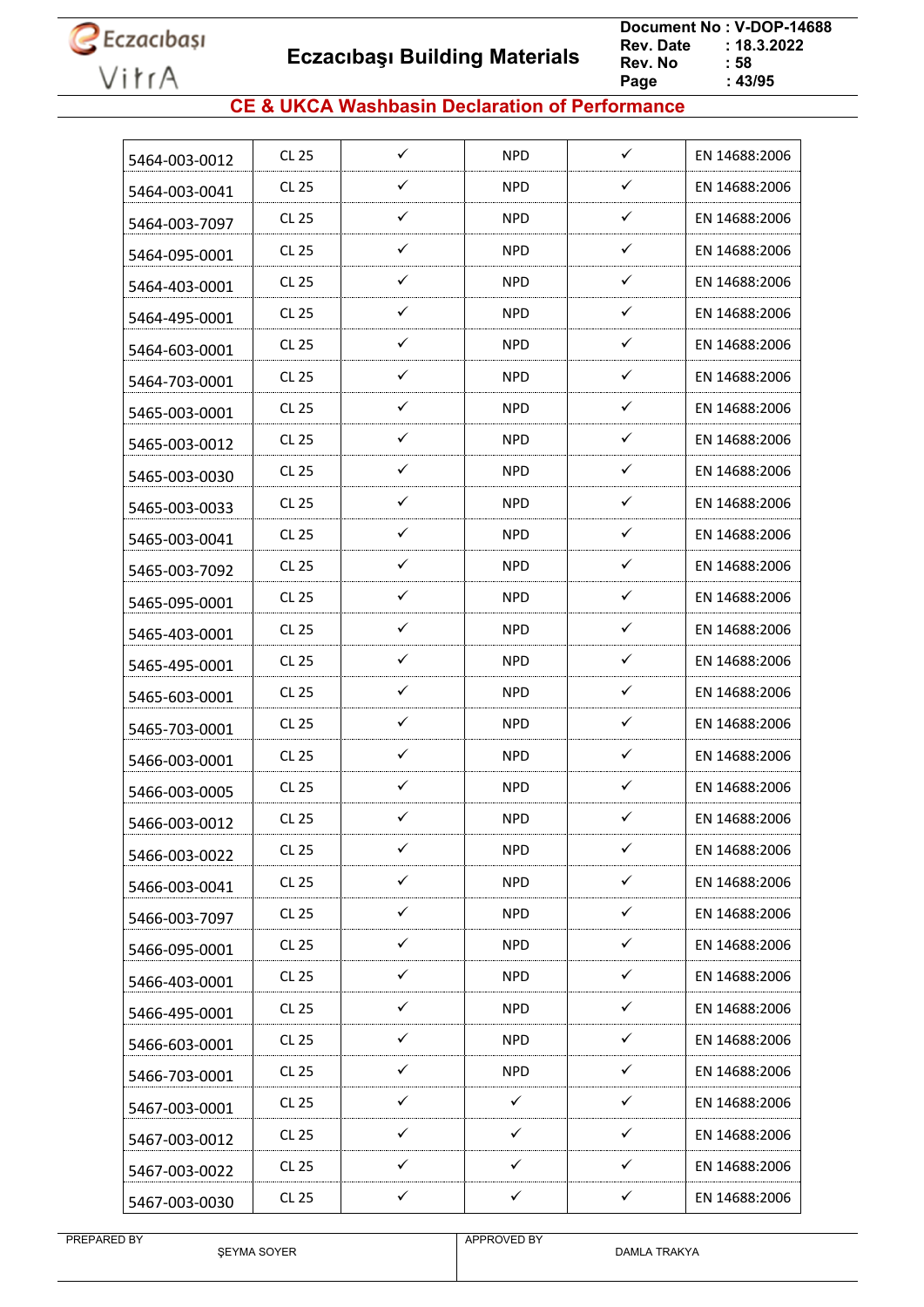**Eczacıbaşı Building Materials**

 **Document No : V-DOP-14688**  $: 18.3.2022$ <br> $: 58$ **Rev. No Page Page : 44/95**

#### **CE & UKCA Washbasin Declaration of Performance**

| 5467-003-0033 | <b>CL 25</b> | $\checkmark$ | $\checkmark$ | $\checkmark$ | EN 14688:2006 |
|---------------|--------------|--------------|--------------|--------------|---------------|
| 5467-003-0041 | <b>CL 25</b> | ✓            | ✓            | $\checkmark$ | EN 14688:2006 |
| 5467-003-7092 | CL 25        | ✓            | ✓            | $\checkmark$ | EN 14688:2006 |
| 5467-068-0030 | <b>CL 25</b> | ✓            | ✓            | $\checkmark$ | EN 14688:2006 |
| 5467-095-0001 | <b>CL 25</b> | ✓            | ✓            | ✓            | EN 14688:2006 |
| 5467-403-0001 | CL 25        | ✓            | ✓            | ✓            | EN 14688:2006 |
| 5467-495-0001 | <b>CL 25</b> | ✓            | ✓            | $\checkmark$ | EN 14688:2006 |
| 5467-603-0001 | CL 25        | ✓            | ✓            | $\checkmark$ | EN 14688:2006 |
| 5467-703-0001 | <b>CL 25</b> | ✓            | ✓            | $\checkmark$ | EN 14688:2006 |
| 5468-003-0001 | <b>CL 25</b> | ✓            | <b>NPD</b>   | $\checkmark$ | EN 14688:2006 |
| 5468-003-0012 | <b>CL 25</b> | ✓            | <b>NPD</b>   | $\checkmark$ | EN 14688:2006 |
| 5468-003-0022 | <b>CL 25</b> | ✓            | <b>NPD</b>   | ✓            | EN 14688:2006 |
| 5468-003-0030 | CL 25        | ✓            | <b>NPD</b>   | ✓            | EN 14688:2006 |
| 5468-003-0033 | <b>CL 25</b> | $\checkmark$ | <b>NPD</b>   | $\checkmark$ | EN 14688:2006 |
| 5468-068-0030 | <b>CL 25</b> | ✓            | NPD.         | $\checkmark$ | EN 14688:2006 |
| 5468-095-0001 | CL 25        | ✓            | <b>NPD</b>   | $\checkmark$ | EN 14688:2006 |
| 5468-403-0001 | <b>CL 25</b> | ✓            | <b>NPD</b>   | $\checkmark$ | EN 14688:2006 |
| 5468-495-0001 | CL 25        | ✓            | <b>NPD</b>   | ✓            | EN 14688:2006 |
| 5468-603-0001 | <b>CL 25</b> | ✓            | <b>NPD</b>   | ✓            | EN 14688:2006 |
| 5468-703-0001 | <b>CL 25</b> | ✓            | <b>NPD</b>   | ✓            | EN 14688:2006 |
| 5473-003-0618 | CL 25        | ✓            | <b>NPD</b>   | ✓            | EN 14688:2006 |
| 5473-003-0642 | <b>CL 25</b> | ✓            | <b>NPD</b>   | ✓            | EN 14688:2006 |
| 5473-003-1284 | <b>CL 25</b> | ✓            | <b>NPD</b>   | $\checkmark$ | EN 14688:2006 |
| 5473-003-1670 | CL 25        | $\checkmark$ | <b>NPD</b>   | $\checkmark$ | EN 14688:2006 |
| 5473-003-7095 | CL 25        | ✓            | <b>NPD</b>   | $\checkmark$ | EN 14688:2006 |
| 5473-095-0618 | <b>CL 25</b> | $\checkmark$ | <b>NPD</b>   | $\checkmark$ | EN 14688:2006 |
| 5473-095-0642 | CL 25        | ✓            | <b>NPD</b>   | $\checkmark$ | EN 14688:2006 |
| 5473-403-0618 | <b>CL 25</b> | $\checkmark$ | <b>NPD</b>   | $\checkmark$ | EN 14688:2006 |
| 5473-403-0642 | CL 25        | $\checkmark$ | <b>NPD</b>   | $\checkmark$ | EN 14688:2006 |
| 5473-495-0618 | CL 25        | $\checkmark$ | <b>NPD</b>   | $\checkmark$ | EN 14688:2006 |
| 5473-495-0642 | CL 25        | $\checkmark$ | <b>NPD</b>   | $\checkmark$ | EN 14688:2006 |
| 5473-603-0618 | CL 25        | $\checkmark$ | <b>NPD</b>   | $\checkmark$ | EN 14688:2006 |
| 5473-603-0642 | CL 25        | ✓            | <b>NPD</b>   | ✓            | EN 14688:2006 |
| 5473-703-0618 | <b>CL 25</b> | $\checkmark$ | <b>NPD</b>   | ✓            | EN 14688:2006 |
|               |              |              |              |              |               |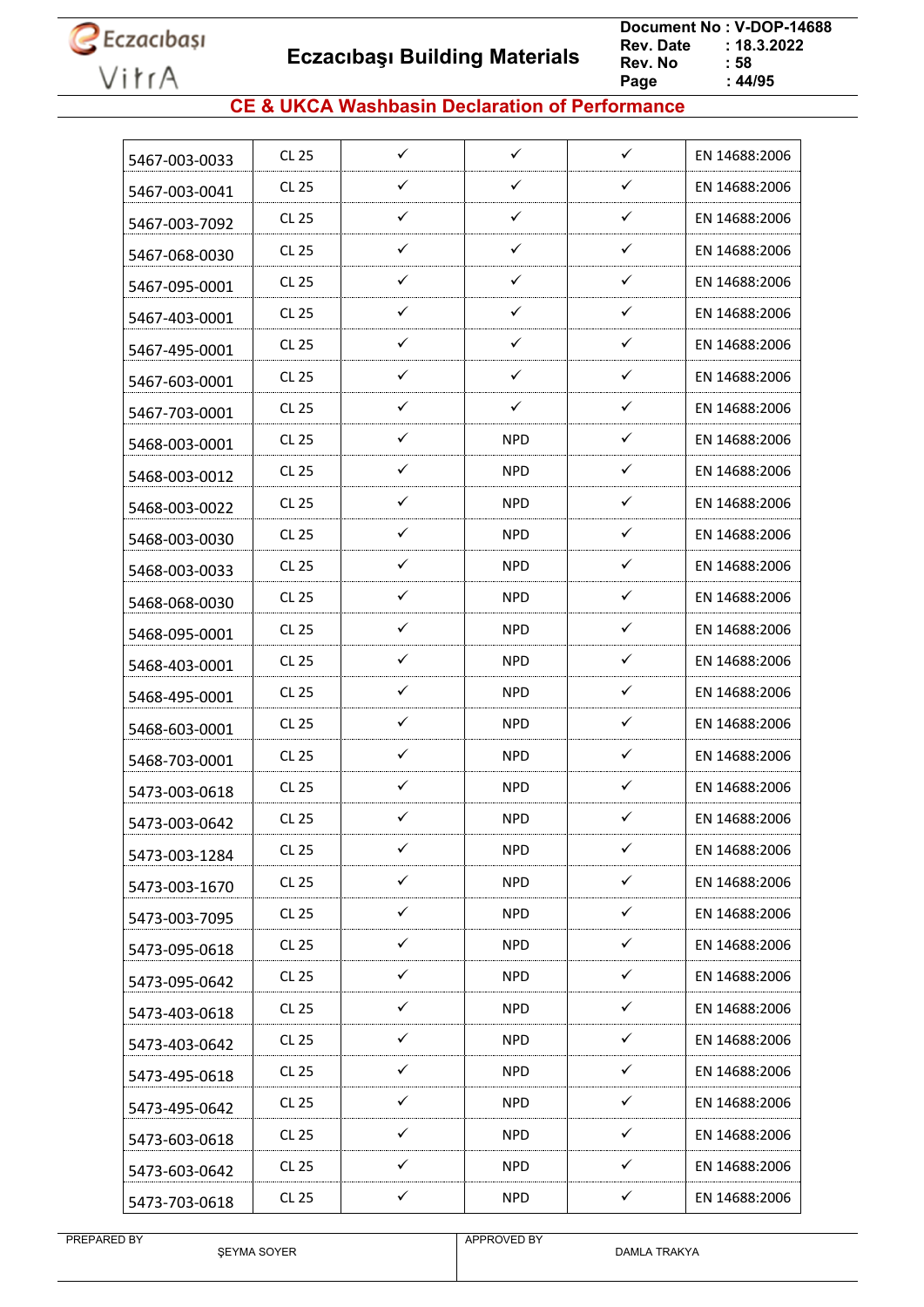**Eczacıbaşı Building Materials**

 **Document No : V-DOP-14688**  $: 18.3.2022$ <br> $: 58$ **Rev. No Page Page : 45/95**

#### **CE & UKCA Washbasin Declaration of Performance**

| 5473-703-0642 | CL 25        | ✓            | <b>NPD</b> | $\checkmark$ | EN 14688:2006 |
|---------------|--------------|--------------|------------|--------------|---------------|
| 5474-003-0618 | CL 25        | ✓            | <b>NPD</b> | ✓            | EN 14688:2006 |
| 5474-003-0642 | CL 25        | ✓            | <b>NPD</b> | $\checkmark$ | EN 14688:2006 |
| 5474-003-1284 | CL 25        | ✓            | <b>NPD</b> | ✓            | EN 14688:2006 |
| 5474-095-0618 | CL 25        | ✓            | <b>NPD</b> | ✓            | EN 14688:2006 |
| 5474-095-0642 | CL 25        | ✓            | <b>NPD</b> | ✓            | EN 14688:2006 |
| 5474-403-0618 | CL 25        | ✓            | <b>NPD</b> | $\checkmark$ | EN 14688:2006 |
| 5474-403-0642 | CL 25        | ✓            | <b>NPD</b> | $\checkmark$ | EN 14688:2006 |
| 5474-495-0618 | CL 25        | ✓            | <b>NPD</b> | ✓            | EN 14688:2006 |
| 5474-495-0642 | CL 25        | ✓            | <b>NPD</b> | $\checkmark$ | EN 14688:2006 |
| 5474-603-0618 | CL 25        | ✓            | <b>NPD</b> | $\checkmark$ | EN 14688:2006 |
| 5474-603-0642 | CL 25        | ✓            | <b>NPD</b> | ✓            | EN 14688:2006 |
| 5474-703-0618 | CL 25        | ✓            | <b>NPD</b> | ✓            | EN 14688:2006 |
| 5474-703-0642 | <b>CL 25</b> | ✓            | <b>NPD</b> | $\checkmark$ | EN 14688:2006 |
| 5475-003-0618 | CL 25        | ✓            | NPD.       | $\checkmark$ | EN 14688:2006 |
| 5475-003-0642 | <b>CL 25</b> | ✓            | <b>NPD</b> | $\checkmark$ | EN 14688:2006 |
| 5475-003-1284 | CL 25        | ✓            | <b>NPD</b> | $\checkmark$ | EN 14688:2006 |
| 5475-003-1359 | CL 25        | ✓            | <b>NPD</b> | $\checkmark$ | EN 14688:2006 |
| 5475-003-1439 | <b>CL 25</b> | ✓            | <b>NPD</b> | ✓            | EN 14688:2006 |
| 5475-003-7092 | CL 25        | ✓            | <b>NPD</b> | ✓            | EN 14688:2006 |
| 5475-003-7093 | <b>CL 25</b> | ✓            | <b>NPD</b> | ✓            | EN 14688:2006 |
| 5475-003-7095 | <b>CL 25</b> | ✓            | <b>NPD</b> | ✓            | EN 14688:2006 |
| 5475-003-7200 | <b>CL 25</b> | $\checkmark$ | <b>NPD</b> | $\checkmark$ | EN 14688:2006 |
| 5475-050-0618 | CL 25        | $\checkmark$ | <b>NPD</b> | $\checkmark$ | EN 14688:2006 |
| 5475-095-0618 | <b>CL 25</b> | ✓            | <b>NPD</b> | ✓            | EN 14688:2006 |
| 5475-095-0642 | CL 25        | $\checkmark$ | <b>NPD</b> | $\checkmark$ | EN 14688:2006 |
| 5475-403-0618 | CL 25        | ✓            | <b>NPD</b> | $\checkmark$ | EN 14688:2006 |
| 5475-403-0642 | CL 25        | $\checkmark$ | <b>NPD</b> | $\checkmark$ | EN 14688:2006 |
| 5475-495-0618 | CL 25        | $\checkmark$ | <b>NPD</b> | $\checkmark$ | EN 14688:2006 |
| 5475-495-0642 | <b>CL 25</b> | $\checkmark$ | <b>NPD</b> | $\checkmark$ | EN 14688:2006 |
| 5475-603-0618 | CL 25        | $\checkmark$ | <b>NPD</b> | $\checkmark$ | EN 14688:2006 |
| 5475-603-0642 | CL 25        | ✓            | <b>NPD</b> | $\checkmark$ | EN 14688:2006 |
| 5475-703-0618 | CL 25        | ✓            | <b>NPD</b> | $\checkmark$ | EN 14688:2006 |
| 5475-703-0642 | <b>CL 25</b> | ✓            | <b>NPD</b> | ✓            | EN 14688:2006 |
|               |              |              |            |              |               |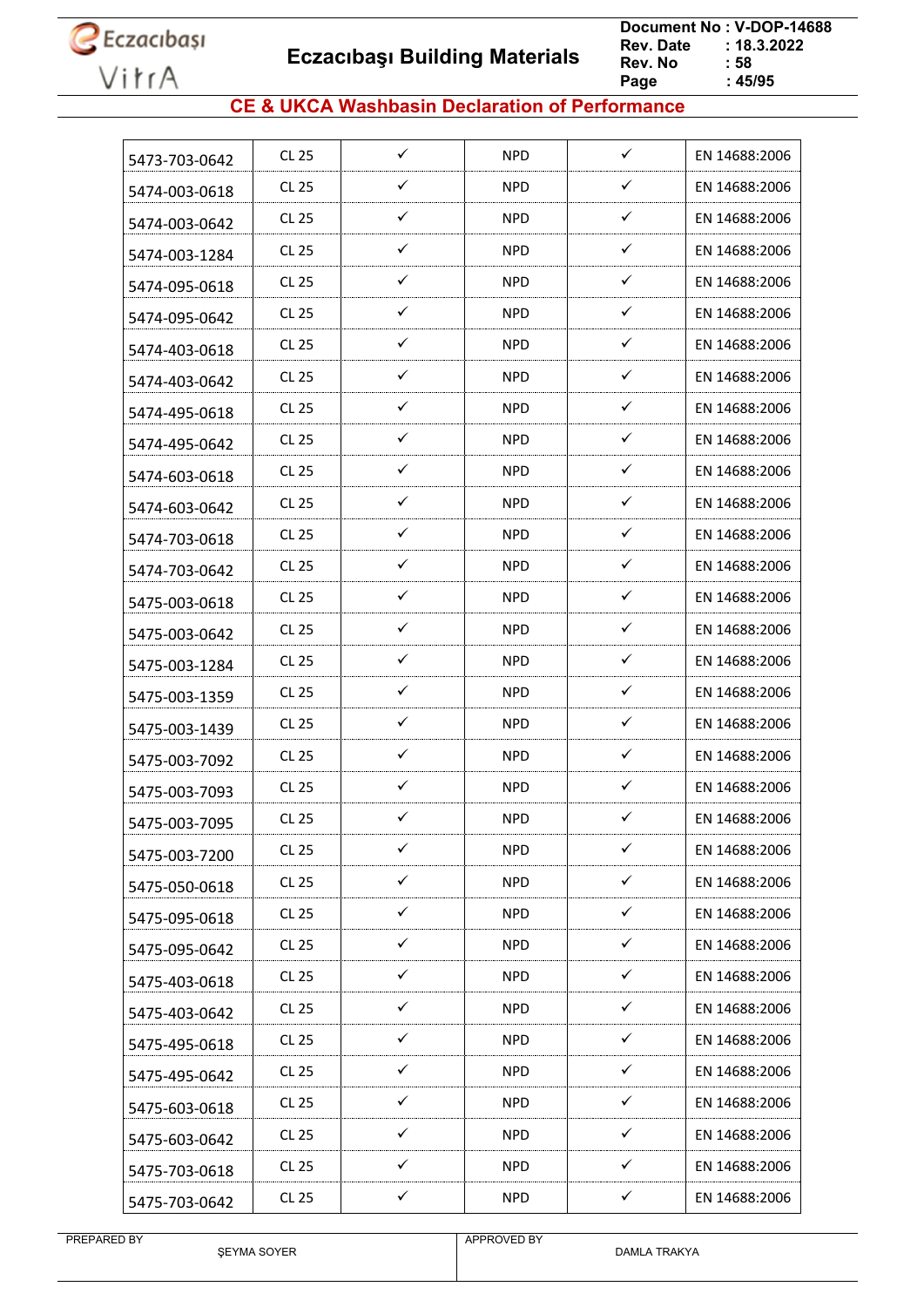**Eczacıbaşı Building Materials**

 **Document No : V-DOP-14688**  $: 18.3.2022$ <br> $: 58$ **Rev. No Page Page : 46/95**

#### **CE & UKCA Washbasin Declaration of Performance**

| 5479-003-0001 | CL 25        | $\checkmark$ | $\checkmark$ | $\checkmark$ | EN 14688:2006 |
|---------------|--------------|--------------|--------------|--------------|---------------|
| 5479-003-0005 | <b>CL 25</b> | ✓            | ✓            | ✓            | EN 14688:2006 |
| 5479-003-0041 | CL 25        | $\checkmark$ | ✓            | ✓            | EN 14688:2006 |
| 5479-003-1659 | <b>CL 25</b> | ✓            | ✓            | ✓            | EN 14688:2006 |
| 5479-003-1772 | CL 25        | ✓            | ✓            | ✓            | EN 14688:2006 |
| 5479-095-0001 | CL 25        | ✓            | ✓            | ✓            | EN 14688:2006 |
| 5479-403-0001 | <b>CL 25</b> | ✓            | ✓            | ✓            | EN 14688:2006 |
| 5479-495-0001 | CL 25        | ✓            | ✓            | ✓            | EN 14688:2006 |
| 5479-603-0001 | <b>CL 25</b> | ✓            | $\checkmark$ | ✓            | EN 14688:2006 |
| 5479-703-0001 | <b>CL 25</b> | ✓            | ✓            | ✓            | EN 14688:2006 |
| 5480-003-0001 | CL 00        | ✓            | ✓            | ✓            | EN 14688:2006 |
| 5480-003-0041 | CL 00        | ✓            | ✓            | ✓            | EN 14688:2006 |
| 5480-003-1659 | CL 00        | ✓            | ✓            | ✓            | EN 14688:2006 |
| 5480-003-1675 | CL 00        | ✓            | ✓            | ✓            | EN 14688:2006 |
| 5480-095-0001 | <b>CL 00</b> | ✓            | ✓            | ✓            | EN 14688:2006 |
| 5480-403-0001 | CL 00        | ✓            | ✓            | $\checkmark$ | EN 14688:2006 |
| 5480-495-0001 | CL 00        | ✓            | ✓            | ✓            | EN 14688:2006 |
| 5480-603-0001 | CL 00        | ✓            | ✓            | ✓            | EN 14688:2006 |
| 5480-703-0001 | <b>CL 00</b> | ✓            | ✓            | ✓            | EN 14688:2006 |
| 5486-003-0441 | <b>CL 20</b> | ✓            | ✓            | ✓            | EN 14688:2006 |
| 5486-003-0975 | <b>CL 20</b> | ✓            | ✓            | ✓            | EN 14688:2006 |
| 5486-003-1570 | <b>CL 20</b> | ✓            | ✓            | ✓            | EN 14688:2006 |
| 5488-003-0441 | <b>CL 20</b> | ✓            | ✓            | ✓            | EN 14688:2006 |
| 5488-003-0442 | CL20         | $\checkmark$ | $\checkmark$ | $\checkmark$ | EN 14688:2006 |
| 5488-003-0975 | <b>CL 20</b> | ✓            | ✓            | ✓            | EN 14688:2006 |
| 5488-003-0976 | <b>CL 20</b> | ✓            | $\checkmark$ | $\checkmark$ | EN 14688:2006 |
| 5488-003-1570 | <b>CL 20</b> | ✓            | ✓            | ✓            | EN 14688:2006 |
| 5489-003-0441 | <b>CL 20</b> | $\checkmark$ | $\checkmark$ | $\checkmark$ | EN 14688:2006 |
| 5489-003-0442 | CL20         | $\checkmark$ | $\checkmark$ | $\checkmark$ | EN 14688:2006 |
| 5489-003-0975 | <b>CL 20</b> | ✓            | $\checkmark$ | $\checkmark$ | EN 14688:2006 |
| 5489-003-0976 | CL 20        | $\checkmark$ | $\checkmark$ | $\checkmark$ | EN 14688:2006 |
| 5495-003-0441 | CL 25        | $\checkmark$ | <b>NPD</b>   | $\checkmark$ | EN 14688:2006 |
| 5495-003-0442 | CL 25        | ✓            | <b>NPD</b>   | ✓            | EN 14688:2006 |
| 5495-003-0975 | CL 25        | ✓            | <b>NPD</b>   | ✓            | EN 14688:2006 |
|               |              |              |              |              |               |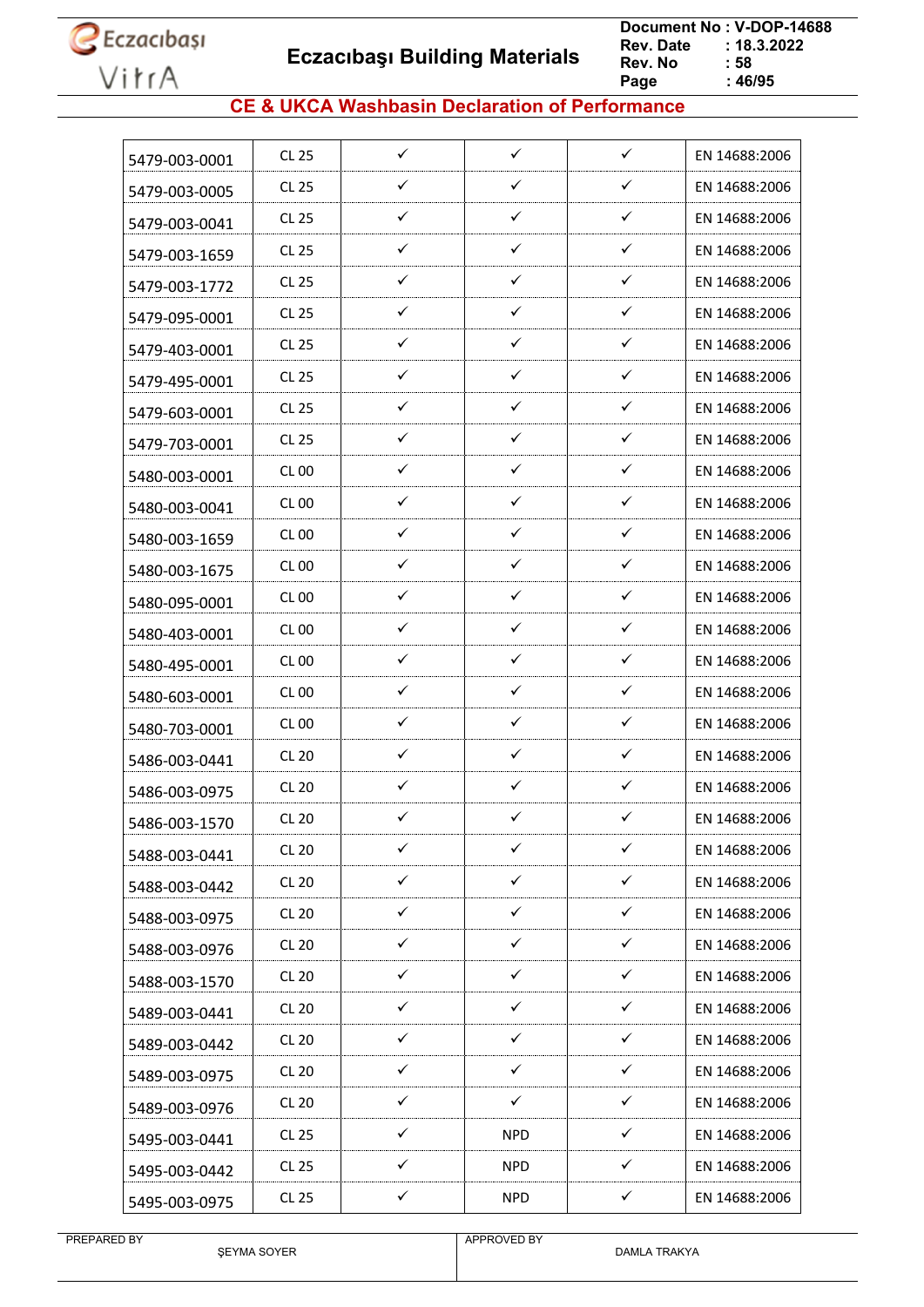**Eczacıbaşı Building Materials**

 **Document No : V-DOP-14688**  $: 18.3.2022$ <br> $: 58$ **Rev. No Page Page : 47/95**

#### **CE & UKCA Washbasin Declaration of Performance**

|               |              | $\checkmark$ |              | $\checkmark$ |               |
|---------------|--------------|--------------|--------------|--------------|---------------|
| 5495-003-0976 | <b>CL 25</b> |              | <b>NPD</b>   |              | EN 14688:2006 |
| 5496-003-0441 | <b>CL 20</b> | ✓            | <b>NPD</b>   | ✓            | EN 14688:2006 |
| 5496-003-0442 | <b>CL 20</b> | ✓            | <b>NPD</b>   | $\checkmark$ | EN 14688:2006 |
| 5496-003-0975 | <b>CL 20</b> | ✓            | <b>NPD</b>   | $\checkmark$ | EN 14688:2006 |
| 5496-003-0976 | <b>CL 20</b> | ✓            | <b>NPD</b>   | ✓            | EN 14688:2006 |
| 5496-003-1570 | <b>CL 20</b> | ✓            | <b>NPD</b>   | ✓            | EN 14688:2006 |
| 5500-003-0001 | <b>CL 25</b> | ✓            | $\checkmark$ | ✓            | EN 14688:2006 |
| 5500-003-0016 | <b>CL 25</b> | ✓            | ✓            | ✓            | EN 14688:2006 |
| 5500-003-0022 | <b>CL 25</b> | $\checkmark$ | ✓            | ✓            | EN 14688:2006 |
| 5500-003-0041 | <b>CL 25</b> | $\checkmark$ | $\checkmark$ | ✓            | EN 14688:2006 |
| 5500-003-0999 | <b>CL 25</b> | $\checkmark$ | ✓            | ✓            | EN 14688:2006 |
| 5500-003-1136 | <b>CL 25</b> | ✓            | ✓            | ✓            | EN 14688:2006 |
| 5500-003-1373 | <b>CL 25</b> | ✓            | ✓            | ✓            | EN 14688:2006 |
| 5500-003-1693 | <b>CL 25</b> | $\checkmark$ | ✓            | ✓            | EN 14688:2006 |
| 5500-003-7097 | <b>CL 25</b> | ✓            | ✓            | ✓            | EN 14688:2006 |
| 5500-003-7098 | <b>CL 25</b> | $\checkmark$ | ✓            | ✓            | EN 14688:2006 |
| 5500-095-0001 | <b>CL 25</b> | $\checkmark$ | ✓            | ✓            | EN 14688:2006 |
| 5500-403-0001 | <b>CL 25</b> | ✓            | ✓            | ✓            | EN 14688:2006 |
| 5500-495-0001 | <b>CL 25</b> | ✓            | ✓            | ✓            | EN 14688:2006 |
| 5500-603-0001 | <b>CL 25</b> | ✓            | ✓            | ✓            | EN 14688:2006 |
| 5500-703-0001 | <b>CL 25</b> | $\checkmark$ | ✓            | ✓            | EN 14688:2006 |
| 5501-003-0001 | <b>CL 25</b> | ✓            | ✓            | ✓            | EN 14688:2006 |
| 5501-003-0012 | <b>CL 25</b> | $\checkmark$ | $\checkmark$ | ✓            | EN 14688:2006 |
| 5501-003-0016 | <b>CL 25</b> | $\checkmark$ | $\checkmark$ | $\checkmark$ | EN 14688:2006 |
| 5501-003-0016 | <b>CL 25</b> | ✓            | $\checkmark$ | $\checkmark$ | EN 14688:2006 |
| 5501-003-0022 | <b>CL 25</b> | $\checkmark$ | $\checkmark$ | $\checkmark$ | EN 14688:2006 |
| 5501-003-0041 | CL 25        | $\checkmark$ | $\checkmark$ | $\checkmark$ | EN 14688:2006 |
| 5501-003-0999 | CL 25        | $\checkmark$ | $\checkmark$ | $\checkmark$ | EN 14688:2006 |
| 5501-003-1136 | <b>CL 25</b> | $\checkmark$ | $\checkmark$ | $\checkmark$ | EN 14688:2006 |
| 5501-003-1373 | <b>CL 25</b> | $\checkmark$ | $\checkmark$ | $\checkmark$ | EN 14688:2006 |
| 5501-003-1693 | CL 25        | $\checkmark$ | $\checkmark$ | $\checkmark$ | EN 14688:2006 |
| 5501-003-1738 | <b>CL 25</b> | $\checkmark$ | $\checkmark$ | $\checkmark$ | EN 14688:2006 |
| 5501-003-7095 | CL 25        | ✓            | ✓            | ✓            | EN 14688:2006 |
| 5501-003-7096 | <b>CL 25</b> | ✓            | ✓            | ✓            | EN 14688:2006 |
|               |              |              |              |              |               |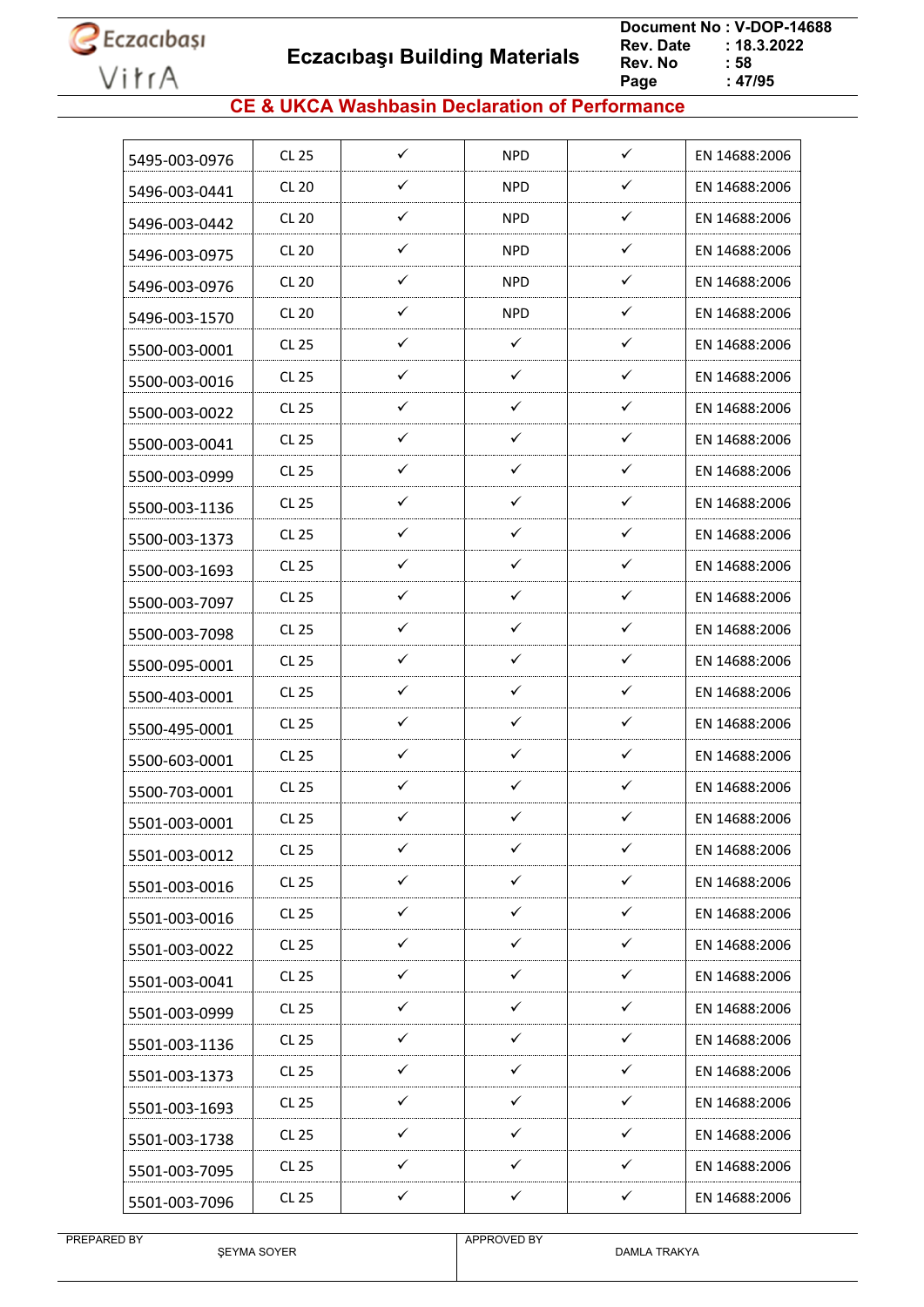**Eczacıbaşı Building Materials**

 **Document No : V-DOP-14688**  $: 18.3.2022$ <br> $: 58$ **Rev. No Page Page : 48/95**

#### **CE & UKCA Washbasin Declaration of Performance**

| 5501-003-7097 | CL 25        | $\checkmark$ | $\checkmark$ | $\checkmark$ | EN 14688:2006 |
|---------------|--------------|--------------|--------------|--------------|---------------|
| 5501-003-7098 | CL 25        | ✓            | ✓            | ✓            | EN 14688:2006 |
| 5501-095-0001 | CL 25        | $\checkmark$ | $\checkmark$ | $\checkmark$ | EN 14688:2006 |
| 5501-403-0001 | CL 25        | ✓            | $\checkmark$ | $\checkmark$ | EN 14688:2006 |
| 5501-495-0001 | CL 25        | ✓            | ✓            | ✓            | EN 14688:2006 |
| 5501-603-0001 | CL 25        | ✓            | $\checkmark$ | $\checkmark$ | EN 14688:2006 |
| 5501-703-0001 | <b>CL 25</b> | ✓            | ✓            | ✓            | EN 14688:2006 |
| 5502-003-0001 | CL 25        | ✓            | ✓            | ✓            | EN 14688:2006 |
| 5502-003-0005 | CL 25        | ✓            | ✓            | ✓            | EN 14688:2006 |
| 5502-003-0012 | CL 25        | ✓            | ✓            | ✓            | EN 14688:2006 |
| 5502-003-0016 | CL 25        | ✓            | $\checkmark$ | ✓            | EN 14688:2006 |
| 5502-003-0022 | CL 25        | ✓            | $\checkmark$ | ✓            | EN 14688:2006 |
| 5502-003-0041 | CL 25        | ✓            | ✓            | ✓            | EN 14688:2006 |
| 5502-003-0999 | CL 25        | $\checkmark$ | $\checkmark$ | ✓            | EN 14688:2006 |
| 5502-003-1071 | CL 25        | ✓            | ✓            | ✓            | EN 14688:2006 |
| 5502-003-1136 | CL 25        | ✓            | ✓            | ✓            | EN 14688:2006 |
| 5502-003-1373 | CL 25        | ✓            | $\checkmark$ | $\checkmark$ | EN 14688:2006 |
| 5502-003-1602 | CL 25        | ✓            | ✓            | ✓            | EN 14688:2006 |
| 5502-003-1693 | CL 25        | ✓            | ✓            | ✓            | EN 14688:2006 |
| 5502-003-7095 | CL 25        | ✓            | ✓            | ✓            | EN 14688:2006 |
| 5502-003-7096 | CL 25        | ✓            | ✓            | ✓            | EN 14688:2006 |
| 5502-003-7097 | CL 25        | ✓            | ✓            | ✓            | EN 14688:2006 |
| 5502-003-7098 | CL 25        | ✓            | ✓            | ✓            | EN 14688:2006 |
| 5502-003-7200 | <b>CL 25</b> | $\checkmark$ | $\checkmark$ | $\checkmark$ | EN 14688:2006 |
| 5502-095-0001 | <b>CL 25</b> | ✓            | $\checkmark$ | ✓            | EN 14688:2006 |
| 5502-403-0001 | CL 25        | $\checkmark$ | $\checkmark$ | $\checkmark$ | EN 14688:2006 |
| 5502-495-0001 | CL 25        | $\checkmark$ | $\checkmark$ | $\checkmark$ | EN 14688:2006 |
| 5502-603-0001 | CL 25        | $\checkmark$ | ✓            | ✓            | EN 14688:2006 |
| 5502-703-0001 | CL 25        | $\checkmark$ | $\checkmark$ | $\checkmark$ | EN 14688:2006 |
| 5503-003-0001 | CL 25        | ✓            | ✓            | ✓            | EN 14688:2006 |
| 5503-003-0012 | <b>CL 25</b> | ✓            | ✓            | ✓            | EN 14688:2006 |
| 5503-003-0016 | <b>CL 25</b> | $\checkmark$ | $\checkmark$ | ✓            | EN 14688:2006 |
| 5503-003-0022 | CL 25        | ✓            | ✓            | ✓            | EN 14688:2006 |
| 5503-003-0041 | <b>CL 25</b> | $\checkmark$ | $\checkmark$ | $\checkmark$ | EN 14688:2006 |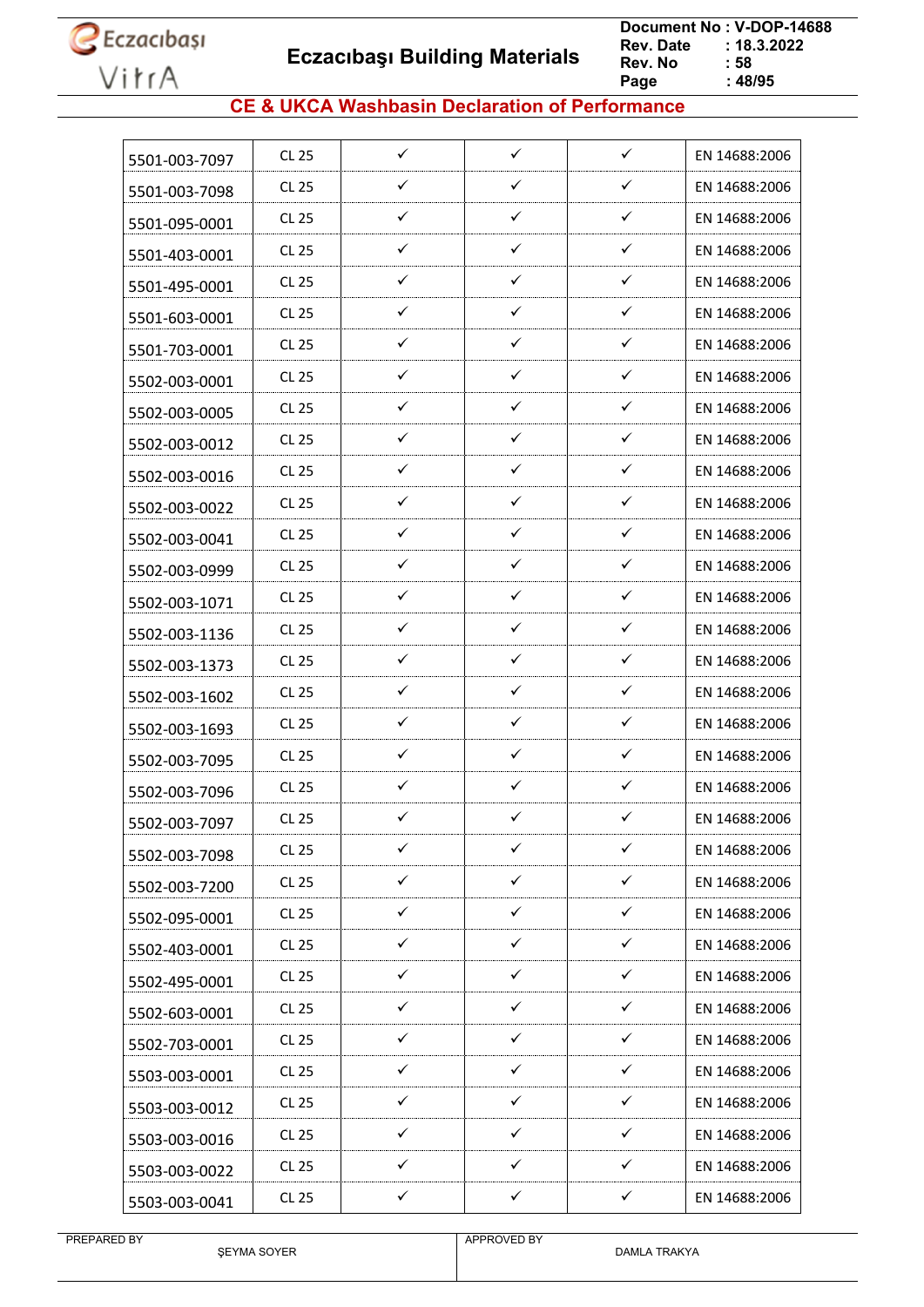**Eczacıbaşı Building Materials**

 **Document No : V-DOP-14688**  $: 18.3.2022$ <br> $: 58$ **Rev. No Page Page : 49/95**

#### **CE & UKCA Washbasin Declaration of Performance**

| 5503-003-0999 | CL 25        | $\checkmark$ | $\checkmark$ | $\checkmark$ | EN 14688:2006 |
|---------------|--------------|--------------|--------------|--------------|---------------|
|               | <b>CL 25</b> | ✓            | ✓            | ✓            | EN 14688:2006 |
| 5503-003-1136 | CL 25        | $\checkmark$ | $\checkmark$ | $\checkmark$ | EN 14688:2006 |
| 5503-003-1373 | <b>CL 25</b> | ✓            | $\checkmark$ | $\checkmark$ | EN 14688:2006 |
| 5503-003-1602 |              | ✓            | ✓            | $\checkmark$ |               |
| 5503-003-1693 | <b>CL 25</b> |              |              |              | EN 14688:2006 |
| 5503-003-1791 | <b>CL 25</b> | ✓            | $\checkmark$ | $\checkmark$ | EN 14688:2006 |
| 5503-003-7095 | <b>CL 25</b> | ✓            | ✓            | $\checkmark$ | EN 14688:2006 |
| 5503-003-7096 | <b>CL 25</b> | ✓            | $\checkmark$ | $\checkmark$ | EN 14688:2006 |
| 5503-095-0001 | <b>CL 25</b> | ✓            | $\checkmark$ | ✓            | EN 14688:2006 |
| 5503-095-7096 | <b>CL 25</b> | $\checkmark$ | $\checkmark$ | $\checkmark$ | EN 14688:2006 |
| 5503-403-0001 | <b>CL 25</b> | $\checkmark$ | $\checkmark$ | $\checkmark$ | EN 14688:2006 |
| 5503-495-0001 | <b>CL 25</b> | ✓            | ✓            | $\checkmark$ | EN 14688:2006 |
| 5503-603-0001 | <b>CL 25</b> | ✓            | ✓            | ✓            | EN 14688:2006 |
| 5503-703-0001 | <b>CL 25</b> | ✓            | $\checkmark$ | $\checkmark$ | EN 14688:2006 |
| 5504-003-0001 | <b>CL 25</b> | ✓            | ✓            | ✓            | EN 14688:2006 |
| 5504-003-0012 | <b>CL 25</b> | ✓            | ✓            | ✓            | EN 14688:2006 |
| 5504-003-0016 | <b>CL 25</b> | ✓            | ✓            | $\checkmark$ | EN 14688:2006 |
| 5504-003-0022 | CL 25        | ✓            | ✓            | ✓            | EN 14688:2006 |
| 5504-003-0041 | <b>CL 25</b> | ✓            | $\checkmark$ | ✓            | EN 14688:2006 |
| 5504-003-0999 | <b>CL 25</b> | ✓            | ✓            | $\checkmark$ | EN 14688:2006 |
| 5504-003-1136 | <b>CL 25</b> | ✓            | $\checkmark$ | $\checkmark$ | EN 14688:2006 |
| 5504-003-1373 | <b>CL 25</b> | ✓            | ✓            | ✓            | EN 14688:2006 |
| 5504-003-1602 | <b>CL 25</b> | ✓            | $\checkmark$ | ✓            | EN 14688:2006 |
| 5504-003-1693 | CL 25        | $\checkmark$ | $\checkmark$ | $\checkmark$ | EN 14688:2006 |
| 5504-095-0001 | <b>CL 25</b> | $\checkmark$ | $\checkmark$ | $\checkmark$ | EN 14688:2006 |
| 5504-403-0001 | <b>CL 25</b> | $\checkmark$ | $\checkmark$ | $\checkmark$ | EN 14688:2006 |
| 5504-495-0001 | <b>CL 25</b> | $\checkmark$ | $\checkmark$ | $\checkmark$ | EN 14688:2006 |
| 5504-603-0001 | CL 25        | ✓            | ✓            | ✓            | EN 14688:2006 |
| 5504-703-0001 | <b>CL 25</b> | $\checkmark$ | $\checkmark$ | $\checkmark$ | EN 14688:2006 |
| 5521-003-0001 | <b>CL 25</b> | ✓            | <b>NPD</b>   | ✓            | EN 14688:2006 |
| 5521-003-1659 | CL 25        | $\checkmark$ | <b>NPD</b>   | ✓            | EN 14688:2006 |
| 5521-003-7021 | <b>CL 25</b> | $\checkmark$ | <b>NPD</b>   | $\checkmark$ | EN 14688:2006 |
| 5521-003-7090 | <b>CL 25</b> | $\checkmark$ | <b>NPD</b>   | $\checkmark$ | EN 14688:2006 |
| 5521-003-7092 | <b>CL 25</b> | $\checkmark$ | <b>NPD</b>   | $\checkmark$ | EN 14688:2006 |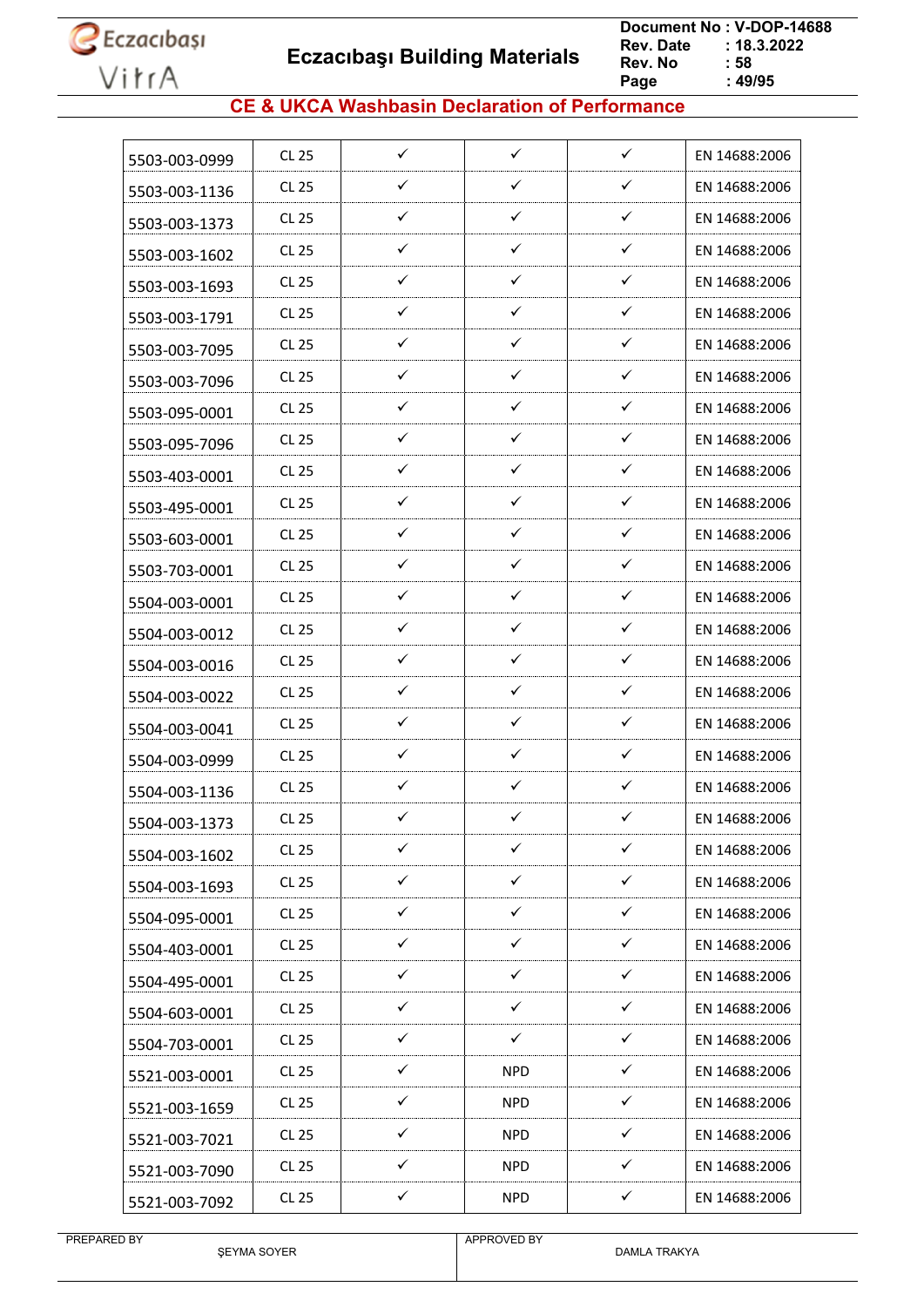**Eczacıbaşı Building Materials**

 **Document No : V-DOP-14688**  $: 18.3.2022$ <br> $: 58$ **Rev. No Page Page : 50/95**

#### **CE & UKCA Washbasin Declaration of Performance**

| 5521-095-0001 | <b>CL 25</b> | $\checkmark$ | <b>NPD</b>   | $\checkmark$ | EN 14688:2006 |
|---------------|--------------|--------------|--------------|--------------|---------------|
| 5522-003-0001 | <b>CL 25</b> | ✓            | $\checkmark$ | $\checkmark$ | EN 14688:2006 |
| 5522-003-0973 | CL 25        | $\checkmark$ | $\checkmark$ | $\checkmark$ | EN 14688:2006 |
| 5522-003-1136 | <b>CL 25</b> | ✓            | $\checkmark$ | $\checkmark$ | EN 14688:2006 |
| 5522-003-1373 | <b>CL 25</b> | ✓            | ✓            | ✓            | EN 14688:2006 |
| 5522-003-7200 | CL 25        | ✓            | ✓            | ✓            | EN 14688:2006 |
| 5522-095-0001 | <b>CL 25</b> | ✓            | ✓            | $\checkmark$ | EN 14688:2006 |
| 5522-403-0001 | CL 25        | $\checkmark$ | ✓            | ✓            | EN 14688:2006 |
| 5522-495-0001 | <b>CL 25</b> | $\checkmark$ | ✓            | $\checkmark$ | EN 14688:2006 |
| 5522-603-0001 | <b>CL 25</b> | ✓            | ✓            | $\checkmark$ | EN 14688:2006 |
| 5522-703-0001 | <b>CL 25</b> | ✓            | $\checkmark$ | $\checkmark$ | EN 14688:2006 |
| 5523-003-0001 | <b>CL 25</b> | ✓            | ✓            | ✓            | EN 14688:2006 |
| 5523-003-0041 | CL 25        | ✓            | $\checkmark$ | ✓            | EN 14688:2006 |
| 5523-003-0973 | <b>CL 25</b> | $\checkmark$ | $\checkmark$ | $\checkmark$ | EN 14688:2006 |
| 5523-003-1136 | <b>CL 25</b> | ✓            | ✓            | $\checkmark$ | EN 14688:2006 |
| 5523-003-1373 | <b>CL 25</b> | $\checkmark$ | ✓            | ✓            | EN 14688:2006 |
| 5523-003-7200 | <b>CL 25</b> | ✓            | ✓            | $\checkmark$ | EN 14688:2006 |
| 5523-095-0001 | <b>CL 25</b> | ✓            | ✓            | ✓            | EN 14688:2006 |
| 5523-403-0001 | <b>CL 25</b> | ✓            | ✓            | ✓            | EN 14688:2006 |
| 5523-495-0001 | <b>CL 25</b> | ✓            | ✓            | ✓            | EN 14688:2006 |
| 5523-703-0001 | <b>CL 25</b> | $\checkmark$ | ✓            | ✓            | EN 14688:2006 |
| 5524-003-0001 | <b>CL 25</b> | ✓            | <b>NPD</b>   | $\checkmark$ | EN 14688:2006 |
| 5524-003-0005 | CL 25        | ✓            | <b>NPD</b>   | ✓            | EN 14688:2006 |
| 5524-003-0016 | CL 25        | $\checkmark$ | <b>NPD</b>   | $\checkmark$ | EN 14688:2006 |
| 5524-003-0022 | CL 25        | ✓            | <b>NPD</b>   | $\checkmark$ | EN 14688:2006 |
| 5524-003-0039 | <b>CL 25</b> | $\checkmark$ | <b>NPD</b>   | $\checkmark$ | EN 14688:2006 |
| 5524-003-0041 | CL 25        | ✓            | <b>NPD</b>   | ✓            | EN 14688:2006 |
| 5524-003-7090 | <b>CL 25</b> | $\checkmark$ | <b>NPD</b>   | $\checkmark$ | EN 14688:2006 |
| 5524-003-7092 | CL 25        | $\checkmark$ | <b>NPD</b>   | $\checkmark$ | EN 14688:2006 |
| 5524-003-7093 | <b>CL 25</b> | $\checkmark$ | <b>NPD</b>   | $\checkmark$ | EN 14688:2006 |
| 5524-003-7097 | CL 25        | $\checkmark$ | <b>NPD</b>   | $\checkmark$ | EN 14688:2006 |
| 5524-003-7098 | <b>CL 25</b> | $\checkmark$ | <b>NPD</b>   | $\checkmark$ | EN 14688:2006 |
| 5524-095-0001 | CL 25        | ✓            | <b>NPD</b>   | ✓            | EN 14688:2006 |
| 5524-403-0001 | CL 25        | ✓            | <b>NPD</b>   | $\checkmark$ | EN 14688:2006 |

ŞEYMA SOYER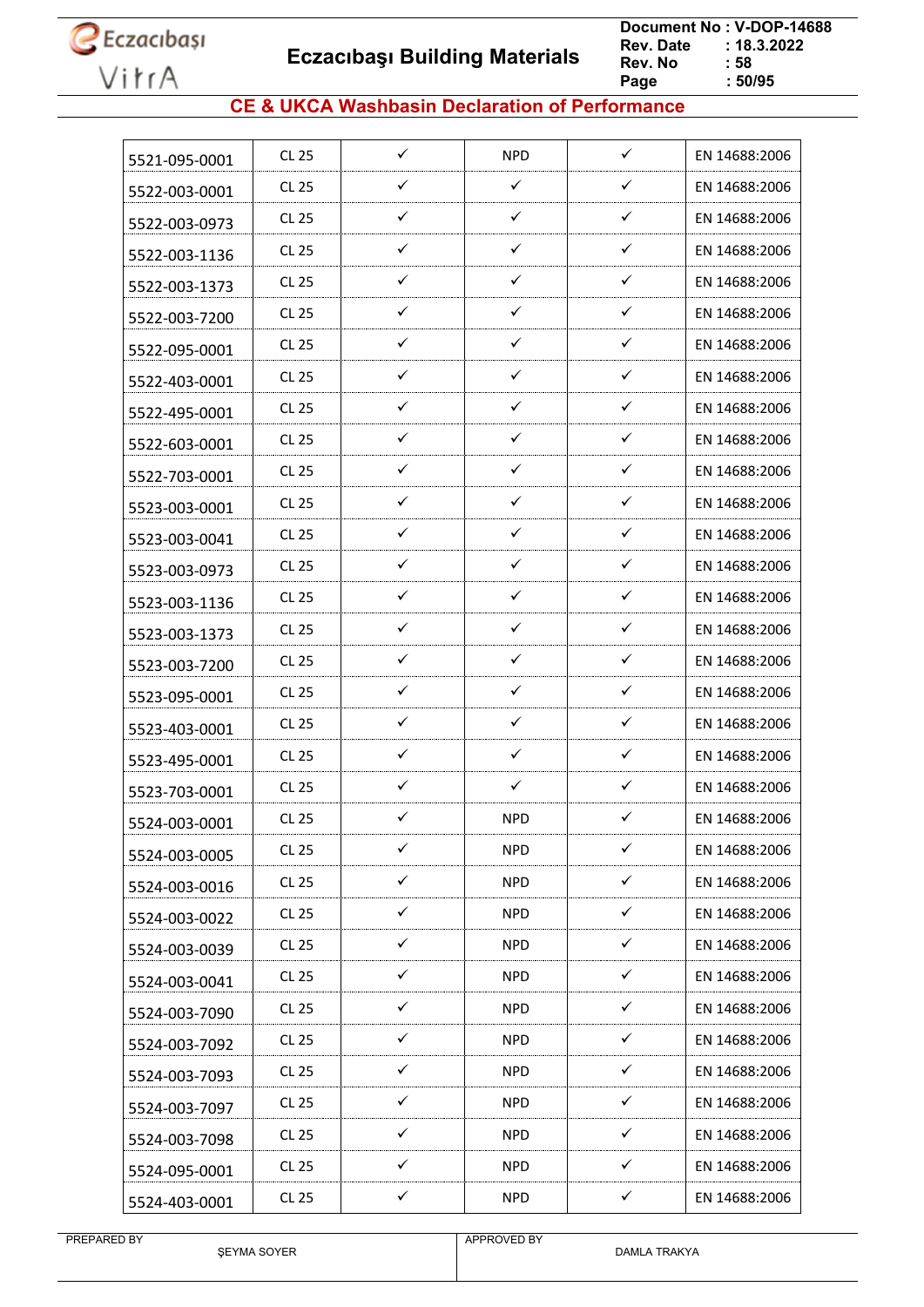**Eczacıbaşı Building Materials**

 **Document No : V-DOP-14688**  $: 18.3.2022$ <br> $: 58$ **Rev. No Page**  $: 51/95$ 

#### **CE & UKCA Washbasin Declaration of Performance**

| 5524-495-0001 | CL 25            | ✓            | <b>NPD</b>   | ✓            | EN 14688:2006 |
|---------------|------------------|--------------|--------------|--------------|---------------|
| 5524-603-0001 | CL 25            | ✓            | NPD          | ✓            | EN 14688:2006 |
| 5524-703-0001 | CL 25            | ✓            | <b>NPD</b>   | ✓            | EN 14688:2006 |
| 5525-003-0860 | <b>CL 20</b>     | ✓            | <b>NPD</b>   | ✓            | EN 14688:2006 |
| 5561-403-1187 | <b>CL 20</b>     | ✓            | ✓            | ✓            | EN 14688:2006 |
| 5562-403-1182 | CL 00            | ✓            | $\checkmark$ | ✓            | EN 14688:2006 |
| 5563-403-1183 | CL 25            | ✓            | <b>NPD</b>   | ✓            | EN 14688:2006 |
| 5564-403-1182 | CL 00            | ✓            | $\checkmark$ | ✓            | EN 14688:2006 |
| 5564-479-1182 | CL 00            | ✓            | ✓            | ✓            | EN 14688:2006 |
| 5565-403-1182 | CL 20            | $\checkmark$ | ✓            | $\checkmark$ | EN 14688:2006 |
| 5566-479-1182 | CL 00            | ✓            | ✓            | $\checkmark$ | EN 14688:2006 |
| 5569-403-1182 | CL 20            | ✓            | ✓            | ✓            | EN 14688:2006 |
| 5571-003-0937 | <b>CL 00</b>     | $\checkmark$ | ✓            | ✓            | EN 14688:2006 |
| 5571-003-1182 | CL 00            | ✓            | ✓            | ✓            | EN 14688:2006 |
| 5571-403-1182 | <b>CL 00</b>     | ✓            | ✓            | ✓            | EN 14688:2006 |
| 5572-003-0937 | CL 00            | ✓            | ✓            | ✓            | EN 14688:2006 |
| 5572-003-1182 | CL 00            | ✓            | ✓            | ✓            | EN 14688:2006 |
| 5572-403-1182 | <b>CL 00</b>     | $\checkmark$ | $\checkmark$ | ✓            | EN 14688:2006 |
| 5573-003-0937 | CL <sub>00</sub> | ✓            | ✓            | ✓            | EN 14688:2006 |
| 5573-003-1182 | CL 00            | ✓            | $\checkmark$ | ✓            | EN 14688:2006 |
| 5573-403-1182 | <b>CL 00</b>     | $\checkmark$ | $\checkmark$ | ✓            | EN 14688:2006 |
| 5574-003-0937 | CL 00            | ✓            | ✓            | ✓            | EN 14688:2006 |
| 5574-003-1182 | <b>CL 00</b>     | $\checkmark$ | $\checkmark$ | $\checkmark$ | EN 14688:2006 |
| 5574-003-1398 | <b>CL 00</b>     | $\checkmark$ | $\checkmark$ | $\checkmark$ | EN 14688:2006 |
| 5574-403-1182 | <b>CL 00</b>     | $\checkmark$ | $\checkmark$ | ✓            | EN 14688:2006 |
| 5581-003-0001 | CL 25            | $\checkmark$ | $\checkmark$ | $\checkmark$ | EN 14688:2006 |
| 5581-003-1181 | CL 25            | $\checkmark$ | $\checkmark$ | ✓            | EN 14688:2006 |
| 5581-403-1181 | CL 25            | $\checkmark$ | $\checkmark$ | $\checkmark$ | EN 14688:2006 |
| 5582-003-0001 | CL 25            | $\checkmark$ | $\checkmark$ | ✓            | EN 14688:2006 |
| 5582-003-1181 | CL 25            | ✓            | ✓            | ✓            | EN 14688:2006 |
| 5582-003-1676 | CL 25            | ✓            | ✓            | $\checkmark$ | EN 14688:2006 |
| 5582-403-1181 | <b>CL 25</b>     | $\checkmark$ | $\checkmark$ | ✓            | EN 14688:2006 |
| 5583-003-0001 | CL 25            | $\checkmark$ | ✓            | ✓            | EN 14688:2006 |
| 5583-003-1181 | <b>CL 25</b>     | $\checkmark$ | $\checkmark$ | $\checkmark$ | EN 14688:2006 |
|               |                  |              |              |              |               |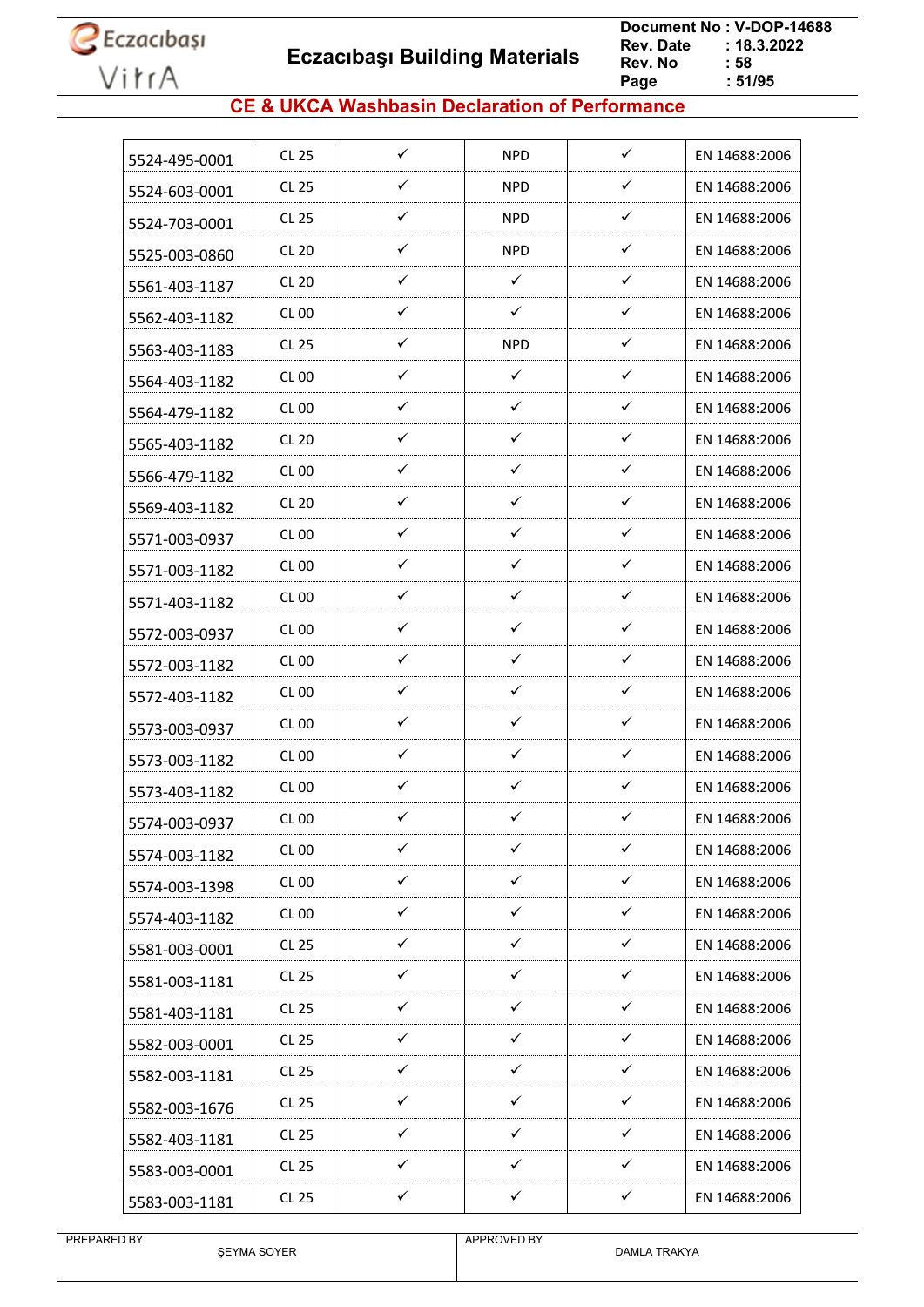**Eczacıbaşı Building Materials**

 **Document No : V-DOP-14688**  $: 18.3.2022$ <br> $: 58$ **Rev. No Page Page : 52/95**

#### **CE & UKCA Washbasin Declaration of Performance**

| 5583-403-1181 | <b>CL 25</b> | $\checkmark$ | $\checkmark$ | $\checkmark$ | EN 14688:2006 |
|---------------|--------------|--------------|--------------|--------------|---------------|
| 5584-003-0001 | <b>CL 25</b> | ✓            | ✓            | $\checkmark$ | EN 14688:2006 |
| 5584-003-1181 | CL 25        | ✓            | ✓            | $\checkmark$ | EN 14688:2006 |
| 5584-403-1181 | <b>CL 25</b> | ✓            | ✓            | $\checkmark$ | EN 14688:2006 |
| 5584-403-1451 | CL 25        | ✓            | ✓            | ✓            | EN 14688:2006 |
| 5597-003-0028 | CL 25        | ✓            | <b>NPD</b>   | $\checkmark$ | EN 14688:2006 |
| 5597-003-0029 | <b>CL 25</b> | ✓            | <b>NPD</b>   | ✓            | EN 14688:2006 |
| 5597-003-0116 | CL 25        | ✓            | NPD.         | $\checkmark$ | EN 14688:2006 |
| 5597-003-0881 | <b>CL 25</b> | ✓            | <b>NPD</b>   | ✓            | EN 14688:2006 |
| 5597-003-1452 | <b>CL 25</b> | ✓            | <b>NPD</b>   | ✓            | EN 14688:2006 |
| 5597-003-7092 | <b>CL 25</b> | ✓            | <b>NPD</b>   | $\checkmark$ | EN 14688:2006 |
| 5597-095-0028 | <b>CL 25</b> | ✓            | <b>NPD</b>   | ✓            | EN 14688:2006 |
| 5597-095-0029 | CL 25        | ✓            | <b>NPD</b>   | ✓            | EN 14688:2006 |
| 5597-403-0028 | <b>CL 25</b> | $\checkmark$ | <b>NPD</b>   | ✓            | EN 14688:2006 |
| 5597-403-0029 | <b>CL 25</b> | ✓            | <b>NPD</b>   | ✓            | EN 14688:2006 |
| 5597-495-0028 | CL 25        | ✓            | <b>NPD</b>   | $\checkmark$ | EN 14688:2006 |
| 5597-495-0029 | <b>CL 25</b> | ✓            | <b>NPD</b>   | ✓            | EN 14688:2006 |
| 5597-603-0028 | CL 25        | ✓            | <b>NPD</b>   | ✓            | EN 14688:2006 |
| 5597-603-0029 | <b>CL 25</b> | ✓            | <b>NPD</b>   | ✓            | EN 14688:2006 |
| 5597-703-0028 | <b>CL 25</b> | ✓            | <b>NPD</b>   | ✓            | EN 14688:2006 |
| 5597-703-0029 | CL 25        | ✓            | <b>NPD</b>   | ✓            | EN 14688:2006 |
| 5598-003-0001 | <b>CL 25</b> | ✓            | <b>NPD</b>   | ✓            | EN 14688:2006 |
| 5598-003-0005 | <b>CL 25</b> | ✓            | <b>NPD</b>   | $\checkmark$ | EN 14688:2006 |
| 5598-003-0012 | CL 25        | $\checkmark$ | <b>NPD</b>   | $\checkmark$ | EN 14688:2006 |
| 5598-003-1659 | <b>CL 25</b> | ✓            | <b>NPD</b>   | $\checkmark$ | EN 14688:2006 |
| 5598-003-7021 | <b>CL 25</b> | $\checkmark$ | <b>NPD</b>   | $\checkmark$ | EN 14688:2006 |
| 5598-003-7090 | CL 25        | ✓            | <b>NPD</b>   | $\checkmark$ | EN 14688:2006 |
| 5598-003-7119 | <b>CL 25</b> | $\checkmark$ | <b>NPD</b>   | $\checkmark$ | EN 14688:2006 |
| 5598-095-0001 | CL 25        | $\checkmark$ | <b>NPD</b>   | $\checkmark$ | EN 14688:2006 |
| 5598-403-0001 | CL 25        | $\checkmark$ | <b>NPD</b>   | ✓            | EN 14688:2006 |
| 5598-495-0001 | CL 25        | $\checkmark$ | <b>NPD</b>   | ✓            | EN 14688:2006 |
| 5598-603-0001 | CL 25        | $\checkmark$ | <b>NPD</b>   | $\checkmark$ | EN 14688:2006 |
| 5598-703-0001 | CL 25        | ✓            | <b>NPD</b>   | ✓            | EN 14688:2006 |
| 5623-003-7060 | CL 25        | ✓            | $\checkmark$ | ✓            | EN 14688:2006 |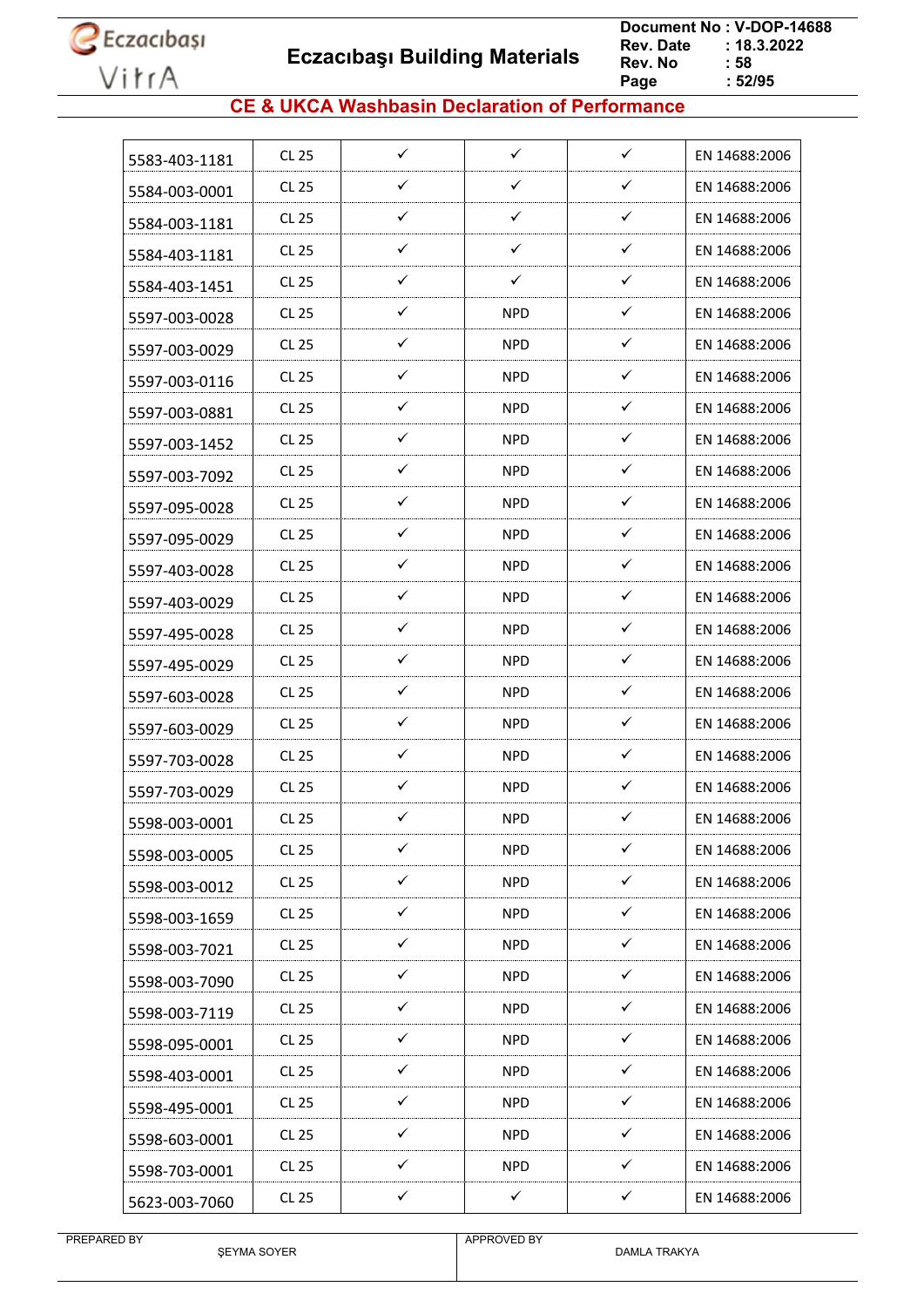**Eczacıbaşı Building Materials**

 **Document No : V-DOP-14688**  $: 18.3.2022$ <br> $: 58$ **Rev. No Page Page : 53/95**

#### **CE & UKCA Washbasin Declaration of Performance**

| 5625-003-7060 | CL 25        | ✓            | $\checkmark$ | $\checkmark$ | EN 14688:2006 |
|---------------|--------------|--------------|--------------|--------------|---------------|
| 5626-003-7060 | CL 00        | ✓            | ✓            | ✓            | EN 14688:2006 |
| 5631-003-0001 | CL 25        | $\checkmark$ | $\checkmark$ | $\checkmark$ | EN 14688:2006 |
| 5631-003-1027 | CL 25        | ✓            | $\checkmark$ | $\checkmark$ | EN 14688:2006 |
| 5631-090-1027 | CL 25        | ✓            | ✓            | ✓            | EN 14688:2006 |
| 5632-003-0001 | CL 25        | ✓            | $\checkmark$ | $\checkmark$ | EN 14688:2006 |
| 5632-003-1027 | <b>CL 25</b> | ✓            | ✓            | ✓            | EN 14688:2006 |
| 5633-003-0001 | CL 25        | ✓            | ✓            | ✓            | EN 14688:2006 |
| 5633-003-1027 | CL 25        | ✓            | ✓            | ✓            | EN 14688:2006 |
| 5633-003-7095 | CL 25        | ✓            | ✓            | ✓            | EN 14688:2006 |
| 5633-090-1027 | CL 25        | ✓            | $\checkmark$ | ✓            | EN 14688:2006 |
| 5634-003-0001 | CL 25        | ✓            | $\checkmark$ | ✓            | EN 14688:2006 |
| 5634-003-1027 | CL 25        | ✓            | ✓            | ✓            | EN 14688:2006 |
| 5634-090-1027 | CL 25        | $\checkmark$ | $\checkmark$ | ✓            | EN 14688:2006 |
| 5635-003-0001 | CL 25        | ✓            | ✓            | ✓            | EN 14688:2006 |
| 5635-003-0041 | CL 25        | ✓            | ✓            | ✓            | EN 14688:2006 |
| 5635-003-7090 | CL 25        | ✓            | $\checkmark$ | $\checkmark$ | EN 14688:2006 |
| 5635-003-7092 | CL 25        | ✓            | ✓            | ✓            | EN 14688:2006 |
| 5635-403-0001 | CL 25        | ✓            | ✓            | ✓            | EN 14688:2006 |
| 5637-003-0001 | CL 25        | ✓            | <b>NPD</b>   | ✓            | EN 14688:2006 |
| 5637-403-0001 | CL 25        | ✓            | <b>NPD</b>   | ✓            | EN 14688:2006 |
| 5641-003-0029 | CL 25        | ✓            | ✓            | ✓            | EN 14688:2006 |
| 5641-403-1034 | <b>CL 25</b> | ✓            | ✓            | ✓            | EN 14688:2006 |
| 5642-003-0001 | CL 25        | $\checkmark$ | $\checkmark$ | $\checkmark$ | EN 14688:2006 |
| 5642-003-1027 | <b>CL 25</b> | $\checkmark$ | $\checkmark$ | ✓            | EN 14688:2006 |
| 5642-403-1027 | CL 25        | $\checkmark$ | $\checkmark$ | $\checkmark$ | EN 14688:2006 |
| 5642-403-1044 | CL 25        | $\checkmark$ | $\checkmark$ | $\checkmark$ | EN 14688:2006 |
| 5643-003-0001 | <b>CL 25</b> | $\checkmark$ | ✓            | ✓            | EN 14688:2006 |
| 5643-003-1027 | <b>CL 25</b> | $\checkmark$ | $\checkmark$ | $\checkmark$ | EN 14688:2006 |
| 5643-003-1276 | CL 25        | ✓            | ✓            | ✓            | EN 14688:2006 |
| 5643-403-1027 | <b>CL 25</b> | ✓            | ✓            | ✓            | EN 14688:2006 |
| 5643-403-1044 | CL 25        | $\checkmark$ | $\checkmark$ | $\checkmark$ | EN 14688:2006 |
| 5644-003-0001 | CL 25        | ✓            | $\checkmark$ | ✓            | EN 14688:2006 |
| 5644-003-1027 | <b>CL 25</b> | $\checkmark$ | $\checkmark$ | $\checkmark$ | EN 14688:2006 |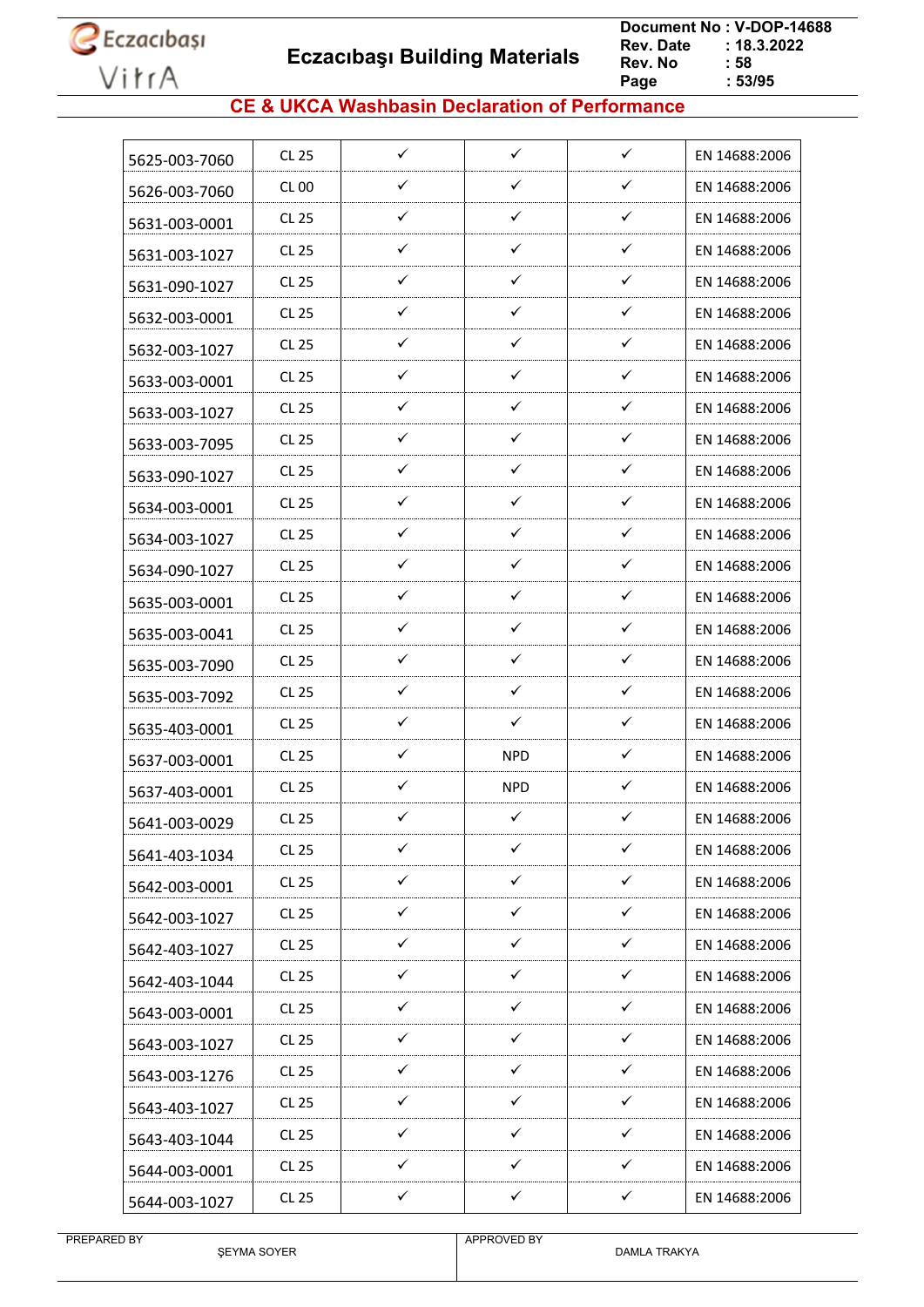**Eczacıbaşı Building Materials**

 **Document No : V-DOP-14688**  $: 18.3.2022$ <br> $: 58$ **Rev. No Page Page : 54/95**

#### **CE & UKCA Washbasin Declaration of Performance**

| 5644-403-1027 | CL 25            | $\checkmark$ | $\checkmark$ | $\checkmark$ | EN 14688:2006 |
|---------------|------------------|--------------|--------------|--------------|---------------|
| 5646-003-0001 | CL 25            | ✓            | ✓            | $\checkmark$ | EN 14688:2006 |
| 5646-003-0033 | CL 25            | ✓            | ✓            | ✓            | EN 14688:2006 |
| 5646-003-1027 | CL 25            | $\checkmark$ | ✓            | $\checkmark$ | EN 14688:2006 |
| 5646-003-1276 | CL 25            | ✓            | ✓            | ✓            | EN 14688:2006 |
| 5646-003-1514 | CL 25            | ✓            | $\checkmark$ | ✓            | EN 14688:2006 |
| 5646-403-1027 | <b>CL 25</b>     | ✓            | ✓            | $\checkmark$ | EN 14688:2006 |
| 5647-003-0001 | <b>CL 00</b>     | ✓            | ✓            | $\checkmark$ | EN 14688:2006 |
| 5647-003-0033 | CL 00            | ✓            | ✓            | $\checkmark$ | EN 14688:2006 |
| 5647-003-1027 | CL 00            | ✓            | ✓            | $\checkmark$ | EN 14688:2006 |
| 5647-003-1276 | CL 00            | ✓            | $\checkmark$ | $\checkmark$ | EN 14688:2006 |
| 5647-403-1027 | CL 00            | ✓            | ✓            | ✓            | EN 14688:2006 |
| 5650-401-0016 | CL 00            | ✓            | <b>NPD</b>   | $\checkmark$ | EN 14688:2006 |
| 5650-403-0016 | CL 00            | $\checkmark$ | <b>NPD</b>   | $\checkmark$ | EN 14688:2006 |
| 5650-403-1538 | CL 00            | ✓            | <b>NPD</b>   | ✓            | EN 14688:2006 |
| 5650-470-0016 | CL 00            | ✓            | <b>NPD</b>   | ✓            | EN 14688:2006 |
| 5650-483-0016 | CL 00            | ✓            | <b>NPD</b>   | $\checkmark$ | EN 14688:2006 |
| 5650-601-0016 | CL 00            | ✓            | <b>NPD</b>   | ✓            | EN 14688:2006 |
| 5650-603-0016 | CL <sub>00</sub> | ✓            | <b>NPD</b>   | ✓            | EN 14688:2006 |
| 5650-670-0016 | CL 00            | ✓            | <b>NPD</b>   | $\checkmark$ | EN 14688:2006 |
| 5650-701-0016 | <b>CL 00</b>     | ✓            | NPD          | ✓            | EN 14688:2006 |
| 5650-770-0016 | <b>CL 00</b>     | ✓            | <b>NPD</b>   | ✓            | EN 14688:2006 |
| 5651-401-0016 | <b>CL 00</b>     | ✓            | <b>NPD</b>   | ✓            | EN 14688:2006 |
| 5651-403-0016 | <b>CL 00</b>     | $\checkmark$ | <b>NPD</b>   | $\checkmark$ | EN 14688:2006 |
| 5651-470-0016 | CL 00            | $\checkmark$ | NPD.         | $\checkmark$ | EN 14688:2006 |
| 5651-483-0016 | <b>CL 00</b>     | ✓            | <b>NPD</b>   | ✓            | EN 14688:2006 |
| 5651-601-0016 | <b>CL 00</b>     | $\checkmark$ | <b>NPD</b>   | $\checkmark$ | EN 14688:2006 |
| 5651-603-0016 | <b>CL 00</b>     | $\checkmark$ | <b>NPD</b>   | $\checkmark$ | EN 14688:2006 |
| 5651-701-0016 | <b>CL 00</b>     | $\checkmark$ | <b>NPD</b>   | $\checkmark$ | EN 14688:2006 |
| 5651-703-0016 | CL 00            | $\checkmark$ | <b>NPD</b>   | $\checkmark$ | EN 14688:2006 |
| 5652-401-0016 | <b>CL 00</b>     | $\checkmark$ | <b>NPD</b>   | $\checkmark$ | EN 14688:2006 |
| 5652-403-0016 | <b>CL 00</b>     | $\checkmark$ | <b>NPD</b>   | $\checkmark$ | EN 14688:2006 |
| 5652-420-0016 | <b>CL 00</b>     | ✓            | <b>NPD</b>   | ✓            | EN 14688:2006 |
| 5652-470-0016 | <b>CL 00</b>     | $\checkmark$ | <b>NPD</b>   | $\checkmark$ | EN 14688:2006 |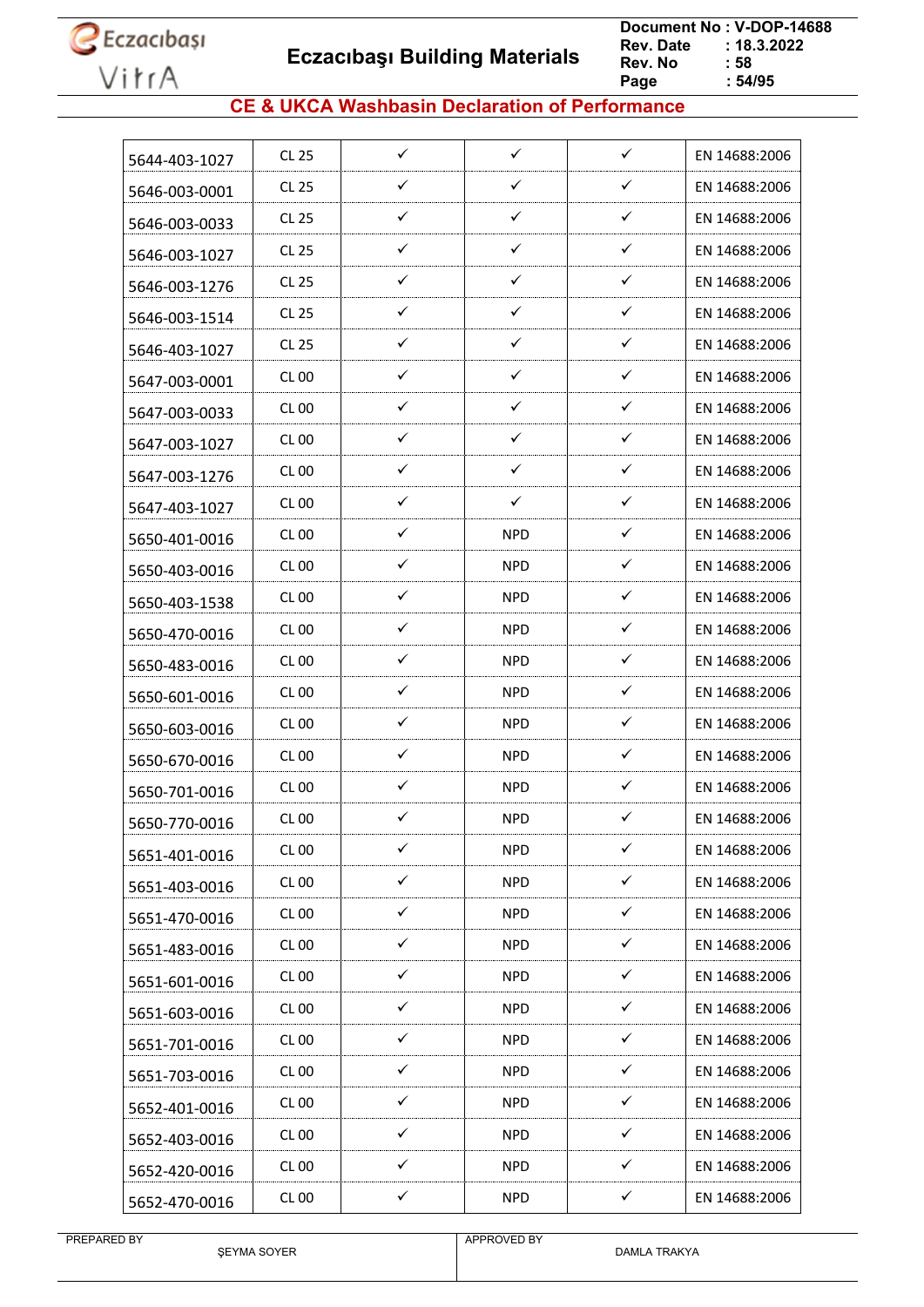

 **Eczacıbaşı Building Materials**

 **Document No : V-DOP-14688**  $: 18.3.2022$ <br> $: 58$ **Rev. No Page Page : 55/95**

#### **CE & UKCA Washbasin Declaration of Performance**

| 5652-483-0016 | <b>CL 00</b> | ✓            | <b>NPD</b>   | $\checkmark$ | EN 14688:2006 |
|---------------|--------------|--------------|--------------|--------------|---------------|
| 5653-401-0016 | <b>CL 00</b> | ✓            | <b>NPD</b>   | ✓            | EN 14688:2006 |
| 5653-403-0016 | <b>CL 00</b> | ✓            | <b>NPD</b>   | ✓            | EN 14688:2006 |
| 5653-470-0016 | <b>CL 00</b> | ✓            | <b>NPD</b>   | ✓            | EN 14688:2006 |
| 5653-483-0016 | CL 00        | ✓            | <b>NPD</b>   | ✓            | EN 14688:2006 |
| 5654-401-0016 | <b>CL 00</b> | ✓            | <b>NPD</b>   | $\checkmark$ | EN 14688:2006 |
| 5654-403-0016 | CL00         | ✓            | <b>NPD</b>   | ✓            | EN 14688:2006 |
| 5654-470-0016 | CL 00        | ✓            | <b>NPD</b>   | ✓            | EN 14688:2006 |
| 5654-483-0016 | CL 00        | ✓            | <b>NPD</b>   | ✓            | EN 14688:2006 |
| 5655-001-0016 | CL 00        | ✓            | <b>NPD</b>   | $\checkmark$ | EN 14688:2006 |
| 5655-003-0016 | <b>CL 00</b> | ✓            | <b>NPD</b>   | ✓            | EN 14688:2006 |
| 5655-070-0016 | CL 00        | ✓            | NPD.         | ✓            | EN 14688:2006 |
| 5655-083-0016 | CL 00        | ✓            | <b>NPD</b>   | $\checkmark$ | EN 14688:2006 |
| 5655-401-0016 | CL 00        | ✓            | <b>NPD</b>   | ✓            | EN 14688:2006 |
| 5655-403-0016 | <b>CL 00</b> | ✓            | <b>NPD</b>   | ✓            | EN 14688:2006 |
| 5655-403-1538 | CL 00        | $\checkmark$ | <b>NPD</b>   | ✓            | EN 14688:2006 |
| 5655-470-0016 | <b>CL 00</b> | ✓            | <b>NPD</b>   | ✓            | EN 14688:2006 |
| 5655-483-0016 | CL 00        | ✓            | <b>NPD</b>   | $\checkmark$ | EN 14688:2006 |
| 5658-003-0012 | CL 25        | ✓            | ✓            | ✓            | EN 14688:2006 |
| 5658-003-1474 | <b>CL 25</b> | ✓            | ✓            | ✓            | EN 14688:2006 |
| 5658-003-1586 | <b>CL 25</b> | ✓            | ✓            | ✓            | EN 14688:2006 |
| 5658-003-1588 | <b>CL 25</b> | ✓            | ✓            | ✓            | EN 14688:2006 |
| 5658-003-1589 | <b>CL 25</b> | $\checkmark$ | $\checkmark$ | $\checkmark$ | EN 14688:2006 |
| 5658-403-1474 | CL 25        | $\checkmark$ | $\checkmark$ | $\checkmark$ | EN 14688:2006 |
| 5658-403-1586 | <b>CL 25</b> | $\checkmark$ | ✓            | ✓            | EN 14688:2006 |
| 5658-403-1588 | CL 25        | $\checkmark$ | $\checkmark$ | $\checkmark$ | EN 14688:2006 |
| 5658-403-1589 | CL 25        | ✓            | ✓            | ✓            | EN 14688:2006 |
| 5660-003-0001 | CL 25        | $\checkmark$ | $\checkmark$ | $\checkmark$ | EN 14688:2006 |
| 5660-003-0012 | CL 25        | $\checkmark$ | $\checkmark$ | $\checkmark$ | EN 14688:2006 |
| 5660-003-0041 | <b>CL 25</b> | ✓            | ✓            | ✓            | EN 14688:2006 |
| 5660-003-0673 | CL 25        | $\checkmark$ | ✓            | $\checkmark$ | EN 14688:2006 |
| 5660-003-0937 | <b>CL 25</b> | $\checkmark$ | ✓            | $\checkmark$ | EN 14688:2006 |
| 5660-003-0973 | CL 25        | $\checkmark$ | $\checkmark$ | ✓            | EN 14688:2006 |
| 5660-403-0001 | <b>CL 25</b> | $\checkmark$ | $\checkmark$ | $\checkmark$ | EN 14688:2006 |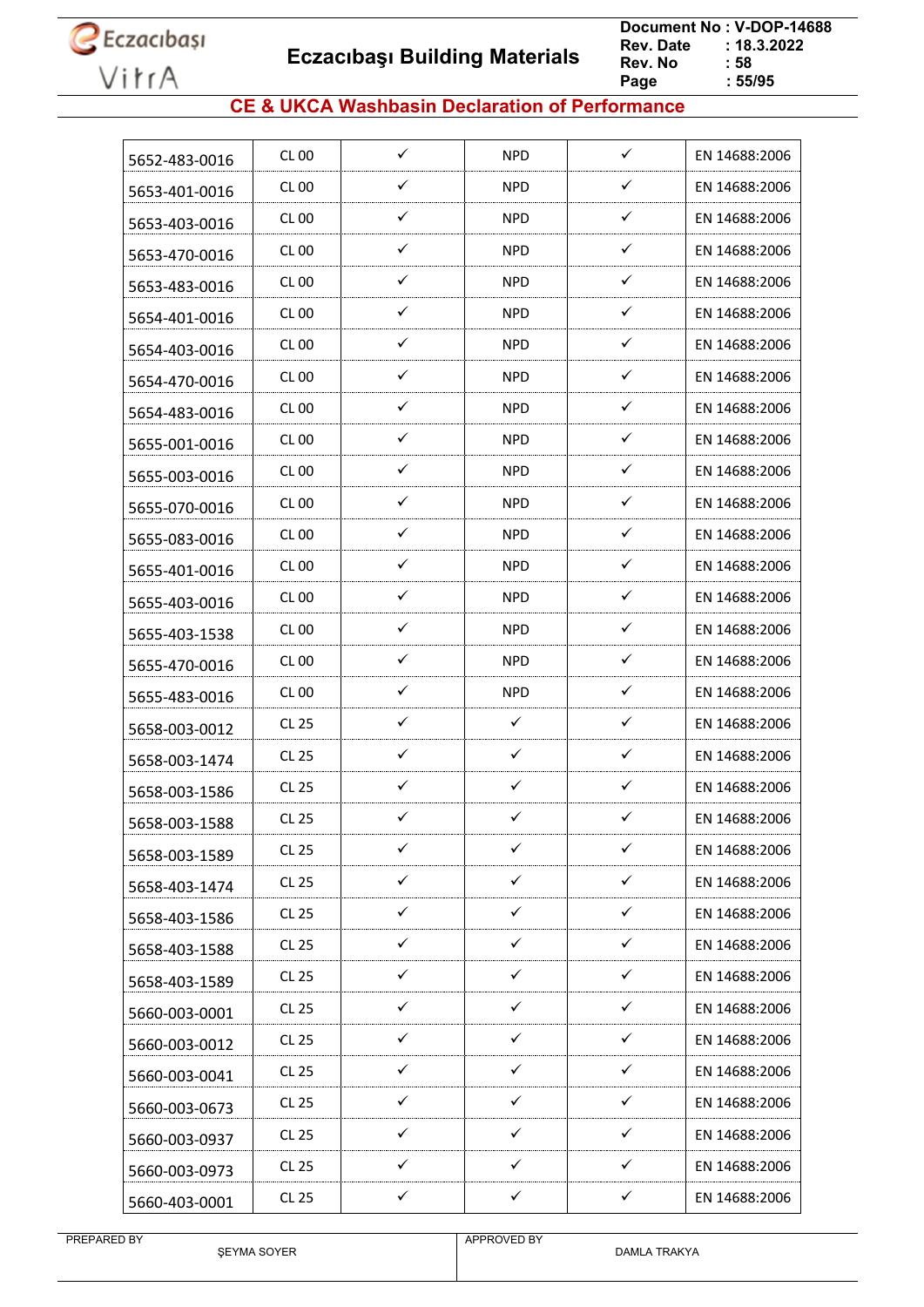**Eczacıbaşı Building Materials**

 **Document No : V-DOP-14688**  $: 18.3.2022$ <br> $: 58$ **Rev. No Page Page : 56/95**

#### **CE & UKCA Washbasin Declaration of Performance**

| 5660-403-0041 | CL 25        | $\checkmark$ | $\checkmark$ | $\checkmark$ | EN 14688:2006 |
|---------------|--------------|--------------|--------------|--------------|---------------|
| 5660-403-0937 | CL 25        | ✓            | ✓            | ✓            | EN 14688:2006 |
| 5660-403-0973 | CL 25        | $\checkmark$ | $\checkmark$ | $\checkmark$ | EN 14688:2006 |
| 5661-003-0001 | CL 25        | ✓            | $\checkmark$ | ✓            | EN 14688:2006 |
| 5661-003-0016 | CL 25        | ✓            | ✓            | ✓            | EN 14688:2006 |
| 5661-003-0041 | CL 25        | ✓            | $\checkmark$ | ✓            | EN 14688:2006 |
| 5661-003-0937 | <b>CL 25</b> | ✓            | ✓            | ✓            | EN 14688:2006 |
| 5661-003-0973 | CL 25        | ✓            | ✓            | ✓            | EN 14688:2006 |
| 5661-003-1574 | CL 25        | ✓            | ✓            | ✓            | EN 14688:2006 |
| 5661-403-0001 | CL 25        | ✓            | ✓            | ✓            | EN 14688:2006 |
| 5661-403-0041 | CL 25        | ✓            | $\checkmark$ | ✓            | EN 14688:2006 |
| 5661-403-0937 | CL 25        | ✓            | $\checkmark$ | ✓            | EN 14688:2006 |
| 5661-403-0973 | CL 25        | ✓            | ✓            | ✓            | EN 14688:2006 |
| 5662-003-0001 | CL 25        | $\checkmark$ | $\checkmark$ | ✓            | EN 14688:2006 |
| 5662-003-0012 | CL 25        | ✓            | ✓            | ✓            | EN 14688:2006 |
| 5662-003-0016 | CL 25        | ✓            | ✓            | ✓            | EN 14688:2006 |
| 5662-003-0033 | CL 25        | ✓            | ✓            | ✓            | EN 14688:2006 |
| 5662-003-0041 | CL 25        | ✓            | ✓            | ✓            | EN 14688:2006 |
| 5662-003-0937 | CL 25        | ✓            | ✓            | ✓            | EN 14688:2006 |
| 5662-003-0973 | CL 25        | ✓            | ✓            | ✓            | EN 14688:2006 |
| 5662-003-1650 | CL 25        | ✓            | ✓            | ✓            | EN 14688:2006 |
| 5662-003-1734 | CL 25        | ✓            | ✓            | ✓            | EN 14688:2006 |
| 5662-050-0937 | CL 25        | ✓            | ✓            | ✓            | EN 14688:2006 |
| 5662-403-0001 | CL 25        | $\checkmark$ | $\checkmark$ | $\checkmark$ | EN 14688:2006 |
| 5662-403-0041 | <b>CL 25</b> | ✓            | $\checkmark$ | ✓            | EN 14688:2006 |
| 5662-403-0937 | CL 25        | $\checkmark$ | $\checkmark$ | $\checkmark$ | EN 14688:2006 |
| 5662-403-0973 | CL 25        | $\checkmark$ | $\checkmark$ | ✓            | EN 14688:2006 |
| 5662-603-0001 | CL 25        | $\checkmark$ | ✓            | ✓            | EN 14688:2006 |
| 5663-003-0001 | CL 25        | $\checkmark$ | $\checkmark$ | $\checkmark$ | EN 14688:2006 |
| 5663-003-0041 | CL 25        | ✓            | ✓            | ✓            | EN 14688:2006 |
| 5663-003-0937 | <b>CL 25</b> | ✓            | ✓            | ✓            | EN 14688:2006 |
| 5663-003-0973 | CL 25        | $\checkmark$ | $\checkmark$ | ✓            | EN 14688:2006 |
| 5663-003-1650 | CL 25        | ✓            | $\checkmark$ | ✓            | EN 14688:2006 |
| 5663-003-1734 | <b>CL 25</b> | $\checkmark$ | $\checkmark$ | $\checkmark$ | EN 14688:2006 |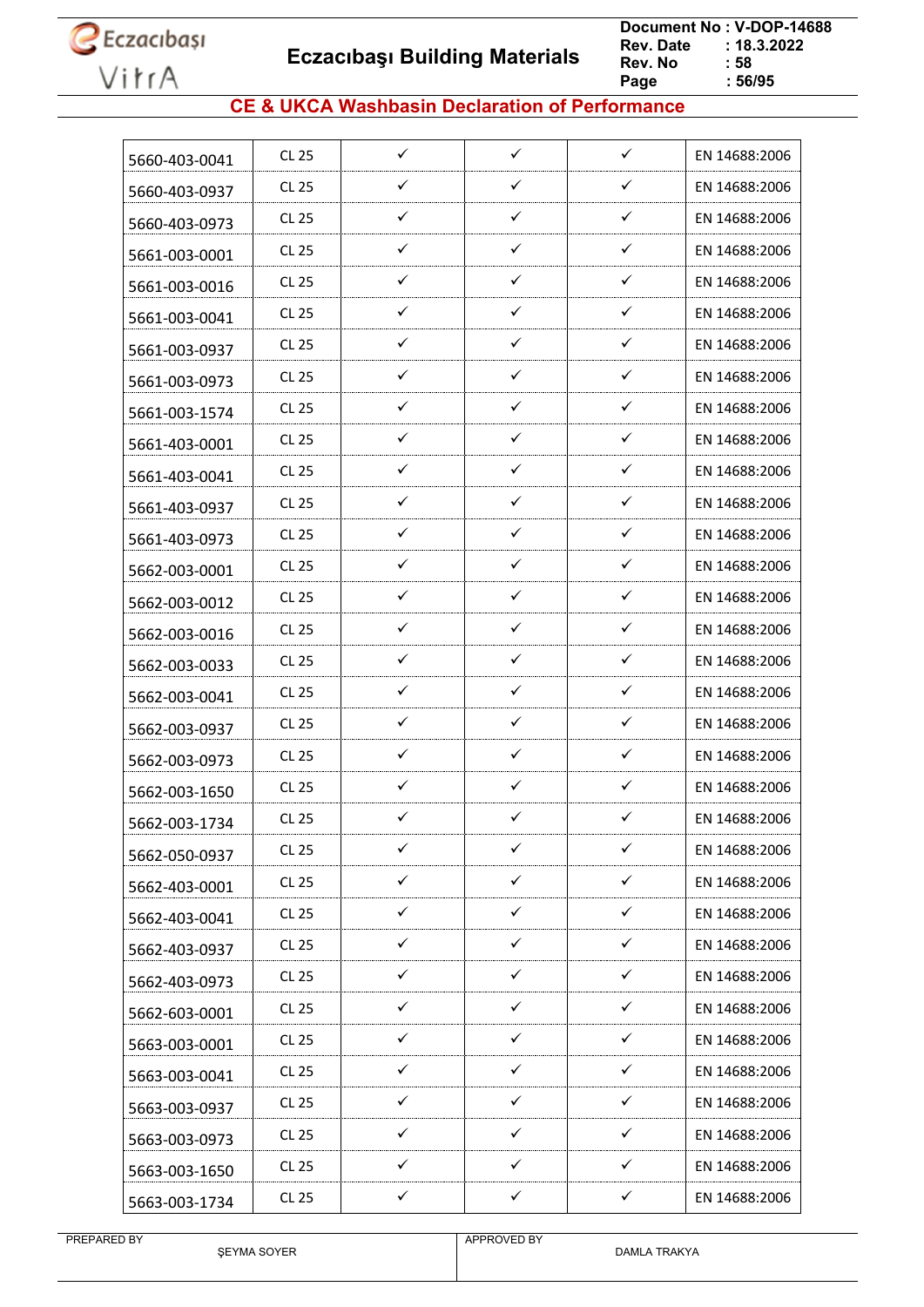**Eczacıbaşı Building Materials**

 **Document No : V-DOP-14688**  $: 18.3.2022$ <br> $: 58$ **Rev. No Page Page : 57/95**

#### **CE & UKCA Washbasin Declaration of Performance**

| 5663-403-0001 | <b>CL 25</b> | $\checkmark$ | $\checkmark$ | $\checkmark$ | EN 14688:2006 |
|---------------|--------------|--------------|--------------|--------------|---------------|
| 5663-403-0041 | <b>CL 25</b> | ✓            | ✓            | $\checkmark$ | EN 14688:2006 |
| 5663-403-0937 | <b>CL 25</b> | $\checkmark$ | $\checkmark$ | ✓            | EN 14688:2006 |
| 5663-403-0973 | <b>CL 25</b> | ✓            | ✓            | $\checkmark$ | EN 14688:2006 |
| 5664-003-0001 | <b>CL 25</b> | ✓            | ✓            | ✓            | EN 14688:2006 |
| 5664-003-0041 | CL 25        | ✓            | $\checkmark$ | ✓            | EN 14688:2006 |
| 5664-003-0937 | <b>CL 25</b> | ✓            | ✓            | $\checkmark$ | EN 14688:2006 |
| 5664-003-0973 | <b>CL 25</b> | ✓            | ✓            | ✓            | EN 14688:2006 |
| 5664-403-0001 | <b>CL 25</b> | ✓            | $\checkmark$ | ✓            | EN 14688:2006 |
| 5664-403-0041 | <b>CL 25</b> | ✓            | ✓            | $\checkmark$ | EN 14688:2006 |
| 5664-403-0937 | <b>CL 25</b> | ✓            | $\checkmark$ | $\checkmark$ | EN 14688:2006 |
| 5664-403-0973 | <b>CL 25</b> | ✓            | ✓            | ✓            | EN 14688:2006 |
| 5665-003-0029 | <b>CL 25</b> | ✓            | <b>NPD</b>   | ✓            | EN 14688:2006 |
| 5665-003-0294 | <b>CL 25</b> | $\checkmark$ | <b>NPD</b>   | ✓            | EN 14688:2006 |
| 5665-403-0029 | <b>CL 25</b> | ✓            | <b>NPD</b>   | ✓            | EN 14688:2006 |
| 5665-403-0294 | <b>CL 25</b> | $\checkmark$ | NPD          | ✓            | EN 14688:2006 |
| 5666-003-0012 | <b>CL 25</b> | ✓            | NPD          | $\checkmark$ | EN 14688:2006 |
| 5666-003-0016 | <b>CL 25</b> | ✓            | <b>NPD</b>   | ✓            | EN 14688:2006 |
| 5666-003-0673 | <b>CL 25</b> | ✓            | NPD          | ✓            | EN 14688:2006 |
| 5666-003-1082 | <b>CL 25</b> | ✓            | <b>NPD</b>   | ✓            | EN 14688:2006 |
| 5666-003-1083 | CL 25        | ✓            | <b>NPD</b>   | ✓            | EN 14688:2006 |
| 5666-003-1398 | <b>CL 00</b> | ✓            | <b>NPD</b>   | $\checkmark$ | EN 14688:2006 |
| 5666-403-0012 | CL 25        | ✓            | <b>NPD</b>   | ✓            | EN 14688:2006 |
| 5666-403-0016 | CL 25        | $\checkmark$ | <b>NPD</b>   | $\checkmark$ | EN 14688:2006 |
| 5666-403-0673 | CL 25        | ✓            | <b>NPD</b>   | $\checkmark$ | EN 14688:2006 |
| 5666-403-1082 | <b>CL 25</b> | ✓            | <b>NPD</b>   | $\checkmark$ | EN 14688:2006 |
| 5666-403-1083 | CL 25        | ✓            | <b>NPD</b>   | ✓            | EN 14688:2006 |
| 5666-403-1398 | <b>CL 00</b> | $\checkmark$ | <b>NPD</b>   | $\checkmark$ | EN 14688:2006 |
| 5667-003-0012 | CL 25        | $\checkmark$ | <b>NPD</b>   | $\checkmark$ | EN 14688:2006 |
| 5667-003-0016 | <b>CL 00</b> | $\checkmark$ | <b>NPD</b>   | $\checkmark$ | EN 14688:2006 |
| 5667-003-0673 | CL 25        | $\checkmark$ | <b>NPD</b>   | $\checkmark$ | EN 14688:2006 |
| 5667-003-1082 | <b>CL 25</b> | $\checkmark$ | <b>NPD</b>   | $\checkmark$ | EN 14688:2006 |
| 5667-003-1083 | <b>CL 00</b> | ✓            | <b>NPD</b>   | ✓            | EN 14688:2006 |
| 5667-003-1398 | <b>CL 00</b> | ✓            | <b>NPD</b>   | ✓            | EN 14688:2006 |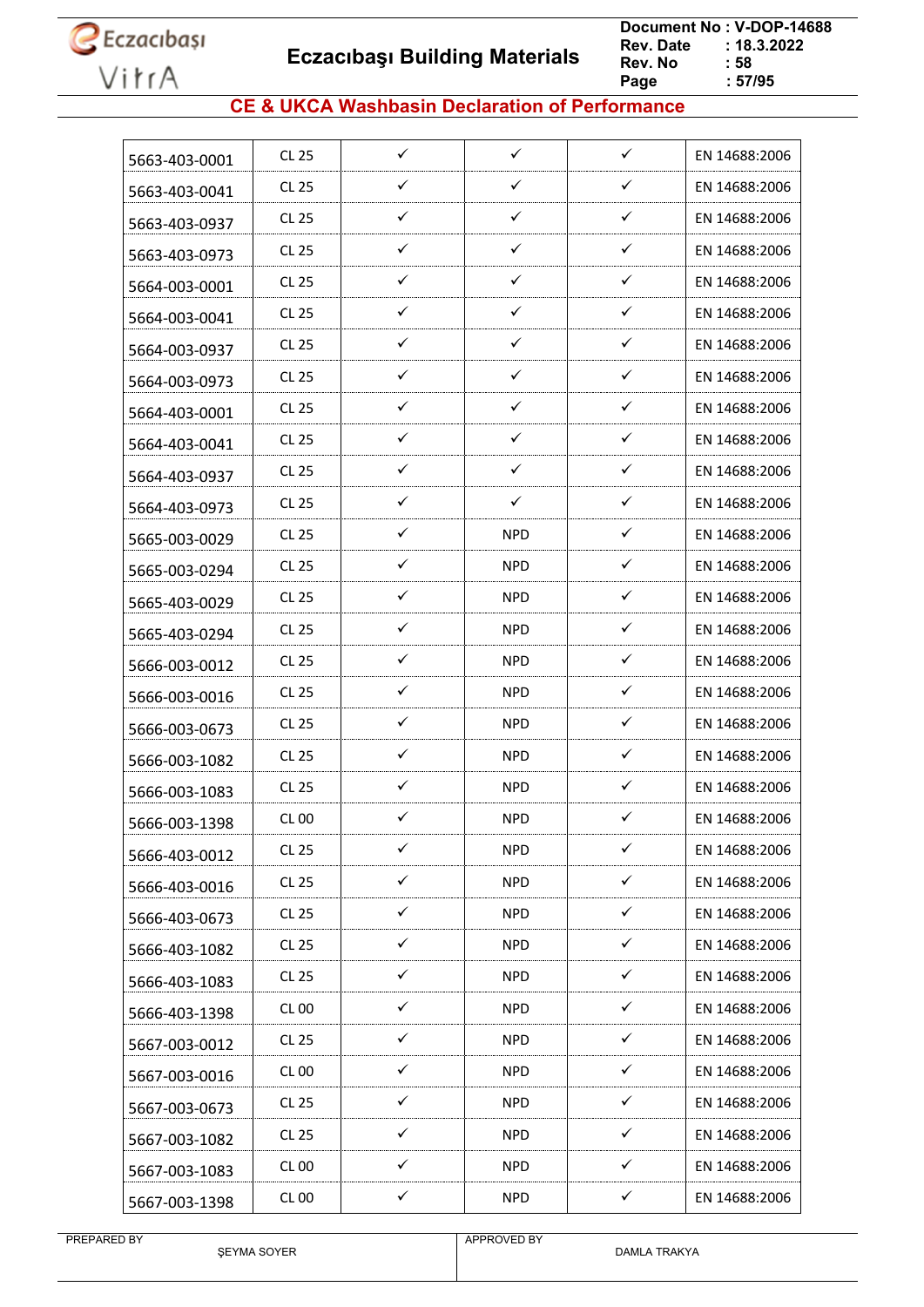**Eczacıbaşı Building Materials**

 **Document No : V-DOP-14688**  $: 18.3.2022$ <br> $: 58$ **Rev. No Page Page : 58/95**

#### **CE & UKCA Washbasin Declaration of Performance**

| ✓<br>✓<br>CL 25<br><b>NPD</b><br>EN 14688:2006<br>5667-403-0012<br>✓<br>✓<br>CL 00<br>NPD<br>EN 14688:2006<br>5667-403-0016<br>✓<br>✓<br>CL 25<br><b>NPD</b><br>EN 14688:2006<br>5667-403-0673<br>✓<br>✓<br>CL 25<br><b>NPD</b><br>EN 14688:2006<br>5667-403-1082<br>$\checkmark$<br>✓<br>CL 00<br><b>NPD</b><br>EN 14688:2006<br>5667-403-1083<br>✓<br>✓<br>CL 00<br><b>NPD</b><br>EN 14688:2006<br>5667-403-1398<br>✓<br>✓<br>CL 25<br>NPD.<br>EN 14688:2006<br>5667-703-0012<br>✓<br>✓<br>CL 00<br><b>NPD</b><br>EN 14688:2006<br>5667-703-0016<br>✓<br>✓<br>CL 25<br>NPD<br>EN 14688:2006<br>5667-703-1082<br>$\checkmark$<br>✓<br>CL 00<br><b>NPD</b><br>EN 14688:2006<br>5667-703-1083<br>$\checkmark$<br>✓<br><b>NPD</b><br>CL 25<br>EN 14688:2006<br>5668-003-0012<br>✓<br>✓<br>CL 00<br><b>NPD</b><br>EN 14688:2006<br>5668-003-0016<br>$\checkmark$<br>$\checkmark$<br>CL 25<br><b>NPD</b><br>EN 14688:2006<br>5668-003-0673<br>✓<br>✓<br>CL 25<br><b>NPD</b><br>EN 14688:2006<br>5668-003-1082<br>✓<br>✓<br><b>CL 00</b><br><b>NPD</b><br>EN 14688:2006<br>5668-003-1083<br>✓<br>✓<br>CL 00<br><b>NPD</b><br>EN 14688:2006<br>5668-003-1398<br>✓<br>✓<br><b>NPD</b><br>EN 14688:2006<br>CL 00<br>5668-003-1538<br>$\checkmark$<br>$\checkmark$<br>CL 25<br><b>NPD</b><br>EN 14688:2006<br>5668-003-1752<br>✓<br>✓<br>CL 25<br><b>NPD</b><br>EN 14688:2006<br>5668-403-0012<br>✓<br>✓<br><b>NPD</b><br><b>CL 00</b><br>EN 14688:2006<br>5668-403-0016<br>$\checkmark$<br>$\checkmark$<br>CL 25<br><b>NPD</b><br>EN 14688:2006<br>5668-403-0673<br>✓<br>✓<br><b>NPD</b><br>CL 25<br>EN 14688:2006<br>5668-403-1082<br>$\checkmark$<br>$\checkmark$<br><b>CL 00</b><br><b>NPD</b><br>EN 14688:2006<br>5668-403-1083<br>$\checkmark$<br>$\checkmark$<br><b>CL 00</b><br><b>NPD</b><br>EN 14688:2006<br>5668-403-1398<br>$\checkmark$<br>$\checkmark$<br><b>CL 25</b><br><b>NPD</b><br>EN 14688:2006<br>5669-003-0012<br>$\checkmark$<br>$\checkmark$<br><b>CL 00</b><br><b>NPD</b><br>EN 14688:2006<br>5669-003-0016<br>$\checkmark$<br>$\checkmark$<br>CL 25<br><b>NPD</b><br>EN 14688:2006<br>5669-003-0673<br>$\checkmark$<br>$\checkmark$<br>CL 25<br><b>NPD</b><br>EN 14688:2006<br>5669-003-1082<br>$\checkmark$<br>✓<br><b>CL 00</b><br><b>NPD</b><br>EN 14688:2006<br>5669-003-1083<br>✓<br><b>CL 00</b><br>✓<br><b>NPD</b><br>EN 14688:2006<br>5669-003-1398<br>✓<br>✓<br>CL 00<br><b>NPD</b><br>EN 14688:2006<br>5669-083-1083<br>$\checkmark$<br>✓<br><b>CL 25</b><br><b>NPD</b><br>EN 14688:2006<br>5669-403-0012<br>$\checkmark$<br>✓<br><b>CL 00</b><br><b>NPD</b><br>EN 14688:2006<br>5669-403-0016<br>$\checkmark$<br>$\checkmark$<br><b>CL 25</b><br><b>NPD</b><br>EN 14688:2006<br>5669-403-0673 |  |  |  |
|---------------------------------------------------------------------------------------------------------------------------------------------------------------------------------------------------------------------------------------------------------------------------------------------------------------------------------------------------------------------------------------------------------------------------------------------------------------------------------------------------------------------------------------------------------------------------------------------------------------------------------------------------------------------------------------------------------------------------------------------------------------------------------------------------------------------------------------------------------------------------------------------------------------------------------------------------------------------------------------------------------------------------------------------------------------------------------------------------------------------------------------------------------------------------------------------------------------------------------------------------------------------------------------------------------------------------------------------------------------------------------------------------------------------------------------------------------------------------------------------------------------------------------------------------------------------------------------------------------------------------------------------------------------------------------------------------------------------------------------------------------------------------------------------------------------------------------------------------------------------------------------------------------------------------------------------------------------------------------------------------------------------------------------------------------------------------------------------------------------------------------------------------------------------------------------------------------------------------------------------------------------------------------------------------------------------------------------------------------------------------------------------------------------------------------------------------------------------------------------------------------------------------------------------------------------------------------------------------------------------------------------------------------------------------------------------------------------------------|--|--|--|
|                                                                                                                                                                                                                                                                                                                                                                                                                                                                                                                                                                                                                                                                                                                                                                                                                                                                                                                                                                                                                                                                                                                                                                                                                                                                                                                                                                                                                                                                                                                                                                                                                                                                                                                                                                                                                                                                                                                                                                                                                                                                                                                                                                                                                                                                                                                                                                                                                                                                                                                                                                                                                                                                                                                           |  |  |  |
|                                                                                                                                                                                                                                                                                                                                                                                                                                                                                                                                                                                                                                                                                                                                                                                                                                                                                                                                                                                                                                                                                                                                                                                                                                                                                                                                                                                                                                                                                                                                                                                                                                                                                                                                                                                                                                                                                                                                                                                                                                                                                                                                                                                                                                                                                                                                                                                                                                                                                                                                                                                                                                                                                                                           |  |  |  |
|                                                                                                                                                                                                                                                                                                                                                                                                                                                                                                                                                                                                                                                                                                                                                                                                                                                                                                                                                                                                                                                                                                                                                                                                                                                                                                                                                                                                                                                                                                                                                                                                                                                                                                                                                                                                                                                                                                                                                                                                                                                                                                                                                                                                                                                                                                                                                                                                                                                                                                                                                                                                                                                                                                                           |  |  |  |
|                                                                                                                                                                                                                                                                                                                                                                                                                                                                                                                                                                                                                                                                                                                                                                                                                                                                                                                                                                                                                                                                                                                                                                                                                                                                                                                                                                                                                                                                                                                                                                                                                                                                                                                                                                                                                                                                                                                                                                                                                                                                                                                                                                                                                                                                                                                                                                                                                                                                                                                                                                                                                                                                                                                           |  |  |  |
|                                                                                                                                                                                                                                                                                                                                                                                                                                                                                                                                                                                                                                                                                                                                                                                                                                                                                                                                                                                                                                                                                                                                                                                                                                                                                                                                                                                                                                                                                                                                                                                                                                                                                                                                                                                                                                                                                                                                                                                                                                                                                                                                                                                                                                                                                                                                                                                                                                                                                                                                                                                                                                                                                                                           |  |  |  |
|                                                                                                                                                                                                                                                                                                                                                                                                                                                                                                                                                                                                                                                                                                                                                                                                                                                                                                                                                                                                                                                                                                                                                                                                                                                                                                                                                                                                                                                                                                                                                                                                                                                                                                                                                                                                                                                                                                                                                                                                                                                                                                                                                                                                                                                                                                                                                                                                                                                                                                                                                                                                                                                                                                                           |  |  |  |
|                                                                                                                                                                                                                                                                                                                                                                                                                                                                                                                                                                                                                                                                                                                                                                                                                                                                                                                                                                                                                                                                                                                                                                                                                                                                                                                                                                                                                                                                                                                                                                                                                                                                                                                                                                                                                                                                                                                                                                                                                                                                                                                                                                                                                                                                                                                                                                                                                                                                                                                                                                                                                                                                                                                           |  |  |  |
|                                                                                                                                                                                                                                                                                                                                                                                                                                                                                                                                                                                                                                                                                                                                                                                                                                                                                                                                                                                                                                                                                                                                                                                                                                                                                                                                                                                                                                                                                                                                                                                                                                                                                                                                                                                                                                                                                                                                                                                                                                                                                                                                                                                                                                                                                                                                                                                                                                                                                                                                                                                                                                                                                                                           |  |  |  |
|                                                                                                                                                                                                                                                                                                                                                                                                                                                                                                                                                                                                                                                                                                                                                                                                                                                                                                                                                                                                                                                                                                                                                                                                                                                                                                                                                                                                                                                                                                                                                                                                                                                                                                                                                                                                                                                                                                                                                                                                                                                                                                                                                                                                                                                                                                                                                                                                                                                                                                                                                                                                                                                                                                                           |  |  |  |
|                                                                                                                                                                                                                                                                                                                                                                                                                                                                                                                                                                                                                                                                                                                                                                                                                                                                                                                                                                                                                                                                                                                                                                                                                                                                                                                                                                                                                                                                                                                                                                                                                                                                                                                                                                                                                                                                                                                                                                                                                                                                                                                                                                                                                                                                                                                                                                                                                                                                                                                                                                                                                                                                                                                           |  |  |  |
|                                                                                                                                                                                                                                                                                                                                                                                                                                                                                                                                                                                                                                                                                                                                                                                                                                                                                                                                                                                                                                                                                                                                                                                                                                                                                                                                                                                                                                                                                                                                                                                                                                                                                                                                                                                                                                                                                                                                                                                                                                                                                                                                                                                                                                                                                                                                                                                                                                                                                                                                                                                                                                                                                                                           |  |  |  |
|                                                                                                                                                                                                                                                                                                                                                                                                                                                                                                                                                                                                                                                                                                                                                                                                                                                                                                                                                                                                                                                                                                                                                                                                                                                                                                                                                                                                                                                                                                                                                                                                                                                                                                                                                                                                                                                                                                                                                                                                                                                                                                                                                                                                                                                                                                                                                                                                                                                                                                                                                                                                                                                                                                                           |  |  |  |
|                                                                                                                                                                                                                                                                                                                                                                                                                                                                                                                                                                                                                                                                                                                                                                                                                                                                                                                                                                                                                                                                                                                                                                                                                                                                                                                                                                                                                                                                                                                                                                                                                                                                                                                                                                                                                                                                                                                                                                                                                                                                                                                                                                                                                                                                                                                                                                                                                                                                                                                                                                                                                                                                                                                           |  |  |  |
|                                                                                                                                                                                                                                                                                                                                                                                                                                                                                                                                                                                                                                                                                                                                                                                                                                                                                                                                                                                                                                                                                                                                                                                                                                                                                                                                                                                                                                                                                                                                                                                                                                                                                                                                                                                                                                                                                                                                                                                                                                                                                                                                                                                                                                                                                                                                                                                                                                                                                                                                                                                                                                                                                                                           |  |  |  |
|                                                                                                                                                                                                                                                                                                                                                                                                                                                                                                                                                                                                                                                                                                                                                                                                                                                                                                                                                                                                                                                                                                                                                                                                                                                                                                                                                                                                                                                                                                                                                                                                                                                                                                                                                                                                                                                                                                                                                                                                                                                                                                                                                                                                                                                                                                                                                                                                                                                                                                                                                                                                                                                                                                                           |  |  |  |
|                                                                                                                                                                                                                                                                                                                                                                                                                                                                                                                                                                                                                                                                                                                                                                                                                                                                                                                                                                                                                                                                                                                                                                                                                                                                                                                                                                                                                                                                                                                                                                                                                                                                                                                                                                                                                                                                                                                                                                                                                                                                                                                                                                                                                                                                                                                                                                                                                                                                                                                                                                                                                                                                                                                           |  |  |  |
|                                                                                                                                                                                                                                                                                                                                                                                                                                                                                                                                                                                                                                                                                                                                                                                                                                                                                                                                                                                                                                                                                                                                                                                                                                                                                                                                                                                                                                                                                                                                                                                                                                                                                                                                                                                                                                                                                                                                                                                                                                                                                                                                                                                                                                                                                                                                                                                                                                                                                                                                                                                                                                                                                                                           |  |  |  |
|                                                                                                                                                                                                                                                                                                                                                                                                                                                                                                                                                                                                                                                                                                                                                                                                                                                                                                                                                                                                                                                                                                                                                                                                                                                                                                                                                                                                                                                                                                                                                                                                                                                                                                                                                                                                                                                                                                                                                                                                                                                                                                                                                                                                                                                                                                                                                                                                                                                                                                                                                                                                                                                                                                                           |  |  |  |
|                                                                                                                                                                                                                                                                                                                                                                                                                                                                                                                                                                                                                                                                                                                                                                                                                                                                                                                                                                                                                                                                                                                                                                                                                                                                                                                                                                                                                                                                                                                                                                                                                                                                                                                                                                                                                                                                                                                                                                                                                                                                                                                                                                                                                                                                                                                                                                                                                                                                                                                                                                                                                                                                                                                           |  |  |  |
|                                                                                                                                                                                                                                                                                                                                                                                                                                                                                                                                                                                                                                                                                                                                                                                                                                                                                                                                                                                                                                                                                                                                                                                                                                                                                                                                                                                                                                                                                                                                                                                                                                                                                                                                                                                                                                                                                                                                                                                                                                                                                                                                                                                                                                                                                                                                                                                                                                                                                                                                                                                                                                                                                                                           |  |  |  |
|                                                                                                                                                                                                                                                                                                                                                                                                                                                                                                                                                                                                                                                                                                                                                                                                                                                                                                                                                                                                                                                                                                                                                                                                                                                                                                                                                                                                                                                                                                                                                                                                                                                                                                                                                                                                                                                                                                                                                                                                                                                                                                                                                                                                                                                                                                                                                                                                                                                                                                                                                                                                                                                                                                                           |  |  |  |
|                                                                                                                                                                                                                                                                                                                                                                                                                                                                                                                                                                                                                                                                                                                                                                                                                                                                                                                                                                                                                                                                                                                                                                                                                                                                                                                                                                                                                                                                                                                                                                                                                                                                                                                                                                                                                                                                                                                                                                                                                                                                                                                                                                                                                                                                                                                                                                                                                                                                                                                                                                                                                                                                                                                           |  |  |  |
|                                                                                                                                                                                                                                                                                                                                                                                                                                                                                                                                                                                                                                                                                                                                                                                                                                                                                                                                                                                                                                                                                                                                                                                                                                                                                                                                                                                                                                                                                                                                                                                                                                                                                                                                                                                                                                                                                                                                                                                                                                                                                                                                                                                                                                                                                                                                                                                                                                                                                                                                                                                                                                                                                                                           |  |  |  |
|                                                                                                                                                                                                                                                                                                                                                                                                                                                                                                                                                                                                                                                                                                                                                                                                                                                                                                                                                                                                                                                                                                                                                                                                                                                                                                                                                                                                                                                                                                                                                                                                                                                                                                                                                                                                                                                                                                                                                                                                                                                                                                                                                                                                                                                                                                                                                                                                                                                                                                                                                                                                                                                                                                                           |  |  |  |
|                                                                                                                                                                                                                                                                                                                                                                                                                                                                                                                                                                                                                                                                                                                                                                                                                                                                                                                                                                                                                                                                                                                                                                                                                                                                                                                                                                                                                                                                                                                                                                                                                                                                                                                                                                                                                                                                                                                                                                                                                                                                                                                                                                                                                                                                                                                                                                                                                                                                                                                                                                                                                                                                                                                           |  |  |  |
|                                                                                                                                                                                                                                                                                                                                                                                                                                                                                                                                                                                                                                                                                                                                                                                                                                                                                                                                                                                                                                                                                                                                                                                                                                                                                                                                                                                                                                                                                                                                                                                                                                                                                                                                                                                                                                                                                                                                                                                                                                                                                                                                                                                                                                                                                                                                                                                                                                                                                                                                                                                                                                                                                                                           |  |  |  |
|                                                                                                                                                                                                                                                                                                                                                                                                                                                                                                                                                                                                                                                                                                                                                                                                                                                                                                                                                                                                                                                                                                                                                                                                                                                                                                                                                                                                                                                                                                                                                                                                                                                                                                                                                                                                                                                                                                                                                                                                                                                                                                                                                                                                                                                                                                                                                                                                                                                                                                                                                                                                                                                                                                                           |  |  |  |
|                                                                                                                                                                                                                                                                                                                                                                                                                                                                                                                                                                                                                                                                                                                                                                                                                                                                                                                                                                                                                                                                                                                                                                                                                                                                                                                                                                                                                                                                                                                                                                                                                                                                                                                                                                                                                                                                                                                                                                                                                                                                                                                                                                                                                                                                                                                                                                                                                                                                                                                                                                                                                                                                                                                           |  |  |  |
|                                                                                                                                                                                                                                                                                                                                                                                                                                                                                                                                                                                                                                                                                                                                                                                                                                                                                                                                                                                                                                                                                                                                                                                                                                                                                                                                                                                                                                                                                                                                                                                                                                                                                                                                                                                                                                                                                                                                                                                                                                                                                                                                                                                                                                                                                                                                                                                                                                                                                                                                                                                                                                                                                                                           |  |  |  |
|                                                                                                                                                                                                                                                                                                                                                                                                                                                                                                                                                                                                                                                                                                                                                                                                                                                                                                                                                                                                                                                                                                                                                                                                                                                                                                                                                                                                                                                                                                                                                                                                                                                                                                                                                                                                                                                                                                                                                                                                                                                                                                                                                                                                                                                                                                                                                                                                                                                                                                                                                                                                                                                                                                                           |  |  |  |
|                                                                                                                                                                                                                                                                                                                                                                                                                                                                                                                                                                                                                                                                                                                                                                                                                                                                                                                                                                                                                                                                                                                                                                                                                                                                                                                                                                                                                                                                                                                                                                                                                                                                                                                                                                                                                                                                                                                                                                                                                                                                                                                                                                                                                                                                                                                                                                                                                                                                                                                                                                                                                                                                                                                           |  |  |  |
|                                                                                                                                                                                                                                                                                                                                                                                                                                                                                                                                                                                                                                                                                                                                                                                                                                                                                                                                                                                                                                                                                                                                                                                                                                                                                                                                                                                                                                                                                                                                                                                                                                                                                                                                                                                                                                                                                                                                                                                                                                                                                                                                                                                                                                                                                                                                                                                                                                                                                                                                                                                                                                                                                                                           |  |  |  |
|                                                                                                                                                                                                                                                                                                                                                                                                                                                                                                                                                                                                                                                                                                                                                                                                                                                                                                                                                                                                                                                                                                                                                                                                                                                                                                                                                                                                                                                                                                                                                                                                                                                                                                                                                                                                                                                                                                                                                                                                                                                                                                                                                                                                                                                                                                                                                                                                                                                                                                                                                                                                                                                                                                                           |  |  |  |
|                                                                                                                                                                                                                                                                                                                                                                                                                                                                                                                                                                                                                                                                                                                                                                                                                                                                                                                                                                                                                                                                                                                                                                                                                                                                                                                                                                                                                                                                                                                                                                                                                                                                                                                                                                                                                                                                                                                                                                                                                                                                                                                                                                                                                                                                                                                                                                                                                                                                                                                                                                                                                                                                                                                           |  |  |  |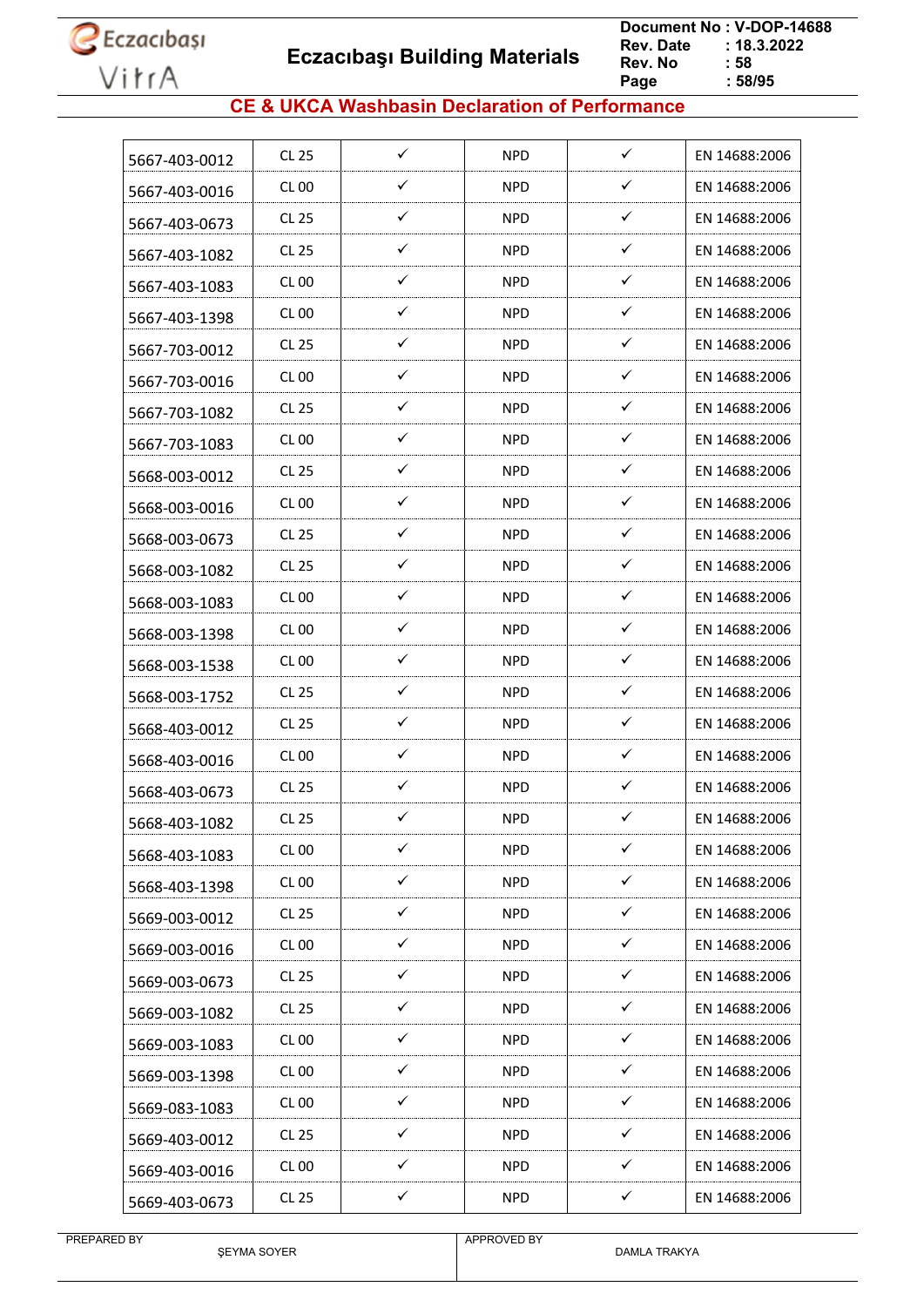

 **Eczacıbaşı Building Materials**

 **Document No : V-DOP-14688**  $: 18.3.2022$ <br> $: 58$ **Rev. No Page Page : 59/95**

#### **CE & UKCA Washbasin Declaration of Performance**

| 5669-403-1082 | CL 25        | $\checkmark$ | <b>NPD</b>   | $\checkmark$ | EN 14688:2006 |
|---------------|--------------|--------------|--------------|--------------|---------------|
| 5669-403-1083 | CL 00        | ✓            | <b>NPD</b>   | ✓            | EN 14688:2006 |
| 5669-403-1398 | <b>CL 00</b> | $\checkmark$ | <b>NPD</b>   | ✓            | EN 14688:2006 |
| 5670-003-0016 | CL 00        | ✓            | $\checkmark$ | ✓            | EN 14688:2006 |
| 5670-003-1538 | <b>CL 00</b> | ✓            | ✓            | ✓            | EN 14688:2006 |
| 5670-020-0016 | CL 00        | ✓            | $\checkmark$ | ✓            | EN 14688:2006 |
| 5670-403-0016 | CL00         | ✓            | $\checkmark$ | ✓            | EN 14688:2006 |
| 5679-003-0001 | CL 25        | $\checkmark$ | <b>NPD</b>   | ✓            | EN 14688:2006 |
| 5679-003-7090 | CL 25        | ✓            | <b>NPD</b>   | ✓            | EN 14688:2006 |
| 5679-403-0001 | CL 25        | ✓            | <b>NPD</b>   | ✓            | EN 14688:2006 |
| 5680-003-0001 | CL 25        | $\checkmark$ | $\checkmark$ | ✓            | EN 14688:2006 |
| 5680-003-0041 | CL 25        | ✓            | ✓            | ✓            | EN 14688:2006 |
| 5680-403-0001 | CL 25        | ✓            | ✓            | ✓            | EN 14688:2006 |
| 5680-603-0001 | CL 25        | $\checkmark$ | $\checkmark$ | ✓            | EN 14688:2006 |
| 5681-003-0001 | CL 25        | ✓            | $\checkmark$ | ✓            | EN 14688:2006 |
| 5681-003-0012 | CL 25        | ✓            | $\checkmark$ | ✓            | EN 14688:2006 |
| 5681-003-0033 | CL 25        | ✓            | $\checkmark$ | ✓            | EN 14688:2006 |
| 5681-003-0041 | CL 25        | $\checkmark$ | $\checkmark$ | $\checkmark$ | EN 14688:2006 |
| 5681-003-7095 | CL 25        | ✓            | ✓            | ✓            | EN 14688:2006 |
| 5681-403-0001 | CL 25        | ✓            | ✓            | ✓            | EN 14688:2006 |
| 5681-403-0033 | CL 25        | $\checkmark$ | $\checkmark$ | $\checkmark$ | EN 14688:2006 |
| 5682-003-0001 | <b>CL 25</b> | ✓            | ✓            | ✓            | EN 14688:2006 |
| 5682-003-0033 | <b>CL 25</b> | $\checkmark$ | ✓            | ✓            | EN 14688:2006 |
| 5682-403-0001 | CL 25        | $\checkmark$ | $\checkmark$ | ✓            | EN 14688:2006 |
| 5682-403-0033 | CL 25        | ✓            | ✓            | $\checkmark$ | EN 14688:2006 |
| 5683-003-0001 | CL 25        | ✓            | $\checkmark$ | ✓            | EN 14688:2006 |
| 5683-003-0033 | CL 25        | ✓            | ✓            | ✓            | EN 14688:2006 |
| 5683-403-0001 | CL 25        | $\checkmark$ | $\checkmark$ | $\checkmark$ | EN 14688:2006 |
| 5684-003-0001 | CL 25        | $\checkmark$ | $\checkmark$ | $\checkmark$ | EN 14688:2006 |
| 5685-003-0001 | CL 25        | ✓            | <b>NPD</b>   | $\checkmark$ | EN 14688:2006 |
| 5685-003-0033 | CL 25        | $\checkmark$ | <b>NPD</b>   | $\checkmark$ | EN 14688:2006 |
| 5685-003-1072 | CL 25        | $\checkmark$ | NPD          | $\checkmark$ | EN 14688:2006 |
| 5685-003-1090 | CL 25        | ✓            | <b>NPD</b>   | ✓            | EN 14688:2006 |
| 5685-003-1180 | CL 25        | $\checkmark$ | <b>NPD</b>   | $\checkmark$ | EN 14688:2006 |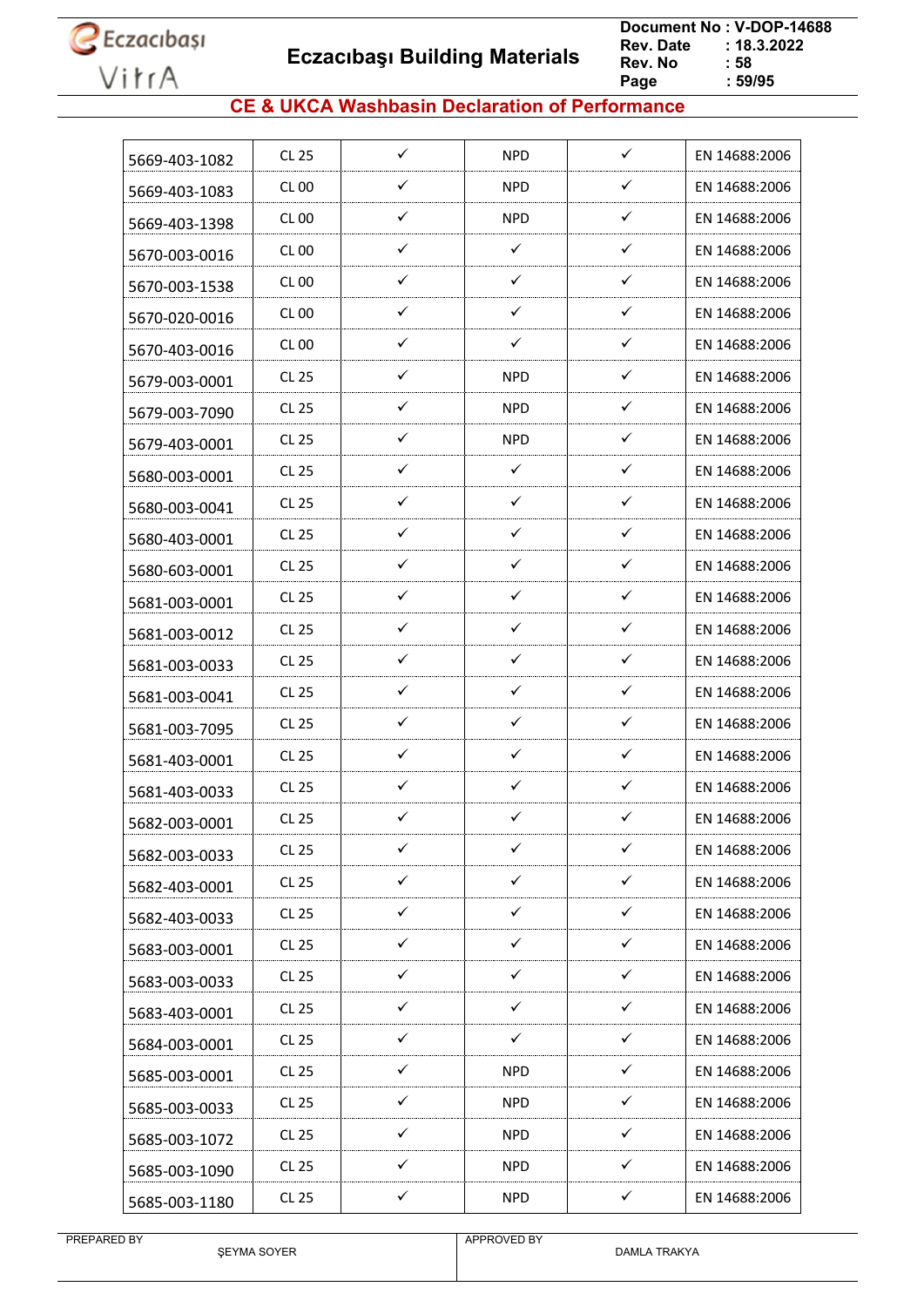**Eczacıbaşı Building Materials**

 **Document No : V-DOP-14688**  $: 18.3.2022$ <br> $: 58$ **Rev. No Page**  $\frac{1}{160/95}$ 

#### **CE & UKCA Washbasin Declaration of Performance**

| 5685-003-1624 | <b>CL 25</b> | ✓            | <b>NPD</b> | $\checkmark$ | EN 14688:2006 |
|---------------|--------------|--------------|------------|--------------|---------------|
| 5685-003-1634 | <b>CL 25</b> | ✓            | <b>NPD</b> | ✓            | EN 14688:2006 |
| 5685-003-7200 | <b>CL 25</b> | ✓            | NPD        | $\checkmark$ | EN 14688:2006 |
| 5685-003-7201 | <b>CL 25</b> | ✓            | <b>NPD</b> | ✓            | EN 14688:2006 |
| 5685-403-0001 | <b>CL 25</b> | ✓            | <b>NPD</b> | ✓            | EN 14688:2006 |
| 5685-403-0033 | <b>CL 25</b> | ✓            | <b>NPD</b> | ✓            | EN 14688:2006 |
| 5685-403-1072 | <b>CL 25</b> | $\checkmark$ | <b>NPD</b> | $\checkmark$ | EN 14688:2006 |
| 5685-403-1090 | <b>CL 25</b> | $\checkmark$ | <b>NPD</b> | ✓            | EN 14688:2006 |
| 5685-403-7200 | <b>CL 25</b> | ✓            | <b>NPD</b> | ✓            | EN 14688:2006 |
| 5685-403-7201 | <b>CL 25</b> | ✓            | NPD        | ✓            | EN 14688:2006 |
| 5686-003-0001 | <b>CL 25</b> | ✓            | <b>NPD</b> | ✓            | EN 14688:2006 |
| 5686-003-0012 | <b>CL 25</b> | ✓            | NPD        | ✓            | EN 14688:2006 |
| 5686-003-0033 | <b>CL 25</b> | ✓            | <b>NPD</b> | ✓            | EN 14688:2006 |
| 5686-003-1072 | <b>CL 25</b> | ✓            | <b>NPD</b> | $\checkmark$ | EN 14688:2006 |
| 5686-003-1090 | <b>CL 25</b> | ✓            | NPD.       | ✓            | EN 14688:2006 |
| 5686-003-1624 | <b>CL 25</b> | ✓            | <b>NPD</b> | ✓            | EN 14688:2006 |
| 5686-003-1649 | <b>CL 25</b> | ✓            | NPD        | ✓            | EN 14688:2006 |
| 5686-003-1746 | <b>CL 25</b> | $\checkmark$ | <b>NPD</b> | $\checkmark$ | EN 14688:2006 |
| 5686-003-7200 | <b>CL 25</b> | ✓            | NPD        | ✓            | EN 14688:2006 |
| 5686-003-7201 | <b>CL 25</b> | ✓            | <b>NPD</b> | ✓            | EN 14688:2006 |
| 5686-403-0001 | <b>CL 25</b> | ✓            | <b>NPD</b> | ✓            | EN 14688:2006 |
| 5686-403-0033 | <b>CL 25</b> | ✓            | <b>NPD</b> | ✓            | EN 14688:2006 |
| 5686-403-1072 | CL 25        | $\checkmark$ | <b>NPD</b> | $\checkmark$ | EN 14688:2006 |
| 5686-403-1090 | <b>CL 25</b> | $\checkmark$ | <b>NPD</b> | $\checkmark$ | EN 14688:2006 |
| 5686-403-7200 | CL 25        | ✓            | <b>NPD</b> | ✓            | EN 14688:2006 |
| 5686-403-7201 | <b>CL 25</b> | $\checkmark$ | <b>NPD</b> | $\checkmark$ | EN 14688:2006 |
| 5687-003-0001 | CL 25        | ✓            | <b>NPD</b> | $\checkmark$ | EN 14688:2006 |
| 5687-003-0033 | CL 25        | $\checkmark$ | <b>NPD</b> | $\checkmark$ | EN 14688:2006 |
| 5687-003-1072 | <b>CL 25</b> | $\checkmark$ | <b>NPD</b> | $\checkmark$ | EN 14688:2006 |
| 5687-003-1090 | <b>CL 25</b> | $\checkmark$ | <b>NPD</b> | $\checkmark$ | EN 14688:2006 |
| 5687-003-1746 | <b>CL 25</b> | $\checkmark$ | <b>NPD</b> | $\checkmark$ | EN 14688:2006 |
| 5687-003-7095 | CL 25        | ✓            | <b>NPD</b> | $\checkmark$ | EN 14688:2006 |
| 5687-003-7200 | CL 25        | ✓            | <b>NPD</b> | $\checkmark$ | EN 14688:2006 |
| 5687-003-7201 | <b>CL 25</b> | $\checkmark$ | <b>NPD</b> | $\checkmark$ | EN 14688:2006 |
|               |              |              |            |              |               |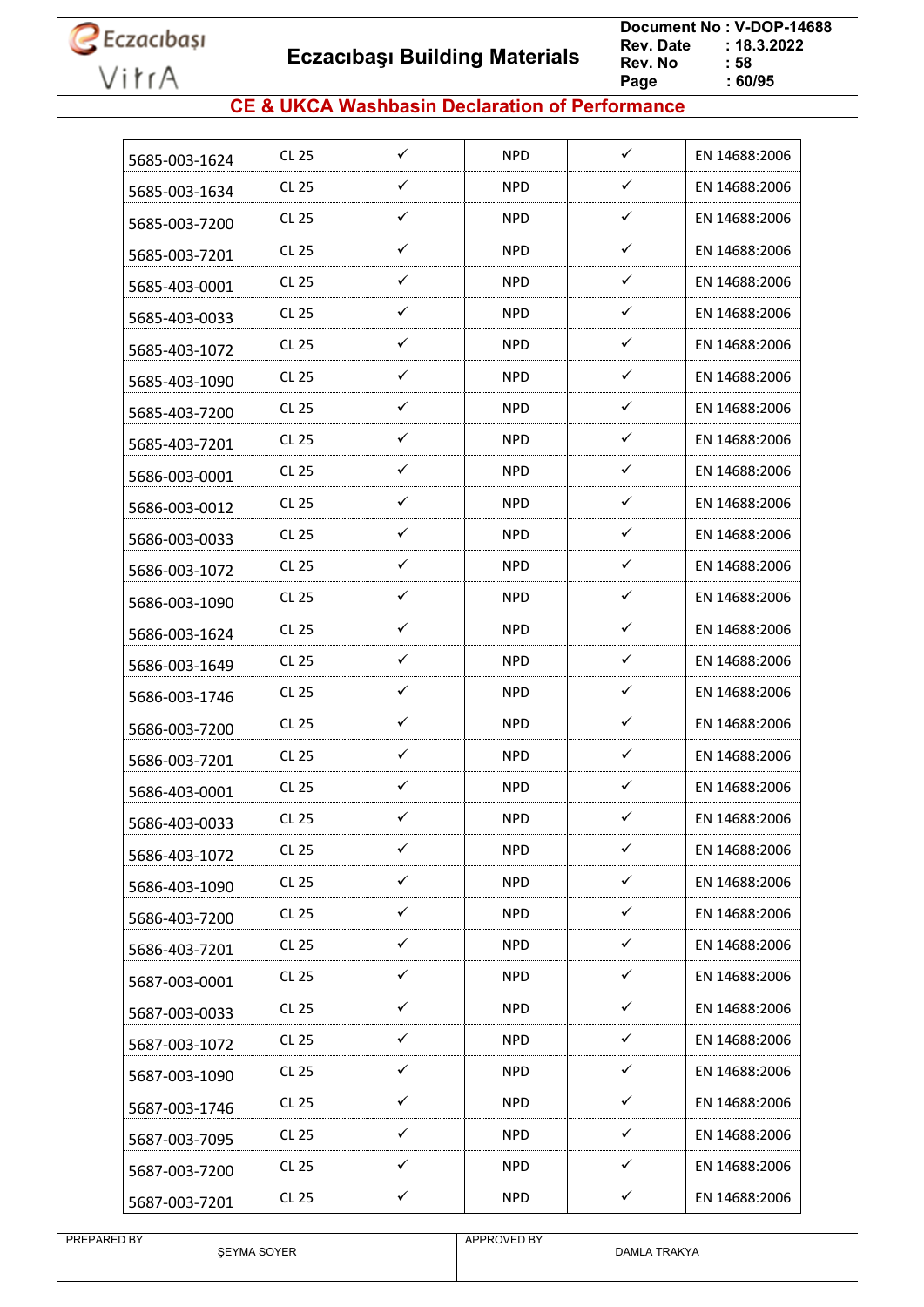**Eczacıbaşı Building Materials**

 **Document No : V-DOP-14688**  $: 18.3.2022$ <br> $: 58$ **Rev. No Page**  $\frac{1}{16}$  61/95

#### **CE & UKCA Washbasin Declaration of Performance**

| 5687-403-0001 | <b>CL 25</b>     | ✓            | <b>NPD</b>   | $\checkmark$ | EN 14688:2006 |
|---------------|------------------|--------------|--------------|--------------|---------------|
| 5687-403-0033 | <b>CL 25</b>     | ✓            | <b>NPD</b>   | ✓            | EN 14688:2006 |
| 5687-403-1072 | <b>CL 25</b>     | ✓            | <b>NPD</b>   | $\checkmark$ | EN 14688:2006 |
| 5687-403-1090 | <b>CL 25</b>     | ✓            | <b>NPD</b>   | ✓            | EN 14688:2006 |
| 5687-403-7200 | <b>CL 25</b>     | ✓            | <b>NPD</b>   | ✓            | EN 14688:2006 |
| 5687-403-7201 | <b>CL 25</b>     | ✓            | <b>NPD</b>   | ✓            | EN 14688:2006 |
| 5689-003-0028 | <b>CL 25</b>     | $\checkmark$ | <b>NPD</b>   | $\checkmark$ | EN 14688:2006 |
| 5689-003-0029 | <b>CL 25</b>     | $\checkmark$ | <b>NPD</b>   | ✓            | EN 14688:2006 |
| 5689-003-1735 | <b>CL 25</b>     | ✓            | <b>NPD</b>   | ✓            | EN 14688:2006 |
| 5689-003-1736 | <b>CL 25</b>     | $\checkmark$ | NPD          | ✓            | EN 14688:2006 |
| 5689-403-0029 | <b>CL 25</b>     | ✓            | <b>NPD</b>   | ✓            | EN 14688:2006 |
| 5695-401-0041 | <b>CL 00</b>     | ✓            | NPD          | ✓            | EN 14688:2006 |
| 5695-403-0041 | CL <sub>00</sub> | ✓            | <b>NPD</b>   | ✓            | EN 14688:2006 |
| 5695-470-0041 | <b>CL 00</b>     | ✓            | <b>NPD</b>   | ✓            | EN 14688:2006 |
| 5695-483-0041 | CL 00            | ✓            | NPD.         | $\checkmark$ | EN 14688:2006 |
| 5696-401-0041 | <b>CL 00</b>     | ✓            | <b>NPD</b>   | $\checkmark$ | EN 14688:2006 |
| 5696-403-0041 | CL 00            | ✓            | NPD          | $\checkmark$ | EN 14688:2006 |
| 5696-403-1634 | CL 00            | $\checkmark$ | <b>NPD</b>   | $\checkmark$ | EN 14688:2006 |
| 5696-470-0041 | <b>CL 00</b>     | ✓            | NPD          | ✓            | EN 14688:2006 |
| 5696-483-0041 | <b>CL 00</b>     | ✓            | <b>NPD</b>   | ✓            | EN 14688:2006 |
| 5707-003-0001 | <b>CL 25</b>     | $\checkmark$ | $\checkmark$ | $\checkmark$ | EN 14688:2006 |
| 5707-403-0001 | <b>CL 25</b>     | ✓            | ✓            | ✓            | EN 14688:2006 |
| 5707-403-1514 | <b>CL 25</b>     | $\checkmark$ | $\checkmark$ | $\checkmark$ | EN 14688:2006 |
| 5707-420-0001 | <b>CL 25</b>     | $\checkmark$ | $\checkmark$ | $\checkmark$ | EN 14688:2006 |
| 5708-003-0001 | CL 25            | ✓            | $\checkmark$ | $\checkmark$ | EN 14688:2006 |
| 5708-403-0001 | <b>CL 25</b>     | $\checkmark$ | $\checkmark$ | $\checkmark$ | EN 14688:2006 |
| 5708-420-0001 | <b>CL 25</b>     | ✓            | ✓            | ✓            | EN 14688:2006 |
| 5708-420-1649 | CL 25            | $\checkmark$ | $\checkmark$ | ✓            | EN 14688:2006 |
| 5709-003-1649 | <b>CL 25</b>     | $\checkmark$ | $\checkmark$ | $\checkmark$ | EN 14688:2006 |
| 5709-403-0001 | <b>CL 25</b>     | $\checkmark$ | $\checkmark$ | $\checkmark$ | EN 14688:2006 |
| 5709-420-0001 | <b>CL 25</b>     | $\checkmark$ | $\checkmark$ | $\checkmark$ | EN 14688:2006 |
| 5709-420-1649 | CL 25            | ✓            | $\checkmark$ | $\checkmark$ | EN 14688:2006 |
| 5710-003-0016 | <b>CL 00</b>     | ✓            | <b>NPD</b>   | $\checkmark$ | EN 14688:2006 |
| 5710-003-0052 | <b>CL 00</b>     | $\checkmark$ | <b>NPD</b>   | $\checkmark$ | EN 14688:2006 |
|               |                  |              |              |              |               |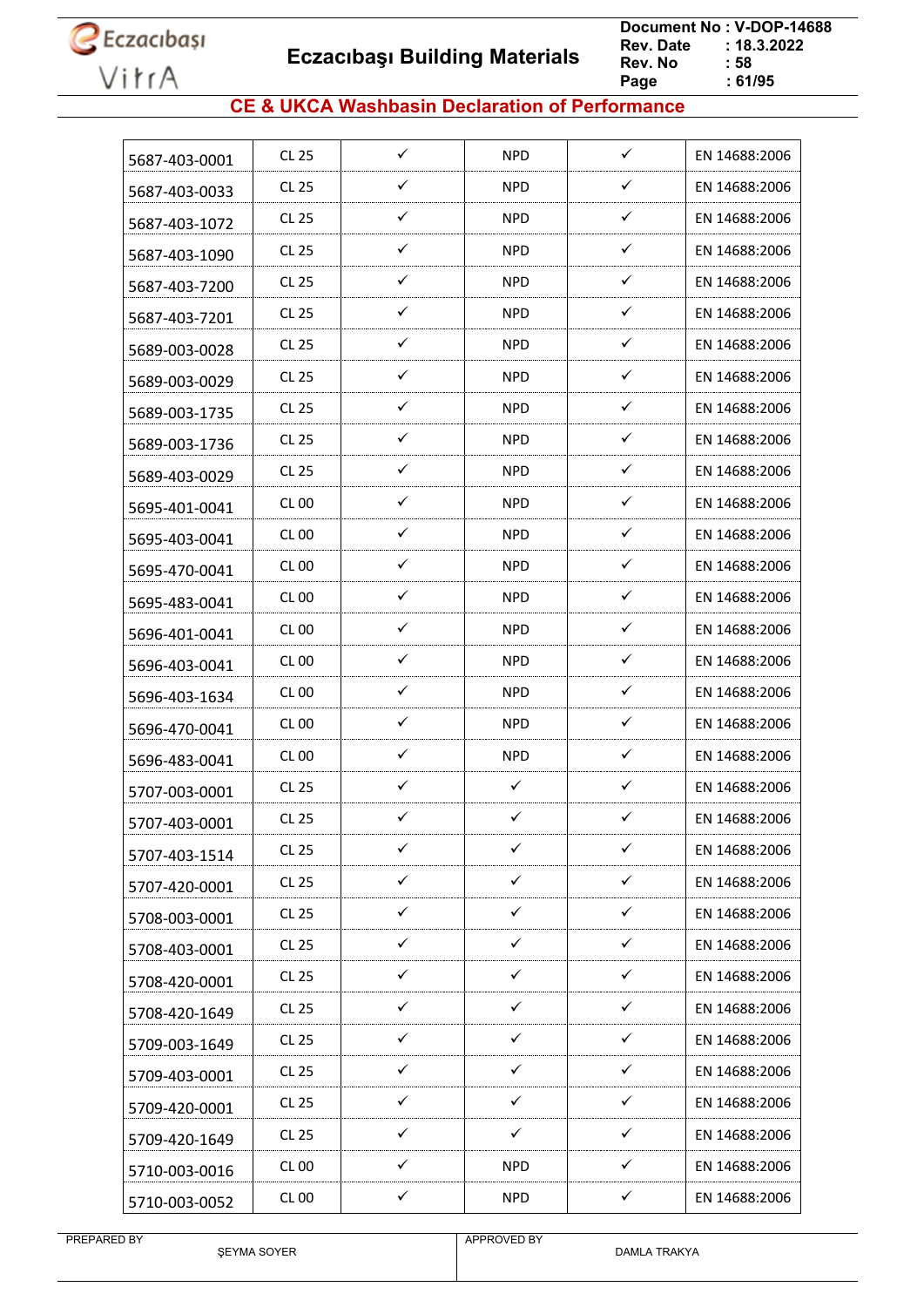

 **Eczacıbaşı Building Materials**

 **Document No : V-DOP-14688**  $: 18.3.2022$ <br> $: 58$ **Rev. No Page Page : 62/95**

#### **CE & UKCA Washbasin Declaration of Performance**

| 5710-003-0294 | CL 00        | $\checkmark$ | <b>NPD</b>   | $\checkmark$ | EN 14688:2006 |
|---------------|--------------|--------------|--------------|--------------|---------------|
| 5710-403-0016 | <b>CL 00</b> | ✓            | <b>NPD</b>   | ✓            | EN 14688:2006 |
| 5710-403-0052 | CL 00        | ✓            | <b>NPD</b>   | $\checkmark$ | EN 14688:2006 |
| 5710-403-0294 | <b>CL 00</b> | ✓            | <b>NPD</b>   | $\checkmark$ | EN 14688:2006 |
| 5711-003-0016 | CL 00        | ✓            | NPD.         | $\checkmark$ | EN 14688:2006 |
| 5711-003-0052 | CL 00        | ✓            | <b>NPD</b>   | $\checkmark$ | EN 14688:2006 |
| 5711-003-0294 | CL 00        | ✓            | <b>NPD</b>   | ✓            | EN 14688:2006 |
| 5711-403-0016 | CL 00        | ✓            | <b>NPD</b>   | ✓            | EN 14688:2006 |
| 5711-403-0052 | CL 00        | ✓            | <b>NPD</b>   | ✓            | EN 14688:2006 |
| 5711-403-0294 | <b>CL 00</b> | ✓            | <b>NPD</b>   | $\checkmark$ | EN 14688:2006 |
| 5750-003-0001 | <b>CL 25</b> | ✓            | $\checkmark$ | $\checkmark$ | EN 14688:2006 |
| 5750-003-0885 | CL 25        | ✓            | ✓            | ✓            | EN 14688:2006 |
| 5750-003-0999 | CL 25        | ✓            | $\checkmark$ | $\checkmark$ | EN 14688:2006 |
| 5750-003-1136 | <b>CL 25</b> | ✓            | ✓            | $\checkmark$ | EN 14688:2006 |
| 5750-403-1136 | CL 25        | ✓            | ✓            | ✓            | EN 14688:2006 |
| 5751-003-0001 | CL 25        | ✓            | ✓            | $\checkmark$ | EN 14688:2006 |
| 5751-003-0022 | CL 25        | ✓            | ✓            | ✓            | EN 14688:2006 |
| 5751-003-0885 | CL 25        | ✓            | $\checkmark$ | ✓            | EN 14688:2006 |
| 5751-003-0999 | <b>CL 25</b> | ✓            | ✓            | ✓            | EN 14688:2006 |
| 5751-003-1136 | CL 25        | ✓            | ✓            | ✓            | EN 14688:2006 |
| 5751-403-1136 | CL 25        | $\checkmark$ | ✓            | ✓            | EN 14688:2006 |
| 5752-003-0001 | <b>CL 25</b> | ✓            | ✓            | ✓            | EN 14688:2006 |
| 5752-003-0022 | <b>CL 25</b> | $\checkmark$ | $\checkmark$ | $\checkmark$ | EN 14688:2006 |
| 5752-003-0885 | <b>CL 25</b> | $\checkmark$ | $\checkmark$ | $\checkmark$ | EN 14688:2006 |
| 5752-003-0999 | <b>CL 25</b> | $\checkmark$ | ✓            | $\checkmark$ | EN 14688:2006 |
| 5752-003-1136 | CL 25        | $\checkmark$ | $\checkmark$ | $\checkmark$ | EN 14688:2006 |
| 5752-003-7600 | CL 25        | ✓            | $\checkmark$ | ✓            | EN 14688:2006 |
| 5752-403-1136 | <b>CL 25</b> | $\checkmark$ | $\checkmark$ | $\checkmark$ | EN 14688:2006 |
| 5753-003-0001 | CL 25        | $\checkmark$ | $\checkmark$ | ✓            | EN 14688:2006 |
| 5753-003-0022 | <b>CL 25</b> | ✓            | ✓            | ✓            | EN 14688:2006 |
| 5753-003-0885 | CL 25        | $\checkmark$ | ✓            | ✓            | EN 14688:2006 |
| 5753-003-0999 | <b>CL 25</b> | $\checkmark$ | $\checkmark$ | $\checkmark$ | EN 14688:2006 |
| 5753-003-1136 | CL 25        | $\checkmark$ | $\checkmark$ | $\checkmark$ | EN 14688:2006 |
| 5753-403-1136 | <b>CL 25</b> | $\checkmark$ | $\checkmark$ | $\checkmark$ | EN 14688:2006 |
|               |              |              |              |              |               |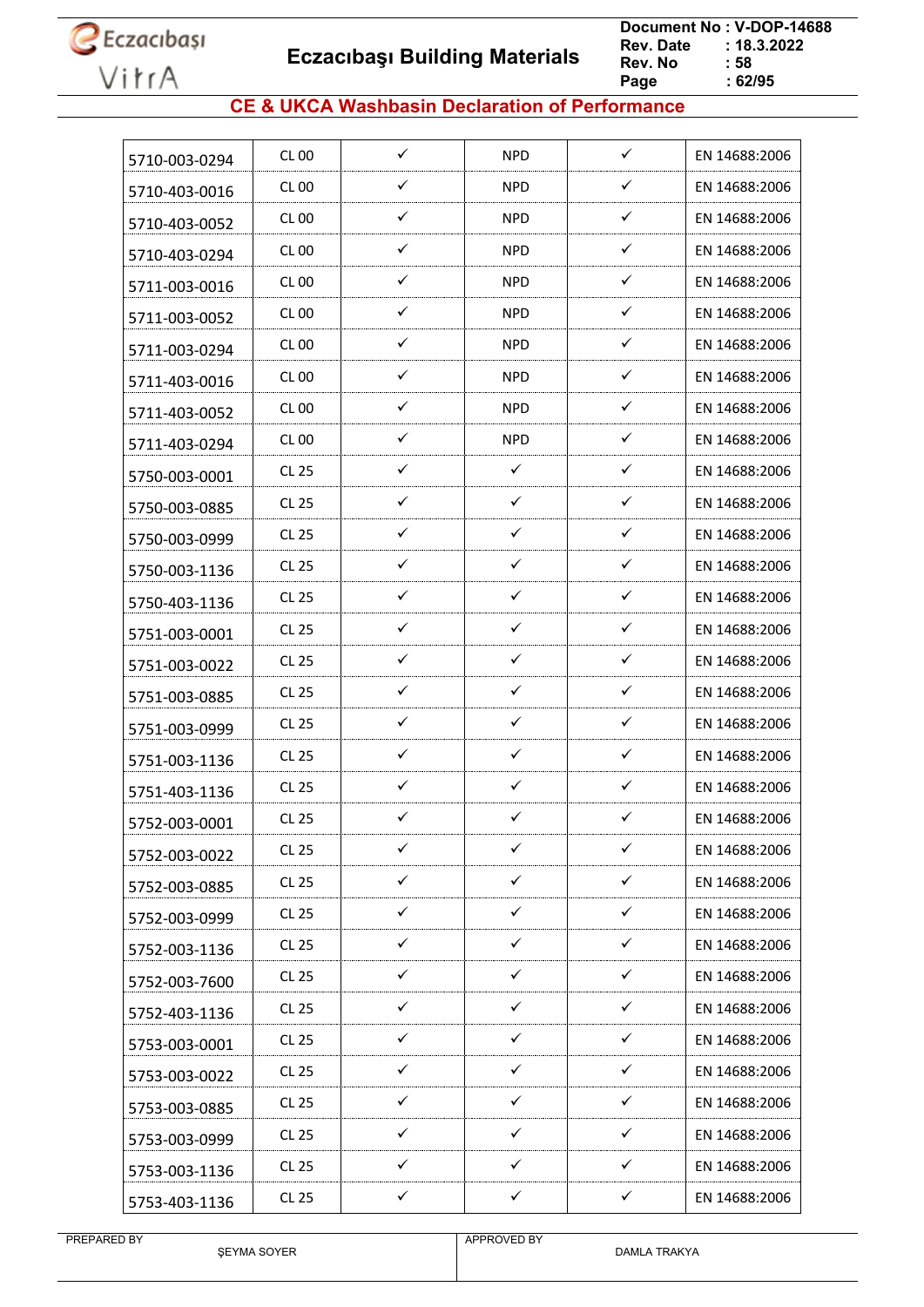**Eczacıbaşı Building Materials**

 **Document No : V-DOP-14688**  $: 18.3.2022$ <br> $: 58$ **Rev. No Page Page : 63/95**

#### **CE & UKCA Washbasin Declaration of Performance**

| 5786-003-0001 | <b>CL 20</b> | $\checkmark$ | $\checkmark$ | $\checkmark$ | EN 14688:2006 |
|---------------|--------------|--------------|--------------|--------------|---------------|
| 5786-003-1301 | <b>CL 20</b> | ✓            | ✓            | ✓            | EN 14688:2006 |
| 5786-003-1744 | <b>CL 20</b> | ✓            | $\checkmark$ | $\checkmark$ | EN 14688:2006 |
| 5790-003-1380 | <b>CL 20</b> | ✓            | NPD          | $\checkmark$ | EN 14688:2006 |
| 5791-003-1380 | <b>CL 15</b> | ✓            | <b>NPD</b>   | ✓            | EN 14688:2006 |
| 5792-003-1380 | <b>CL 15</b> | ✓            | <b>NPD</b>   | $\checkmark$ | EN 14688:2006 |
| 5793-003-1380 | <b>CL 25</b> | ✓            | $\checkmark$ | ✓            | EN 14688:2006 |
| 5798-001-0001 | <b>CL 25</b> | $\checkmark$ | <b>NPD</b>   | $\checkmark$ | EN 14688:2006 |
| 5798-001-5800 | <b>CL 25</b> | ✓            | NPD          | $\checkmark$ | EN 14688:2006 |
| 5798-403-0001 | <b>CL 25</b> | ✓            | <b>NPD</b>   | $\checkmark$ | EN 14688:2006 |
| 5798-403-0041 | <b>CL 25</b> | $\checkmark$ | <b>NPD</b>   | ✓            | EN 14688:2006 |
| 5798-403-5800 | <b>CL 25</b> | ✓            | NPD          | ✓            | EN 14688:2006 |
| 5798-403-5801 | <b>CL 25</b> | ✓            | NPD          | ✓            | EN 14688:2006 |
| 5798-470-0001 | <b>CL 25</b> | $\checkmark$ | <b>NPD</b>   | $\checkmark$ | EN 14688:2006 |
| 5798-470-5800 | <b>CL 25</b> | ✓            | <b>NPD</b>   | $\checkmark$ | EN 14688:2006 |
| 5798-483-0001 | <b>CL 25</b> | ✓            | NPD          | $\checkmark$ | EN 14688:2006 |
| 5798-483-5800 | <b>CL 25</b> | ✓            | <b>NPD</b>   | $\checkmark$ | EN 14688:2006 |
| 5798-703-0001 | <b>CL 25</b> | $\checkmark$ | <b>NPD</b>   | $\checkmark$ | EN 14688:2006 |
| 5798-703-5800 | <b>CL 25</b> | ✓            | <b>NPD</b>   | ✓            | EN 14688:2006 |
| 5798-770-0001 | <b>CL 25</b> | ✓            | NPD          | ✓            | EN 14688:2006 |
| 5798-770-5800 | <b>CL 25</b> | $\checkmark$ | <b>NPD</b>   | $\checkmark$ | EN 14688:2006 |
| 5799-403-0012 | <b>CL 25</b> | ✓            | <b>NPD</b>   | ✓            | EN 14688:2006 |
| 5799-403-0016 | <b>CL 25</b> | $\checkmark$ | <b>NPD</b>   | $\checkmark$ | EN 14688:2006 |
| 5799-403-5802 | <b>CL 25</b> | $\checkmark$ | <b>NPD</b>   | $\checkmark$ | EN 14688:2006 |
| 5799-403-5803 | CL 25        | $\checkmark$ | <b>NPD</b>   | $\checkmark$ | EN 14688:2006 |
| 5799-470-0012 | <b>CL 25</b> | ✓            | <b>NPD</b>   | $\checkmark$ | EN 14688:2006 |
| 5799-470-0016 | <b>CL 25</b> | ✓            | <b>NPD</b>   | ✓            | EN 14688:2006 |
| 5799-470-5802 | CL 25        | $\checkmark$ | <b>NPD</b>   | $\checkmark$ | EN 14688:2006 |
| 5799-470-5803 | <b>CL 25</b> | $\checkmark$ | <b>NPD</b>   | $\checkmark$ | EN 14688:2006 |
| 5799-483-0012 | CL 25        | ✓            | <b>NPD</b>   | $\checkmark$ | EN 14688:2006 |
| 5799-483-5802 | CL 25        | $\checkmark$ | <b>NPD</b>   | $\checkmark$ | EN 14688:2006 |
| 5799-703-0012 | <b>CL 25</b> | $\checkmark$ | NPD.         | $\checkmark$ | EN 14688:2006 |
| 5799-703-0016 | CL 25        | ✓            | <b>NPD</b>   | ✓            | EN 14688:2006 |
| 5799-703-5802 | <b>CL 25</b> | $\checkmark$ | <b>NPD</b>   | $\checkmark$ | EN 14688:2006 |
|               |              |              |              |              |               |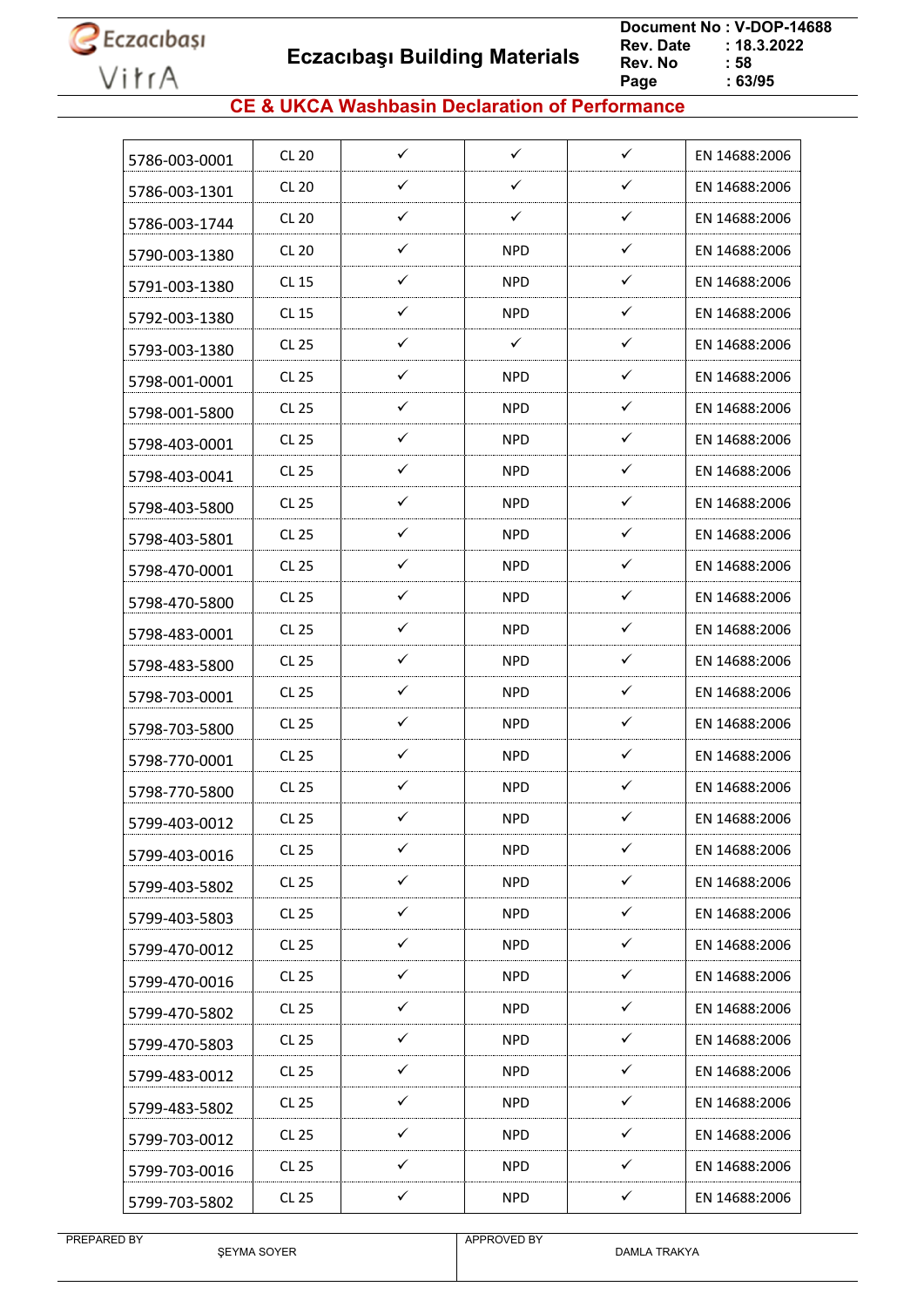**Eczacıbaşı Building Materials**

 **Document No : V-DOP-14688**  $: 18.3.2022$ <br> $: 58$ **Rev. No Page Page : 64/95**

#### **CE & UKCA Washbasin Declaration of Performance**

| $\checkmark$<br>$\checkmark$<br><b>NPD</b><br><b>CL 25</b><br>EN 14688:2006<br>5799-703-5803<br>✓<br>✓<br>CL 25<br><b>NPD</b><br>EN 14688:2006<br>5799-770-0012<br>$\checkmark$<br>$\checkmark$<br><b>CL 25</b><br><b>NPD</b><br>EN 14688:2006<br>5799-770-0016<br>✓<br>✓<br><b>CL 25</b><br><b>NPD</b><br>EN 14688:2006<br>5799-770-5802<br>✓<br>✓<br><b>CL 25</b><br><b>NPD</b><br>EN 14688:2006<br>5799-770-5803<br>✓<br>$\checkmark$<br><b>CL 25</b><br><b>NPD</b><br>EN 14688:2006<br>5800-003-0012<br>$\checkmark$<br>✓<br><b>CL 25</b><br><b>NPD</b><br>EN 14688:2006<br>5800-003-0013<br>$\checkmark$<br>$\checkmark$<br><b>CL 25</b><br><b>NPD</b><br>EN 14688:2006<br>5800-403-0012<br>$\checkmark$<br>✓<br><b>CL 25</b><br><b>NPD</b><br>EN 14688:2006<br>5801-003-0012<br>$\checkmark$<br><b>CL 25</b><br>✓<br><b>NPD</b><br>EN 14688:2006<br>5801-003-0013<br>$\checkmark$<br>$\checkmark$<br><b>CL 25</b><br><b>NPD</b><br>EN 14688:2006<br>5801-403-0012<br>✓<br>✓<br><b>CL 25</b><br><b>NPD</b><br>EN 14688:2006<br>5835-003-1541<br>✓<br>$\checkmark$<br><b>CL 25</b><br><b>NPD</b><br>EN 14688:2006<br>5836-003-1541<br>$\checkmark$<br>$\checkmark$<br>$\checkmark$<br><b>CL 25</b><br>EN 14688:2006<br>5840-003-1136<br>$\checkmark$<br>✓<br>✓<br><b>CL 25</b><br>EN 14688:2006<br>5840-403-1136<br>$\checkmark$<br>$\checkmark$<br>$\checkmark$<br><b>CL 25</b><br>EN 14688:2006<br>5841-003-1136<br>$\checkmark$<br>$\checkmark$<br>$\checkmark$<br><b>CL 25</b><br>EN 14688:2006<br>5841-403-1136<br>$\checkmark$<br>$\checkmark$<br>✓<br><b>CL 25</b><br>EN 14688:2006<br>5842-003-1136<br>✓<br>✓<br>✓<br><b>CL 25</b><br>EN 14688:2006<br>5842-403-1136<br>✓<br>✓<br>✓<br>CL 25<br>EN 14688:2006<br>5843-003-1136<br>$\checkmark$<br>$\checkmark$<br>$\checkmark$<br><b>CL 25</b><br>EN 14688:2006<br>5843-403-1136<br>✓<br>✓<br>✓<br><b>CL 25</b><br>EN 14688:2006<br>5845-003-0001<br>$\checkmark$<br>✓<br>✓<br><b>CL 25</b><br>EN 14688:2006<br>5845-003-1136<br>$\checkmark$<br>$\checkmark$<br>$\checkmark$<br>EN 14688:2006<br><b>CL 25</b><br>5845-403-1136<br>$\checkmark$<br>✓<br>✓<br>CL 25<br>EN 14688:2006<br>5846-003-0001<br>$\checkmark$<br>✓<br>$\checkmark$<br><b>CL 25</b><br>EN 14688:2006<br>5846-003-1029<br>$\checkmark$<br>$\checkmark$<br>✓<br><b>CL 25</b><br>EN 14688:2006<br>5846-003-1136<br>$\checkmark$<br>$\checkmark$<br>$\checkmark$<br>CL 25<br>EN 14688:2006<br>5846-403-1136<br>$\checkmark$<br>$\checkmark$<br>$\checkmark$<br>EN 14688:2006<br><b>CL 25</b><br>5847-003-0001<br>$\checkmark$<br>$\checkmark$<br>$\checkmark$<br><b>CL 25</b><br>EN 14688:2006<br>5847-003-1029<br>$\checkmark$<br>$\checkmark$<br>$\checkmark$<br><b>CL 25</b><br>EN 14688:2006<br>5847-003-1136<br>$\checkmark$<br>$\checkmark$<br>$\checkmark$<br><b>CL 25</b><br>EN 14688:2006<br>5847-403-1136<br>✓<br>✓<br>✓<br>CL 25<br>EN 14688:2006<br>5848-003-0001<br>$\checkmark$<br>$\checkmark$<br>$\checkmark$<br><b>CL 25</b><br>EN 14688:2006<br>5848-003-1136 |  |  |  |
|---------------------------------------------------------------------------------------------------------------------------------------------------------------------------------------------------------------------------------------------------------------------------------------------------------------------------------------------------------------------------------------------------------------------------------------------------------------------------------------------------------------------------------------------------------------------------------------------------------------------------------------------------------------------------------------------------------------------------------------------------------------------------------------------------------------------------------------------------------------------------------------------------------------------------------------------------------------------------------------------------------------------------------------------------------------------------------------------------------------------------------------------------------------------------------------------------------------------------------------------------------------------------------------------------------------------------------------------------------------------------------------------------------------------------------------------------------------------------------------------------------------------------------------------------------------------------------------------------------------------------------------------------------------------------------------------------------------------------------------------------------------------------------------------------------------------------------------------------------------------------------------------------------------------------------------------------------------------------------------------------------------------------------------------------------------------------------------------------------------------------------------------------------------------------------------------------------------------------------------------------------------------------------------------------------------------------------------------------------------------------------------------------------------------------------------------------------------------------------------------------------------------------------------------------------------------------------------------------------------------------------------------------------------------------------------------------------------------------------------------------------------------------------------------------------------------------------------------------------------------------------------------------------------------------------------------------------------------------------------------------------------|--|--|--|
|                                                                                                                                                                                                                                                                                                                                                                                                                                                                                                                                                                                                                                                                                                                                                                                                                                                                                                                                                                                                                                                                                                                                                                                                                                                                                                                                                                                                                                                                                                                                                                                                                                                                                                                                                                                                                                                                                                                                                                                                                                                                                                                                                                                                                                                                                                                                                                                                                                                                                                                                                                                                                                                                                                                                                                                                                                                                                                                                                                                                               |  |  |  |
|                                                                                                                                                                                                                                                                                                                                                                                                                                                                                                                                                                                                                                                                                                                                                                                                                                                                                                                                                                                                                                                                                                                                                                                                                                                                                                                                                                                                                                                                                                                                                                                                                                                                                                                                                                                                                                                                                                                                                                                                                                                                                                                                                                                                                                                                                                                                                                                                                                                                                                                                                                                                                                                                                                                                                                                                                                                                                                                                                                                                               |  |  |  |
|                                                                                                                                                                                                                                                                                                                                                                                                                                                                                                                                                                                                                                                                                                                                                                                                                                                                                                                                                                                                                                                                                                                                                                                                                                                                                                                                                                                                                                                                                                                                                                                                                                                                                                                                                                                                                                                                                                                                                                                                                                                                                                                                                                                                                                                                                                                                                                                                                                                                                                                                                                                                                                                                                                                                                                                                                                                                                                                                                                                                               |  |  |  |
|                                                                                                                                                                                                                                                                                                                                                                                                                                                                                                                                                                                                                                                                                                                                                                                                                                                                                                                                                                                                                                                                                                                                                                                                                                                                                                                                                                                                                                                                                                                                                                                                                                                                                                                                                                                                                                                                                                                                                                                                                                                                                                                                                                                                                                                                                                                                                                                                                                                                                                                                                                                                                                                                                                                                                                                                                                                                                                                                                                                                               |  |  |  |
|                                                                                                                                                                                                                                                                                                                                                                                                                                                                                                                                                                                                                                                                                                                                                                                                                                                                                                                                                                                                                                                                                                                                                                                                                                                                                                                                                                                                                                                                                                                                                                                                                                                                                                                                                                                                                                                                                                                                                                                                                                                                                                                                                                                                                                                                                                                                                                                                                                                                                                                                                                                                                                                                                                                                                                                                                                                                                                                                                                                                               |  |  |  |
|                                                                                                                                                                                                                                                                                                                                                                                                                                                                                                                                                                                                                                                                                                                                                                                                                                                                                                                                                                                                                                                                                                                                                                                                                                                                                                                                                                                                                                                                                                                                                                                                                                                                                                                                                                                                                                                                                                                                                                                                                                                                                                                                                                                                                                                                                                                                                                                                                                                                                                                                                                                                                                                                                                                                                                                                                                                                                                                                                                                                               |  |  |  |
|                                                                                                                                                                                                                                                                                                                                                                                                                                                                                                                                                                                                                                                                                                                                                                                                                                                                                                                                                                                                                                                                                                                                                                                                                                                                                                                                                                                                                                                                                                                                                                                                                                                                                                                                                                                                                                                                                                                                                                                                                                                                                                                                                                                                                                                                                                                                                                                                                                                                                                                                                                                                                                                                                                                                                                                                                                                                                                                                                                                                               |  |  |  |
|                                                                                                                                                                                                                                                                                                                                                                                                                                                                                                                                                                                                                                                                                                                                                                                                                                                                                                                                                                                                                                                                                                                                                                                                                                                                                                                                                                                                                                                                                                                                                                                                                                                                                                                                                                                                                                                                                                                                                                                                                                                                                                                                                                                                                                                                                                                                                                                                                                                                                                                                                                                                                                                                                                                                                                                                                                                                                                                                                                                                               |  |  |  |
|                                                                                                                                                                                                                                                                                                                                                                                                                                                                                                                                                                                                                                                                                                                                                                                                                                                                                                                                                                                                                                                                                                                                                                                                                                                                                                                                                                                                                                                                                                                                                                                                                                                                                                                                                                                                                                                                                                                                                                                                                                                                                                                                                                                                                                                                                                                                                                                                                                                                                                                                                                                                                                                                                                                                                                                                                                                                                                                                                                                                               |  |  |  |
|                                                                                                                                                                                                                                                                                                                                                                                                                                                                                                                                                                                                                                                                                                                                                                                                                                                                                                                                                                                                                                                                                                                                                                                                                                                                                                                                                                                                                                                                                                                                                                                                                                                                                                                                                                                                                                                                                                                                                                                                                                                                                                                                                                                                                                                                                                                                                                                                                                                                                                                                                                                                                                                                                                                                                                                                                                                                                                                                                                                                               |  |  |  |
|                                                                                                                                                                                                                                                                                                                                                                                                                                                                                                                                                                                                                                                                                                                                                                                                                                                                                                                                                                                                                                                                                                                                                                                                                                                                                                                                                                                                                                                                                                                                                                                                                                                                                                                                                                                                                                                                                                                                                                                                                                                                                                                                                                                                                                                                                                                                                                                                                                                                                                                                                                                                                                                                                                                                                                                                                                                                                                                                                                                                               |  |  |  |
|                                                                                                                                                                                                                                                                                                                                                                                                                                                                                                                                                                                                                                                                                                                                                                                                                                                                                                                                                                                                                                                                                                                                                                                                                                                                                                                                                                                                                                                                                                                                                                                                                                                                                                                                                                                                                                                                                                                                                                                                                                                                                                                                                                                                                                                                                                                                                                                                                                                                                                                                                                                                                                                                                                                                                                                                                                                                                                                                                                                                               |  |  |  |
|                                                                                                                                                                                                                                                                                                                                                                                                                                                                                                                                                                                                                                                                                                                                                                                                                                                                                                                                                                                                                                                                                                                                                                                                                                                                                                                                                                                                                                                                                                                                                                                                                                                                                                                                                                                                                                                                                                                                                                                                                                                                                                                                                                                                                                                                                                                                                                                                                                                                                                                                                                                                                                                                                                                                                                                                                                                                                                                                                                                                               |  |  |  |
|                                                                                                                                                                                                                                                                                                                                                                                                                                                                                                                                                                                                                                                                                                                                                                                                                                                                                                                                                                                                                                                                                                                                                                                                                                                                                                                                                                                                                                                                                                                                                                                                                                                                                                                                                                                                                                                                                                                                                                                                                                                                                                                                                                                                                                                                                                                                                                                                                                                                                                                                                                                                                                                                                                                                                                                                                                                                                                                                                                                                               |  |  |  |
|                                                                                                                                                                                                                                                                                                                                                                                                                                                                                                                                                                                                                                                                                                                                                                                                                                                                                                                                                                                                                                                                                                                                                                                                                                                                                                                                                                                                                                                                                                                                                                                                                                                                                                                                                                                                                                                                                                                                                                                                                                                                                                                                                                                                                                                                                                                                                                                                                                                                                                                                                                                                                                                                                                                                                                                                                                                                                                                                                                                                               |  |  |  |
|                                                                                                                                                                                                                                                                                                                                                                                                                                                                                                                                                                                                                                                                                                                                                                                                                                                                                                                                                                                                                                                                                                                                                                                                                                                                                                                                                                                                                                                                                                                                                                                                                                                                                                                                                                                                                                                                                                                                                                                                                                                                                                                                                                                                                                                                                                                                                                                                                                                                                                                                                                                                                                                                                                                                                                                                                                                                                                                                                                                                               |  |  |  |
|                                                                                                                                                                                                                                                                                                                                                                                                                                                                                                                                                                                                                                                                                                                                                                                                                                                                                                                                                                                                                                                                                                                                                                                                                                                                                                                                                                                                                                                                                                                                                                                                                                                                                                                                                                                                                                                                                                                                                                                                                                                                                                                                                                                                                                                                                                                                                                                                                                                                                                                                                                                                                                                                                                                                                                                                                                                                                                                                                                                                               |  |  |  |
|                                                                                                                                                                                                                                                                                                                                                                                                                                                                                                                                                                                                                                                                                                                                                                                                                                                                                                                                                                                                                                                                                                                                                                                                                                                                                                                                                                                                                                                                                                                                                                                                                                                                                                                                                                                                                                                                                                                                                                                                                                                                                                                                                                                                                                                                                                                                                                                                                                                                                                                                                                                                                                                                                                                                                                                                                                                                                                                                                                                                               |  |  |  |
|                                                                                                                                                                                                                                                                                                                                                                                                                                                                                                                                                                                                                                                                                                                                                                                                                                                                                                                                                                                                                                                                                                                                                                                                                                                                                                                                                                                                                                                                                                                                                                                                                                                                                                                                                                                                                                                                                                                                                                                                                                                                                                                                                                                                                                                                                                                                                                                                                                                                                                                                                                                                                                                                                                                                                                                                                                                                                                                                                                                                               |  |  |  |
|                                                                                                                                                                                                                                                                                                                                                                                                                                                                                                                                                                                                                                                                                                                                                                                                                                                                                                                                                                                                                                                                                                                                                                                                                                                                                                                                                                                                                                                                                                                                                                                                                                                                                                                                                                                                                                                                                                                                                                                                                                                                                                                                                                                                                                                                                                                                                                                                                                                                                                                                                                                                                                                                                                                                                                                                                                                                                                                                                                                                               |  |  |  |
|                                                                                                                                                                                                                                                                                                                                                                                                                                                                                                                                                                                                                                                                                                                                                                                                                                                                                                                                                                                                                                                                                                                                                                                                                                                                                                                                                                                                                                                                                                                                                                                                                                                                                                                                                                                                                                                                                                                                                                                                                                                                                                                                                                                                                                                                                                                                                                                                                                                                                                                                                                                                                                                                                                                                                                                                                                                                                                                                                                                                               |  |  |  |
|                                                                                                                                                                                                                                                                                                                                                                                                                                                                                                                                                                                                                                                                                                                                                                                                                                                                                                                                                                                                                                                                                                                                                                                                                                                                                                                                                                                                                                                                                                                                                                                                                                                                                                                                                                                                                                                                                                                                                                                                                                                                                                                                                                                                                                                                                                                                                                                                                                                                                                                                                                                                                                                                                                                                                                                                                                                                                                                                                                                                               |  |  |  |
|                                                                                                                                                                                                                                                                                                                                                                                                                                                                                                                                                                                                                                                                                                                                                                                                                                                                                                                                                                                                                                                                                                                                                                                                                                                                                                                                                                                                                                                                                                                                                                                                                                                                                                                                                                                                                                                                                                                                                                                                                                                                                                                                                                                                                                                                                                                                                                                                                                                                                                                                                                                                                                                                                                                                                                                                                                                                                                                                                                                                               |  |  |  |
|                                                                                                                                                                                                                                                                                                                                                                                                                                                                                                                                                                                                                                                                                                                                                                                                                                                                                                                                                                                                                                                                                                                                                                                                                                                                                                                                                                                                                                                                                                                                                                                                                                                                                                                                                                                                                                                                                                                                                                                                                                                                                                                                                                                                                                                                                                                                                                                                                                                                                                                                                                                                                                                                                                                                                                                                                                                                                                                                                                                                               |  |  |  |
|                                                                                                                                                                                                                                                                                                                                                                                                                                                                                                                                                                                                                                                                                                                                                                                                                                                                                                                                                                                                                                                                                                                                                                                                                                                                                                                                                                                                                                                                                                                                                                                                                                                                                                                                                                                                                                                                                                                                                                                                                                                                                                                                                                                                                                                                                                                                                                                                                                                                                                                                                                                                                                                                                                                                                                                                                                                                                                                                                                                                               |  |  |  |
|                                                                                                                                                                                                                                                                                                                                                                                                                                                                                                                                                                                                                                                                                                                                                                                                                                                                                                                                                                                                                                                                                                                                                                                                                                                                                                                                                                                                                                                                                                                                                                                                                                                                                                                                                                                                                                                                                                                                                                                                                                                                                                                                                                                                                                                                                                                                                                                                                                                                                                                                                                                                                                                                                                                                                                                                                                                                                                                                                                                                               |  |  |  |
|                                                                                                                                                                                                                                                                                                                                                                                                                                                                                                                                                                                                                                                                                                                                                                                                                                                                                                                                                                                                                                                                                                                                                                                                                                                                                                                                                                                                                                                                                                                                                                                                                                                                                                                                                                                                                                                                                                                                                                                                                                                                                                                                                                                                                                                                                                                                                                                                                                                                                                                                                                                                                                                                                                                                                                                                                                                                                                                                                                                                               |  |  |  |
|                                                                                                                                                                                                                                                                                                                                                                                                                                                                                                                                                                                                                                                                                                                                                                                                                                                                                                                                                                                                                                                                                                                                                                                                                                                                                                                                                                                                                                                                                                                                                                                                                                                                                                                                                                                                                                                                                                                                                                                                                                                                                                                                                                                                                                                                                                                                                                                                                                                                                                                                                                                                                                                                                                                                                                                                                                                                                                                                                                                                               |  |  |  |
|                                                                                                                                                                                                                                                                                                                                                                                                                                                                                                                                                                                                                                                                                                                                                                                                                                                                                                                                                                                                                                                                                                                                                                                                                                                                                                                                                                                                                                                                                                                                                                                                                                                                                                                                                                                                                                                                                                                                                                                                                                                                                                                                                                                                                                                                                                                                                                                                                                                                                                                                                                                                                                                                                                                                                                                                                                                                                                                                                                                                               |  |  |  |
|                                                                                                                                                                                                                                                                                                                                                                                                                                                                                                                                                                                                                                                                                                                                                                                                                                                                                                                                                                                                                                                                                                                                                                                                                                                                                                                                                                                                                                                                                                                                                                                                                                                                                                                                                                                                                                                                                                                                                                                                                                                                                                                                                                                                                                                                                                                                                                                                                                                                                                                                                                                                                                                                                                                                                                                                                                                                                                                                                                                                               |  |  |  |
|                                                                                                                                                                                                                                                                                                                                                                                                                                                                                                                                                                                                                                                                                                                                                                                                                                                                                                                                                                                                                                                                                                                                                                                                                                                                                                                                                                                                                                                                                                                                                                                                                                                                                                                                                                                                                                                                                                                                                                                                                                                                                                                                                                                                                                                                                                                                                                                                                                                                                                                                                                                                                                                                                                                                                                                                                                                                                                                                                                                                               |  |  |  |
|                                                                                                                                                                                                                                                                                                                                                                                                                                                                                                                                                                                                                                                                                                                                                                                                                                                                                                                                                                                                                                                                                                                                                                                                                                                                                                                                                                                                                                                                                                                                                                                                                                                                                                                                                                                                                                                                                                                                                                                                                                                                                                                                                                                                                                                                                                                                                                                                                                                                                                                                                                                                                                                                                                                                                                                                                                                                                                                                                                                                               |  |  |  |
|                                                                                                                                                                                                                                                                                                                                                                                                                                                                                                                                                                                                                                                                                                                                                                                                                                                                                                                                                                                                                                                                                                                                                                                                                                                                                                                                                                                                                                                                                                                                                                                                                                                                                                                                                                                                                                                                                                                                                                                                                                                                                                                                                                                                                                                                                                                                                                                                                                                                                                                                                                                                                                                                                                                                                                                                                                                                                                                                                                                                               |  |  |  |
|                                                                                                                                                                                                                                                                                                                                                                                                                                                                                                                                                                                                                                                                                                                                                                                                                                                                                                                                                                                                                                                                                                                                                                                                                                                                                                                                                                                                                                                                                                                                                                                                                                                                                                                                                                                                                                                                                                                                                                                                                                                                                                                                                                                                                                                                                                                                                                                                                                                                                                                                                                                                                                                                                                                                                                                                                                                                                                                                                                                                               |  |  |  |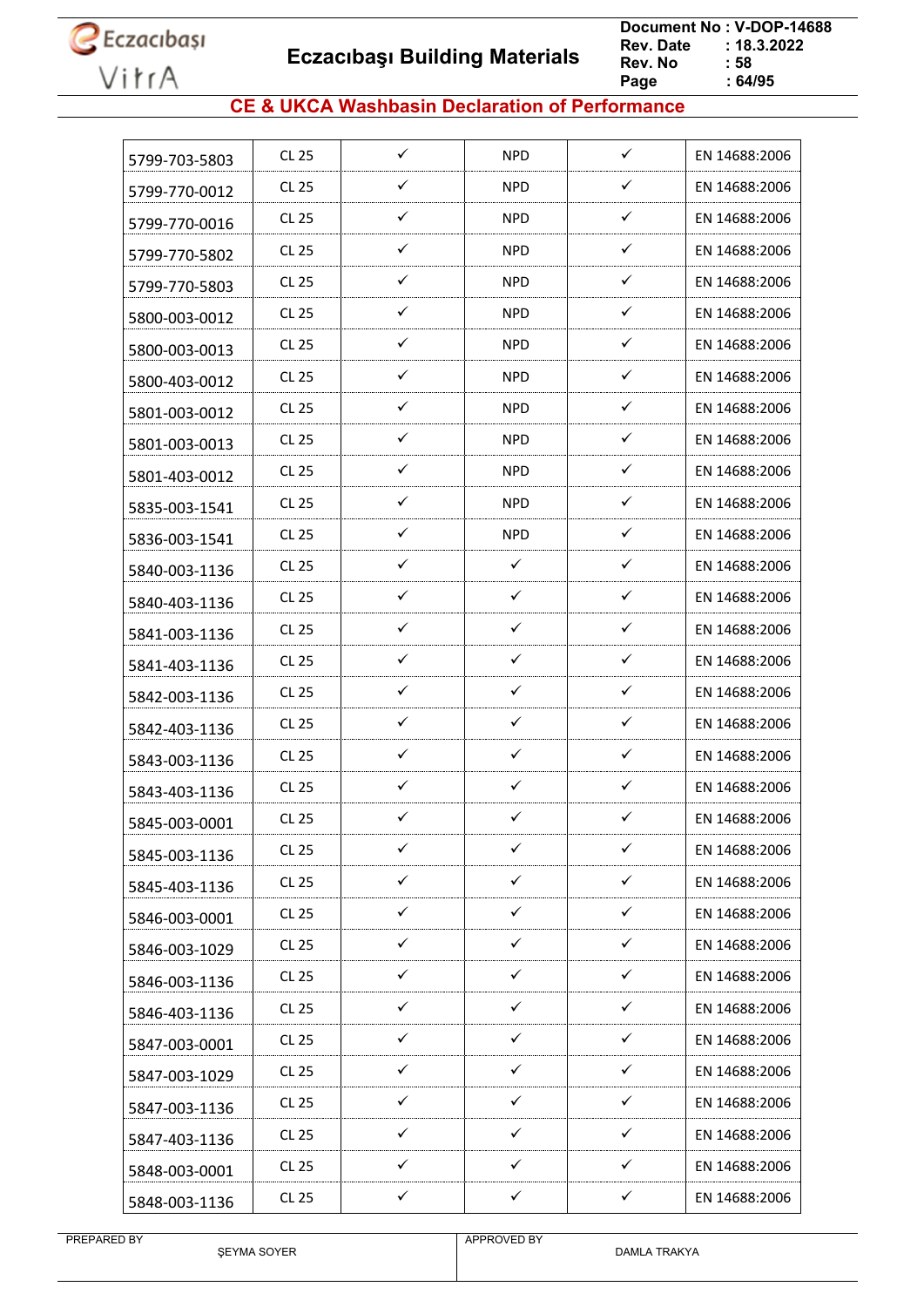**Eczacıbaşı Building Materials**

 **Document No : V-DOP-14688**  $: 18.3.2022$ <br> $: 58$ **Rev. No Page Page : 65/95**

#### **CE & UKCA Washbasin Declaration of Performance**

| 5848-403-1136 | <b>CL 25</b> | $\checkmark$ | $\checkmark$ | $\checkmark$ | EN 14688:2006 |
|---------------|--------------|--------------|--------------|--------------|---------------|
| 5849-003-0001 | <b>CL 25</b> | ✓            | ✓            | ✓            | EN 14688:2006 |
| 5849-003-1136 | <b>CL 25</b> | $\checkmark$ | ✓            | ✓            | EN 14688:2006 |
| 5849-403-1136 | <b>CL 25</b> | ✓            | $\checkmark$ | ✓            | EN 14688:2006 |
| 5855-003-0975 | CL 15        | ✓            | <b>NPD</b>   | ✓            | EN 14688:2006 |
| 5856-003-0975 | CL 15        | ✓            | <b>NPD</b>   | ✓            | EN 14688:2006 |
| 5857-003-0975 | <b>CL 15</b> | ✓            | <b>NPD</b>   | $\checkmark$ | EN 14688:2006 |
| 5860-003-1129 | <b>CL 25</b> | ✓            | $\checkmark$ | ✓            | EN 14688:2006 |
| 5860-403-1129 | <b>CL 25</b> | $\checkmark$ | ✓            | ✓            | EN 14688:2006 |
| 5861-003-1044 | CL 25        | ✓            | ✓            | ✓            | EN 14688:2006 |
| 5861-003-1129 | <b>CL 25</b> | ✓            | ✓            | ✓            | EN 14688:2006 |
| 5861-403-1129 | <b>CL 25</b> | ✓            | ✓            | ✓            | EN 14688:2006 |
| 5862-003-1129 | CL 25        | ✓            | $\checkmark$ | ✓            | EN 14688:2006 |
| 5862-403-1129 | <b>CL 25</b> | $\checkmark$ | ✓            | ✓            | EN 14688:2006 |
| 5863-003-1129 | <b>CL 25</b> | ✓            | $\checkmark$ | ✓            | EN 14688:2006 |
| 5863-403-1129 | <b>CL 25</b> | $\checkmark$ | ✓            | ✓            | EN 14688:2006 |
| 5864-003-1129 | <b>CL 25</b> | ✓            | ✓            | ✓            | EN 14688:2006 |
| 5864-403-1129 | CL 25        | ✓            | $\checkmark$ | ✓            | EN 14688:2006 |
| 5865-003-1129 | <b>CL 25</b> | ✓            | ✓            | ✓            | EN 14688:2006 |
| 5865-403-1129 | <b>CL 25</b> | $\checkmark$ | ✓            | ✓            | EN 14688:2006 |
| 5866-003-1129 | <b>CL 25</b> | $\checkmark$ | ✓            | ✓            | EN 14688:2006 |
| 5866-403-1129 | <b>CL 25</b> | ✓            | ✓            | ✓            | EN 14688:2006 |
| 5867-003-1129 | CL 25        | ✓            | $\checkmark$ | ✓            | EN 14688:2006 |
| 5867-403-1129 | CL 25        | $\checkmark$ | $\checkmark$ | $\checkmark$ | EN 14688:2006 |
| 5868-003-1129 | <b>CL 25</b> | ✓            | $\checkmark$ | ✓            | EN 14688:2006 |
| 5868-403-1129 | CL 25        | $\checkmark$ | $\checkmark$ | ✓            | EN 14688:2006 |
| 5869-003-0001 | CL 25        | $\checkmark$ | <b>NPD</b>   | ✓            | EN 14688:2006 |
| 5869-003-1129 | CL 25        | $\checkmark$ | <b>NPD</b>   | $\checkmark$ | EN 14688:2006 |
| 5869-003-1136 | CL 25        | $\checkmark$ | NPD          | $\checkmark$ | EN 14688:2006 |
| 5869-403-0001 | <b>CL 25</b> | $\checkmark$ | <b>NPD</b>   | ✓            | EN 14688:2006 |
| 5869-403-1129 | CL 25        | $\checkmark$ | <b>NPD</b>   | ✓            | EN 14688:2006 |
| 5869-403-1136 | CL 25        | $\checkmark$ | <b>NPD</b>   | $\checkmark$ | EN 14688:2006 |
| 5870-003-0001 | CL 25        | ✓            | <b>NPD</b>   | ✓            | EN 14688:2006 |
| 5870-003-1129 | CL 25        | ✓            | <b>NPD</b>   | $\checkmark$ | EN 14688:2006 |

ŞEYMA SOYER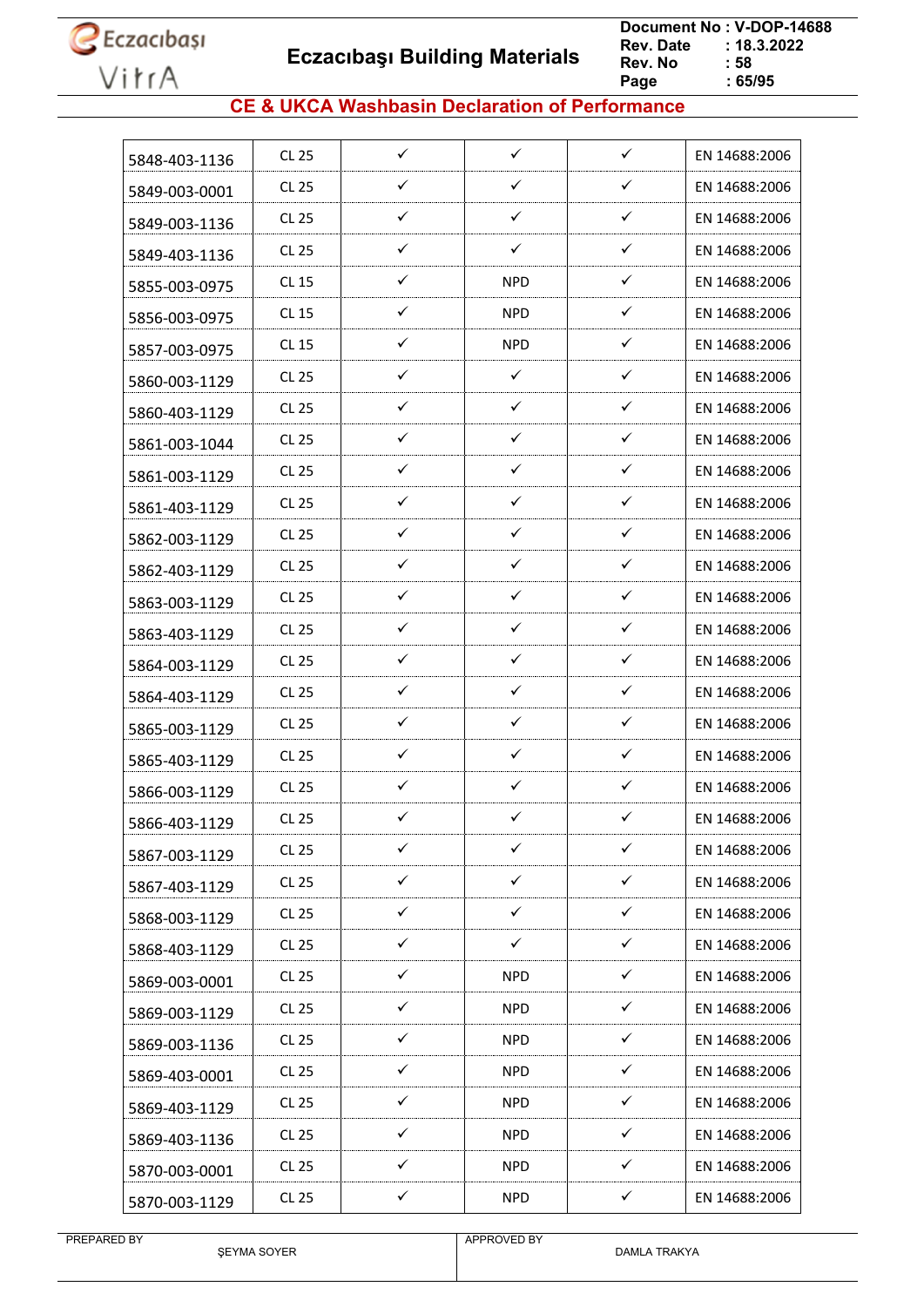**Eczacıbaşı Building Materials**

 **Document No : V-DOP-14688**  $: 18.3.2022$ <br> $: 58$ **Rev. No Page Page : 66/95**

#### **CE & UKCA Washbasin Declaration of Performance**

| 5870-003-1136 | <b>CL 25</b>     | ✓            | <b>NPD</b>   | $\checkmark$ | EN 14688:2006 |
|---------------|------------------|--------------|--------------|--------------|---------------|
| 5870-403-0001 | CL 25            | ✓            | <b>NPD</b>   | ✓            | EN 14688:2006 |
| 5870-403-1129 | CL 25            | ✓            | NPD.         | ✓            | EN 14688:2006 |
| 5870-403-1136 | <b>CL 25</b>     | ✓            | <b>NPD</b>   | ✓            | EN 14688:2006 |
| 5877-003-0811 | CL 25            | ✓            | ✓            | $\checkmark$ | EN 14688:2006 |
| 5877-003-1132 | <b>CL 25</b>     | ✓            | ✓            | $\checkmark$ | EN 14688:2006 |
| 5877-003-1546 | CL 25            | ✓            | ✓            | $\checkmark$ | EN 14688:2006 |
| 5877-403-1132 | <b>CL 25</b>     | ✓            | ✓            | ✓            | EN 14688:2006 |
| 5880-401-0041 | <b>CL 00</b>     | ✓            | <b>NPD</b>   | ✓            | EN 14688:2006 |
| 5880-401-0563 | CL 00            | ✓            | <b>NPD</b>   | $\checkmark$ | EN 14688:2006 |
| 5880-403-0041 | <b>CL 00</b>     | ✓            | <b>NPD</b>   | ✓            | EN 14688:2006 |
| 5880-403-0563 | CL00             | ✓            | NPD.         | $\checkmark$ | EN 14688:2006 |
| 5880-420-0041 | CL 00            | ✓            | <b>NPD</b>   | $\checkmark$ | EN 14688:2006 |
| 5880-420-0563 | CL 00            | ✓            | <b>NPD</b>   | ✓            | EN 14688:2006 |
| 5880-483-0041 | <b>CL 00</b>     | ✓            | <b>NPD</b>   | ✓            | EN 14688:2006 |
| 5880-483-0563 | CL 00            | ✓            | <b>NPD</b>   | ✓            | EN 14688:2006 |
| 5881-401-0041 | <b>CL 00</b>     | ✓            | <b>NPD</b>   | ✓            | EN 14688:2006 |
| 5881-401-0563 | CL 00            | ✓            | <b>NPD</b>   | $\checkmark$ | EN 14688:2006 |
| 5881-403-0041 | CL <sub>00</sub> | ✓            | <b>NPD</b>   | ✓            | EN 14688:2006 |
| 5881-403-0563 | <b>CL 00</b>     | ✓            | <b>NPD</b>   | ✓            | EN 14688:2006 |
| 5881-420-0041 | <b>CL 00</b>     | ✓            | <b>NPD</b>   | $\checkmark$ | EN 14688:2006 |
| 5881-420-0563 | <b>CL 00</b>     | ✓            | <b>NPD</b>   | ✓            | EN 14688:2006 |
| 5881-483-0041 | <b>CL 00</b>     | $\checkmark$ | <b>NPD</b>   | $\checkmark$ | EN 14688:2006 |
| 5881-483-0563 | <b>CL 00</b>     | $\checkmark$ | <b>NPD</b>   | $\checkmark$ | EN 14688:2006 |
| 5882-003-0041 | <b>CL 00</b>     | $\checkmark$ | <b>NPD</b>   | $\checkmark$ | EN 14688:2006 |
| 5882-401-0041 | <b>CL 00</b>     | $\checkmark$ | <b>NPD</b>   | $\checkmark$ | EN 14688:2006 |
| 5882-403-0041 | <b>CL 00</b>     | ✓            | <b>NPD</b>   | ✓            | EN 14688:2006 |
| 5882-420-0041 | <b>CL 00</b>     | $\checkmark$ | <b>NPD</b>   | $\checkmark$ | EN 14688:2006 |
| 5882-483-0041 | CL 00            | $\checkmark$ | <b>NPD</b>   | $\checkmark$ | EN 14688:2006 |
| 5887-401-0041 | <b>CL 00</b>     | ✓            | <b>NPD</b>   | ✓            | EN 14688:2006 |
| 5887-403-0041 | <b>CL 00</b>     | $\checkmark$ | <b>NPD</b>   | $\checkmark$ | EN 14688:2006 |
| 5887-420-0041 | <b>CL 00</b>     | $\checkmark$ | <b>NPD</b>   | $\checkmark$ | EN 14688:2006 |
| 5887-483-0041 | <b>CL 00</b>     | $\checkmark$ | <b>NPD</b>   | ✓            | EN 14688:2006 |
| 5897-003-1182 | <b>CL 00</b>     | $\checkmark$ | $\checkmark$ | $\checkmark$ | EN 14688:2006 |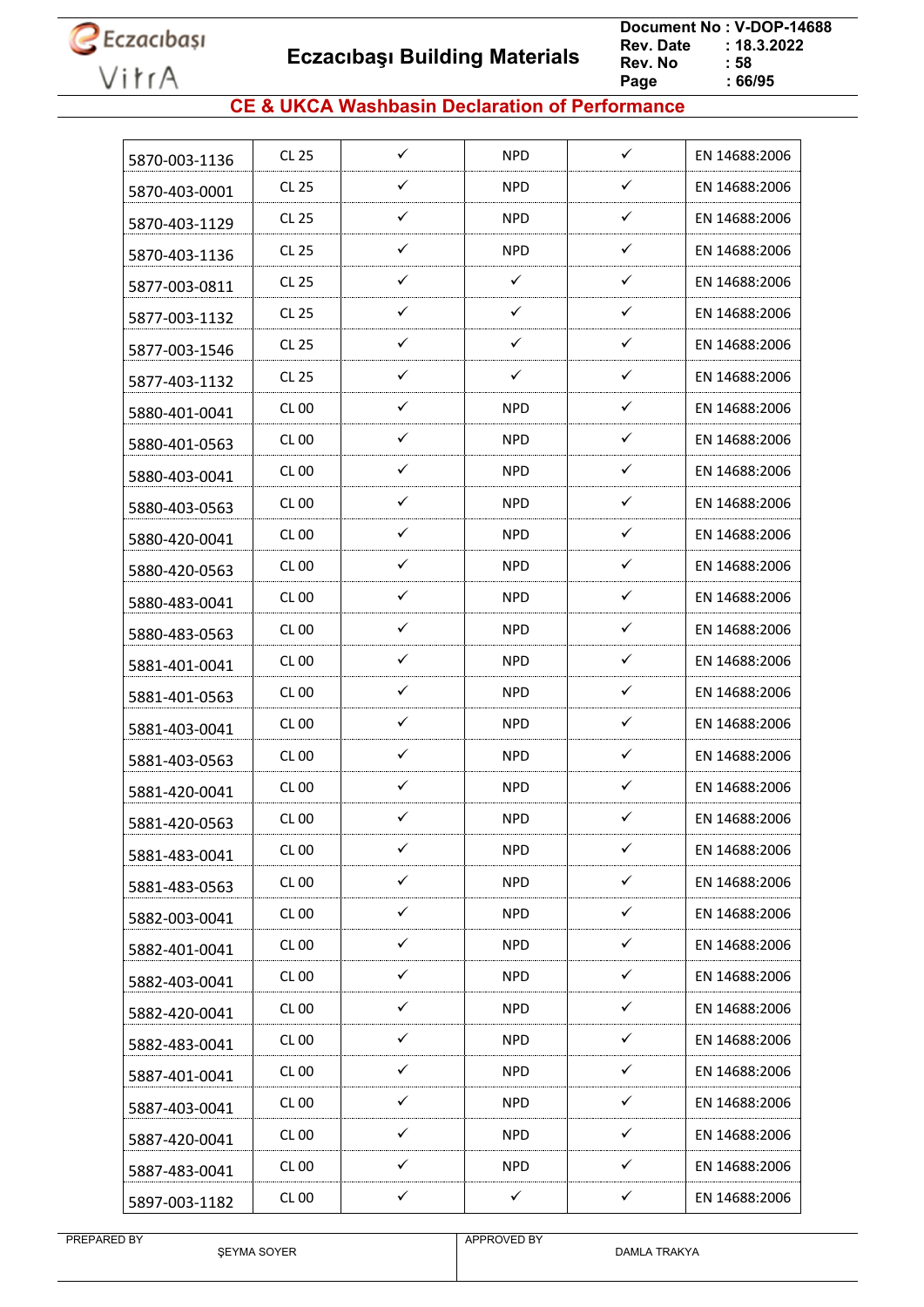**Eczacıbaşı Building Materials**

 **Document No : V-DOP-14688**  $: 18.3.2022$ <br> $: 58$ **Rev. No Page Page : 67/95**

#### **CE & UKCA Washbasin Declaration of Performance**

| 5897-403-1182 | CL 00        | $\checkmark$ | $\checkmark$ | $\checkmark$ | EN 14688:2006 |
|---------------|--------------|--------------|--------------|--------------|---------------|
| 5898-003-1182 | CL 25        | ✓            | ✓            | ✓            | EN 14688:2006 |
| 5898-403-1182 | CL 25        | $\checkmark$ | $\checkmark$ | $\checkmark$ | EN 14688:2006 |
| 5900-003-1381 | CL 25        | ✓            | $\checkmark$ | ✓            | EN 14688:2006 |
| 5900-003-1467 | CL 25        | ✓            | ✓            | ✓            | EN 14688:2006 |
| 5900-003-1468 | CL 25        | ✓            | ✓            | ✓            | EN 14688:2006 |
| 5900-003-1473 | CL 25        | ✓            | ✓            | ✓            | EN 14688:2006 |
| 5901-003-1181 | CL 25        | ✓            | ✓            | ✓            | EN 14688:2006 |
| 5901-003-1382 | CL 25        | ✓            | ✓            | ✓            | EN 14688:2006 |
| 5901-003-1473 | <b>CL 25</b> | ✓            | $\checkmark$ | ✓            | EN 14688:2006 |
| 5902-003-1181 | CL 25        | ✓            | ✓            | ✓            | EN 14688:2006 |
| 5902-003-1382 | CL 25        | ✓            | ✓            | ✓            | EN 14688:2006 |
| 5902-003-1383 | CL 25        | ✓            | ✓            | ✓            | EN 14688:2006 |
| 5902-003-1446 | CL 25        | ✓            | $\checkmark$ | ✓            | EN 14688:2006 |
| 5902-003-1473 | CL 25        | ✓            | $\checkmark$ | ✓            | EN 14688:2006 |
| 5902-003-1474 | CL 25        | $\checkmark$ | ✓            | ✓            | EN 14688:2006 |
| 5903-003-1181 | CL 25        | ✓            | ✓            | ✓            | EN 14688:2006 |
| 5903-003-1382 | CL 25        | ✓            | ✓            | ✓            | EN 14688:2006 |
| 5903-003-1473 | CL 25        | ✓            | ✓            | ✓            | EN 14688:2006 |
| 5905-003-1181 | CL 00        | ✓            | ✓            | ✓            | EN 14688:2006 |
| 5905-003-1473 | <b>CL 00</b> | ✓            | ✓            | ✓            | EN 14688:2006 |
| 5905-003-1485 | <b>CL 00</b> | ✓            | ✓            | ✓            | EN 14688:2006 |
| 5906-003-1181 | <b>CL 00</b> | ✓            | $\checkmark$ | ✓            | EN 14688:2006 |
| 5906-003-1473 | <b>CL 00</b> | $\checkmark$ | $\checkmark$ | $\checkmark$ | EN 14688:2006 |
| 5906-003-1485 | <b>CL 00</b> | ✓            | $\checkmark$ | ✓            | EN 14688:2006 |
| 5907-003-1181 | <b>CL 00</b> | $\checkmark$ | $\checkmark$ | $\checkmark$ | EN 14688:2006 |
| 5907-003-1446 | <b>CL 00</b> | ✓            | $\checkmark$ | ✓            | EN 14688:2006 |
| 5907-003-1473 | <b>CL 00</b> | ✓            | $\checkmark$ | ✓            | EN 14688:2006 |
| 5907-003-1485 | <b>CL 00</b> | $\checkmark$ | $\checkmark$ | $\checkmark$ | EN 14688:2006 |
| 5908-003-1182 | <b>CL 00</b> | ✓            | ✓            | ✓            | EN 14688:2006 |
| 5908-003-1485 | CL 00        | $\checkmark$ | $\checkmark$ | ✓            | EN 14688:2006 |
| 5909-003-1182 | <b>CL 00</b> | $\checkmark$ | $\checkmark$ | $\checkmark$ | EN 14688:2006 |
| 5918-003-0001 | CL 25        | ✓            | ✓            | ✓            | EN 14688:2006 |
|               | CL 25        | ✓            | ✓            | ✓            | EN 14688:2006 |
| 5918-003-6106 |              |              |              |              |               |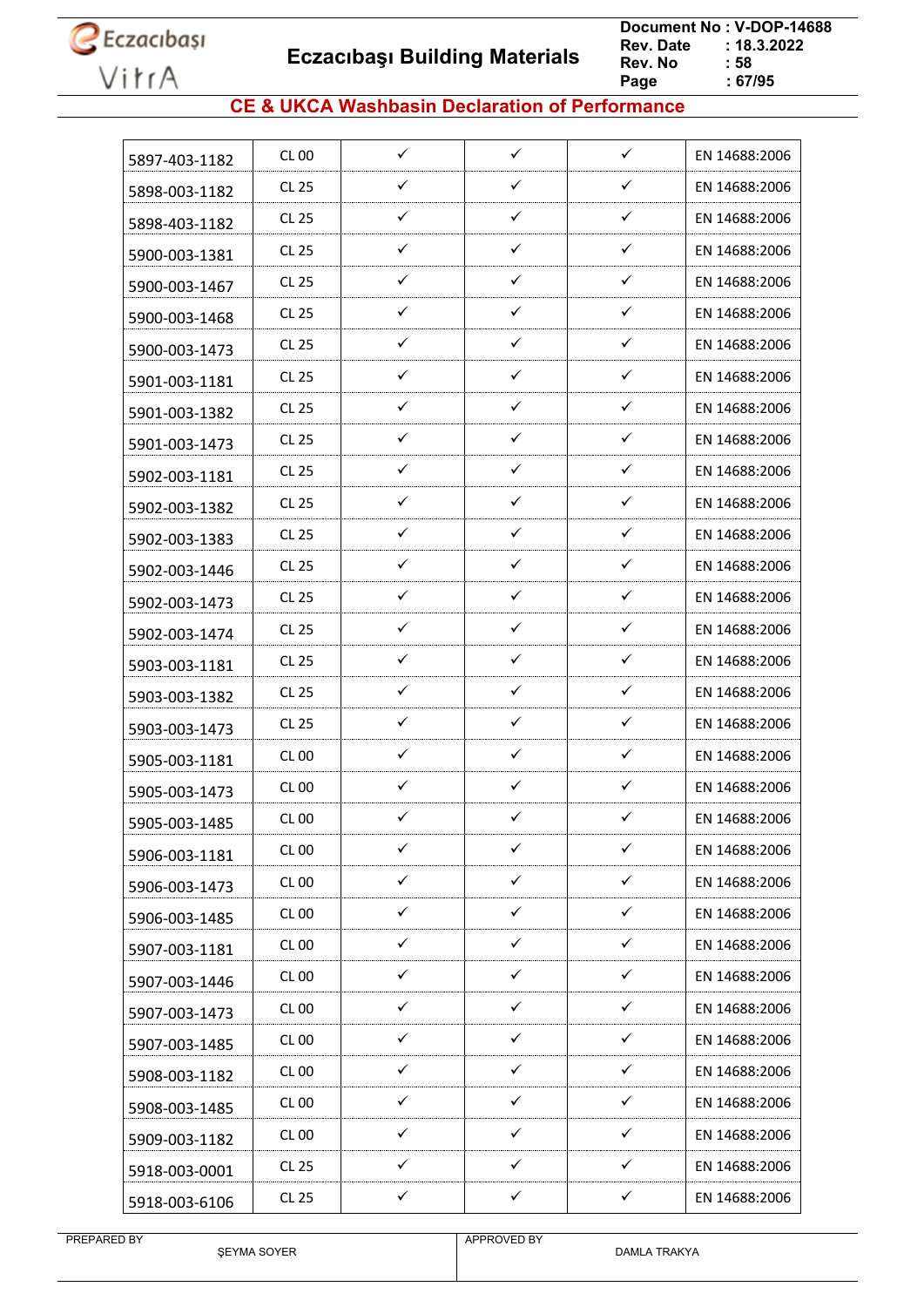**Eczacıbaşı Building Materials**

 **Document No : V-DOP-14688**  $: 18.3.2022$ <br> $: 58$ **Rev. No Page Page : 68/95**

#### **CE & UKCA Washbasin Declaration of Performance**

| 5918-003-7095 | <b>CL 25</b> | $\checkmark$ | $\checkmark$ | $\checkmark$ | EN 14688:2006 |
|---------------|--------------|--------------|--------------|--------------|---------------|
| 5918-003-7200 | <b>CL 25</b> | ✓            | ✓            | ✓            | EN 14688:2006 |
| 5918-403-0001 | CL 25        | ✓            | ✓            | $\checkmark$ | EN 14688:2006 |
| 5918-403-6106 | <b>CL 25</b> | ✓            | ✓            | $\checkmark$ | EN 14688:2006 |
| 5918-403-7200 | <b>CL 25</b> | ✓            | ✓            | ✓            | EN 14688:2006 |
| 5919-003-0001 | <b>CL 25</b> | $\checkmark$ | ✓            | $\checkmark$ | EN 14688:2006 |
| 5919-403-0001 | <b>CL 25</b> | ✓            | $\checkmark$ | $\checkmark$ | EN 14688:2006 |
| 5920-003-0001 | <b>CL 25</b> | ✓            | ✓            | ✓            | EN 14688:2006 |
| 5920-403-0001 | <b>CL 25</b> | ✓            | ✓            | $\checkmark$ | EN 14688:2006 |
| 5921-003-0001 | <b>CL 25</b> | ✓            | $\checkmark$ | $\checkmark$ | EN 14688:2006 |
| 5921-403-0001 | <b>CL 25</b> | $\checkmark$ | ✓            | $\checkmark$ | EN 14688:2006 |
| 5922-003-0029 | <b>CL 25</b> | ✓            | <b>NPD</b>   | ✓            | EN 14688:2006 |
| 5922-403-0029 | <b>CL 25</b> | ✓            | NPD          | ✓            | EN 14688:2006 |
| 5940-003-0012 | <b>CL 25</b> | $\checkmark$ | <b>NPD</b>   | $\checkmark$ | EN 14688:2006 |
| 5940-003-0016 | <b>CL 00</b> | ✓            | <b>NPD</b>   | $\checkmark$ | EN 14688:2006 |
| 5940-003-0673 | <b>CL 25</b> | ✓            | NPD          | $\checkmark$ | EN 14688:2006 |
| 5940-003-1082 | <b>CL 25</b> | ✓            | <b>NPD</b>   | $\checkmark$ | EN 14688:2006 |
| 5940-003-1083 | CL 00        | $\checkmark$ | NPD.         | $\checkmark$ | EN 14688:2006 |
| 5940-003-1398 | <b>CL 00</b> | ✓            | <b>NPD</b>   | ✓            | EN 14688:2006 |
| 5940-403-0012 | CL 25        | ✓            | NPD          | ✓            | EN 14688:2006 |
| 5940-403-0016 | CL 00        | $\checkmark$ | <b>NPD</b>   | $\checkmark$ | EN 14688:2006 |
| 5940-403-0673 | <b>CL 25</b> | ✓            | <b>NPD</b>   | ✓            | EN 14688:2006 |
| 5940-403-1082 | <b>CL 25</b> | $\checkmark$ | <b>NPD</b>   | $\checkmark$ | EN 14688:2006 |
| 5940-403-1083 | <b>CL 00</b> | $\checkmark$ | <b>NPD</b>   | $\checkmark$ | EN 14688:2006 |
| 5940-403-1398 | <b>CL 00</b> | $\checkmark$ | <b>NPD</b>   | $\checkmark$ | EN 14688:2006 |
| 5940-603-1082 | CL 25        | ✓            | <b>NPD</b>   | $\checkmark$ | EN 14688:2006 |
| 5941-003-0001 | <b>CL 25</b> | ✓            | <b>NPD</b>   | ✓            | EN 14688:2006 |
| 5941-003-0041 | CL 00        | $\checkmark$ | <b>NPD</b>   | $\checkmark$ | EN 14688:2006 |
| 5941-003-0937 | <b>CL 00</b> | $\checkmark$ | <b>NPD</b>   | $\checkmark$ | EN 14688:2006 |
| 5941-003-0973 | CL 25        | ✓            | <b>NPD</b>   | $\checkmark$ | EN 14688:2006 |
| 5941-403-0001 | CL 25        | $\checkmark$ | <b>NPD</b>   | $\checkmark$ | EN 14688:2006 |
| 5941-403-0041 | <b>CL 00</b> | $\checkmark$ | NPD.         | $\checkmark$ | EN 14688:2006 |
| 5941-403-0937 | <b>CL 00</b> | ✓            | <b>NPD</b>   | ✓            | EN 14688:2006 |
| 5941-403-0973 | CL 25        | $\checkmark$ | <b>NPD</b>   | $\checkmark$ | EN 14688:2006 |
|               |              |              |              |              |               |

ŞEYMA SOYER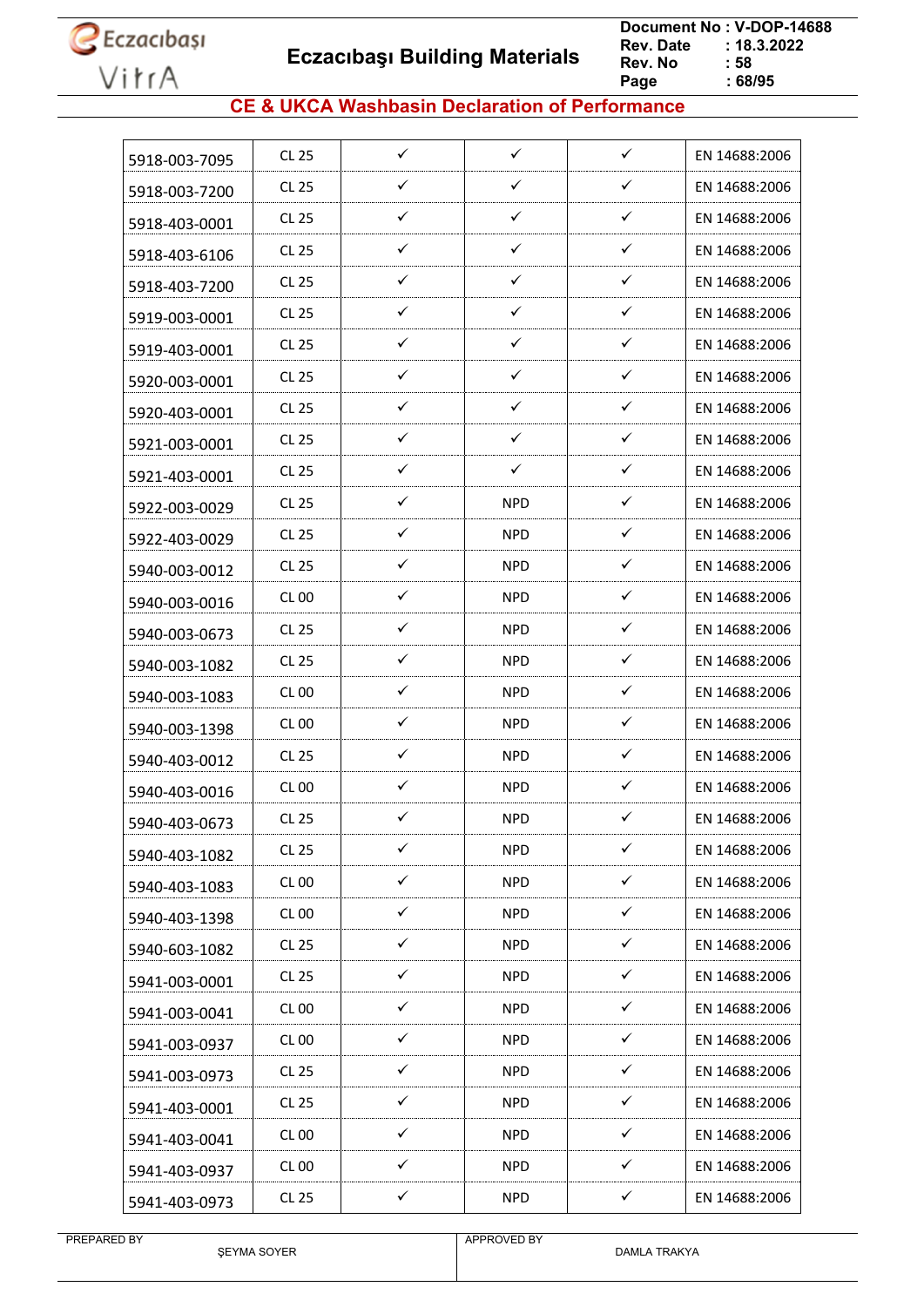**Eczacıbaşı Building Materials**

 **Document No : V-DOP-14688**  $: 18.3.2022$ <br> $: 58$ **Rev. No Page Page : 69/95**

#### **CE & UKCA Washbasin Declaration of Performance**

| 5942-003-0012 | CL 25            | ✓            | <b>NPD</b>   | $\checkmark$ | EN 14688:2006 |
|---------------|------------------|--------------|--------------|--------------|---------------|
| 5942-003-0016 | CL25             | ✓            | <b>NPD</b>   | ✓            | EN 14688:2006 |
| 5942-003-0673 | CL 25            | ✓            | <b>NPD</b>   | ✓            | EN 14688:2006 |
| 5942-003-1082 | <b>CL 25</b>     | ✓            | <b>NPD</b>   | ✓            | EN 14688:2006 |
| 5942-003-1083 | CL 25            | ✓            | <b>NPD</b>   | $\checkmark$ | EN 14688:2006 |
| 5942-003-1398 | CL 25            | ✓            | <b>NPD</b>   | ✓            | EN 14688:2006 |
| 5942-003-7095 | CL 25            | ✓            | <b>NPD</b>   | ✓            | EN 14688:2006 |
| 5942-403-0012 | CL 25            | ✓            | <b>NPD</b>   | ✓            | EN 14688:2006 |
| 5942-403-0016 | CL 25            | ✓            | <b>NPD</b>   | ✓            | EN 14688:2006 |
| 5942-403-0673 | CL 25            | $\checkmark$ | <b>NPD</b>   | $\checkmark$ | EN 14688:2006 |
| 5942-403-1082 | <b>CL 25</b>     | ✓            | <b>NPD</b>   | ✓            | EN 14688:2006 |
| 5942-403-1083 | CL 25            | ✓            | <b>NPD</b>   | $\checkmark$ | EN 14688:2006 |
| 5942-403-1398 | CL 25            | ✓            | <b>NPD</b>   | ✓            | EN 14688:2006 |
| 5943-003-0001 | CL 25            | ✓            | <b>NPD</b>   | ✓            | EN 14688:2006 |
| 5943-003-0041 | <b>CL 00</b>     | ✓            | <b>NPD</b>   | ✓            | EN 14688:2006 |
| 5943-003-0937 | CL 00            | ✓            | <b>NPD</b>   | ✓            | EN 14688:2006 |
| 5943-003-0973 | CL 25            | ✓            | <b>NPD</b>   | ✓            | EN 14688:2006 |
| 5943-403-0001 | CL 25            | ✓            | <b>NPD</b>   | ✓            | EN 14688:2006 |
| 5943-403-0041 | CL <sub>00</sub> | ✓            | <b>NPD</b>   | $\checkmark$ | EN 14688:2006 |
| 5943-403-0937 | CL 00            | ✓            | <b>NPD</b>   | ✓            | EN 14688:2006 |
| 5943-403-0973 | CL 25            | ✓            | <b>NPD</b>   | ✓            | EN 14688:2006 |
| 5945-003-0029 | CL 25            | ✓            | ✓            | ✓            | EN 14688:2006 |
| 5945-003-0921 | <b>CL 25</b>     | $\checkmark$ | $\checkmark$ | $\checkmark$ | EN 14688:2006 |
| 5945-403-0029 | CL 25            | ✓            | $\checkmark$ | $\checkmark$ | EN 14688:2006 |
| 5945-403-0921 | <b>CL 25</b>     | $\checkmark$ | $\checkmark$ | $\checkmark$ | EN 14688:2006 |
| 5946-003-0001 | CL 25            | $\checkmark$ | $\checkmark$ | $\checkmark$ | EN 14688:2006 |
| 5946-403-0001 | CL 25            | ✓            | $\checkmark$ | ✓            | EN 14688:2006 |
| 5947-003-0001 | CL 25            | $\checkmark$ | $\checkmark$ | $\checkmark$ | EN 14688:2006 |
| 5947-003-0041 | CL 25            | $\checkmark$ | ✓            | ✓            | EN 14688:2006 |
| 5947-403-0001 | CL 25            | ✓            | ✓            | ✓            | EN 14688:2006 |
| 5947-403-0041 | CL 25            | ✓            | ✓            | ✓            | EN 14688:2006 |
| 5948-003-0001 | <b>CL 25</b>     | $\checkmark$ | $\checkmark$ | ✓            | EN 14688:2006 |
| 5948-403-0001 | CL 25            | $\checkmark$ | $\checkmark$ | $\checkmark$ | EN 14688:2006 |
| 5949-003-0001 | <b>CL 25</b>     | $\checkmark$ | $\checkmark$ | $\checkmark$ | EN 14688:2006 |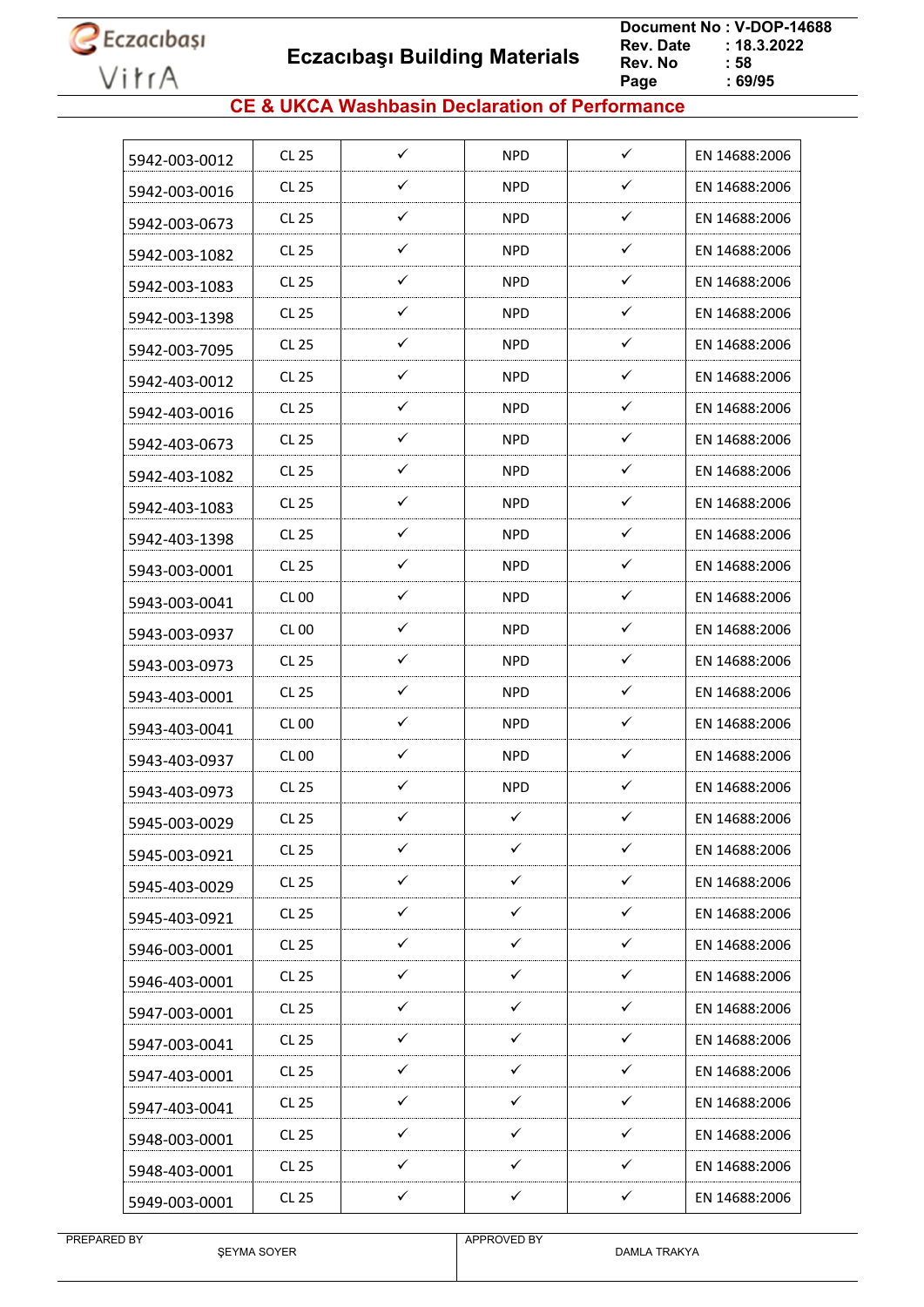**Eczacıbaşı Building Materials**

 **Document No : V-DOP-14688**  $: 18.3.2022$ <br> $: 58$ **Rev. No Page**  $\frac{1}{2}$  70/95

#### **CE & UKCA Washbasin Declaration of Performance**

| 5949-003-0973 | CL 25        | $\checkmark$ | $\checkmark$ | $\checkmark$ | EN 14688:2006 |
|---------------|--------------|--------------|--------------|--------------|---------------|
| 5949-403-0001 | CL 25        | ✓            | ✓            | ✓            | EN 14688:2006 |
| 5966-003-0001 | CL 25        | $\checkmark$ | $\checkmark$ | $\checkmark$ | EN 14688:2006 |
| 5966-003-0012 | CL 25        | ✓            | $\checkmark$ | ✓            | EN 14688:2006 |
| 5966-003-0012 | CL 25        | $\checkmark$ | ✓            | ✓            | EN 14688:2006 |
| 5966-003-1595 | CL 25        | ✓            | ✓            | ✓            | EN 14688:2006 |
| 5966-003-7200 | CL 25        | ✓            | ✓            | ✓            | EN 14688:2006 |
| 5966-403-0001 | CL 25        | ✓            | $\checkmark$ | ✓            | EN 14688:2006 |
| 5966-403-7200 | CL 25        | ✓            | ✓            | ✓            | EN 14688:2006 |
| 5966-603-0001 | <b>CL 25</b> | ✓            | $\checkmark$ | ✓            | EN 14688:2006 |
| 5966-603-7200 | CL 25        | $\checkmark$ | ✓            | ✓            | EN 14688:2006 |
| 5970-003-1323 | CL 00        | ✓            | <b>NPD</b>   | ✓            | EN 14688:2006 |
| 5971-003-1182 | CL 00        | ✓            | ✓            | ✓            | EN 14688:2006 |
| 5971-003-1473 | <b>CL 00</b> | ✓            | ✓            | ✓            | EN 14688:2006 |
| 5972-003-1182 | CL 00        | ✓            | $\checkmark$ | ✓            | EN 14688:2006 |
| 5972-003-1473 | CL 00        | $\checkmark$ | ✓            | ✓            | EN 14688:2006 |
| 5973-003-1182 | CL 00        | ✓            | ✓            | ✓            | EN 14688:2006 |
| 5974-003-1182 | <b>CL 00</b> | ✓            | $\checkmark$ | ✓            | EN 14688:2006 |
| 5974-003-1473 | CL 25        | ✓            | ✓            | ✓            | EN 14688:2006 |
| 5975-003-1182 | <b>CL 00</b> | ✓            | ✓            | ✓            | EN 14688:2006 |
| 5976-003-1181 | <b>CL 25</b> | $\checkmark$ | ✓            | ✓            | EN 14688:2006 |
| 5976-003-1581 | <b>CL 25</b> | ✓            | ✓            | ✓            | EN 14688:2006 |
| 5976-403-1181 | <b>CL 25</b> | ✓            | ✓            | ✓            | EN 14688:2006 |
| 5977-003-1181 | CL 25        | $\checkmark$ | $\checkmark$ | $\checkmark$ | EN 14688:2006 |
| 5977-003-1581 | <b>CL 25</b> | ✓            | $\checkmark$ | ✓            | EN 14688:2006 |
| 5977-403-1181 | CL 25        | $\checkmark$ | $\checkmark$ | $\checkmark$ | EN 14688:2006 |
| 5978-003-1181 | CL 25        | ✓            | $\checkmark$ | ✓            | EN 14688:2006 |
| 5978-403-1181 | <b>CL 25</b> | $\checkmark$ | $\checkmark$ | ✓            | EN 14688:2006 |
| 5979-003-1181 | CL 25        | $\checkmark$ | $\checkmark$ | $\checkmark$ | EN 14688:2006 |
| 5979-003-1446 | CL 25        | $\checkmark$ | ✓            | ✓            | EN 14688:2006 |
| 5979-403-1181 | CL 25        | $\checkmark$ | $\checkmark$ | ✓            | EN 14688:2006 |
| 5979-403-1446 | CL 25        | $\checkmark$ | $\checkmark$ | $\checkmark$ | EN 14688:2006 |
| 5980-009-1505 | <b>CL 20</b> | ✓            | ✓            | ✓            | EN 14688:2006 |
| 5982-009-1505 | <b>CL 20</b> | ✓            | ✓            | ✓            | EN 14688:2006 |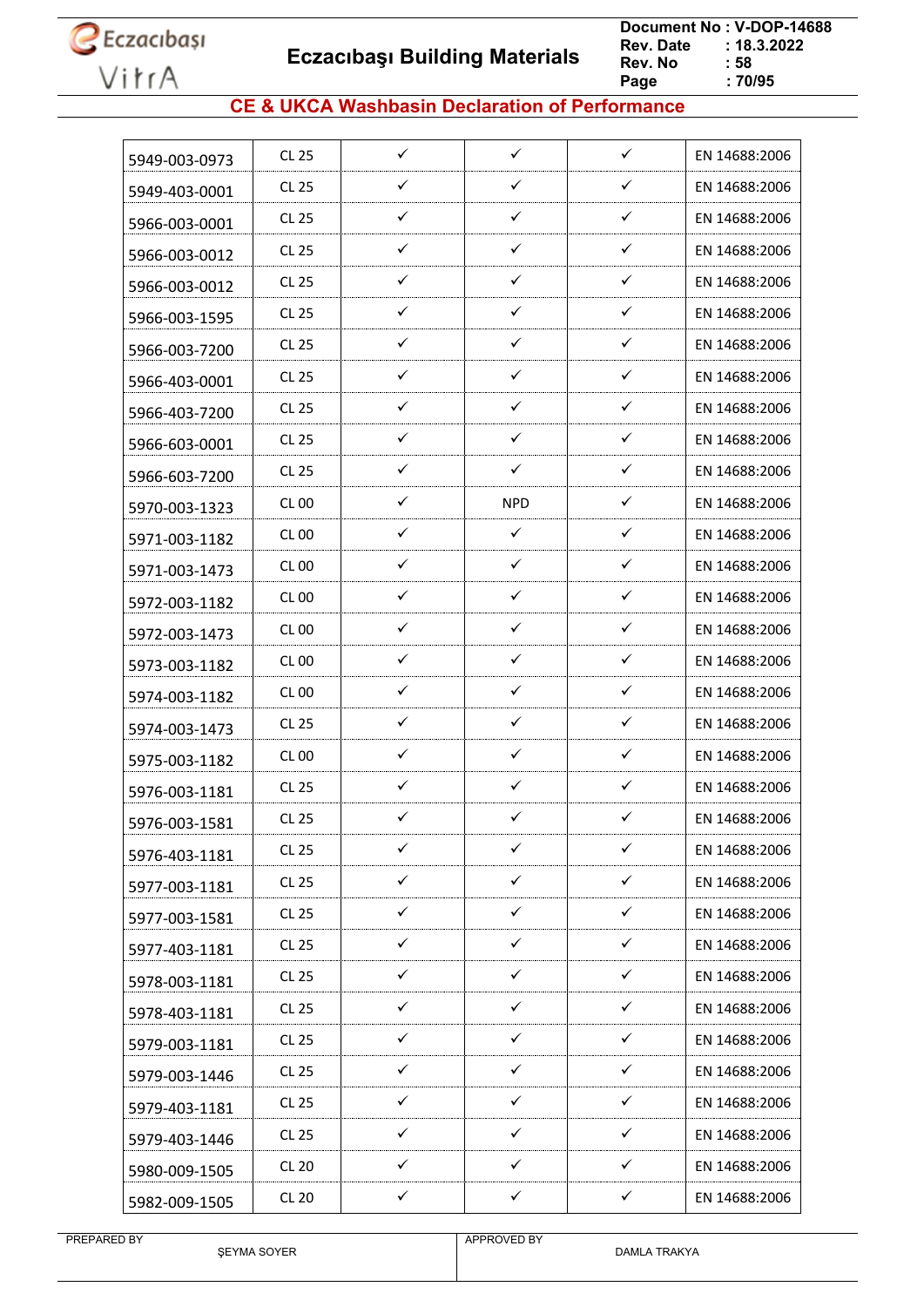**Eczacıbaşı Building Materials**

 **Document No : V-DOP-14688**  $: 18.3.2022$ <br> $: 58$ **Rev. No Page**  $\frac{1}{2}$  71/95

#### **CE & UKCA Washbasin Declaration of Performance**

| 5991-401-0016 | CL 00        | ✓            | <b>NPD</b>   | $\checkmark$ | EN 14688:2006 |
|---------------|--------------|--------------|--------------|--------------|---------------|
| 5991-403-0016 | <b>CL 00</b> | ✓            | <b>NPD</b>   | $\checkmark$ | EN 14688:2006 |
| 5991-420-0016 | <b>CL 00</b> | ✓            | NPD          | $\checkmark$ | EN 14688:2006 |
| 5991-450-0016 | <b>CL 00</b> | ✓            | <b>NPD</b>   | ✓            | EN 14688:2006 |
| 5991-483-0016 | <b>CL 00</b> | ✓            | NPD          | ✓            | EN 14688:2006 |
| 5991-601-0016 | <b>CL 00</b> | ✓            | <b>NPD</b>   | ✓            | EN 14688:2006 |
| 5991-603-0016 | <b>CL 00</b> | $\checkmark$ | <b>NPD</b>   | $\checkmark$ | EN 14688:2006 |
| 5992-401-0016 | CL 00        | $\checkmark$ | <b>NPD</b>   | ✓            | EN 14688:2006 |
| 5992-403-0016 | <b>CL 00</b> | ✓            | <b>NPD</b>   | ✓            | EN 14688:2006 |
| 5992-420-0016 | CL 00        | ✓            | NPD          | ✓            | EN 14688:2006 |
| 5992-450-0016 | <b>CL 00</b> | ✓            | <b>NPD</b>   | $\checkmark$ | EN 14688:2006 |
| 5992-483-0016 | CL 00        | ✓            | NPD          | ✓            | EN 14688:2006 |
| 5992-601-0016 | <b>CL 00</b> | ✓            | <b>NPD</b>   | ✓            | EN 14688:2006 |
| 5992-603-0016 | <b>CL 00</b> | $\checkmark$ | <b>NPD</b>   | ✓            | EN 14688:2006 |
| 5993-401-0016 | <b>CL 00</b> | ✓            | NPD.         | ✓            | EN 14688:2006 |
| 5993-403-0016 | <b>CL 00</b> | ✓            | <b>NPD</b>   | ✓            | EN 14688:2006 |
| 5993-420-0016 | CL 00        | ✓            | NPD          | ✓            | EN 14688:2006 |
| 5993-450-0016 | <b>CL 00</b> | $\checkmark$ | <b>NPD</b>   | $\checkmark$ | EN 14688:2006 |
| 5993-483-0016 | <b>CL 00</b> | ✓            | NPD          | ✓            | EN 14688:2006 |
| 5994-401-0016 | <b>CL 00</b> | ✓            | <b>NPD</b>   | ✓            | EN 14688:2006 |
| 5994-403-0016 | <b>CL 00</b> | ✓            | <b>NPD</b>   | ✓            | EN 14688:2006 |
| 5994-420-0016 | <b>CL 00</b> | ✓            | <b>NPD</b>   | ✓            | EN 14688:2006 |
| 5994-450-0016 | <b>CL 00</b> | $\checkmark$ | <b>NPD</b>   | $\checkmark$ | EN 14688:2006 |
| 5994-483-0016 | <b>CL 00</b> | $\checkmark$ | <b>NPD</b>   | $\checkmark$ | EN 14688:2006 |
| 5995-401-0016 | <b>CL 00</b> | ✓            | <b>NPD</b>   | ✓            | EN 14688:2006 |
| 5995-403-0016 | <b>CL 00</b> | $\checkmark$ | <b>NPD</b>   | $\checkmark$ | EN 14688:2006 |
| 5995-420-0016 | <b>CL 00</b> | ✓            | <b>NPD</b>   | $\checkmark$ | EN 14688:2006 |
| 5995-450-0016 | <b>CL 00</b> | $\checkmark$ | <b>NPD</b>   | ✓            | EN 14688:2006 |
| 5995-483-0016 | <b>CL 00</b> | $\checkmark$ | <b>NPD</b>   | $\checkmark$ | EN 14688:2006 |
| 6014-003-0002 | <b>CL 25</b> | $\checkmark$ | $\checkmark$ | $\checkmark$ | EN 14688:2006 |
| 6018-003-0012 | <b>CL 20</b> | $\checkmark$ | $\checkmark$ | $\checkmark$ | EN 14688:2006 |
| 6018-003-0028 | <b>CL 20</b> | ✓            | $\checkmark$ | $\checkmark$ | EN 14688:2006 |
| 6018-003-0029 | <b>CL 20</b> | ✓            | ✓            | ✓            | EN 14688:2006 |
| 6018-003-0811 | <b>CL 20</b> | $\checkmark$ | ✓            | $\checkmark$ | EN 14688:2006 |
|               |              |              |              |              |               |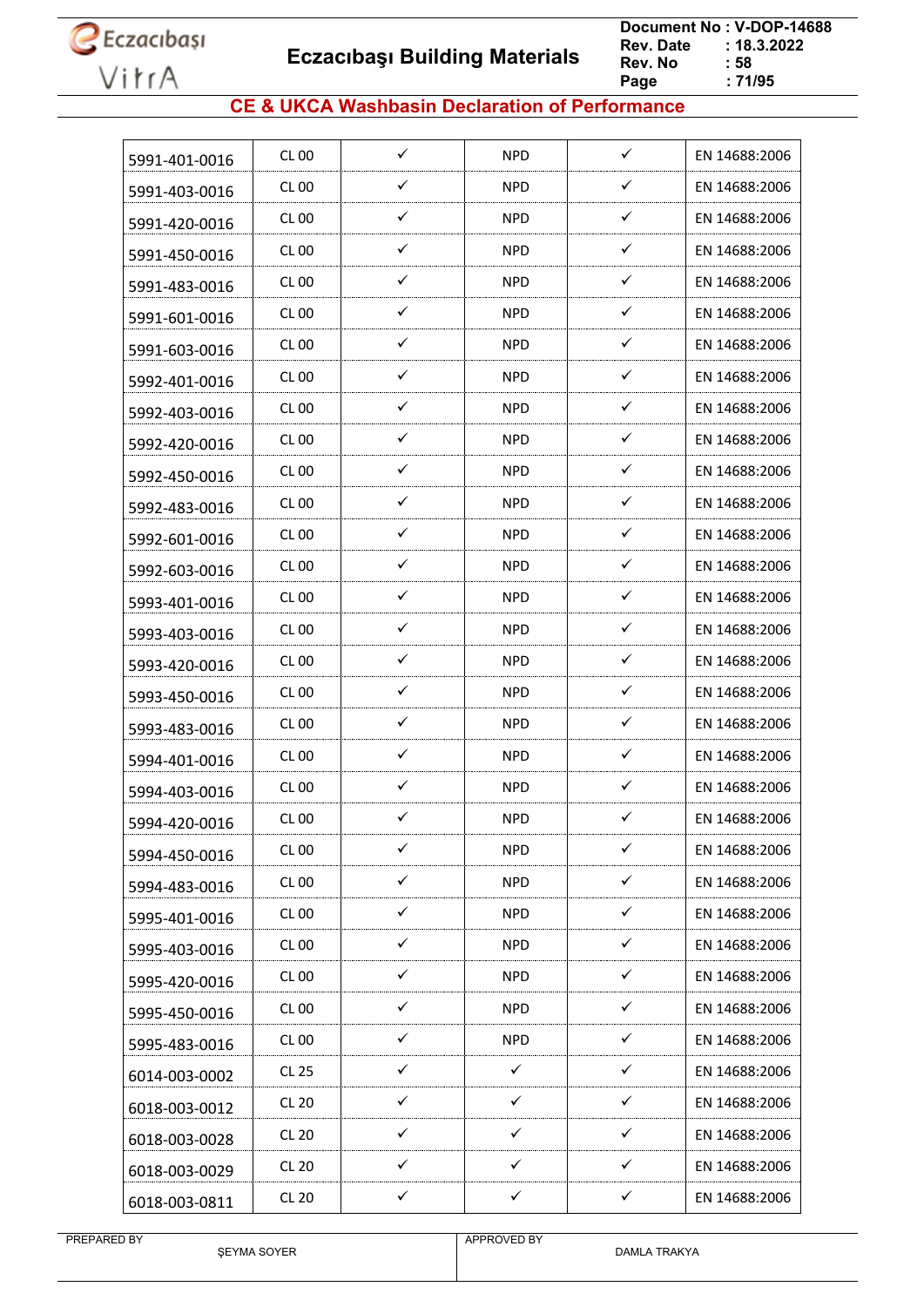**Eczacıbaşı Building Materials**

 **Document No : V-DOP-14688**  $: 18.3.2022$ <br> $: 58$ **Rev. No Page Page : 72/95**

#### **CE & UKCA Washbasin Declaration of Performance**

| 6018-003-1549 | <b>CL 20</b> | ✓            | $\checkmark$ | $\checkmark$ | EN 14688:2006 |
|---------------|--------------|--------------|--------------|--------------|---------------|
| 6018-003-1550 | <b>CL 20</b> | ✓            | $\checkmark$ | ✓            | EN 14688:2006 |
| 6018-003-1551 | <b>CL 20</b> | $\checkmark$ | ✓            | $\checkmark$ | EN 14688:2006 |
| 6018-003-1554 | <b>CL 20</b> | ✓            | $\checkmark$ | $\checkmark$ | EN 14688:2006 |
| 6018-603-0028 | <b>CL 20</b> | ✓            | $\checkmark$ | ✓            | EN 14688:2006 |
| 6018-603-0029 | <b>CL 20</b> | $\checkmark$ | ✓            | $\checkmark$ | EN 14688:2006 |
| 6018-703-0028 | <b>CL 20</b> | ✓            | ✓            | ✓            | EN 14688:2006 |
| 6024-003-0012 | <b>CL 20</b> | ✓            | $\checkmark$ | ✓            | EN 14688:2006 |
| 6024-003-0028 | <b>CL 20</b> | ✓            | ✓            | ✓            | EN 14688:2006 |
| 6024-003-0029 | <b>CL 20</b> | ✓            | ✓            | ✓            | EN 14688:2006 |
| 6024-003-0414 | <b>CL 20</b> | $\checkmark$ | ✓            | ✓            | EN 14688:2006 |
| 6024-003-0811 | <b>CL 20</b> | ✓            | ✓            | ✓            | EN 14688:2006 |
| 6024-003-0881 | <b>CL 20</b> | $\checkmark$ | ✓            | ✓            | EN 14688:2006 |
| 6024-003-1549 | <b>CL 20</b> | $\checkmark$ | $\checkmark$ | ✓            | EN 14688:2006 |
| 6024-003-1550 | <b>CL 20</b> | ✓            | ✓            | ✓            | EN 14688:2006 |
| 6024-003-1551 | <b>CL 20</b> | ✓            | ✓            | ✓            | EN 14688:2006 |
| 6024-003-1554 | <b>CL 20</b> | ✓            | ✓            | ✓            | EN 14688:2006 |
| 6024-003-1555 | <b>CL 20</b> | ✓            | $\checkmark$ | ✓            | EN 14688:2006 |
| 6024-003-7141 | <b>CL 20</b> | ✓            | ✓            | ✓            | EN 14688:2006 |
| 6024-003-7142 | <b>CL 20</b> | $\checkmark$ | $\checkmark$ | ✓            | EN 14688:2006 |
| 6024-095-0029 | <b>CL 20</b> | ✓            | ✓            | ✓            | EN 14688:2006 |
| 6024-603-0029 | <b>CL 20</b> | ✓            | ✓            | ✓            | EN 14688:2006 |
| 6024-703-0029 | <b>CL 20</b> | ✓            | $\checkmark$ | ✓            | EN 14688:2006 |
| 6030-003-0001 | <b>CL 25</b> | $\checkmark$ | <b>NPD</b>   | $\checkmark$ | EN 14688:2006 |
| 6030-003-0005 | <b>CL 25</b> | $\checkmark$ | <b>NPD</b>   | ✓            | EN 14688:2006 |
| 6030-003-0012 | CL 25        | $\checkmark$ | <b>NPD</b>   | $\checkmark$ | EN 14688:2006 |
| 6030-003-0019 | CL 25        | $\checkmark$ | <b>NPD</b>   | ✓            | EN 14688:2006 |
| 6030-003-0030 | CL 25        | $\checkmark$ | <b>NPD</b>   | $\checkmark$ | EN 14688:2006 |
| 6030-003-0033 | CL 25        | $\checkmark$ | <b>NPD</b>   | $\checkmark$ | EN 14688:2006 |
| 6030-003-7095 | CL 25        | ✓            | <b>NPD</b>   | ✓            | EN 14688:2006 |
| 6030-095-0001 | CL 25        | $\checkmark$ | <b>NPD</b>   | ✓            | EN 14688:2006 |
| 6030-095-0033 | CL 25        | $\checkmark$ | <b>NPD</b>   | $\checkmark$ | EN 14688:2006 |
| 6030-095-7095 | CL 25        | ✓            | <b>NPD</b>   | ✓            | EN 14688:2006 |
| 6030-403-0001 | <b>CL 25</b> | $\checkmark$ | <b>NPD</b>   | $\checkmark$ | EN 14688:2006 |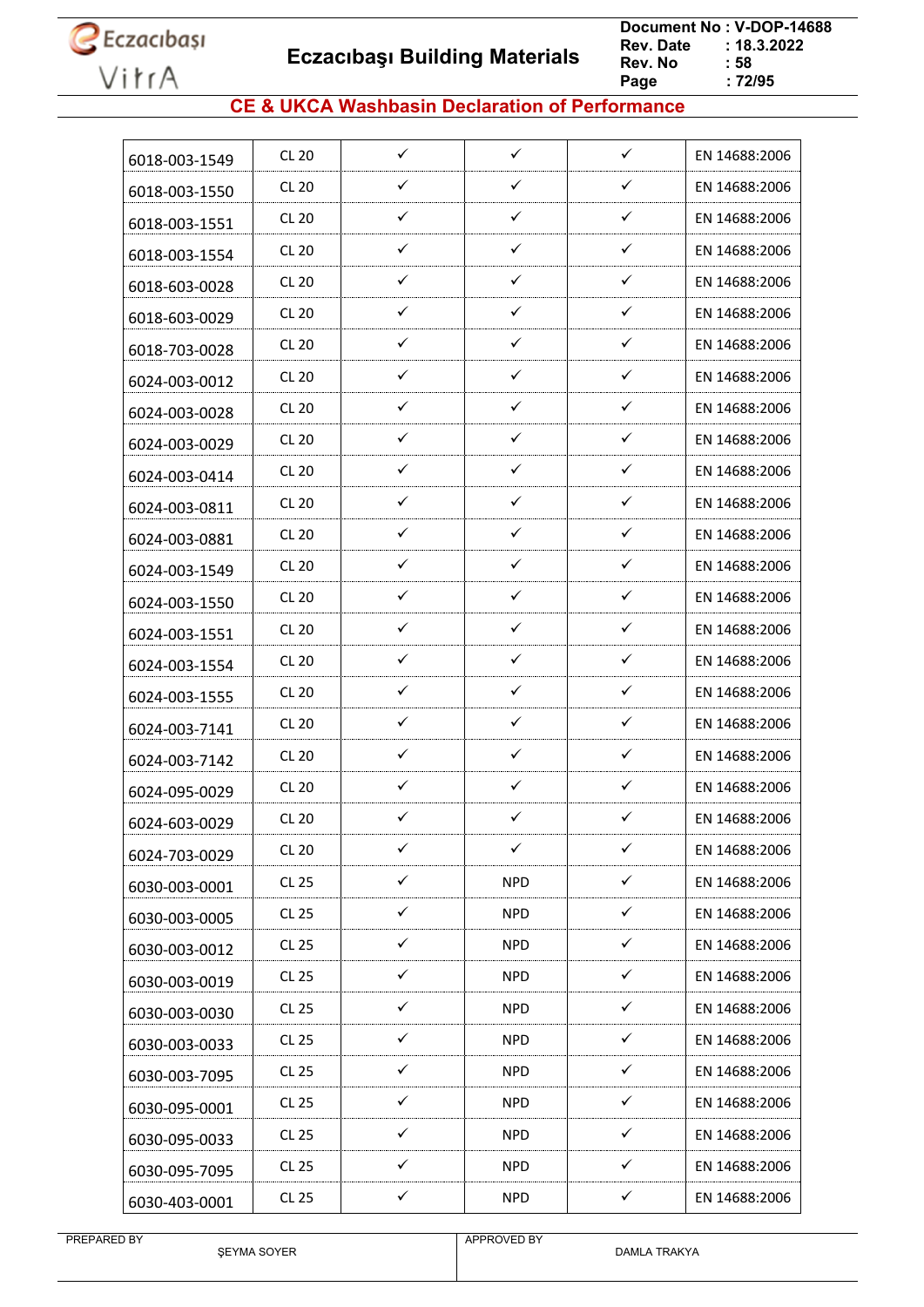**Eczacıbaşı Building Materials**

 **Document No : V-DOP-14688**  $: 18.3.2022$ <br> $: 58$ **Rev. No Page Page : 73/95**

### **CE & UKCA Washbasin Declaration of Performance**

| 6030-403-0033 | CL 25        | $\checkmark$ | <b>NPD</b>   | $\checkmark$ | EN 14688:2006 |
|---------------|--------------|--------------|--------------|--------------|---------------|
| 6030-495-0033 | CL 25        | ✓            | <b>NPD</b>   | ✓            | EN 14688:2006 |
| 6030-603-0001 | CL 25        | $\checkmark$ | <b>NPD</b>   | ✓            | EN 14688:2006 |
| 6030-603-0033 | CL 25        | ✓            | <b>NPD</b>   | ✓            | EN 14688:2006 |
| 6030-703-0001 | CL 25        | ✓            | <b>NPD</b>   | ✓            | EN 14688:2006 |
| 6030-703-0033 | CL 25        | ✓            | <b>NPD</b>   | $\checkmark$ | EN 14688:2006 |
| 6031-003-0012 | CL 25        | ✓            | NPD.         | ✓            | EN 14688:2006 |
| 6031-403-0012 | CL 25        | $\checkmark$ | <b>NPD</b>   | ✓            | EN 14688:2006 |
| 6035-003-0025 | CL 25        | ✓            | $\checkmark$ | ✓            | EN 14688:2006 |
| 6035-003-0030 | CL 25        | $\checkmark$ | ✓            | ✓            | EN 14688:2006 |
| 6035-003-0033 | CL 25        | $\checkmark$ | $\checkmark$ | ✓            | EN 14688:2006 |
| 6035-003-0625 | CL 25        | ✓            | ✓            | ✓            | EN 14688:2006 |
| 6035-003-0626 | CL 25        | ✓            | ✓            | ✓            | EN 14688:2006 |
| 6035-003-0783 | CL 25        | $\checkmark$ | ✓            | ✓            | EN 14688:2006 |
| 6035-003-0998 | CL 25        | ✓            | ✓            | ✓            | EN 14688:2006 |
| 6035-003-0999 | CL 25        | ✓            | $\checkmark$ | ✓            | EN 14688:2006 |
| 6035-003-7116 | CL 25        | ✓            | $\checkmark$ | ✓            | EN 14688:2006 |
| 6035-003-7790 | CL 25        | $\checkmark$ | $\checkmark$ | $\checkmark$ | EN 14688:2006 |
| 6035-003-7792 | CL 25        | ✓            | ✓            | ✓            | EN 14688:2006 |
| 6035-003-7793 | CL 25        | ✓            | ✓            | ✓            | EN 14688:2006 |
| 6037-003-0001 | CL 25        | $\checkmark$ | $\checkmark$ | $\checkmark$ | EN 14688:2006 |
| 6037-032-0001 | <b>CL 25</b> | ✓            | ✓            | ✓            | EN 14688:2006 |
| 6037-403-0001 | <b>CL 25</b> | $\checkmark$ | $\checkmark$ | ✓            | EN 14688:2006 |
| 6039-003-0012 | CL 25        | $\checkmark$ | <b>NPD</b>   | ✓            | EN 14688:2006 |
| 6039-003-0013 | CL 25        | ✓            | <b>NPD</b>   | $\checkmark$ | EN 14688:2006 |
| 6039-003-0016 | CL 25        | ✓            | <b>NPD</b>   | ✓            | EN 14688:2006 |
| 6039-003-0284 | CL 25        | ✓            | <b>NPD</b>   | ✓            | EN 14688:2006 |
| 6039-003-1660 | CL 25        | $\checkmark$ | <b>NPD</b>   | $\checkmark$ | EN 14688:2006 |
| 6039-003-7092 | CL 25        | $\checkmark$ | <b>NPD</b>   | $\checkmark$ | EN 14688:2006 |
| 6039-003-7095 | CL 25        | $\checkmark$ | <b>NPD</b>   | $\checkmark$ | EN 14688:2006 |
| 6039-003-7201 | CL 25        | $\checkmark$ | <b>NPD</b>   | $\checkmark$ | EN 14688:2006 |
| 6039-068-0012 | CL 25        | $\checkmark$ | NPD          | $\checkmark$ | EN 14688:2006 |
| 6039-095-0012 | CL 25        | ✓            | <b>NPD</b>   | ✓            | EN 14688:2006 |
| 6039-095-7095 | CL 25        | $\checkmark$ | <b>NPD</b>   | $\checkmark$ | EN 14688:2006 |
|               |              |              |              |              |               |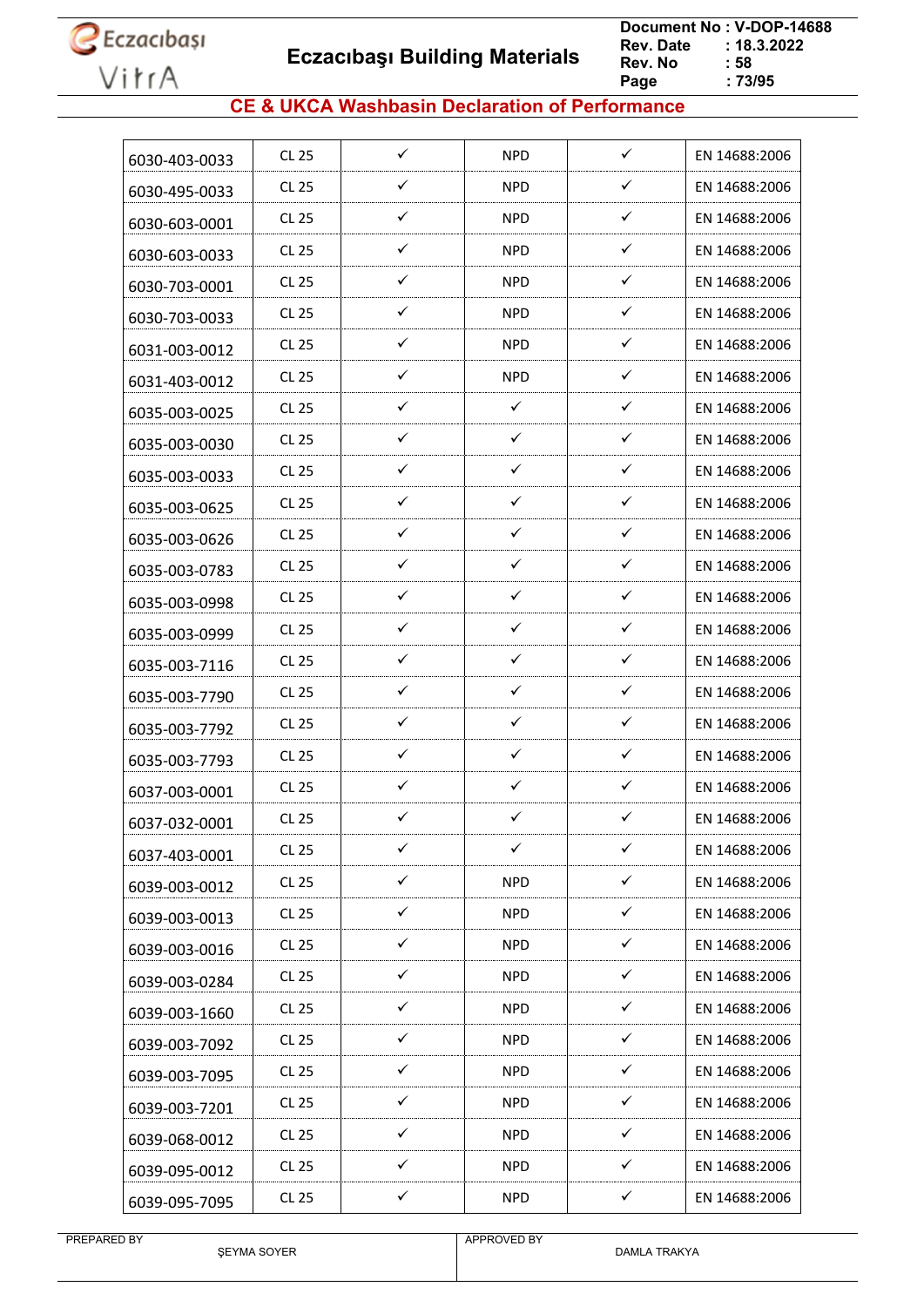**Eczacıbaşı Building Materials**

 **Document No : V-DOP-14688**  $: 18.3.2022$ <br> $: 58$ **Rev. No Page Page : 74/95**

### **CE & UKCA Washbasin Declaration of Performance**

| 6039-403-0012 | <b>CL 25</b> | $\checkmark$ | <b>NPD</b>   | $\checkmark$ | EN 14688:2006 |
|---------------|--------------|--------------|--------------|--------------|---------------|
| 6039-603-0012 | CL 25        | ✓            | <b>NPD</b>   | ✓            | EN 14688:2006 |
| 6039-703-0012 | CL 25        | ✓            | <b>NPD</b>   | $\checkmark$ | EN 14688:2006 |
| 6049-003-0016 | <b>CL 25</b> | ✓            | $\checkmark$ | ✓            | EN 14688:2006 |
| 6049-003-0018 | CL 25        | ✓            | ✓            | ✓            | EN 14688:2006 |
| 6049-003-0294 | CL 25        | $\checkmark$ | ✓            | ✓            | EN 14688:2006 |
| 6049-003-0470 | CL 25        | ✓            | ✓            | ✓            | EN 14688:2006 |
| 6049-003-1272 | CL 25        | $\checkmark$ | ✓            | $\checkmark$ | EN 14688:2006 |
| 6049-003-1279 | CL 25        | ✓            | ✓            | $\checkmark$ | EN 14688:2006 |
| 6049-003-1498 | CL 25        | $\checkmark$ | ✓            | $\checkmark$ | EN 14688:2006 |
| 6049-003-7103 | CL 25        | $\checkmark$ | ✓            | ✓            | EN 14688:2006 |
| 6049-003-7132 | CL 25        | ✓            | ✓            | ✓            | EN 14688:2006 |
| 6049-003-7138 | CL 25        | $\checkmark$ | ✓            | $\checkmark$ | EN 14688:2006 |
| 6049-095-0016 | <b>CL 25</b> | $\checkmark$ | ✓            | ✓            | EN 14688:2006 |
| 6049-095-0294 | CL 25        | ✓            | ✓            | ✓            | EN 14688:2006 |
| 6049-095-0470 | <b>CL 25</b> | ✓            | ✓            | $\checkmark$ | EN 14688:2006 |
| 6049-095-0553 | <b>CL 25</b> | ✓            | ✓            | $\checkmark$ | EN 14688:2006 |
| 6049-095-7103 | CL 25        | $\checkmark$ | $\checkmark$ | $\checkmark$ | EN 14688:2006 |
| 6049-603-0016 | CL 25        | ✓            | ✓            | ✓            | EN 14688:2006 |
| 6049-603-0294 | CL25         | ✓            | ✓            | ✓            | EN 14688:2006 |
| 6054-003-0025 | CL 25        | $\checkmark$ | ✓            | $\checkmark$ | EN 14688:2006 |
| 6054-003-0033 | <b>CL 25</b> | ✓            | ✓            | ✓            | EN 14688:2006 |
| 6054-003-0625 | <b>CL 25</b> | $\checkmark$ | ✓            | $\checkmark$ | EN 14688:2006 |
| 6054-003-0626 | CL 25        | $\checkmark$ | ✓            | $\checkmark$ | EN 14688:2006 |
| 6054-003-0783 | <b>CL 25</b> | ✓            | ✓            | ✓            | EN 14688:2006 |
| 6054-003-0998 | <b>CL 25</b> | ✓            | $\checkmark$ | $\checkmark$ | EN 14688:2006 |
| 6054-003-0999 | CL 25        | ✓            | $\checkmark$ | $\checkmark$ | EN 14688:2006 |
| 6054-003-7116 | CL 25        | $\checkmark$ | $\checkmark$ | $\checkmark$ | EN 14688:2006 |
| 6054-003-7790 | <b>CL 25</b> | $\checkmark$ | $\checkmark$ | $\checkmark$ | EN 14688:2006 |
| 6054-003-7792 | CL 25        | ✓            | ✓            | $\checkmark$ | EN 14688:2006 |
| 6054-003-7793 | CL 25        | $\checkmark$ | $\checkmark$ | $\checkmark$ | EN 14688:2006 |
| 6055-003-0001 | CL 00        | $\checkmark$ | $\checkmark$ | $\checkmark$ | EN 14688:2006 |
| 6055-003-0012 | <b>CL 00</b> | ✓            | ✓            | ✓            | EN 14688:2006 |
| 6055-003-0033 | <b>CL 00</b> | ✓            | $\checkmark$ | $\checkmark$ | EN 14688:2006 |
|               |              |              |              |              |               |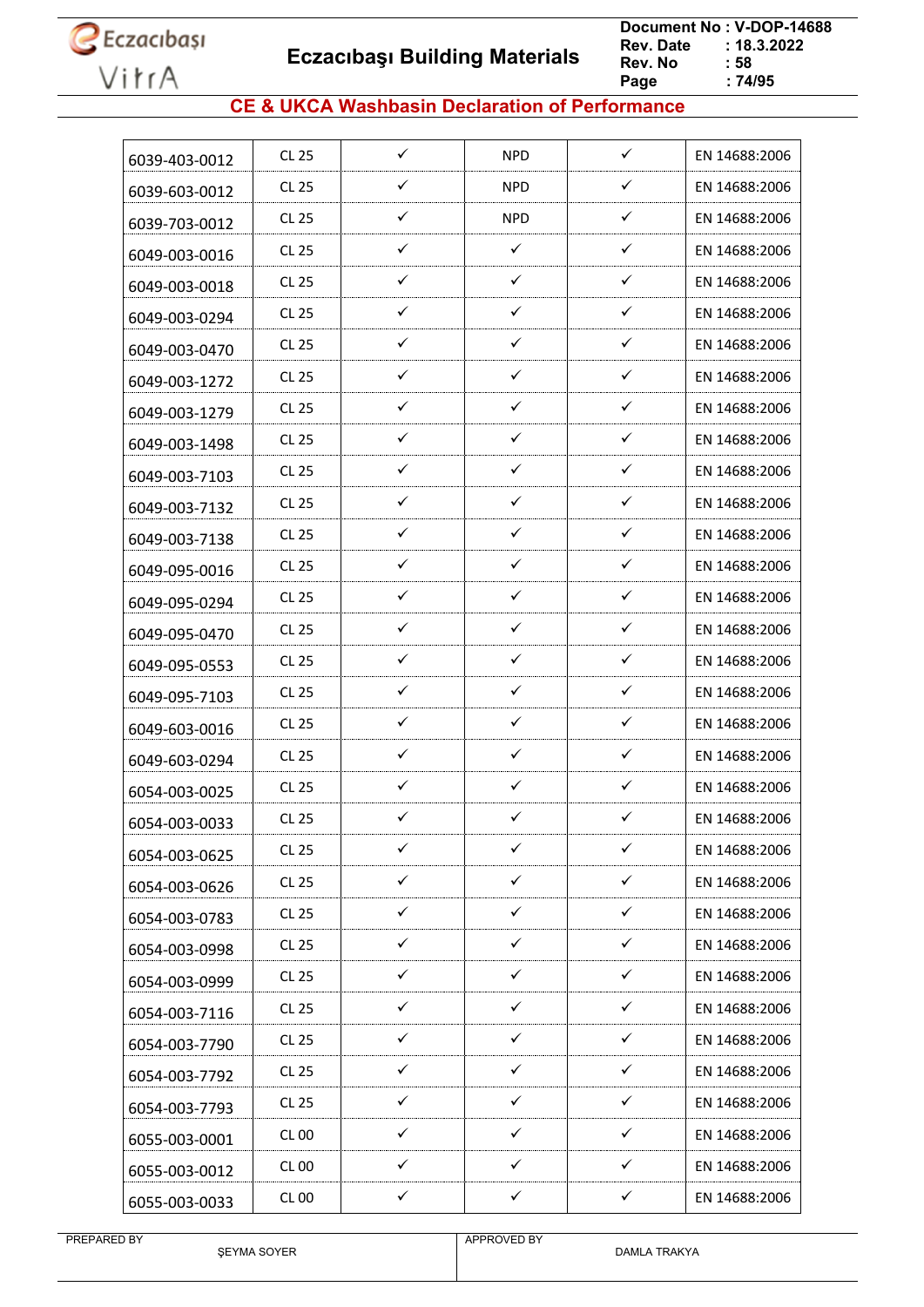

 **Eczacıbaşı Building Materials**

 **Document No : V-DOP-14688**  $: 18.3.2022$ <br> $: 58$ **Rev. No Page Page : 75/95**

### **CE & UKCA Washbasin Declaration of Performance**

| 6055-403-0001 | CL 00        | $\checkmark$ | $\checkmark$ | $\checkmark$ | EN 14688:2006 |
|---------------|--------------|--------------|--------------|--------------|---------------|
| 6055-403-0033 | CL 00        | ✓            | ✓            | ✓            | EN 14688:2006 |
| 6069-003-0012 | <b>CL 20</b> | ✓            | <b>NPD</b>   | $\checkmark$ | EN 14688:2006 |
| 6069-003-0013 | <b>CL 20</b> | ✓            | <b>NPD</b>   | ✓            | EN 14688:2006 |
| 6069-003-0016 | <b>CL 20</b> | ✓            | <b>NPD</b>   | ✓            | EN 14688:2006 |
| 6069-003-7096 | <b>CL 20</b> | $\checkmark$ | NPD.         | ✓            | EN 14688:2006 |
| 6069-003-7103 | <b>CL 20</b> | ✓            | <b>NPD</b>   | ✓            | EN 14688:2006 |
| 6069-003-7138 | <b>CL 20</b> | $\checkmark$ | <b>NPD</b>   | $\checkmark$ | EN 14688:2006 |
| 6069-003-7201 | <b>CL 20</b> | ✓            | <b>NPD</b>   | $\checkmark$ | EN 14688:2006 |
| 6069-095-0012 | <b>CL 20</b> | ✓            | <b>NPD</b>   | ✓            | EN 14688:2006 |
| 6069-403-0012 | <b>CL 20</b> | $\checkmark$ | <b>NPD</b>   | ✓            | EN 14688:2006 |
| 6069-403-0016 | <b>CL 20</b> | ✓            | <b>NPD</b>   | ✓            | EN 14688:2006 |
| 6069-495-0012 | <b>CL 20</b> | ✓            | <b>NPD</b>   | ✓            | EN 14688:2006 |
| 6069-603-0012 | <b>CL 20</b> | $\checkmark$ | <b>NPD</b>   | $\checkmark$ | EN 14688:2006 |
| 6069-703-0012 | <b>CL 20</b> | ✓            | <b>NPD</b>   | $\checkmark$ | EN 14688:2006 |
| 6084-003-0001 | <b>CL 15</b> | ✓            | NPD.         | ✓            | EN 14688:2006 |
| 6084-003-0005 | <b>CL 15</b> | ✓            | <b>NPD</b>   | $\checkmark$ | EN 14688:2006 |
| 6084-003-0012 | CL 15        | $\checkmark$ | NPD.         | $\checkmark$ | EN 14688:2006 |
| 6084-003-0033 | <b>CL 15</b> | ✓            | <b>NPD</b>   | ✓            | EN 14688:2006 |
| 6084-003-0041 | CL 15        | ✓            | NPD.         | ✓            | EN 14688:2006 |
| 6084-003-1025 | CL 15        | $\checkmark$ | <b>NPD</b>   | $\checkmark$ | EN 14688:2006 |
| 6084-003-1252 | <b>CL 15</b> | ✓            | <b>NPD</b>   | ✓            | EN 14688:2006 |
| 6084-003-1494 | <b>CL 15</b> | $\checkmark$ | <b>NPD</b>   | ✓            | EN 14688:2006 |
| 6084-003-1549 | CL 15        | $\checkmark$ | <b>NPD</b>   | $\checkmark$ | EN 14688:2006 |
| 6084-003-1594 | <b>CL 15</b> | $\checkmark$ | <b>NPD</b>   | ✓            | EN 14688:2006 |
| 6084-095-0001 | CL 15        | $\checkmark$ | <b>NPD</b>   | $\checkmark$ | EN 14688:2006 |
| 6084-095-1252 | CL 15        | ✓            | NPD.         | ✓            | EN 14688:2006 |
| 6084-403-0001 | CL 15        | $\checkmark$ | <b>NPD</b>   | $\checkmark$ | EN 14688:2006 |
| 6084-403-0041 | <b>CL 15</b> | $\checkmark$ | <b>NPD</b>   | $\checkmark$ | EN 14688:2006 |
| 6085-003-0001 | CL 15        | ✓            | <b>NPD</b>   | $\checkmark$ | EN 14688:2006 |
| 6092-003-0001 | CL 15        | $\checkmark$ | $\checkmark$ | $\checkmark$ | EN 14688:2006 |
| 6093-003-0001 | CL 15        | $\checkmark$ | <b>NPD</b>   | $\checkmark$ | EN 14688:2006 |
| 6093-003-0005 | CL 15        | ✓            | <b>NPD</b>   | ✓            | EN 14688:2006 |
| 6093-003-0012 | CL 15        | $\checkmark$ | <b>NPD</b>   | $\checkmark$ | EN 14688:2006 |
|               |              |              |              |              |               |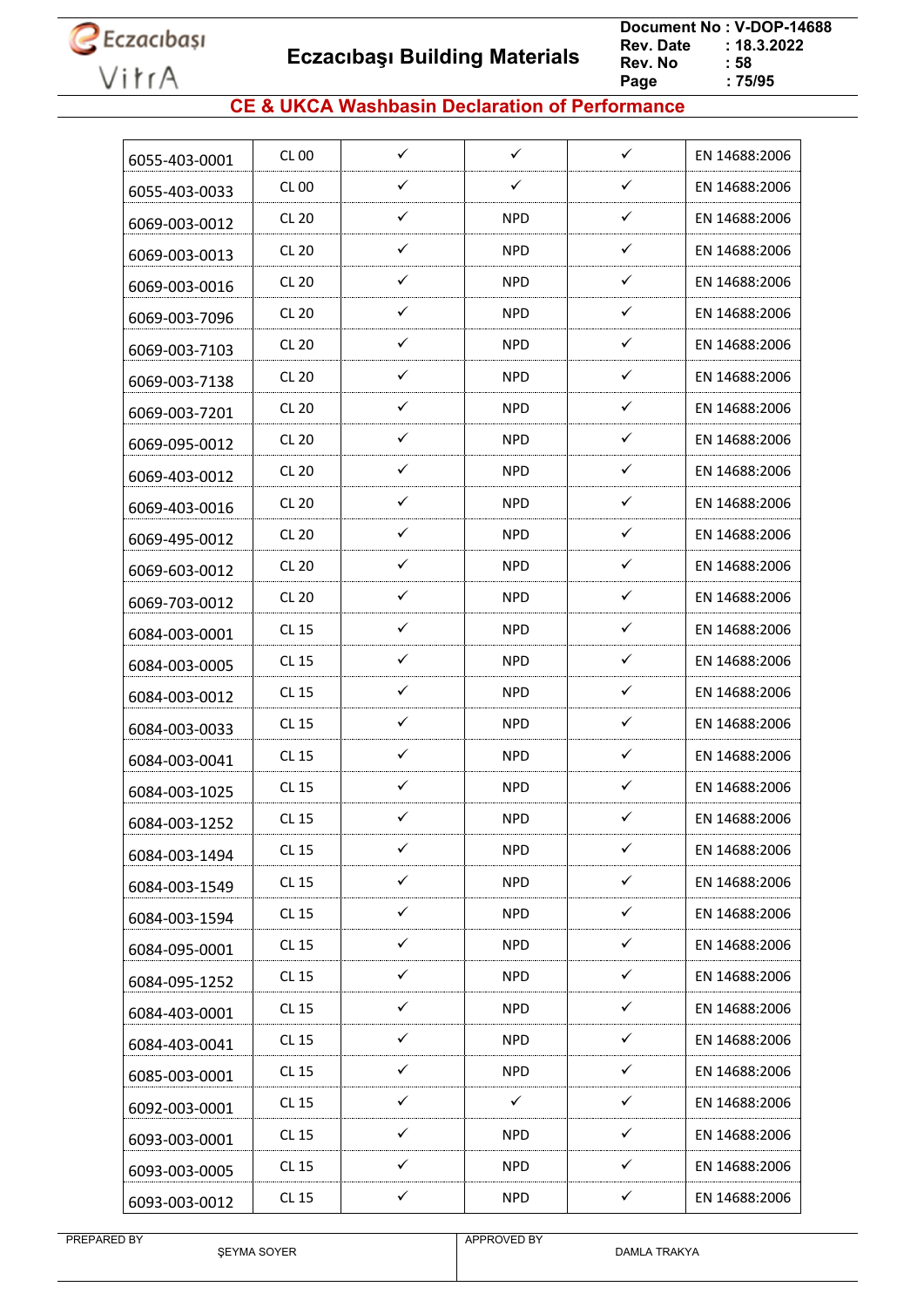**Eczacıbaşı Building Materials**

 **Document No : V-DOP-14688**  $: 18.3.2022$ <br> $: 58$ **Rev. No Page Page : 76/95**

### **CE & UKCA Washbasin Declaration of Performance**

| 6093-003-0041 | CL 15        | ✓            | NPD          | $\checkmark$ | EN 14688:2006 |
|---------------|--------------|--------------|--------------|--------------|---------------|
| 6093-003-0267 | CL 15        | ✓            | <b>NPD</b>   | ✓            | EN 14688:2006 |
| 6093-003-0577 | <b>CL 15</b> | $\checkmark$ | NPD          | $\checkmark$ | EN 14688:2006 |
| 6093-003-1252 | <b>CL 15</b> | ✓            | <b>NPD</b>   | $\checkmark$ | EN 14688:2006 |
| 6093-003-1276 | <b>CL 15</b> | $\checkmark$ | <b>NPD</b>   | $\checkmark$ | EN 14688:2006 |
| 6093-003-1488 | <b>CL 15</b> | ✓            | NPD          | $\checkmark$ | EN 14688:2006 |
| 6093-003-1490 | <b>CL 15</b> | $\checkmark$ | <b>NPD</b>   | ✓            | EN 14688:2006 |
| 6093-003-1491 | <b>CL 15</b> | $\checkmark$ | <b>NPD</b>   | ✓            | EN 14688:2006 |
| 6093-003-1549 | CL 15        | ✓            | <b>NPD</b>   | ✓            | EN 14688:2006 |
| 6093-003-1552 | <b>CL 15</b> | $\checkmark$ | NPD          | ✓            | EN 14688:2006 |
| 6093-003-1553 | <b>CL 15</b> | ✓            | <b>NPD</b>   | $\checkmark$ | EN 14688:2006 |
| 6093-003-1556 | <b>CL 15</b> | ✓            | <b>NPD</b>   | ✓            | EN 14688:2006 |
| 6093-003-1557 | CL 15        | ✓            | NPD          | $\checkmark$ | EN 14688:2006 |
| 6093-095-0001 | <b>CL 15</b> | ✓            | <b>NPD</b>   | $\checkmark$ | EN 14688:2006 |
| 6093-603-0001 | <b>CL 15</b> | ✓            | <b>NPD</b>   | $\checkmark$ | EN 14688:2006 |
| 6093-603-0012 | <b>CL 15</b> | ✓            | <b>NPD</b>   | ✓            | EN 14688:2006 |
| 6093-703-0001 | <b>CL 15</b> | $\checkmark$ | NPD          | $\checkmark$ | EN 14688:2006 |
| 6130-003-0001 | <b>CL 25</b> | $\checkmark$ | <b>NPD</b>   | $\checkmark$ | EN 14688:2006 |
| 6130-003-0005 | <b>CL 25</b> | ✓            | <b>NPD</b>   | ✓            | EN 14688:2006 |
| 6130-003-0025 | <b>CL 25</b> | ✓            | NPD          | ✓            | EN 14688:2006 |
| 6130-003-7200 | <b>CL 25</b> | ✓            | <b>NPD</b>   | $\checkmark$ | EN 14688:2006 |
| 6130-003-7201 | <b>CL 25</b> | ✓            | <b>NPD</b>   | ✓            | EN 14688:2006 |
| 6140-003-0022 | <b>CL 25</b> | $\checkmark$ | <b>NPD</b>   | $\checkmark$ | EN 14688:2006 |
| 6141-003-0022 | <b>CL 25</b> | $\checkmark$ | <b>NPD</b>   | $\checkmark$ | EN 14688:2006 |
| 6142-003-0022 | CL 25        | $\checkmark$ | <b>NPD</b>   | $\checkmark$ | EN 14688:2006 |
| 6142-003-0025 | <b>CL 25</b> | $\checkmark$ | <b>NPD</b>   | $\checkmark$ | EN 14688:2006 |
| 6147-003-0001 | <b>CL 20</b> | ✓            | $\checkmark$ | ✓            | EN 14688:2006 |
| 6147-003-0005 | <b>CL 20</b> | $\checkmark$ | $\checkmark$ | $\checkmark$ | EN 14688:2006 |
| 6147-003-0012 | <b>CL 20</b> | ✓            | $\checkmark$ | $\checkmark$ | EN 14688:2006 |
| 6147-003-0041 | <b>CL 20</b> | ✓            | $\checkmark$ | ✓            | EN 14688:2006 |
| 6147-003-1435 | <b>CL 20</b> | ✓            | $\checkmark$ | ✓            | EN 14688:2006 |
| 6147-003-7095 | CL20         | $\checkmark$ | $\checkmark$ | $\checkmark$ | EN 14688:2006 |
| 6147-003-7132 | <b>CL 20</b> | $\checkmark$ | $\checkmark$ | $\checkmark$ | EN 14688:2006 |
| 6147-003-7157 | <b>CL 20</b> | $\checkmark$ | $\checkmark$ | $\checkmark$ | EN 14688:2006 |
|               |              |              |              |              |               |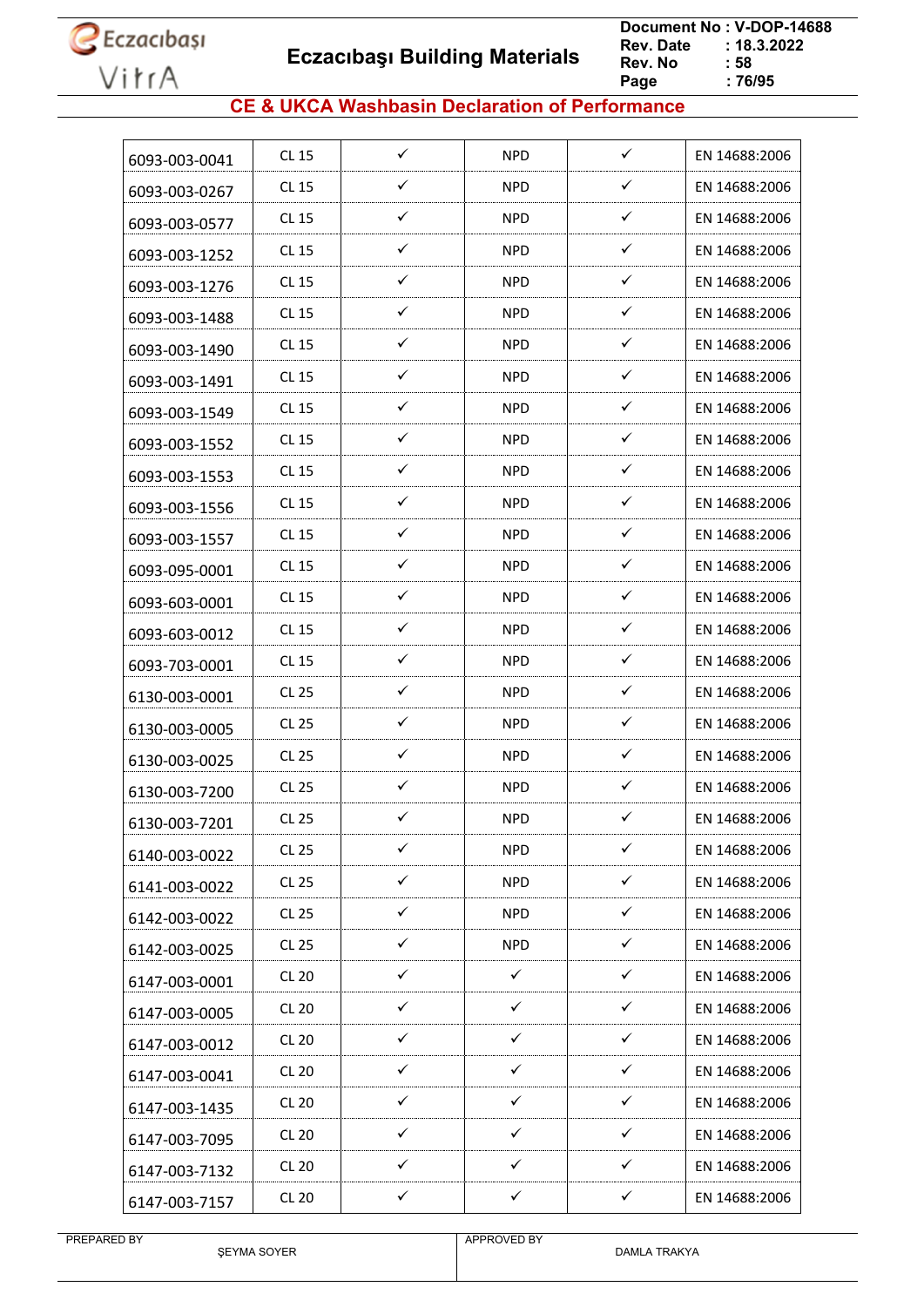**Eczacıbaşı Building Materials**

 **Document No : V-DOP-14688**  $: 18.3.2022$ <br> $: 58$ **Rev. No Page Page : 77/95**

### **CE & UKCA Washbasin Declaration of Performance**

| 6147-003-7201 | <b>CL 20</b> | $\checkmark$ | $\checkmark$ | $\checkmark$ | EN 14688:2006 |
|---------------|--------------|--------------|--------------|--------------|---------------|
| 6147-095-0001 | <b>CL 20</b> | ✓            | $\checkmark$ | $\checkmark$ | EN 14688:2006 |
| 6147-403-0001 | <b>CL 20</b> | $\checkmark$ | $\checkmark$ | $\checkmark$ | EN 14688:2006 |
| 6147-603-0001 | <b>CL 20</b> | ✓            | $\checkmark$ | $\checkmark$ | EN 14688:2006 |
| 6147-703-0001 | <b>CL 20</b> | ✓            | ✓            | $\checkmark$ | EN 14688:2006 |
| 6147-703-0041 | <b>CL 20</b> | $\checkmark$ | $\checkmark$ | $\checkmark$ | EN 14688:2006 |
| 6154-003-0002 | <b>CL 25</b> | ✓            | <b>NPD</b>   | $\checkmark$ | EN 14688:2006 |
| 6155-003-0001 | <b>CL 25</b> | ✓            | $\checkmark$ | ✓            | EN 14688:2006 |
| 6155-003-0030 | <b>CL 25</b> | ✓            | $\checkmark$ | $\checkmark$ | EN 14688:2006 |
| 6155-003-0033 | <b>CL 25</b> | ✓            | $\checkmark$ | $\checkmark$ | EN 14688:2006 |
| 6155-003-0999 | <b>CL 25</b> | $\checkmark$ | $\checkmark$ | $\checkmark$ | EN 14688:2006 |
| 6155-403-0001 | <b>CL 25</b> | ✓            | $\checkmark$ | $\checkmark$ | EN 14688:2006 |
| 6155-403-0033 | CL 25        | ✓            | $\checkmark$ | $\checkmark$ | EN 14688:2006 |
| 6165-003-0001 | <b>CL 20</b> | $\checkmark$ | ✓            | $\checkmark$ | EN 14688:2006 |
| 6166-003-0001 | <b>CL 20</b> | ✓            | <b>NPD</b>   | ✓            | EN 14688:2006 |
| 6166-403-0001 | <b>CL 20</b> | ✓            | <b>NPD</b>   | ✓            | EN 14688:2006 |
| 6177-003-0805 | <b>CL 25</b> | ✓            | $\checkmark$ | $\checkmark$ | EN 14688:2006 |
| 6177-003-7051 | CL 25        | ✓            | $\checkmark$ | $\checkmark$ | EN 14688:2006 |
| 6177-003-7110 | <b>CL 25</b> | ✓            | $\checkmark$ | $\checkmark$ | EN 14688:2006 |
| 6177-003-7111 | <b>CL 25</b> | $\checkmark$ | $\checkmark$ | $\checkmark$ | EN 14688:2006 |
| 6177-003-7600 | CL 25        | ✓            | ✓            | ✓            | EN 14688:2006 |
| 6179-003-0025 | <b>CL 25</b> | ✓            | ✓            | ✓            | EN 14688:2006 |
| 6179-003-1558 | CL 25        | ✓            | ✓            | ✓            | EN 14688:2006 |
| 6179-003-7116 | CL 25        | $\checkmark$ | $\checkmark$ | $\checkmark$ | EN 14688:2006 |
| 6179-003-7117 | CL 25        | $\checkmark$ | $\checkmark$ | $\checkmark$ | EN 14688:2006 |
| 6180-003-0001 | CL 25        | $\checkmark$ | $\checkmark$ | $\checkmark$ | EN 14688:2006 |
| 6181-003-0001 | <b>CL 25</b> | $\checkmark$ | $\checkmark$ | $\checkmark$ | EN 14688:2006 |
| 6181-003-0005 | CL 25        | $\checkmark$ | ✓            | $\checkmark$ | EN 14688:2006 |
| 6181-003-0041 | <b>CL 25</b> | $\checkmark$ | $\checkmark$ | $\checkmark$ | EN 14688:2006 |
| 6205-003-0005 | <b>CL 25</b> | ✓            | <b>NPD</b>   | ✓            | EN 14688:2006 |
| 6209-003-0001 | <b>CL 25</b> | ✓            | ✓            | ✓            | EN 14688:2006 |
| 6209-003-0033 | <b>CL 25</b> | $\checkmark$ | $\checkmark$ | $\checkmark$ | EN 14688:2006 |
| 6209-403-0001 | CL 25        | ✓            | $\checkmark$ | ✓            | EN 14688:2006 |
| 6209-403-0033 | <b>CL 25</b> | $\checkmark$ | $\checkmark$ | $\checkmark$ | EN 14688:2006 |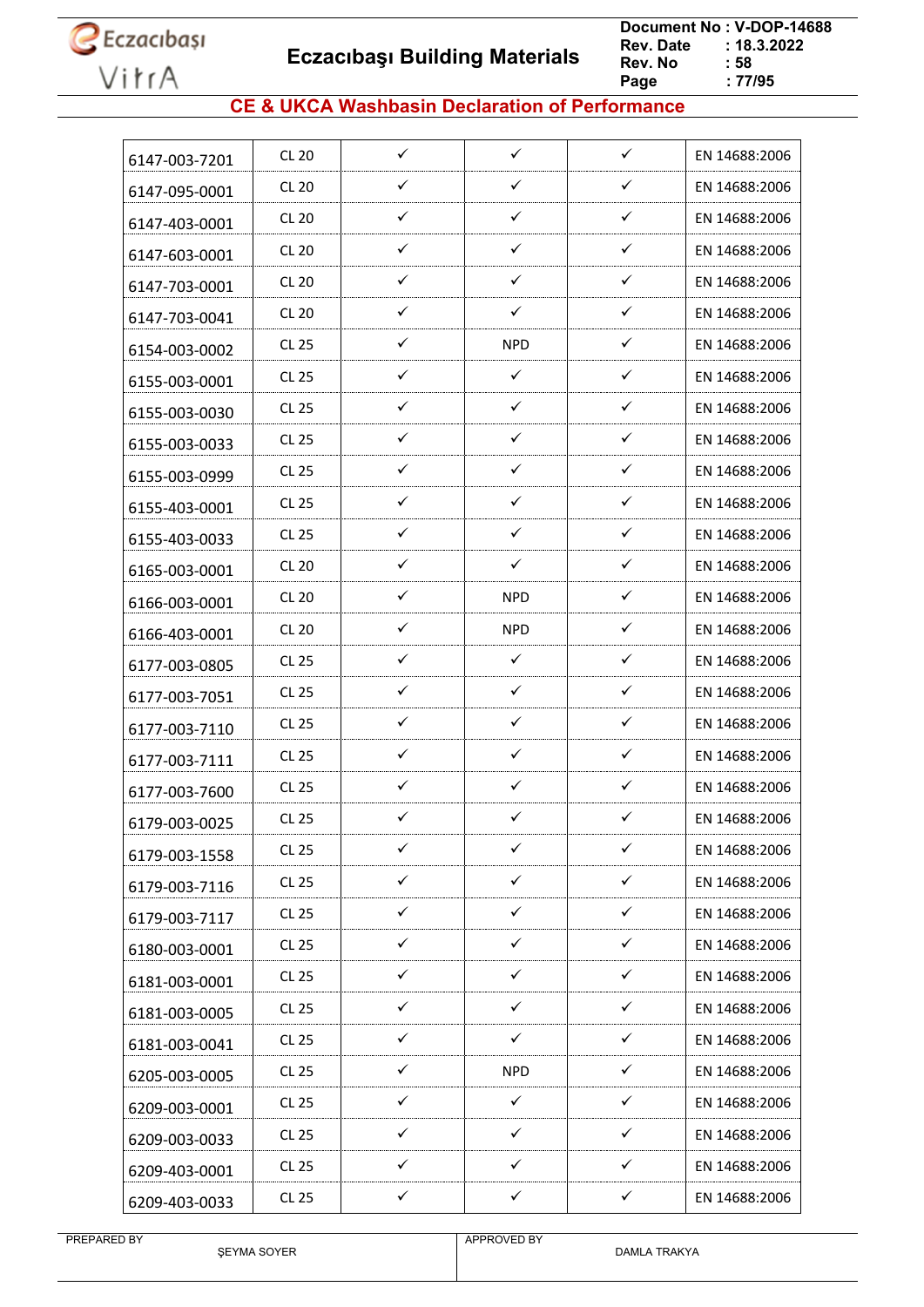**Eczacıbaşı Building Materials**

 **Document No : V-DOP-14688**  $: 18.3.2022$ <br> $: 58$ **Rev. No Page Page : 78/95**

### **CE & UKCA Washbasin Declaration of Performance**

| 6256-003-0041 | <b>CL 25</b> | $\checkmark$ | $\checkmark$ | $\checkmark$ | EN 14688:2006 |
|---------------|--------------|--------------|--------------|--------------|---------------|
| 6503-003-0155 | <b>CL 20</b> | ✓            | <b>NPD</b>   | ✓            | EN 14688:2006 |
| 6602-003-0001 | CL 25        | ✓            | $\checkmark$ | $\checkmark$ | EN 14688:2006 |
| 6603-003-0001 | <b>CL 25</b> | ✓            | $\checkmark$ | $\checkmark$ | EN 14688:2006 |
| 6604-003-0001 | <b>CL 20</b> | ✓            | $\checkmark$ | ✓            | EN 14688:2006 |
| 6604-003-0012 | <b>CL 20</b> | ✓            | $\checkmark$ | $\checkmark$ | EN 14688:2006 |
| 6604-003-0016 | <b>CL 20</b> | ✓            | $\checkmark$ | $\checkmark$ | EN 14688:2006 |
| 6604-003-0033 | <b>CL 20</b> | ✓            | $\checkmark$ | ✓            | EN 14688:2006 |
| 6604-003-1252 | <b>CL 20</b> | ✓            | $\checkmark$ | $\checkmark$ | EN 14688:2006 |
| 6604-003-7600 | <b>CL 20</b> | ✓            | $\checkmark$ | $\checkmark$ | EN 14688:2006 |
| 6825-003-0005 | <b>CL 20</b> | $\checkmark$ | ✓            | $\checkmark$ | EN 14688:2006 |
| 6826-003-0005 | <b>CL 25</b> | ✓            | ✓            | ✓            | EN 14688:2006 |
| 6871-003-0001 | <b>CL 15</b> | ✓            | <b>NPD</b>   | ✓            | EN 14688:2006 |
| 6892-003-0001 | <b>CL 25</b> | $\checkmark$ | $\checkmark$ | $\checkmark$ | EN 14688:2006 |
| 6892-003-1129 | CL 25        | ✓            | ✓            | $\checkmark$ | EN 14688:2006 |
| 6892-003-1136 | <b>CL 25</b> | ✓            | ✓            | $\checkmark$ | EN 14688:2006 |
| 6892-003-7143 | <b>CL 25</b> | ✓            | $\checkmark$ | $\checkmark$ | EN 14688:2006 |
| 6893-003-0001 | <b>CL 25</b> | $\checkmark$ | $\checkmark$ | $\checkmark$ | EN 14688:2006 |
| 6893-003-1129 | <b>CL 25</b> | ✓            | ✓            | ✓            | EN 14688:2006 |
| 6893-003-1136 | <b>CL 25</b> | ✓            | ✓            | ✓            | EN 14688:2006 |
| 6893-003-7143 | <b>CL 25</b> | $\checkmark$ | $\checkmark$ | ✓            | EN 14688:2006 |
| 6893-095-0001 | <b>CL 25</b> | ✓            | ✓            | ✓            | EN 14688:2006 |
| 6894-003-0001 | <b>CL 25</b> | ✓            | $\checkmark$ | ✓            | EN 14688:2006 |
| 6894-003-1129 | <b>CL 25</b> | $\checkmark$ | $\checkmark$ | $\checkmark$ | EN 14688:2006 |
| 6894-003-1136 | CL 25        | ✓            | ✓            | $\checkmark$ | EN 14688:2006 |
| 6894-095-0001 | <b>CL 25</b> | ✓            | $\checkmark$ | $\checkmark$ | EN 14688:2006 |
| 6895-003-0002 | <b>CL 25</b> | ✓            | $\checkmark$ | ✓            | EN 14688:2006 |
| 6895-003-1129 | CL 25        | $\checkmark$ | $\checkmark$ | $\checkmark$ | EN 14688:2006 |
| 6895-003-1577 | <b>CL 25</b> | $\checkmark$ | $\checkmark$ | $\checkmark$ | EN 14688:2006 |
| 6895-003-7144 | <b>CL 25</b> | ✓            | $\checkmark$ | $\checkmark$ | EN 14688:2006 |
| 6895-090-0002 | CL 25        | $\checkmark$ | $\checkmark$ | $\checkmark$ | EN 14688:2006 |
| 6895-095-0002 | <b>CL 25</b> | $\checkmark$ | $\checkmark$ | $\checkmark$ | EN 14688:2006 |
| 6896-003-0001 | <b>CL 25</b> | ✓            | ✓            | ✓            | EN 14688:2006 |
| 6896-003-1129 | <b>CL 25</b> | $\checkmark$ | $\checkmark$ | $\checkmark$ | EN 14688:2006 |
|               |              |              |              |              |               |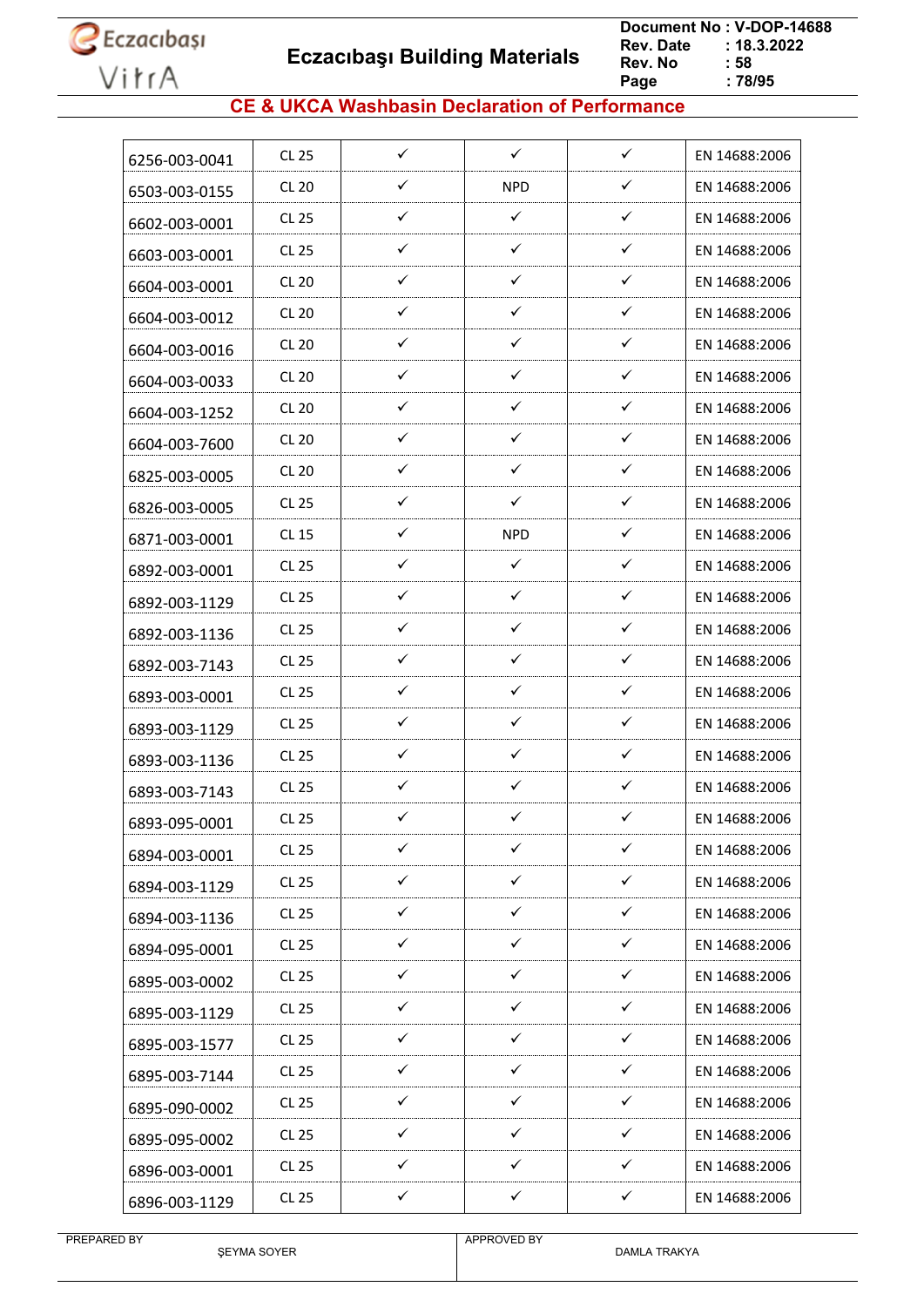

 **Eczacıbaşı Building Materials**

 **Document No : V-DOP-14688**  $: 18.3.2022$ <br> $: 58$ **Rev. No Page Page : 79/95**

### **CE & UKCA Washbasin Declaration of Performance**

| $\checkmark$<br>$\checkmark$<br>$\checkmark$<br><b>CL 25</b><br>EN 14688:2006<br>6896-003-1136<br>✓<br>✓<br>✓<br>CL 25<br>EN 14688:2006<br>6896-090-0001<br>✓<br>✓<br>✓<br>CL 25<br>EN 14688:2006<br>6896-095-0001<br>✓<br>✓<br>✓<br><b>CL 25</b><br>EN 14688:2006<br>6932-003-0001<br>✓<br>✓<br>✓<br>CL 25<br>EN 14688:2006<br>7000-003-0001<br>$\checkmark$<br>$\checkmark$<br>✓<br>CL 25<br>EN 14688:2006<br>7001-003-0001<br>✓<br>✓<br>✓<br>CL 25<br>EN 14688:2006<br>7002-003-0001<br>$\checkmark$<br>$\checkmark$<br><b>CL 00</b><br><b>NPD</b><br>EN 14688:2006<br>7009-403-0016<br>✓<br>✓<br><b>NPD</b><br>EN 14688:2006<br>CL <sub>00</sub><br>7009-403-0052<br>✓<br>$\checkmark$<br><b>NPD</b><br>EN 14688:2006<br>CL 00<br>7009-403-0294<br>$\checkmark$<br>✓<br><b>NPD</b><br>CL 25<br>EN 14688:2006<br>7011-003-5300<br>✓<br>✓<br><b>NPD</b><br>CL 25<br>EN 14688:2006<br>7011-003-5301<br>✓<br>✓<br>CL 25<br>NPD.<br>EN 14688:2006<br>7011-003-5302<br>$\checkmark$<br>✓<br><b>NPD</b><br><b>CL 25</b><br>EN 14688:2006<br>7011-003-5303<br>$\checkmark$<br>✓<br>CL 25<br><b>NPD</b><br>EN 14688:2006<br>7011-003-7200<br>✓<br>✓<br>CL 25<br>NPD.<br>EN 14688:2006<br>7011-403-5300<br>✓<br>✓<br><b>NPD</b><br><b>CL 25</b><br>EN 14688:2006<br>7011-403-5302<br>$\checkmark$<br>$\checkmark$<br><b>NPD</b><br>CL 25<br>EN 14688:2006<br>7034-003-0001<br>✓<br>✓<br>✓<br>CL 25<br>EN 14688:2006<br>7035-003-0001<br>✓<br>✓<br>✓<br><b>CL 25</b><br>EN 14688:2006<br>7036-003-0001<br>$\checkmark$<br>$\checkmark$<br>$\checkmark$<br>CL 25<br>EN 14688:2006<br>7037-003-0001<br>✓<br>✓<br>✓<br><b>CL 25</b><br>EN 14688:2006<br>7037-403-0001<br>✓<br>$\checkmark$<br>✓<br><b>CL 25</b><br>EN 14688:2006<br>7038-003-0001<br>$\checkmark$<br>$\checkmark$<br>$\checkmark$<br>EN 14688:2006<br>CL 25<br>7038-403-0001<br>✓<br>✓<br>✓<br>CL 25<br>EN 14688:2006<br>7047-003-0001<br>$\checkmark$<br>✓<br>✓<br><b>CL 25</b><br>EN 14688:2006<br>7047-003-0012<br>✓<br>✓<br>✓<br>CL 25<br>EN 14688:2006<br>7047-003-0016<br>$\checkmark$<br>$\checkmark$<br>$\checkmark$<br>CL 25<br>EN 14688:2006<br>7047-003-0041<br>$\checkmark$<br>$\checkmark$<br>✓<br>EN 14688:2006<br>CL 25<br>7047-403-0001<br>$\checkmark$<br>$\checkmark$<br>✓<br>CL 25<br>EN 14688:2006<br>7047-403-0012<br>$\checkmark$<br>$\checkmark$<br>$\checkmark$<br>CL 25<br>EN 14688:2006<br>7047-403-0016<br>$\checkmark$<br>$\checkmark$<br>✓<br>CL 25<br>EN 14688:2006<br>7047-403-0041<br>✓<br>✓<br>✓<br><b>CL 25</b><br>EN 14688:2006<br>7048-003-0001<br>$\checkmark$<br>$\checkmark$<br>$\checkmark$<br><b>CL 25</b><br>EN 14688:2006<br>7048-003-0012 |  |  |  |
|---------------------------------------------------------------------------------------------------------------------------------------------------------------------------------------------------------------------------------------------------------------------------------------------------------------------------------------------------------------------------------------------------------------------------------------------------------------------------------------------------------------------------------------------------------------------------------------------------------------------------------------------------------------------------------------------------------------------------------------------------------------------------------------------------------------------------------------------------------------------------------------------------------------------------------------------------------------------------------------------------------------------------------------------------------------------------------------------------------------------------------------------------------------------------------------------------------------------------------------------------------------------------------------------------------------------------------------------------------------------------------------------------------------------------------------------------------------------------------------------------------------------------------------------------------------------------------------------------------------------------------------------------------------------------------------------------------------------------------------------------------------------------------------------------------------------------------------------------------------------------------------------------------------------------------------------------------------------------------------------------------------------------------------------------------------------------------------------------------------------------------------------------------------------------------------------------------------------------------------------------------------------------------------------------------------------------------------------------------------------------------------------------------------------------------------------------------------------------------------------------------------------------------------------------------------------------------------------------------------------------------------------|--|--|--|
|                                                                                                                                                                                                                                                                                                                                                                                                                                                                                                                                                                                                                                                                                                                                                                                                                                                                                                                                                                                                                                                                                                                                                                                                                                                                                                                                                                                                                                                                                                                                                                                                                                                                                                                                                                                                                                                                                                                                                                                                                                                                                                                                                                                                                                                                                                                                                                                                                                                                                                                                                                                                                                             |  |  |  |
|                                                                                                                                                                                                                                                                                                                                                                                                                                                                                                                                                                                                                                                                                                                                                                                                                                                                                                                                                                                                                                                                                                                                                                                                                                                                                                                                                                                                                                                                                                                                                                                                                                                                                                                                                                                                                                                                                                                                                                                                                                                                                                                                                                                                                                                                                                                                                                                                                                                                                                                                                                                                                                             |  |  |  |
|                                                                                                                                                                                                                                                                                                                                                                                                                                                                                                                                                                                                                                                                                                                                                                                                                                                                                                                                                                                                                                                                                                                                                                                                                                                                                                                                                                                                                                                                                                                                                                                                                                                                                                                                                                                                                                                                                                                                                                                                                                                                                                                                                                                                                                                                                                                                                                                                                                                                                                                                                                                                                                             |  |  |  |
|                                                                                                                                                                                                                                                                                                                                                                                                                                                                                                                                                                                                                                                                                                                                                                                                                                                                                                                                                                                                                                                                                                                                                                                                                                                                                                                                                                                                                                                                                                                                                                                                                                                                                                                                                                                                                                                                                                                                                                                                                                                                                                                                                                                                                                                                                                                                                                                                                                                                                                                                                                                                                                             |  |  |  |
|                                                                                                                                                                                                                                                                                                                                                                                                                                                                                                                                                                                                                                                                                                                                                                                                                                                                                                                                                                                                                                                                                                                                                                                                                                                                                                                                                                                                                                                                                                                                                                                                                                                                                                                                                                                                                                                                                                                                                                                                                                                                                                                                                                                                                                                                                                                                                                                                                                                                                                                                                                                                                                             |  |  |  |
|                                                                                                                                                                                                                                                                                                                                                                                                                                                                                                                                                                                                                                                                                                                                                                                                                                                                                                                                                                                                                                                                                                                                                                                                                                                                                                                                                                                                                                                                                                                                                                                                                                                                                                                                                                                                                                                                                                                                                                                                                                                                                                                                                                                                                                                                                                                                                                                                                                                                                                                                                                                                                                             |  |  |  |
|                                                                                                                                                                                                                                                                                                                                                                                                                                                                                                                                                                                                                                                                                                                                                                                                                                                                                                                                                                                                                                                                                                                                                                                                                                                                                                                                                                                                                                                                                                                                                                                                                                                                                                                                                                                                                                                                                                                                                                                                                                                                                                                                                                                                                                                                                                                                                                                                                                                                                                                                                                                                                                             |  |  |  |
|                                                                                                                                                                                                                                                                                                                                                                                                                                                                                                                                                                                                                                                                                                                                                                                                                                                                                                                                                                                                                                                                                                                                                                                                                                                                                                                                                                                                                                                                                                                                                                                                                                                                                                                                                                                                                                                                                                                                                                                                                                                                                                                                                                                                                                                                                                                                                                                                                                                                                                                                                                                                                                             |  |  |  |
|                                                                                                                                                                                                                                                                                                                                                                                                                                                                                                                                                                                                                                                                                                                                                                                                                                                                                                                                                                                                                                                                                                                                                                                                                                                                                                                                                                                                                                                                                                                                                                                                                                                                                                                                                                                                                                                                                                                                                                                                                                                                                                                                                                                                                                                                                                                                                                                                                                                                                                                                                                                                                                             |  |  |  |
|                                                                                                                                                                                                                                                                                                                                                                                                                                                                                                                                                                                                                                                                                                                                                                                                                                                                                                                                                                                                                                                                                                                                                                                                                                                                                                                                                                                                                                                                                                                                                                                                                                                                                                                                                                                                                                                                                                                                                                                                                                                                                                                                                                                                                                                                                                                                                                                                                                                                                                                                                                                                                                             |  |  |  |
|                                                                                                                                                                                                                                                                                                                                                                                                                                                                                                                                                                                                                                                                                                                                                                                                                                                                                                                                                                                                                                                                                                                                                                                                                                                                                                                                                                                                                                                                                                                                                                                                                                                                                                                                                                                                                                                                                                                                                                                                                                                                                                                                                                                                                                                                                                                                                                                                                                                                                                                                                                                                                                             |  |  |  |
|                                                                                                                                                                                                                                                                                                                                                                                                                                                                                                                                                                                                                                                                                                                                                                                                                                                                                                                                                                                                                                                                                                                                                                                                                                                                                                                                                                                                                                                                                                                                                                                                                                                                                                                                                                                                                                                                                                                                                                                                                                                                                                                                                                                                                                                                                                                                                                                                                                                                                                                                                                                                                                             |  |  |  |
|                                                                                                                                                                                                                                                                                                                                                                                                                                                                                                                                                                                                                                                                                                                                                                                                                                                                                                                                                                                                                                                                                                                                                                                                                                                                                                                                                                                                                                                                                                                                                                                                                                                                                                                                                                                                                                                                                                                                                                                                                                                                                                                                                                                                                                                                                                                                                                                                                                                                                                                                                                                                                                             |  |  |  |
|                                                                                                                                                                                                                                                                                                                                                                                                                                                                                                                                                                                                                                                                                                                                                                                                                                                                                                                                                                                                                                                                                                                                                                                                                                                                                                                                                                                                                                                                                                                                                                                                                                                                                                                                                                                                                                                                                                                                                                                                                                                                                                                                                                                                                                                                                                                                                                                                                                                                                                                                                                                                                                             |  |  |  |
|                                                                                                                                                                                                                                                                                                                                                                                                                                                                                                                                                                                                                                                                                                                                                                                                                                                                                                                                                                                                                                                                                                                                                                                                                                                                                                                                                                                                                                                                                                                                                                                                                                                                                                                                                                                                                                                                                                                                                                                                                                                                                                                                                                                                                                                                                                                                                                                                                                                                                                                                                                                                                                             |  |  |  |
|                                                                                                                                                                                                                                                                                                                                                                                                                                                                                                                                                                                                                                                                                                                                                                                                                                                                                                                                                                                                                                                                                                                                                                                                                                                                                                                                                                                                                                                                                                                                                                                                                                                                                                                                                                                                                                                                                                                                                                                                                                                                                                                                                                                                                                                                                                                                                                                                                                                                                                                                                                                                                                             |  |  |  |
|                                                                                                                                                                                                                                                                                                                                                                                                                                                                                                                                                                                                                                                                                                                                                                                                                                                                                                                                                                                                                                                                                                                                                                                                                                                                                                                                                                                                                                                                                                                                                                                                                                                                                                                                                                                                                                                                                                                                                                                                                                                                                                                                                                                                                                                                                                                                                                                                                                                                                                                                                                                                                                             |  |  |  |
|                                                                                                                                                                                                                                                                                                                                                                                                                                                                                                                                                                                                                                                                                                                                                                                                                                                                                                                                                                                                                                                                                                                                                                                                                                                                                                                                                                                                                                                                                                                                                                                                                                                                                                                                                                                                                                                                                                                                                                                                                                                                                                                                                                                                                                                                                                                                                                                                                                                                                                                                                                                                                                             |  |  |  |
|                                                                                                                                                                                                                                                                                                                                                                                                                                                                                                                                                                                                                                                                                                                                                                                                                                                                                                                                                                                                                                                                                                                                                                                                                                                                                                                                                                                                                                                                                                                                                                                                                                                                                                                                                                                                                                                                                                                                                                                                                                                                                                                                                                                                                                                                                                                                                                                                                                                                                                                                                                                                                                             |  |  |  |
|                                                                                                                                                                                                                                                                                                                                                                                                                                                                                                                                                                                                                                                                                                                                                                                                                                                                                                                                                                                                                                                                                                                                                                                                                                                                                                                                                                                                                                                                                                                                                                                                                                                                                                                                                                                                                                                                                                                                                                                                                                                                                                                                                                                                                                                                                                                                                                                                                                                                                                                                                                                                                                             |  |  |  |
|                                                                                                                                                                                                                                                                                                                                                                                                                                                                                                                                                                                                                                                                                                                                                                                                                                                                                                                                                                                                                                                                                                                                                                                                                                                                                                                                                                                                                                                                                                                                                                                                                                                                                                                                                                                                                                                                                                                                                                                                                                                                                                                                                                                                                                                                                                                                                                                                                                                                                                                                                                                                                                             |  |  |  |
|                                                                                                                                                                                                                                                                                                                                                                                                                                                                                                                                                                                                                                                                                                                                                                                                                                                                                                                                                                                                                                                                                                                                                                                                                                                                                                                                                                                                                                                                                                                                                                                                                                                                                                                                                                                                                                                                                                                                                                                                                                                                                                                                                                                                                                                                                                                                                                                                                                                                                                                                                                                                                                             |  |  |  |
|                                                                                                                                                                                                                                                                                                                                                                                                                                                                                                                                                                                                                                                                                                                                                                                                                                                                                                                                                                                                                                                                                                                                                                                                                                                                                                                                                                                                                                                                                                                                                                                                                                                                                                                                                                                                                                                                                                                                                                                                                                                                                                                                                                                                                                                                                                                                                                                                                                                                                                                                                                                                                                             |  |  |  |
|                                                                                                                                                                                                                                                                                                                                                                                                                                                                                                                                                                                                                                                                                                                                                                                                                                                                                                                                                                                                                                                                                                                                                                                                                                                                                                                                                                                                                                                                                                                                                                                                                                                                                                                                                                                                                                                                                                                                                                                                                                                                                                                                                                                                                                                                                                                                                                                                                                                                                                                                                                                                                                             |  |  |  |
|                                                                                                                                                                                                                                                                                                                                                                                                                                                                                                                                                                                                                                                                                                                                                                                                                                                                                                                                                                                                                                                                                                                                                                                                                                                                                                                                                                                                                                                                                                                                                                                                                                                                                                                                                                                                                                                                                                                                                                                                                                                                                                                                                                                                                                                                                                                                                                                                                                                                                                                                                                                                                                             |  |  |  |
|                                                                                                                                                                                                                                                                                                                                                                                                                                                                                                                                                                                                                                                                                                                                                                                                                                                                                                                                                                                                                                                                                                                                                                                                                                                                                                                                                                                                                                                                                                                                                                                                                                                                                                                                                                                                                                                                                                                                                                                                                                                                                                                                                                                                                                                                                                                                                                                                                                                                                                                                                                                                                                             |  |  |  |
|                                                                                                                                                                                                                                                                                                                                                                                                                                                                                                                                                                                                                                                                                                                                                                                                                                                                                                                                                                                                                                                                                                                                                                                                                                                                                                                                                                                                                                                                                                                                                                                                                                                                                                                                                                                                                                                                                                                                                                                                                                                                                                                                                                                                                                                                                                                                                                                                                                                                                                                                                                                                                                             |  |  |  |
|                                                                                                                                                                                                                                                                                                                                                                                                                                                                                                                                                                                                                                                                                                                                                                                                                                                                                                                                                                                                                                                                                                                                                                                                                                                                                                                                                                                                                                                                                                                                                                                                                                                                                                                                                                                                                                                                                                                                                                                                                                                                                                                                                                                                                                                                                                                                                                                                                                                                                                                                                                                                                                             |  |  |  |
|                                                                                                                                                                                                                                                                                                                                                                                                                                                                                                                                                                                                                                                                                                                                                                                                                                                                                                                                                                                                                                                                                                                                                                                                                                                                                                                                                                                                                                                                                                                                                                                                                                                                                                                                                                                                                                                                                                                                                                                                                                                                                                                                                                                                                                                                                                                                                                                                                                                                                                                                                                                                                                             |  |  |  |
|                                                                                                                                                                                                                                                                                                                                                                                                                                                                                                                                                                                                                                                                                                                                                                                                                                                                                                                                                                                                                                                                                                                                                                                                                                                                                                                                                                                                                                                                                                                                                                                                                                                                                                                                                                                                                                                                                                                                                                                                                                                                                                                                                                                                                                                                                                                                                                                                                                                                                                                                                                                                                                             |  |  |  |
|                                                                                                                                                                                                                                                                                                                                                                                                                                                                                                                                                                                                                                                                                                                                                                                                                                                                                                                                                                                                                                                                                                                                                                                                                                                                                                                                                                                                                                                                                                                                                                                                                                                                                                                                                                                                                                                                                                                                                                                                                                                                                                                                                                                                                                                                                                                                                                                                                                                                                                                                                                                                                                             |  |  |  |
|                                                                                                                                                                                                                                                                                                                                                                                                                                                                                                                                                                                                                                                                                                                                                                                                                                                                                                                                                                                                                                                                                                                                                                                                                                                                                                                                                                                                                                                                                                                                                                                                                                                                                                                                                                                                                                                                                                                                                                                                                                                                                                                                                                                                                                                                                                                                                                                                                                                                                                                                                                                                                                             |  |  |  |
|                                                                                                                                                                                                                                                                                                                                                                                                                                                                                                                                                                                                                                                                                                                                                                                                                                                                                                                                                                                                                                                                                                                                                                                                                                                                                                                                                                                                                                                                                                                                                                                                                                                                                                                                                                                                                                                                                                                                                                                                                                                                                                                                                                                                                                                                                                                                                                                                                                                                                                                                                                                                                                             |  |  |  |
|                                                                                                                                                                                                                                                                                                                                                                                                                                                                                                                                                                                                                                                                                                                                                                                                                                                                                                                                                                                                                                                                                                                                                                                                                                                                                                                                                                                                                                                                                                                                                                                                                                                                                                                                                                                                                                                                                                                                                                                                                                                                                                                                                                                                                                                                                                                                                                                                                                                                                                                                                                                                                                             |  |  |  |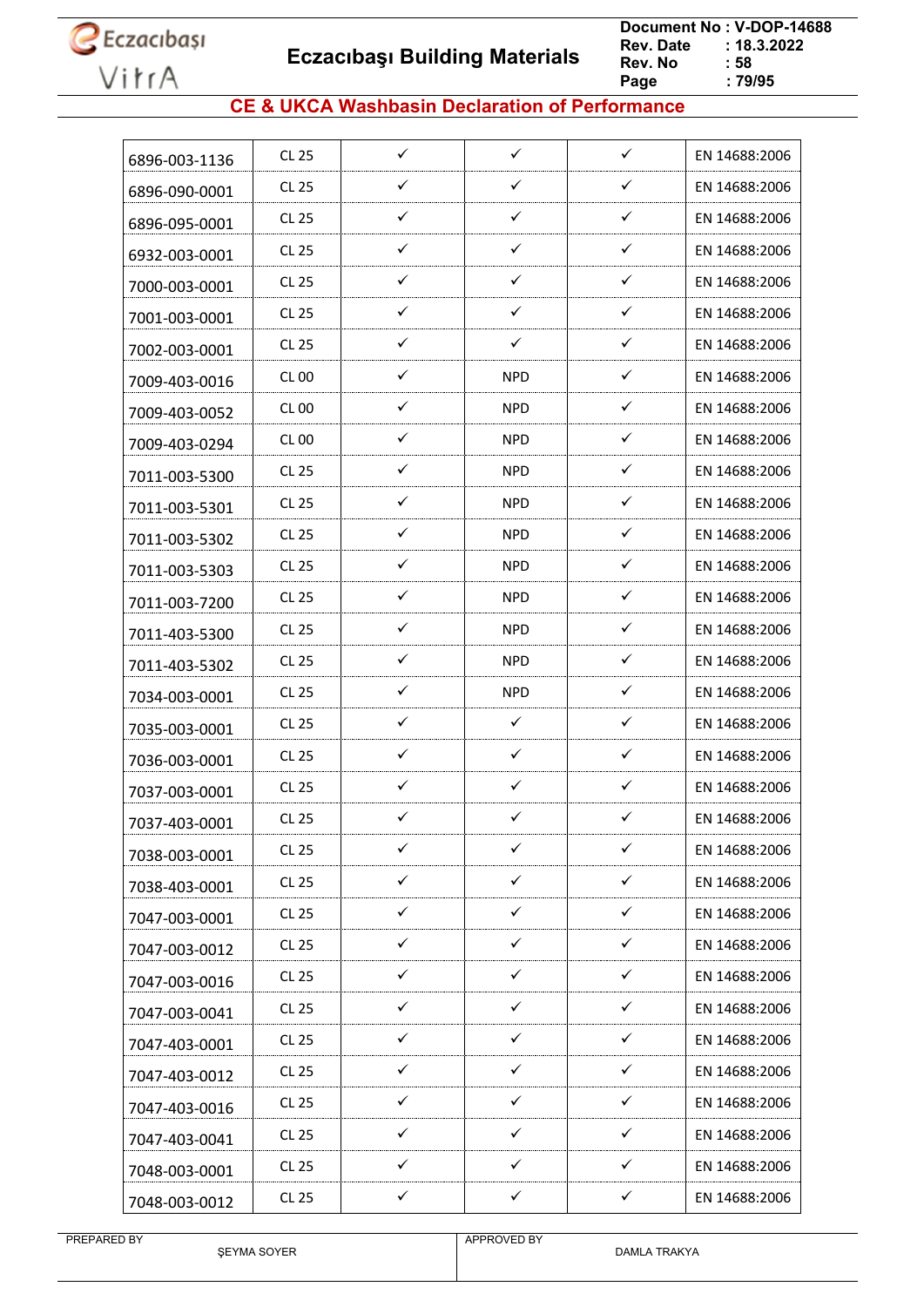**Eczacıbaşı Building Materials**

 **Document No : V-DOP-14688**  $: 18.3.2022$ <br> $: 58$ **Rev. No Page Page : 80/95**

### **CE & UKCA Washbasin Declaration of Performance**

| 7048-003-0016 | CL 25        | ✓            | $\checkmark$ | ✓            | EN 14688:2006 |
|---------------|--------------|--------------|--------------|--------------|---------------|
| 7048-003-0041 | CL 25        | ✓            | $\checkmark$ | ✓            | EN 14688:2006 |
| 7048-403-0001 | CL 25        | $\checkmark$ | ✓            | ✓            | EN 14688:2006 |
| 7048-403-0012 | CL 25        | ✓            | ✓            | $\checkmark$ | EN 14688:2006 |
| 7048-403-0016 | CL 25        | ✓            | ✓            | ✓            | EN 14688:2006 |
| 7048-403-0041 | CL 25        | $\checkmark$ | ✓            | $\checkmark$ | EN 14688:2006 |
| 7049-003-0001 | CL 25        | ✓            | ✓            | ✓            | EN 14688:2006 |
| 7049-003-0012 | CL 25        | ✓            | ✓            | ✓            | EN 14688:2006 |
| 7049-003-0016 | CL 25        | ✓            | ✓            | ✓            | EN 14688:2006 |
| 7049-003-0041 | CL 25        | ✓            | $\checkmark$ | ✓            | EN 14688:2006 |
| 7049-403-0001 | CL 25        | $\checkmark$ | ✓            | ✓            | EN 14688:2006 |
| 7049-403-0012 | CL 25        | ✓            | ✓            | ✓            | EN 14688:2006 |
| 7049-403-0016 | CL 25        | $\checkmark$ | ✓            | ✓            | EN 14688:2006 |
| 7049-403-0041 | CL 25        | $\checkmark$ | $\checkmark$ | ✓            | EN 14688:2006 |
| 7050-003-0001 | CL 25        | ✓            | ✓            | ✓            | EN 14688:2006 |
| 7050-003-0012 | CL 25        | ✓            | ✓            | ✓            | EN 14688:2006 |
| 7050-003-0016 | CL 25        | ✓            | ✓            | ✓            | EN 14688:2006 |
| 7050-003-0041 | CL 25        | ✓            | $\checkmark$ | ✓            | EN 14688:2006 |
| 7050-003-0973 | CL 25        | ✓            | ✓            | ✓            | EN 14688:2006 |
| 7050-403-0001 | <b>CL 25</b> | $\checkmark$ | $\checkmark$ | ✓            | EN 14688:2006 |
| 7050-403-0012 | CL 25        | $\checkmark$ | ✓            | ✓            | EN 14688:2006 |
| 7050-403-0016 | CL 25        | ✓            | ✓            | ✓            | EN 14688:2006 |
| 7050-403-0041 | <b>CL 25</b> | ✓            | ✓            | ✓            | EN 14688:2006 |
| 7051-003-0001 | <b>CL 25</b> | $\checkmark$ | $\checkmark$ | $\checkmark$ | EN 14688:2006 |
| 7051-003-0012 | <b>CL 25</b> | $\checkmark$ | $\checkmark$ | ✓            | EN 14688:2006 |
| 7051-003-0016 | CL 25        | $\checkmark$ | $\checkmark$ | $\checkmark$ | EN 14688:2006 |
| 7051-003-0041 | CL 25        | $\checkmark$ | $\checkmark$ | ✓            | EN 14688:2006 |
| 7051-403-0001 | CL 25        | ✓            | $\checkmark$ | $\checkmark$ | EN 14688:2006 |
| 7051-403-0012 | CL 25        | $\checkmark$ | $\checkmark$ | $\checkmark$ | EN 14688:2006 |
| 7051-403-0016 | CL 25        | ✓            | ✓            | ✓            | EN 14688:2006 |
| 7051-403-0041 | CL 25        | ✓            | $\checkmark$ | ✓            | EN 14688:2006 |
| 7055-003-0001 | CL 25        | $\checkmark$ | $\checkmark$ | $\checkmark$ | EN 14688:2006 |
| 7055-403-0001 | CL 25        | ✓            | ✓            | ✓            | EN 14688:2006 |
| 7056-003-0001 | <b>CL 25</b> | $\checkmark$ | $\checkmark$ | $\checkmark$ | EN 14688:2006 |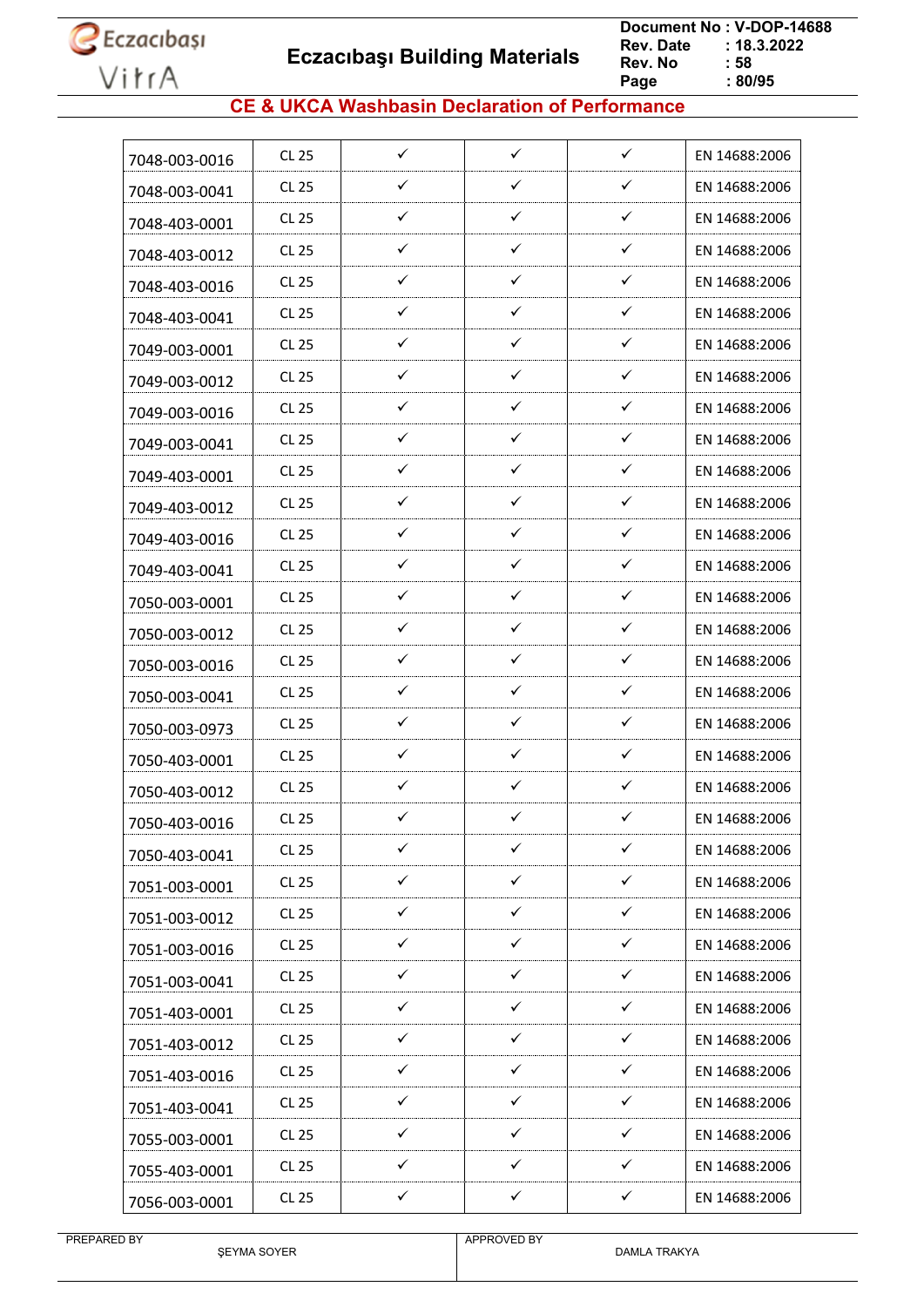**Eczacıbaşı Building Materials**

 **Document No : V-DOP-14688**  $: 18.3.2022$ <br> $: 58$ **Rev. No Page Page : 81/95**

### **CE & UKCA Washbasin Declaration of Performance**

| 7056-403-0001 | <b>CL 25</b> | $\checkmark$ | $\checkmark$ | $\checkmark$ | EN 14688:2006 |
|---------------|--------------|--------------|--------------|--------------|---------------|
| 7057-003-0001 | <b>CL 25</b> | ✓            | ✓            | ✓            | EN 14688:2006 |
| 7057-403-0001 | CL 25        | ✓            | ✓            | $\checkmark$ | EN 14688:2006 |
| 7058-003-0001 | <b>CL 25</b> | ✓            | ✓            | ✓            | EN 14688:2006 |
| 7058-003-1474 | CL 25        | ✓            | ✓            | ✓            | EN 14688:2006 |
| 7058-003-1774 | CL 25        | ✓            | ✓            | $\checkmark$ | EN 14688:2006 |
| 7058-403-0001 | <b>CL 25</b> | ✓            | ✓            | ✓            | EN 14688:2006 |
| 7058-403-1474 | CL 25        | ✓            | $\checkmark$ | ✓            | EN 14688:2006 |
| 7061-003-0001 | <b>CL 25</b> | ✓            | ✓            | $\checkmark$ | EN 14688:2006 |
| 7061-003-0012 | CL 25        | ✓            | $\checkmark$ | $\checkmark$ | EN 14688:2006 |
| 7061-003-0016 | <b>CL 25</b> | $\checkmark$ | ✓            | ✓            | EN 14688:2006 |
| 7061-003-0041 | <b>CL 25</b> | ✓            | ✓            | ✓            | EN 14688:2006 |
| 7061-403-0001 | CL 25        | ✓            | $\checkmark$ | ✓            | EN 14688:2006 |
| 7061-403-0012 | <b>CL 25</b> | ✓            | ✓            | ✓            | EN 14688:2006 |
| 7061-403-0016 | CL 25        | ✓            | ✓            | ✓            | EN 14688:2006 |
| 7061-403-0041 | <b>CL 25</b> | ✓            | ✓            | $\checkmark$ | EN 14688:2006 |
| 7065-003-0001 | <b>CL 25</b> | ✓            | ✓            | $\checkmark$ | EN 14688:2006 |
| 7065-003-0012 | <b>CL 25</b> | ✓            | $\checkmark$ | ✓            | EN 14688:2006 |
| 7065-003-0016 | <b>CL 25</b> | ✓            | ✓            | ✓            | EN 14688:2006 |
| 7065-003-0041 | <b>CL 25</b> | ✓            | ✓            | ✓            | EN 14688:2006 |
| 7065-403-0001 | CL 25        | $\checkmark$ | ✓            | ✓            | EN 14688:2006 |
| 7065-403-0012 | <b>CL 25</b> | ✓            | ✓            | ✓            | EN 14688:2006 |
| 7065-403-0016 | <b>CL 25</b> | ✓            | $\checkmark$ | $\checkmark$ | EN 14688:2006 |
| 7065-403-0041 | <b>CL 25</b> | $\checkmark$ | $\checkmark$ | $\checkmark$ | EN 14688:2006 |
| 7066-003-0001 | <b>CL 25</b> | ✓            | ✓            | ✓            | EN 14688:2006 |
| 7066-003-0012 | <b>CL 25</b> | ✓            | $\checkmark$ | $\checkmark$ | EN 14688:2006 |
| 7066-003-0016 | <b>CL 25</b> | ✓            | $\checkmark$ | $\checkmark$ | EN 14688:2006 |
| 7066-003-0041 | CL 25        | $\checkmark$ | $\checkmark$ | $\checkmark$ | EN 14688:2006 |
| 7066-403-0001 | <b>CL 25</b> | $\checkmark$ | $\checkmark$ | $\checkmark$ | EN 14688:2006 |
| 7066-403-0012 | <b>CL 25</b> | ✓            | $\checkmark$ | $\checkmark$ | EN 14688:2006 |
| 7066-403-0016 | CL 25        | $\checkmark$ | $\checkmark$ | $\checkmark$ | EN 14688:2006 |
| 7066-403-0041 | <b>CL 25</b> | $\checkmark$ | $\checkmark$ | $\checkmark$ | EN 14688:2006 |
| 7067-003-0001 | <b>CL 25</b> | ✓            | ✓            | ✓            | EN 14688:2006 |
| 7067-003-0012 | <b>CL 25</b> | ✓            | $\checkmark$ | $\checkmark$ | EN 14688:2006 |
|               |              |              |              |              |               |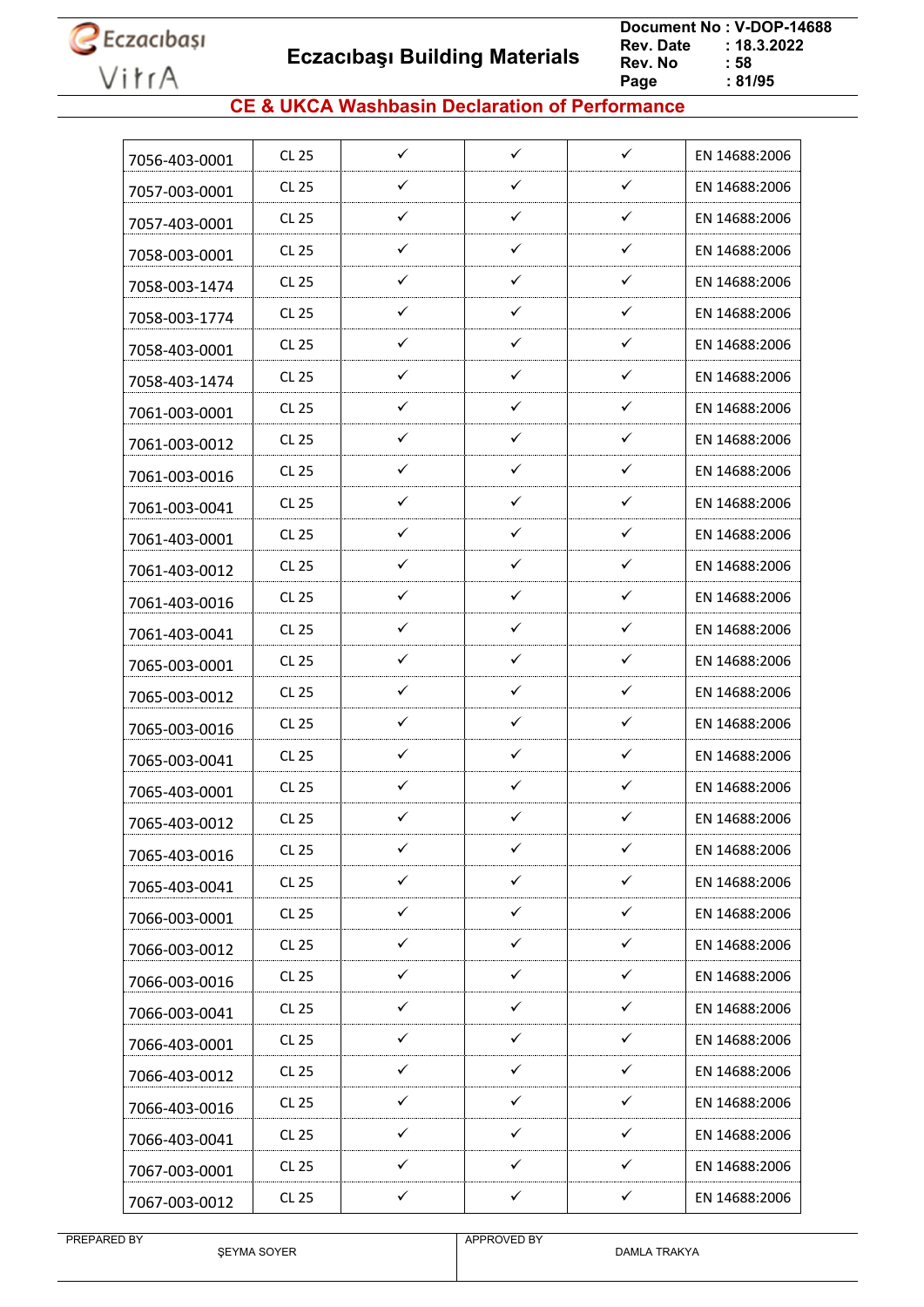**Eczacıbaşı Building Materials**

 **Document No : V-DOP-14688**  $: 18.3.2022$ <br> $: 58$ **Rev. No Page**  $\frac{1}{2}$  82/95

### **CE & UKCA Washbasin Declaration of Performance**

| 7067-003-0016 | CL 25        | $\checkmark$ | $\checkmark$ | $\checkmark$ | EN 14688:2006 |
|---------------|--------------|--------------|--------------|--------------|---------------|
| 7067-003-0041 | CL 25        | ✓            | ✓            | ✓            | EN 14688:2006 |
| 7067-403-0001 | CL 25        | ✓            | $\checkmark$ | $\checkmark$ | EN 14688:2006 |
| 7067-403-0012 | CL 25        | ✓            | ✓            | ✓            | EN 14688:2006 |
| 7067-403-0016 | CL 25        | ✓            | ✓            | ✓            | EN 14688:2006 |
| 7067-403-0041 | CL 25        | ✓            | ✓            | ✓            | EN 14688:2006 |
| 7068-003-0001 | CL 25        | ✓            | ✓            | ✓            | EN 14688:2006 |
| 7068-003-0012 | CL 25        | ✓            | ✓            | ✓            | EN 14688:2006 |
| 7068-003-0016 | CL 25        | ✓            | $\checkmark$ | ✓            | EN 14688:2006 |
| 7068-003-0041 | CL 25        | ✓            | ✓            | ✓            | EN 14688:2006 |
| 7068-003-0973 | CL 25        | ✓            | $\checkmark$ | ✓            | EN 14688:2006 |
| 7068-403-0001 | CL 25        | ✓            | ✓            | ✓            | EN 14688:2006 |
| 7068-403-0012 | CL 25        | ✓            | $\checkmark$ | ✓            | EN 14688:2006 |
| 7068-403-0016 | CL 25        | $\checkmark$ | ✓            | ✓            | EN 14688:2006 |
| 7068-403-0041 | CL 25        | ✓            | ✓            | ✓            | EN 14688:2006 |
| 7069-003-0001 | CL 25        | ✓            | <b>NPD</b>   | $\checkmark$ | EN 14688:2006 |
| 7069-403-0001 | CL 25        | ✓            | <b>NPD</b>   | ✓            | EN 14688:2006 |
| 7070-003-0029 | CL 25        | ✓            | $\checkmark$ | ✓            | EN 14688:2006 |
| 7070-003-0921 | CL 25        | ✓            | ✓            | ✓            | EN 14688:2006 |
| 7070-003-1081 | CL 25        | ✓            | ✓            | ✓            | EN 14688:2006 |
| 7070-003-7090 | CL 25        | ✓            | ✓            | ✓            | EN 14688:2006 |
| 7070-403-0029 | <b>CL 25</b> | ✓            | ✓            | ✓            | EN 14688:2006 |
| 7070-403-0921 | <b>CL 25</b> | ✓            | ✓            | ✓            | EN 14688:2006 |
| 7070-403-1081 | <b>CL 25</b> | $\checkmark$ | $\checkmark$ | $\checkmark$ | EN 14688:2006 |
| 7071-003-0029 | <b>CL 25</b> | ✓            | ✓            | ✓            | EN 14688:2006 |
| 7071-003-0921 | <b>CL 25</b> | $\checkmark$ | $\checkmark$ | $\checkmark$ | EN 14688:2006 |
| 7071-003-1081 | CL 25        | ✓            | $\checkmark$ | ✓            | EN 14688:2006 |
| 7071-403-0029 | <b>CL 25</b> | ✓            | $\checkmark$ | ✓            | EN 14688:2006 |
| 7071-403-0921 | CL 25        | $\checkmark$ | $\checkmark$ | $\checkmark$ | EN 14688:2006 |
| 7071-403-1081 | <b>CL 25</b> | ✓            | $\checkmark$ | ✓            | EN 14688:2006 |
| 7072-003-0028 | CL 25        | $\checkmark$ | $\checkmark$ | ✓            | EN 14688:2006 |
| 7072-003-0029 | CL 25        | $\checkmark$ | $\checkmark$ | $\checkmark$ | EN 14688:2006 |
| 7072-003-0921 | CL 25        | ✓            | ✓            | ✓            | EN 14688:2006 |
| 7072-003-0922 | CL 25        | ✓            | ✓            | $\checkmark$ | EN 14688:2006 |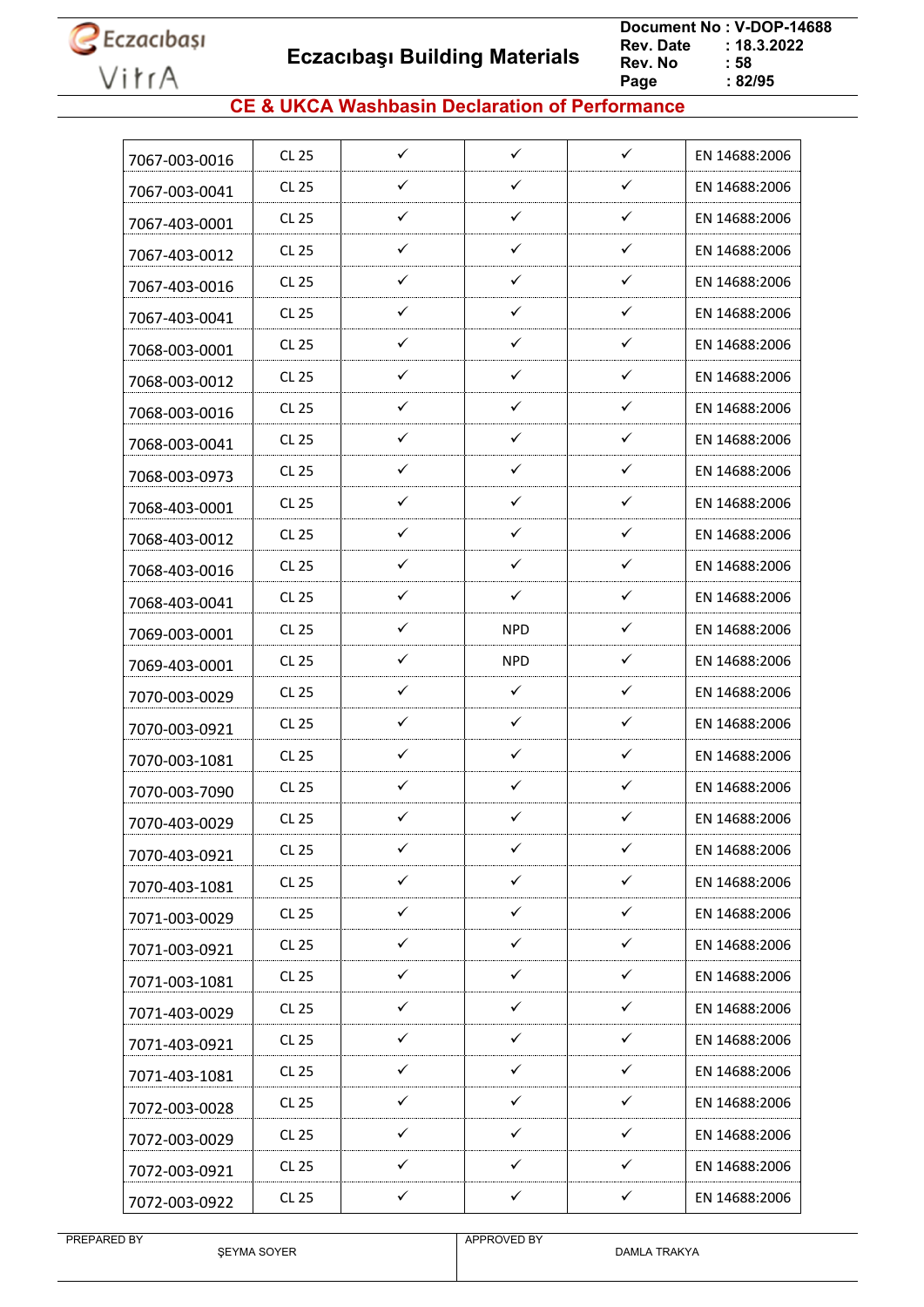**Eczacıbaşı Building Materials**

 **Document No : V-DOP-14688**  $: 18.3.2022$ <br> $: 58$ **Rev. No Page Page : 83/95**

### **CE & UKCA Washbasin Declaration of Performance**

| 7072-003-1081 | CL 25        | $\checkmark$ | $\checkmark$ | $\checkmark$ | EN 14688:2006 |
|---------------|--------------|--------------|--------------|--------------|---------------|
| 7072-003-1607 | <b>CL 25</b> | ✓            | ✓            | ✓            | EN 14688:2006 |
| 7072-403-0028 | CL 25        | ✓            | $\checkmark$ | ✓            | EN 14688:2006 |
| 7072-403-0029 | <b>CL 25</b> | ✓            | $\checkmark$ | ✓            | EN 14688:2006 |
| 7072-403-0921 | CL 25        | ✓            | ✓            | ✓            | EN 14688:2006 |
| 7072-403-0922 | CL 25        | ✓            | ✓            | ✓            | EN 14688:2006 |
| 7072-403-1081 | <b>CL 25</b> | ✓            | ✓            | ✓            | EN 14688:2006 |
| 7073-003-0001 | CL 25        | ✓            | <b>NPD</b>   | ✓            | EN 14688:2006 |
| 7073-003-0016 | <b>CL 25</b> | ✓            | <b>NPD</b>   | ✓            | EN 14688:2006 |
| 7073-403-0001 | <b>CL 25</b> | ✓            | <b>NPD</b>   | ✓            | EN 14688:2006 |
| 7074-003-0001 | CL 25        | ✓            | $\checkmark$ | ✓            | EN 14688:2006 |
| 7074-003-0937 | <b>CL 25</b> | ✓            | $\checkmark$ | ✓            | EN 14688:2006 |
| 7074-003-0973 | CL 25        | ✓            | $\checkmark$ | ✓            | EN 14688:2006 |
| 7074-403-0001 | <b>CL 25</b> | $\checkmark$ | $\checkmark$ | ✓            | EN 14688:2006 |
| 7074-403-0937 | CL 25        | ✓            | $\checkmark$ | ✓            | EN 14688:2006 |
| 7075-003-0016 | CL 00        | ✓            | <b>NPD</b>   | ✓            | EN 14688:2006 |
| 7075-083-0016 | <b>CL 00</b> | ✓            | <b>NPD</b>   | ✓            | EN 14688:2006 |
| 7075-403-0016 | <b>CL 00</b> | ✓            | <b>NPD</b>   | ✓            | EN 14688:2006 |
| 7076-003-0001 | CL 25        | ✓            | ✓            | ✓            | EN 14688:2006 |
| 7076-003-0937 | CL 25        | ✓            | ✓            | ✓            | EN 14688:2006 |
| 7076-003-0973 | <b>CL 25</b> | $\checkmark$ | ✓            | ✓            | EN 14688:2006 |
| 7076-403-0001 | <b>CL 25</b> | ✓            | ✓            | ✓            | EN 14688:2006 |
| 7076-403-0937 | <b>CL 25</b> | ✓            | ✓            | ✓            | EN 14688:2006 |
| 7076-403-0973 | <b>CL 25</b> | $\checkmark$ | $\checkmark$ | $\checkmark$ | EN 14688:2006 |
| 7077-003-0001 | CL 25        | ✓            | $\checkmark$ | ✓            | EN 14688:2006 |
| 7077-003-0937 | <b>CL 25</b> | $\checkmark$ | $\checkmark$ | $\checkmark$ | EN 14688:2006 |
| 7077-003-0973 | CL 25        | ✓            | $\checkmark$ | ✓            | EN 14688:2006 |
| 7077-050-0973 | <b>CL 25</b> | $\checkmark$ | ✓            | $\checkmark$ | EN 14688:2006 |
| 7077-403-0001 | CL 25        | $\checkmark$ | $\checkmark$ | $\checkmark$ | EN 14688:2006 |
| 7077-403-0937 | CL 25        | $\checkmark$ | $\checkmark$ | ✓            | EN 14688:2006 |
| 7077-403-0973 | CL 25        | $\checkmark$ | $\checkmark$ | ✓            | EN 14688:2006 |
| 7078-003-0001 | CL 25        | $\checkmark$ | $\checkmark$ | $\checkmark$ | EN 14688:2006 |
| 7078-003-0937 | <b>CL 25</b> | ✓            | ✓            | ✓            | EN 14688:2006 |
| 7078-003-0973 | CL 25        | ✓            | ✓            | ✓            | EN 14688:2006 |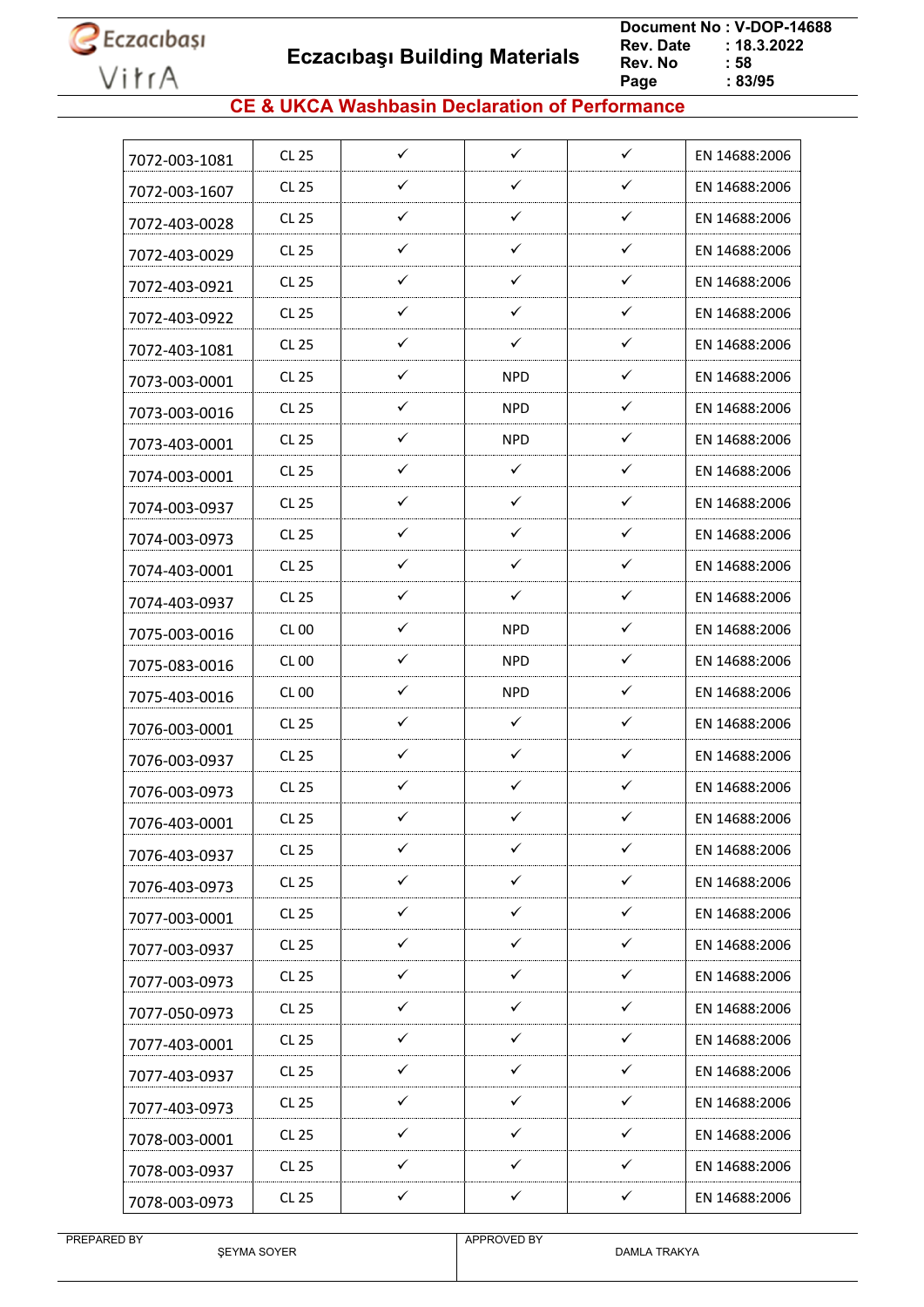**Eczacıbaşı Building Materials**

 **Document No : V-DOP-14688**  $: 18.3.2022$ <br> $: 58$ **Rev. No Page Page : 84/95**

### **CE & UKCA Washbasin Declaration of Performance**

| 7078-403-0001 | <b>CL 25</b> | $\checkmark$ | $\checkmark$ | $\checkmark$ | EN 14688:2006 |
|---------------|--------------|--------------|--------------|--------------|---------------|
| 7078-403-0937 | <b>CL 25</b> | ✓            | ✓            | $\checkmark$ | EN 14688:2006 |
| 7078-403-0973 | CL 25        | ✓            | $\checkmark$ | $\checkmark$ | EN 14688:2006 |
| 7079-003-0001 | <b>CL 25</b> | ✓            | ✓            | $\checkmark$ | EN 14688:2006 |
| 7079-003-0973 | <b>CL 25</b> | ✓            | ✓            | ✓            | EN 14688:2006 |
| 7079-403-0001 | CL 25        | ✓            | $\checkmark$ | ✓            | EN 14688:2006 |
| 7079-403-0973 | <b>CL 25</b> | ✓            | $\checkmark$ | $\checkmark$ | EN 14688:2006 |
| 7080-003-0001 | <b>CL 25</b> | ✓            | ✓            | $\checkmark$ | EN 14688:2006 |
| 7080-003-0937 | <b>CL 25</b> | ✓            | $\checkmark$ | $\checkmark$ | EN 14688:2006 |
| 7080-003-0973 | <b>CL 25</b> | ✓            | $\checkmark$ | $\checkmark$ | EN 14688:2006 |
| 7080-403-0001 | <b>CL 25</b> | $\checkmark$ | $\checkmark$ | ✓            | EN 14688:2006 |
| 7080-403-0937 | <b>CL 25</b> | ✓            | ✓            | ✓            | EN 14688:2006 |
| 7080-403-0973 | CL 25        | ✓            | ✓            | ✓            | EN 14688:2006 |
| 7088-003-0001 | <b>CL 25</b> | $\checkmark$ | $\checkmark$ | $\checkmark$ | EN 14688:2006 |
| 7088-003-0012 | <b>CL 25</b> | ✓            | ✓            | $\checkmark$ | EN 14688:2006 |
| 7088-003-1693 | <b>CL 25</b> | $\checkmark$ | ✓            | $\checkmark$ | EN 14688:2006 |
| 7088-403-0001 | <b>CL 25</b> | ✓            | $\checkmark$ | $\checkmark$ | EN 14688:2006 |
| 7088-403-0012 | <b>CL 25</b> | ✓            | ✓            | ✓            | EN 14688:2006 |
| 7090-003-0012 | <b>CL 25</b> | ✓            | ✓            | ✓            | EN 14688:2006 |
| 7090-003-0028 | <b>CL 25</b> | ✓            | ✓            | $\checkmark$ | EN 14688:2006 |
| 7090-003-1728 | CL 25        | $\checkmark$ | ✓            | ✓            | EN 14688:2006 |
| 7090-403-0012 | <b>CL 25</b> | ✓            | ✓            | ✓            | EN 14688:2006 |
| 7090-403-0028 | CL 25        | ✓            | ✓            | ✓            | EN 14688:2006 |
| 7091-003-0012 | CL 25        | $\checkmark$ | $\checkmark$ | $\checkmark$ | EN 14688:2006 |
| 7091-003-0029 | <b>CL 25</b> | $\checkmark$ | $\checkmark$ | $\checkmark$ | EN 14688:2006 |
| 7091-003-1729 | <b>CL 25</b> | ✓            | $\checkmark$ | ✓            | EN 14688:2006 |
| 7091-403-0012 | CL 25        | $\checkmark$ | $\checkmark$ | $\checkmark$ | EN 14688:2006 |
| 7091-403-0029 | <b>CL 25</b> | $\checkmark$ | $\checkmark$ | $\checkmark$ | EN 14688:2006 |
| 7166-003-7200 | <b>CL 20</b> | $\checkmark$ | <b>NPD</b>   | $\checkmark$ | EN 14688:2006 |
| 7167-002-7200 | <b>CL 20</b> | $\checkmark$ | <b>NPD</b>   | $\checkmark$ | EN 14688:2006 |
| 7205-003-1382 | <b>CL 25</b> | $\checkmark$ | <b>NPD</b>   | ✓            | EN 14688:2006 |
| 7206-003-1181 | <b>CL 25</b> | $\checkmark$ | $\checkmark$ | $\checkmark$ | EN 14688:2006 |
| 7206-003-1382 | CL 25        | ✓            | ✓            | ✓            | EN 14688:2006 |
| 7207-003-1181 | <b>CL 25</b> | $\checkmark$ | $\checkmark$ | $\checkmark$ | EN 14688:2006 |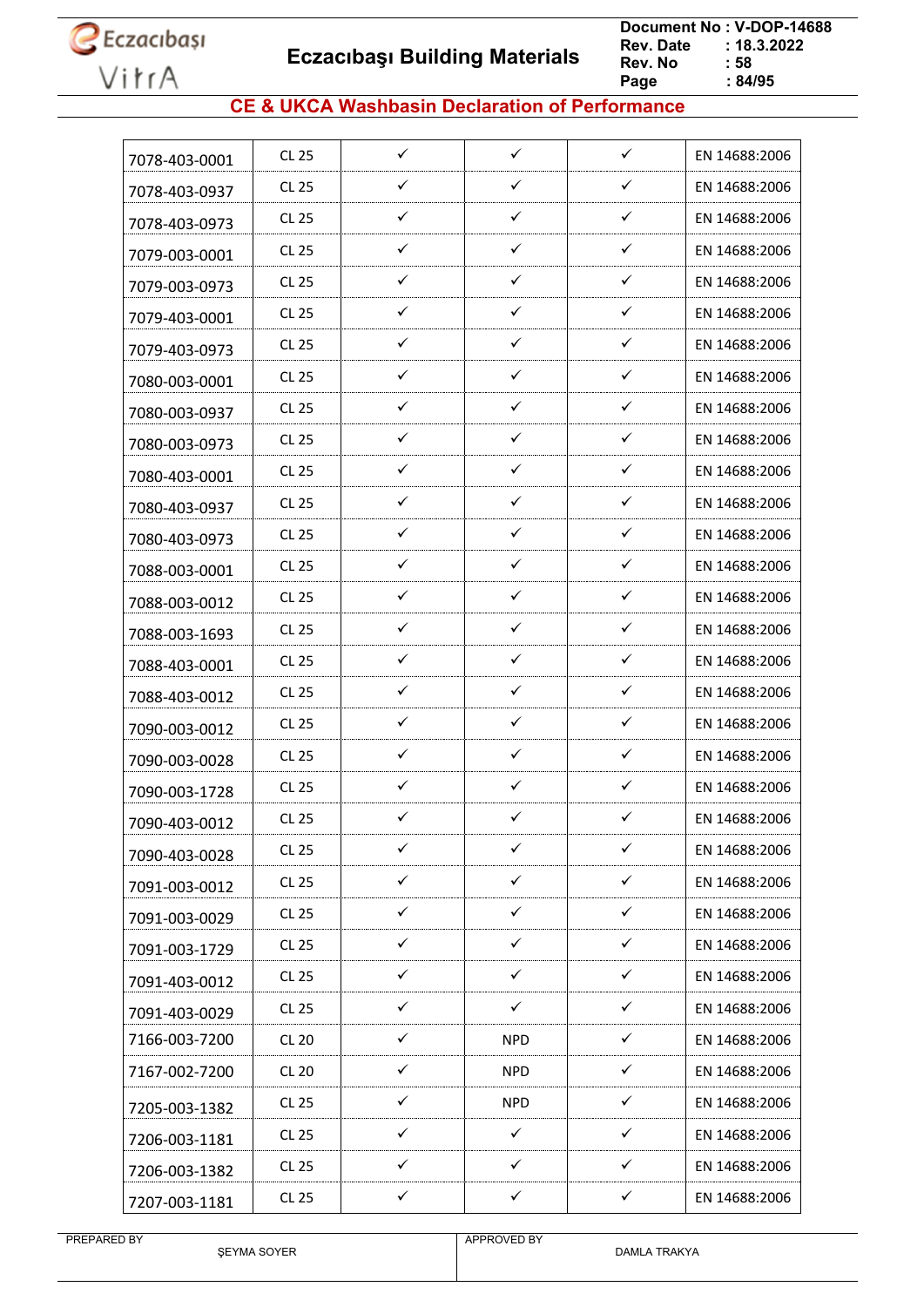**Eczacıbaşı Building Materials**

 **Document No : V-DOP-14688**  $: 18.3.2022$ <br> $: 58$ **Rev. No Page Page : 85/95**

### **CE & UKCA Washbasin Declaration of Performance**

| 7207-003-1382 | CL 25        | $\checkmark$ | $\checkmark$ | $\checkmark$ | EN 14688:2006 |
|---------------|--------------|--------------|--------------|--------------|---------------|
| 7207-003-1383 | CL 25        | ✓            | ✓            | ✓            | EN 14688:2006 |
| 7207-003-1446 | CL 25        | ✓            | ✓            | ✓            | EN 14688:2006 |
| 7220-003-0041 | CL 00        | ✓            | <b>NPD</b>   | ✓            | EN 14688:2006 |
| 7220-403-0041 | <b>CL 00</b> | ✓            | <b>NPD</b>   | ✓            | EN 14688:2006 |
| 7221-003-0041 | CL 00        | ✓            | NPD.         | $\checkmark$ | EN 14688:2006 |
| 7221-403-0041 | CL 00        | ✓            | <b>NPD</b>   | ✓            | EN 14688:2006 |
| 7222-003-0041 | CL 00        | ✓            | NPD.         | ✓            | EN 14688:2006 |
| 7222-403-0041 | CL 00        | ✓            | <b>NPD</b>   | ✓            | EN 14688:2006 |
| 7223-003-0041 | <b>CL 00</b> | ✓            | <b>NPD</b>   | $\checkmark$ | EN 14688:2006 |
| 7223-403-0041 | CL 00        | $\checkmark$ | <b>NPD</b>   | $\checkmark$ | EN 14688:2006 |
| 7224-003-0041 | CL 00        | ✓            | <b>NPD</b>   | $\checkmark$ | EN 14688:2006 |
| 7224-403-0041 | CL 00        | ✓            | <b>NPD</b>   | $\checkmark$ | EN 14688:2006 |
| 7227-003-0016 | CL 00        | ✓            | ✓            | $\checkmark$ | EN 14688:2006 |
| 7227-403-0016 | <b>CL 00</b> | ✓            | ✓            | ✓            | EN 14688:2006 |
| 7229-003-0016 | CL 00        | ✓            | ✓            | ✓            | EN 14688:2006 |
| 7229-003-0041 | CL 00        | ✓            | ✓            | $\checkmark$ | EN 14688:2006 |
| 7229-403-0016 | CL 00        | $\checkmark$ | $\checkmark$ | $\checkmark$ | EN 14688:2006 |
| 7229-403-0041 | CL 00        | ✓            | ✓            | ✓            | EN 14688:2006 |
| 7240-403-0001 | CL 25        | ✓            | ✓            | ✓            | EN 14688:2006 |
| 7240-403-0631 | CL 25        | ✓            | ✓            | $\checkmark$ | EN 14688:2006 |
| 7240-476-0001 | <b>CL 25</b> | ✓            | ✓            | ✓            | EN 14688:2006 |
| 7240-476-0631 | <b>CL 25</b> | ✓            | $\checkmark$ | ✓            | EN 14688:2006 |
| 7241-003-1720 | CL 25        | $\checkmark$ | $\checkmark$ | $\checkmark$ | EN 14688:2006 |
| 7241-403-0001 | <b>CL 25</b> | $\checkmark$ | ✓            | $\checkmark$ | EN 14688:2006 |
| 7241-403-0012 | <b>CL 25</b> | $\checkmark$ | $\checkmark$ | $\checkmark$ | EN 14688:2006 |
| 7241-403-0631 | CL 25        | $\checkmark$ | $\checkmark$ | $\checkmark$ | EN 14688:2006 |
| 7241-403-1514 | <b>CL 25</b> | ✓            | ✓            | ✓            | EN 14688:2006 |
| 7241-403-1659 | CL 25        | $\checkmark$ | $\checkmark$ | $\checkmark$ | EN 14688:2006 |
| 7241-403-1720 | CL 25        | ✓            | ✓            | ✓            | EN 14688:2006 |
| 7241-476-0001 | CL 25        | $\checkmark$ | ✓            | ✓            | EN 14688:2006 |
| 7241-476-0631 | CL 25        | $\checkmark$ | $\checkmark$ | $\checkmark$ | EN 14688:2006 |
| 7242-403-0001 | <b>CL 25</b> | ✓            | ✓            | ✓            | EN 14688:2006 |
| 7242-403-0631 | CL 25        | $\checkmark$ | $\checkmark$ | $\checkmark$ | EN 14688:2006 |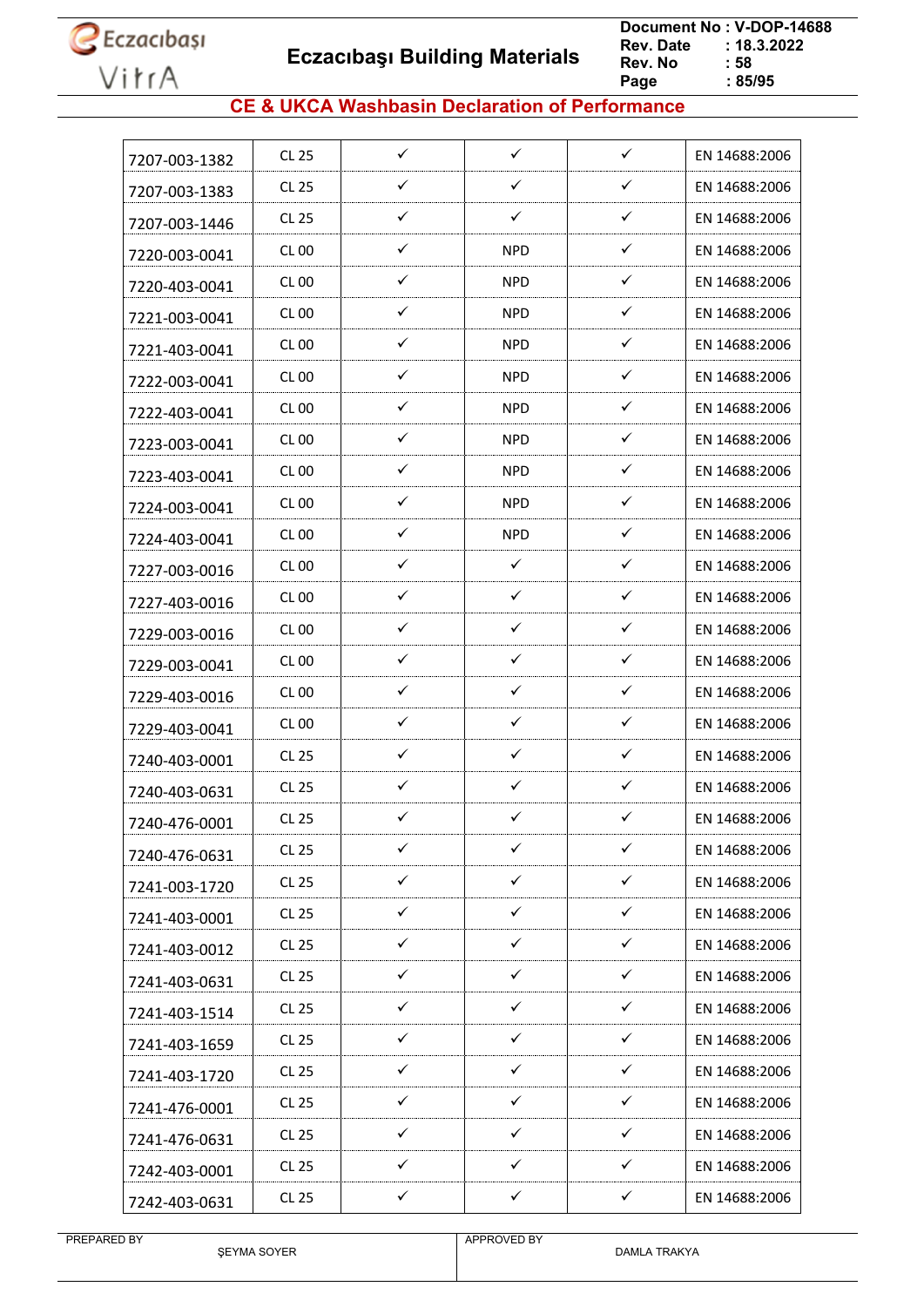**Eczacıbaşı Building Materials**

 **Document No : V-DOP-14688**  $: 18.3.2022$ <br> $: 58$ **Rev. No Page Page : 86/95**

### **CE & UKCA Washbasin Declaration of Performance**

| ✓<br>✓<br>$\checkmark$<br><b>CL 25</b><br>EN 14688:2006<br>7242-476-0001<br>✓<br>✓<br>✓<br>CL 25<br>EN 14688:2006<br>7242-476-0631<br>✓<br>✓<br>CL 25<br><b>NPD</b><br>EN 14688:2006<br>7243-403-0001<br>$\checkmark$<br>✓<br><b>CL 25</b><br><b>NPD</b><br>EN 14688:2006<br>7243-403-0631<br>✓<br>✓<br>CL 25<br><b>NPD</b><br>EN 14688:2006<br>7243-476-0001<br>✓<br>✓<br><b>CL 25</b><br><b>NPD</b><br>EN 14688:2006<br>7244-403-0001<br>✓<br>✓<br><b>CL 25</b><br><b>NPD</b><br>EN 14688:2006<br>7244-476-0001<br>$\checkmark$<br>✓<br>✓<br><b>CL 25</b><br>EN 14688:2006<br>7275-003-0001<br>✓<br>✓<br>✓<br><b>CL 25</b><br>EN 14688:2006<br>7275-003-1410<br>✓<br>$\checkmark$<br>$\checkmark$<br>CL 25<br>EN 14688:2006<br>7276-003-0001<br>✓<br>$\checkmark$<br>✓<br>EN 14688:2006<br><b>CL 25</b><br>7276-003-1410<br>✓<br>✓<br>✓<br><b>CL 25</b><br>EN 14688:2006<br>7277-003-0001<br>✓<br>$\checkmark$<br>$\checkmark$<br>CL 25<br>EN 14688:2006<br>7277-003-1410<br>✓<br>✓<br>✓<br><b>CL 25</b><br>EN 14688:2006<br>7278-003-0001<br>✓<br>✓<br>✓<br>CL 25<br>EN 14688:2006<br>7278-003-1410<br>✓<br>✓<br>✓<br><b>CL 25</b><br>EN 14688:2006<br>7279-003-1425<br>$\checkmark$<br>✓<br><b>CL 25</b><br>✓<br>EN 14688:2006<br>7280-003-1425<br>✓<br>$\checkmark$<br>✓<br>CL 25<br>EN 14688:2006<br>7281-003-1425<br>✓<br>✓<br>✓<br><b>CL 25</b><br>EN 14688:2006<br>7282-003-1425<br>$\checkmark$<br>$\checkmark$<br>✓<br>CL 25<br>EN 14688:2006<br>7283-003-1425<br>✓<br>✓<br>✓<br><b>CL 25</b><br>EN 14688:2006<br>7284-003-1425<br>✓<br>✓<br>✓<br><b>CL 25</b><br>EN 14688:2006<br>7285-003-1425<br>$\checkmark$<br>$\checkmark$<br>$\checkmark$<br><b>CL 25</b><br>EN 14688:2006<br>7286-003-1425<br>$\checkmark$<br>$\checkmark$<br>$\checkmark$<br>EN 14688:2006<br><b>CL 25</b><br>7287-003-1410<br>$\checkmark$<br>$\checkmark$<br>$\checkmark$<br><b>CL 25</b><br>EN 14688:2006<br>7288-003-1410<br>$\checkmark$<br>$\checkmark$<br>$\checkmark$<br>CL 25<br>EN 14688:2006<br>7289-003-1410<br>$\checkmark$<br>✓<br>✓<br>CL 25<br>EN 14688:2006<br>7290-003-1410<br>$\checkmark$<br>$\checkmark$<br>CL 25<br><b>NPD</b><br>EN 14688:2006<br>7306-003-0041<br>$\checkmark$<br>$\checkmark$<br><b>NPD</b><br>CL 00<br>EN 14688:2006<br>7334-018-0016<br>$\checkmark$<br>✓<br>✓<br>CL 25<br>EN 14688:2006<br>7350-003-0001<br>$\checkmark$<br>✓<br>$\checkmark$<br><b>CL 25</b><br>EN 14688:2006<br>7350-003-0041<br>$\checkmark$<br>$\checkmark$<br>$\checkmark$<br><b>CL 25</b><br>EN 14688:2006<br>7351-003-1739<br>$\checkmark$<br>$\checkmark$<br>✓<br>CL 25<br>EN 14688:2006<br>7351-003-1740<br>$\checkmark$<br>$\checkmark$<br>$\checkmark$<br><b>CL 25</b><br>EN 14688:2006 |               |  |  |  |
|----------------------------------------------------------------------------------------------------------------------------------------------------------------------------------------------------------------------------------------------------------------------------------------------------------------------------------------------------------------------------------------------------------------------------------------------------------------------------------------------------------------------------------------------------------------------------------------------------------------------------------------------------------------------------------------------------------------------------------------------------------------------------------------------------------------------------------------------------------------------------------------------------------------------------------------------------------------------------------------------------------------------------------------------------------------------------------------------------------------------------------------------------------------------------------------------------------------------------------------------------------------------------------------------------------------------------------------------------------------------------------------------------------------------------------------------------------------------------------------------------------------------------------------------------------------------------------------------------------------------------------------------------------------------------------------------------------------------------------------------------------------------------------------------------------------------------------------------------------------------------------------------------------------------------------------------------------------------------------------------------------------------------------------------------------------------------------------------------------------------------------------------------------------------------------------------------------------------------------------------------------------------------------------------------------------------------------------------------------------------------------------------------------------------------------------------------------------------------------------------------------------------------------------------------------------------------------------------------------------------------------------------------------------------------------------------------|---------------|--|--|--|
|                                                                                                                                                                                                                                                                                                                                                                                                                                                                                                                                                                                                                                                                                                                                                                                                                                                                                                                                                                                                                                                                                                                                                                                                                                                                                                                                                                                                                                                                                                                                                                                                                                                                                                                                                                                                                                                                                                                                                                                                                                                                                                                                                                                                                                                                                                                                                                                                                                                                                                                                                                                                                                                                                                    |               |  |  |  |
|                                                                                                                                                                                                                                                                                                                                                                                                                                                                                                                                                                                                                                                                                                                                                                                                                                                                                                                                                                                                                                                                                                                                                                                                                                                                                                                                                                                                                                                                                                                                                                                                                                                                                                                                                                                                                                                                                                                                                                                                                                                                                                                                                                                                                                                                                                                                                                                                                                                                                                                                                                                                                                                                                                    |               |  |  |  |
|                                                                                                                                                                                                                                                                                                                                                                                                                                                                                                                                                                                                                                                                                                                                                                                                                                                                                                                                                                                                                                                                                                                                                                                                                                                                                                                                                                                                                                                                                                                                                                                                                                                                                                                                                                                                                                                                                                                                                                                                                                                                                                                                                                                                                                                                                                                                                                                                                                                                                                                                                                                                                                                                                                    |               |  |  |  |
|                                                                                                                                                                                                                                                                                                                                                                                                                                                                                                                                                                                                                                                                                                                                                                                                                                                                                                                                                                                                                                                                                                                                                                                                                                                                                                                                                                                                                                                                                                                                                                                                                                                                                                                                                                                                                                                                                                                                                                                                                                                                                                                                                                                                                                                                                                                                                                                                                                                                                                                                                                                                                                                                                                    |               |  |  |  |
|                                                                                                                                                                                                                                                                                                                                                                                                                                                                                                                                                                                                                                                                                                                                                                                                                                                                                                                                                                                                                                                                                                                                                                                                                                                                                                                                                                                                                                                                                                                                                                                                                                                                                                                                                                                                                                                                                                                                                                                                                                                                                                                                                                                                                                                                                                                                                                                                                                                                                                                                                                                                                                                                                                    |               |  |  |  |
|                                                                                                                                                                                                                                                                                                                                                                                                                                                                                                                                                                                                                                                                                                                                                                                                                                                                                                                                                                                                                                                                                                                                                                                                                                                                                                                                                                                                                                                                                                                                                                                                                                                                                                                                                                                                                                                                                                                                                                                                                                                                                                                                                                                                                                                                                                                                                                                                                                                                                                                                                                                                                                                                                                    |               |  |  |  |
|                                                                                                                                                                                                                                                                                                                                                                                                                                                                                                                                                                                                                                                                                                                                                                                                                                                                                                                                                                                                                                                                                                                                                                                                                                                                                                                                                                                                                                                                                                                                                                                                                                                                                                                                                                                                                                                                                                                                                                                                                                                                                                                                                                                                                                                                                                                                                                                                                                                                                                                                                                                                                                                                                                    |               |  |  |  |
|                                                                                                                                                                                                                                                                                                                                                                                                                                                                                                                                                                                                                                                                                                                                                                                                                                                                                                                                                                                                                                                                                                                                                                                                                                                                                                                                                                                                                                                                                                                                                                                                                                                                                                                                                                                                                                                                                                                                                                                                                                                                                                                                                                                                                                                                                                                                                                                                                                                                                                                                                                                                                                                                                                    |               |  |  |  |
|                                                                                                                                                                                                                                                                                                                                                                                                                                                                                                                                                                                                                                                                                                                                                                                                                                                                                                                                                                                                                                                                                                                                                                                                                                                                                                                                                                                                                                                                                                                                                                                                                                                                                                                                                                                                                                                                                                                                                                                                                                                                                                                                                                                                                                                                                                                                                                                                                                                                                                                                                                                                                                                                                                    |               |  |  |  |
|                                                                                                                                                                                                                                                                                                                                                                                                                                                                                                                                                                                                                                                                                                                                                                                                                                                                                                                                                                                                                                                                                                                                                                                                                                                                                                                                                                                                                                                                                                                                                                                                                                                                                                                                                                                                                                                                                                                                                                                                                                                                                                                                                                                                                                                                                                                                                                                                                                                                                                                                                                                                                                                                                                    |               |  |  |  |
|                                                                                                                                                                                                                                                                                                                                                                                                                                                                                                                                                                                                                                                                                                                                                                                                                                                                                                                                                                                                                                                                                                                                                                                                                                                                                                                                                                                                                                                                                                                                                                                                                                                                                                                                                                                                                                                                                                                                                                                                                                                                                                                                                                                                                                                                                                                                                                                                                                                                                                                                                                                                                                                                                                    |               |  |  |  |
|                                                                                                                                                                                                                                                                                                                                                                                                                                                                                                                                                                                                                                                                                                                                                                                                                                                                                                                                                                                                                                                                                                                                                                                                                                                                                                                                                                                                                                                                                                                                                                                                                                                                                                                                                                                                                                                                                                                                                                                                                                                                                                                                                                                                                                                                                                                                                                                                                                                                                                                                                                                                                                                                                                    |               |  |  |  |
|                                                                                                                                                                                                                                                                                                                                                                                                                                                                                                                                                                                                                                                                                                                                                                                                                                                                                                                                                                                                                                                                                                                                                                                                                                                                                                                                                                                                                                                                                                                                                                                                                                                                                                                                                                                                                                                                                                                                                                                                                                                                                                                                                                                                                                                                                                                                                                                                                                                                                                                                                                                                                                                                                                    |               |  |  |  |
|                                                                                                                                                                                                                                                                                                                                                                                                                                                                                                                                                                                                                                                                                                                                                                                                                                                                                                                                                                                                                                                                                                                                                                                                                                                                                                                                                                                                                                                                                                                                                                                                                                                                                                                                                                                                                                                                                                                                                                                                                                                                                                                                                                                                                                                                                                                                                                                                                                                                                                                                                                                                                                                                                                    |               |  |  |  |
|                                                                                                                                                                                                                                                                                                                                                                                                                                                                                                                                                                                                                                                                                                                                                                                                                                                                                                                                                                                                                                                                                                                                                                                                                                                                                                                                                                                                                                                                                                                                                                                                                                                                                                                                                                                                                                                                                                                                                                                                                                                                                                                                                                                                                                                                                                                                                                                                                                                                                                                                                                                                                                                                                                    |               |  |  |  |
|                                                                                                                                                                                                                                                                                                                                                                                                                                                                                                                                                                                                                                                                                                                                                                                                                                                                                                                                                                                                                                                                                                                                                                                                                                                                                                                                                                                                                                                                                                                                                                                                                                                                                                                                                                                                                                                                                                                                                                                                                                                                                                                                                                                                                                                                                                                                                                                                                                                                                                                                                                                                                                                                                                    |               |  |  |  |
|                                                                                                                                                                                                                                                                                                                                                                                                                                                                                                                                                                                                                                                                                                                                                                                                                                                                                                                                                                                                                                                                                                                                                                                                                                                                                                                                                                                                                                                                                                                                                                                                                                                                                                                                                                                                                                                                                                                                                                                                                                                                                                                                                                                                                                                                                                                                                                                                                                                                                                                                                                                                                                                                                                    |               |  |  |  |
|                                                                                                                                                                                                                                                                                                                                                                                                                                                                                                                                                                                                                                                                                                                                                                                                                                                                                                                                                                                                                                                                                                                                                                                                                                                                                                                                                                                                                                                                                                                                                                                                                                                                                                                                                                                                                                                                                                                                                                                                                                                                                                                                                                                                                                                                                                                                                                                                                                                                                                                                                                                                                                                                                                    |               |  |  |  |
|                                                                                                                                                                                                                                                                                                                                                                                                                                                                                                                                                                                                                                                                                                                                                                                                                                                                                                                                                                                                                                                                                                                                                                                                                                                                                                                                                                                                                                                                                                                                                                                                                                                                                                                                                                                                                                                                                                                                                                                                                                                                                                                                                                                                                                                                                                                                                                                                                                                                                                                                                                                                                                                                                                    |               |  |  |  |
|                                                                                                                                                                                                                                                                                                                                                                                                                                                                                                                                                                                                                                                                                                                                                                                                                                                                                                                                                                                                                                                                                                                                                                                                                                                                                                                                                                                                                                                                                                                                                                                                                                                                                                                                                                                                                                                                                                                                                                                                                                                                                                                                                                                                                                                                                                                                                                                                                                                                                                                                                                                                                                                                                                    |               |  |  |  |
|                                                                                                                                                                                                                                                                                                                                                                                                                                                                                                                                                                                                                                                                                                                                                                                                                                                                                                                                                                                                                                                                                                                                                                                                                                                                                                                                                                                                                                                                                                                                                                                                                                                                                                                                                                                                                                                                                                                                                                                                                                                                                                                                                                                                                                                                                                                                                                                                                                                                                                                                                                                                                                                                                                    |               |  |  |  |
|                                                                                                                                                                                                                                                                                                                                                                                                                                                                                                                                                                                                                                                                                                                                                                                                                                                                                                                                                                                                                                                                                                                                                                                                                                                                                                                                                                                                                                                                                                                                                                                                                                                                                                                                                                                                                                                                                                                                                                                                                                                                                                                                                                                                                                                                                                                                                                                                                                                                                                                                                                                                                                                                                                    |               |  |  |  |
|                                                                                                                                                                                                                                                                                                                                                                                                                                                                                                                                                                                                                                                                                                                                                                                                                                                                                                                                                                                                                                                                                                                                                                                                                                                                                                                                                                                                                                                                                                                                                                                                                                                                                                                                                                                                                                                                                                                                                                                                                                                                                                                                                                                                                                                                                                                                                                                                                                                                                                                                                                                                                                                                                                    |               |  |  |  |
|                                                                                                                                                                                                                                                                                                                                                                                                                                                                                                                                                                                                                                                                                                                                                                                                                                                                                                                                                                                                                                                                                                                                                                                                                                                                                                                                                                                                                                                                                                                                                                                                                                                                                                                                                                                                                                                                                                                                                                                                                                                                                                                                                                                                                                                                                                                                                                                                                                                                                                                                                                                                                                                                                                    |               |  |  |  |
|                                                                                                                                                                                                                                                                                                                                                                                                                                                                                                                                                                                                                                                                                                                                                                                                                                                                                                                                                                                                                                                                                                                                                                                                                                                                                                                                                                                                                                                                                                                                                                                                                                                                                                                                                                                                                                                                                                                                                                                                                                                                                                                                                                                                                                                                                                                                                                                                                                                                                                                                                                                                                                                                                                    |               |  |  |  |
|                                                                                                                                                                                                                                                                                                                                                                                                                                                                                                                                                                                                                                                                                                                                                                                                                                                                                                                                                                                                                                                                                                                                                                                                                                                                                                                                                                                                                                                                                                                                                                                                                                                                                                                                                                                                                                                                                                                                                                                                                                                                                                                                                                                                                                                                                                                                                                                                                                                                                                                                                                                                                                                                                                    |               |  |  |  |
|                                                                                                                                                                                                                                                                                                                                                                                                                                                                                                                                                                                                                                                                                                                                                                                                                                                                                                                                                                                                                                                                                                                                                                                                                                                                                                                                                                                                                                                                                                                                                                                                                                                                                                                                                                                                                                                                                                                                                                                                                                                                                                                                                                                                                                                                                                                                                                                                                                                                                                                                                                                                                                                                                                    |               |  |  |  |
|                                                                                                                                                                                                                                                                                                                                                                                                                                                                                                                                                                                                                                                                                                                                                                                                                                                                                                                                                                                                                                                                                                                                                                                                                                                                                                                                                                                                                                                                                                                                                                                                                                                                                                                                                                                                                                                                                                                                                                                                                                                                                                                                                                                                                                                                                                                                                                                                                                                                                                                                                                                                                                                                                                    |               |  |  |  |
|                                                                                                                                                                                                                                                                                                                                                                                                                                                                                                                                                                                                                                                                                                                                                                                                                                                                                                                                                                                                                                                                                                                                                                                                                                                                                                                                                                                                                                                                                                                                                                                                                                                                                                                                                                                                                                                                                                                                                                                                                                                                                                                                                                                                                                                                                                                                                                                                                                                                                                                                                                                                                                                                                                    |               |  |  |  |
|                                                                                                                                                                                                                                                                                                                                                                                                                                                                                                                                                                                                                                                                                                                                                                                                                                                                                                                                                                                                                                                                                                                                                                                                                                                                                                                                                                                                                                                                                                                                                                                                                                                                                                                                                                                                                                                                                                                                                                                                                                                                                                                                                                                                                                                                                                                                                                                                                                                                                                                                                                                                                                                                                                    |               |  |  |  |
|                                                                                                                                                                                                                                                                                                                                                                                                                                                                                                                                                                                                                                                                                                                                                                                                                                                                                                                                                                                                                                                                                                                                                                                                                                                                                                                                                                                                                                                                                                                                                                                                                                                                                                                                                                                                                                                                                                                                                                                                                                                                                                                                                                                                                                                                                                                                                                                                                                                                                                                                                                                                                                                                                                    |               |  |  |  |
|                                                                                                                                                                                                                                                                                                                                                                                                                                                                                                                                                                                                                                                                                                                                                                                                                                                                                                                                                                                                                                                                                                                                                                                                                                                                                                                                                                                                                                                                                                                                                                                                                                                                                                                                                                                                                                                                                                                                                                                                                                                                                                                                                                                                                                                                                                                                                                                                                                                                                                                                                                                                                                                                                                    |               |  |  |  |
|                                                                                                                                                                                                                                                                                                                                                                                                                                                                                                                                                                                                                                                                                                                                                                                                                                                                                                                                                                                                                                                                                                                                                                                                                                                                                                                                                                                                                                                                                                                                                                                                                                                                                                                                                                                                                                                                                                                                                                                                                                                                                                                                                                                                                                                                                                                                                                                                                                                                                                                                                                                                                                                                                                    |               |  |  |  |
|                                                                                                                                                                                                                                                                                                                                                                                                                                                                                                                                                                                                                                                                                                                                                                                                                                                                                                                                                                                                                                                                                                                                                                                                                                                                                                                                                                                                                                                                                                                                                                                                                                                                                                                                                                                                                                                                                                                                                                                                                                                                                                                                                                                                                                                                                                                                                                                                                                                                                                                                                                                                                                                                                                    | 7352-003-1741 |  |  |  |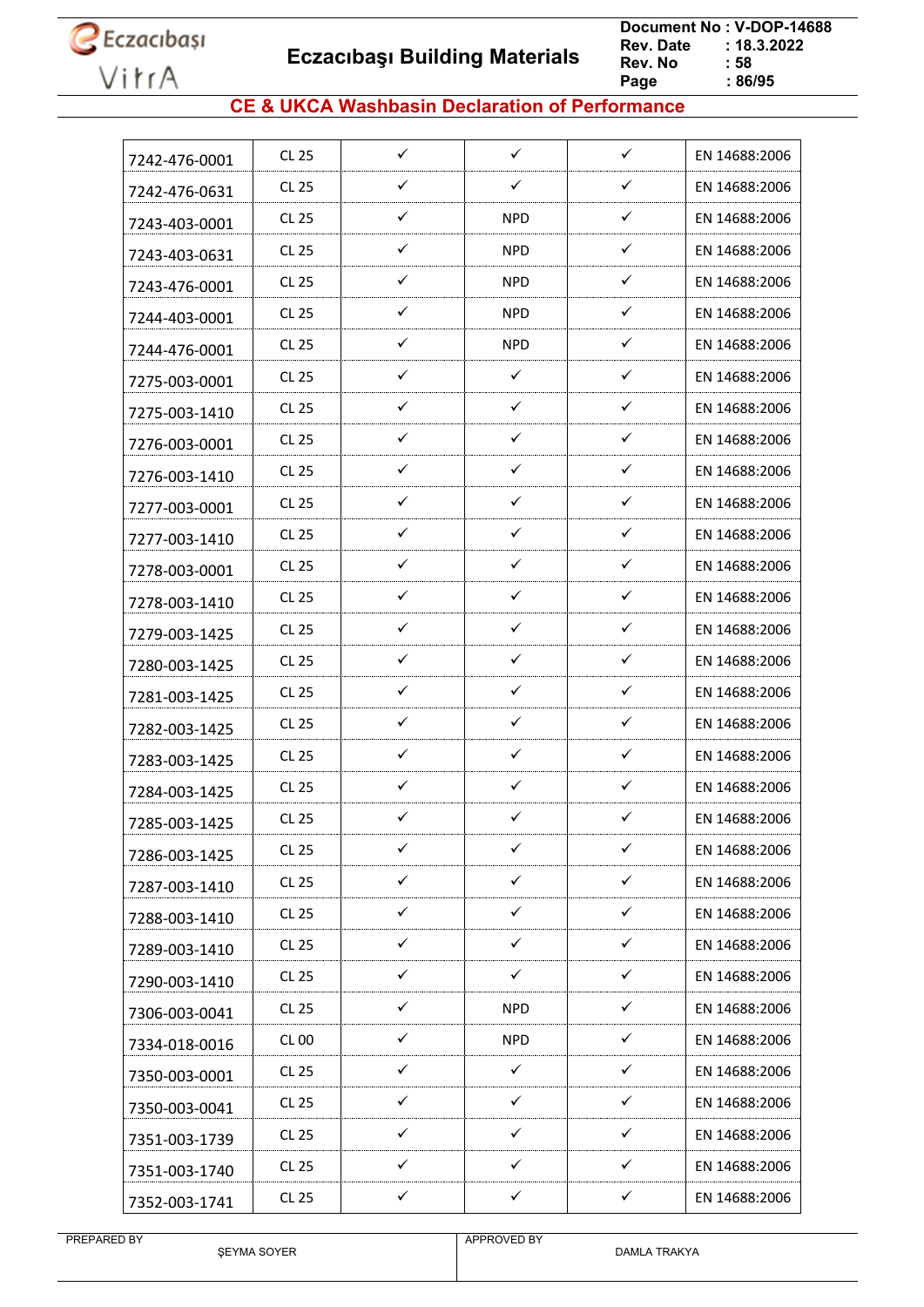**Eczacıbaşı Building Materials**

 **Document No : V-DOP-14688**  $: 18.3.2022$ <br> $: 58$ **Rev. No Page Page : 87/95**

### **CE & UKCA Washbasin Declaration of Performance**

| 7352-003-1742  | <b>CL 25</b> | $\checkmark$ | $\checkmark$ | $\checkmark$ | EN 14688:2006 |
|----------------|--------------|--------------|--------------|--------------|---------------|
| 7353-003-1741  | <b>CL 25</b> | ✓            | ✓            | $\checkmark$ | EN 14688:2006 |
| 7353-003-1742  | CL 25        | ✓            | $\checkmark$ | $\checkmark$ | EN 14688:2006 |
| 7370-003-1373  | <b>CL 25</b> | ✓            | ✓            | $\checkmark$ | EN 14688:2006 |
| 7371-003-1373  | CL 25        | ✓            | ✓            | ✓            | EN 14688:2006 |
| 7372-003-1373  | CL 25        | ✓            | $\checkmark$ | ✓            | EN 14688:2006 |
| 7373-003-1373  | <b>CL 25</b> | ✓            | $\checkmark$ | $\checkmark$ | EN 14688:2006 |
| 7374-003-1373  | CL 25        | ✓            | $\checkmark$ | $\checkmark$ | EN 14688:2006 |
| 7400-003-0001  | CL 00        | ✓            | $\checkmark$ | ✓            | EN 14688:2006 |
| 7400-003-0041  | CL00         | ✓            | ✓            | ✓            | EN 14688:2006 |
| 7401-003-0001  | <b>CL 25</b> | ✓            | $\checkmark$ | $\checkmark$ | EN 14688:2006 |
| 7401-003-0041  | <b>CL 25</b> | ✓            | ✓            | ✓            | EN 14688:2006 |
| 7402-003-0001  | CL 10        | ✓            | $\checkmark$ | ✓            | EN 14688:2006 |
| 7402-003-0041  | <b>CL 10</b> | $\checkmark$ | ✓            | ✓            | EN 14688:2006 |
| 7402-003-6276  | CL 10        | ✓            | ✓            | ✓            | EN 14688:2006 |
| 7402-003-6277  | CL 10        | ✓            | $\checkmark$ | ✓            | EN 14688:2006 |
| 7403-003-0012  | CL 10        | ✓            | <b>NPD</b>   | ✓            | EN 14688:2006 |
| 7403-003-0016  | CL 10        | ✓            | <b>NPD</b>   | $\checkmark$ | EN 14688:2006 |
| 7404-003-0012  | CL 00        | ✓            | <b>NPD</b>   | ✓            | EN 14688:2006 |
| 7404-003-0016  | CL 00        | ✓            | <b>NPD</b>   | ✓            | EN 14688:2006 |
| 7405-003-0012  | <b>CL 10</b> | ✓            | $\checkmark$ | ✓            | EN 14688:2006 |
| 7405-003-0016  | CL 10        | ✓            | ✓            | ✓            | EN 14688:2006 |
| 7405-003-6278  | <b>CL 10</b> | ✓            | ✓            | ✓            | EN 14688:2006 |
| 7405-003-6279  | CL 10        | ✓            | $\checkmark$ | $\checkmark$ | EN 14688:2006 |
| 7406-003-0029  | CL 10        | ✓            | ✓            | ✓            | EN 14688:2006 |
| 7406-003-0294  | CL 10        | $\checkmark$ | $\checkmark$ | $\checkmark$ | EN 14688:2006 |
| 7407-003-0029  | CL 10        | ✓            | $\checkmark$ | $\checkmark$ | EN 14688:2006 |
| 7407-003-00294 | <b>CL 10</b> | $\checkmark$ | $\checkmark$ | ✓            | EN 14688:2006 |
| 7408-003-0028  | CL 10        | $\checkmark$ | $\checkmark$ | $\checkmark$ | EN 14688:2006 |
| 7408-003-0052  | CL 10        | ✓            | $\checkmark$ | ✓            | EN 14688:2006 |
| 7409-003-0028  | CL 10        | $\checkmark$ | $\checkmark$ | ✓            | EN 14688:2006 |
| 7409-003-0052  | CL 10        | $\checkmark$ | $\checkmark$ | $\checkmark$ | EN 14688:2006 |
| 7410-003-1452  | CL 10        | ✓            | ✓            | ✓            | EN 14688:2006 |
| 7410-003-1808  | <b>CL 10</b> | ✓            | ✓            | ✓            | EN 14688:2006 |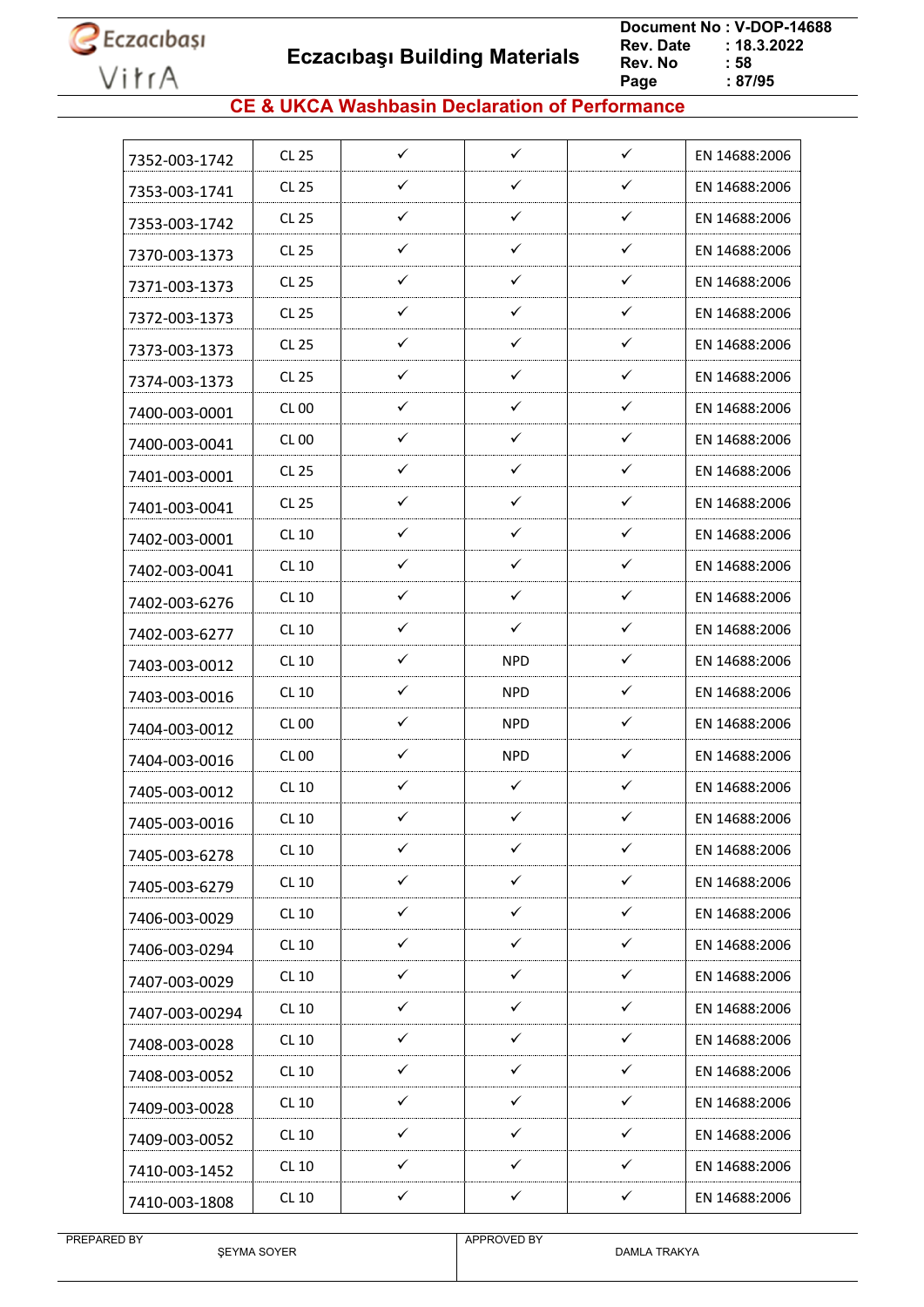**Eczacıbaşı Building Materials**

 **Document No : V-DOP-14688**  $: 18.3.2022$ <br> $: 58$ **Rev. No Page Page : 88/95**

### **CE & UKCA Washbasin Declaration of Performance**

| 7421-003-0016 | CL 00        | ✓            | <b>NPD</b>   | $\checkmark$ | EN 14688:2006 |
|---------------|--------------|--------------|--------------|--------------|---------------|
| 7421-003-7090 | <b>CL 00</b> | ✓            | <b>NPD</b>   | ✓            | EN 14688:2006 |
| 7421-403-0016 | CL 00        | ✓            | NPD.         | ✓            | EN 14688:2006 |
| 7421-403-0016 | CL 00        | ✓            | <b>NPD</b>   | ✓            | EN 14688:2006 |
| 7425-003-0012 | CL 25        | ✓            | NPD.         | ✓            | EN 14688:2006 |
| 7425-003-0013 | CL 25        | ✓            | <b>NPD</b>   | ✓            | EN 14688:2006 |
| 7425-003-0016 | CL 25        | ✓            | <b>NPD</b>   | $\checkmark$ | EN 14688:2006 |
| 7425-003-1538 | CL 25        | $\checkmark$ | <b>NPD</b>   | $\checkmark$ | EN 14688:2006 |
| 7425-403-0012 | <b>CL 25</b> | ✓            | <b>NPD</b>   | ✓            | EN 14688:2006 |
| 7425-403-0016 | CL 25        | ✓            | NPD.         | $\checkmark$ | EN 14688:2006 |
| 7425-420-0016 | CL 25        | ✓            | <b>NPD</b>   | ✓            | EN 14688:2006 |
| 7426-003-0001 | CL 25        | ✓            | <b>NPD</b>   | ✓            | EN 14688:2006 |
| 7426-003-0041 | CL 25        | ✓            | <b>NPD</b>   | ✓            | EN 14688:2006 |
| 7426-003-1649 | <b>CL 25</b> | ✓            | <b>NPD</b>   | ✓            | EN 14688:2006 |
| 7426-020-0001 | CL 25        | ✓            | NPD.         | $\checkmark$ | EN 14688:2006 |
| 7426-083-0001 | <b>CL 25</b> | ✓            | <b>NPD</b>   | ✓            | EN 14688:2006 |
| 7426-403-0001 | CL 25        | ✓            | NPD.         | ✓            | EN 14688:2006 |
| 7426-403-0041 | CL 25        | $\checkmark$ | <b>NPD</b>   | $\checkmark$ | EN 14688:2006 |
| 7426-420-0001 | <b>CL 25</b> | ✓            | <b>NPD</b>   | ✓            | EN 14688:2006 |
| 7426-483-0001 | CL 25        | ✓            | <b>NPD</b>   | ✓            | EN 14688:2006 |
| 7427-003-0012 | <b>CL 25</b> | ✓            | <b>NPD</b>   | ✓            | EN 14688:2006 |
| 7427-003-0016 | <b>CL 25</b> | ✓            | <b>NPD</b>   | ✓            | EN 14688:2006 |
| 7427-003-7090 | <b>CL 25</b> | $\checkmark$ | <b>NPD</b>   | $\checkmark$ | EN 14688:2006 |
| 7427-403-0012 | CL 25        | $\checkmark$ | <b>NPD</b>   | $\checkmark$ | EN 14688:2006 |
| 7427-403-0016 | <b>CL 25</b> | ✓            | <b>NPD</b>   | $\checkmark$ | EN 14688:2006 |
| 7428-003-0001 | CL 25        | $\checkmark$ | <b>NPD</b>   | $\checkmark$ | EN 14688:2006 |
| 7428-003-0041 | CL 25        | ✓            | <b>NPD</b>   | ✓            | EN 14688:2006 |
| 7428-403-0001 | CL 25        | $\checkmark$ | <b>NPD</b>   | ✓            | EN 14688:2006 |
| 7428-403-0041 | CL 25        | $\checkmark$ | <b>NPD</b>   | $\checkmark$ | EN 14688:2006 |
| 7428-420-0001 | <b>CL 25</b> | ✓            | <b>NPD</b>   | $\checkmark$ | EN 14688:2006 |
| 7428-483-0001 | CL 25        | $\checkmark$ | <b>NPD</b>   | $\checkmark$ | EN 14688:2006 |
| 7431-003-0001 | CL 25        | ✓            | ✓            | ✓            | EN 14688:2006 |
| 7431-003-0012 | <b>CL 25</b> | $\checkmark$ | $\checkmark$ | $\checkmark$ | EN 14688:2006 |
| 7431-003-0041 | <b>CL 25</b> | $\checkmark$ | $\checkmark$ | $\checkmark$ | EN 14688:2006 |
|               |              |              |              |              |               |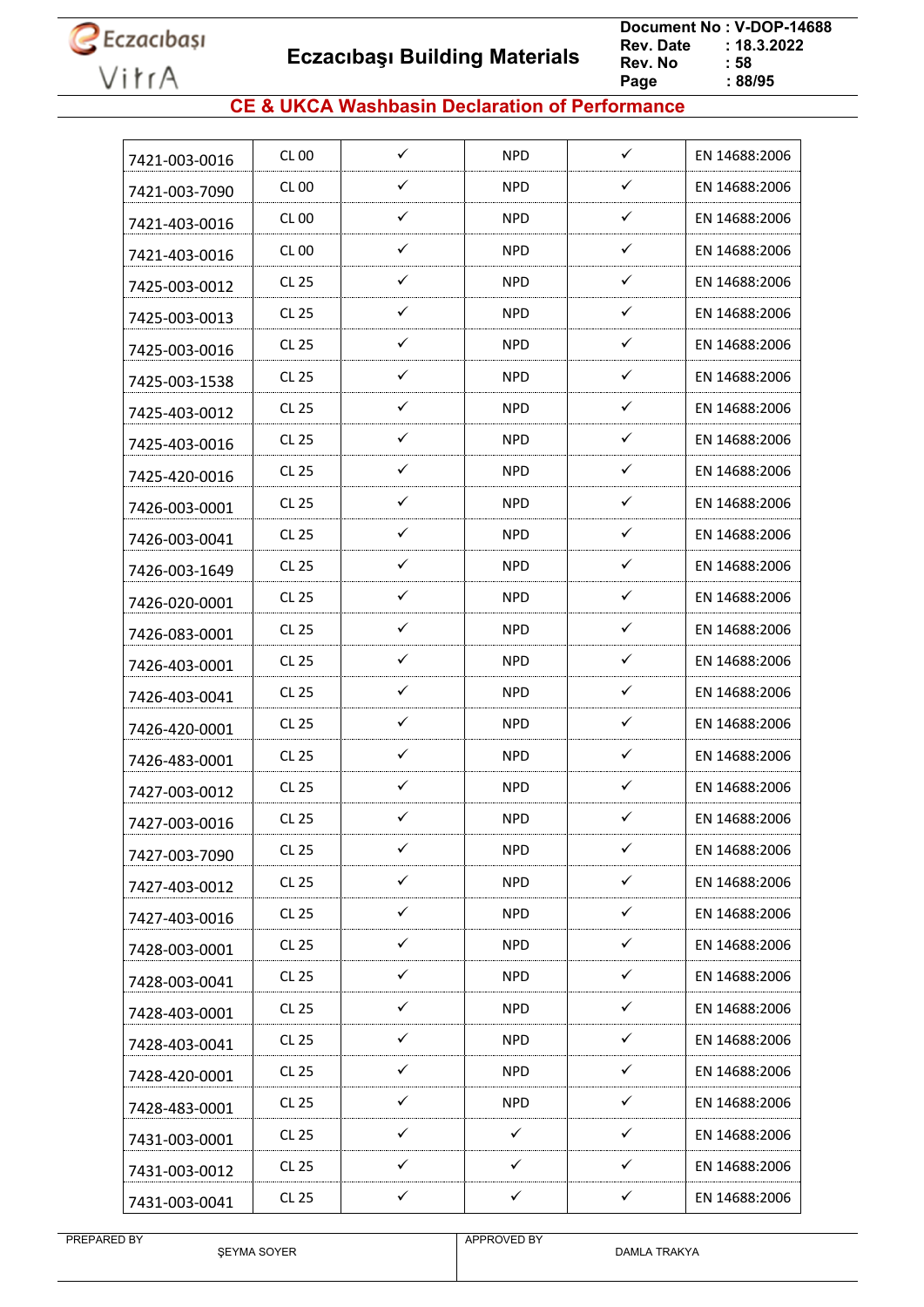**Eczacıbaşı Building Materials**

 **Document No : V-DOP-14688**  $: 18.3.2022$ <br> $: 58$ **Rev. No Page Page : 89/95**

### **CE & UKCA Washbasin Declaration of Performance**

| <b>CL 25</b><br>7431-003-0631 | $\checkmark$ | $\checkmark$ | $\checkmark$ | EN 14688:2006 |
|-------------------------------|--------------|--------------|--------------|---------------|
| CL 25                         | ✓            | ✓            | ✓            | EN 14688:2006 |
| 7431-003-0661<br>CL 25        | ✓            | $\checkmark$ | $\checkmark$ | EN 14688:2006 |
| 7431-003-1659<br><b>CL 25</b> | ✓            | $\checkmark$ | $\checkmark$ | EN 14688:2006 |
| 7431-003-1671                 | ✓            | ✓            | $\checkmark$ |               |
| CL 25<br>7431-003-1709        |              |              |              | EN 14688:2006 |
| CL 25<br>7431-083-0041        | ✓            | ✓            | $\checkmark$ | EN 14688:2006 |
| <b>CL 25</b><br>7431-403-0001 | ✓            | ✓            | $\checkmark$ | EN 14688:2006 |
| CL 25<br>7431-403-0041        | ✓            | $\checkmark$ | ✓            | EN 14688:2006 |
| <b>CL 25</b><br>7431-403-0631 | ✓            | ✓            | ✓            | EN 14688:2006 |
| <b>CL 25</b><br>7431-403-0661 | ✓            | $\checkmark$ | ✓            | EN 14688:2006 |
| CL 25<br>7431-420-0631        | $\checkmark$ | ✓            | $\checkmark$ | EN 14688:2006 |
| <b>CL 25</b><br>7431-483-0631 | ✓            | ✓            | $\checkmark$ | EN 14688:2006 |
| CL 25<br>7432-003-0001        | ✓            | $\checkmark$ | ✓            | EN 14688:2006 |
| <b>CL 25</b><br>7432-003-0012 | ✓            | $\checkmark$ | $\checkmark$ | EN 14688:2006 |
| CL 25<br>7432-003-0033        | ✓            | ✓            | ✓            | EN 14688:2006 |
| CL 25<br>7432-003-0041        | ✓            | ✓            | ✓            | EN 14688:2006 |
| <b>CL 25</b><br>7432-003-0631 | ✓            | ✓            | $\checkmark$ | EN 14688:2006 |
| CL 25<br>7432-003-0661        | ✓            | $\checkmark$ | ✓            | EN 14688:2006 |
| <b>CL 25</b><br>7432-003-1649 | ✓            | $\checkmark$ | ✓            | EN 14688:2006 |
| <b>CL 25</b><br>7432-003-1659 | ✓            | ✓            | ✓            | EN 14688:2006 |
| CL 25<br>7432-003-1709        | ✓            | $\checkmark$ | ✓            | EN 14688:2006 |
| <b>CL 25</b><br>7432-003-1795 | ✓            | ✓            | ✓            | EN 14688:2006 |
| <b>CL 25</b><br>7432-403-0001 | ✓            | ✓            | ✓            | EN 14688:2006 |
| CL 25<br>7432-403-0041        | ✓            | $\checkmark$ | $\checkmark$ | EN 14688:2006 |
| <b>CL 25</b><br>7432-403-0631 | $\checkmark$ | ✓            | $\checkmark$ | EN 14688:2006 |
| <b>CL 25</b><br>7432-403-0661 | $\checkmark$ | $\checkmark$ | $\checkmark$ | EN 14688:2006 |
| <b>CL 25</b><br>7432-420-0631 | $\checkmark$ | $\checkmark$ | $\checkmark$ | EN 14688:2006 |
| CL 25<br>7432-483-0631        | ✓            | $\checkmark$ | ✓            | EN 14688:2006 |
| CL 25<br>7433-003-0001        | $\checkmark$ | <b>NPD</b>   | $\checkmark$ | EN 14688:2006 |
| CL 25<br>7433-003-0012        | ✓            | <b>NPD</b>   | ✓            | EN 14688:2006 |
| <b>CL 25</b><br>7433-403-0001 | $\checkmark$ | <b>NPD</b>   | $\checkmark$ | EN 14688:2006 |
| <b>CL 25</b><br>7434-003-0012 | $\checkmark$ | <b>NPD</b>   | $\checkmark$ | EN 14688:2006 |
| <b>CL 25</b><br>7434-003-0016 | ✓            | <b>NPD</b>   | $\checkmark$ | EN 14688:2006 |
|                               |              |              |              |               |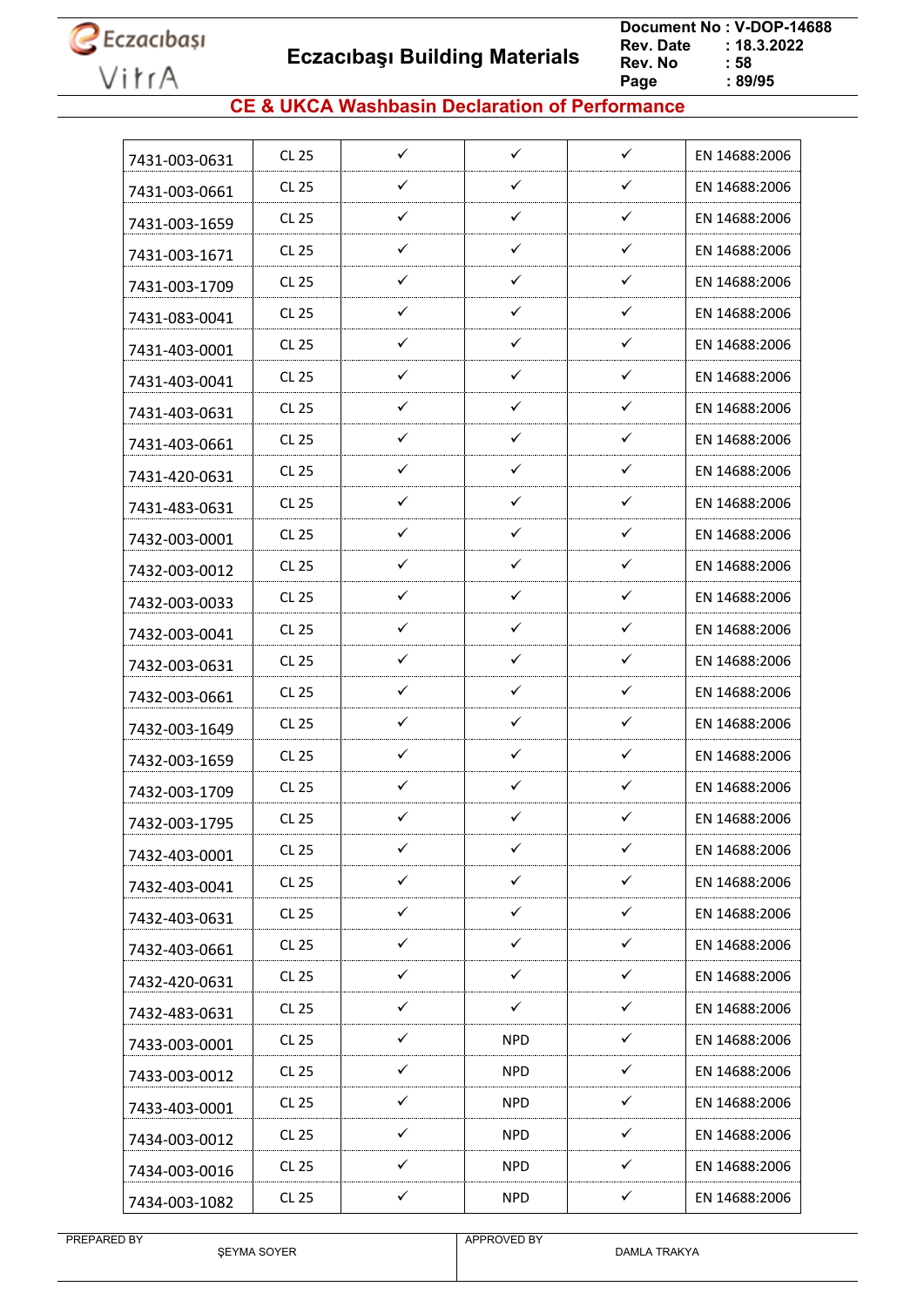**Eczacıbaşı Building Materials**

 **Document No : V-DOP-14688**  $: 18.3.2022$ <br> $: 58$ **Rev. No Page Page : 90/95**

### **CE & UKCA Washbasin Declaration of Performance**

| 7434-003-1083 | <b>CL 25</b> | ✓            | <b>NPD</b>   | $\checkmark$ | EN 14688:2006 |
|---------------|--------------|--------------|--------------|--------------|---------------|
| 7434-003-1538 | <b>CL 25</b> | ✓            | <b>NPD</b>   | ✓            | EN 14688:2006 |
| 7434-003-1539 | CL 25        | ✓            | <b>NPD</b>   | ✓            | EN 14688:2006 |
| 7434-403-0012 | <b>CL 25</b> | ✓            | <b>NPD</b>   | ✓            | EN 14688:2006 |
| 7434-403-0016 | CL 25        | ✓            | NPD.         | $\checkmark$ | EN 14688:2006 |
| 7434-403-1082 | <b>CL 25</b> | ✓            | <b>NPD</b>   | $\checkmark$ | EN 14688:2006 |
| 7435-003-0001 | <b>CL 25</b> | ✓            | ✓            | ✓            | EN 14688:2006 |
| 7435-003-0041 | <b>CL 25</b> | ✓            | ✓            | ✓            | EN 14688:2006 |
| 7435-003-0631 | <b>CL 25</b> | ✓            | ✓            | ✓            | EN 14688:2006 |
| 7435-003-0661 | CL 25        | ✓            | ✓            | $\checkmark$ | EN 14688:2006 |
| 7436-003-0012 | <b>CL 25</b> | ✓            | <b>NPD</b>   | ✓            | EN 14688:2006 |
| 7436-003-0016 | <b>CL 25</b> | ✓            | NPD.         | ✓            | EN 14688:2006 |
| 7436-003-1082 | CL 25        | ✓            | NPD.         | $\checkmark$ | EN 14688:2006 |
| 7436-003-1083 | <b>CL 25</b> | ✓            | <b>NPD</b>   | ✓            | EN 14688:2006 |
| 7436-083-0012 | CL 25        | ✓            | <b>NPD</b>   | ✓            | EN 14688:2006 |
| 7436-403-0012 | <b>CL 25</b> | $\checkmark$ | NPD.         | ✓            | EN 14688:2006 |
| 7436-403-0016 | <b>CL 25</b> | ✓            | <b>NPD</b>   | ✓            | EN 14688:2006 |
| 7436-403-1082 | CL 25        | ✓            | <b>NPD</b>   | $\checkmark$ | EN 14688:2006 |
| 7436-403-1082 | <b>CL 25</b> | ✓            | <b>NPD</b>   | ✓            | EN 14688:2006 |
| 7437-003-0041 | CL 25        | ✓            | ✓            | ✓            | EN 14688:2006 |
| 7460-003-0029 | <b>CL 25</b> | $\checkmark$ | <b>NPD</b>   | $\checkmark$ | EN 14688:2006 |
| 7460-003-0881 | <b>CL 25</b> | ✓            | <b>NPD</b>   | ✓            | EN 14688:2006 |
| 7460-003-1527 | <b>CL 25</b> | $\checkmark$ | <b>NPD</b>   | $\checkmark$ | EN 14688:2006 |
| 7460-003-1707 | <b>CL 25</b> | $\checkmark$ | <b>NPD</b>   | $\checkmark$ | EN 14688:2006 |
| 7460-003-1715 | <b>CL 25</b> | $\checkmark$ | <b>NPD</b>   | $\checkmark$ | EN 14688:2006 |
| 7461-003-0001 | CL 25        | $\checkmark$ | $\checkmark$ | $\checkmark$ | EN 14688:2006 |
| 7461-003-0002 | CL 25        | ✓            | ✓            | ✓            | EN 14688:2006 |
| 7461-003-0005 | <b>CL 25</b> | $\checkmark$ | $\checkmark$ | $\checkmark$ | EN 14688:2006 |
| 7461-003-0166 | CL 25        | $\checkmark$ | $\checkmark$ | $\checkmark$ | EN 14688:2006 |
| 7461-003-0560 | <b>CL 25</b> | ✓            | ✓            | ✓            | EN 14688:2006 |
| 7461-003-1527 | CL 25        | $\checkmark$ | ✓            | $\checkmark$ | EN 14688:2006 |
| 7461-003-1528 | <b>CL 25</b> | $\checkmark$ | ✓            | $\checkmark$ | EN 14688:2006 |
| 7461-003-1753 | CL 25        | $\checkmark$ | $\checkmark$ | $\checkmark$ | EN 14688:2006 |
| 7461-003-7200 | <b>CL 25</b> | $\checkmark$ | $\checkmark$ | $\checkmark$ | EN 14688:2006 |
|               |              |              |              |              |               |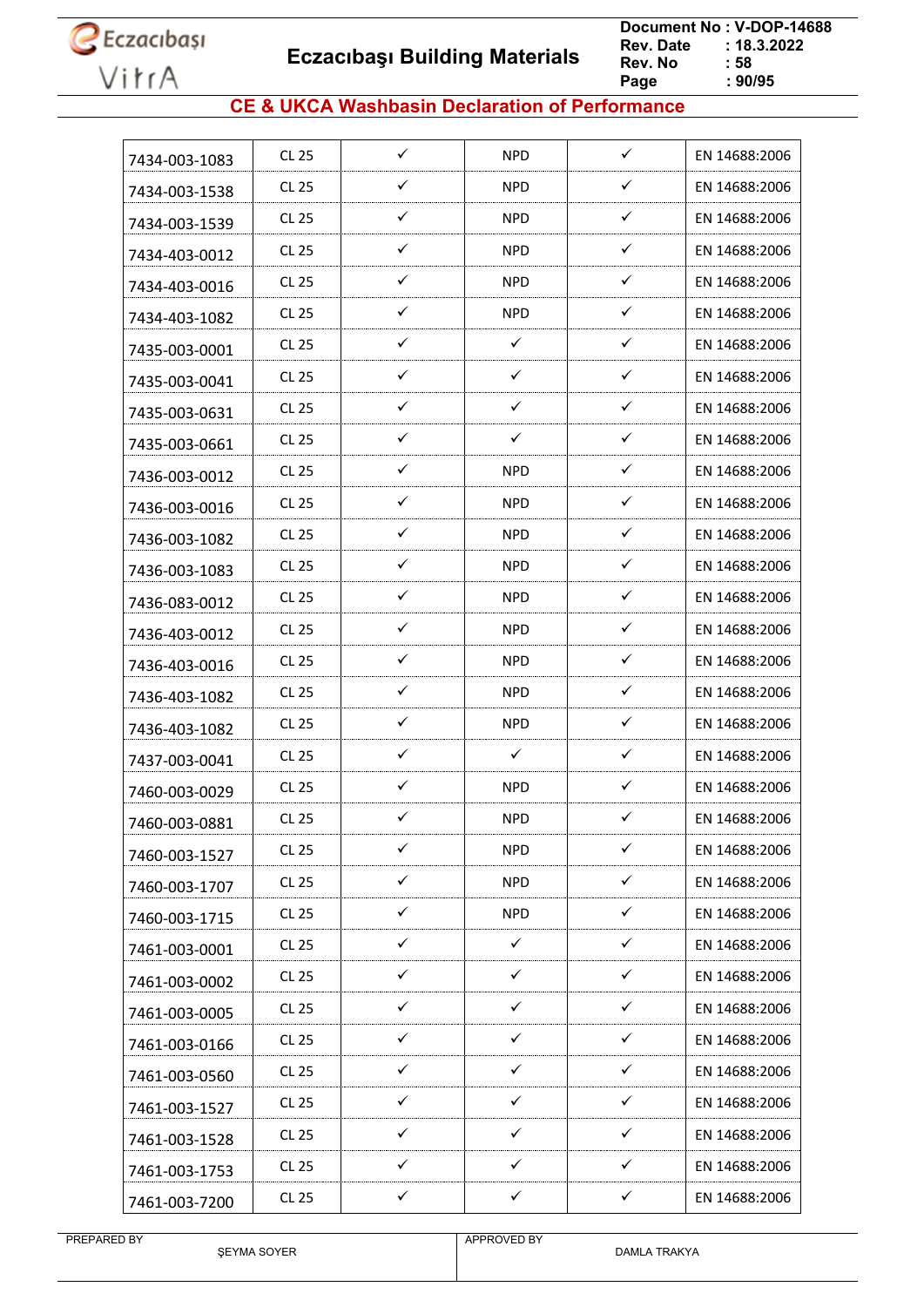**Eczacıbaşı Building Materials**

 **Document No : V-DOP-14688**  $: 18.3.2022$ <br> $: 58$ **Rev. No Page Page : 91/95**

### **CE & UKCA Washbasin Declaration of Performance**

| 7462-003-0001 | <b>CL 25</b> | ✓            | $\checkmark$ | $\checkmark$ | EN 14688:2006 |
|---------------|--------------|--------------|--------------|--------------|---------------|
| 7462-003-0005 | <b>CL 25</b> | ✓            | $\checkmark$ | ✓            | EN 14688:2006 |
| 7462-003-1527 | CL 25        | ✓            | $\checkmark$ | ✓            | EN 14688:2006 |
| 7462-003-1528 | <b>CL 25</b> | ✓            | $\checkmark$ | $\checkmark$ | EN 14688:2006 |
| 7463-003-0001 | <b>CL 25</b> | ✓            | ✓            | ✓            | EN 14688:2006 |
| 7463-003-0005 | CL 25        | ✓            | $\checkmark$ | $\checkmark$ | EN 14688:2006 |
| 7463-003-1527 | <b>CL 25</b> | ✓            | ✓            | ✓            | EN 14688:2006 |
| 7463-003-1528 | CL 25        | ✓            | ✓            | ✓            | EN 14688:2006 |
| 7475-003-0618 | CL 25        | ✓            | <b>NPD</b>   | ✓            | EN 14688:2006 |
| 7476-003-0001 | <b>CL 25</b> | ✓            | $\checkmark$ | ✓            | EN 14688:2006 |
| 7477-003-0001 | CL 25        | ✓            | $\checkmark$ | ✓            | EN 14688:2006 |
| 7478-003-0001 | <b>CL 25</b> | ✓            | $\checkmark$ | $\checkmark$ | EN 14688:2006 |
| 7479-003-0001 | CL 25        | ✓            | ✓            | $\checkmark$ | EN 14688:2006 |
| 7480-003-0001 | <b>CL 25</b> | $\checkmark$ | <b>NPD</b>   | ✓            | EN 14688:2006 |
| 7481-003-0001 | <b>CL 25</b> | ✓            | <b>NPD</b>   | ✓            | EN 14688:2006 |
| 7770-003-7200 | CL 25        | ✓            | $\checkmark$ | ✓            | EN 14688:2006 |
| 7770-003-7201 | <b>CL 25</b> | ✓            | ✓            | ✓            | EN 14688:2006 |
| 7789-003-0029 | CL 25        | ✓            | ✓            | $\checkmark$ | EN 14688:2006 |
| 7790-003-0001 | <b>CL 25</b> | ✓            | $\checkmark$ | ✓            | EN 14688:2006 |
| 7791-003-0001 | <b>CL 25</b> | ✓            | $\checkmark$ | $\checkmark$ | EN 14688:2006 |
| 7792-003-0001 | <b>CL 25</b> | $\checkmark$ | ✓            | ✓            | EN 14688:2006 |
| 7793-003-0001 | <b>CL 25</b> | ✓            | ✓            | ✓            | EN 14688:2006 |
| 7794-003-0001 | <b>CL 25</b> | ✓            | ✓            | ✓            | EN 14688:2006 |
| 7795-003-0001 | <b>CL 25</b> | $\checkmark$ | $\checkmark$ | ✓            | EN 14688:2006 |
| 7800-003-0012 | <b>CL 25</b> | $\checkmark$ | <b>NPD</b>   | $\checkmark$ | EN 14688:2006 |
| 7800-403-0012 | CL 25        | $\checkmark$ | <b>NPD</b>   | $\checkmark$ | EN 14688:2006 |
| 7801-003-0001 | CL 25        | $\checkmark$ | $\checkmark$ | $\checkmark$ | EN 14688:2006 |
| 7801-003-0033 | CL 25        | $\checkmark$ | $\checkmark$ | $\checkmark$ | EN 14688:2006 |
| 7801-003-6171 | <b>CL 25</b> | $\checkmark$ | $\checkmark$ | $\checkmark$ | EN 14688:2006 |
| 7801-003-6172 | <b>CL 25</b> | ✓            | ✓            | ✓            | EN 14688:2006 |
| 7801-003-7200 | CL 25        | ✓            | ✓            | ✓            | EN 14688:2006 |
| 7801-003-7201 | CL 25        | $\checkmark$ | $\checkmark$ | $\checkmark$ | EN 14688:2006 |
| 7801-403-0001 | <b>CL 25</b> | ✓            | $\checkmark$ | ✓            | EN 14688:2006 |
| 7801-403-0033 | <b>CL 25</b> | $\checkmark$ | $\checkmark$ | $\checkmark$ | EN 14688:2006 |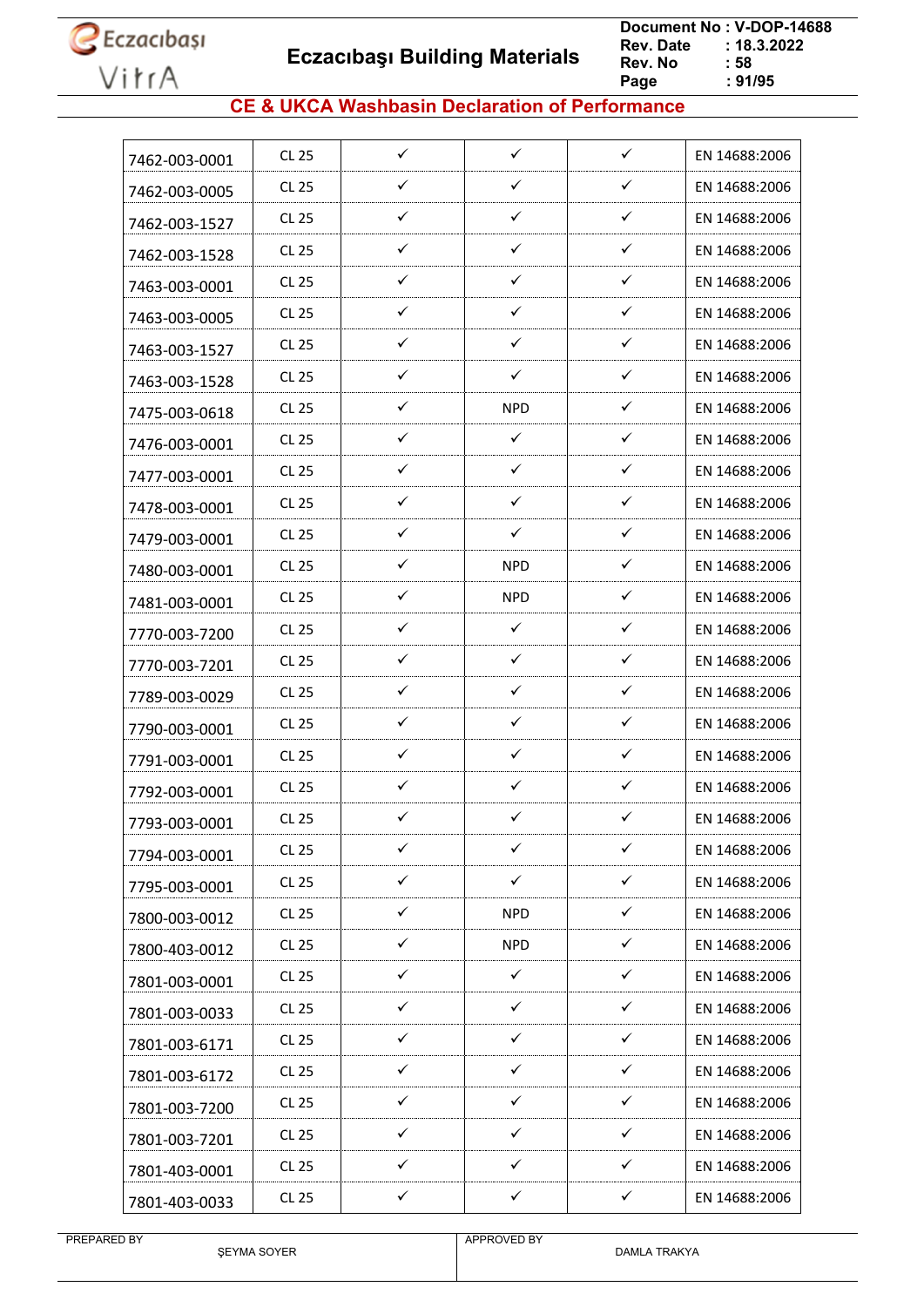**Eczacıbaşı Building Materials**

 **Document No : V-DOP-14688**  $: 18.3.2022$ <br> $: 58$ **Rev. No Page Page : 92/95**

### **CE & UKCA Washbasin Declaration of Performance**

| 7801-403-6171 | <b>CL 25</b> | ✓            | $\checkmark$ | $\checkmark$ | EN 14688:2006 |
|---------------|--------------|--------------|--------------|--------------|---------------|
| 7801-403-6172 | <b>CL 25</b> | ✓            | $\checkmark$ | ✓            | EN 14688:2006 |
| 7801-403-7200 | CL 25        | ✓            | $\checkmark$ | $\checkmark$ | EN 14688:2006 |
| 7801-403-7201 | <b>CL 25</b> | ✓            | $\checkmark$ | $\checkmark$ | EN 14688:2006 |
| 7802-003-0001 | <b>CL 25</b> | ✓            | ✓            | ✓            | EN 14688:2006 |
| 7802-003-0033 | CL 25        | ✓            | $\checkmark$ | $\checkmark$ | EN 14688:2006 |
| 7802-003-6173 | <b>CL 25</b> | ✓            | $\checkmark$ | $\checkmark$ | EN 14688:2006 |
| 7802-003-6174 | CL 25        | ✓            | ✓            | ✓            | EN 14688:2006 |
| 7802-003-7200 | CL 25        | ✓            | $\checkmark$ | $\checkmark$ | EN 14688:2006 |
| 7802-003-7201 | <b>CL 25</b> | ✓            | $\checkmark$ | $\checkmark$ | EN 14688:2006 |
| 7802-403-0001 | CL 25        | ✓            | $\checkmark$ | $\checkmark$ | EN 14688:2006 |
| 7802-403-0033 | <b>CL 25</b> | ✓            | $\checkmark$ | $\checkmark$ | EN 14688:2006 |
| 7802-403-6173 | CL 25        | ✓            | $\checkmark$ | $\checkmark$ | EN 14688:2006 |
| 7802-403-6174 | <b>CL 25</b> | $\checkmark$ | $\checkmark$ | $\checkmark$ | EN 14688:2006 |
| 7802-403-7200 | <b>CL 25</b> | ✓            | ✓            | ✓            | EN 14688:2006 |
| 7802-403-7201 | CL 25        | ✓            | ✓            | ✓            | EN 14688:2006 |
| 7803-003-0001 | <b>CL 25</b> | ✓            | $\checkmark$ | ✓            | EN 14688:2006 |
| 7803-003-0033 | CL 25        | ✓            | ✓            | ✓            | EN 14688:2006 |
| 7803-003-6175 | <b>CL 25</b> | ✓            | $\checkmark$ | $\checkmark$ | EN 14688:2006 |
| 7803-003-6176 | <b>CL 25</b> | ✓            | $\checkmark$ | $\checkmark$ | EN 14688:2006 |
| 7803-003-7200 | <b>CL 25</b> | $\checkmark$ | ✓            | ✓            | EN 14688:2006 |
| 7803-003-7201 | <b>CL 25</b> | ✓            | ✓            | ✓            | EN 14688:2006 |
| 7803-403-0001 | <b>CL 25</b> | ✓            | ✓            | ✓            | EN 14688:2006 |
| 7803-403-0033 | CL 25        | $\checkmark$ | $\checkmark$ | $\checkmark$ | EN 14688:2006 |
| 7803-403-6175 | <b>CL 25</b> | $\checkmark$ | $\checkmark$ | $\checkmark$ | EN 14688:2006 |
| 7803-403-6176 | CL 25        | $\checkmark$ | $\checkmark$ | $\checkmark$ | EN 14688:2006 |
| 7803-403-7200 | CL 25        | $\checkmark$ | $\checkmark$ | $\checkmark$ | EN 14688:2006 |
| 7803-403-7201 | CL 25        | $\checkmark$ | ✓            | $\checkmark$ | EN 14688:2006 |
| 7810-001-0016 | CL00         | $\checkmark$ | <b>NPD</b>   | $\checkmark$ | EN 14688:2006 |
| 7810-003-0016 | <b>CL 00</b> | ✓            | <b>NPD</b>   | ✓            | EN 14688:2006 |
| 7810-020-0016 | CL 00        | ✓            | <b>NPD</b>   | ✓            | EN 14688:2006 |
| 7810-050-0016 | <b>CL 00</b> | $\checkmark$ | <b>NPD</b>   | $\checkmark$ | EN 14688:2006 |
| 7810-083-0016 | CL 00        | ✓            | <b>NPD</b>   | $\checkmark$ | EN 14688:2006 |
| 7810-401-0016 | <b>CL 00</b> | $\checkmark$ | <b>NPD</b>   | $\checkmark$ | EN 14688:2006 |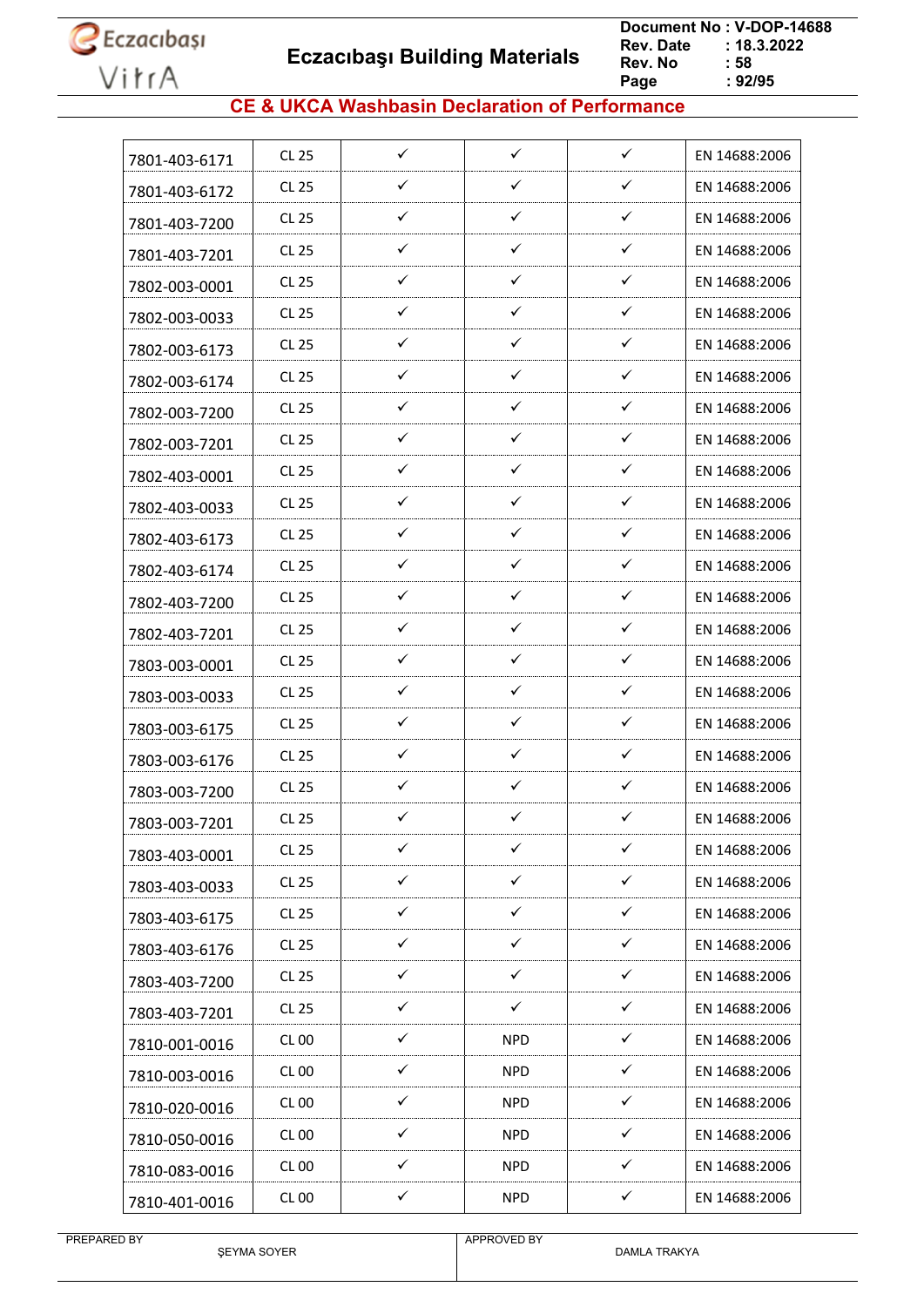**Eczacıbaşı Building Materials**

 **Document No : V-DOP-14688**  $: 18.3.2022$ <br> $: 58$ **Rev. No Page Page : 93/95**

### **CE & UKCA Washbasin Declaration of Performance**

| 7810-401-1083 | CL 00            | ✓            | <b>NPD</b> | $\checkmark$ | EN 14688:2006 |
|---------------|------------------|--------------|------------|--------------|---------------|
| 7810-403-0016 | CL 00            | ✓            | <b>NPD</b> | ✓            | EN 14688:2006 |
| 7810-403-1083 | CL 00            | ✓            | <b>NPD</b> | $\checkmark$ | EN 14688:2006 |
| 7810-420-0016 | CL 00            | ✓            | <b>NPD</b> | $\checkmark$ | EN 14688:2006 |
| 7810-420-1083 | CL 00            | ✓            | NPD.       | $\checkmark$ | EN 14688:2006 |
| 7810-450-0016 | CL 00            | ✓            | <b>NPD</b> | $\checkmark$ | EN 14688:2006 |
| 7810-450-1083 | CL 00            | ✓            | <b>NPD</b> | ✓            | EN 14688:2006 |
| 7810-474-0016 | CL 00            | ✓            | <b>NPD</b> | ✓            | EN 14688:2006 |
| 7810-474-1083 | CL 00            | ✓            | <b>NPD</b> | ✓            | EN 14688:2006 |
| 7810-475-0016 | CL 00            | ✓            | NPD.       | $\checkmark$ | EN 14688:2006 |
| 7810-475-1083 | <b>CL 00</b>     | $\checkmark$ | <b>NPD</b> | $\checkmark$ | EN 14688:2006 |
| 7810-477-0016 | CL 00            | ✓            | NPD.       | ✓            | EN 14688:2006 |
| 7810-477-1083 | CL 00            | ✓            | NPD.       | $\checkmark$ | EN 14688:2006 |
| 7810-483-0016 | CL 00            | ✓            | NPD.       | $\checkmark$ | EN 14688:2006 |
| 7810-483-1083 | <b>CL 00</b>     | ✓            | <b>NPD</b> | ✓            | EN 14688:2006 |
| 7811-001-0016 | CL 00            | $\checkmark$ | NPD.       | $\checkmark$ | EN 14688:2006 |
| 7811-003-0016 | CL 00            | ✓            | <b>NPD</b> | $\checkmark$ | EN 14688:2006 |
| 7811-020-0016 | CL 00            | ✓            | <b>NPD</b> | $\checkmark$ | EN 14688:2006 |
| 7811-050-0016 | CL <sub>00</sub> | ✓            | <b>NPD</b> | $\checkmark$ | EN 14688:2006 |
| 7811-083-0016 | CL 00            | ✓            | <b>NPD</b> | ✓            | EN 14688:2006 |
| 7811-401-0016 | CL 00            | $\checkmark$ | <b>NPD</b> | ✓            | EN 14688:2006 |
| 7811-403-0016 | <b>CL 00</b>     | ✓            | <b>NPD</b> | ✓            | EN 14688:2006 |
| 7811-420-0016 | <b>CL 00</b>     | $\checkmark$ | <b>NPD</b> | $\checkmark$ | EN 14688:2006 |
| 7811-450-0016 | <b>CL 00</b>     | $\checkmark$ | <b>NPD</b> | $\checkmark$ | EN 14688:2006 |
| 7811-474-0016 | <b>CL 00</b>     | $\checkmark$ | <b>NPD</b> | $\checkmark$ | EN 14688:2006 |
| 7811-475-0016 | <b>CL 00</b>     | $\checkmark$ | <b>NPD</b> | $\checkmark$ | EN 14688:2006 |
| 7811-477-0016 | <b>CL 00</b>     | ✓            | <b>NPD</b> | $\checkmark$ | EN 14688:2006 |
| 7811-483-0016 | <b>CL 00</b>     | $\checkmark$ | <b>NPD</b> | $\checkmark$ | EN 14688:2006 |
| 7812-001-0016 | <b>CL 00</b>     | $\checkmark$ | <b>NPD</b> | ✓            | EN 14688:2006 |
| 7812-003-0016 | <b>CL 00</b>     | ✓            | <b>NPD</b> | ✓            | EN 14688:2006 |
| 7812-020-0016 | <b>CL 00</b>     | $\checkmark$ | <b>NPD</b> | $\checkmark$ | EN 14688:2006 |
| 7812-050-0016 | <b>CL 00</b>     | $\checkmark$ | <b>NPD</b> | $\checkmark$ | EN 14688:2006 |
| 7812-083-0016 | <b>CL 00</b>     | $\checkmark$ | <b>NPD</b> | $\checkmark$ | EN 14688:2006 |
| 7812-401-0016 | <b>CL 00</b>     | $\checkmark$ | <b>NPD</b> | $\checkmark$ | EN 14688:2006 |
|               |                  |              |            |              |               |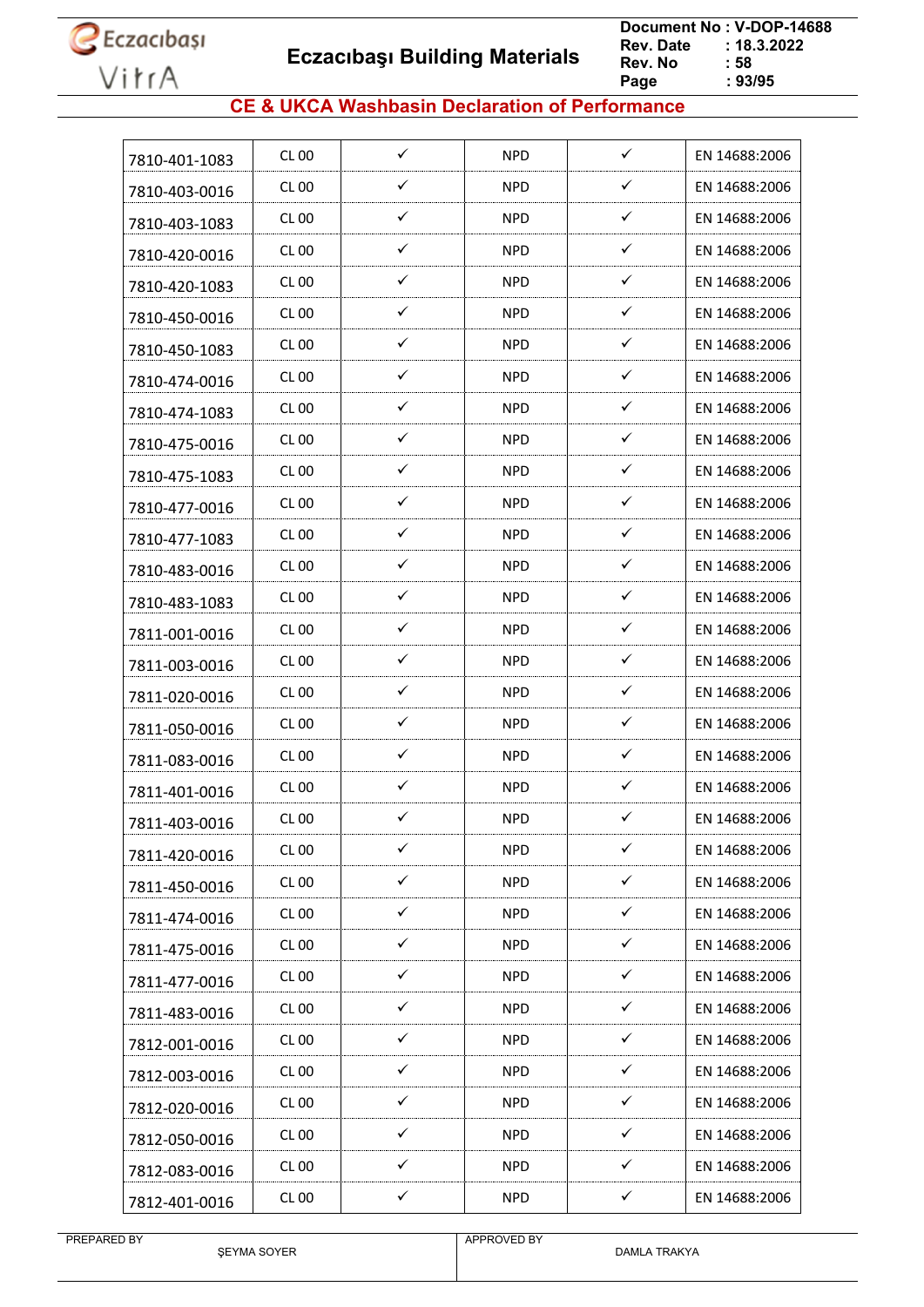**Eczacıbaşı Building Materials**

 **Document No : V-DOP-14688**  $: 18.3.2022$ <br> $: 58$ **Rev. No Page Page : 94/95**

### **CE & UKCA Washbasin Declaration of Performance**

| 7812-401-1083 | CL 00            | ✓            | <b>NPD</b> | ✓            | EN 14688:2006 |
|---------------|------------------|--------------|------------|--------------|---------------|
| 7812-403-0016 | <b>CL 00</b>     | ✓            | <b>NPD</b> | ✓            | EN 14688:2006 |
| 7812-403-1083 | CL 00            | ✓            | NPD.       | ✓            | EN 14688:2006 |
| 7812-420-0016 | CL 00            | ✓            | <b>NPD</b> | ✓            | EN 14688:2006 |
| 7812-420-1083 | CL 00            | ✓            | <b>NPD</b> | ✓            | EN 14688:2006 |
| 7812-450-0016 | CL <sub>00</sub> | ✓            | <b>NPD</b> | ✓            | EN 14688:2006 |
| 7812-450-1083 | <b>CL 00</b>     | ✓            | <b>NPD</b> | $\checkmark$ | EN 14688:2006 |
| 7812-474-0016 | CL 00            | $\checkmark$ | NPD.       | ✓            | EN 14688:2006 |
| 7812-474-1083 | CL 00            | ✓            | <b>NPD</b> | ✓            | EN 14688:2006 |
| 7812-475-0016 | CL 00            | ✓            | NPD.       | ✓            | EN 14688:2006 |
| 7812-475-1083 | CL 00            | ✓            | NPD        | ✓            | EN 14688:2006 |
| 7812-477-0016 | <b>CL 00</b>     | ✓            | <b>NPD</b> | ✓            | EN 14688:2006 |
| 7812-477-1083 | CL 00            | ✓            | NPD.       | ✓            | EN 14688:2006 |
| 7812-483-0016 | CL 00            | ✓            | <b>NPD</b> | ✓            | EN 14688:2006 |
| 7812-483-1083 | CL 00            | $\checkmark$ | NPD.       | $\checkmark$ | EN 14688:2006 |
| 7813-401-0041 | <b>CL 20</b>     | ✓            | <b>NPD</b> | ✓            | EN 14688:2006 |
| 7813-403-0041 | <b>CL 20</b>     | ✓            | NPD.       | $\checkmark$ | EN 14688:2006 |
| 7813-420-0041 | CL 20            | $\checkmark$ | NPD        | $\checkmark$ | EN 14688:2006 |
| 7813-450-0041 | <b>CL 20</b>     | ✓            | <b>NPD</b> | ✓            | EN 14688:2006 |
| 7813-474-0041 | <b>CL 20</b>     | ✓            | NPD.       | ✓            | EN 14688:2006 |
| 7813-475-0041 | <b>CL 20</b>     | ✓            | <b>NPD</b> | ✓            | EN 14688:2006 |
| 7813-477-0041 | <b>CL 20</b>     | ✓            | <b>NPD</b> | ✓            | EN 14688:2006 |
| 7813-483-0041 | <b>CL 20</b>     | $\checkmark$ | <b>NPD</b> | $\checkmark$ | EN 14688:2006 |
| 7814-001-0001 | CL 25            | $\checkmark$ | NPD.       | $\checkmark$ | EN 14688:2006 |
| 7814-001-0041 | CL 25            | $\checkmark$ | <b>NPD</b> | $\checkmark$ | EN 14688:2006 |
| 7814-003-0001 | CL 25            | $\checkmark$ | <b>NPD</b> | $\checkmark$ | EN 14688:2006 |
| 7814-003-0041 | CL 25            | ✓            | <b>NPD</b> | ✓            | EN 14688:2006 |
| 7814-020-0001 | CL 25            | $\checkmark$ | <b>NPD</b> | $\checkmark$ | EN 14688:2006 |
| 7814-020-0041 | CL 25            | $\checkmark$ | NPD.       | $\checkmark$ | EN 14688:2006 |
| 7814-050-0001 | CL 25            | ✓            | <b>NPD</b> | $\checkmark$ | EN 14688:2006 |
| 7814-050-0041 | CL 25            | ✓            | <b>NPD</b> | ✓            | EN 14688:2006 |
| 7814-083-0001 | CL 25            | $\checkmark$ | <b>NPD</b> | $\checkmark$ | EN 14688:2006 |
| 7814-083-0041 | CL 25            | $\checkmark$ | <b>NPD</b> | $\checkmark$ | EN 14688:2006 |
| 7814-401-0001 | <b>CL 25</b>     | $\checkmark$ | <b>NPD</b> | $\checkmark$ | EN 14688:2006 |
|               |                  |              |            |              |               |